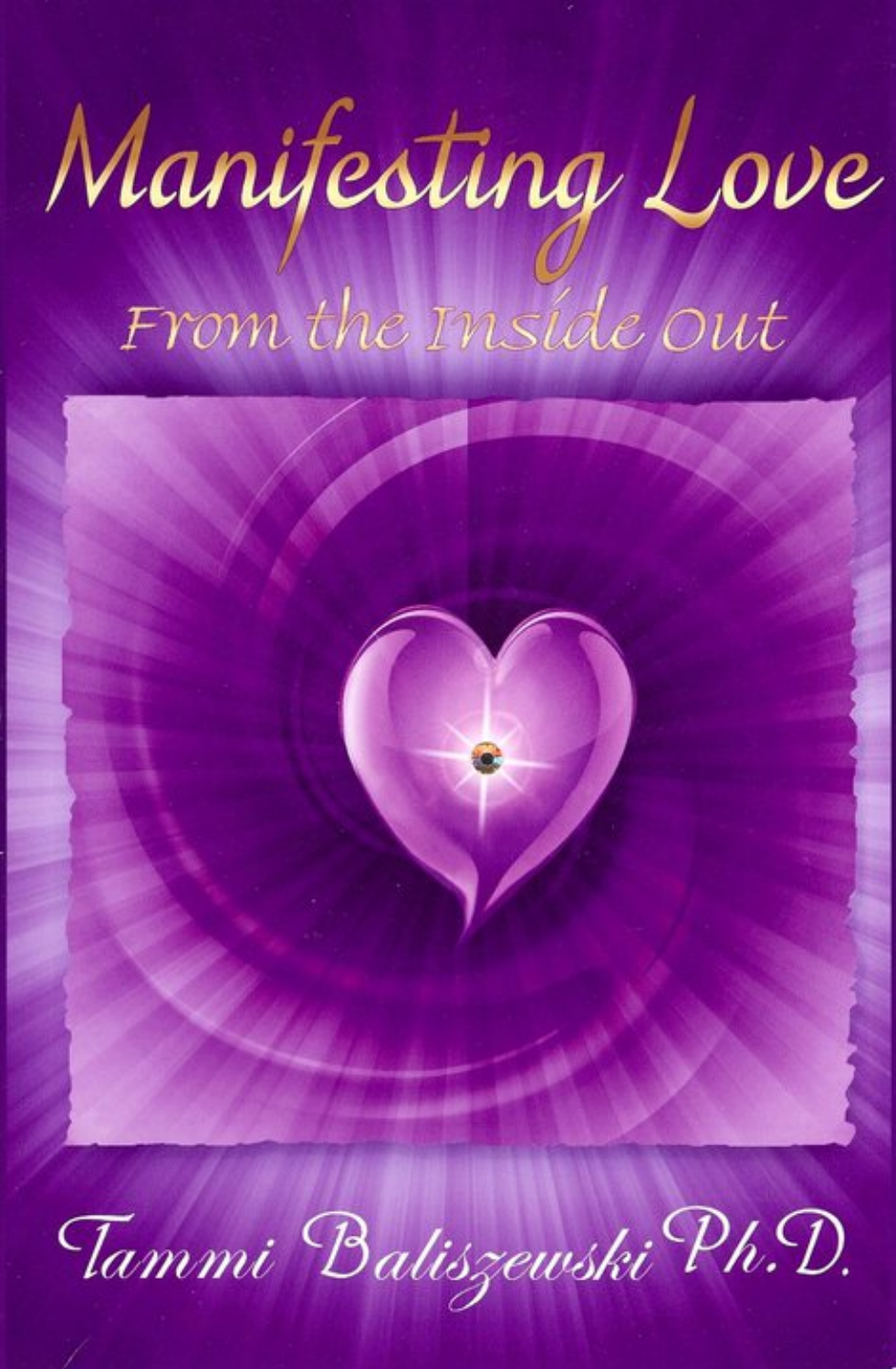## *Manifesting Love From the Inside Out*

Tammi Baliszewski, Ph.D

All rights reserved. No part of this book may be reproduced or transmitted in any manner without the written consent of the author, except in the use of brief quotations in the use of reviews and articles.

Expanding Heart Publishing 228 E Plaza St., Suite B #112, Eagle ID 83616

[www.manifestinglove.net](http://www.manifestinglove.net/)

© 2009

Cover Design Lily Kovacevic Book Design Shawn Beyer ISBN: 0615274021 / 9780615274027

The Caxton Printers, Ltd. Caldwell, Idaho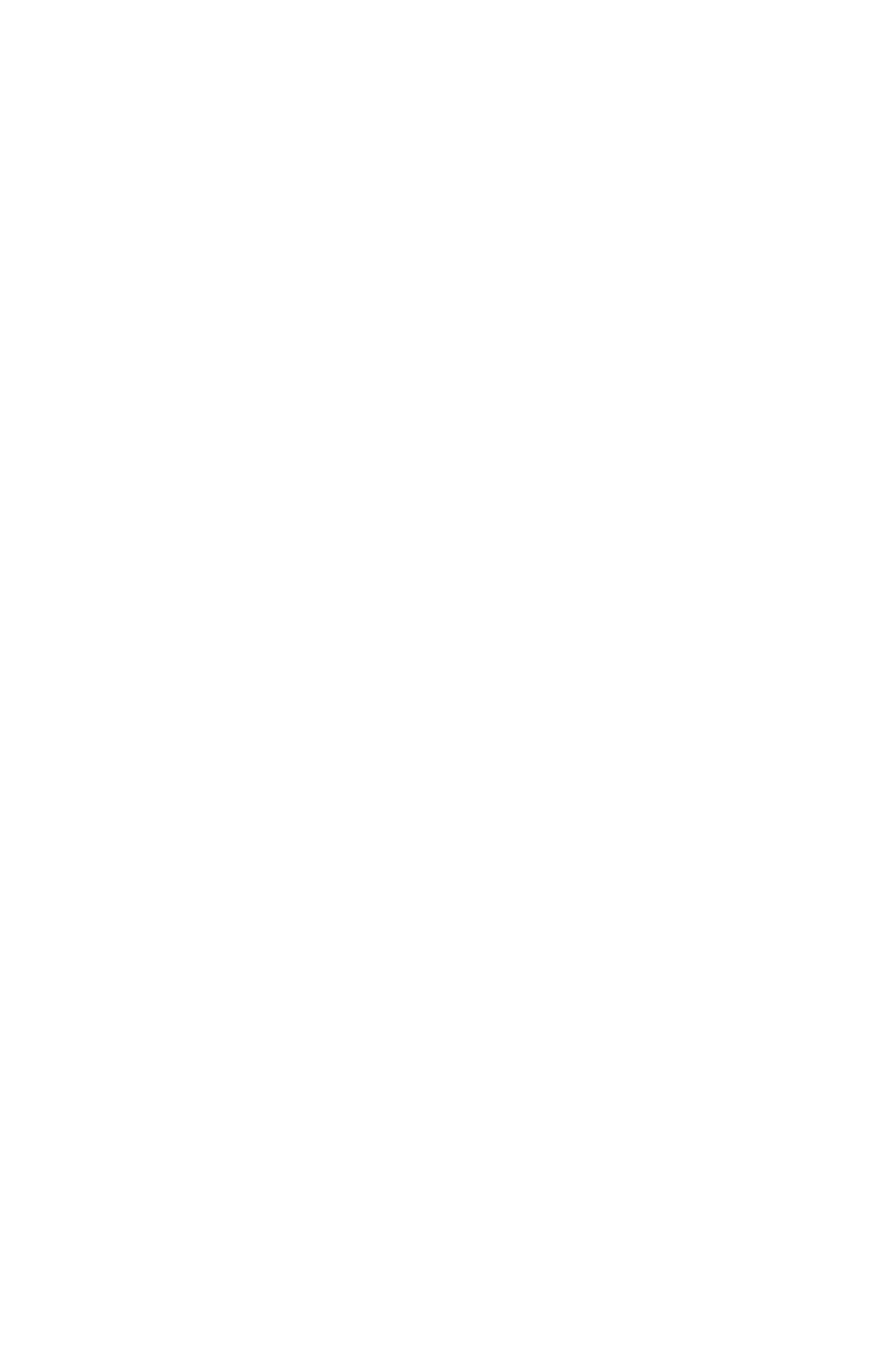*This book is dedicated to Steve, Spirit and all the Souls who are ready for true love!*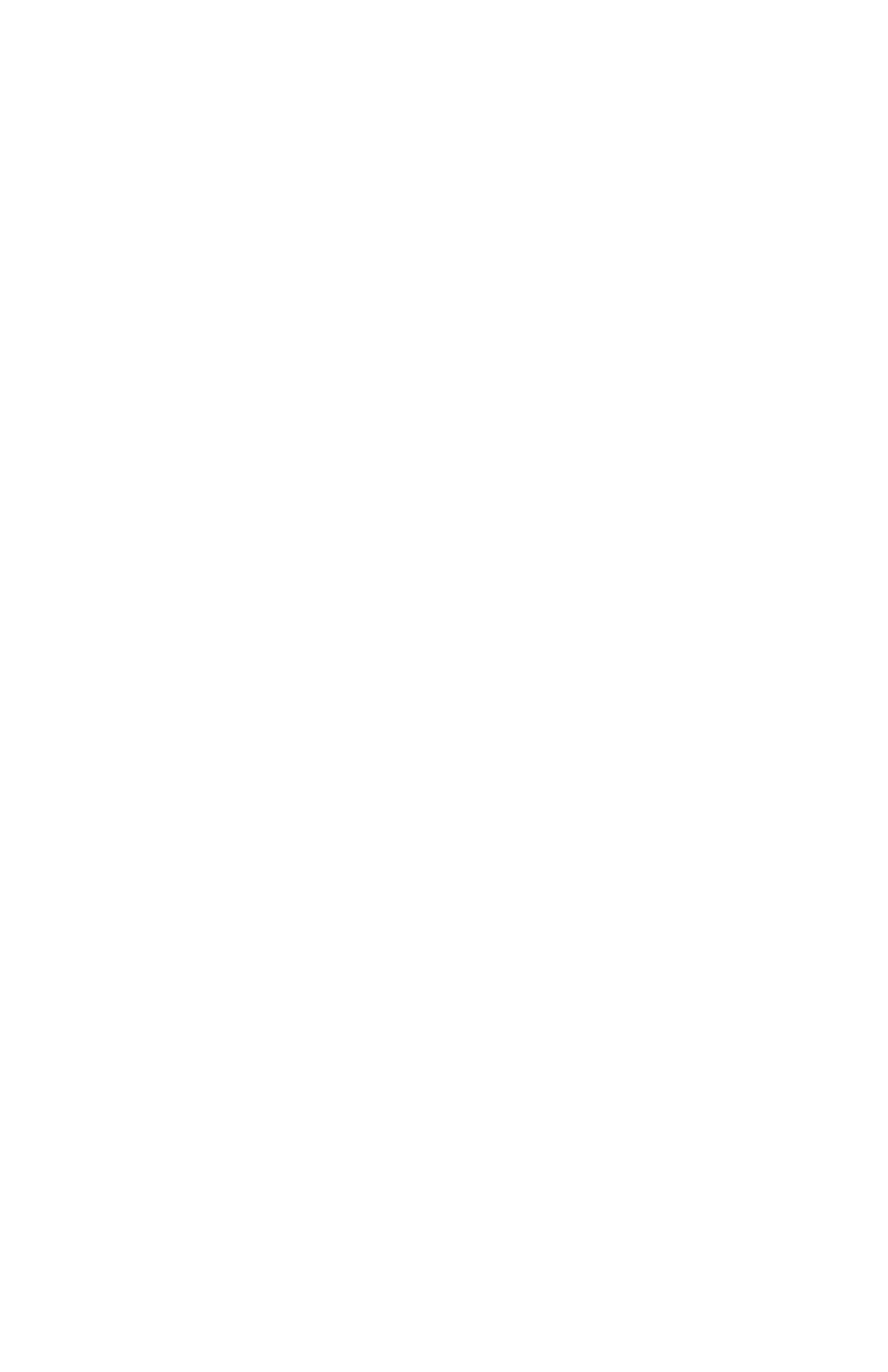## *Contents*

| Chapter 13 Manipulation versus Authentic Power 150   |  |
|------------------------------------------------------|--|
| Chapter 14 Balancing the Masculine and Feminine  160 |  |
|                                                      |  |
|                                                      |  |
|                                                      |  |
|                                                      |  |
|                                                      |  |
| Chapter 20. Happily Ever AfterThe Sequel230          |  |
|                                                      |  |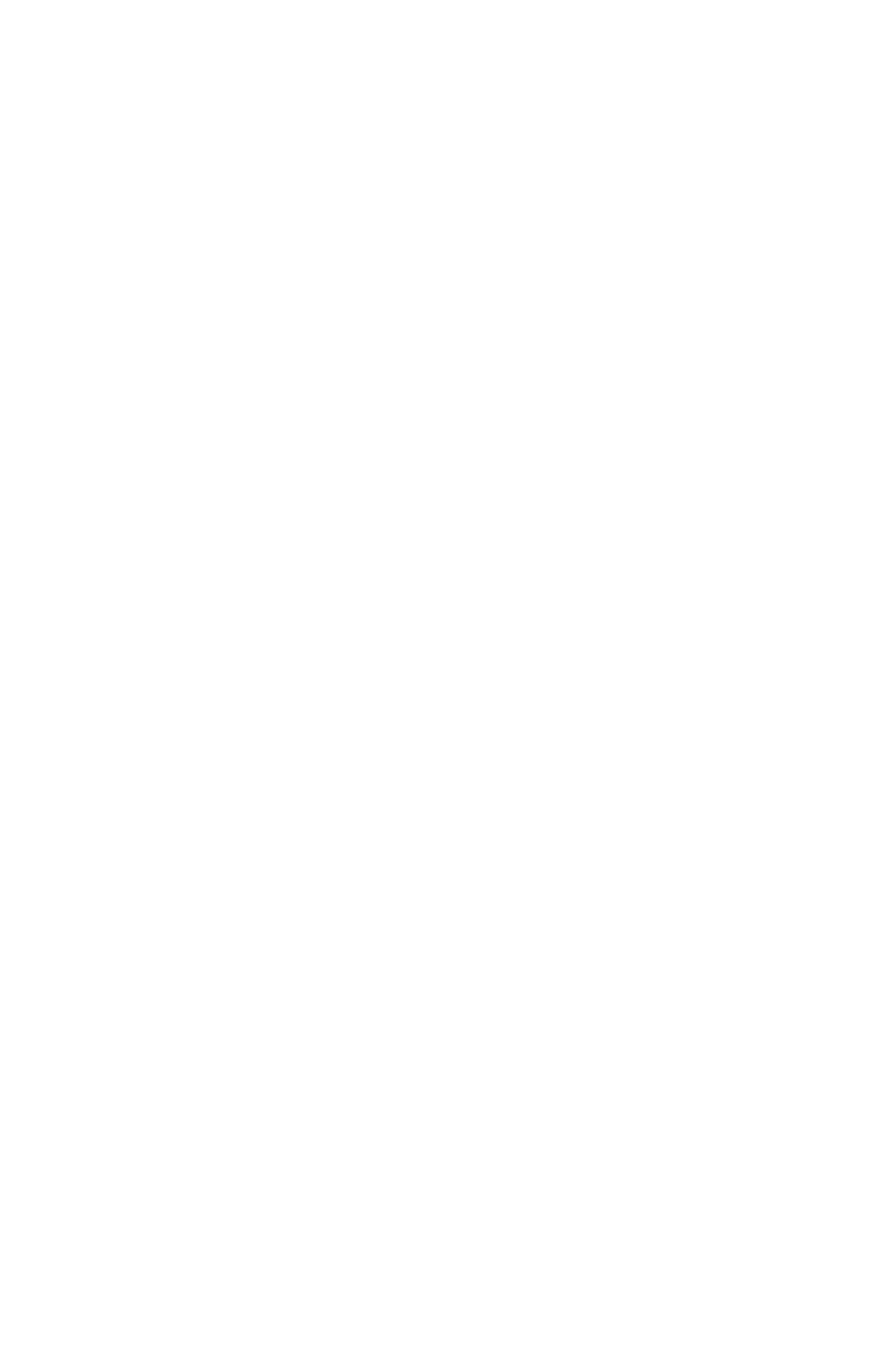## *Acknowledgments*

The creation of this book truly took a village! There are so many who offered their wisdom, stories, thoughts, support, encouragement and love throughout the process.

Thank you Stephani Jordan for your kindness and generosity of spirit. You supported me in taking my first baby steps on the path to healing and authentic power.

Thank you to Drs. Ron and Mary Hulnick, your wisdom continues to ring in my ears to this day. Thank you for creating the wonderful, healing, sacred space called the "University of Santa Monica." I learned to love myself in that building on Wilshire. I have said it before and I will say it again, attending USM was the best gift I ever gave to myself! It is a remarkable program and you are two truly remarkable teachers.

Thank you Gavin Fry for supporting me in "processing my stuff" and polishing my book. Your intuition is astonishing and your wisdom profound. You are always there when I need you and I am so blessed.

Thank you to Samantha Fewox. First you cast me in Baywatch and helped me get my SAG card, then you taught me about punctuation and helped me edit my book! Thank you for your kindness, diligence, honesty and hard work. But mostly thank you for the gift of your friendship.

Thank you Linda Humphreys for combing through my content and making get into my left brain (even though it was sometimes painful). You have been a beacon of light and a

cheerleader of the highest order. I am certain this book would not exist if it wasn't for you. I love you dearly.

Thank you Shawn Beyer. You have been so professional and supportive. I have appreciated it when you called a spade a spade as well as your flexibility and the comic relief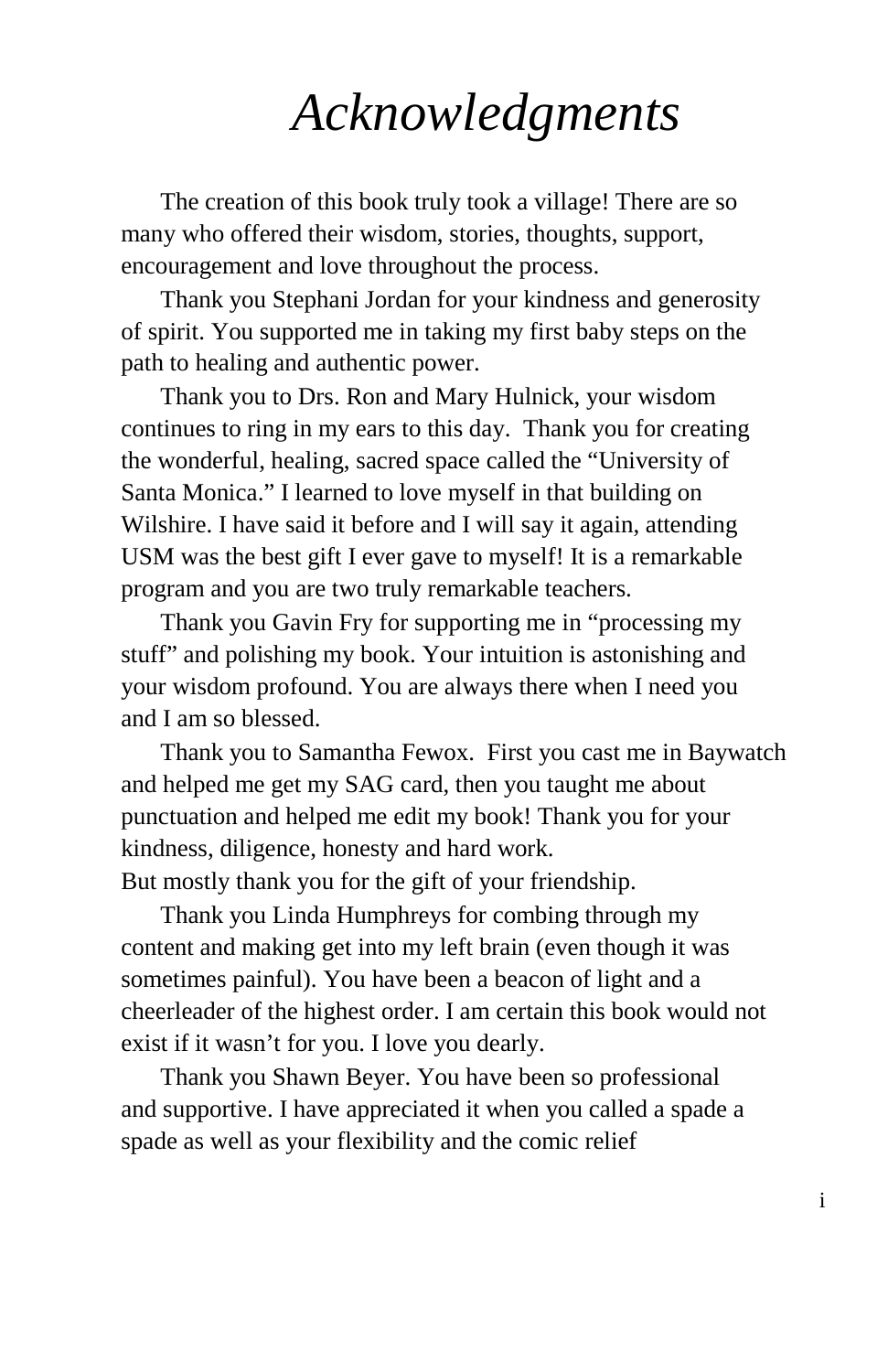(sorry about all the hocus pocus). I hope we can work together again someday. You were definitely the "divinely sanctified editor" for this book and I am so very grateful.

Thank you Lily for your diligence in interpreting and downloading the art in my head and getting it on to the cover (and on my website!). Not only have you been patient and kind, you have become a friend.

Thank you to my Manifesting Love Sisters, Kathy Ziegler, Sabrina Faith, Noelle Rodreguez, Cynthia Holloway, Penny Malibran, Linda Humphreys and Hadia Haaj. It was a honor to support you and a profound gift to receive your support. You are all earth angels and the wind beneath my wings. (Congratulations on all the engagements!) I love you so much!

Thank you Larry Hickey, your faith has been unwavering, your intuition astonishing and your support heaven sent. You have been a touchstone, and a wellspring of hope and truth for many years and I am grateful beyond what words can express.

Thank to all of my dear friends who have loved me and been there through the tears and the laughter: Arna Vodenes, Lisa Clapier, Rollene Billings, Niki Fretwell, Nikki Cottem, Vina Parmar, Katrina Goodrich, Denise Hendricks, Manna Ko, Jerry Frank, Sunny Jewett, Tonda Mason, and Mindy Maguire. It hasn't always been easy, but it has always been good!

Thank you to my Mom, Judy Butler. I am so proud of you and am so grateful for you pride in me. Keep up the great work and thank you for loving me so unconditionally.

Thank you Mimi, Les and Grammy. I know you are my angels in heaven and loving me even now. I feel your presence everyday.

Thank you to my incredible husband Steve Peel. You believed in this project before I believed in it myself. You have been the greatest blessing of my life and I am so grateful. You are truly an amazing human being and I am honored and humbled by your presence. You are my sounding board, voice of reason, consultant, playmate, best friend and my true love. I adore you completely!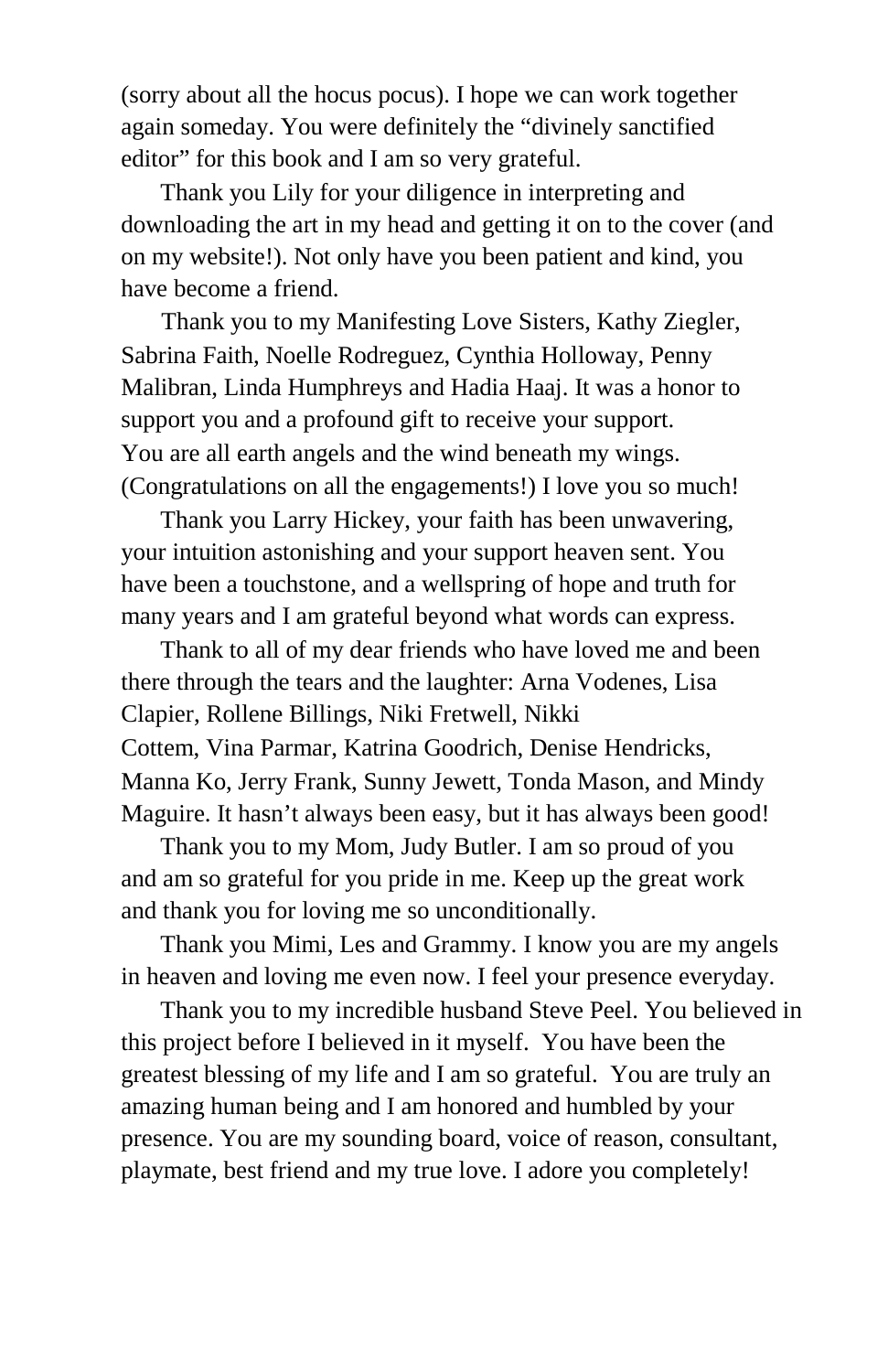And finally, thank you to Spirit. Thank you for every step that has gotten me to this place. Thank you for the blessings I receive daily: the growth, the healing the synchronicity, expansion and joy. I love co-creating with You and supporting others in realizing Your presence within themselves. What an amazing journey…and I have a feeling the best is yet to come!

ACKNOWLEDGMENTS iii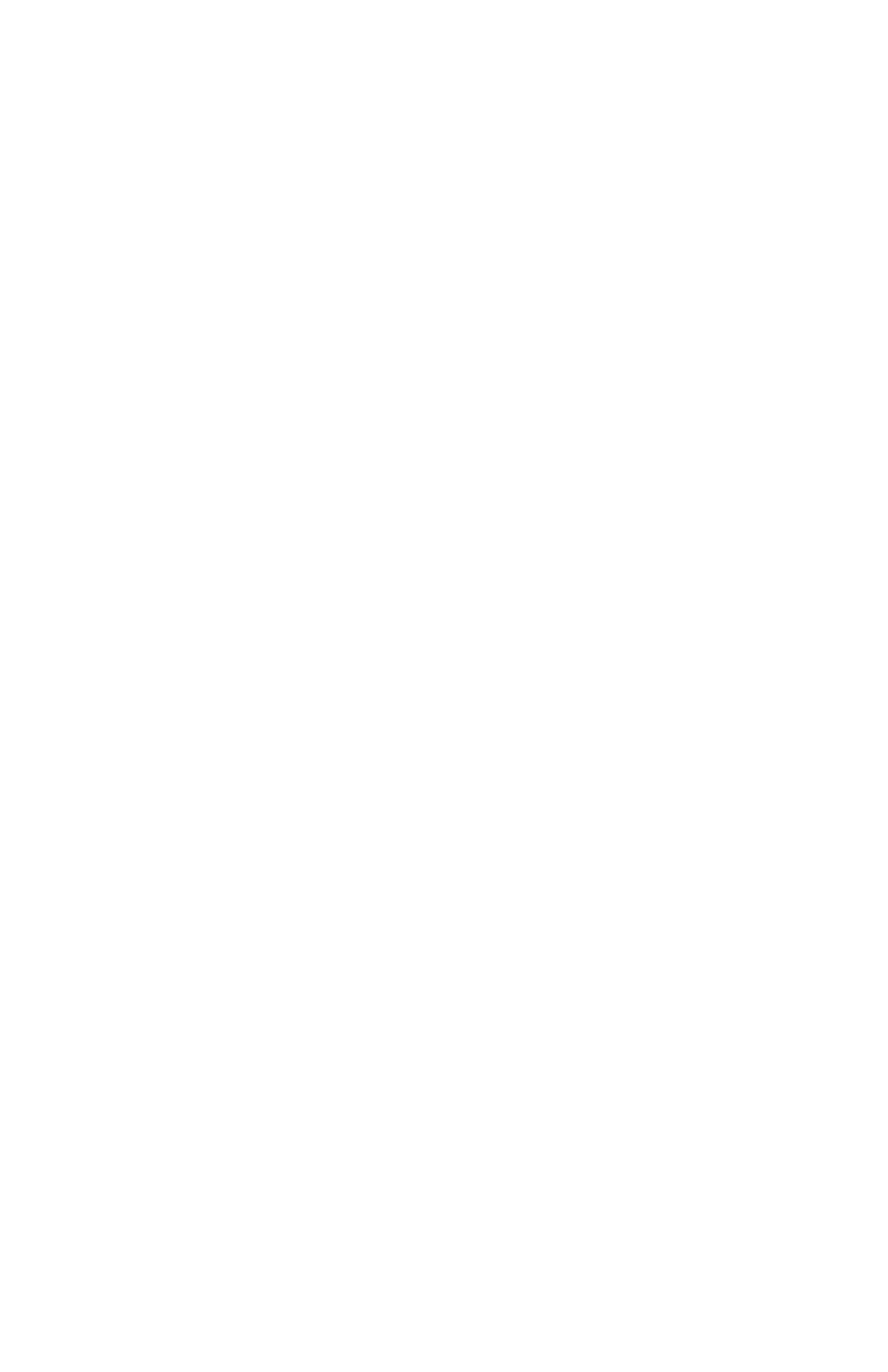### *Introduction*

<span id="page-11-0"></span>*We are our own dragons as well as our own heroes, and we have to rescue ourselves from ourselves. ~ Tom Robbins, American Novelist*

*Some people pursue happiness, others create it. ~ Unknown*

As children we were the audience to fairy tales, we were drawn to the magic and believed in it. Prince Charming was the hero, the knight in shining armor who rescued the damsel in distress. In these wonderful stories the prince and princess fall in love and end up living "happily ever after." How can we be blamed if this is what we grow up believing and hoping to achieve in adulthood? But what happens *after* the happily ever after? There *is* no sequel!

If finding the love you desire is frustrating, difficult, painful, or impossible, or if you are noticing certain patterns in your relationships that you prefer not to repeat, you can greatly benefit from *Manifesting Love From the Inside Out.* It will support you in becoming aware of your core beliefs and what you can do to understand and heal them. The book also can assist you in becoming clear, conscious, and empowered in the area of relationships, including the most important relationship of all the one you have with yourself.

In *Manifesting Love,* relationships are addressed from the "inside out" rather than the "outside in." What that means is, rather than seeking someone special who will complete you, the book will support you in becoming aware and accepting that *you are that someone special—you are already complete!* When you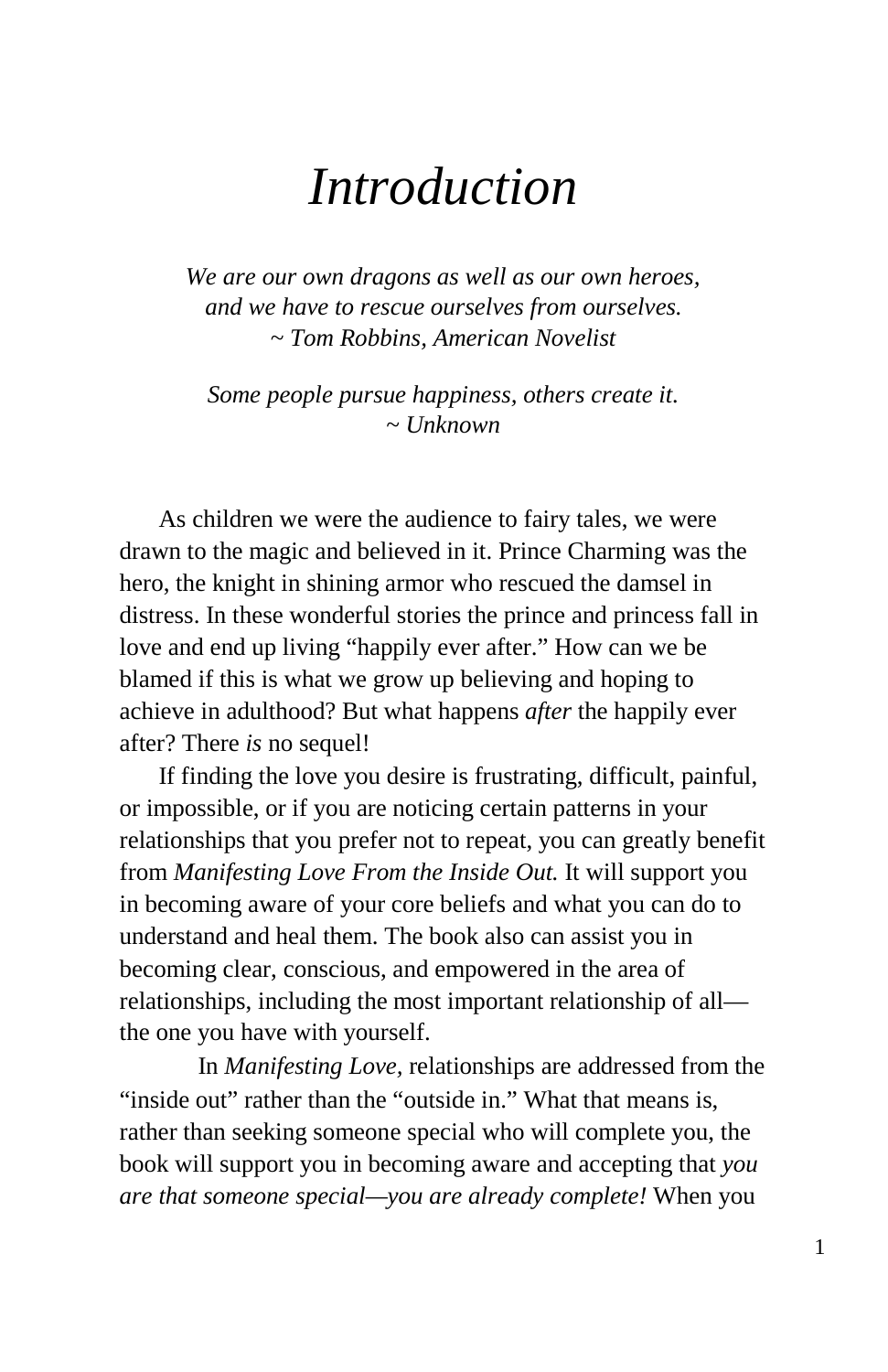truly accept this on the deepest level, a loving supportive sacred partnership can easily and naturally show up in your life.

All relationships reflect what we think, feel, and believe. They also reflect our internal sense of value. If you look into a mirror and are unhappy with what you see, it would be useless to get angry at the mirror and draw all over it with crayons or markers. You know that you must take responsibility for your body and its appearance. Once you do, the reflection in the mirror naturally changes. When we choose to heal by taking responsibility for our primary relationship (the one with ourselves), then our life, our experiences, and our relationships transform and are reflected in beautiful and remarkable ways.

As a spiritual psychology consultant and hypnotherapist, I have worked with many clients who face significant challenges with their love relationships. It seems that everyone wants to be happy and in love, but the goal is elusive. Many of us seek that "special relationship," but once we think we found it, it's not long before our lives are fraught with drama, confusion, and pain.

When you use pure action and willpower to "get" what you want, you are chasing after something that is probably going to elude you in the end. Alternatively, if you are passively waiting for the relationship you desire to show up out of the blue, you can feel disempowered and hopeless. In order to consciously and effectively manifest (in other words, attract or draw forth) what you want, it is necessary to use your thoughts, feelings and the laws of the universe. When we take responsibility for our inner reality—what we think, how we feel, how much we respect, and love ourselves—this is what I refer to as inner work. Inner work not only empowers us, it profoundly changes our lives for the better.

I wrote this book not only because I see my clients struggling with relationships, but because of my own history. My need to become clear in the area of relationships and to heal was put into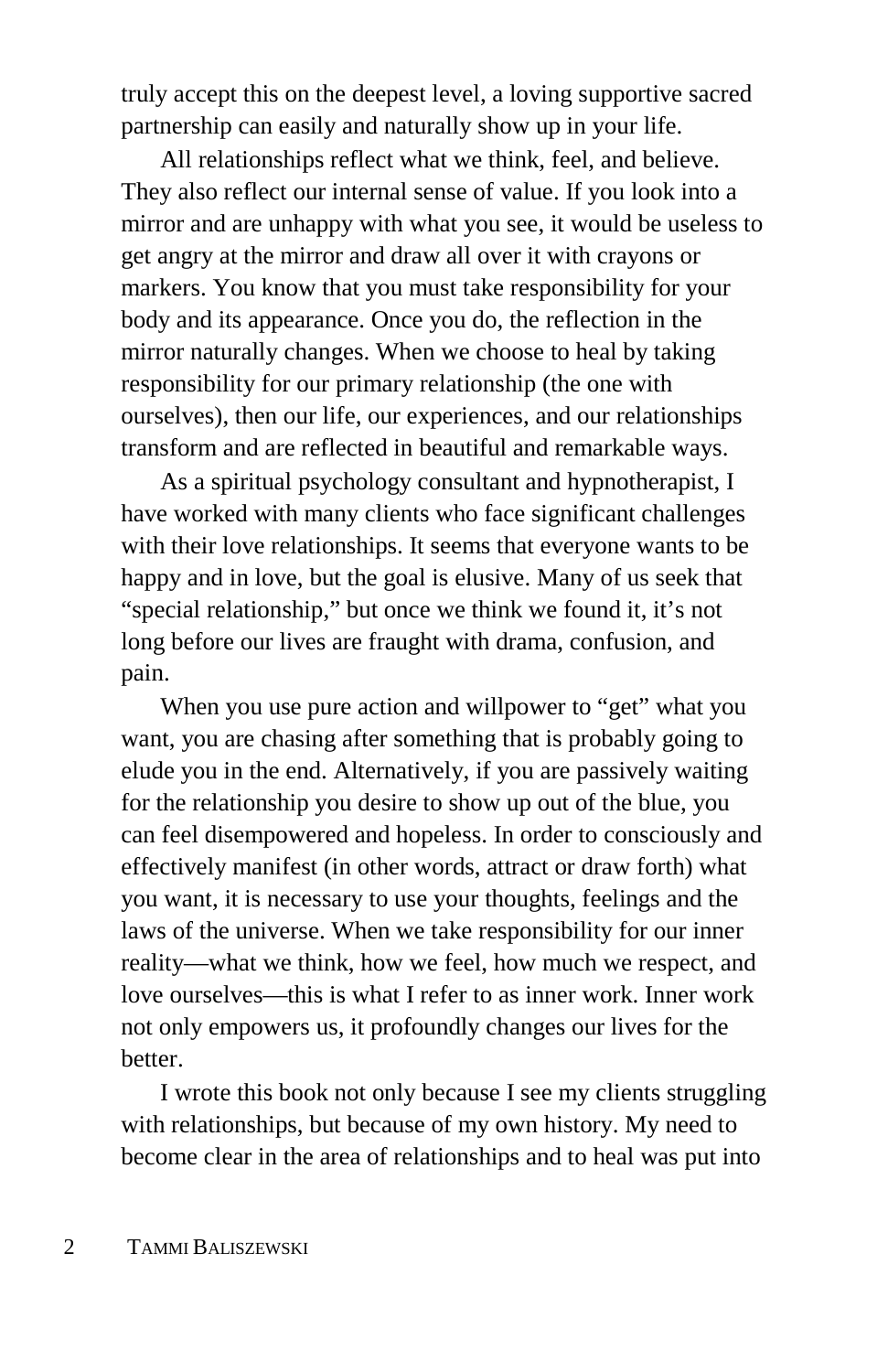motion because of my personal devastation, anguish, and heartache.

I was courted and romanced by a high profile actor that I'll call Bob. He was sensitive, brilliant, and successful. I thought he was my knight in shining armor. The three-year relationship started with incredible promise and romance. As time passed, it started to deteriorate and progressively became more strange, confusing, and painful. The relationship ended with me feeling deeply betrayed and abandoned. When I prayed about this reoccurring theme in my life, I began to realize that the pattern continued because I consistently betrayed and abandoned myself. My "dark night of the soul" took place in the mid-1990s, and I have devoted myself to understanding myself, healing, and becoming whole ever since.

I am now in the most incredible, supportive, respectful, Spirit-filled, magical relationship with a most extraordinary man. People say I'm lucky and I admit that I am. But what people perceive as luck is really a byproduct of healing pain, accepting responsibility, forgiveness, prayers, and education in the fields of spirituality and psychology.

Many people have asked me how I got from there to here. I tell them what I have learned: to manifest our beloved, we must first come into a loving relationship with ourselves—we have to understand that *we are the beloved.* Fairy tales have lead us to believe that it takes someone else to make us whole and complete, however the reality is that perfect love and "happily ever after" can occur only *after* we become whole and complete within ourselves. Once we do this, we can then easily recognize and attract another whole person.

Not everyone has a desire to be in a relationship and that is fine. I am not suggesting that a romantic partnership is necessary for a fulfilling, satisfying, and happy life. However, if you *do*  have a desire to be in a loving relationship, I believe that you can absolutely bring about that wonderful partner. If you have a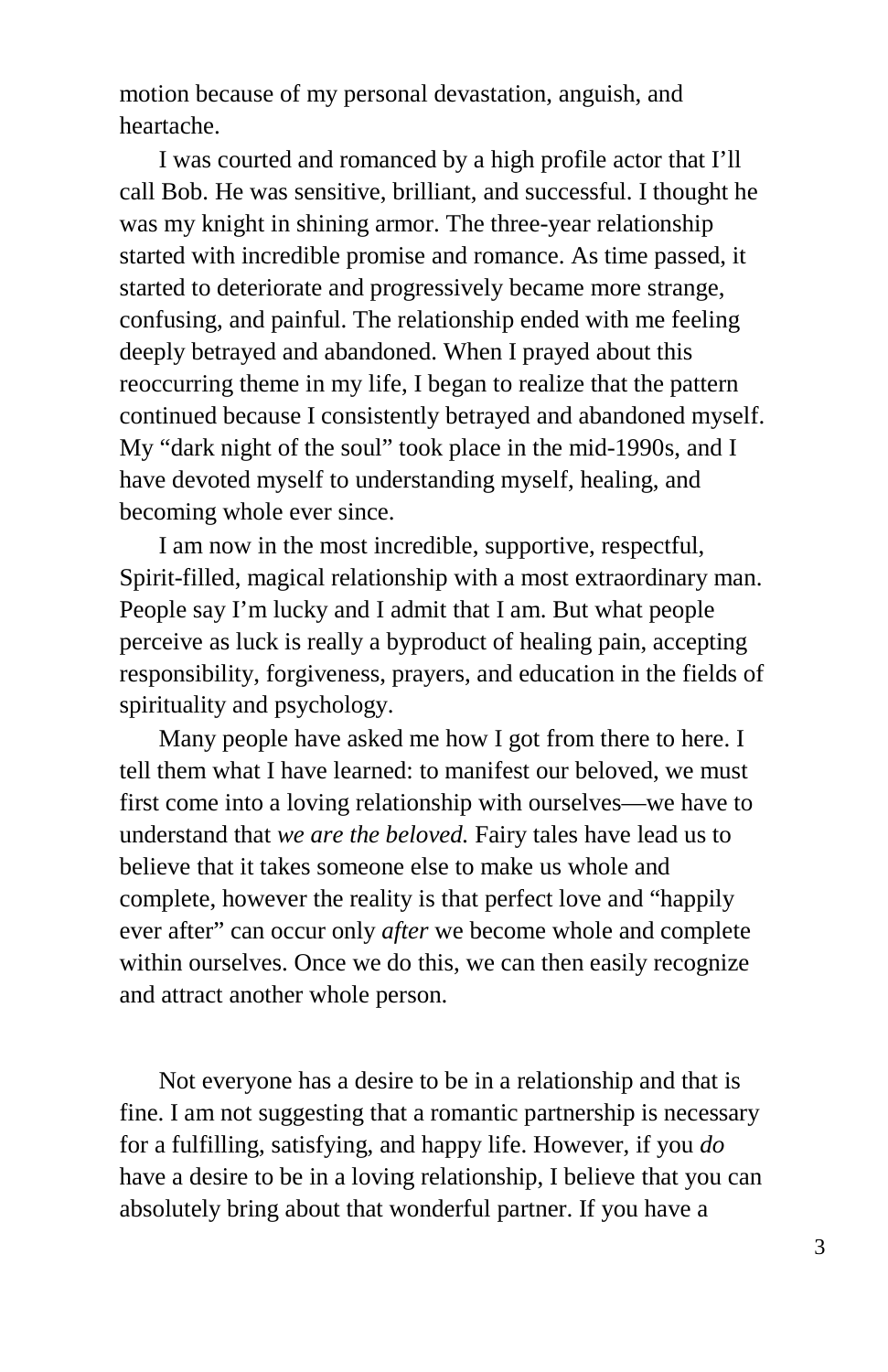genuine interest in attracting a healthy, loving relationship, this book will provide clarity, encouragement, and support.

 Throughout this book I refer to God or Spirit. There are many words to describe what is perhaps indescribable—the Creator, the Universe, Buddha, Allah, Nature, Higher Self, Supreme Being, Creative Intelligence, Source, or the Divine. You may have your own way of describing the energy that breathes us. By more fully aligning with this source of wisdom our lives can take on new and profoundly deeper meaning. Spirituality has been a vital aspect in my healing, my journey to wholeness, as well as the foundation for my beliefs, theories, and writings.

Many of the exercises outlined in this book take courage and strength, as well as a strong commitment. If you apply yourself, you may find that you are stretching out of your comfort zone and into unchartered territory. However, if you are willing to make yourself a priority and show up on your own behalf, you are being presented with a wonderful opportunity to experience revelations, clarity, and healing. I assure you, the benefits and rewards for honestly participating in this process will be nothing short of extraordinary.

#### **How to Receive the Most Value from Manifesting Love from the Inside Out**

*Begin keeping a journal.* Get a special notebook or journal that you can devote to the practice of manifesting love.

*Devote a little time each day to your practice of manifesting love.* First thing in the morning or each evening before you go to sleep are wonderful times to do this work. Consistency helps the process of manifestation.

At the end of each chapter there are a series of questions and exercises designed to anchor the application of the key principles

4 TAMMI BALISZEWSKI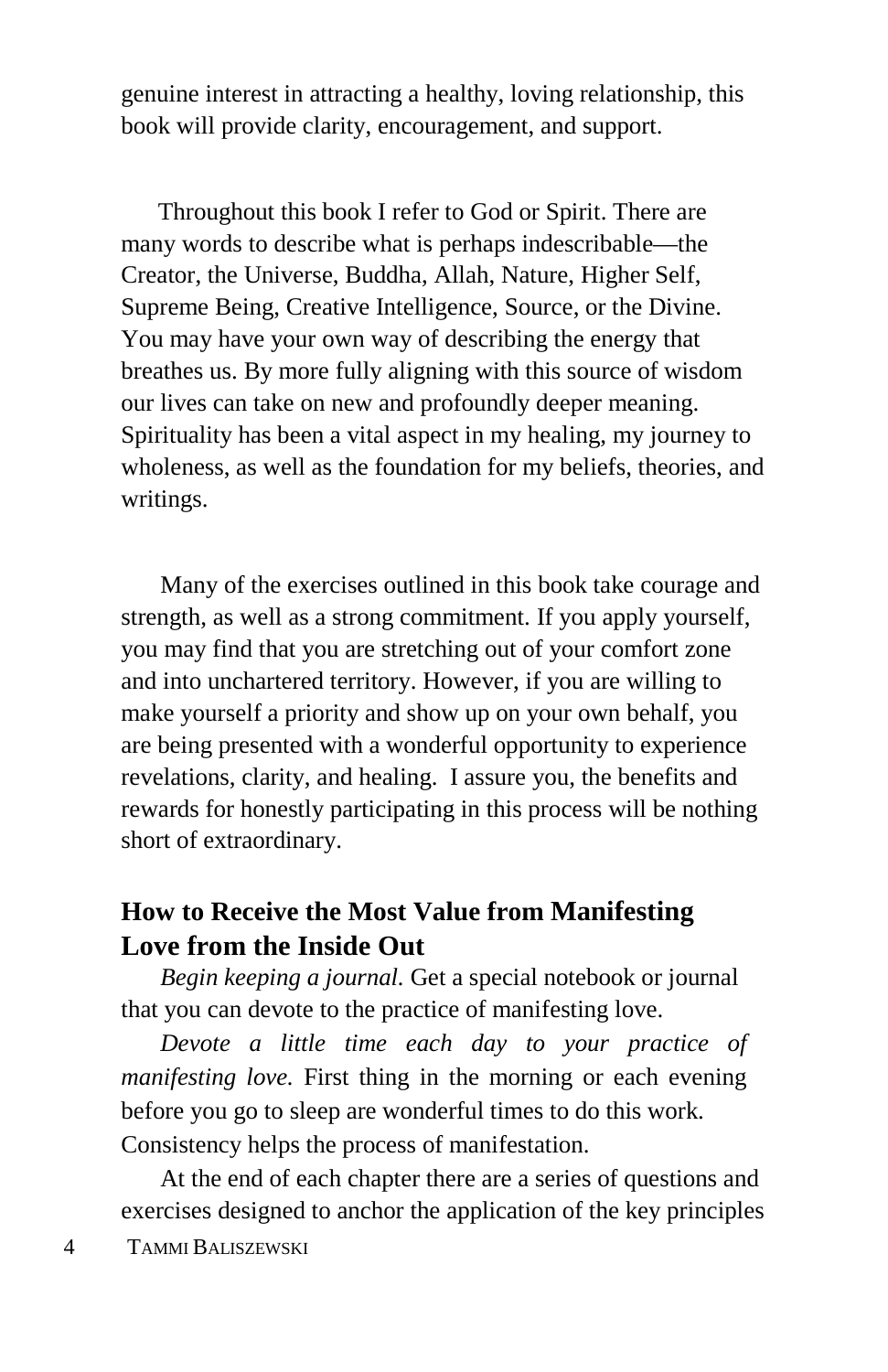into your relationship with yourself and others. I suggest that you complete these end-of-chapter sections in your journal. The more you wholeheartedly participate with this book and these exercises, the more value you will receive in bringing about the love relationship that you desire. You may notice that some of the exercises seem repetitive or very similar in nature. Each exercise is intended to build on the others, creating an opportunity to deepen your understanding and assist you in accessing greater healing potential.

In addition to doing the exercises, you are encouraged to write any thoughts, feelings, dreams, or revelations in your journal. Keeping a journal is an excellent way to anchor what you learn, move energy, keep track of your progress, and get to know yourself in a deeper way.

As you read *Manifesting Love* and experience any personal revelations, epiphanies, or "ah ha!" moments, record them in your journal. Consider underlining anything that strikes you as particularly important. Revelations can shift and heal you in an instant. Let your epiphanies add up and support you in manifesting a loving relationship.

*Consider partnering with a friend or a group of friends who also desire to bring about a loving relationship.* Get together every couple of weeks to share your experiences and journey. Review the exercises together at the end of the chapters and support each other. Plan to encourage each other, see the best in one another and lift each other up. Other suggestions might include sending e-mails, making telephone calls throughout the week, sharing success stories or revelations or sending thoughtful cards. Outer support can be extremely powerful when it comes to successful manifestation.

Take what works for you and leave the rest. Everybody's path is different and unique; however there are common denominators and basic lessons for all of us. I know I have experienced profound and valuable lessons on manifesting respectful, conscious, uplifting relationships. May this book support you in finding yours.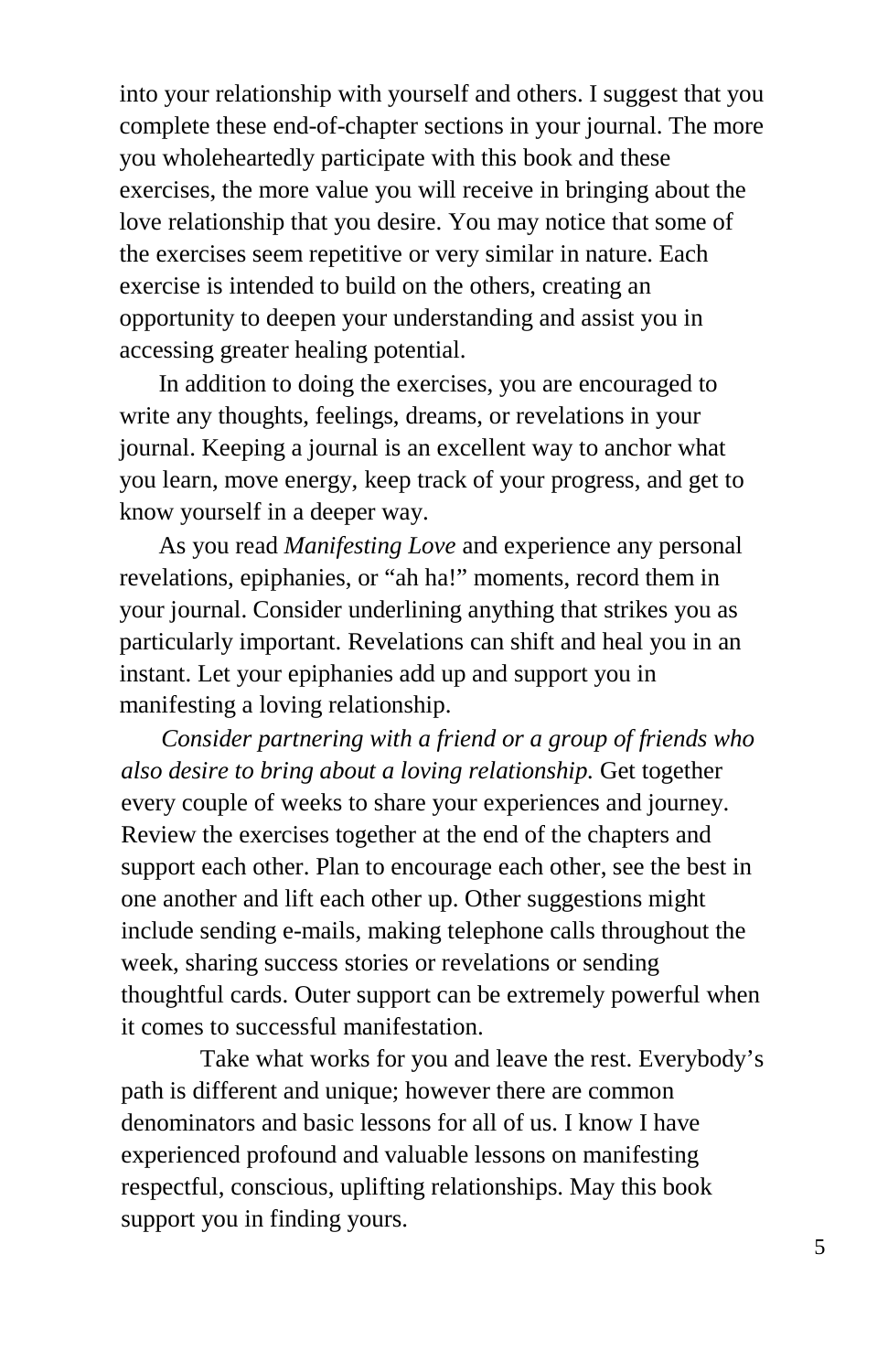## <span id="page-16-0"></span>*Chapter 1 Relationships as Mirrors*

*We do not see things as they are, we see things as we are. ~ The Talmud*

> *We meet ourselves time and again in a thousand disguises on the path of life ~ Carl Jung*

Within most of us is a desire to connect, a hunger for union, and a longing for true love. We want someone who will be our lover, our partner, and our best friend. Then why is finding love so elusive, challenging, and frustrating? Are we too particular? Are we unrealistic? Or even worse, is it simply not our destiny? Although we have been told that we are created in God's image, most of us have difficulty accepting our own sacredness. For most people, the longing for wholeness and the desire to believe in our innate goodness is worked out in personal relationships.

Buddha told us, "The external world is only a manifestation of the mind itself." In other words, our experience of outer reality is simply a reflection of our inner reality. We all know that we can look into a mirror and see the reflection of our physical selves looking back at us. In a much broader sense, our "worldly mirror" reflects back to us, what we think and how we feel. Beliefs, both conscious and unconscious, dictate the quality of our lives. Our income (or lack of it), opportunities, life experiences, how we are treated, and our relationships are a few examples that allow us to bear witness to our thoughts, feelings, and beliefs.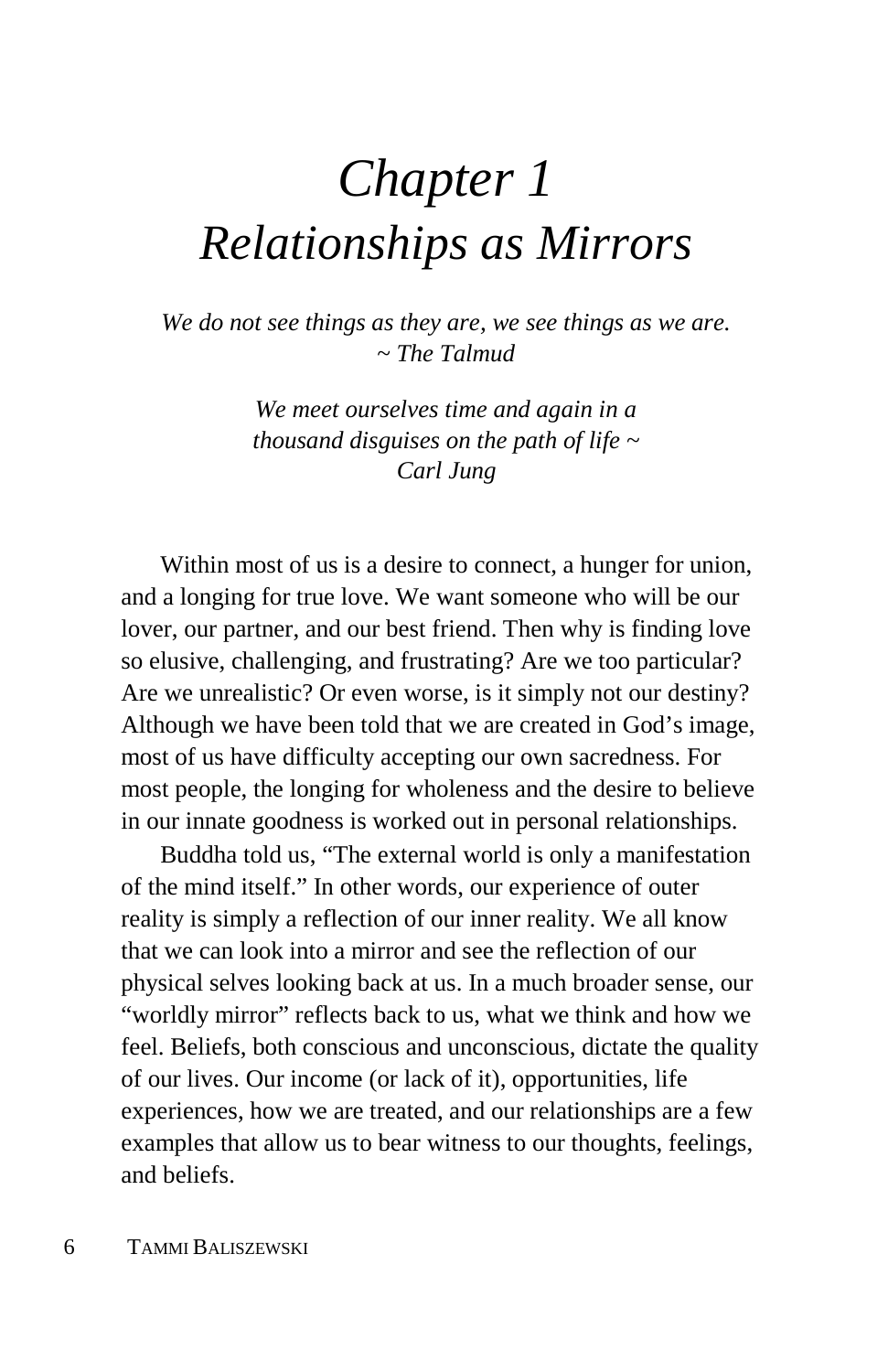Relationships, both good and bad, provide the biggest opportunities to observe how we feel about ourselves. If we have a distorted perception of ourselves, we will inevitably see our reflections as misshapen and twisted—similar to what we might see when we look in a funhouse mirror. However, since we accept our perception as the truth, the reflection in the mirror will appear to be real. Relationships can assist us by bringing repressed material to our conscious awareness for the purpose of learning, healing, and growth. They will consistently reflect our internal beliefs, perceptions, and misperceptions back to us.

#### **The Law of Resonance**

We attract people through the "law of resonance." We are unconsciously attracted to people who resonate or reflect our issues and our beliefs. If you do not love and accept yourself, you will attract people who do not love and accept you. If you constantly criticize and demean yourself, those around you will criticize and demean you. If you betray and break promises to yourself, others will as well. If you always feel like people will abandon you, you set the stage to attract people who will do what you expect them to do. Your internal beliefs are reflected by the law of resonance and, therefore, they create your relationship experiences.

 The wonderful thing about the law of resonance is that it gives us the opportunity to gauge how we feel about ourselves. Look at the people in your life and honestly assess how they treat you. Do they treat you with love and acceptance, or do they criticize and demean you? Do they stick with you through difficult times, or do they abandon you when the going gets tough? Do they prize you and lift you up, or do they focus on your negative qualities and put you down? If you pay attention and choose to observe relationships in this way, you will find that the people in your life treat you exactly as you treat yourself.

We allow people who reflect our internal beliefs to get close to us. The good news is that if people treat us worse than we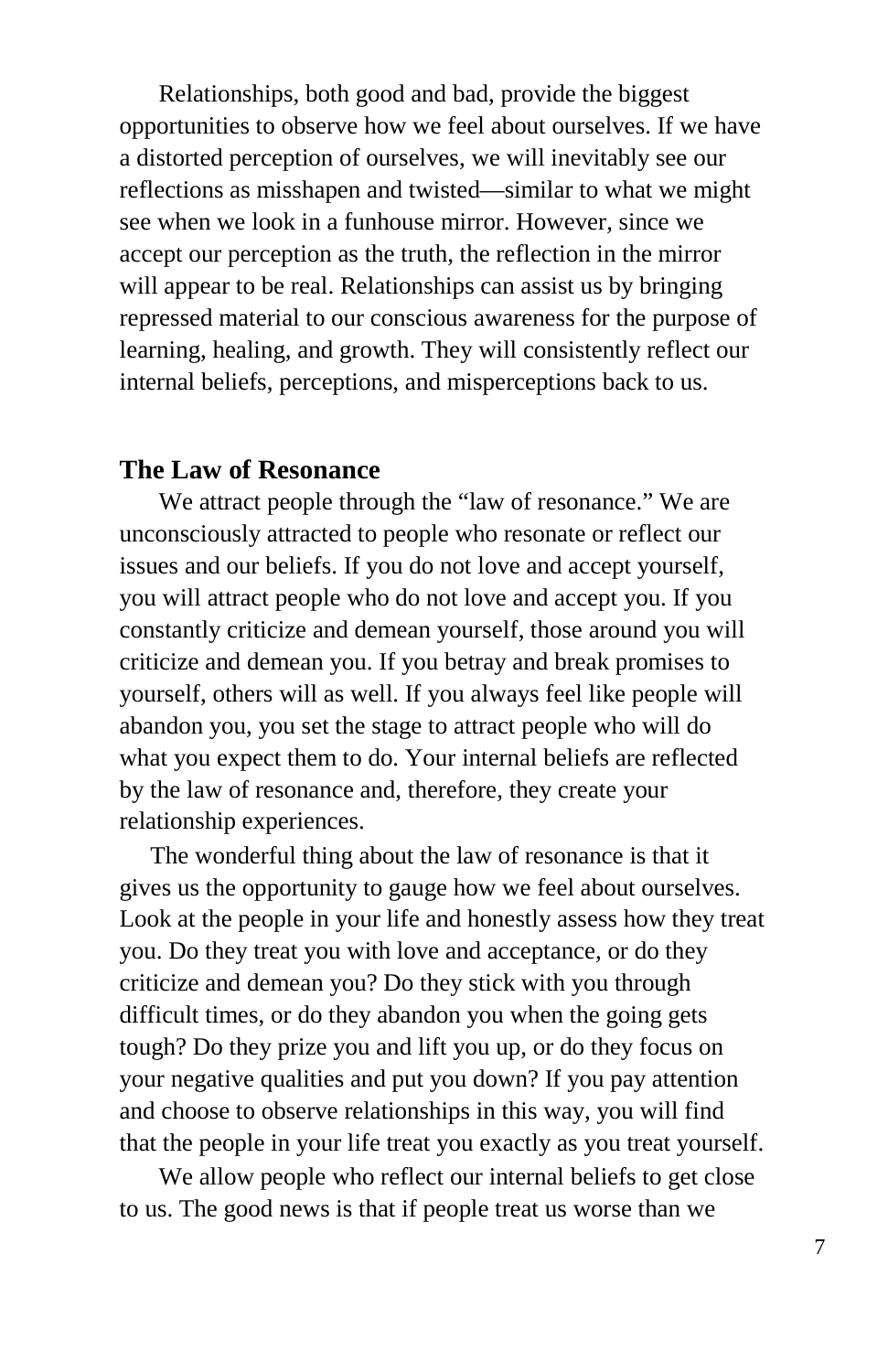treat ourselves, we will either get rid of them or not let them in our lives at all. Conversely, if you do not like or respect yourself and someone comes along who does treat you with honor and respect, he or she probably will not be in your life for very long. When honor, kindness, and respect do not play a role in our "internal environment," these things will seem foreign, strange, and uncomfortable.

#### **Joe's Story**

I have a friend, Joe, who did not respect himself. He would often judge and berate himself. Joe had a deep seated belief that the only thing of value he had to offer was money. Consequently, women frequently took advantage of him. When I asked Joe about the value of his love, he did not answer the question. He responded with, "All women care about is money and material things." I tried to help Joe identify and shift his beliefs, but he argued his point. Joe was not ready to do things differently; he was not willing to "go within" and take personal responsibility for his relationship with himself. He told me he would open his mind and change his beliefs only *after* he found one good woman who wasn't "all about the money."

Joe was pinning his hopes and dreams on something external, rather than taking responsibility for his internal relationship with himself. He wanted his outward experience of life to change before he would change his mind. What he didn't understand was that if he would change his mind, then his life would follow suit.

If Joe had worked to develop a respectful, loving relationship with himself, he would have had a deeper, more authentic understanding of his innate value and worth. This would have assisted Joe in naturally attracting (and being attracted to) women who also respected and valued him on all levels. However, Joe was not willing to do the "inner work" and remained a victim of his viewpoint. Joe eventually married a woman who was a prostitute. It was his hope that by rescuing her

8 TAMMI BALISZEWSKI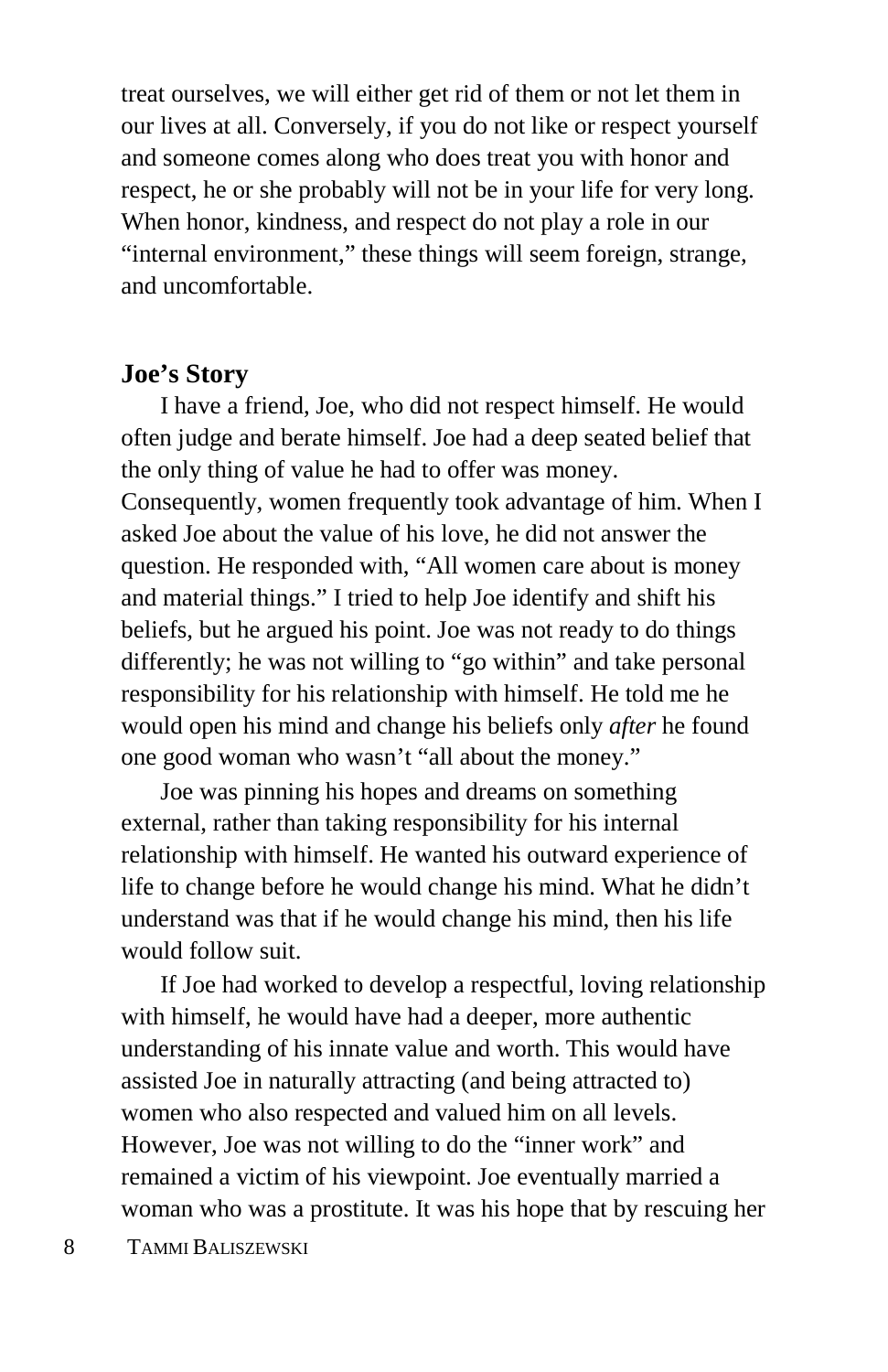and changing her ways, he would finally validate his worth. Not surprisingly, the marriage did not last and Joe continues his cycle of despair and destruction, with even more "proof" that women are self-serving, conniving gold diggers. True love still eludes him.

The journey to manifesting an authentic loving relationship has to start from within. It is difficult, if not impossible, to authentically love another, or allow ourselves to be loved until we can first love ourselves.

The foundation of all relationships is built on the relationship we have with ourselves. In order to manifest a healthy loving relationship in the outer world, we must first develop a healthy relationship in our inner world. The real purpose of relationships is to let us know how we are doing; to mirror what we think and believe. No relationship is a coincidence. We create them for the purpose of self-knowledge and awareness. Relationships give us a wonderful opportunity to observe ourselves and to discover where we may need to work on ourselves. We project both negative and positive attributes on other people all the time. Whether you have a strong positive or a strong negative reaction to someone, it is all ultimately a reflection of yourself.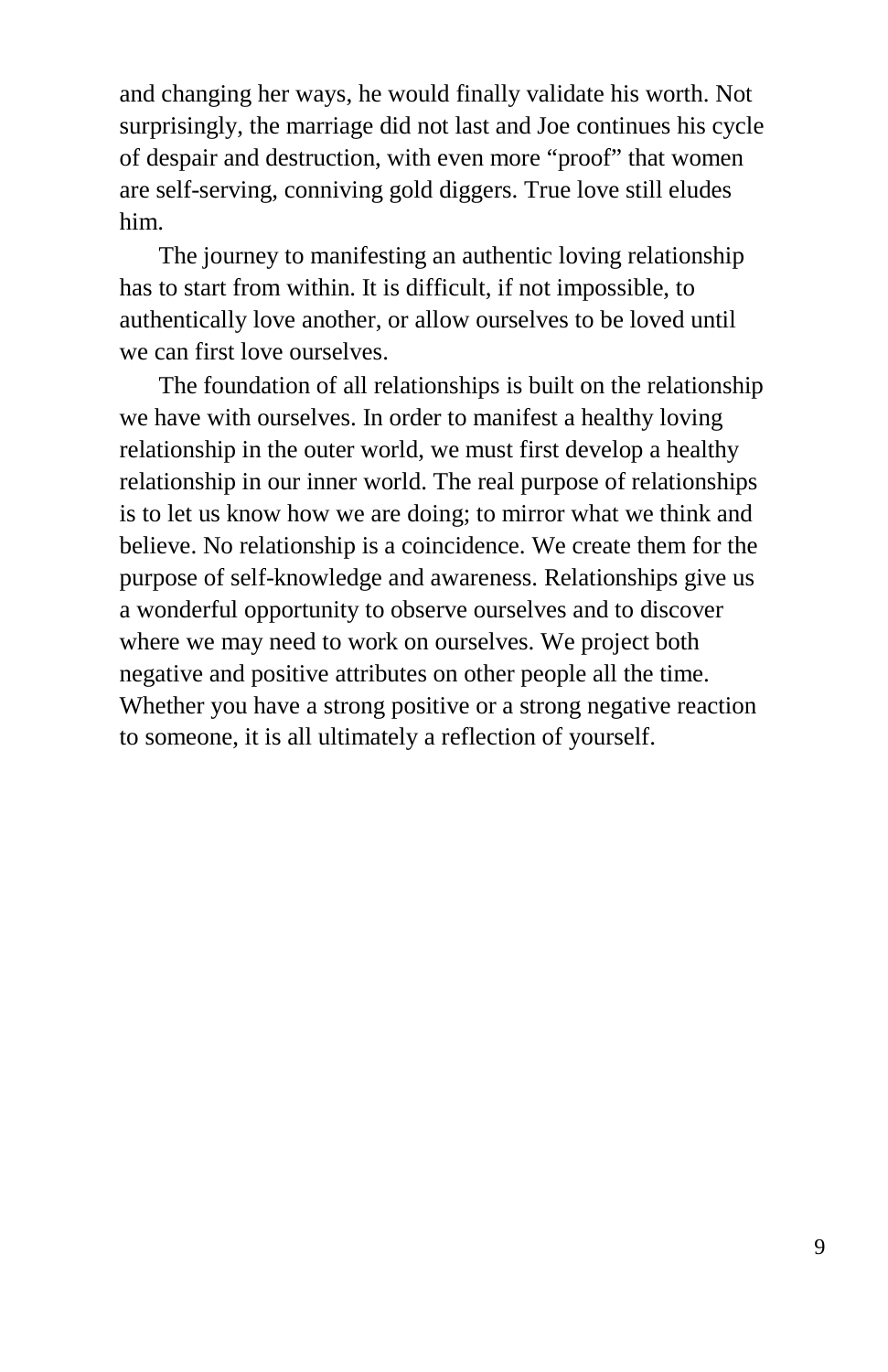#### **Exercise: Relationships as Mirrors**

- 1. Open your journal.
- 2. Think of someone you respect and like.
- 3. List several of the qualities you admire about this person.
- 4. Now think of someone you do not like.
- 5. List several of their qualities that you perceive as negative.
- 6. Review these lists.

Do you recognize these qualities, or the potential for these qualities, from both of these lists? By recognizing these qualities, both positive and negative, you are merely witnessing different aspects of yourself. You would not have the ability to identify any quality or characteristic for which you do not have an internal reference point. You would essentially be blind to those qualities and unable to recognize, see, or comprehend them. If you can perceive it, it is a part of who you are. If you choose to hold these people—or any of their qualities—as separate and apart from yourself, then you disown aspects of yourself. This creates a "splintering off" from self; in other words, a disconnection, distance, and judgment within yourself and toward others. Living in judgment constricts us and limits our potential. It also diminishes our capacity for authentic connection, joy, and happiness.

#### **Exercise: Circle of Friends**

- 1. Turn to a blank page in your journal.
- 2. Draw a large circle.
- 10 TAMMI BALISZEWSKI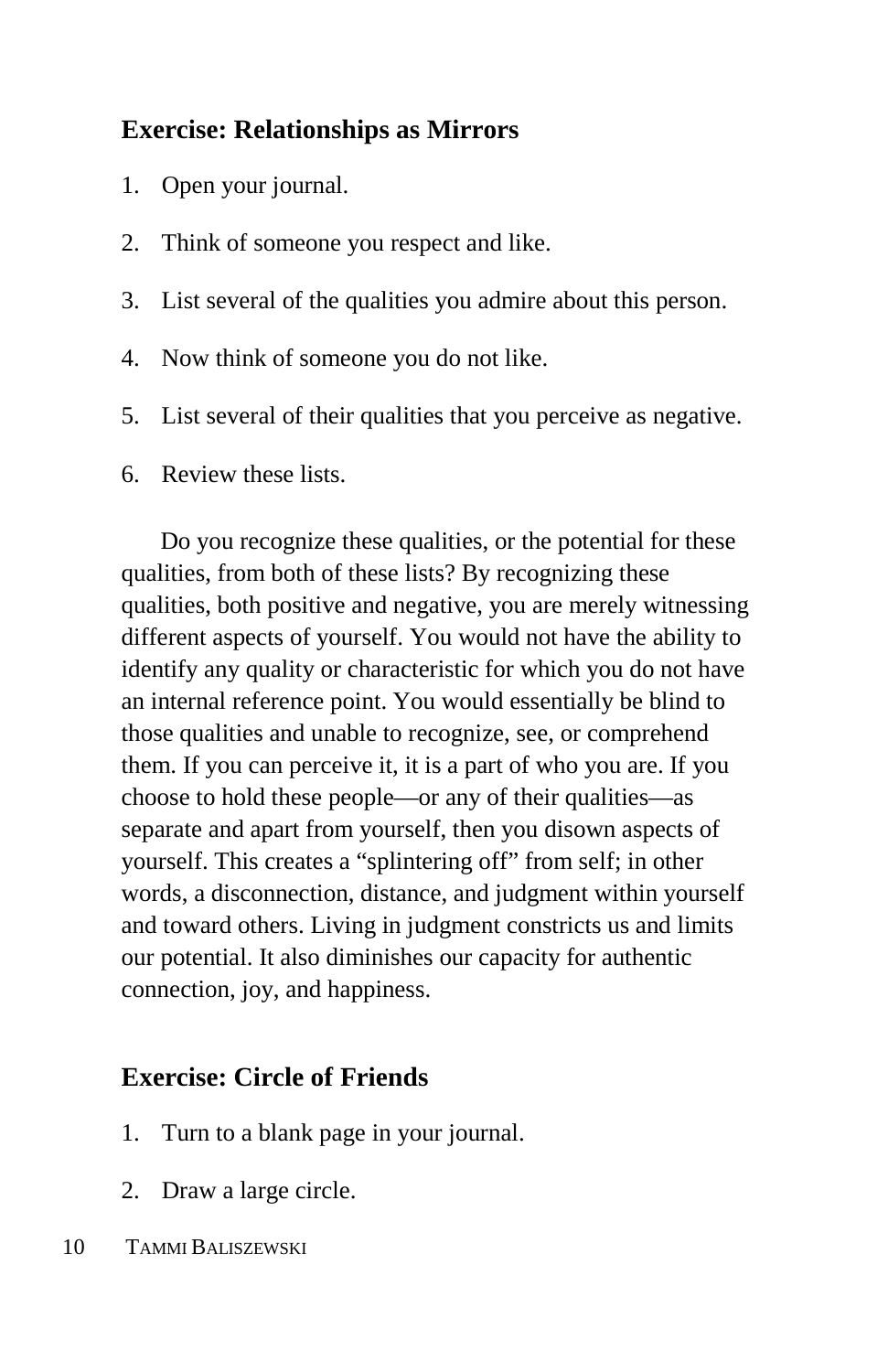- 3. Put your name in the middle of this circle.
- 4. On the periphery of the circle, write down the names of the important and influential people in your life (your family, friends, co-workers, boss, etc.).
- 5. Beside each person's name, write down a few of the qualities and characteristics that first come to mind as you think of each one of them.

The group you assembled is a snapshot of your internal state. Their qualities and characteristics are also *your* qualities and characteristics. How do you feel about your reflection? Are you pleased? Delighted? Embarrassed? Proud? Ashamed?

When I first did this exercise, I was dismayed. I was not all that pleased with my "reflection." I began to wonder why I was spending my time and energy with people whom I was not proud to be identified and who were not kind to me. I was starting to understand that I was not proud of or kind to me either.

Someone then shared an interesting concept with me: onethird of the people in the world will love you, one-third will be indifferent toward you, and one-third will hate you. This was a powerful revelation for me. To me it meant that if you are in a loving relationship with yourself, you will naturally attract those who treat you lovingly. If you do not value yourself, you will spend your time trying to convince those who are indifferent to you that you are worthwhile. If you hate yourself, you will find yourself in harsh, hurtful, or abusive relationships.

This information was presented to me at a time when I was becoming aware that I did not particularly care for myself. Many of my friendships consisted of lies, betrayal, and inappropriate boundaries. (The question I should have been asking was how did I lie, betray, and have inappropriate boundaries with myself?) I started to realize that I was a people pleaser" and wanted *everyone* to like me. Out of habit, I was spending a great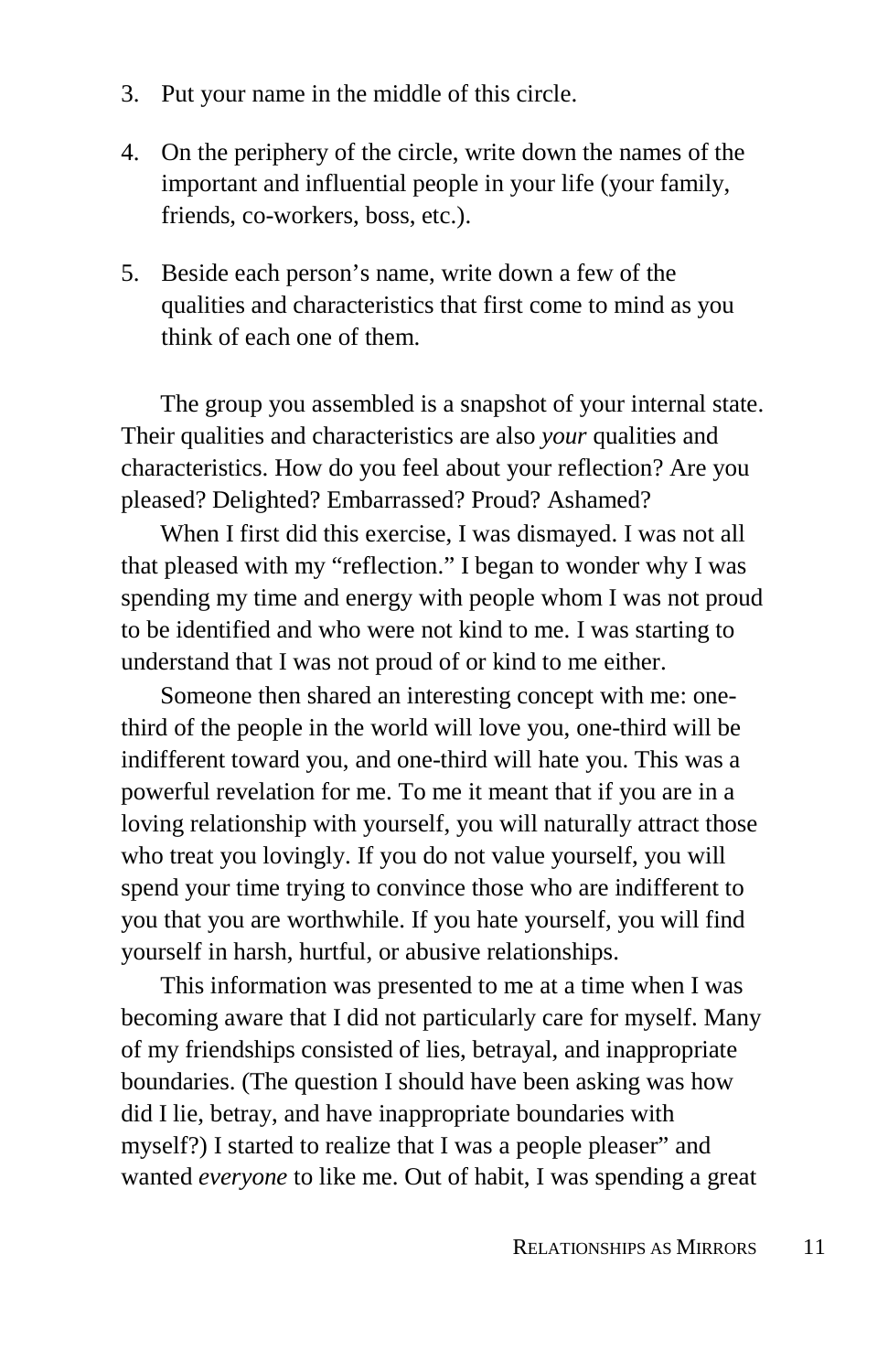deal of energy on people I did not get along with. I was trying to keep everyone in my life happy; often sacrificing what was best for me. The problem was that, in most cases, I was not even sure what was best for me! If asked how I felt about something, I often did not have an answer. I was simply out of touch with myself. However, what I was becoming more clear about was my deep-seated belief that other people were always more important than me.

Significant personal crisis occurred for me at the end of a three-year relationship with, Bob, a man I was about to marry. He struggled with addictions and had cheated on me numerous times. When he finally decided to leave me for another woman, I was devastated, confused, and distraught. Part of me believed that suicide was the only answer. I decided to pray and asked God why I was always betrayed and abandoned. I suddenly understood that I was betrayed and abandoned because I betrayed and abandoned myself. It was a clear, simple, and profound truth and I knew this moment of clarity was God's way of answering me.

I had gone along with things I was uncomfortable with, I tolerated situations that hurt me, and I was quiet when I should have spoken up. I was afraid of getting in trouble and rocking the boat. I did not really believe I was as important as my partner or that my opinion mattered. I was often quiet and tried to be the good girl, much like I did as a child. This relationship was reflecting what I believed to be true about myself, men, and life. Without knowing it, I had created a self-fulfilling prophecy.

I like the saying, "God throws pebbles, stones, bricks, and then you get a brick wall." We may start to become aware of patterns in our lives that begin with painful little experiences. These "pebbles" can evolve into bigger and more painful experiences and turn into "stones." If we do not learn our lessons, then we get the "bricks." Finally the whole "wall" tumbles down and we no longer have the option to proceed down that path. It seems many of us need to have this brick wall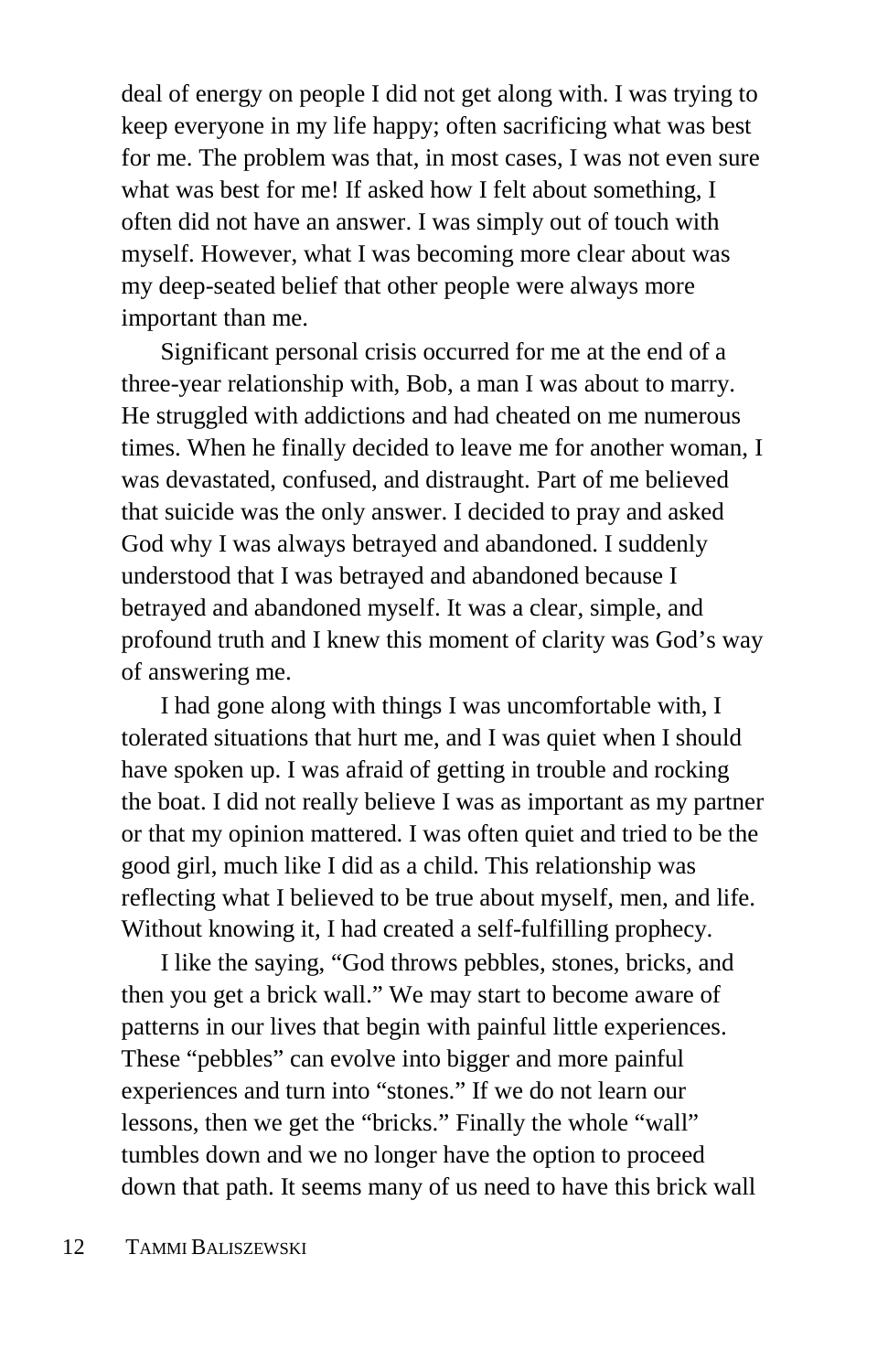come crashing down before we finally consider going within to heal ourselves.

I had many unsatisfying relationships that seemed to have similar themes of abandonment, cheating, and betrayal. When I met Dick, I thought I finally found a good man; he seemed so different than the others. However, I had not done any "inner work" to heal my relationship with myself or my beliefs. In the end, the relationship with Dick was more of the same, but much worse. That relationship ended up being my brick wall. I decided that I must be a strong soul indeed, to need something of this magnitude to finally get me to crack. I have heard it said that "a nervous breakdown can sometimes be the beginning of a break through" and "sometimes you have to break, before you break open." For me, this was all true.

Universally, crisis and pain are the great awakeners. In Zen it is said that heaven and hell are only a tenth of an inch apart. It is often in the pit of despair and agony that we finally surrender and drop the barriers of our ego. Only when this happens can the true radiance of the soul eventually shine through.

After I felt the initial shock, horror, and pain of my brick wall, my ego was shattered and I released the pretense of knowing anything. It was time for me to commit fully to Spirit and myself. I had to figure out who I was without a man influencing me and how to stand on my own. I realized if I ever wanted to have a healthy fulfilling partnership, I was going to have to make significant changes. I set forth my clear intentions to know God, to know myself, and to heal.

#### **Exercises: Constricted versus Expansive Beliefs**

- 1. Get out your journal.
- 2. Given that our experience of outer reality is a reflection of our inner beliefs, take a moment to recall a recent situation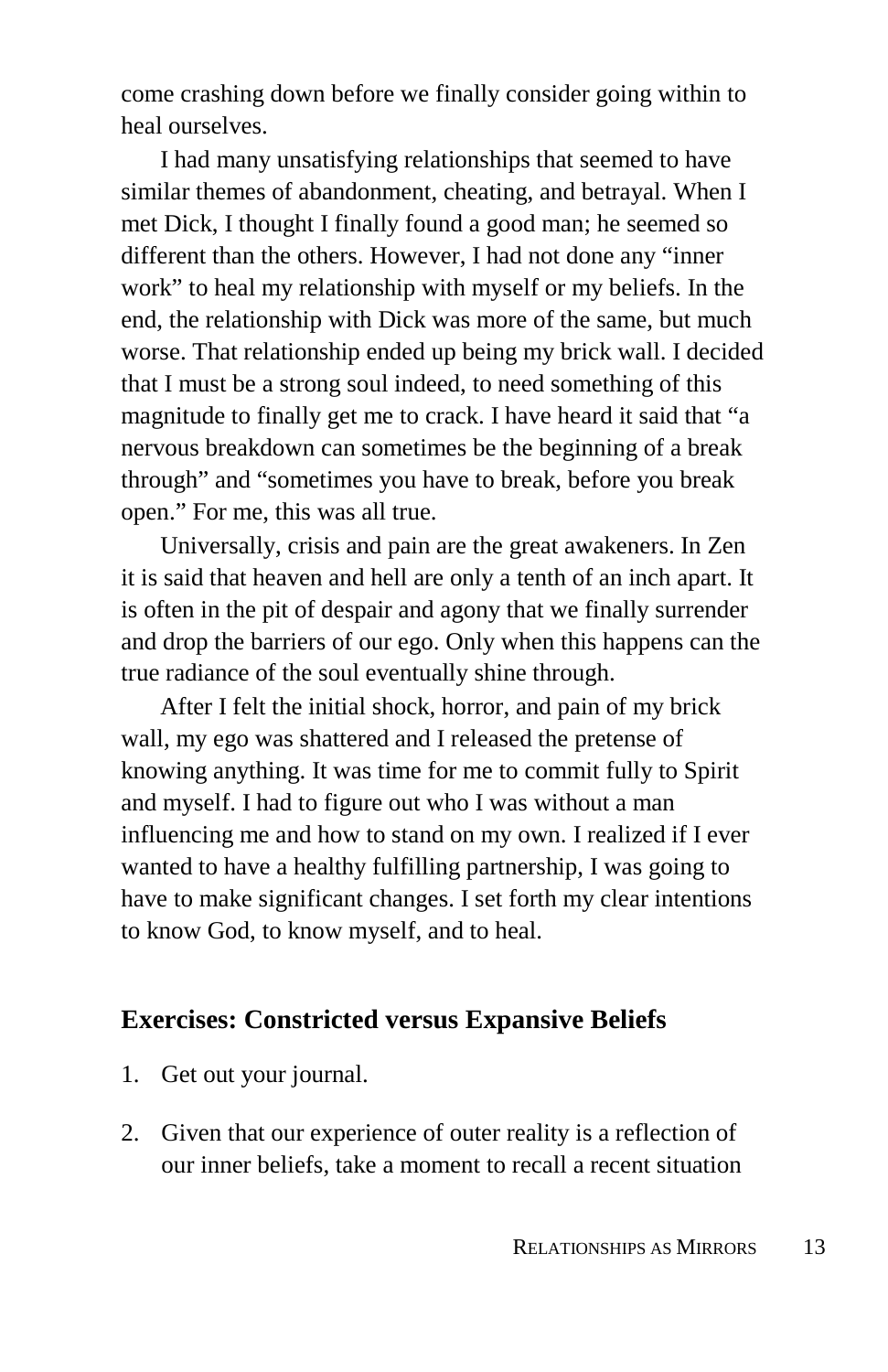with a key relationship in your life in which you found yourself getting really upset.

3. Write down the feelings you experienced as a result of this situation (i.e.; hurt, anger, jealousy).

Example: *I was deeply hurt when my fiancé abandoned me. I was sad, confused and angry.*

4. Write down what this situation or relationship is reflecting about yourself.

Example: *He was mirroring to me my belief that I have no value, I do not matter, and I do not deserve to be loved.*

Allow yourself to really *feel* this deep-seated belief that you have just identified, as it may bring up some repressed emotions. It is important to be compassionate and patient with yourself as you begin to walk through this process.

5. As our feelings often flow directly from our deeply held beliefs, take a moment to review and write down some of the *constricted beliefs* that may be contributing to the anger or sadness you are experiencing. By clearly identifying these limiting beliefs, you have the opportunity to shift and release them. If these beliefs are not identified and healed, they will continue to operate unconsciously. This will result in inaccurate perceptions, poor discernment, bad choices, and unfulfilling experiences in close relationships.

Example: *I believe that no one will ever love me and that I will always be abandoned.* 

6. Once you have identified and written down any limiting or constricted beliefs, now consider some *expansive beliefs.*  Open your mind to a different way of thinking. Restate the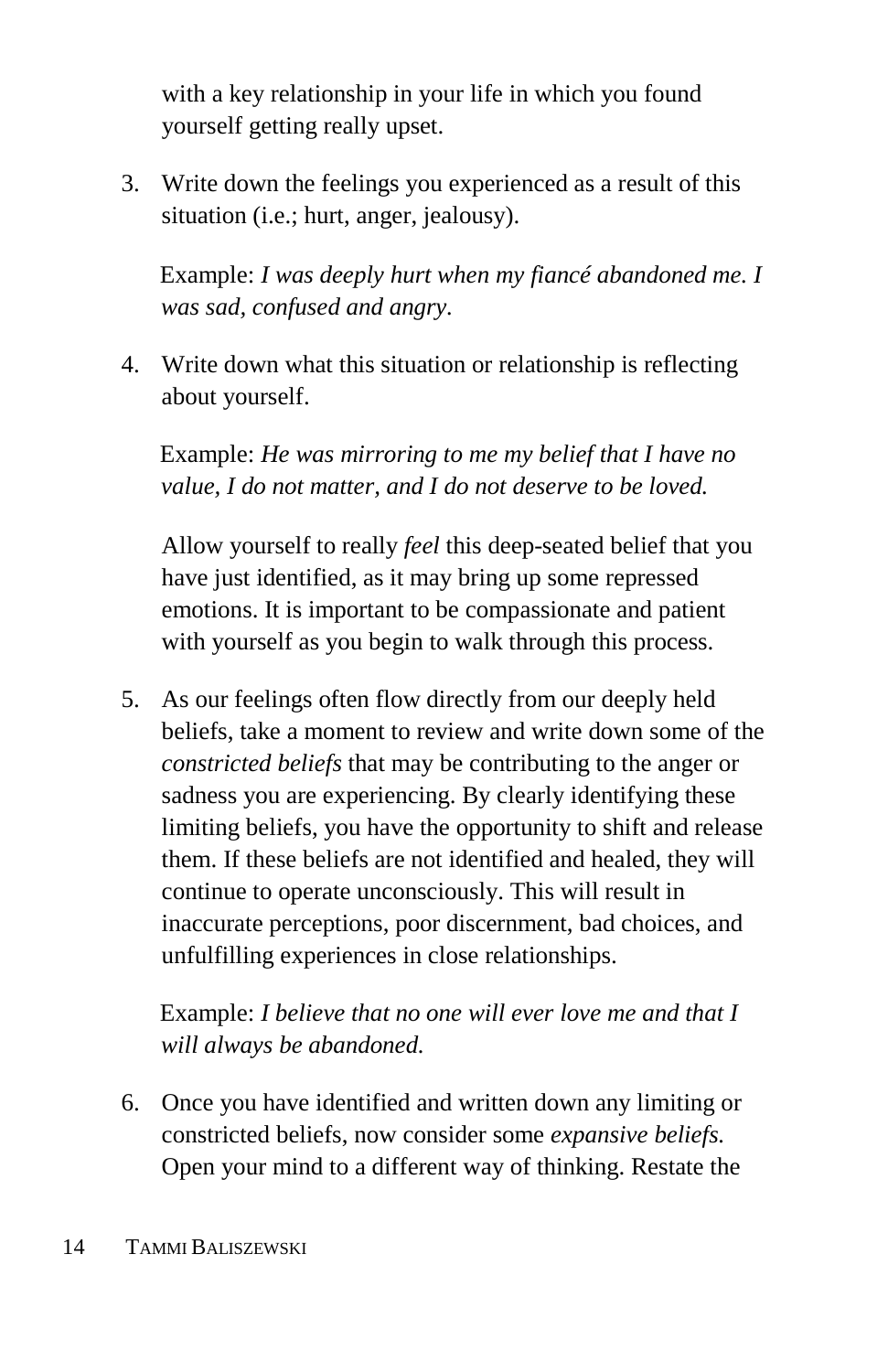constricted belief to one that opens you up to new, different, and more powerful possibilities.

Example: *I am special, unique and deserve to be adored. I am loved and loveable.* 

7. Take a moment to visualize and imagine that you are fully stepping into the experience of your new expansive belief. Write down what it *feels* like. How are things different? What does life look and feel like from this perspective?

Example: *I am feeling calmer, relaxed, and safe. I feel like I matter. People are treating me with kindness and respect. I am dancing in my own light and joy.*

8. Consider and write down some actions steps that you can take to more fully invite, explore and integrate your new expansive beliefs. What are you willing to do and how will you do it?

Examples:

*I am acknowledging myself in a positive way and will do so throughout the day.*

I *am committed to doing things that make me feel more loved and cared for, like taking a long nature walk, getting a massage, or enjoying a bubble bath.*

*I will create a list of all of my qualities and attributes that make me special and unique. I will review this list daily.*

*I will affirm and repeat my expansive belief as an affirmation every morning and every evening.*

9. Take a few moments to write a letter of acknowledgement to yourself. It is extremely powerful and very important to be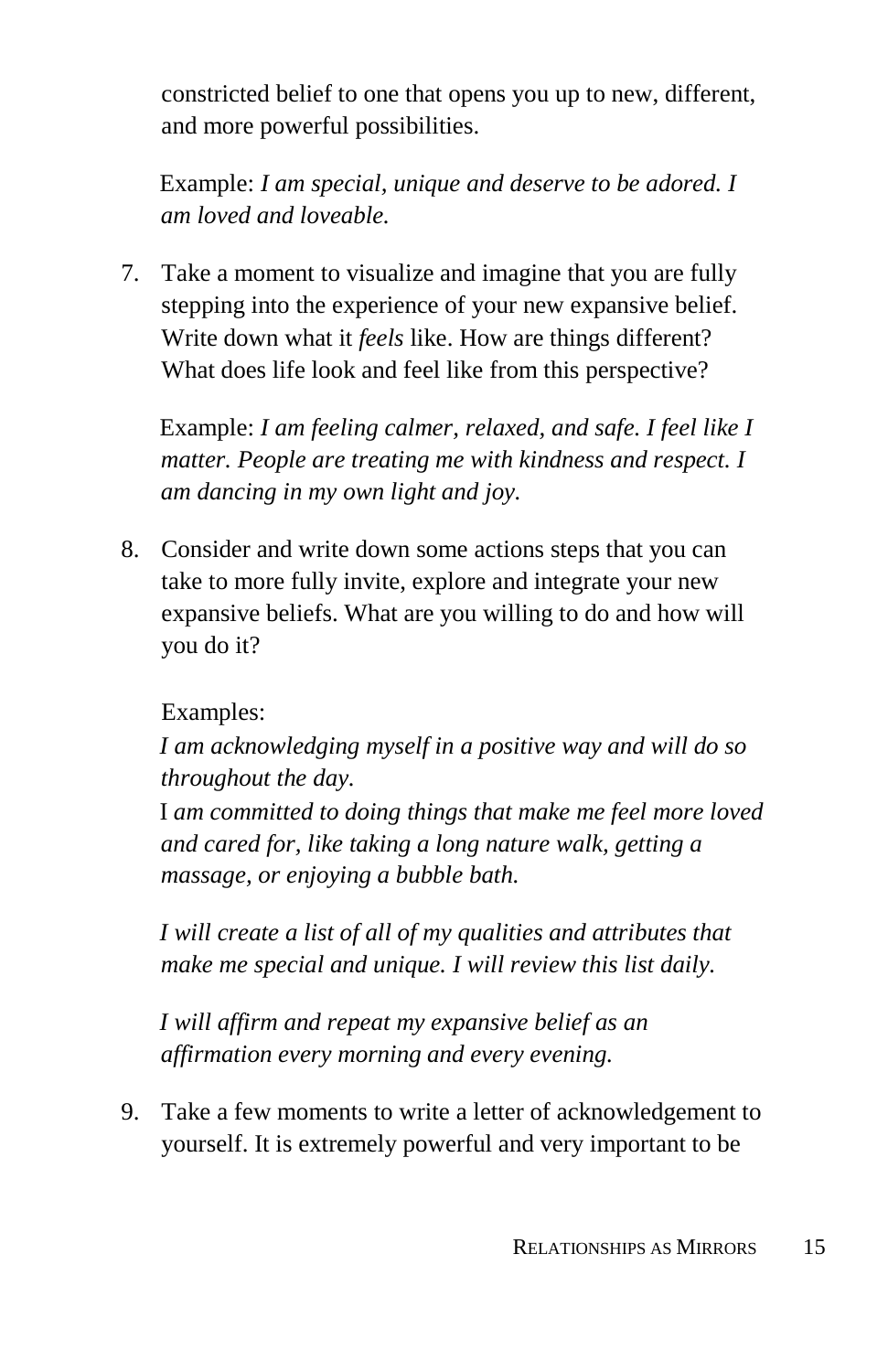able to acknowledge the steps you are taking as you develop a more loving relationship with yourself.

Example: *I am proud that I am taking these first positive steps and doing this powerful, healing "inner work." I am looking forward to some wonderful changes both in my inner reality and in my outer life experiences!*

When we take these first few steps to open our minds and expand our way of thinking, we create the space for remarkable changes to occur. By simply considering the *possibility* that things can be different, better, and more satisfying, we open up and become available to powerful healing potential. By consciously welcoming new and more expansive paradigms regarding loving relationships, our inner environment starts to shift. This will eventually result in attracting more fulfilling love relationships, in our lives.

The following are some common examples of constricted beliefs I see operating in relationships. Perhaps you can relate to some of them:

*Men (or women) are not safe or trustworthy. Close relationships are filled with pain. I have little to offer a partner in a committed relationship.*  Now here are some examples of expansive beliefs:

*Some men (or women) are not safe or trustworthy. However, there are mature, loving people of the opposite sex who are dedicated to their own growth and cherish an open, supportive relationship.*

*Although I have witnessed and experienced painful relationships in the past, I am fully capable of opening to a loving and respectful long-term relationship.*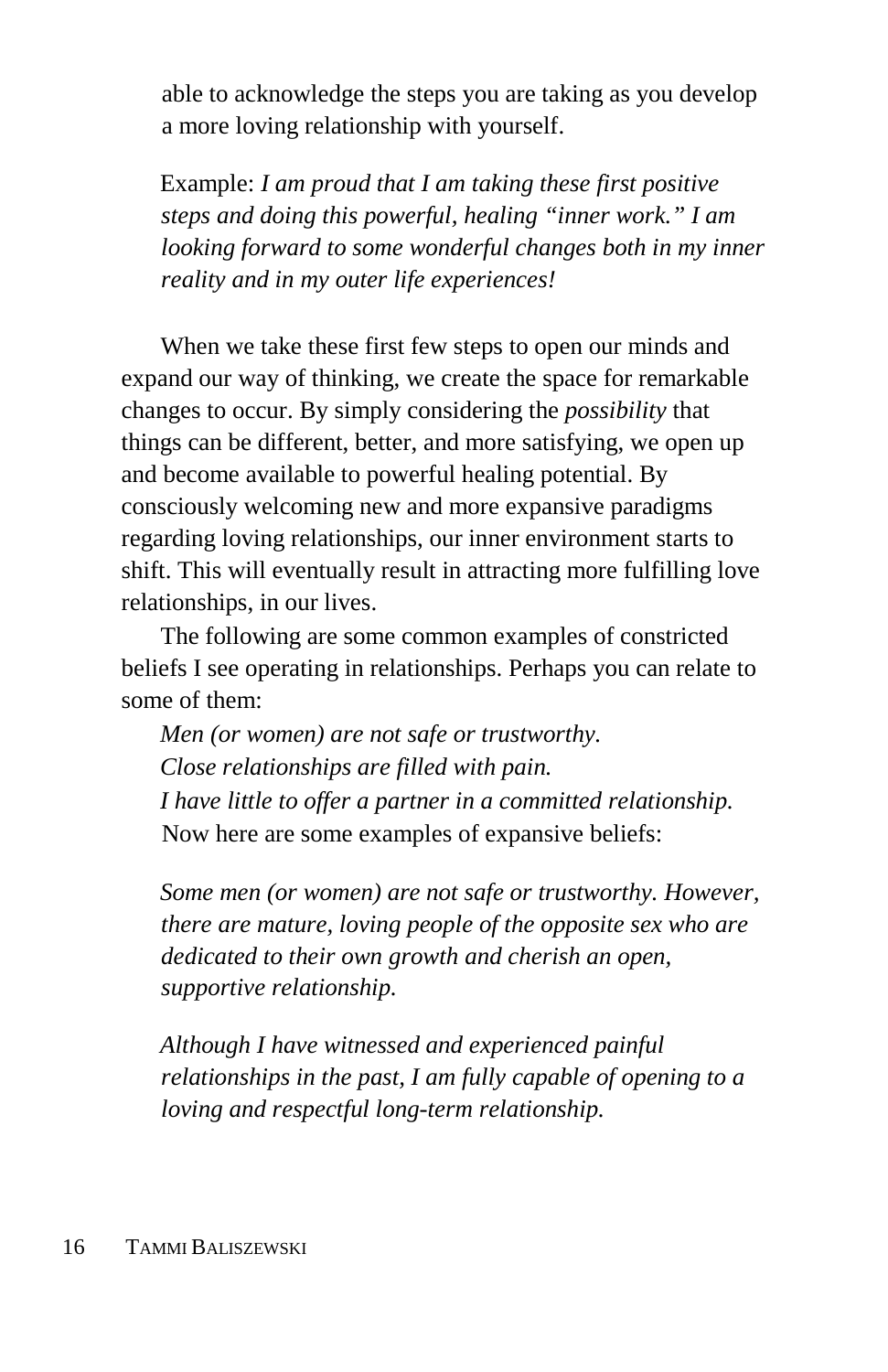*There is not another person like me anywhere in the world. The unique gifts and loving heart I can share with a partner is priceless. (If you would like, elaborate and capture in writing the unique gifts you can bring to a loving partnership.)*

Here are some additional examples of expansive beliefs:

*I deserve a "great love." The world is safe. I am supported in being all that I can be. I am wonderful! I deserve to be adored, cared for, supported and loved. My opinion matters. I deserve what I want. I am important.*

As you allow yourself to open to your new expansive beliefs, you start to shift your perspective. This shift will support you in attracting what you want verses what you do not want. By consciously welcoming your new, more expansive paradigms in the area of loving relationships, you create a different relationship with yourself and, therefore, with everyone else in your life. Here is the truth: The gift of your love has profound and significant value and it will *absolutely* be reflected in your life once you accept, embrace, and believe in it for yourself!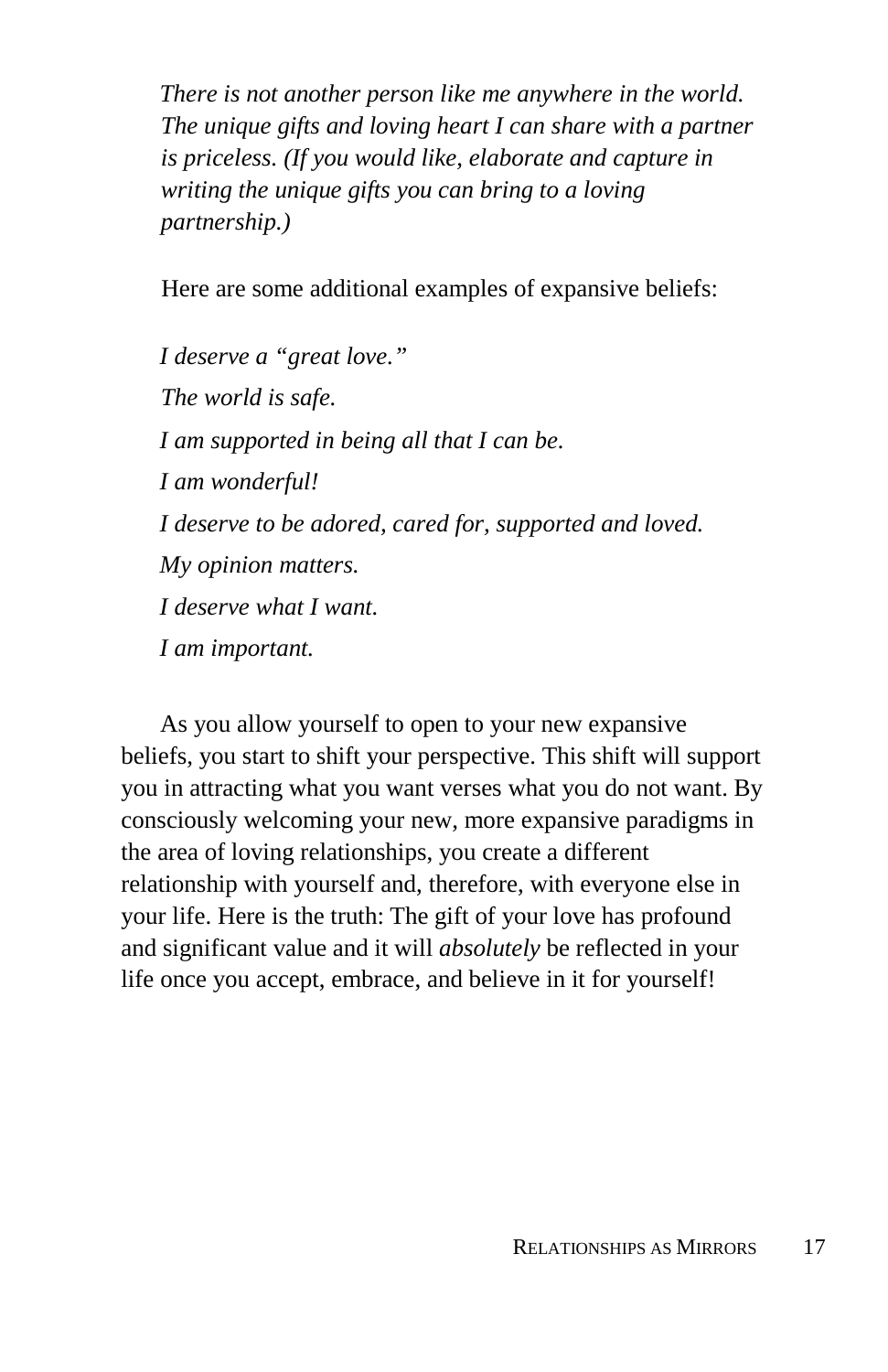<span id="page-28-0"></span>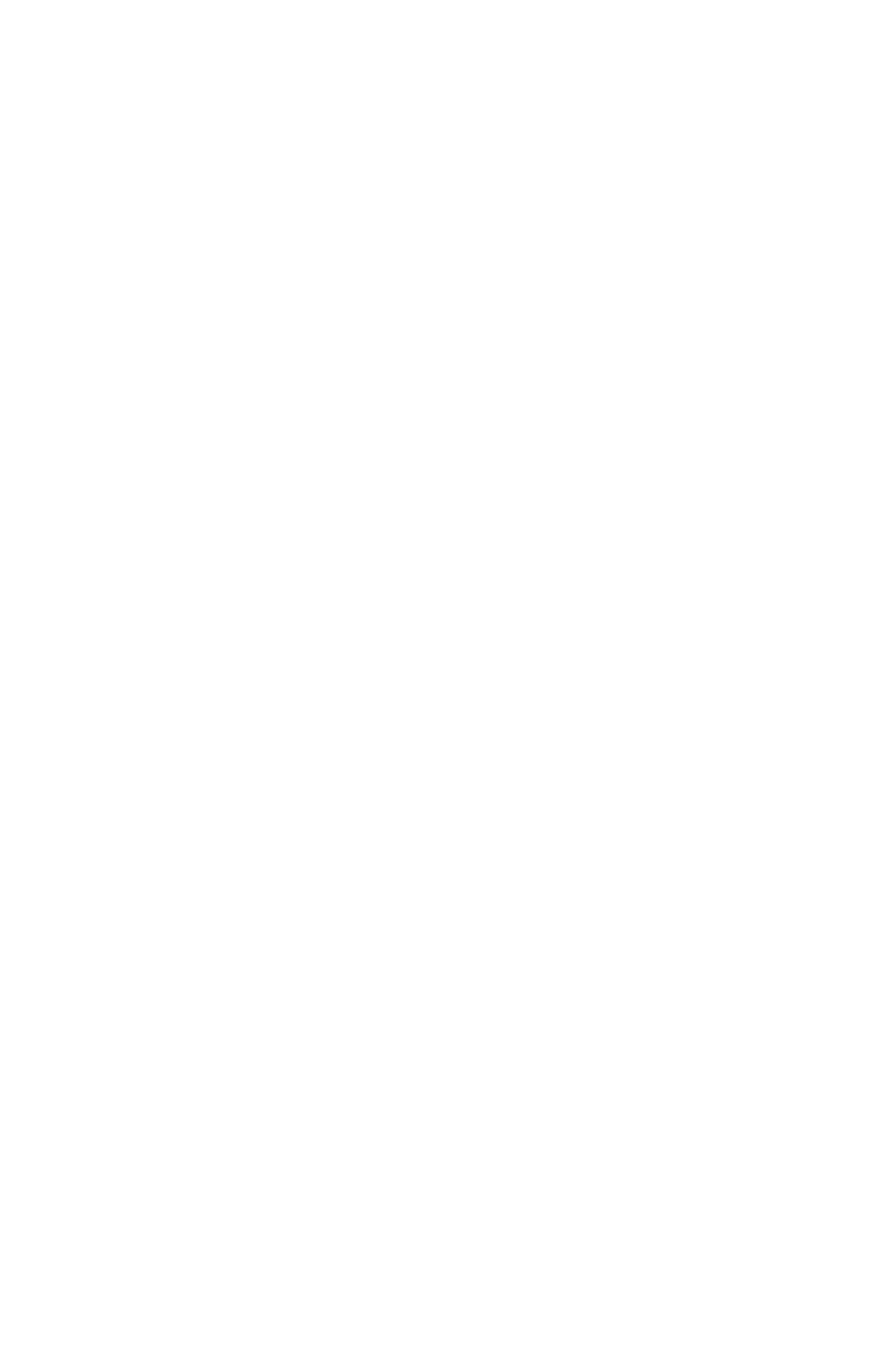## *Chapter 2 Taking Inventory*

*Your vision will become clear only when you can look into your own heart Who looks outside dreams, who looks inside awakens. ~ Carl Jung*

*If you have 100 tears to cry, 98 will not be enough. ~ Marianne Williamson*

Basic psychology teaches us that the foundation of what we believe about life, relationships, money, power, and the way the world works is established while we are very young. Beliefs are handed down to us from our parents, which were handed to them from their parents, and so on. As we grow older, we react unconsciously to this intellectual programming and emotional childhood wounds that occurred before cognitive thought or reasoning was available to our young minds. Core beliefs are formed from this unaware state and we start to energetically and unconsciously create life experiences. Eventually, patterns start to emerge. We do not usually consider questioning habits, patterns, belief systems, or "tribal programming" until life becomes really confusing, unmanageable, or extremely painful.

When my life became completely unmanageable, I was ready to give up. It was clear that I could not rely on my own understanding. I was ready to admit that I needed some big help—I got down on my knees and surrendered to God. As humans, we have free will and choice. God will not inflict Himself upon us. He is there to support us and guide us, but first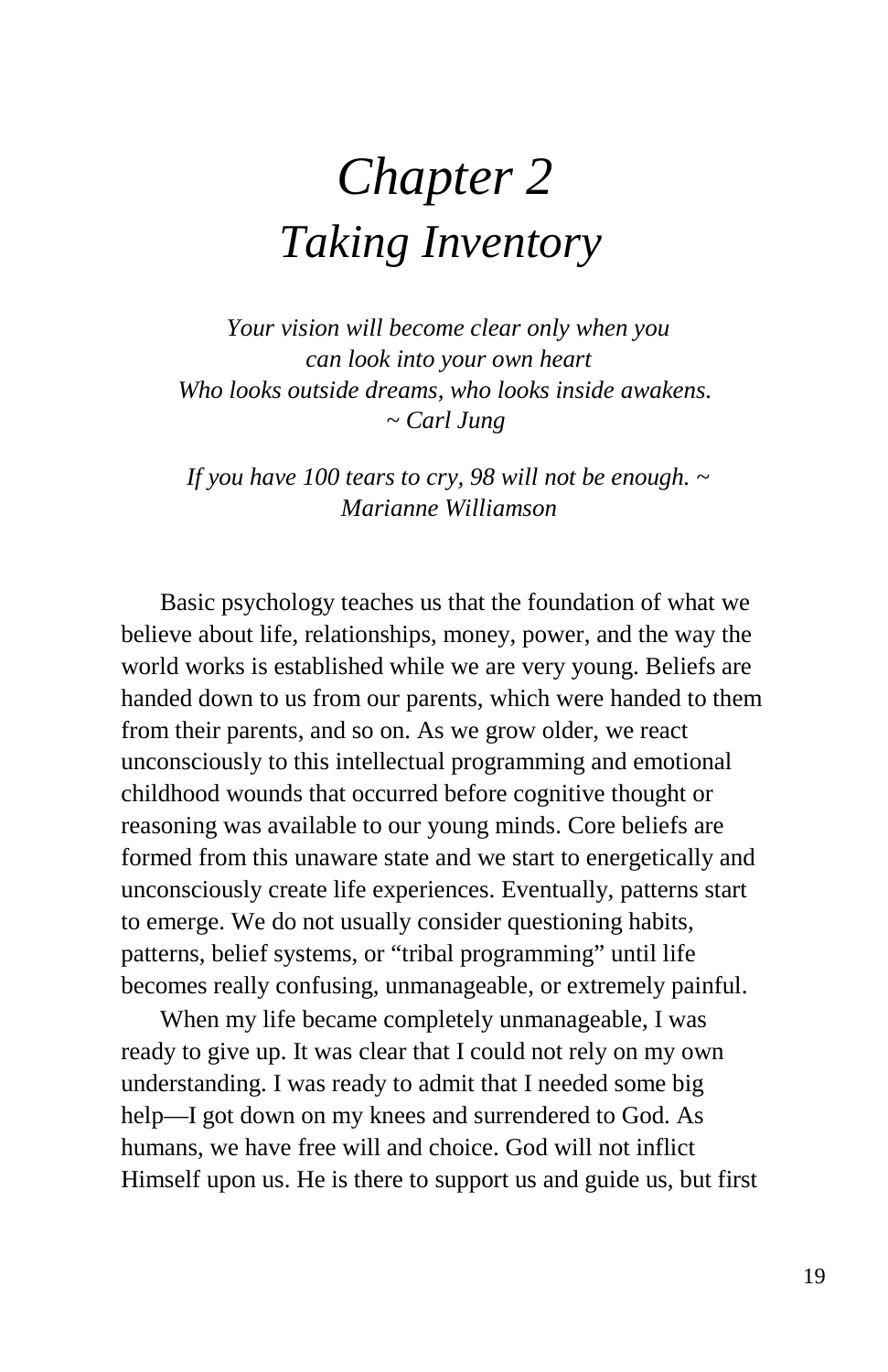we must extend an invitation. I lit a candle and performed my own personal "inviting God in" ceremony. My prayers were no longer by rote; it was time for authentic communication with the Divine. My prayer went something like this:

 *Dear God, I am so confused and I am hurting so badly. Please help me. I can't figure anything out and I need your help. Please guide me, direct me, lead me to where you would have me go. My heart is broken and I feel so alone. I just want to be happy, I want to be of service, but I don't know what that means or what to do. I surrender to You. Thy will be done.* 

#### **Looking Within**

As I proceeded to cultivate my relationship with Spirit, I also looked honestly at myself and the patterns in my life. I identified painful and distinct reoccurring themes in my relationships. Some of these patterns included: Working hard for approval, but never receiving it

Jumping through hoops for crumbs Being objectified Lying and deceit Betrayal Abandonment

In retrospect, I can see exactly why I ended up in relationships that were bad for me and why I had such negative experiences. My thoughts, my feelings, as well as my conscious and unconscious beliefs had created them! On a very deep level I did not like myself or think that I had value. I believed that approval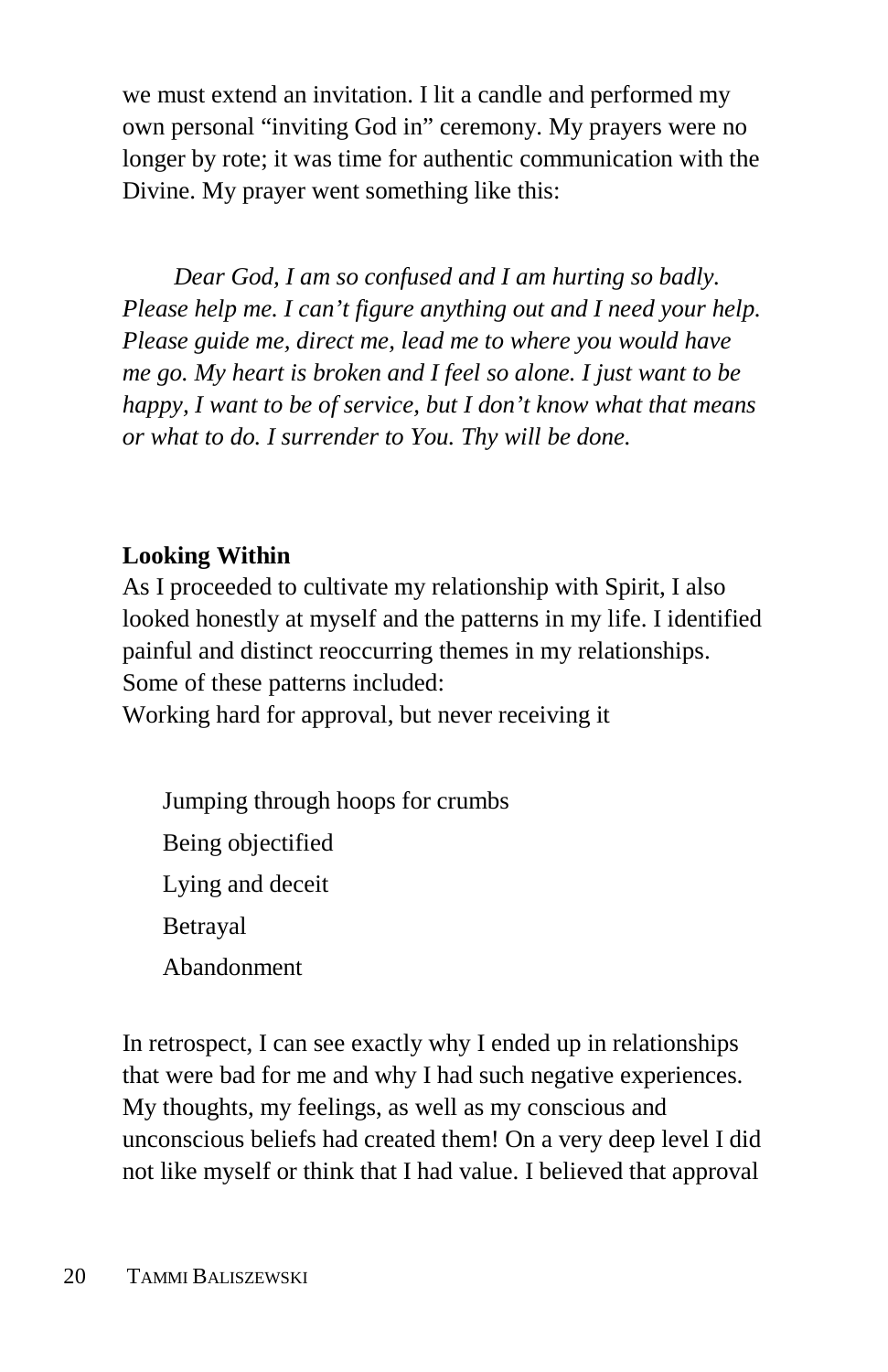and acceptance was something to be earned or worked hard for, but never really attainable. I realize now that I was chasing situations, experiences, objects, and people in order to avoid myself, rather than *embracing* the experience of being me. I was trying desperately to run away from myself.

Relationships can either distract us from ourselves or help us to look more deeply within ourselves. People who do not like themselves may resist looking within for fear of finding the worst. When this is the case, we will more than likely want a relationship (experiences, hobbies, or habits) that will distract us from ourselves. Once we start on our healing path and begin to look within, there may well be a period of digging through the uncomfortable "worms, bats, and stinky stuff." All of that "stuff," is simply hurt that needs to be healed.

Facing our unpleasant past experiences and reclaiming disowned aspects of our personalities can bring us face-to face with vulnerability, pain, and our own imperfections. Healing requires us to be honest with ourselves and to examine our dark side—the part of us that we would prefer to keep hidden. However, if we continue to deny the existence of our dark side, then painful dramas and the patterns of failed relationships are likely to repeat themselves in our lives. It is by grappling with our darkness that it can be brought into the light and pain can be transformed into understanding. In this way, suffering can be a powerful catalyst and used as a springboard to self-awareness.

When we consciously claim what we want in life, we are setting an intention. For example, if your intention is to heal, you will potentially have the opportunity to move beyond the alarming contents of your personal Pandora's box, to a place of beauty and wholeness. After all, our very essence is beauty, love, and joy. If you knew that there was a huge, beautiful diamond at the bottom of your Pandora's Box, wouldn't you agree it would be worth your effort to dig through the ugly chaos to get to your diamond?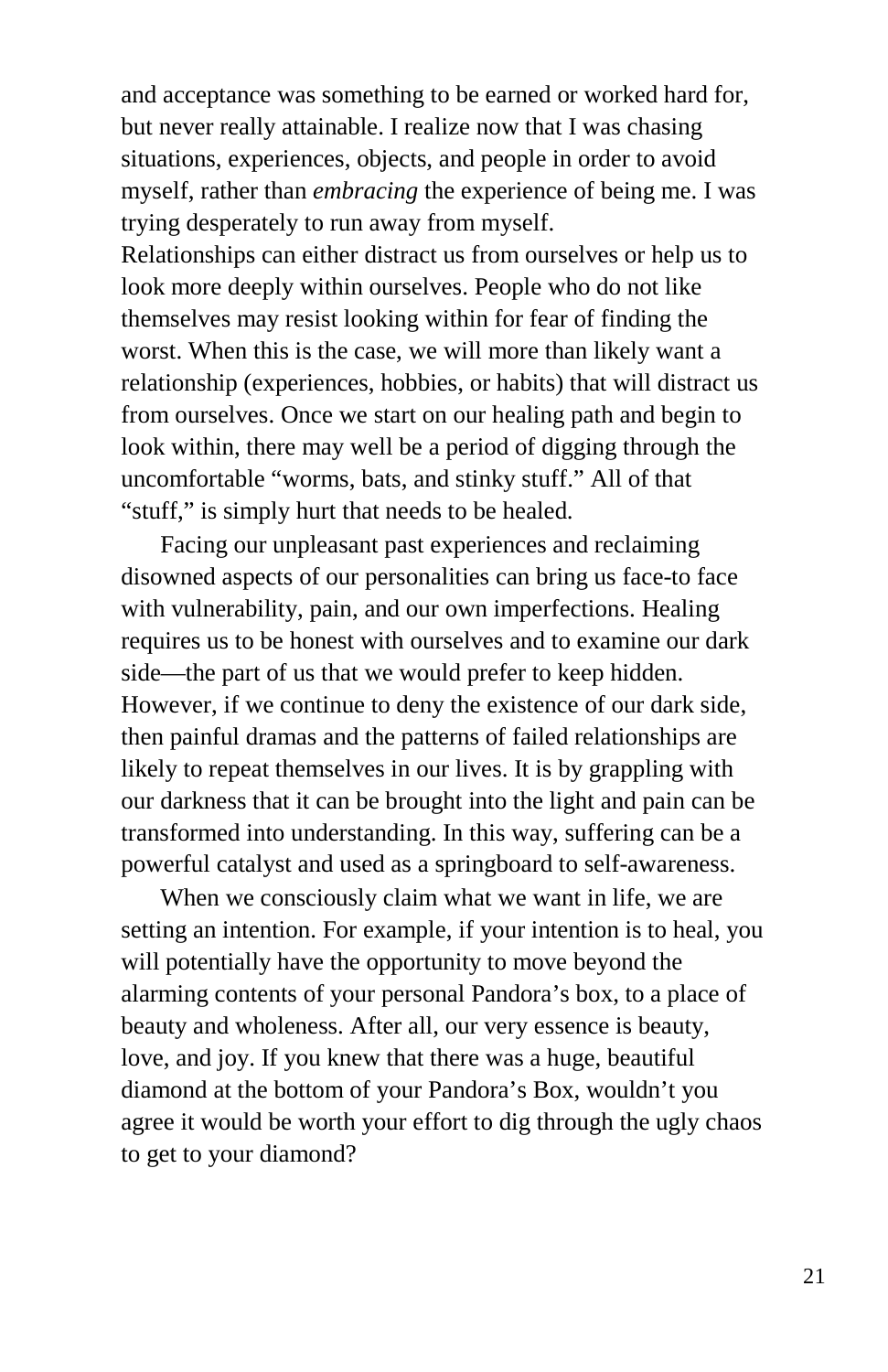Choosing to invite God in, sit still with yourself, contemplate childhood hurts, and take inventory of your life can be uncomfortable and emotional. However, it is necessary if you have an authentic desire to make significant changes or to understand why certain patterns repeat themselves. It is important to be able to admit that you have made mistakes and that some of your behavior or choices may have been imperfect. It is also important to forgive the people who have hurt you, forgive yourself, and, if necessary, forgive God if necessary. The process can be confusing and unpleasant.

Most people do whatever they can to avoid pain. Carl Jung, one of the founding fathers of modern psychology, told us that neurosis is caused by the avoidance of legitimate suffering. Denying our flaws and fears is a psychological division that is actually a means of survival. In therapy, and in the deep healing of ourselves, not only do we have to acknowledge our trauma and pain, we need to re-feel it to heal it and become whole.

By acknowledging and connecting with our early hurts and allowing ourselves to cry the tears we have suppressed or denied we have the opportunity to recover. The tears can move through us, cleanse, shift, and heal us.

It may seem like a catch-22. It is hard to relax into our bodies and experience the present moment until we heal our negative emotions. However, we cannot release these negative emotions until we get into our bodies and allow ourselves to feel them. Accepting and embracing *all* of who we are is crucial to our sense of self. It is also important so that we may have the experience of internal peace, congruence, and a sense of spiritual well being.

Some of my personal fears included being weak, wrong, or a victim. It was important to me to be right, strong, and the "good girl." By denying my essential humanness and suppressing a lifetime of grief and anger, I was pretending to be someone other than me—I did not fool many people. The things that I was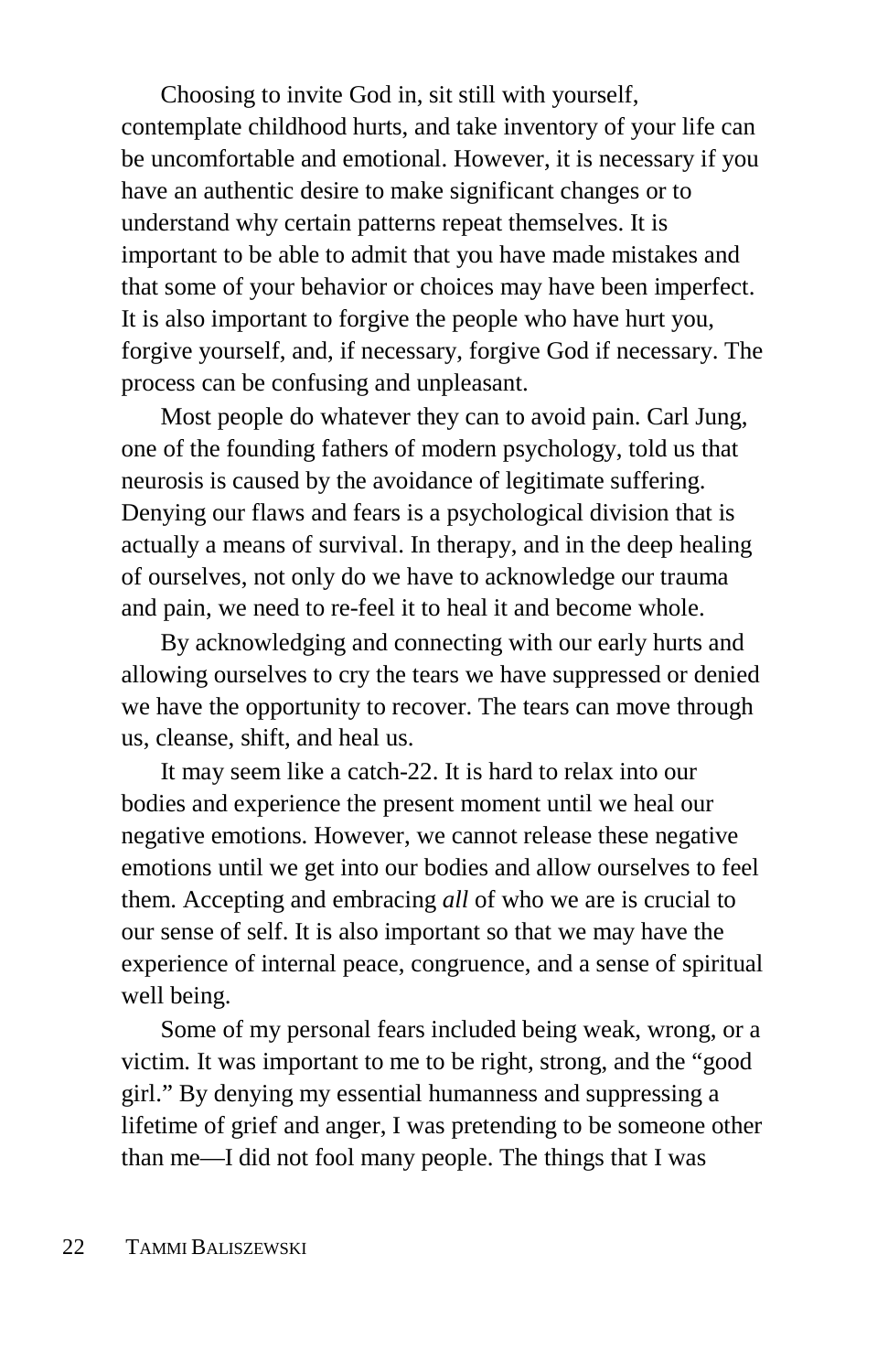trying to hide and deny about myself were obvious to other people. The qualities and feelings that I attempted to keep hidden in my Pandora's Box, ended up bulging at the seams and overflowed center stage into my life. What I was resisting was persisting.

I had long forgotten my childhood pain, after all they were in the distant past. I did not believe they mattered in the here and now, but in fact the ignored and suppressed hurt was influencing my life from behind the scenes. I was emotionally numb. I felt very little—I was not happy and I was not sad. I was just marching forward through life. Challenging and painful situations began to occur and I resisted shedding tears and allowing myself to experience my feelings. I believed that if I allowed a tear to fall, it would mean that I was weak; I also feared I may never stop crying. I knew on some level that the well of grief was deep and I simply did not want to open the floodgates. In the end, the circumstances of my life became so traumatic and painful that the dam finally broke. I cried, and cried, and cried.

The tears eventually slowed down and it felt as if a ray of light was starting to break through. The grief was softening and, for the first time in years—maybe in my entire life—I took a deep breath. It was a breath that completely filled my lungs, and it felt so good. Allowing me to experience my tears and sadness cracked open the door to freedom. It was my mourning, my journey through the "worms and bats" of my past, that was bringing me back to life. I was cultivating compassion and deepening my relationship with myself. I was doing the internal work I needed to do to become more available to myself and, in turn, available for a deep connection with someone else.

As human beings we all make mistakes. That is part of the human experience. If we continue to judge ourselves and not let ourselves off the hook (consciously or unconsciously) the world will also seem to judge us and not let us off the hook. Identifying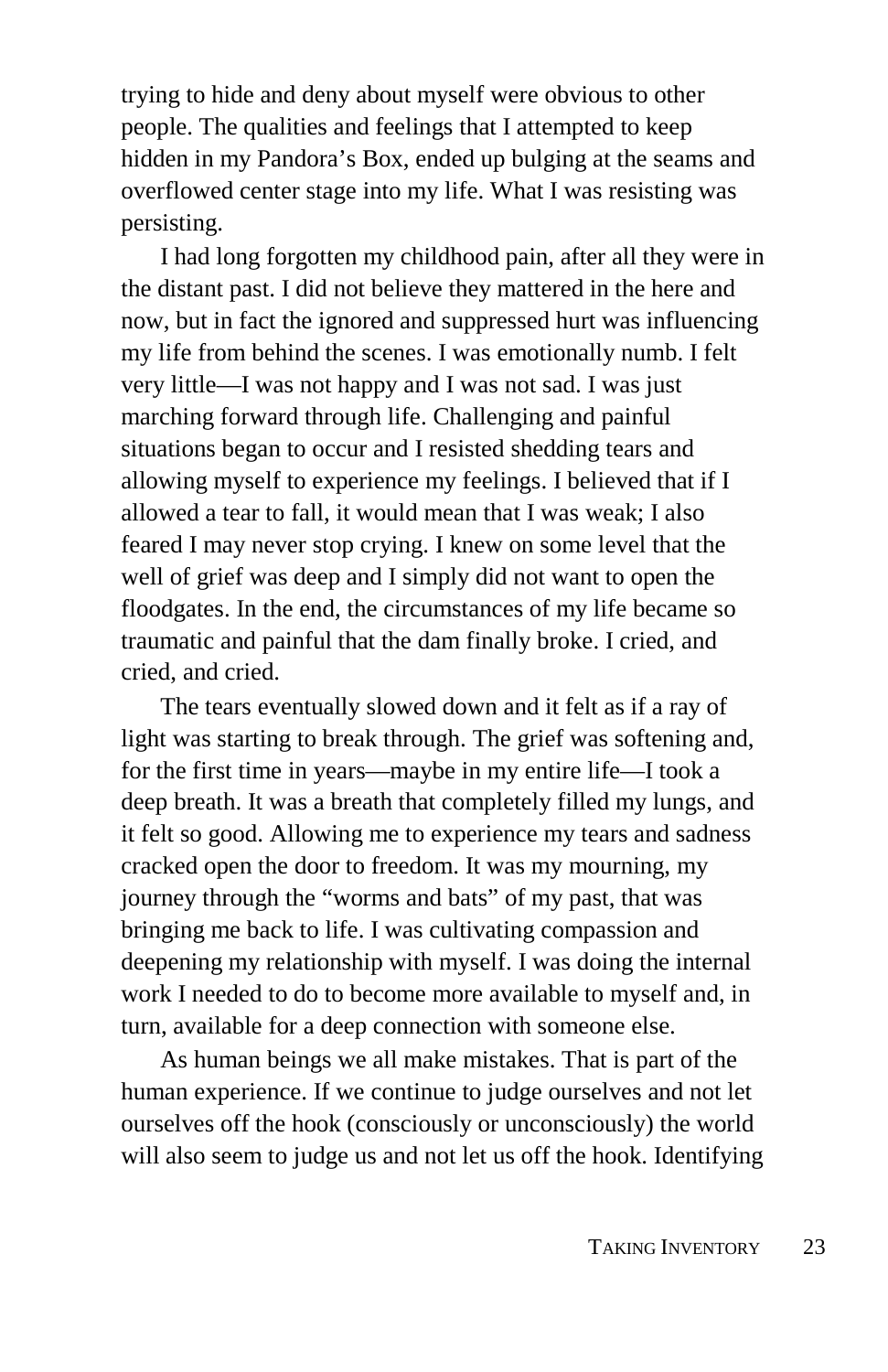some of the judgments and deep-seated beliefs, reframing them, and then remembering the truth about ourselves, can be extremely powerful. It can change the way we think and feel about who we are.

The truth is that we are spiritual beings having a human experience and we are perfect in our imperfection. We are not our bodies, minds, thoughts, or behavior—we are our souls. We are here to grow in our capacity to love and experience compassion, and it all starts with ourselves.

#### **Accepting Ourselves**

Committing to our personal healing is about seeking, finding, and celebrating our humanness. When we arrive at the place of accepting ourselves, "warts and all," we relax into a more loving relationship with ourselves. When we reside in the place of peace, contentment, happiness, and wholeness within, this naturally draws to us great love. Happiness and wholeness are magnetic, they attract like-mindedness. Where we are within ourselves will inevitably determine who we attract in a relationship and the quality of that relationship.

When we clear out limiting or negative beliefs, we become more fully aligned with Spirit. Once we are in a loving relationship with ourselves and Spirit, the universe becomes a joy-filled place. When we release our fear and pain, love is what's left. From this place of connection and alignment there is constant communication with the world around us. But first, we have to be honest with ourselves. We have to dig in, identify, allow, and release our hurt. We need to remove the blocks that prevent the flow of love and abundance into our lives. It is almost as if we have to become the compassionate and loving keeper of our bodies, minds, and spirits. Once we have accomplished this, we naturally experience synchronicity, support, and ease. This is when we are truly ready for a sacred partnership with another human being.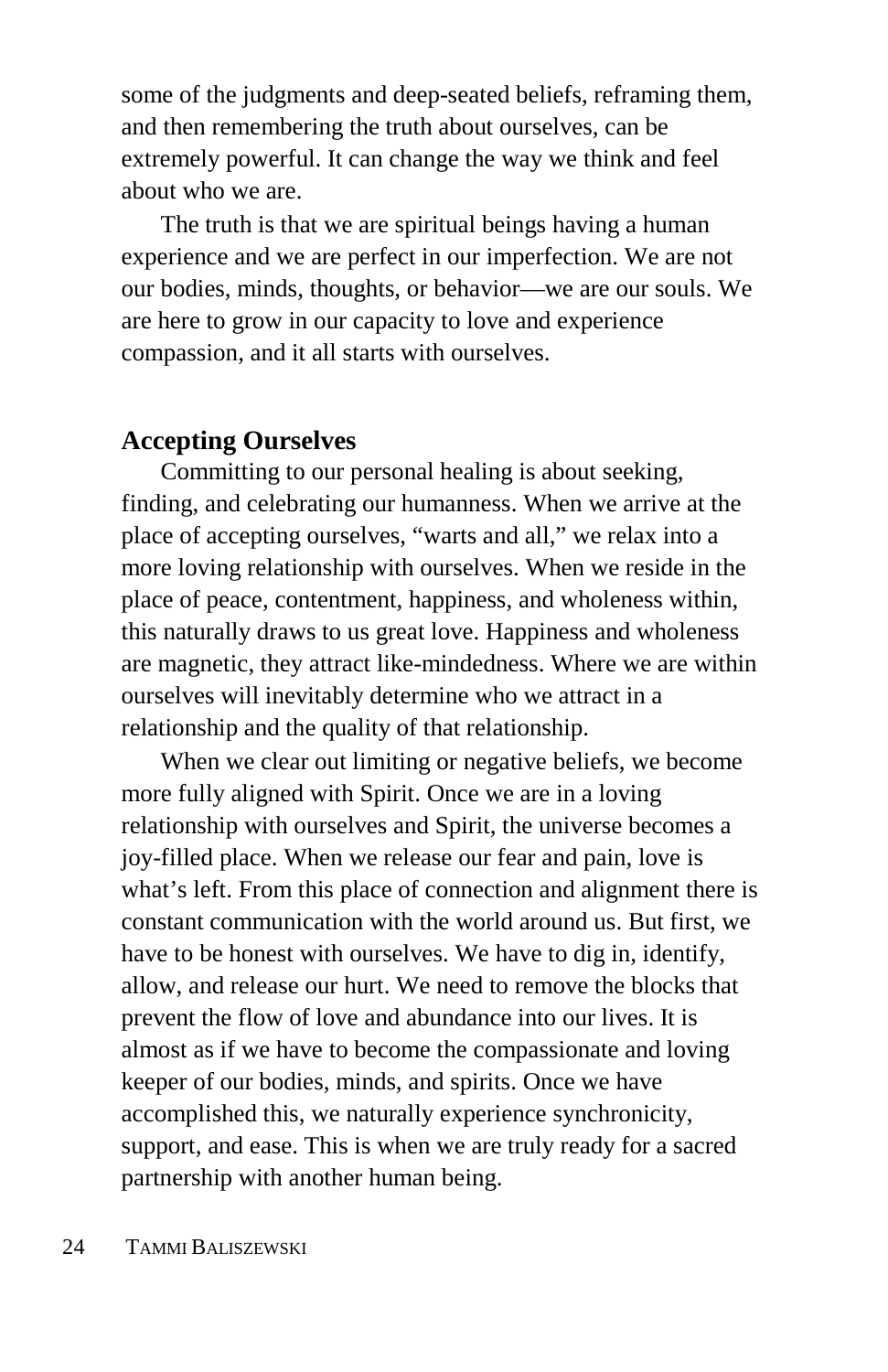#### **Exercise: Questions to Consider**

1. What did you learn about the nature of relationships from witnessing the important people and their relationships around you as a child (i.e.; parents, grandparents, close friends, relatives)?

Example: *There was a lot of fighting, everyone was angry and unhappy. I learned that relationships are not safe and filled with pain and anger.*

2. What did you learn about yourself and your value and worth as a child?

Example: *I felt I was a nuisance, a burden, and that I was constantly in the way. I felt like I should not be there and I was a mistake.* 

- 3. Now consider and identify any common themes or patterns you experience in your romantic relationships. Example: *There is usually a lot of fighting and pain in my relationships and I am often lied to and abandoned.*
- 4. Notice if there are any common patterns or themes in your present day relationships that could be reflections of what you learned as a child about relationships and your value in them. If so what are they?

Example: *There are patterns of frustration, unhappiness, anger, and feeling unsafe in my relationships. I can also identify patterns of not feeling very important or having no value.* 

We create beliefs as young children and patterns start to emerge from that unconscious mindset. It can be beneficial to identify and understand what we learned when we were young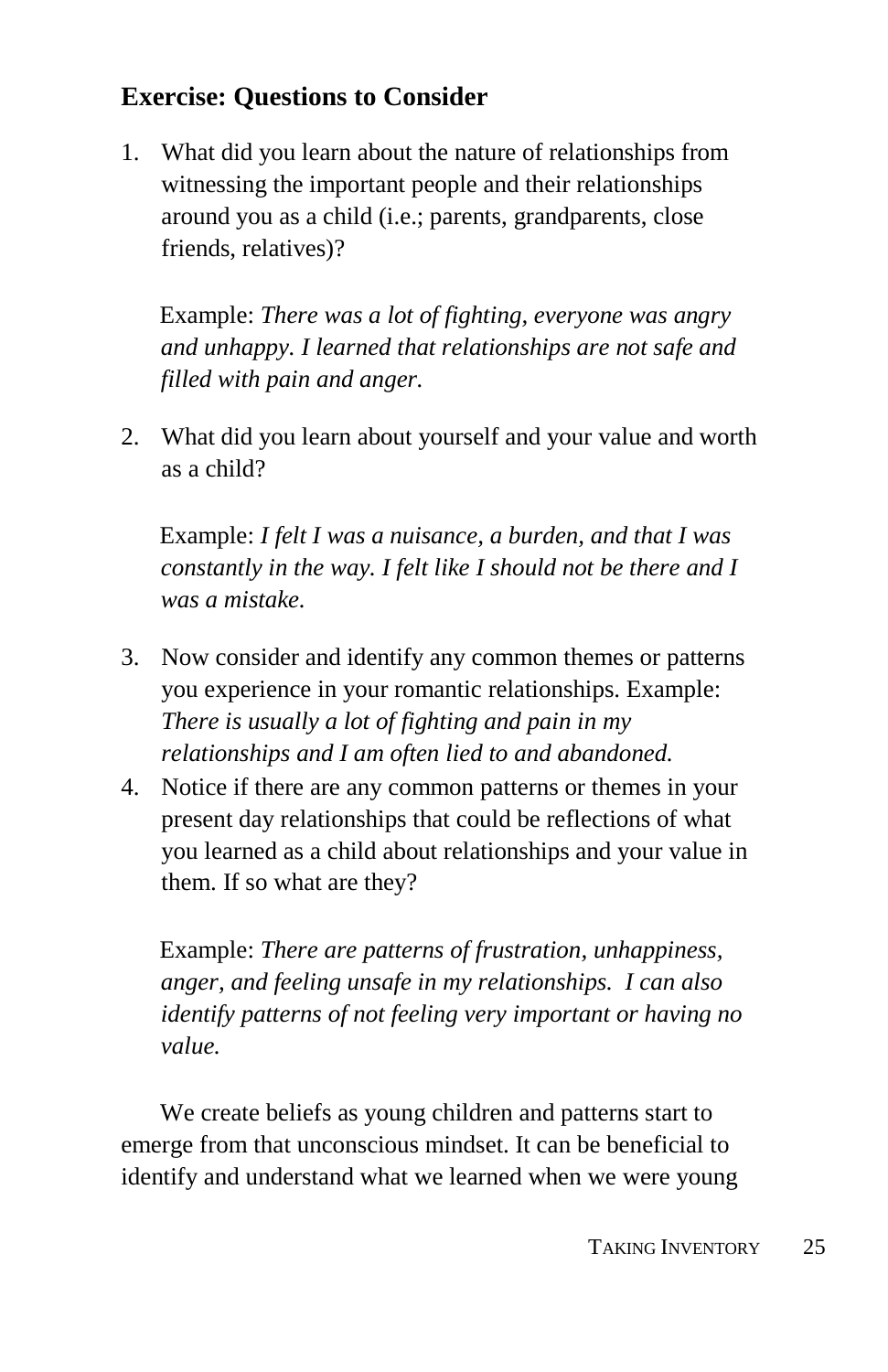and what our current belief systems are. When storylines repeat themselves, we feel we have *proof* that this is the way the world works. When you believe that "this is just the way relationships are" or "this is the way life is" then that is the way life will be for you. For change to occur, you have to open your mind to the possibility that life and relationships can be different. Once this new paradigm is accepted, you will notice opportunities presenting themselves reflecting your new belief systems.

# **Exercise: Identifying and Transforming Core Limiting Beliefs**

In the following exercise, you may feel some of the questions asked are repeated from the previous exercise. While this may be the case, the goal is for you to answer the questions from a deeper level of awareness. The more thorough and honest your answers are, the deeper the potential for revelations and healing.

1. Take a few minutes to reflect upon the significant relationships in your life. As you do this, identify any unpleasant or painful themes or patterns that have taken place.

Example: *I recognize a pattern of drawing men to me who initially are enthusiastic and want to be in a relationship. Then when I let them in, they seem to lose interest and leave. I am left confused and feel abandoned and sad.*

2. As you reflect upon this pattern, write down the deeper core beliefs that you may be holding about relationships and about yourself.

Example of beliefs about relationships: *The constricted belief I am getting in touch with is that I think the world is* 

### 26 TAMMI BALISZEWSKI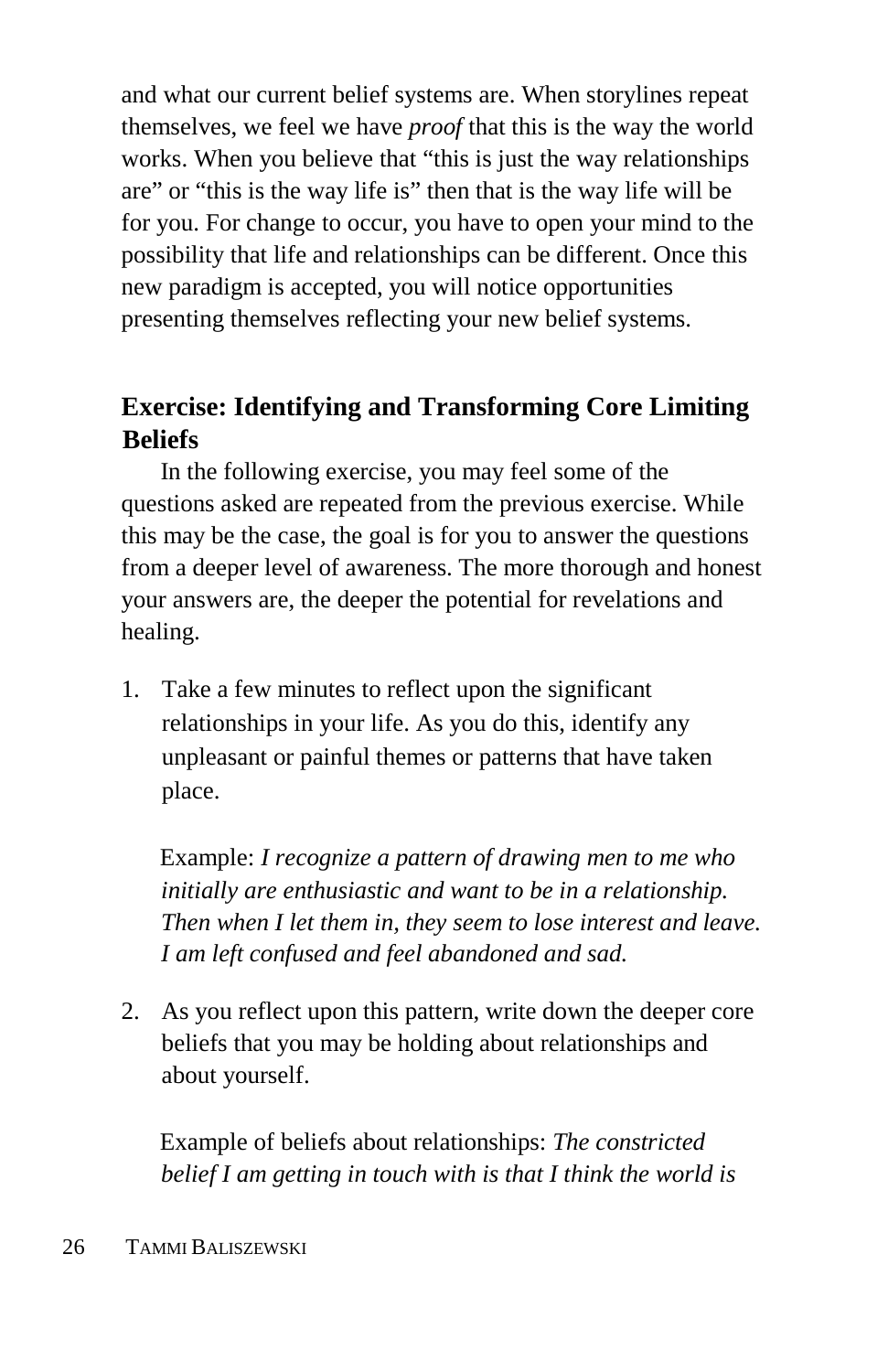*full of invisible dangling carrots that tempt me but I can't ever have what I really want. I believe I will never get my needs met and no one will ever really love me*

Example of beliefs about myself: *I guess I am not worthy or deserving of what I really want or need.*

3. Identify some of your deeper unmet needs.

Example: *The deeper unmet needs I can identify are for steady and unconditional love, genuine reassurance and compassion, and for someone who truly loves me*

- 4. What are some things that you can do for yourself now to fulfill some of these needs? Create a list of actions steps that you can start to take to care for yourself in a way that you have not been cared for in the past. Example: *I will get myself a special heart necklace, which will represent a promise to me. I promise to do my best to start loving myself unconditionally and cultivating compassion for myself. I promise to stop abandoning myself and will make myself a bigger, more important priority in my life.*
- 5 Now imagine how it would feel to give yourself the very things that you have longed to receive from other people. Take some time to really explore how this feels. Write down your experience.

Example: *I am allowing myself to feel reassured. I am telling myself the things I wish I would have heard from others. I am "trying on" what it would feel like to be important and loved unconditionally. I feel some sadness, but I also feel optimistic. I feel warm, safe, and supported.*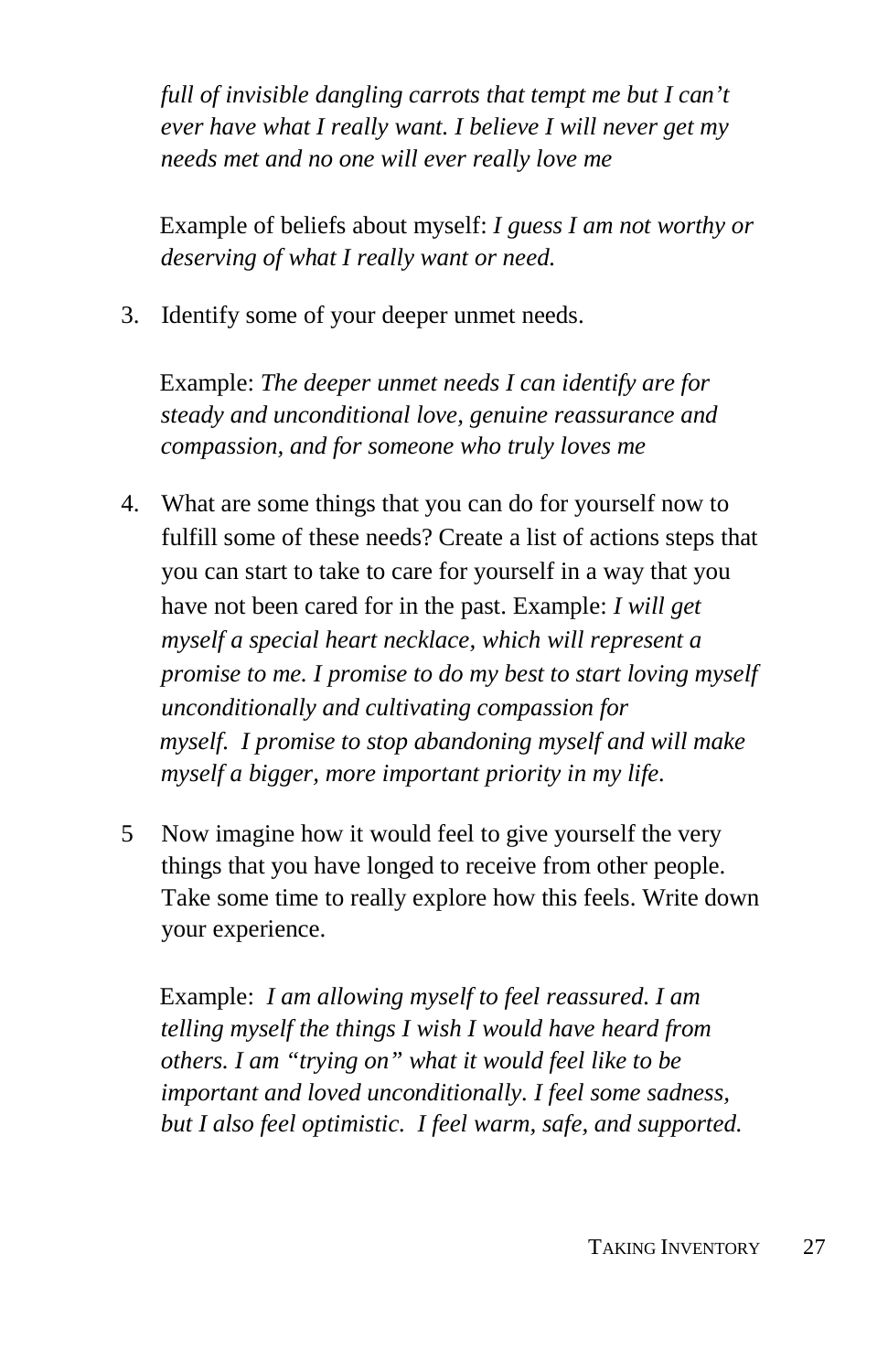By identifying these deep unmet needs, you have the awareness, opportunity, and ability to begin to fulfill them for yourself. By doing this, you will experience a greater sense of inner wholeness. Inner wholeness is the foundation required to create a successful, long-term committed partnership with another person. *Chapter 3, Becoming Whole,* will address key principles and next steps in this process.

At this point, I want to acknowledge you for stepping up to the plate and for taking these first important steps in your healing and manifestation process. Although it may be uncomfortable, the experience can be met with remarkable grace, divine support, revelations, and miracles. There is no more important work than the accepting, loving, and healing yourself. You are not alone as you journey along this path. Spirit supports you and angels celebrate when you turn inward with the intention of knowing the truth of who you are.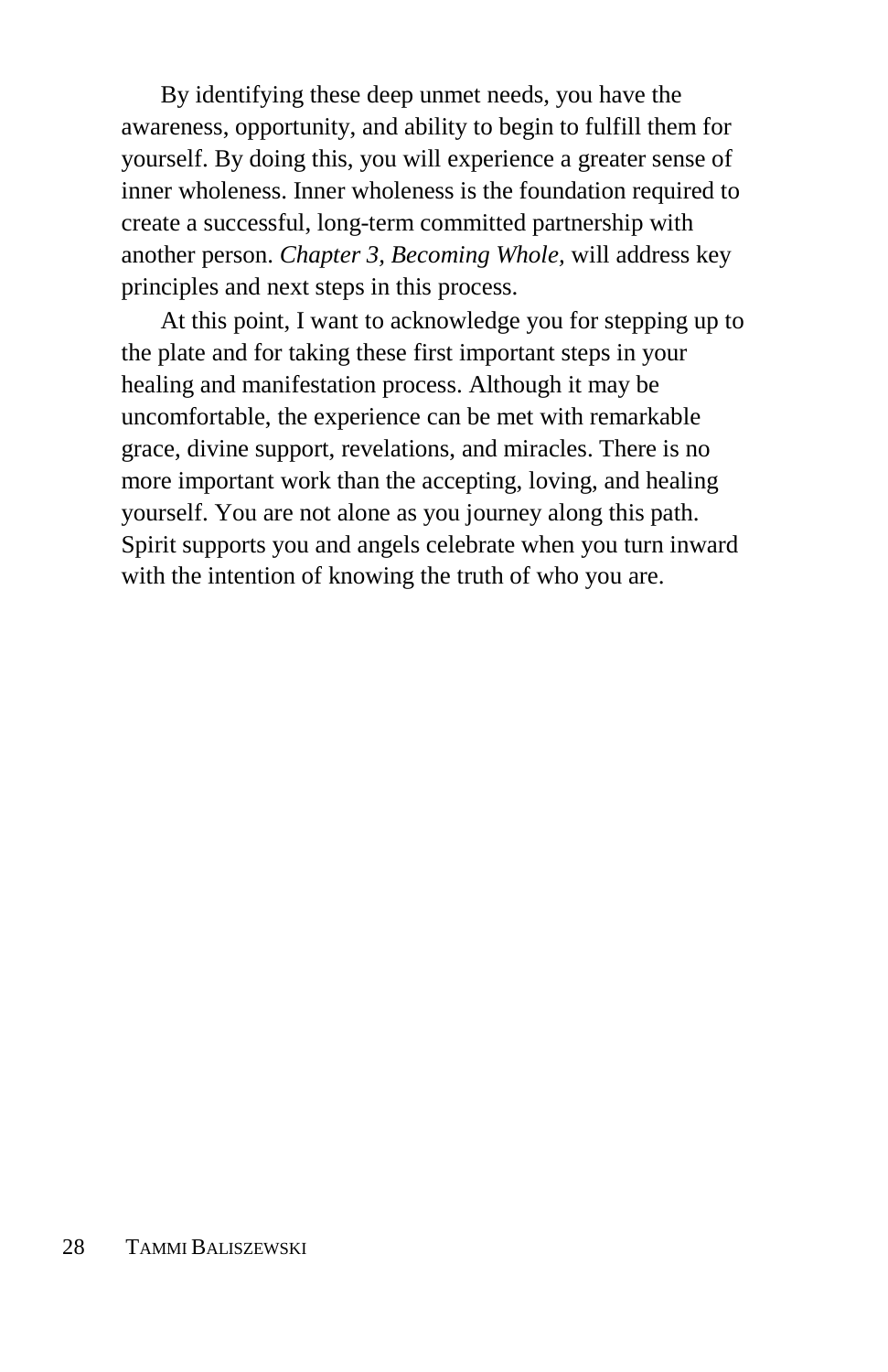# *Chapter 3 Becoming Whole*

*Be really whole and all things will come to you. ~ Lao-Tzu*

*You are just a small piece of divine essence that was created to exist separately. At the level of your soul you are the whole of Spirit. Your loving relationship to the Universe is total, seamless an complete. ~ Deepak Chopra*

Carl Jung spoke of the evolution of the universe and how the human spirit always "strives toward wholeness, completion, and consciousness." Inwardly, every human being is already whole; however, we will feel an internal sense of deficit or inadequacy if we have ignored, disowned, or rejected aspects of ourselves. If we try to fit ourselves "into a box," go too far in an attempt to please others, or try to be "normal," we often end up pushing aside important aspects of our inner selves. When we attempt to be someone other than who we genuinely are, we alienate and abandon our true selves. Living in this state of discord and denial can cause great discomfort in our lives. Inevitably, these disowned (or unconscious) aspects of our selves will work their way into the conscious experience via relationships for the purpose of integration, healing, and personal wholeness.

Our love relationships tend to be the most fertile ground for learning. Romantic relationships drive us forward on the journey toward integration, expansion, and awareness. Love breaks our hearts and brings us to our knees. In music, poetry, books,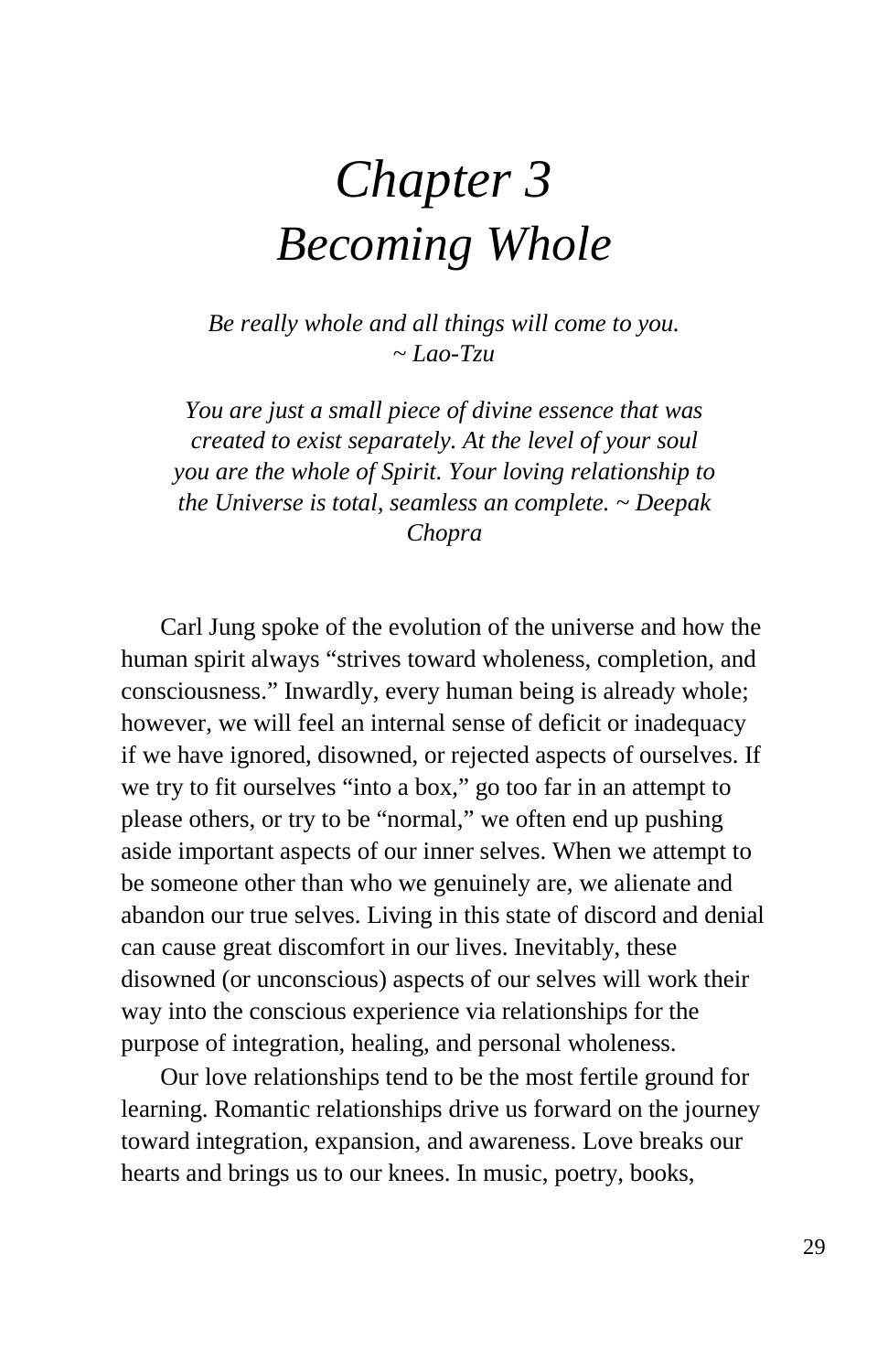legends, and myth, love is easily the most common subject matter. Heartbreak is frequent—perhaps even unavoidable—as we evolve and become aware of our wholeness.

Many people express a desire to find their soul mate. Often this desire is driven by unmet internal needs, which they seek to fulfill from someone or something outside of themselves. They believe that when they find "the one" they will experience peace, joy, as well as sense of connection and completeness. Unfortunately, becoming whole is not as easy as finding our male or female counterpart. However, many of us try and try again before we realize that what we are doing is simply not working.

### **Sue's Story**

"Sue" loves the thrill associated with a new relationship. She pontificates on the wonderful and special qualities that her new man possesses. She glows in the infatuation and fantasy of her "true love." Typically, her relationship with "Mr. Right" starts to fail after a few months and she experiences hurt and disillusionment. I have observed Sue's heartbreak and disappointment on many occasions. She has often said to me, "He's not the man I thought he was." This is true; he was a disowned aspect of Sue that she thought she had found outside of herself. Basically, Sue was looking for a man with qualities and characteristics that she was not taking responsibility for within herself. I doubt that Sue will find her Mr. Right until she is willing to do some inner work that will create a solid foundation and sense of wholeness within.

If we feel incomplete, we will always be searching for someone or something outside of ourselves to fill the emptiness. We may find someone and be satisfied for awhile, but those feelings of unhappiness or discontent eventually return to the surface. We tend to blame the person we are with and move on to find someone else. This can continue until we finally take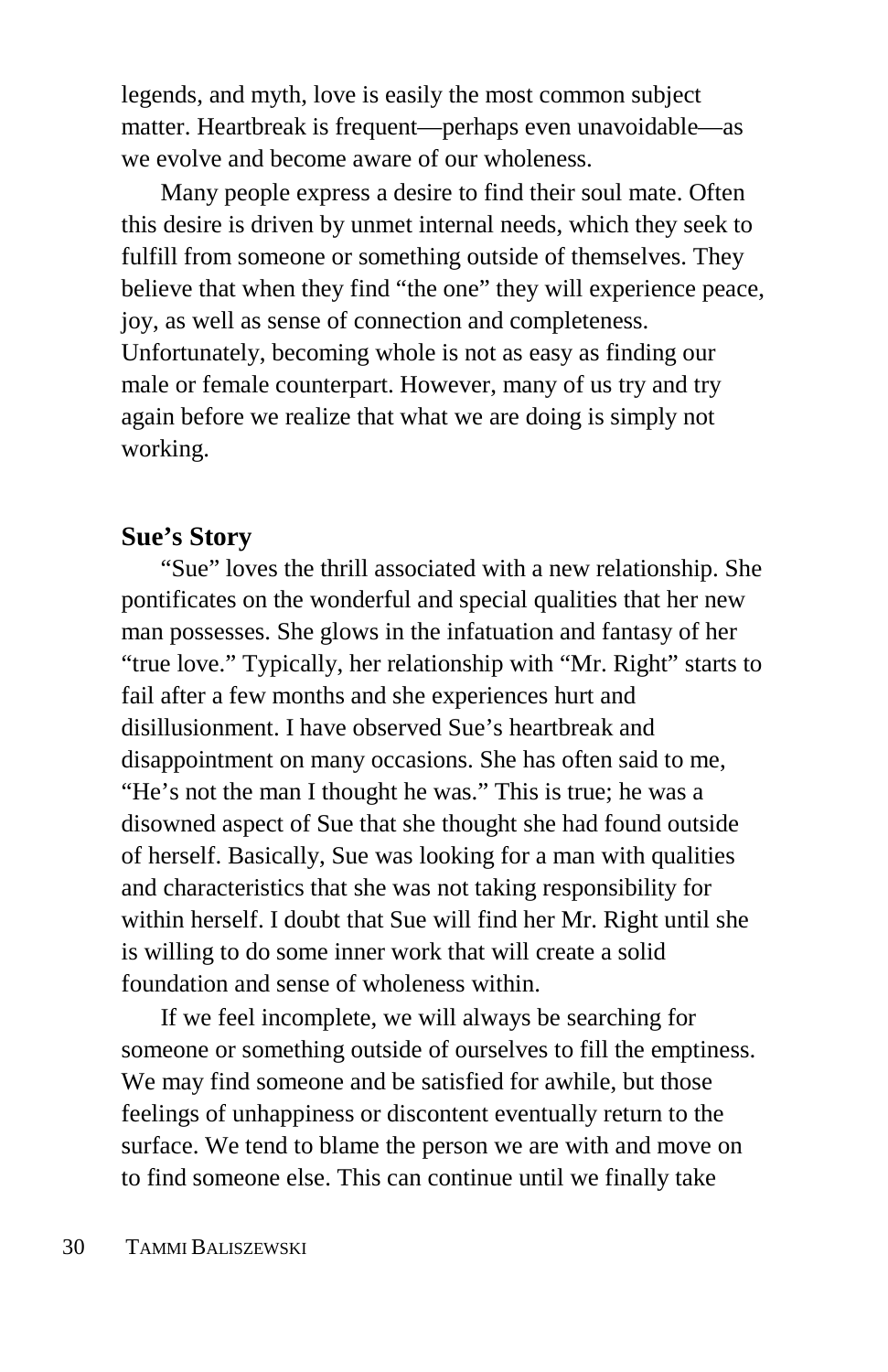responsibility for ourselves and understand that, while a partner can add spice to our lives, each of us is ultimately responsible for our own experience of joy, satisfaction, and fulfillment. No one else can create this reality for us. To think another person can give us happiness, a sense of value, and a feeling of completion is to set ourselves up for the eventual failure of every relationship.

While the first blush of love can indeed be exhilarating and intoxicating, the experience is always temporary. The illusion of romantic relationships is like a mirage in the distance. Once we approach, it often disappears, leaving us feeling lonely, confused, and disillusioned. The romantic connection is such a powerful and desired experience because it provides us with a sense of euphoria and oneness. We are given a reprieve from our sense of incompleteness, fear, desire, and need—uncomfortable qualities that are simply part of the human condition.

In romantic relationships, our beloved becomes the focal point. He or she becomes the center of our universe and, in essence, our "god." Often unwittingly and unknowingly, we begin to give away our power. Our center is now outside of ourselves—a dangerous place for it to be. When we fall in love we are swept away and no longer on a solid foundation within ourselves. We set ourselves up for heartbreak every time we give our power over to another, think someone else is more important than we are, or love someone else more than we love ourselves. False idols will eventually fall.

It is common and understandable to look for someone who possesses the qualities that you believe you lack. For example, some men believe they lack a sense of tenderness, so they look for that trait in women. Some women lack a sense of power, so they tend to search for powerful men. In a situation like this, it's not as if two halves can make a whole—two one-legged people cannot come together and start walking like one normal person!

I frequently see situations in which a woman wants to find a rich man. If a woman does not believe in her own personal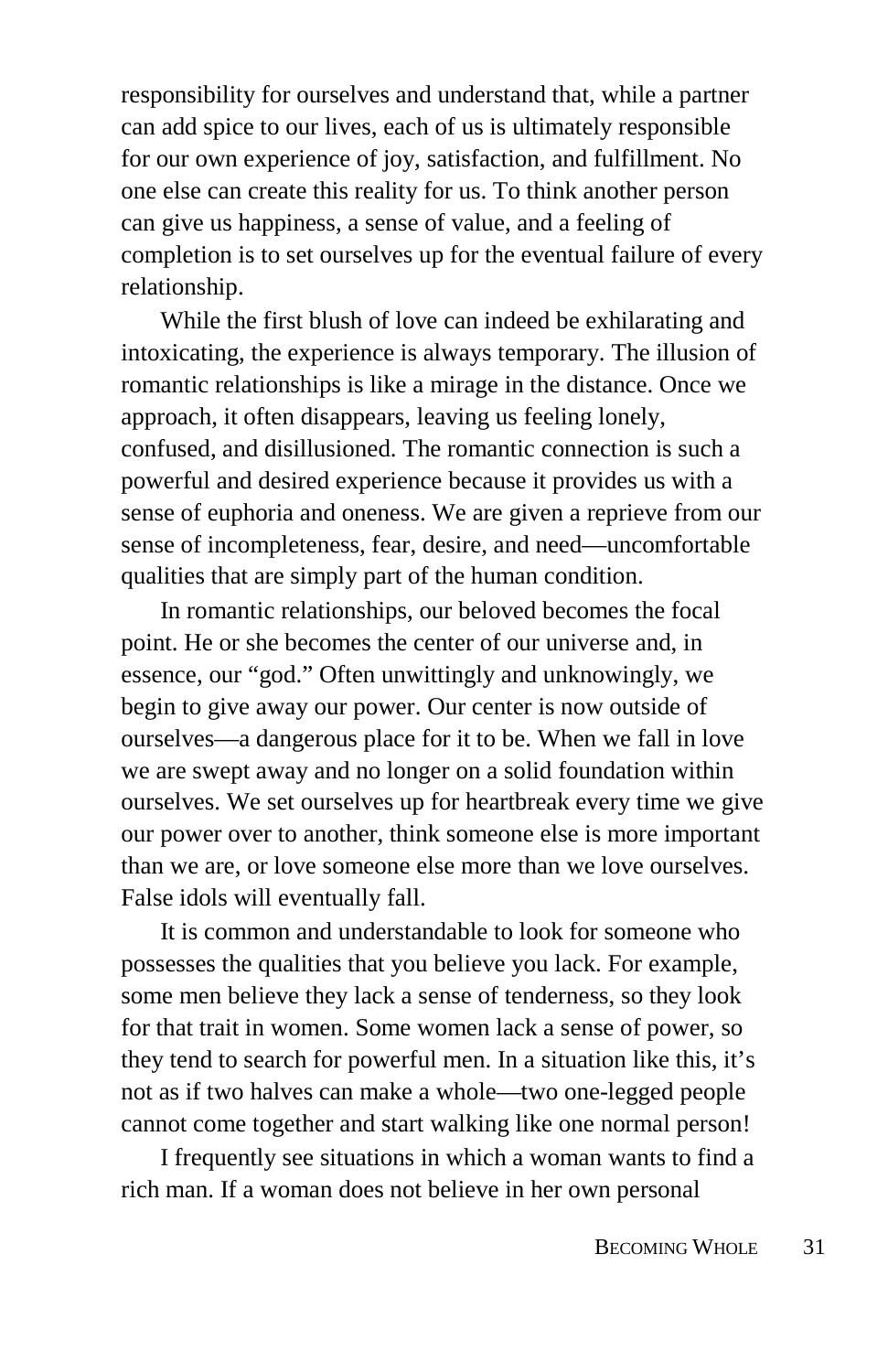power, value, and ability to support herself financially, she is more inclined to make a man's financial status her top priority. Instead of looking for a man she is drawn to mentally, physically, emotionally, and spiritually, she often ends up limiting herself by searching only for a man of means. Alternatively, it is not unusual for some men to desire a romantic relationship with a beautiful woman. In these cases, a beautiful woman often symbolizes an external representation of a man's power, value, and prestige.

Often people tend to be on their best behavior in order to "capture" someone with a special quality that they seem to lack themselves. It is this sense of having an internal deficit that leads them to objectify people—they will size up others to determine if they can be useful in filling their own sense of void.

Other dynamics that often occur are power struggles, the sense of being objectified, and not being unconditionally loved. A relationship based on something that is lacking inside is often an unconscious agreement to exchange power. In other words, "I will give you what you *want,* if you give me what I *need*." In relationships where there is a sense of need or deficit, there will be an imbalance of power at some point. Attempts at control and manipulation will eventually occur and some people may be tempted to temporarily give away their personal power. When we experience a lack of internal power it is only natural to try and control people and circumstances outside of ourselves to create a sense of safety. However, a successful, healthy relationship can only happen between equals—two whole, selfloving, and self-respecting individuals.

The path to wholeness is a personal journey inward, modifying core beliefs, becoming conscious of and finally learning to love yourself. Only from this place of internal power and wholeness will a sacred partnership have the solid foundation necessary for an authentic connection and true intimacy.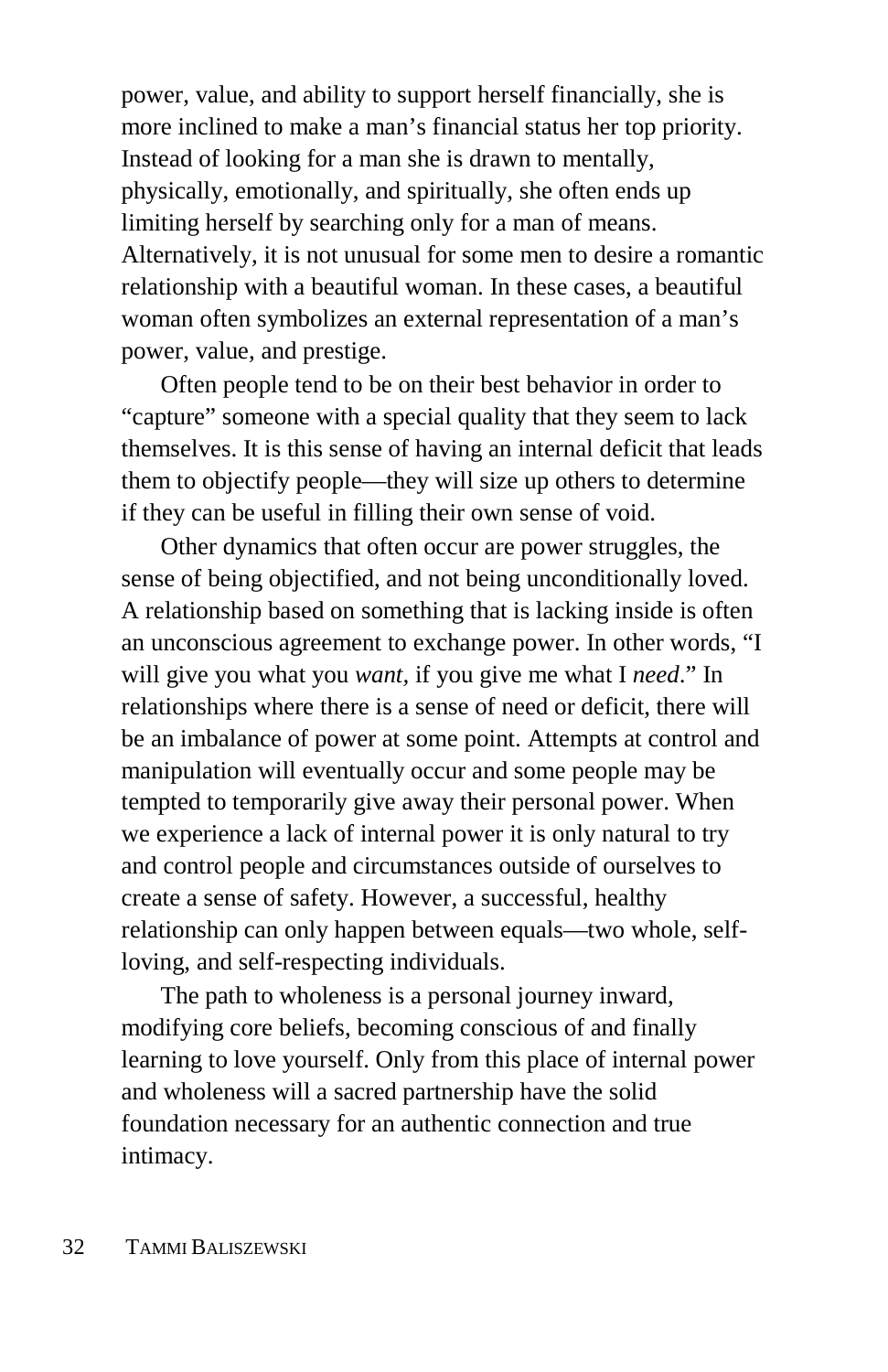For most of my life I believed that I needed to be with a powerful man. I thought I would make him feel like a king, and he would make me feel like a princess in return. I also thought that if I was with a rich, important, and powerful man, I would be important and powerful by association. This worked for awhile until I noticed that I was being catered to, then stepped on and kicked to the side so others could get to this man! What I was not consciously aware of at that time was that I was searching for my identity and value outside of myself. I also was not aware that I had the potential—and ultimately the responsibility—to make myself the princess in my own reality. I needed to cultivate my own internal experience of worth, importance, and power.

I spent most of my life trying to prove my worthiness and earn love. I thought that if I was pretty enough, nice enough, and thin enough, then maybe someone might come along that could love me and make me feel like I had value. This was not highly effective. I did indeed manifest men, but they were men who objectified me—this happened because I was objectifying myself. I felt like an empty box that was wrapped in pretty ribbons and bows, but ultimately had no value. I did not believe my love was a gift, so men reflected that belief back to me over and over again. In truth I was trying to create and experience love from the outside in rather than from the inside out.

### **Painful Endings**

There was a great deal of pain at the end of my relationships. It took me a long time to understand that the pain I felt was not really caused by the relationship. Relationships are simply a catalyst, or doorway, that draws out the pain that is already inside. When the dissolution of the relationship with Bob occurred, it felt agonizing, confounding, horrifying, and debilitating. However, the pain I experienced at the end of the relationship had been buried inside of me all along. That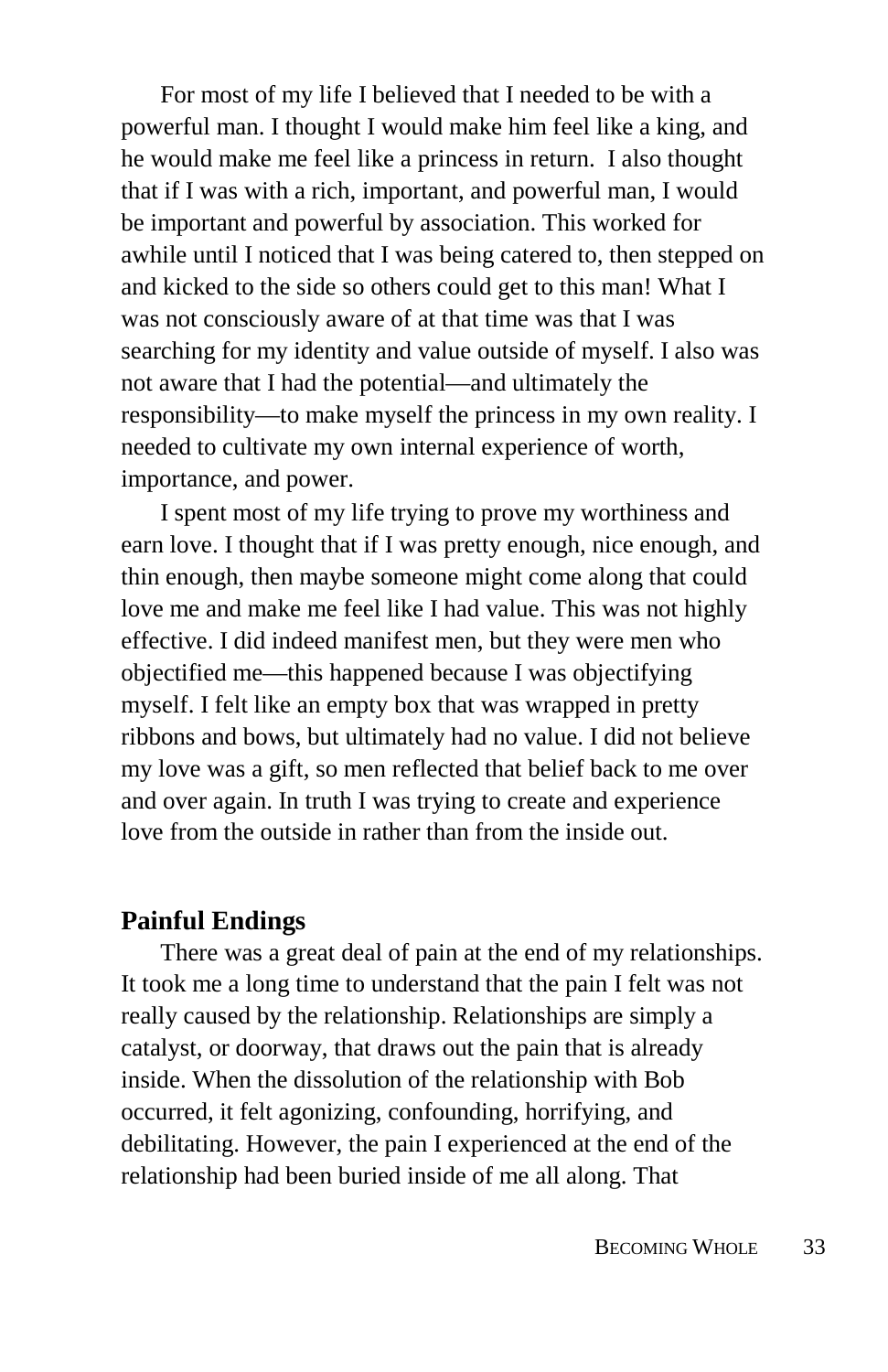experience simply aggravated my wounds and brought up all of the suppressed emotion I had been carrying for a lifetime.

Codependent relationships (as well as all addictions) progress to the point where our pain becomes debilitating. In Zen teachings there is a belief that spiritual growth involves the experience of a red hot coal in our throat that we can neither cough up nor swallow. This means we have to surrender and accept *what is*—we no longer have the option, ability, or opportunity to run from ourselves or our pain.

From the perspective of the soul, our most significant problems and most profound hurts are also our most powerful healing opportunities. As we journey forward on the path to greater consciousness, we often encounter events, people, or experiences that bring up hurt in such a way we think we cannot go on. These are opportunities for personal evolution, to invite Spirit in, to become more aligned, more authentic, and ultimately whole.

Thornton Wilder, a three time Pulitzer Prize winner wrote: "Without your wounds where would you be? The very angels themselves cannot persuade the wretched and blundering children of earth as can one human being broken in the wheels of living. In love's service only the wounded soldiers can serve." When we heal, we do not heal alone. By taking personal responsibility for our wholeness not only do we find our way home, we become a beacon of light and show the way to others.

When we heal, we do not heal alone. By taking personal responsibility for our wholeness not only do we find our way home, we become a beacon of light and a guide to others.

## **Accepting Your Wholeness**

Becoming whole first requires the awareness that perhaps you do not believe you are already whole. Some qualities that indicate opportunities for healing in the area of wholeness are: Having a sense of loneliness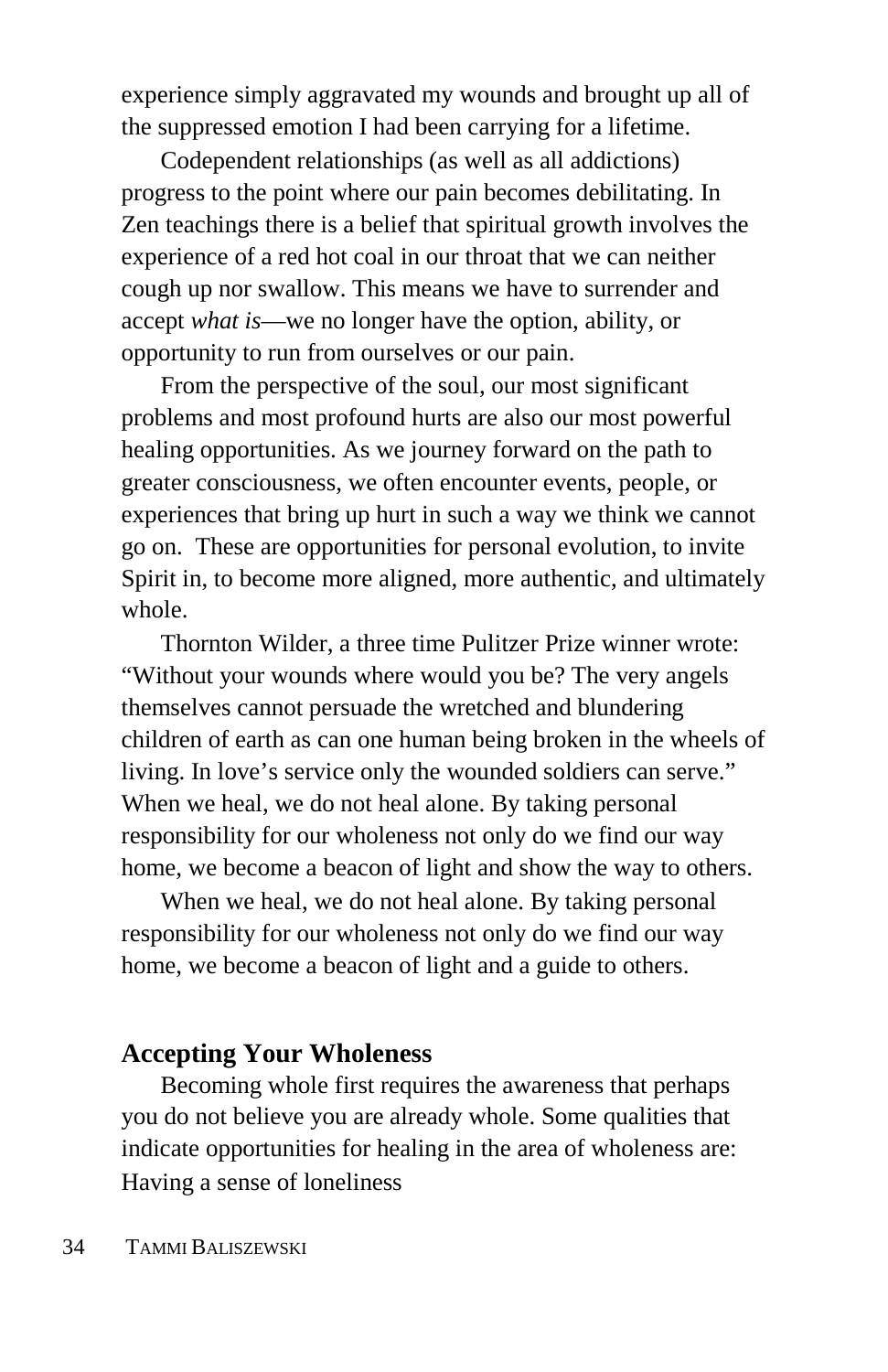Taking on too much responsibility Not taking enough responsibility Experiencing a sense of not belonging Masking your emotions Believing that finding the right lover will complete you Having significant self-doubt Feeling inadequate Experiencing significant challenges with boundaries Judging yourself or others Feeling significant guilt or shame

Some qualities that indicate a sense of wholeness are: Valuing and respecting yourself Maintaining healthy boundaries Knowing your strengths and weaknesses Allowing yourself to be vulnerable Being in touch with your feelings Feeling comfortable in your skin Making self-honoring choices with ease Knowing how to take care of your personal needs Loving yourself

As you review these lists, can you relate to any of these qualities, characteristics, or experiences? Are you whole or are you looking for a piece of your puzzle that is somewhere outside of yourself? Ask yourself why you want a relationship. Are you lonely? Bored? Is it because you want or need something? Is it because you have something you would like to give? Are you in deficit or do you have an abundance that you would like to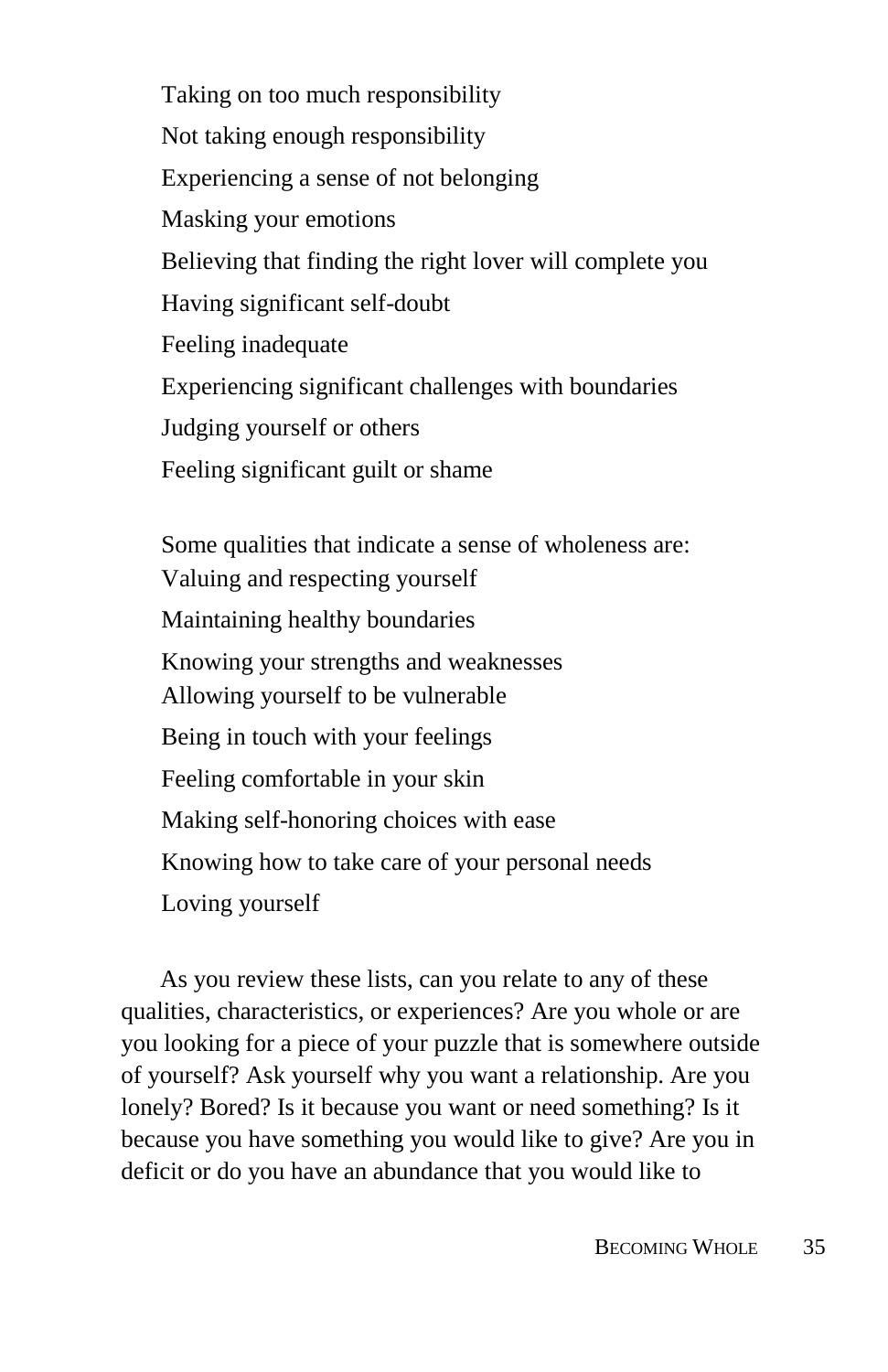share? Do you love yourself and your life? Or are you looking for someone who will give you a greater sense of value, meaning, direction, and purpose?

Becoming whole is a process. Although it can require some work, it will ultimately pay off in many ways. When we come to understand that our true source of power is *internal* and *eternal,*  we are no longer the walking wounded hoping that someone will come along and appease, soothe, or complete us. We believe in ourselves and in our place in the world. We also truly enjoy the experience of being who we are.

I have done a great deal of personal healing and I feel I am at last "whole unto myself." Life looks so much different from this perspective. I am no longer anxious and depressed. I do not feel I am in deficit, nor am I a wounded victim with a tragic story. Certainly I still deal with the ups and downs of life and I experience moments of sadness, anger, and frustration, but I am now living with a greater sense of connection and happiness. I have more experiences of joy and laughter. I am treated with greater respect and honor because I finally respect and honor myself. I am constantly deepening in the understanding that my outer reality is literally a reflection of my inner reality.

### **Exercise: Embracing My Wholeness**

Answer the following questions in your journal:

1. What is it that you want from the other person in your relationship? Be specific and create a list of eight to ten qualities or characteristics of your ideal mate.

Example: Qualities I want in a partner: *A conscious relationship with God Physically fit Financially stable*

#### 36 TAMMI BALISZEWSKI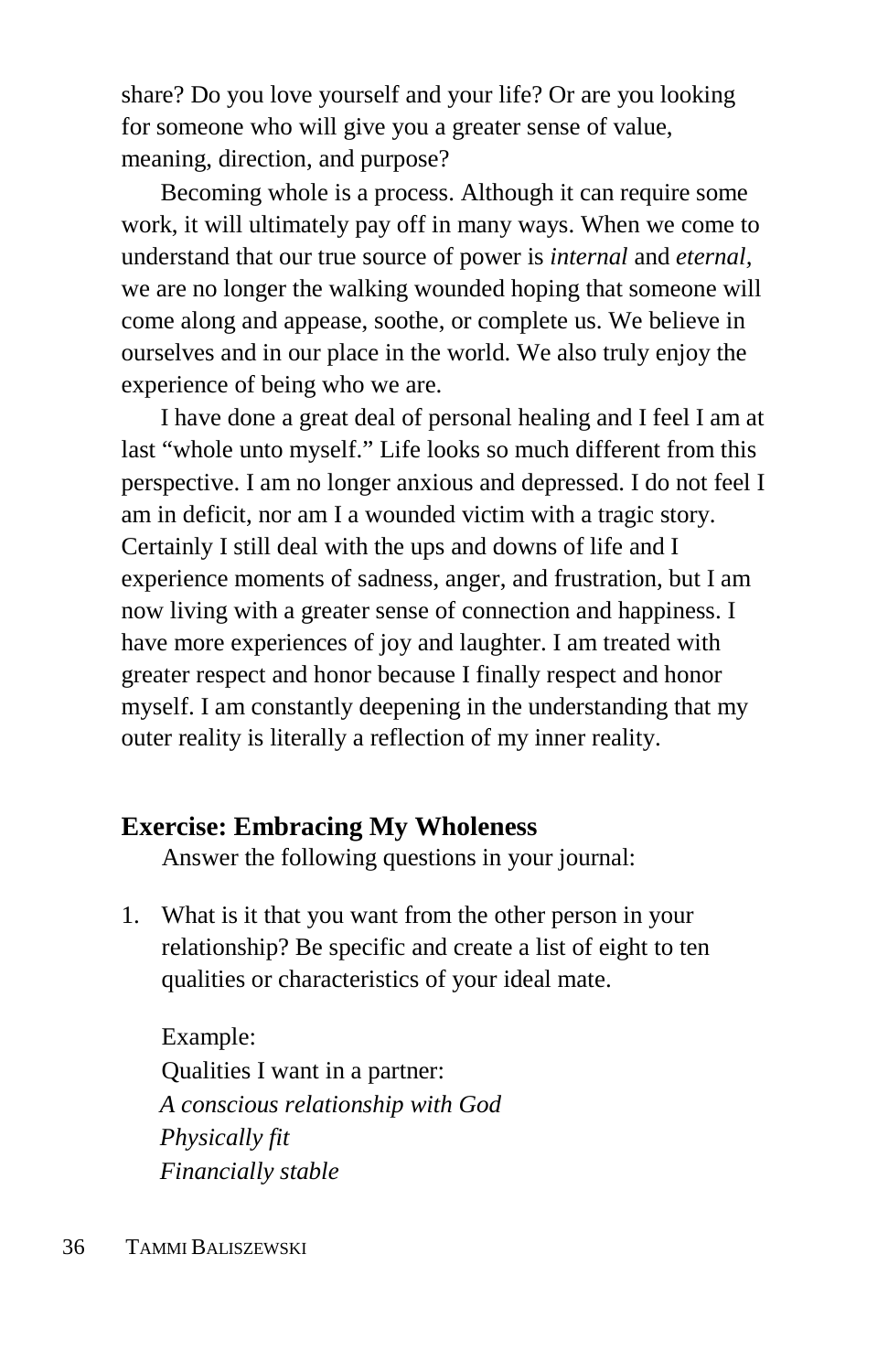*Loves and adores me Courageous* 

2. Review your list. Which of these qualities have you established in a strong way with yourself? Give two or three examples of how you express each quality with yourself.

Example:

My strong personal qualities:

*I have a conscious relationship with God.* 

- *a) I pray and meditate every morning*
- *b) I read books about spirituality*
- *c) In my journal, I express gratitude to Spirit for all of my blessings on a daily basis*

*I am physically fit.* 

- *a) I work out 3-4 times a week*
- *b) I eat healthy foods and take good care of my physical body*
- *c) I am consciously grateful for my body and my health*
- 3. Now take an honest look at the qualities and characteristics you want in a partner that may be less developed in your relationship with yourself. Write them down. These less developed qualities may reflect deeper, unmet needs that can be primarily satisfied through deepening your connection with yourself and Spirit.

Example:

Less developed personal qualities: *I am not financially stable I do not love and adore myself I do not feel particularly courageous and strong*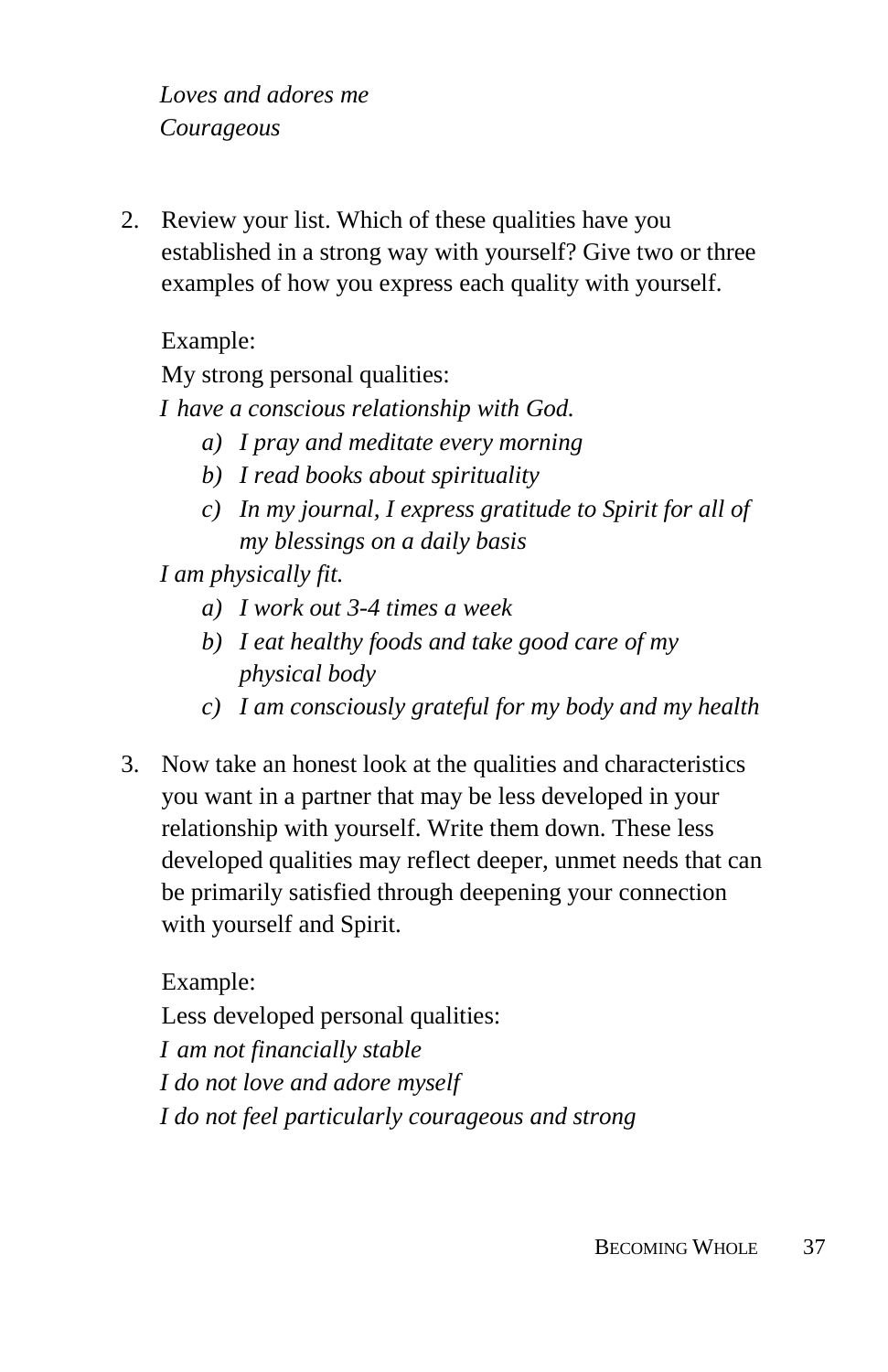4. Consider why you desire these qualities in a partner. Get specific and write down two or three examples of how you can take greater personal responsibility for cultivating each of these qualities more deeply within yourself.

# Example:

*I desire a partner that is financially secure, because I do not believe that I can cultivate abundance on my own. I am now aware of and setting the intention to take responsibility to challenge and support myself in bringing forward my own wealth of creativity, gifts, and financial security.* 

- *a) Meet with a financial adviser*
- *b) Develop an investment savings plan*
- *c) Develop a budget*
- *d) Create a vision board or collage symbolizing my personal prosperity*

*I want to be loved and adored, but I realize that I do not love and adore myself on a deep level. My intention is to cultivate a more loving relationship with myself so that I may attract someone who also sees and values my wonderful, unique, and special qualities.* 

- *a) Enjoy a good book (this book) while soaking in the tub*
- *b) Treat myself to a nice dinner*
- *c) Take sunset walks along the beach*
- *d) Get massages*

*I want a courageous partner, so I am choosing to take courageous action on my own behalf. I am going to sign up for a class (art, kick boxing, acting, etc.) that I have been considering that I know would uplift me and enhance my growth.*

- *a) Enroll in an acting class*
- *b) Take up kickboxing*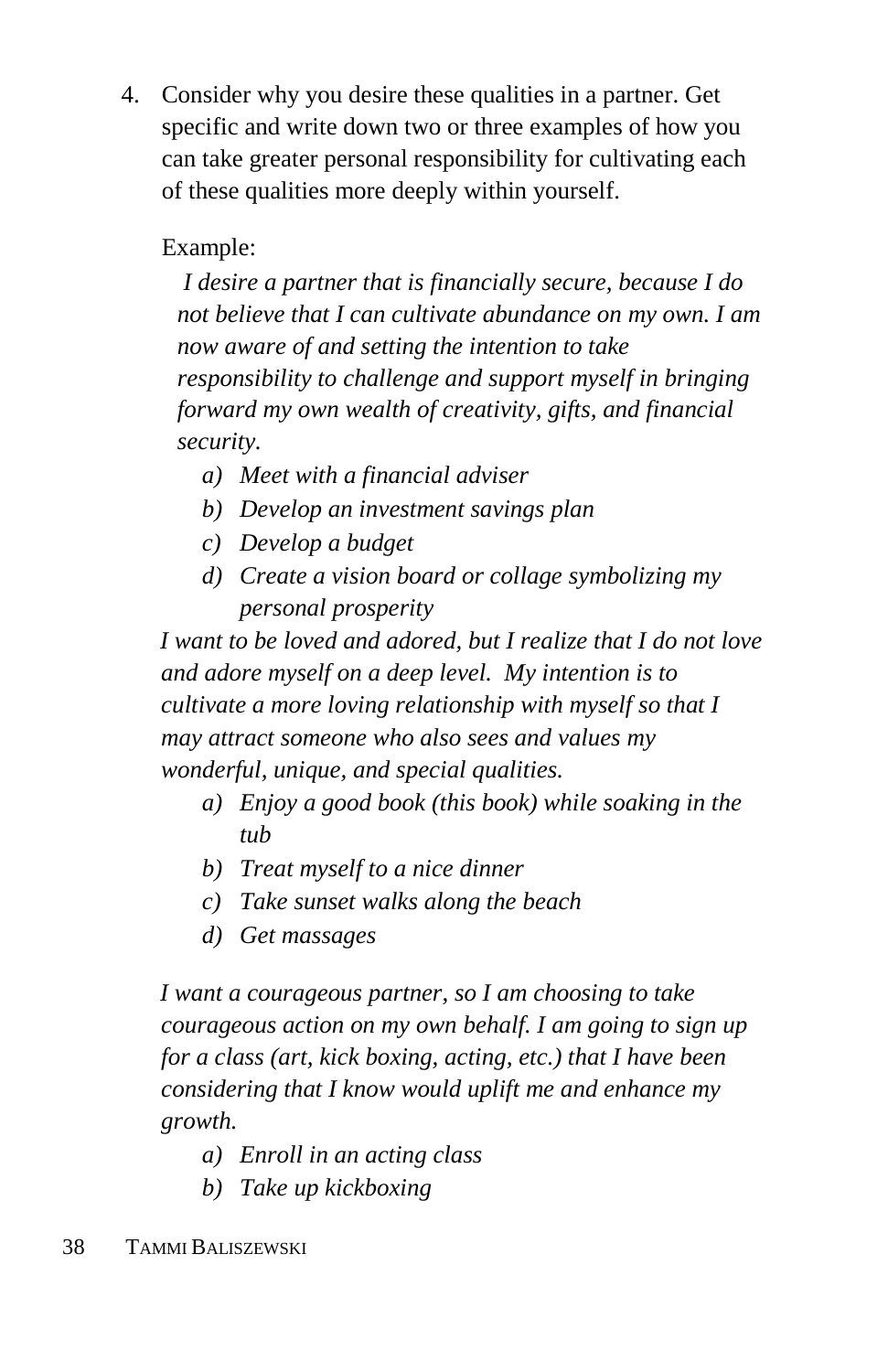- *c) Join Toastmasters (public speaking club)*
- *d) Join a dating service*
- 5. Take a few moments to imagine how accomplishing these goals will feel. How does it feel to stand more fully in your own power? Write down your experience. By visualizing, writing, and implementing your action steps you are powerfully cultivating, acknowledging, and claiming your wholeness.

Example: *I feel very proud of myself! I feel powerful and empowered. I feel optimistic, strong, and joyful! I am getting excited about my life and about being me!*

6. Finally, take a few moments to close your eyes, center your awareness in your heart, and ask yourself, "What else can I do that will support me in becoming more whole?" Write down the information that comes to you.

Example:

*Engage in an ongoing counseling relationship Make a list of activities that bring me joy and that are deeply nourishing as part of my ongoing "courtship" with myself (Perhaps add this section to your journal) Treat my body with the utmost respect and care with nourishing foods and a fitness routine that I would enjoy Start a meditation practice*

*Treat myself to a movie that I have been wanting to see* 

Although you may not always feel like it, each one of us has a direct connection to Spirit. It is important to become consciously aware that *you are whole and complete!*  Understanding, cultivating, and owning your wholeness is a vital step on your journey to a deep sense of personal fulfillment. This is also the catalyst that will draw to you a sacred partnership and the love of your life.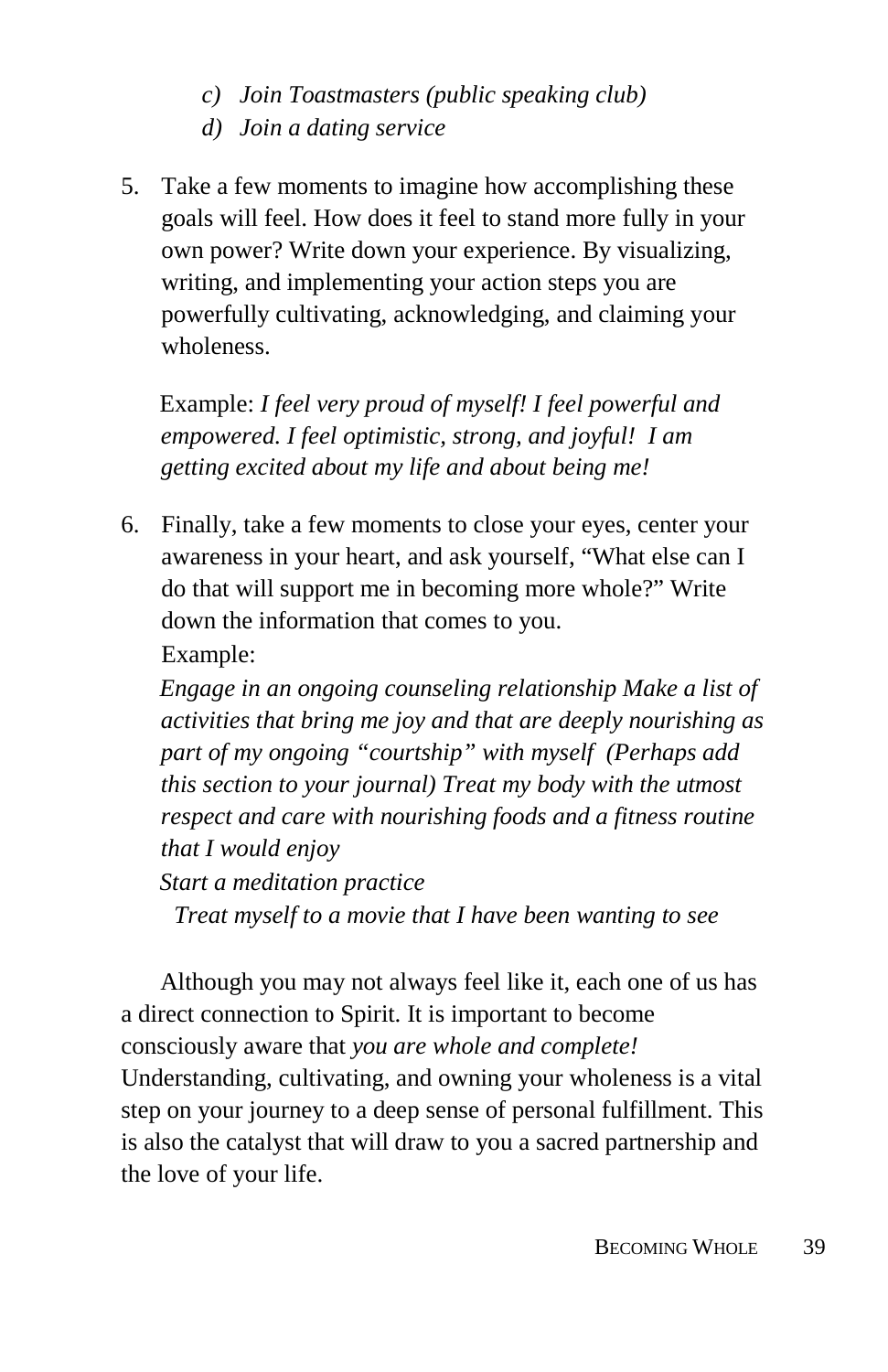# *Chapter 4 Loving Yourself*

*To love oneself is the beginning of a life long romance. ~ Oscar Wilde*

*You, yourself, as much as anybody in the entire universe deserves your own love and affection. ~ Buddha*

The world will always respond to how you feel about yourself. If you hate yourself, then the world will be harsh. If you love yourself, then the world will love you back. I believe coming into loving relationship with oneself is one of the most important journeys we can make and the most powerful lesson we can learn. In fact, I believe it is the primary purpose of our lives. Most of us desire to manifest a supportive, loving relationship. However, to attract that authentically sacred relationship, we must be able to relax and reside in the place of loving within.

Of course we can manifest relationships without loving ourselves, but they do not remain joyous for long. Depending on how much we dislike ourselves, they can become downright excruciating. Relationships can indicate how far off track we've gotten and how much we do not care for ourselves. Any relationship that is not based on a solid foundation of two individuals who love themselves is inevitably going to become a codependent one. If you are not in a loving relationship with yourself, you will attract another person who is not in a loving relationship with themselves. It's similar to building a beautiful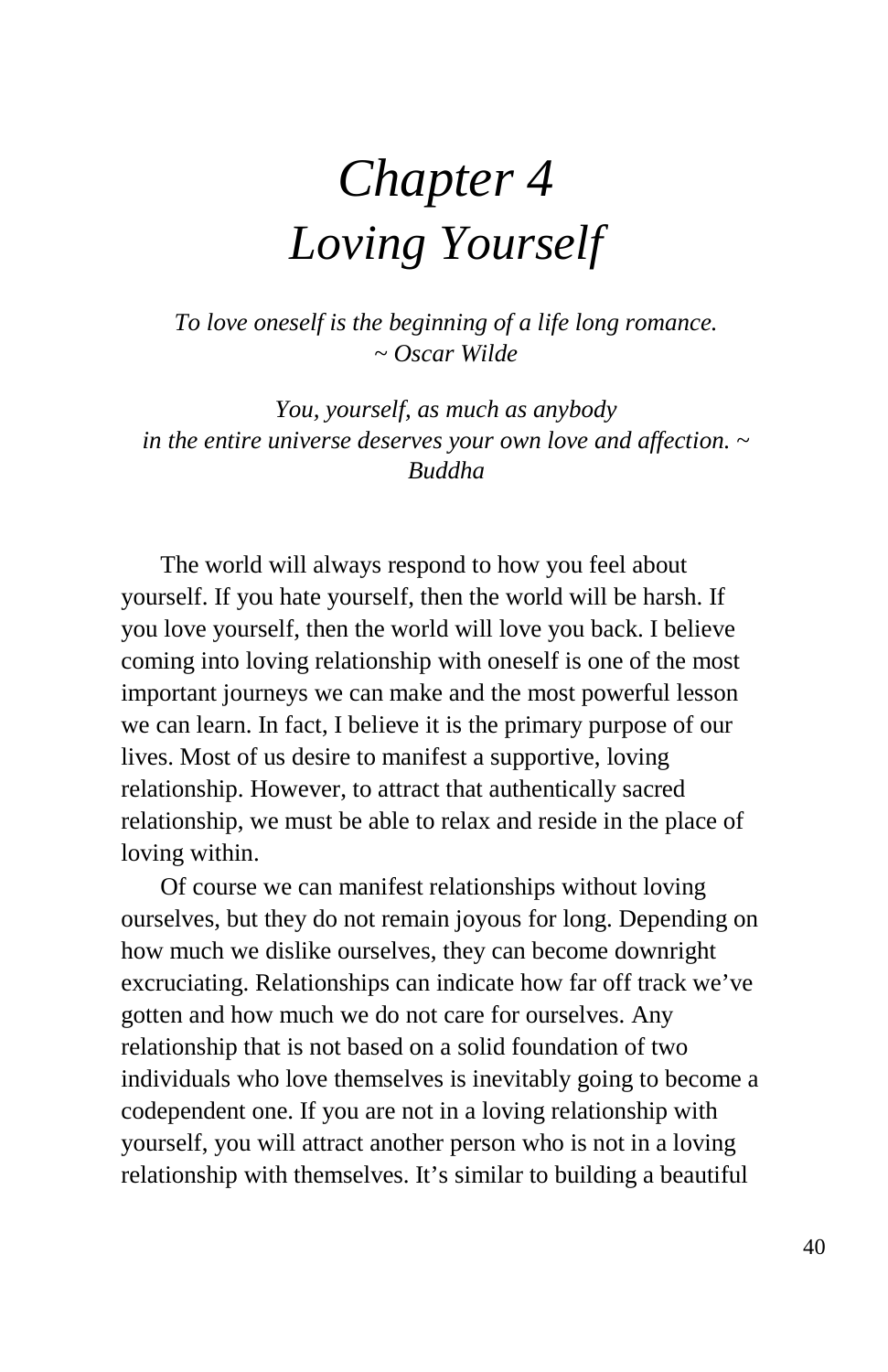house on sand. Although the house may look wonderful, it will all come tumbling down when the foundation shifts.

The essence of a spiritual path is learning about love. Every spiritual master—Jesus, Buddha, Muhammad, Krishna, Amma, and others—is a messenger of love. Loving others and being of service is the easy and natural by-product of a connection with Spirit and the experience of self-love. When we are in a loving relationship with ourselves we share from a place of joy and abundance. Most of us have heard the saying, "You can't love someone else until you love yourself." It's one of those simple yet profound messages that continue to grow in depth and meaning as I venture forward on my healing path.

As babies and young children, love seems to occur naturally, spontaneously, and joyfully, for love is the essence of who we are. As life unfolds, most of us experience hurt, disappointment, and disillusionment. We begin to believe that something must be inherently wrong with us and we do not deserve to be loved. The natural loving connection we have with ourselves begins to deteriorate.

Gershen Kaufman, a noted psychiatrist, calls the bond of love and trust between two people the *interpersonal bridge.* As children, we might do something that delights mother or father on one day and, because they are tired or overwhelmed, the same behavior annoys them on the next day. This can be not only confusing, but create a profound sense of helplessness, fear, and distrust. Children have a limited understanding of the world, so when trust is broken it can be devastating. At some point, all children experience the collapse of this interpersonal bridge with their caretakers. When a child does not get the approval and love they desire they wonder, "What is wrong with me?" Many come to the conclusion that they are unlovable.

When an interpersonal bridge is broken, the natural side effect is shame and negative self judgment. It is the rare adulthood that has maintained a true and positive sense of value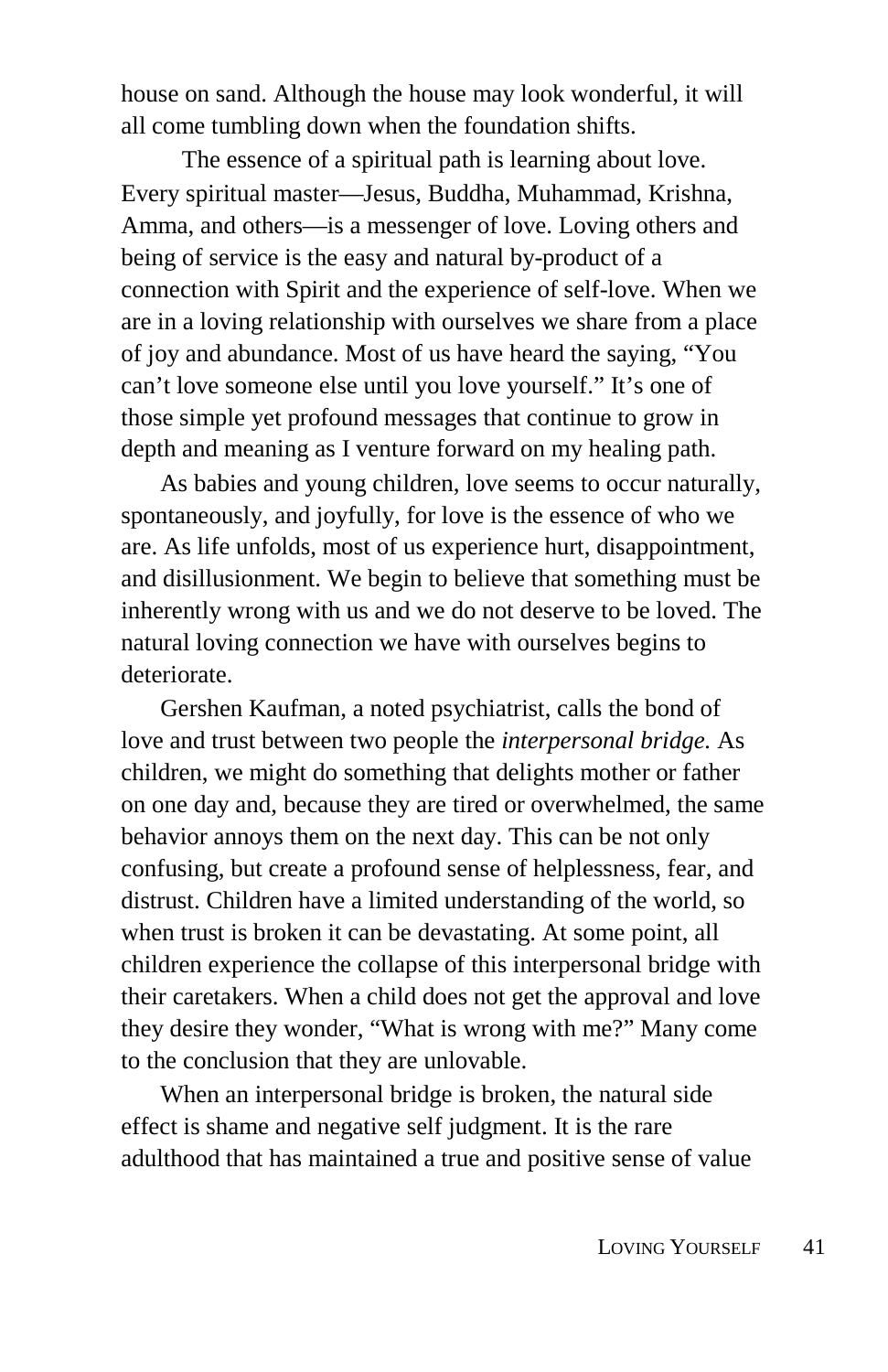and self worth. Most of us have to do significant work to rebuild our interpersonal bridge and come back into a "right relationship" with ourselves and with the world.

## **Self- Love**

When I speak of Self-love, I capitalize the S to represent the fact that every one of us is an aspect of Spirit. We are not just our small selves, our egos, competitive nature, and judgments. Each of us is an extraordinary, unique, and beautiful face of God. However, most of us are challenged in remembering, accepting, and embracing this truth.

Many of us have been taught to put others before ourselves. Kindness, compassion, generosity, and thoughtfulness are obviously wonderful attributes, but these qualities will never be completely authentic if we do not cultivate them for and within ourselves. Some believe that Self-love is egotistical and selfish. If someone is boisterous, arrogant, or narcissistic, it is not Selflove that they are exemplifying. Those qualities are invented by the ego and are smoke screen designed to cover up insecurities, fear, and an internal deficit.

Self-love is quiet, patient, and kind; it is the ability to see oneself from a higher perspective—from the vantage point of angels or Spirit. Self-love is treating yourself with the respect you would extend to a cherished friend. It is the experience of adoration, pride, kindness, affection, amusement, and humor toward oneself—even (and maybe especially) when you make a mistake. It is simply accepting yourself completely and unconditionally. Self-love is a unifying experience. It is choosing to believe in your worth, value, and ability to be loved despite any and all evidence to the contrary.

Self-love is an inclusive experience; no part of yourself is abandoned, cut off or thought to be bad, wrong, or evil. You do not judge yourself; therefore you are not inclined to judge others. There is a prevailing sense of compassion and respect for you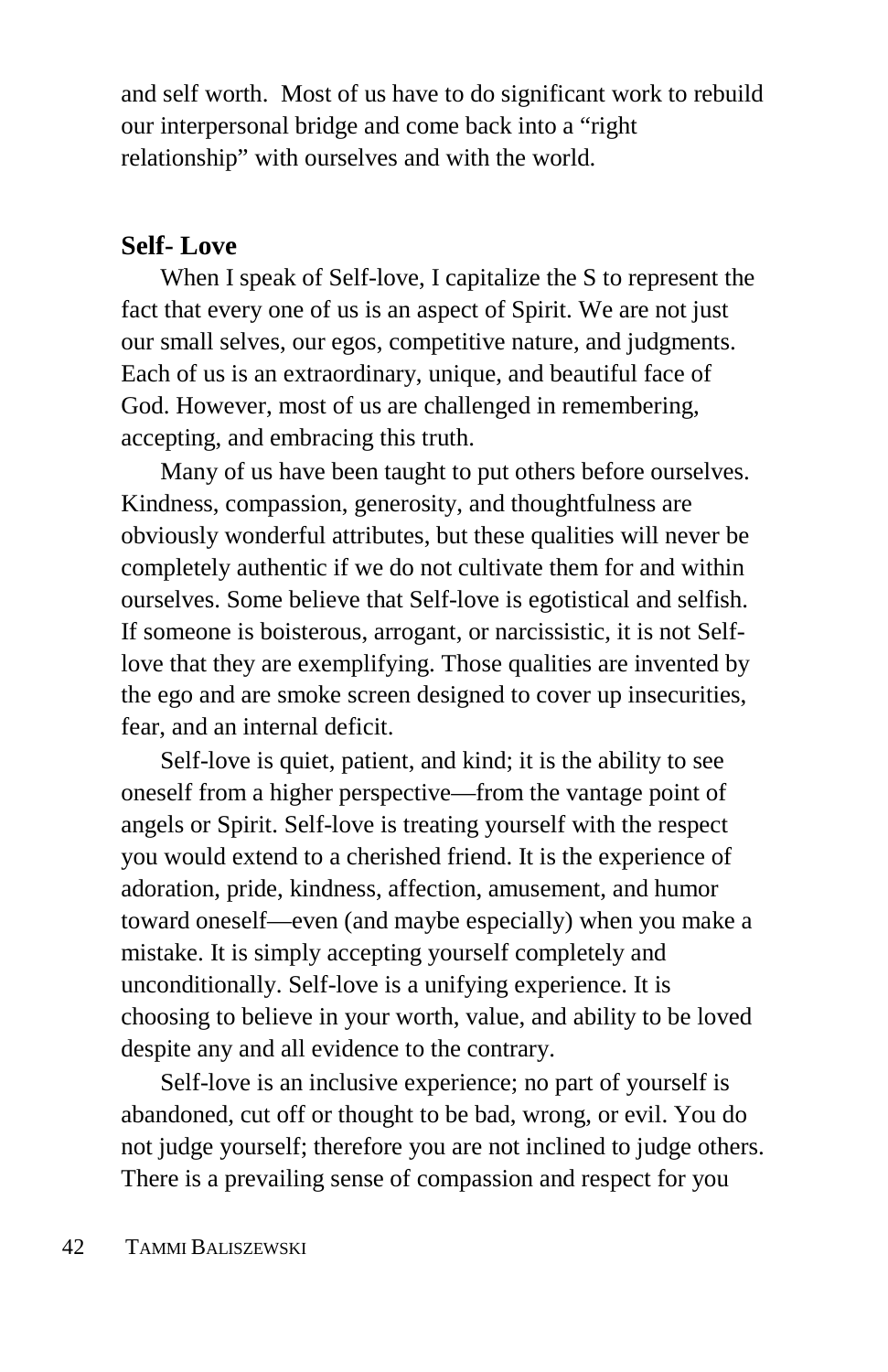and everyone you encounter. The experience of love becomes more open and free-flowing. If someone truly resides in the place of loving within, they are available for an authentic connection with the waiter, the clerk, the telemarketer, and the homeless man. There is the deep realization that we are all from the same energy and that energy is love.

If you truly love your Self, your actions, words and deeds do not exclude anyone else's well-being. Your interest is truly about the highest good for all concerned. If you love your Self, you live in harmony with the world. Certainly it can be challenging to maintain this sense of connection consistently, but with intention and practice we are able to string more and more of these moments together.

Internationally known social psychologist, psychoanalyst, and humanistic philosopher Erich Fromm describes love as an art that requires effort, knowledge, and practice. It is a conscious choice, and not something we do just once. If we have a past pattern of negativity, it is easy to slip into our old constricted ways while under pressure. Loving our Selves is a moment-tomoment choice. We know we are slipping out of our Self-loving connection when we feel impatient, fearful, angry, judgmental, jealous, or annoyed. If this should happen, it is important not to berate yourself. It is better to simply notice your reaction and become aware that you have a choice. One choice might be to say to yourself, "Interesting, I guess I am not in the place of Self love." Another might be to say, "Thank you for this moment" and relax into the space and comfort of the love that exists within. Another option may to simply acknowledge, allow, and express your negative emotions and choose to love your Self anyway.

We become truly capable of loving another when we can finally love and value ourselves despite our imperfections and mistakes. We also are more capable of discernment in our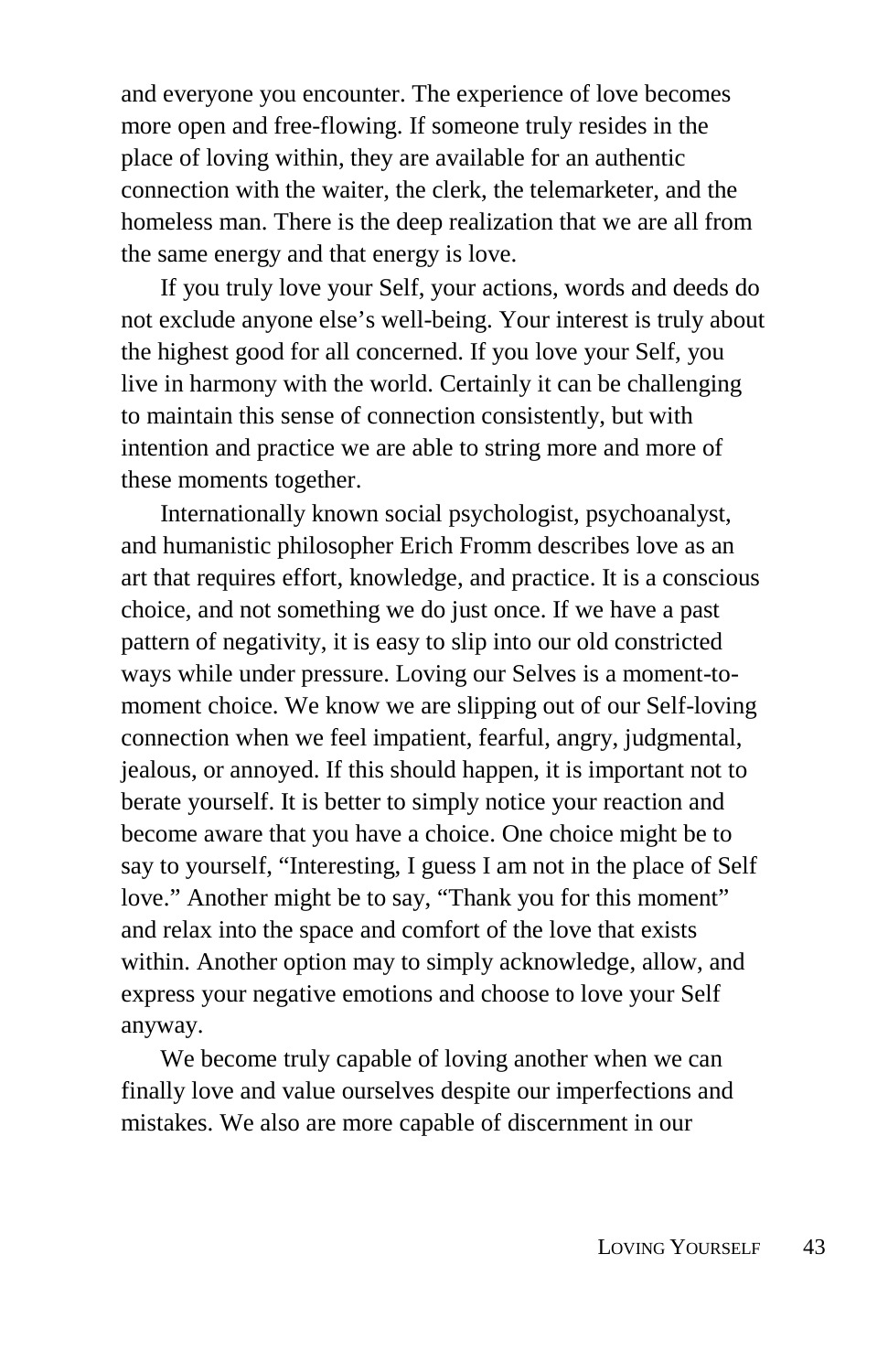relationship choices. If we respect and love ourselves, we never allow anyone to disrespect or abuse us.

When you love your Self, you are better equipped to love others in the right proportions and right ways. When we love our Selves, we see our lives from a much clearer perspective. We are in touch with our moods, feelings, needs, and desires. We also know that we are ultimately capable of fulfilling them ourselves. Relationships are no longer based on a sense of need; they are based on a sense of desire. They have clear boundaries and are balanced, positive and uplifting.

Although I have been working on cultivating a loving relationship with myself for quite some time, it seems the subject is always up for review. I had an intensive course in Self-love one week when I backed my husband's SUV into a car causing a few thousand dollars worth of damage, missed a plane to an important meeting, got stood up by a friend I hadn't seen in years, and had an allergic reaction to some food that caused my face to puff up and my eyes to swell shut. While on my way to the airport to catch another flight, I realized I forgot my purse, which caused significant grief to my mother and sister who had to help get it to me before my plane's takeoff (which I almost missed again). When I finally made it home, it appeared that I had forgotten to pay the cable bill so it was disconnected and my husband could not watch his beloved Boise State Broncos. To top off this wonderful week, I gained five pounds!

As every mishap occurred, I reminded myself that I had a choice. I could either judge, criticize, and berate myself for being an idiot or I could accept that I am a fallible human being trying to do my best and making some mistakes along the way. I chose the latter. Although it was difficult, I maintained my connection to Spirit and my sense of worth. My husband was annoyed with me, my sister and mother were also irritated, my head was the size of a watermelon, some business deals had fallen through, my friends had totally blown me off, and I could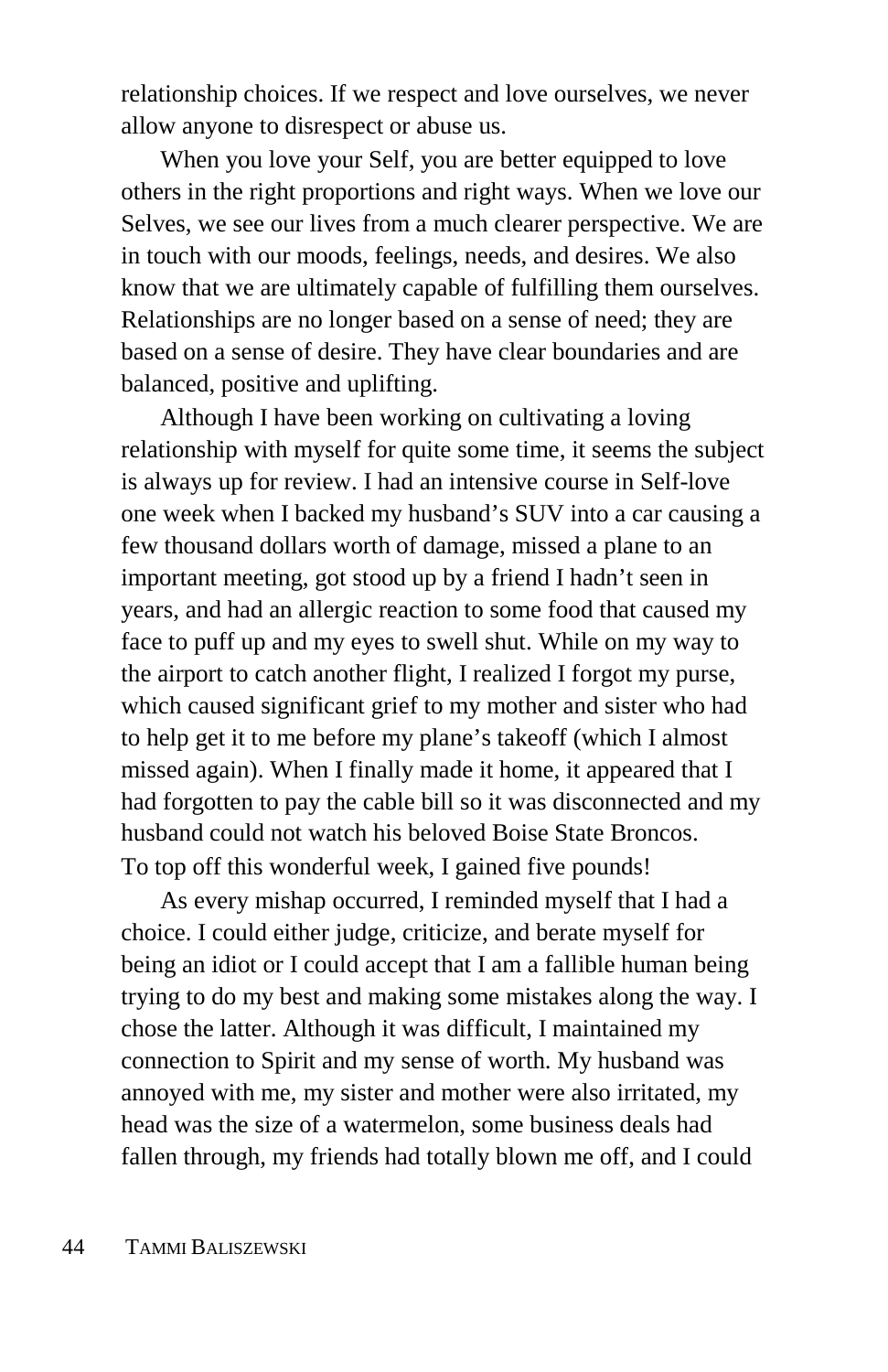not fit into my jeans. Despite all the evidence to the contrary, I chose to believe that God loves me, cherishes me and even finds me adorable and amusing. I consciously and consistently saw the fork in the road with every difficult situation, and I chose to take the high road by maintaining my connection to Spirit and to continuing to love myself.

Pain, fear, and loneliness occur when we negatively judge or withdraw our approval from ourselves. If you can love and accept yourself despite life's difficult circumstances, you will experience a greater sense of freedom, connection, and peace.

## **Lynn's Story**

I was recently visiting Lynn, a wonderful friend. She was in great distress. The relationship with her boyfriend, Scott, had been challenging for the last couple of years and was getting much worse. Lynn was feeling very confused, frustrated, disrespected, and unloved. She asked me what I thought she should do. I told her it seemed she was looking for her validation, acceptance, and the experience of love to come from her boyfriend. She said, "That's what boyfriends are supposed to do." I told her I thought perhaps she could consider the possibility of validating, accepting, and loving herself. Her response was (which is quite common), "Ewww gross! I don't want to do that! It's easier for me to love Scott!" My response was, "And how is that working for you, Miss Lynn? How is anybody going to see your value if you don't believe you have any?"

Have you heard the saying, "treat others the way that you want to be treated?" I would like to expand on that philosophy with "treat yourself the way you want other people to treat you." Remember, our relationships are our mirrors. How can a person who has an internal environment of disgust, disapproval, and general disregard for himself expect a reflection of respect,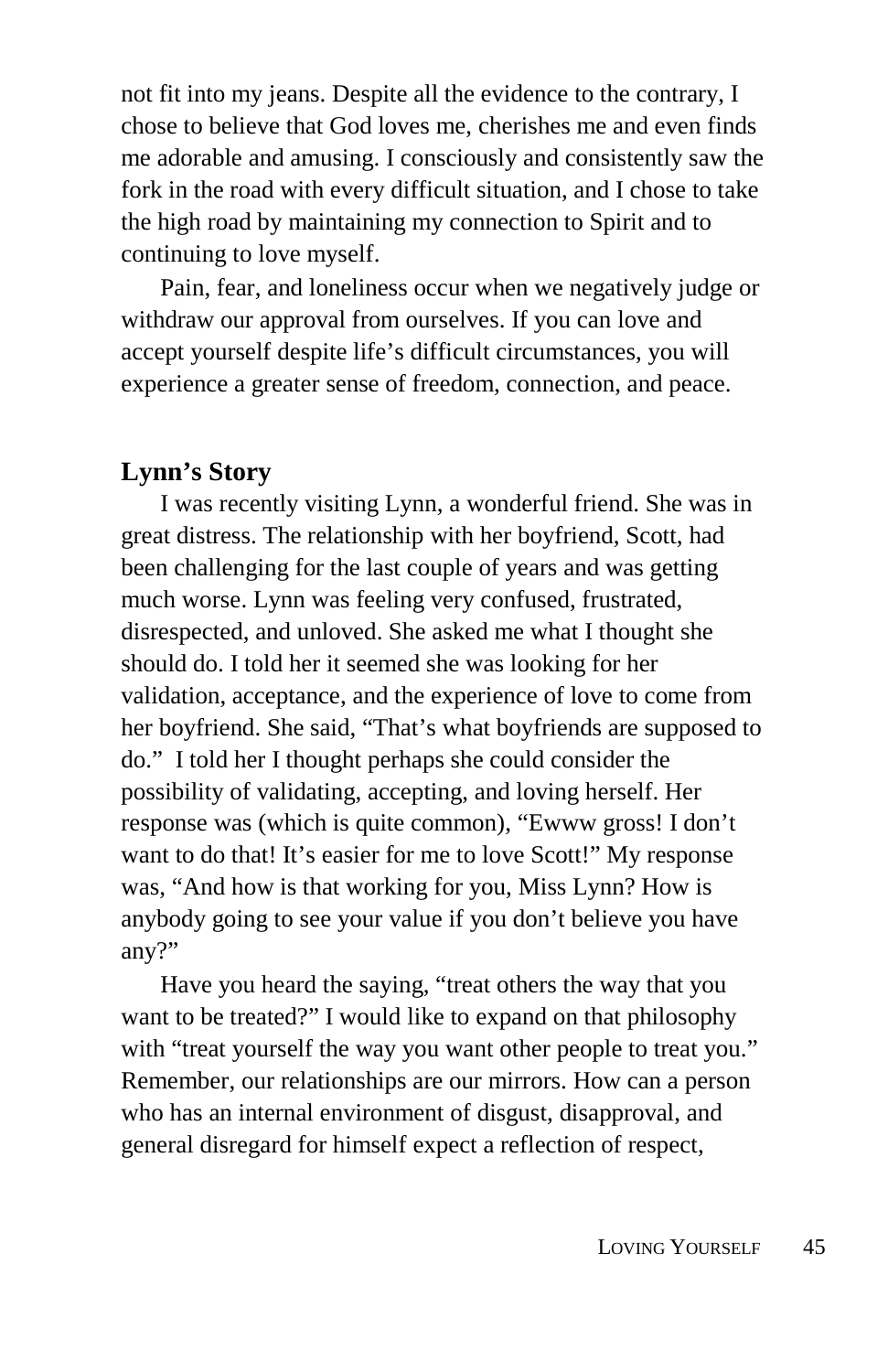acceptance, and unconditional love? It cannot happen; mirrors simply do not work that way.

To see a reflection of love, one must first have the internal experience of love. Lynn ended up admitting that perhaps her fear and self-loathing were affecting the relationship. She was starting to realize that *she* was going to have to start being her relationship priority—not her boyfriend. By the end of the conversation, Lynn had committed to taking a few small steps in the direction of Self-love.

## **The Journey to Self-Love**

So how exactly does a person begin the journey of Self love? As with anything, it begins with awareness, intention, commitment, and action steps.

*Awareness.* In order to change something, we first need to become aware that it needs changing. In order to come into a more loving relationship with oneself, one must first realize that there is the possibility and opportunity to come into a new and more positive relationship with oneself.

*Intention.* By setting your intentions, you set universal energy into motion. You create a goal in which you will be divinely supported in achieving. (See Chapter 16 for more on the power of intention.)

*Commitment.* On the journey to Self-love, we must sincerely commit to Spirit and ourselves. We must vow to be courageous and diligent while establishing a more honored and respectful relationship with ourselves.

*Action steps.* It is helpful to identify things that you can do to show Self-love and then follow thorough. How can you be kind to you? Some examples might include a getting pedicure or a massage, staying in a hotel and ordering room service, or taking yourself to a movie.

If you are ready to cultivate a more loving relationship with yourself, consider making this Loving Commitment (or you may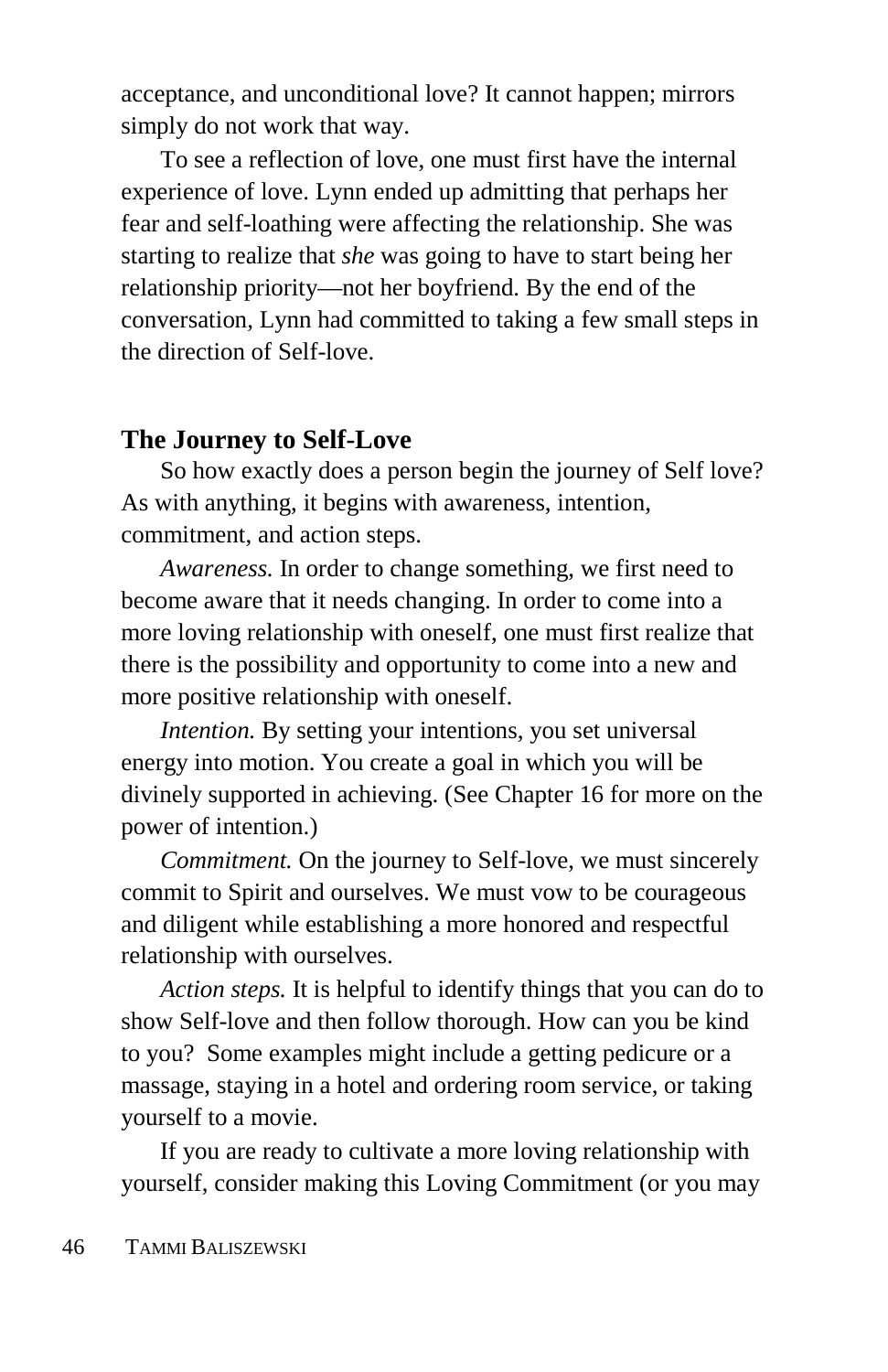create a personal vow using your own words). Either write it down and sign it, or say the following statement out loud:

*I, (your name), am ready to commit to a loving relationship with my Self. I am ready and willing to do whatever it takes to come into an aligned, sincere loving relationship with my Self. I am worthy and deserving of my love, respect, and unconditional positive regard. I now promise to love, honor, and cherish myself in joyful times and challenging times, now and always. (Sign your name)*

Once you make this loving commitment to yourself, you start to build a solid foundation within yourself. This creates an opening for new opportunities and experiences to present themselves in your life. As you cultivate new habits of supporting, trusting, and loving yourself, not only you will feel different, you will find the world starts to treat you differently. Because everything in the world is your mirror, the image in the mirror changes as you change.

# **Exercise: Tools to Cultivate Self-Love**

In your journal, write a love letter to yourself. As I mentioned in the introduction, writing your thoughts in a journal is a powerful way to anchor intentions, explore yourself, track changes, and to create a deeper sense of connection to Spirit and Self.

- 1. Create a chapter devoted to Self-love, with the first page of this chapter consisting of your personal commitment to yourself. The following are some additional examples, opportunities, and journal exercises to assist you in cultivating a more loving connection with yourself:
- 2. Set an intention to honor yourself and be kind and patient with yourself even when you make mistakes.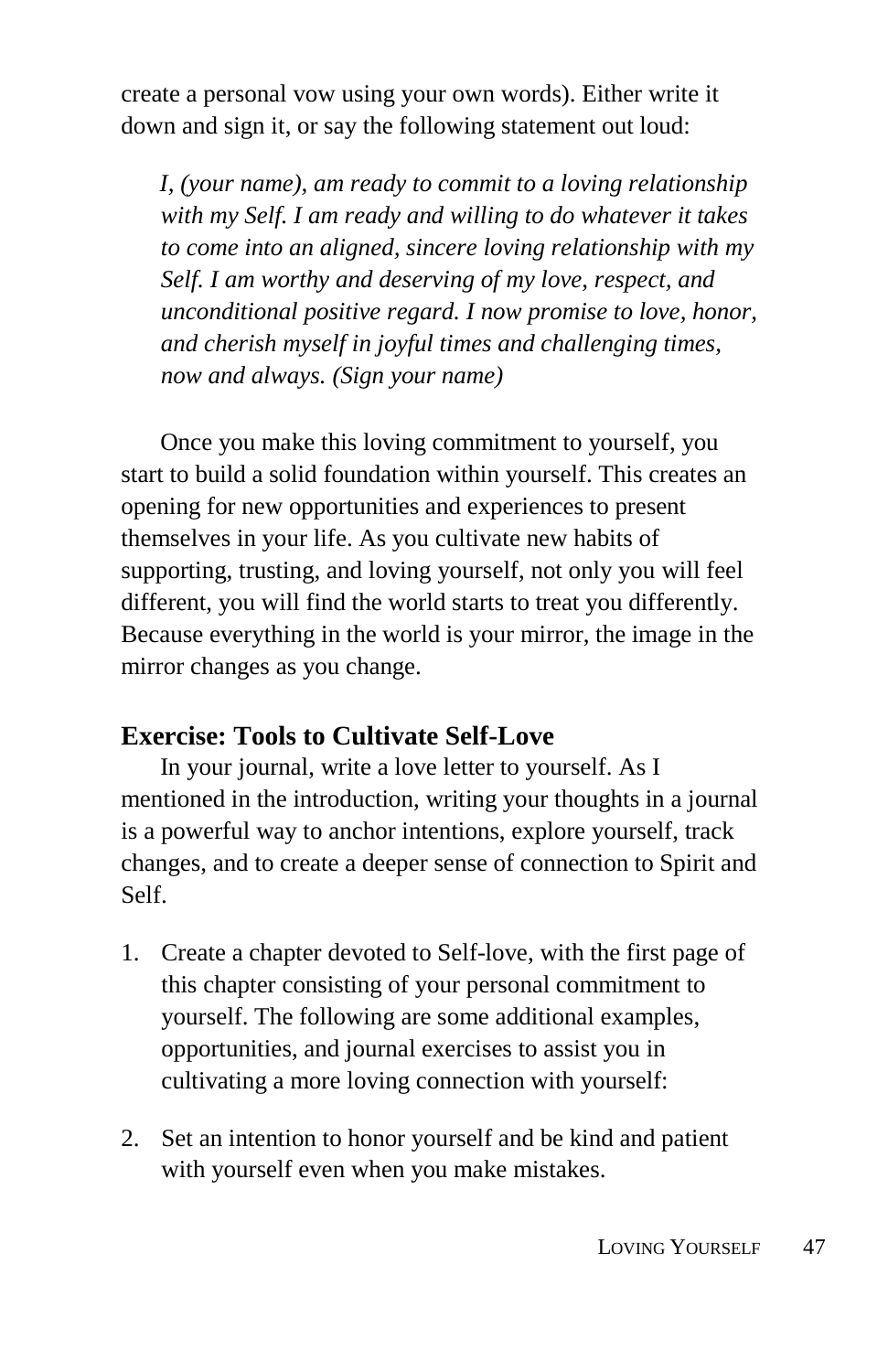Treat yourself with patience, gentleness, and sweetness. Treat yourself like someone who you adore.

- 3. Practice seeing the good in yourself and all that is around you. Write down your qualities, characteristics, and attributes that you appreciate. List and describe all the things that make you wonderful, unique, and special!
- 4. Respect and adore your body. Make choices that honor and exemplify your respect and appreciation. Your body is the most incredible and amazing physical gift you will ever have and it is ideal for your learning. Set an intention to appreciate and cherish your body. Create a list of things that you like or appreciate about your body and how it serves you. Consider things you can do to cultivate and deepen this loving relationship with your body.
- 5. Before you go to bed at night, write down as many things as you can think of for which you are grateful and why. Remember, the things we focus on expand. By focusing on the good in your life, you invite in more good.
- 6. Praise yourself. Criticism breaks us down; praise builds us up. Even with the same sunlight and water, plants in an environment of loathing, criticism, and negativity wither, while those that are loved and appreciated flourish. Write down a few things that make you really proud of yourself in terms of who you are and what you do.
- 7. Create a Self-loving affirmation that you can easily commit to memory. Set an intention to repeat it to yourself several times throughout the day.

Examples:

*I am healthy, I am whole and I am in loving relationship with my Self.*

### 48 TAMMI BALISZEWSKI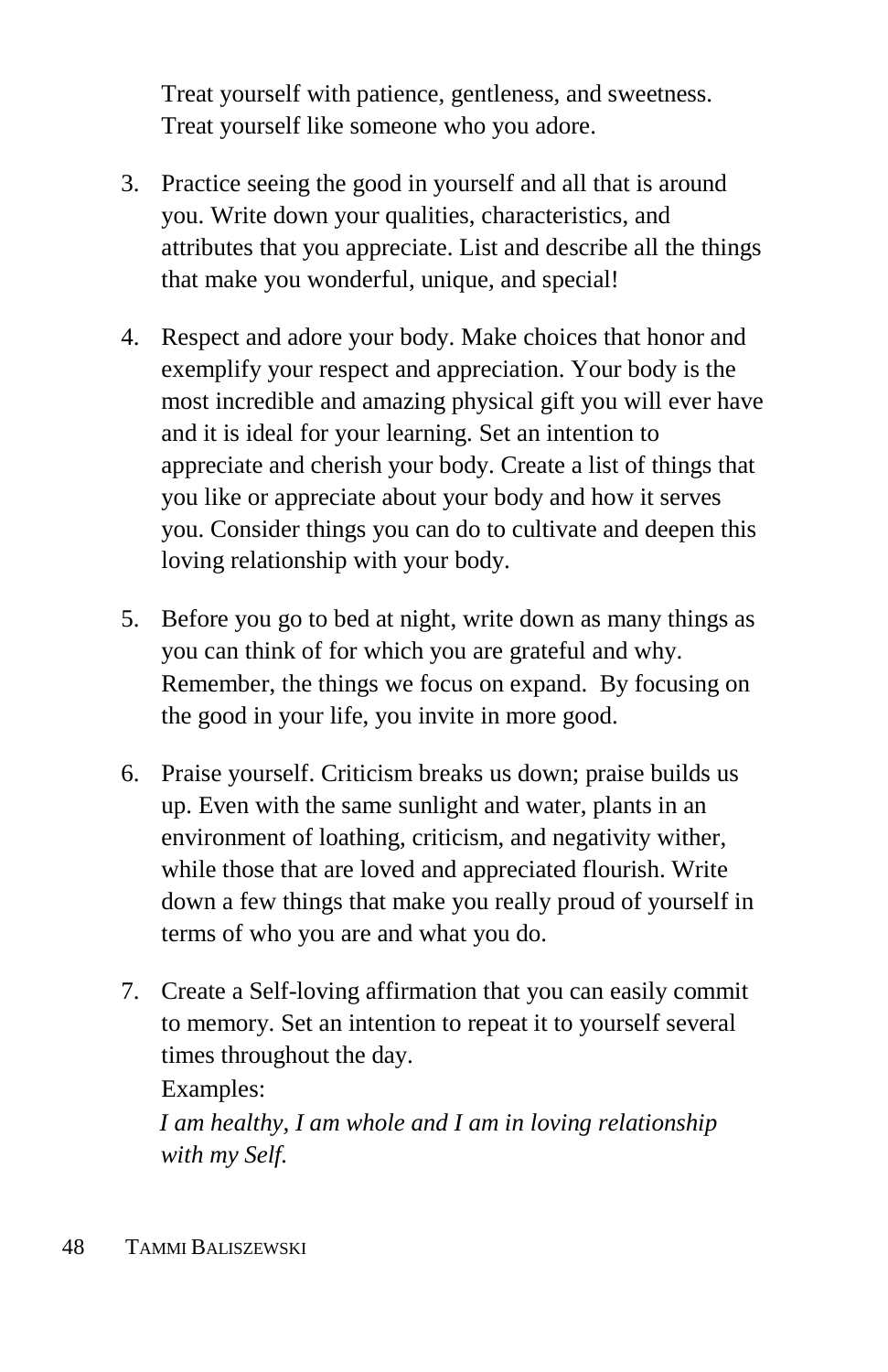*I am living a Self-honoring, Self-loving, joy-filled life. I am a unique, wonderful, divine expression of God and I am lighting up the world with the gift of my love. I love my Self and I love being me!*

In the creation of your Self-loving affirmation, you may want to start with a catch word (or two) that resonates for you and build your affirmation around it. I personally had deep-seated issues of insecurity so a catch word I used in some of my early affirmations was *confidence.* One affirmation I used was "I am confident, courageous, and creative and in a loving relationship with me." It can be beneficial to include *Self-love* in this affirmation. Even if you don't feel like what you are affirming is true, repeating it will eventually have a positive effect. The words have a power that can shift your focus, beliefs, perspective, and experiences.

- 9. Take a few moments to put this all together. Imagine what it would *feel* like to be in this more supportive and loving relationship with yourself. What does life *look* like from this new perspective? How are things different?
- 10. List action steps you can take *now* to show kindness, love, and appreciation for yourself.

## **Additional Keys for Loving My Self**

Choose to focus on the positive in situations and in yourself rather than the negative. Find the bright side of all situations. Consider the current challenging dynamics in your life and consider what the possible good is, or what the higher learning might be. This is an extremely valuable practice. This is how we stay connected to Spirit, remain open to financial abundance, receive healing, as well as create and maintain flow and synchronicity in our lives.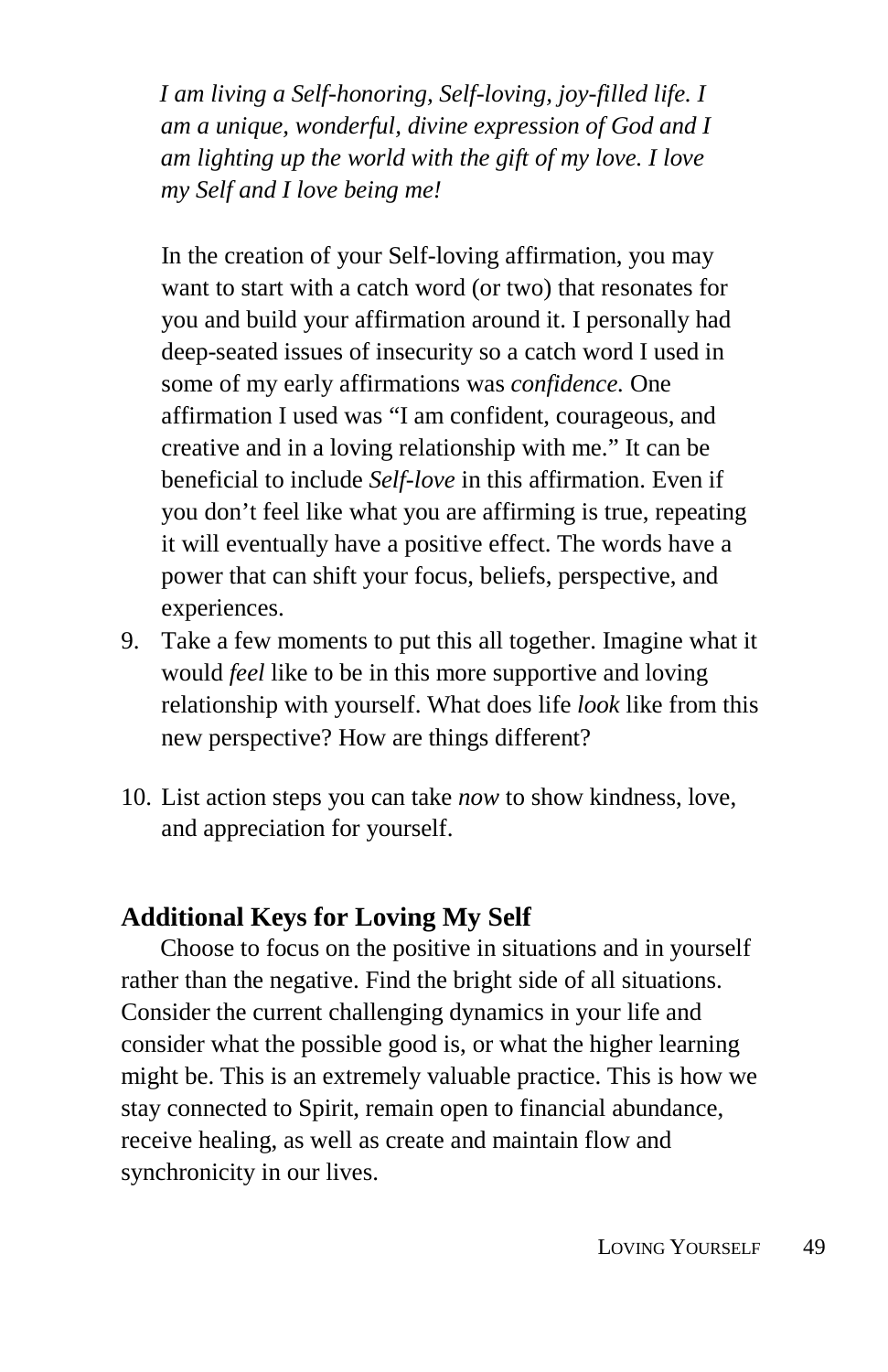Pay attention to your inner voice. If you find it is being critical or negative, say "no thank you," and then redirect your focus. You would not allow someone to be critical and mean to someone you love, would you? Make a commitment to yourself to say and think kind, uplifting, and loving things. What are some positive messages you can share with yourself right now?

Another powerful exercise is to simply look at your reflection in the mirror and connect with yourself through your eyes. Compliment yourself; tell yourself that you are worthy, loveable, and deserve all that your heart desires. This is can be a good time to say your Self-Loving Commitment out loud. If you are ready, release any unloving judgments you have against yourself and promise that you will be more loving from now on. Although this can seem uncomfortable or strange at first, it has great potential to assist you in healing and creating a more loving relationship with yourself.

I am reminded of the quote, "If you could see yourself as God sees you, you would be astonished by your beauty!" Each one of us is greater than we realize. There is a potential within you—the potential to claim the extraordinary expression of God that you are. I believe peace, fulfillment, and our greatest joy come from saying yes to the adventure of joyfully discovering and exploring our unique human expression. So, the truth is, *your very essence is exquisite, special, beautiful, and brilliant!*  When you understand and accept this you will be amazed by how extraordinary and supportive life can be. Claim your place in the world, claim your value, and claim the love that is you with the following statement: *I am an incredible and beautiful expression of God and unique in the world! I am loved and loveable and worthy of all of my heart's desires!*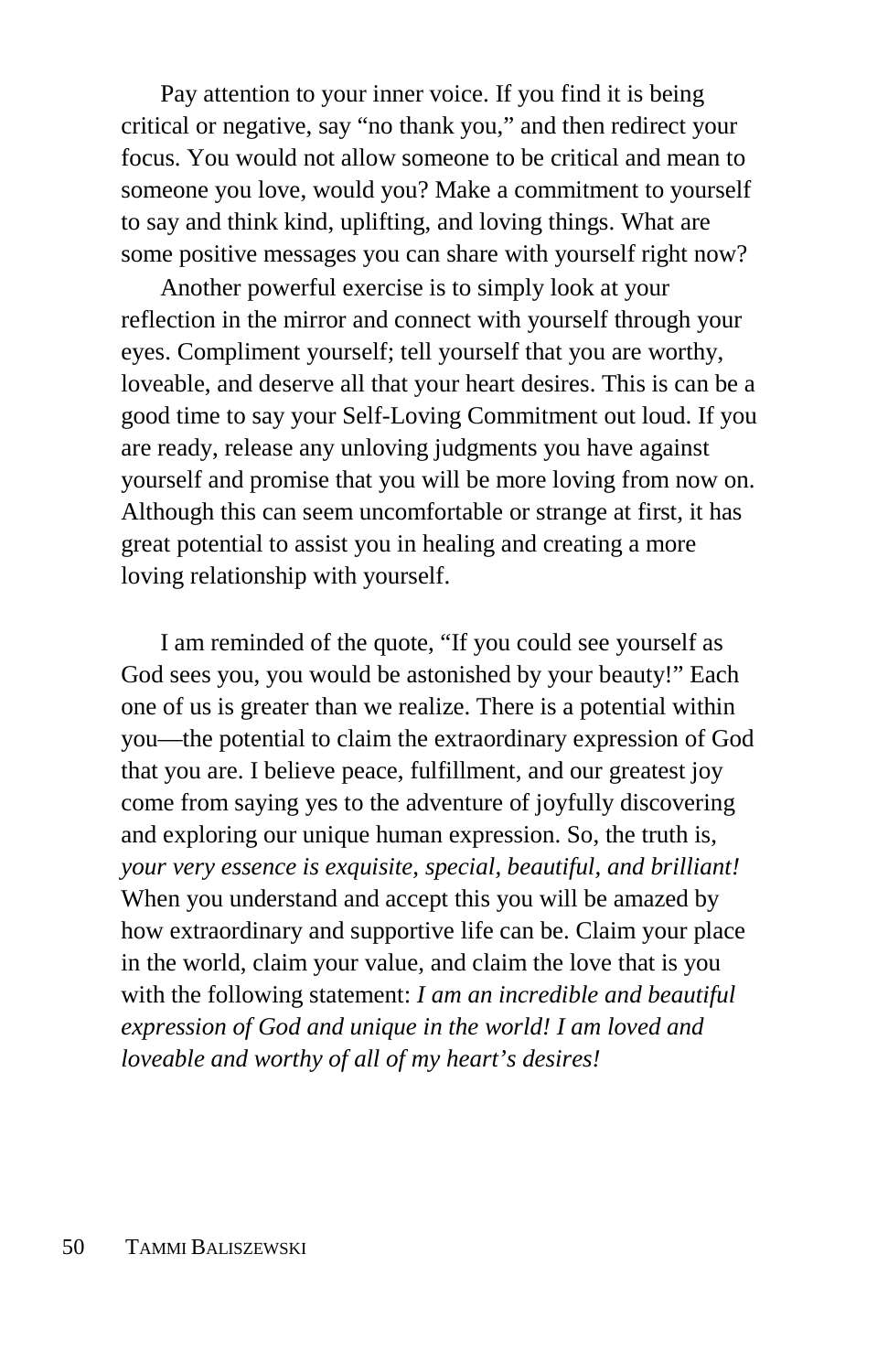# *Chapter 5 Are You Ready for Love?*

*Trust the gods within, accept given boon. Illusion is realities border, pierce fear to go beyond ~ Taoism*

> *To be ready for love, we must release all that stands in the way of love ~ Tammi Baliszewski*

Are you really ready to be in a relationship? When you think about manifesting a relationship do you feel happy, excited, and expectant or do you feel some trepidation? Are you afraid of feeling trapped or worried that you might be hurt or disappointed?

Romantic partnerships inevitably lead us back full circle to our first relationships—the ones with our parents. The dynamics that occur early in life are the ones we tend to recreate. Sigmund Freud, an Austrian physician who founded the psychoanalytic school of psychology, referred to this as the repetition compulsion. It is as if we have unconscious radar that leads us to what is familiar, even if the familiar isn't a positive experience. Children of alcoholics tend to attract alcoholic mates; children who were abused find themselves in abusive relationships as adults. If you were neglected and dismissed, then you will struggle to get the attention and affection you desire from your partner.

Consider your experiences as a child. Were you given plenty of love and affection or were you ignored? Were you smothered or were you given too much space? Did you live in a strict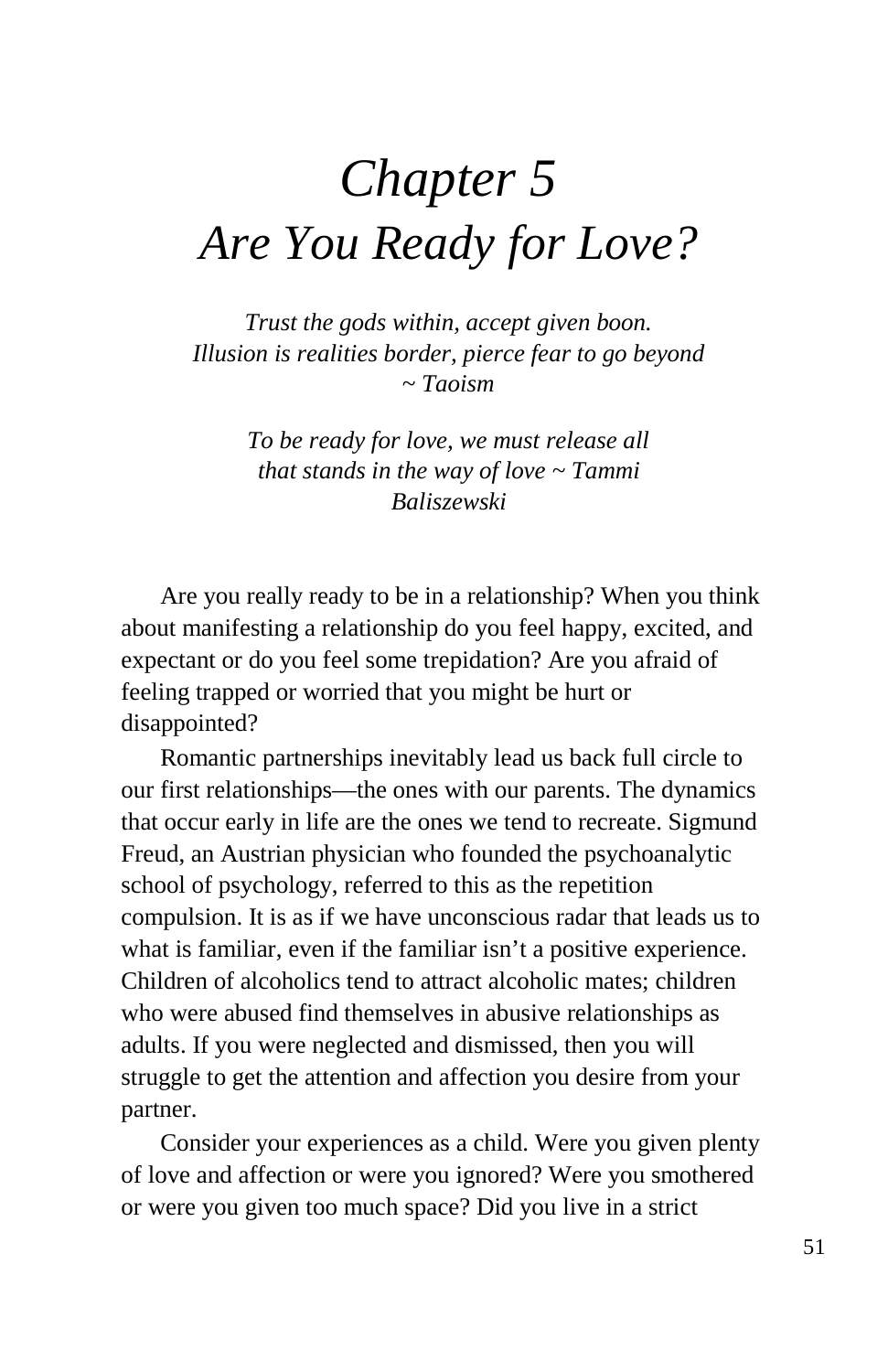household or was there a lot of freedom? Consider what the most important relationships in your childhood felt like. What was your relationship like with your mother and father? What about your relationships with other relatives or close friends? What were some of the qualities of those early connections? We all unconsciously tend to recreate what is familiar.

# **Dueling Intentions**

When we are unclear and conflicted about what we really want, we create dueling intentions (also known as mixed messages). Dueling intentions can be somewhat challenging and perplexing. We may have a conscious intention and believe we desire something, but we might also have a subconscious fear of it actually showing up. Many people have a fear of failure, but often those same people unconsciously have a greater fear of success. For example, we may consciously believe we want more money, power, a relationship, or to be thin but, at the same time, we may have unconscious fears about how these things could negatively affect our lives.

We may have a fear of being seen or issues regarding safety. These subconscious beliefs or fears are an attempt to keep us in our safe zone. Most people fear change and being out of control. (Fear and control are the biggest addictions and illusions that we have as humans.) If we say we want more money or a relationship, but also fear actually having those things, they will not easily come to us. These contradictions are a way we unconsciously sabotage the manifestation of the very things we say we want. It helps to identify both what we want and our competing intentions. By identifying our roadblocks (resistance or fear), we can work to remove them—*if we really want to.*

Our thoughts and emotions create an energy (or vibration) that brings tangible and intangible results. Our words, thoughts, feelings, and actions all create a ripple effect in the world and act like a magnet to attract people, opportunities, objects, and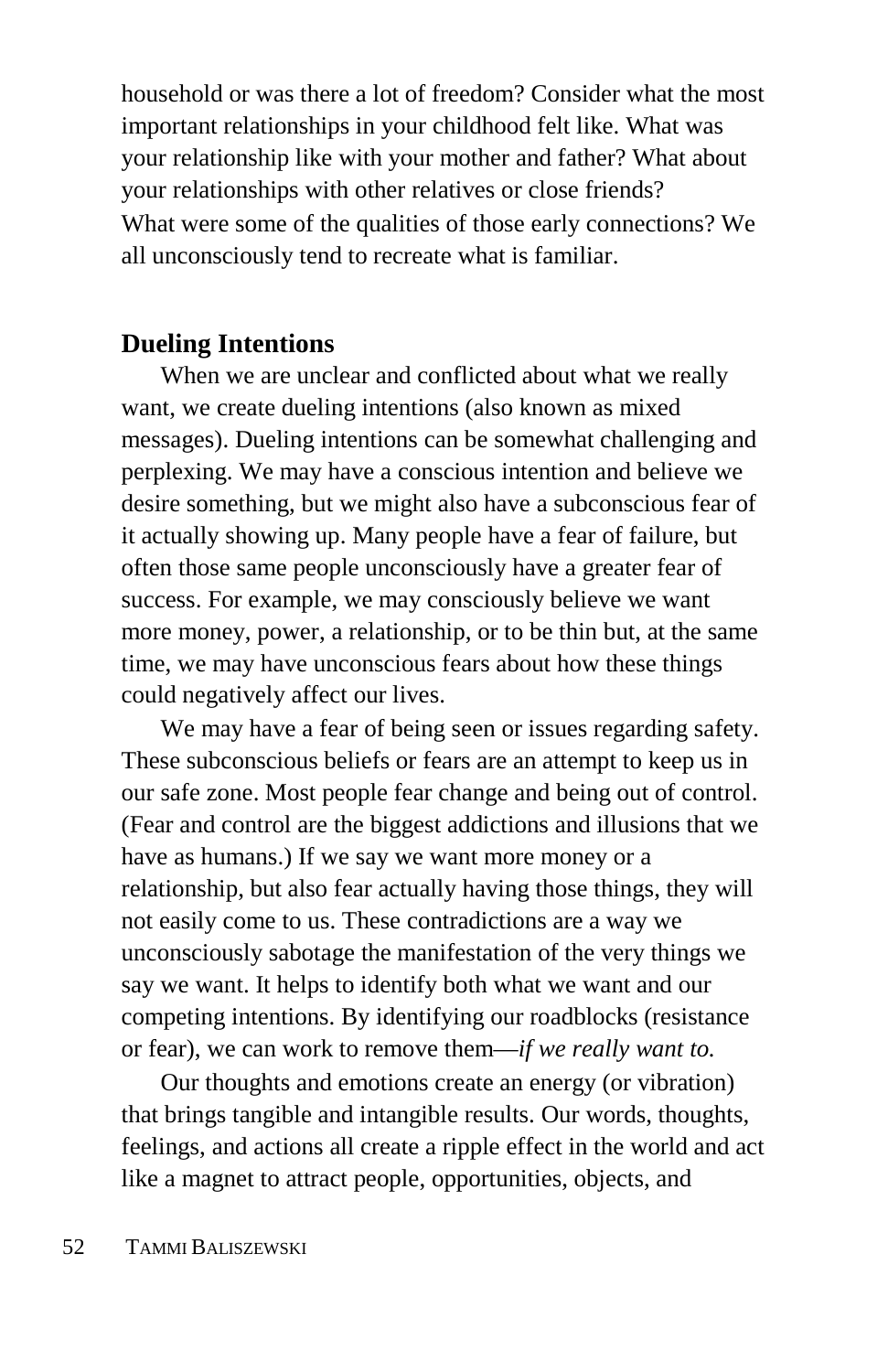situations into our lives. Whether we want something too much or not enough, the energy that we emit prevents it from easily showing up in our lives. When we want something very badly and do not believe we can have it, we often experience an energy of fear and desperation around that desire. Fear acts as a deterrent and can repel the object, goal, or outcome.

We all want a sense of freedom, joy, and creativity. None of us want to feel trapped, suppressed, or controlled. Many of us have had unpleasant experiences in relationships. This can color our outlook and create a vibration that will set us up for recreating unpleasant patterns that result in another unpleasant relationship. All this unpleasantness may make us think we do not want to be in a relationship at all, but that does not feel fulfilling either. We need to examine these mixed messages and the core beliefs behind them. Once we acknowledge, understand, and release our internal contradictions, we can consciously take steps to become more integrated and congruent.

When we do not admit what we want and consciously claim it, we are much less likely to attract it. This can happen when we do not want to get our hopes too high, or set ourselves up for disappointment. We stand on the periphery rather than in the center of our power as conscious creators. When you are clear about your desire for love and claim it, love will find its way into your life.

It is impossible to manifest true love without an open and available heart and unresolved pain can be a substantial roadblock. Heart connections that have not been severed can keep you attached to the past, connected to another, and energetically unavailable. It is important to clear the pain and heal the hurt if you want to attract your sacred partnership.

For a period of time in my life, I was *saying* that I wanted to be in a relationship; however I noticed that I was consistently attracting men who were emotionally unavailable. I eventually had to ask myself, *Why?* The answer was because unconsciously I, too, was emotionally unavailable. You could say I had a foot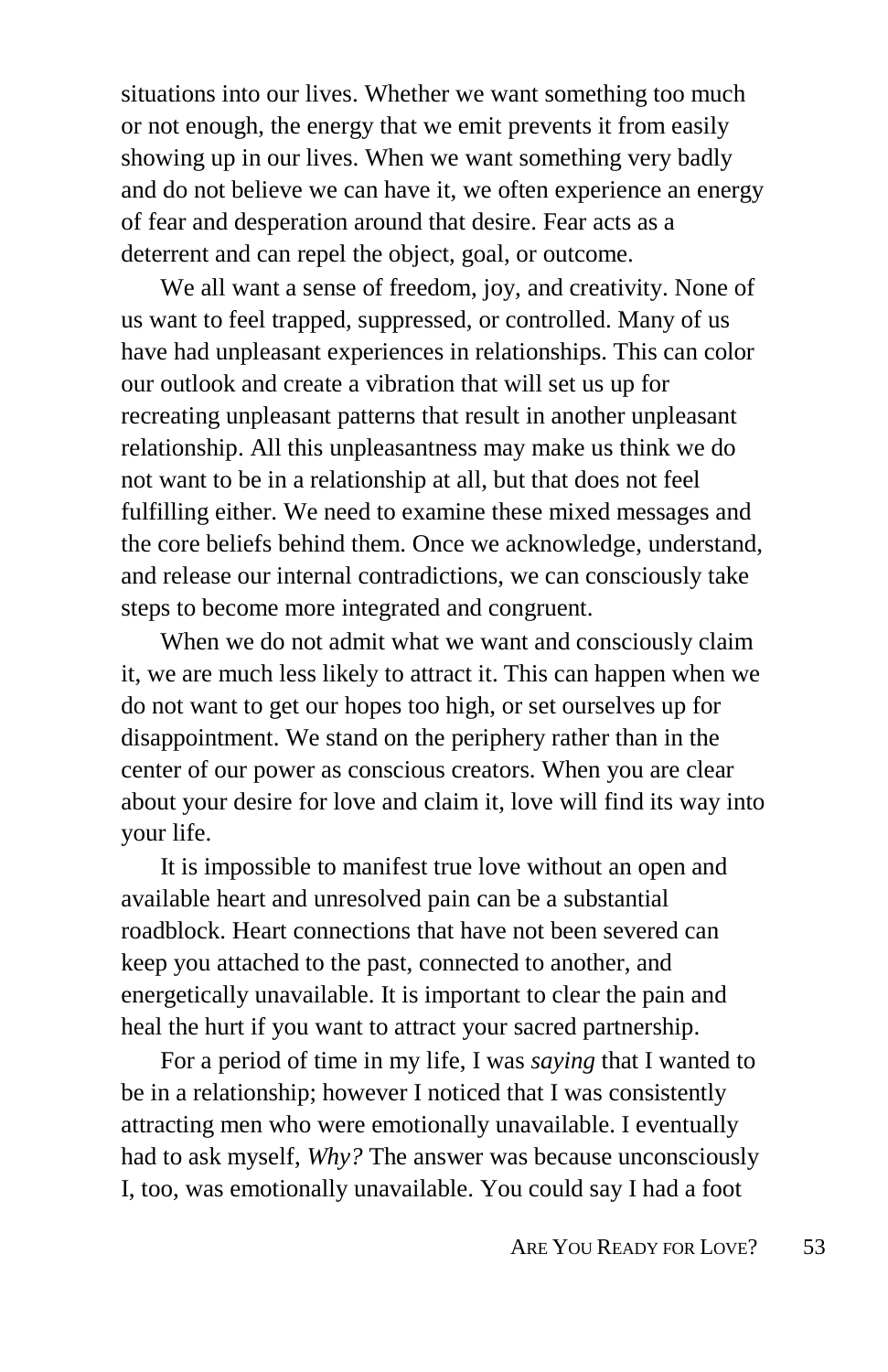in and a foot out of the whole relationship thing. I had a fear of commitment and I had not healed my hurt from past relationships. Once I became aware of this, I chose to work with my beliefs and release my fear. I set an intention to become more emotionally available to Spirit and myself. I made a commitment to work on my relationship with myself which included keeping track of my thoughts and progress in a journal, participating in therapy, studying the teachings of spiritual psychology, and practicing meditation and prayer. Only after I took responsibility for the relationship with myself and God and healed my limiting beliefs, did an emotionally available man come my way.

What comes to mind when you consider the word commitment? How does it make you feel? Where do you feel it in your body? Is there any negativity or discomfort? Do you contract or do you expand? If you experience discomfort or constriction, be willing to explore it, communicate with it, and get to the core of your fears.

## **Protection from Intimacy**

Another dynamic I observe happening in the lives of my clients and friends (and have been guilty of myself) is an attraction to inappropriate people. For example, many women have a fascination with "bad boys." They find them exciting, adventurous, and perhaps a little dangerous. In contrast, "nice guys" can seem overly cautious and a little boring. This dynamic has a way of keeping us from an authentic connection and intimacy.

I recreated a dynamic from my childhood and was drawn to men that paid little or no attention to me, which fed my thrill of the chase. If a man was slightly disapproving, my attention would be piqued. Unconsciously, I was attracted to people like my father who expected me to jump through hoops for crumbs. I was familiar with emotional abuse and although I did not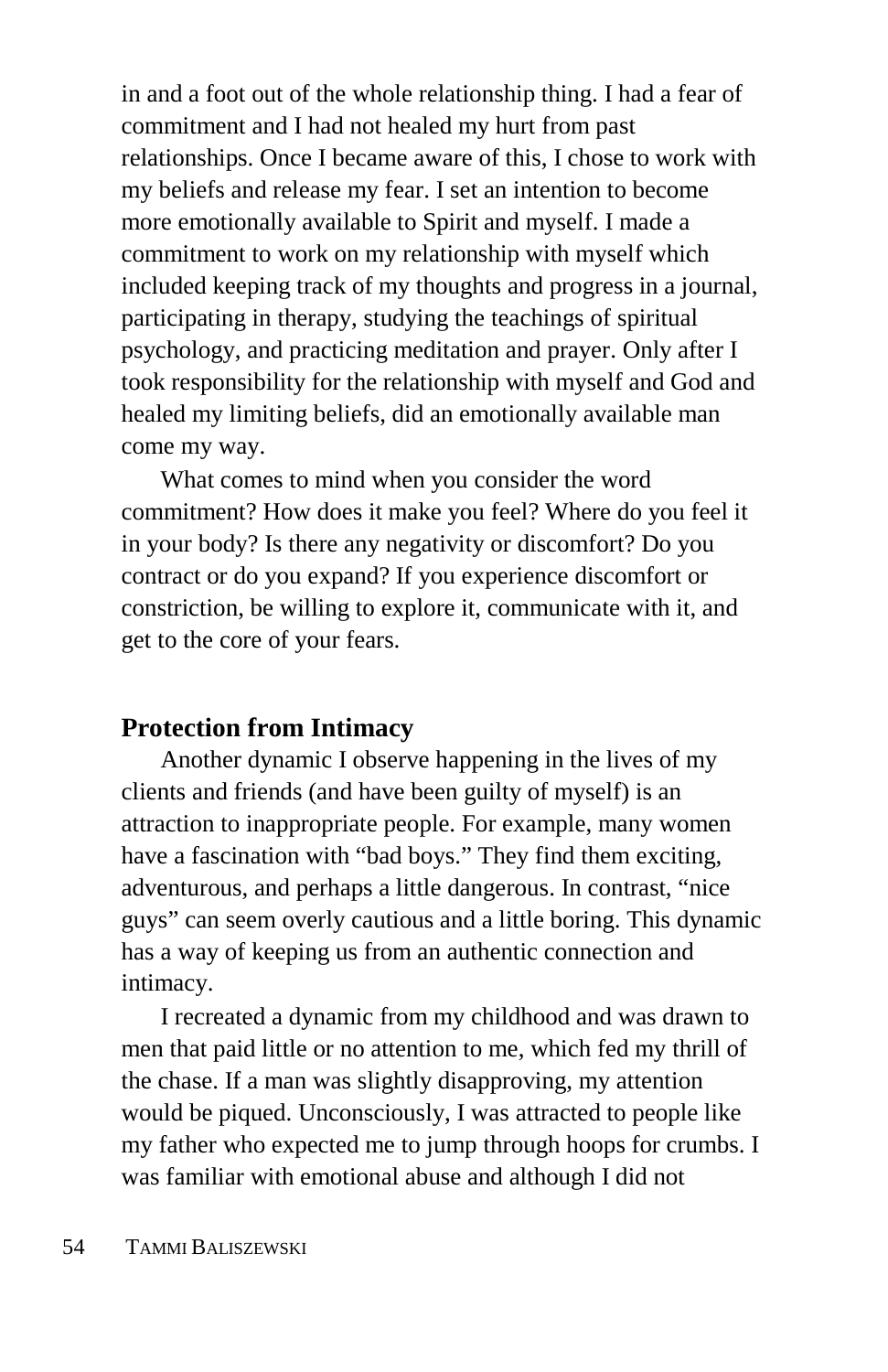consciously like it or intentionally seek it out, this was my comfort zone.

These relationships mirrored what I believed to be true about myself—I did not have much value. However, I thought if I worked really hard I could convince a man that I was special. Metaphorically, I would play games, put on a mask, juggle, and even tap dance for him. Consciously, I thought I was ready for a relationship, but subconsciously I certainly was not ready for love. I had the potential to become infatuated, attracted, and intrigued, but I was nowhere near ready for an authentic, mature partnership. I would not have been able to tolerate a loving, respectful, and responsible man. If he was too complimentary, kind, or sweet, it made me nauseas. I was unfamiliar with unconditional love and did not love myself; therefore I was uncomfortable and ultimately incapable of accepting love.

As I embarked on my healing path, a teacher asked me about the dynamics of the primary relationships in my early life. It eventually became apparent that I was recreating the same experiences I had as a child. My father was not really emotionally or physically present and he was not amused with having three girls under his feet all the time. He was a young, handsome, ambitious military man who was determined to make his place in the world. I was always trying to get his attention and earn his approval which was ineffective. Instead of being seen and treated as the cute loveable girl I truly was, I was treated as a nuisance. Mom was often overwhelmed and would ask my sisters and me to go outside and play. We all longed for her attention, but she did not have the energy, patience, or the desire to interact with us. In retrospect, many of the relationships I was having in my adult life were recreating the very same emotions—feeling ignored, feeling unimportant, and feeling like a nuisance.

Frustration, anger, and annoyance were also common threads in my attempts at love. After my parents' bitter divorce, the addition of a strict, angry, controlling, workaholic stepfather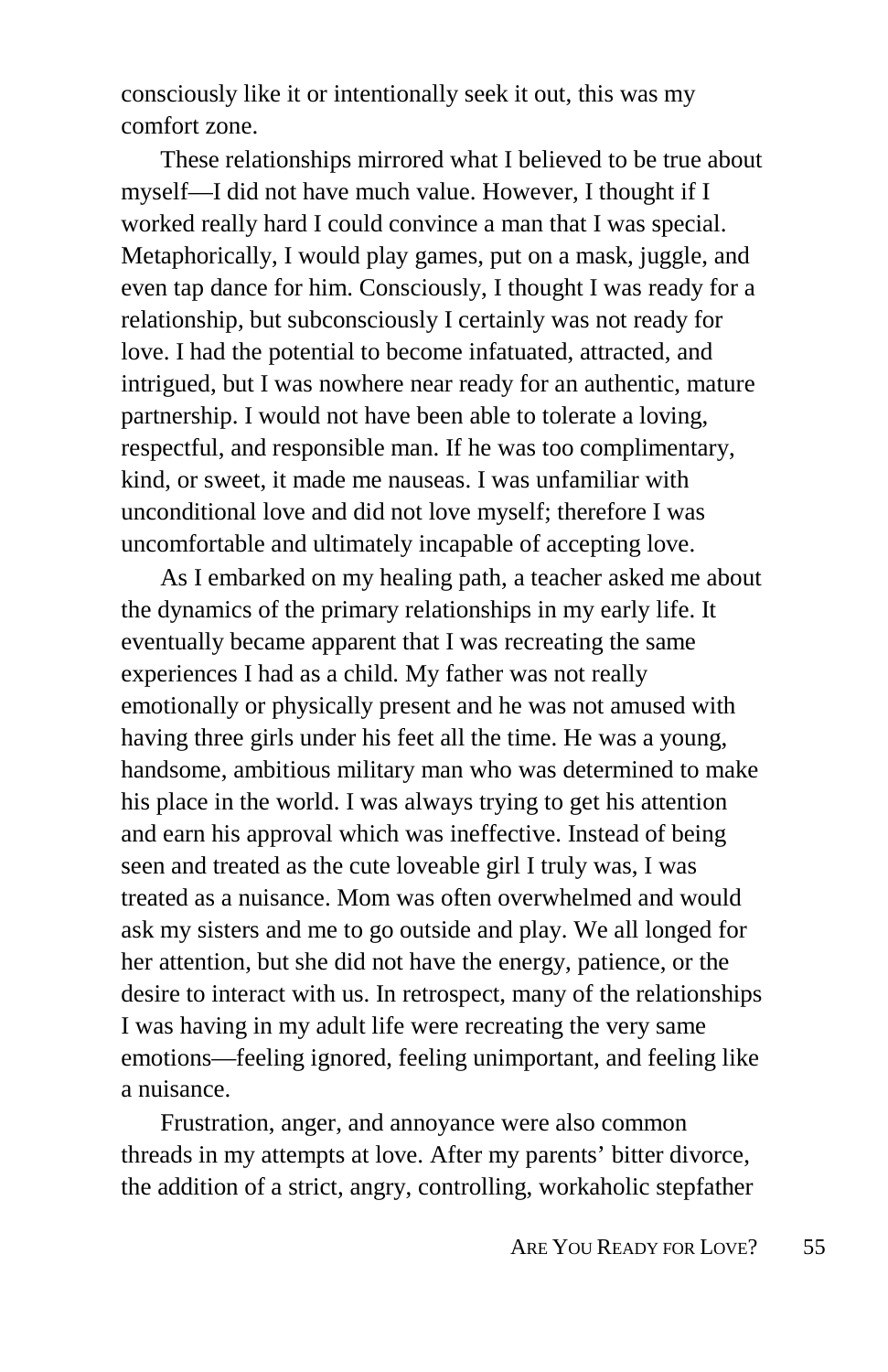made life even more complex. He expected us to be subservient, obedient, and hard working. Later in life, I manifested relationships with possessive, angry, controlling men who disregarded my opinions and feelings. My "job" was to behave and be subservient. Again, I was unconsciously recreating what was familiar.

I finally decided to take a look at my patterns, habits, and behavior in relationships. Some of them included playing games, being coy, and flirting to get the attention and approval of men. I also heavily relied on my physical attributes to get noticed. Once I became more aware that I was doing this, the behavior started to shift. While I was working on cultivating a more committed, respectful, loving relationship with myself, I was preparing for a committed, respectful, loving relationship with a man. Once I became conscious of my deep-seated patterns and beliefs and set my intention to heal, life started to naturally shift.

I started to give up the roles I had known for a great deal of my life—no more "good girl," no masks, no games. I decided I wanted to get to know me and be me—all of me—whatever that was. I had nothing left to lose. It was time to give being the real me a chance.

## **Ready for Love**

Being ready for love is much more than simply looking good, being witty, or playing games. It is more than the process of capturing another or being captured. It is also more than romance, impressing, or being impressed. Being truly ready for love is about an authentic desire to know yourself, take full responsibility for yourself, live in your truth, and honor yourself. It is the desire to become honest, real, and to connect with another person who is coming from the same place. This is the fertile ground where vulnerability and intimacy can begin to take root. This is the foundation where the seeds of true love are sown. When we set the intention for love in our lives, we give up a certain amount of control. Where there is real love, there is no need or desire to control.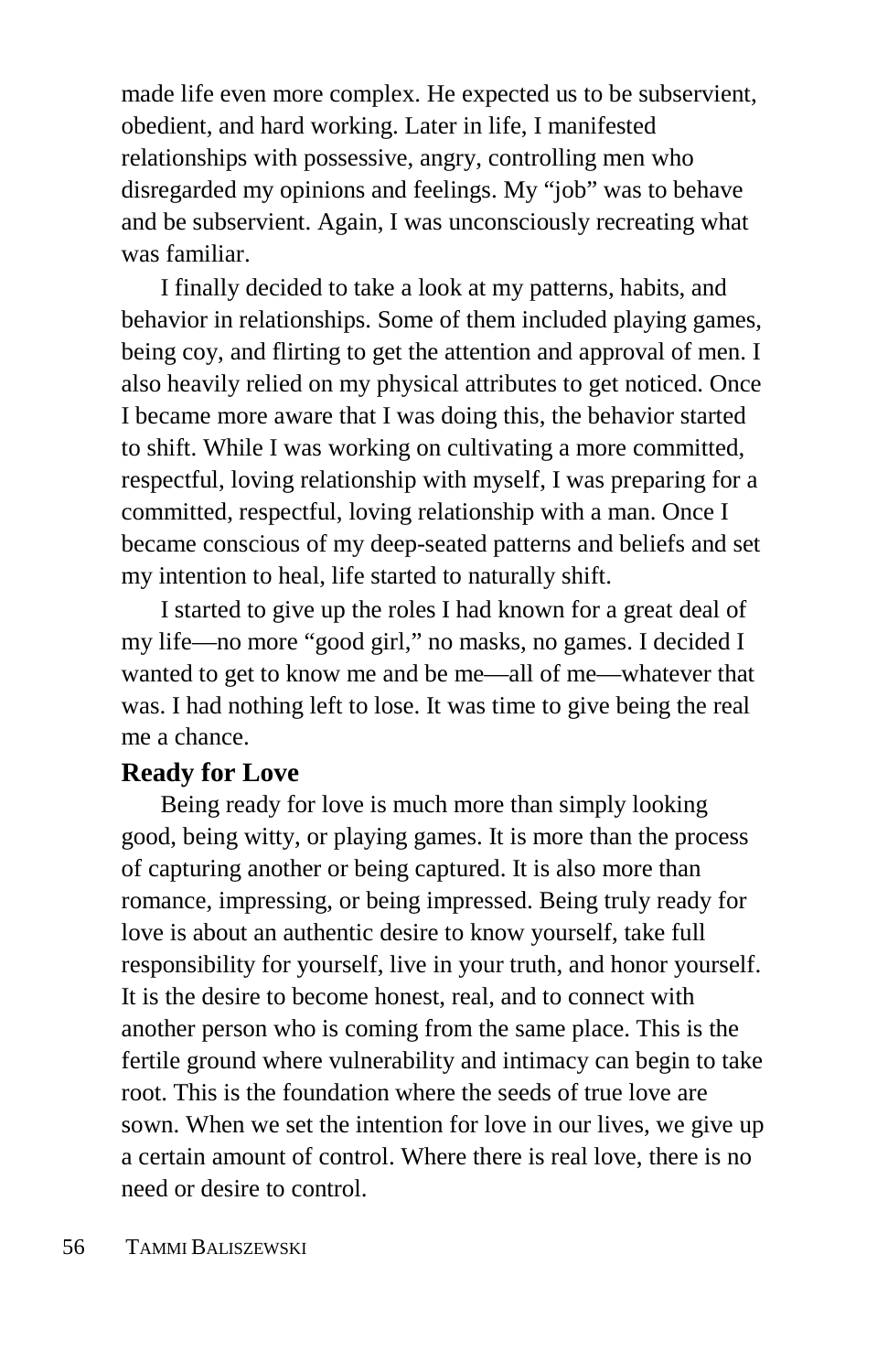Negative experiences from past relationships can linger in many ways. Unpleasant memories and judgments based on these memories can affect your current beliefs about relationships and limit your ability to live in joy. When looking back on your past relationships, focus on the gifts they gave you. Ask yourself, "What did I learn?" Where were the blessings? What about the relationship was good and positive? By choosing to focus on the positive aspects of so-called failed relationships, we redirect ourselves and attract more positive relationships and experiences in our lives.

By consciously choosing to redirect our focus to the more positive aspects of past relationships, we can soften our anger, hurt, and frustration. We can start to see things from a higher altitude. This can shift our vibration and what we will attract in the future. Whatever we choose to focus on will expand. When we observe, discuss, think about, and focus on the negative we call forth more negativity. By choosing to observe, discuss, think about, or focus on the positive, we call forth more positive experiences, opportunities, and relationships in our lives.

Focusing on the negative aspects of being in a relationship leads to constriction and limitation. Loss of freedom was one of my fears about being in a relationship. This fear brought possessive, controlling, and jealous men into my relationships and I felt trapped. When I focused on observing other peoples' relationships in which there appeared to be mutual support, respect, and freedom, I came to realize that freedom is an inside job. I could not manifest a relationship where I felt safe and free, until I had the sense of safety and freedom within myself.

Another limiting belief I held was that relationships always entail pain and compromise; after all, this had been my experience since I was very young. I worked hard to heal the pain and disappointment of my inner child, which helped me to move past these beliefs. I opened up to the possibility that my future relationship would not entail pain, compromise, or settling for less than I deserve. I set the strong intention that there would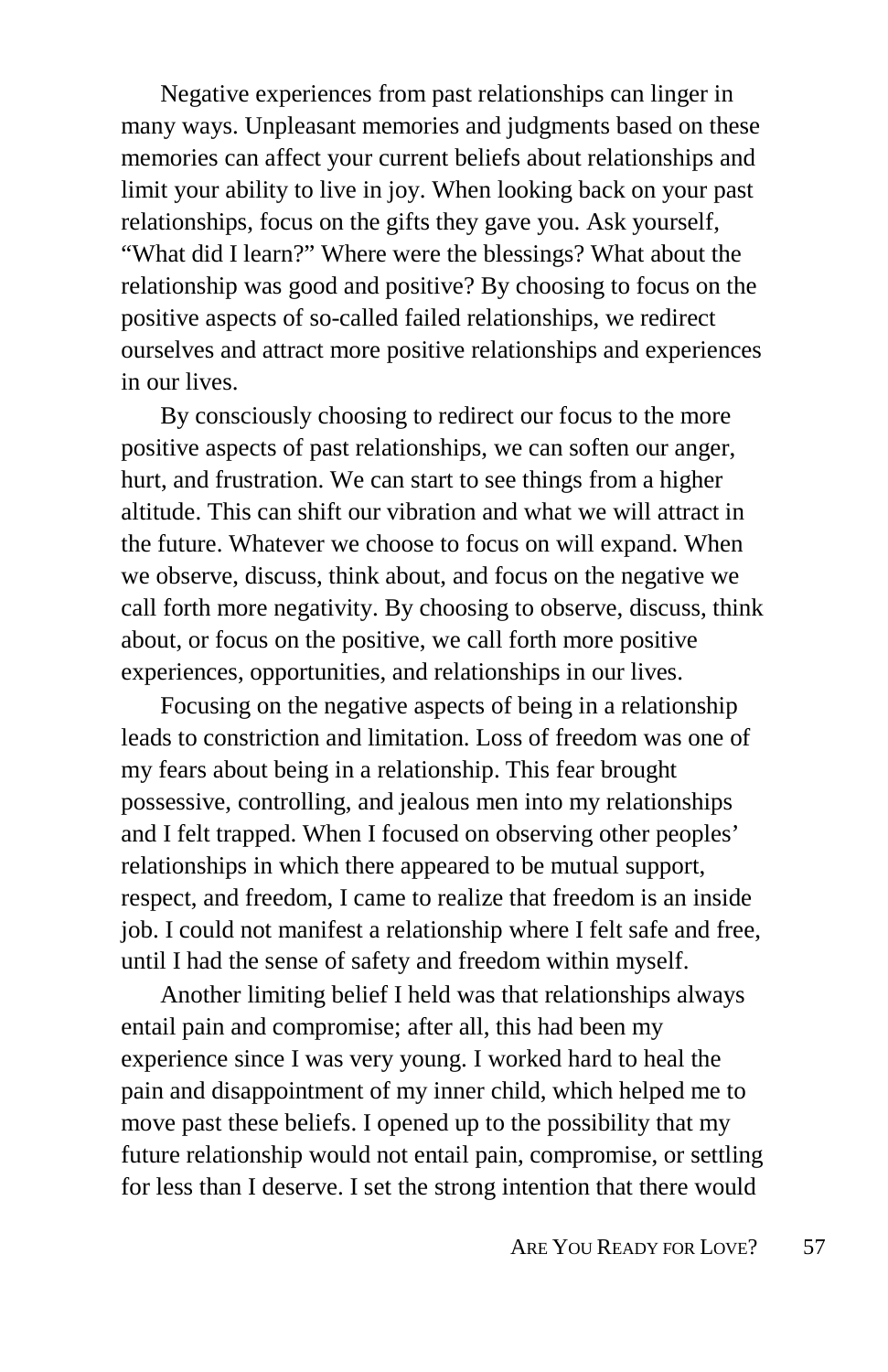always be a win-win solution coming out of every situation. Many people argued with me about this point, but I chose to believe it was possible. In my current relationship, we have indeed been able to consistently create those win-win scenarios.

There are no longer any negatives on my list about being in a committed relationship. I now have a wonderful partnership where I experience profound support, freedom, respect, and joy. However, this could not have occurred until I really observed, addressed, and shifted my limiting and negative beliefs about being in a relationship. I could not be where I am if I had not taken responsibility for myself and worked hard to understand and heal myself.

## **Exercise: Identifying Dueling Intentions**

In general, what comes to mind when you think of relationships? Is it joy? Pain? Fun? Betrayal? Happiness? Sadness? More than likely it is a combination of positive and negative qualities. Turn to a blank page in your journal and draw a line down the middle. On one side of the line, list the reasons you want a relationship. On the other side, write down the reasons you do not want to be in a relationship. Look deep within yourself for any dueling intentions or buried beliefs that may need to be identified.

> Exam ple:

|                       |                              | <b>μιν.</b> |
|-----------------------|------------------------------|-------------|
| <b>Reasons I want</b> | <b>Reasons I do not want</b> |             |
| a relationship        | a relationship               |             |
| Companionship         | Compromise/settling          |             |
| Mutual support        | <b>Boredom</b>               |             |
| Sharing interests     | Feeling trapped              |             |
| Having adventures     | Less freedom                 |             |
| Security              | Potential for pain           |             |
| Fidelity              | Monogamy                     | O           |
| Commitment            | Commitment                   | nce         |
|                       |                              | you         |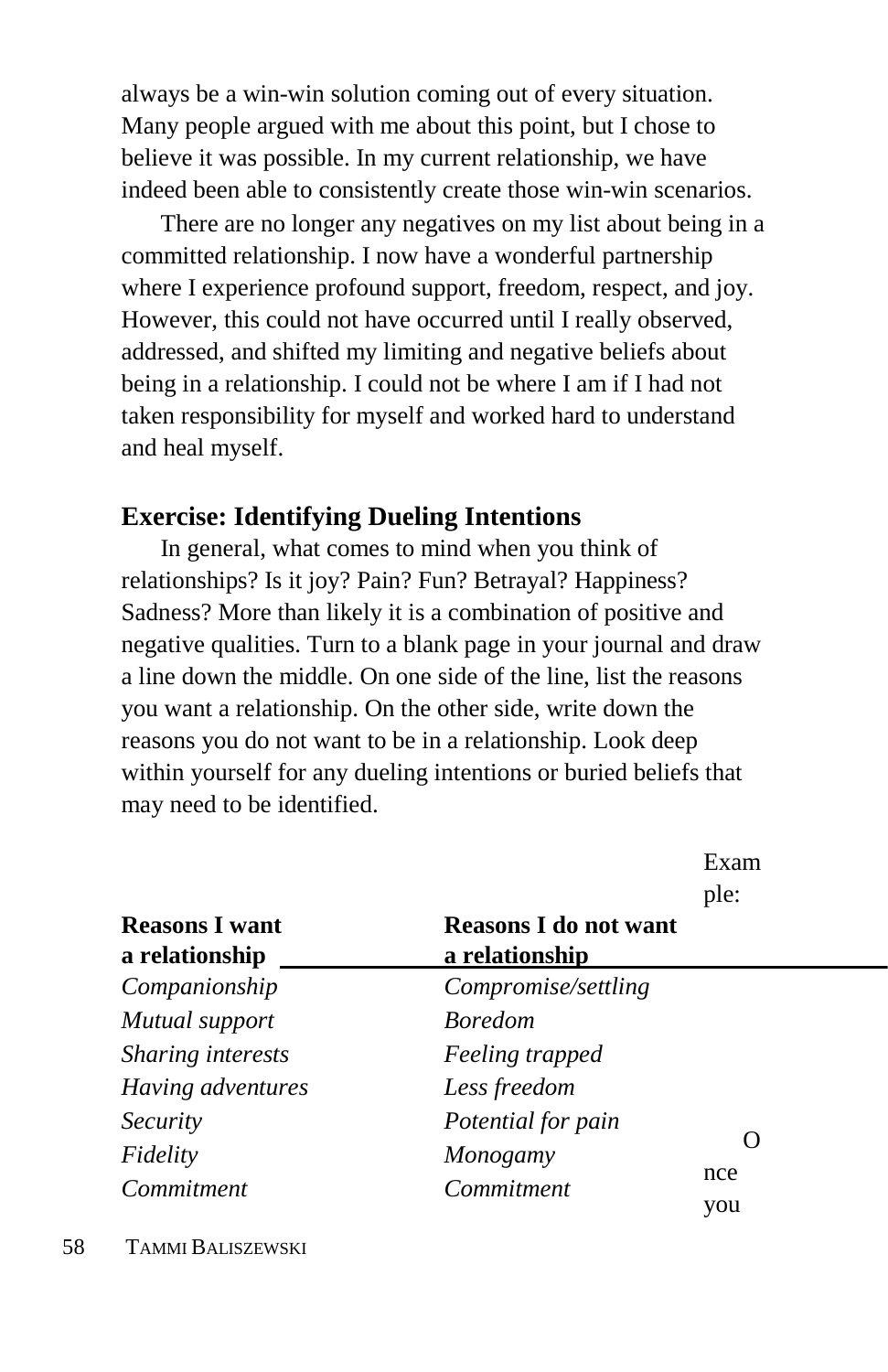are consciously aware of your dueling intentions, you can use this information to clarify what you truly want in a relationship. Review your list of reasons and use them to create your own ideal scenario. This could be done in a form of written prayer that combines the positive characteristics you desire along with constructively addressing your negative concerns.

#### Example:

*I am welcoming and embracing a long-term, loving and committed relationship with a partner who loves his own freedom and supports me wholeheartedly in embracing my own. I am delighted to be experiencing a fulfilling, committed spiritual partnership that is secure with an emotionally available and mature man who appreciates me and our connection. He knows how to successfully navigate the more challenging waters of life and we become more intimate with each other as a result of them.* 

#### **Surrender**

Surrendering is the act of relaxing, being patient, and no longer relying solely on your own understanding. It is the awareness and acceptance that you are not in complete control of your life. For many, admitting this can be painful and really scary! It means we are willing to loosen our white knuckled grip on life, relinquish our attachments, and trust the workings of Spirit and the organizational skills of the universe. It is releasing false illusions so that we can invite and experience connection, miracles, joy, and truth. It is about living life from the heart rather than the head. It is ultimately about aligning with our higher Selves and inviting the grace of God into our lives.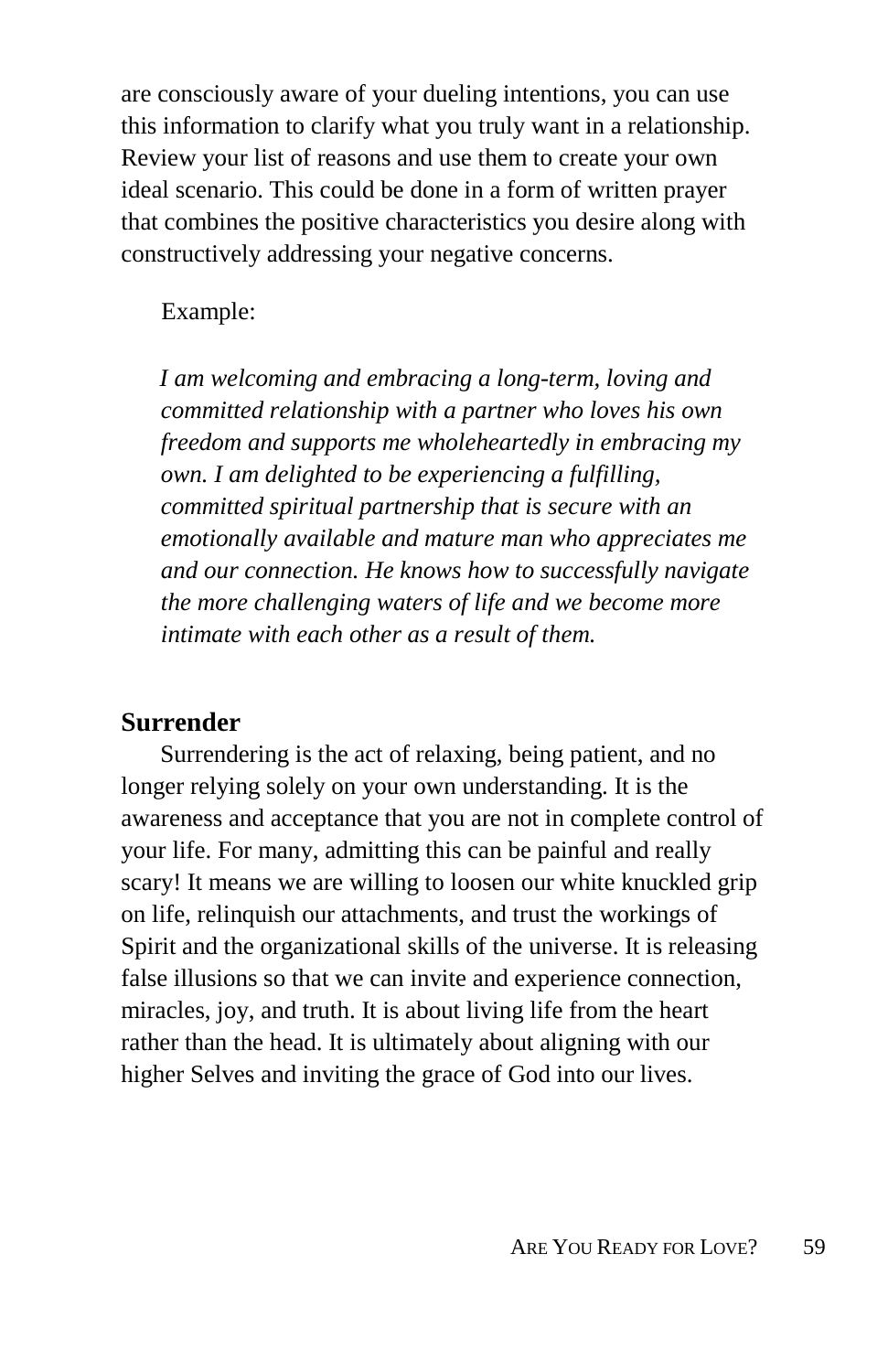# **Exercise:**

- 1. Use a loose piece of paper, and write down any limiting beliefs or fears that you have about being in a committed relationship.
- 2. Write down any connections or attachments to others that prevent your heart from being truly accessible and available.
- 3. Are there people from your past that still tug at your heart strings? If so, who?
- 4. Do you have an attachment to being in relationship with a particular person? If so, who?
- 5. Is there anyone you have not forgiven or still feel victimized by?
- 6. Write down other situations, people, challenges, opportunities, relationships, or anything else that you are now willing to offer up to Spirit.
- 7. Are you willing to surrender any limiting beliefs and dueling intentions? Are you ready to let go of past relationships that you still feel attached to? If your answer is yes, then you are ready to surrender yourself. When you release your attachments and partner with Spirit, you open more fully to intuition, clarity, direction, and Divine support. However, this cannot happen without an invitation from you. By surrendering, you are not giving up. You are merely choosing to relax, become receptive, release your worries, and have faith in the Source that breathes you.
- 8. Now create a sacred space for yourself. Perhaps you can light a candle, burn incense, and play soothing music. Write the following letter or another one in your own words: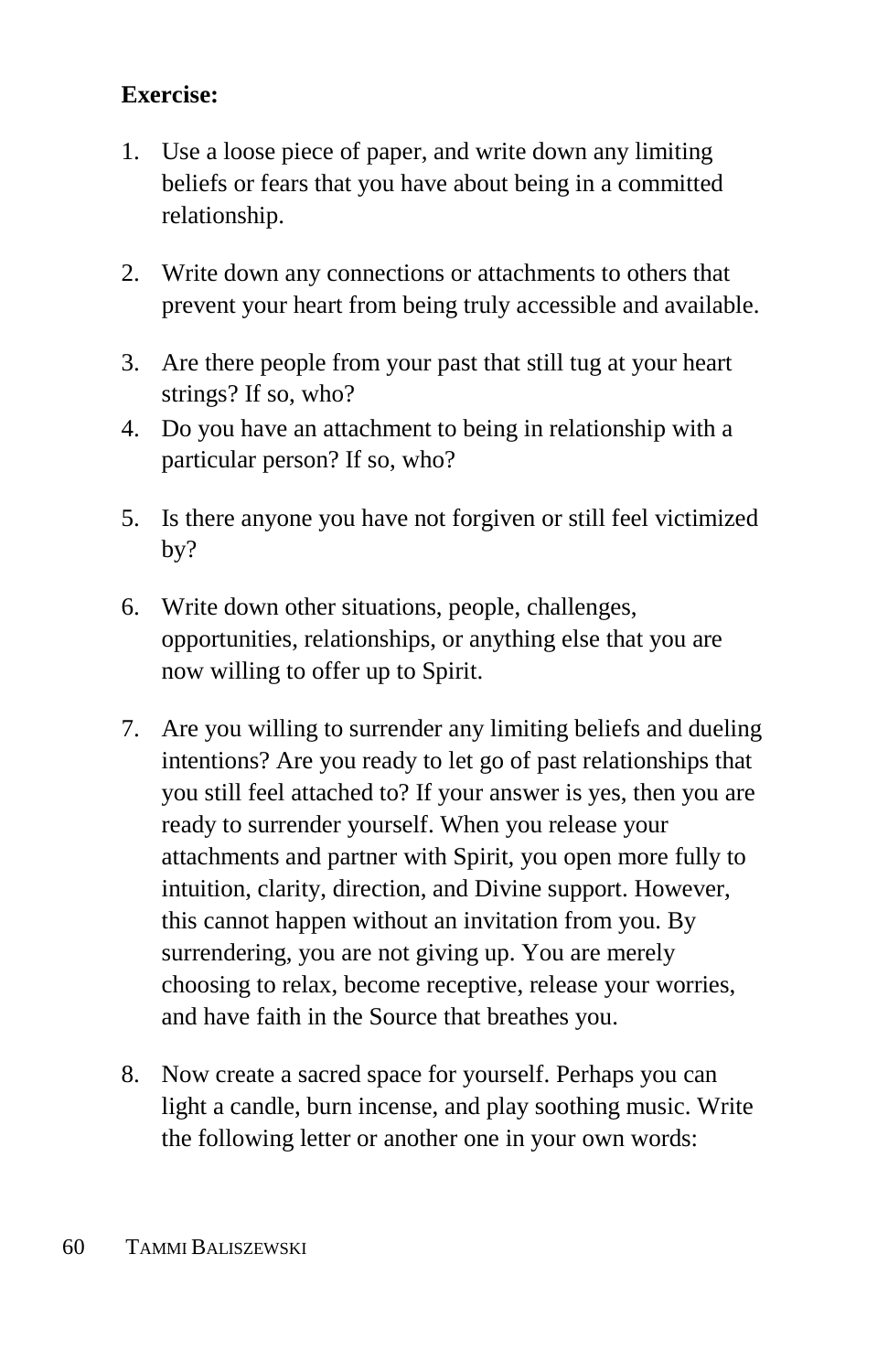*Dear God/Spirit/ Jesus/ Divine One (or whatever name you choose to use):* 

*I now invite You to partner with me. Please support and assist me on my journey. I am now open to your plan for me. I am now willing to surrender and release any and all negative, limiting or unhealthy beliefs and attachments. My intention is to be free to love and be love. My intention is to journey forth in partnership with you in great joy, love, clarity and connection. Thank you, Dear God, for all of the blessings in my life and the opportunity to align with You more fully. Thank you for all the love, joy, beauty, and blessings in my in my life and all that are on the way to me now!* 

*With love, (Sign your name)*

9. Now tear up or carefully burn the paper you used to answer the questions. By participating in this simple ceremony, you crack the door open for Spirit to show up more fully in your life. The One who created you wants for your happiness, but will not force it upon you. It is up to you if we want to align with Spirit. As best-selling author and spiritual activist Marianne Williamson has said, "The same energy that moves the planets around the sun, that turns seeds into plants and trees, and turns embryos into babies, can take care of your life—if you let Him."

It is by lifting our hands and our hearts to God that we open to greater possibilities, incredible synchronicities, as well as profound healing and love. By doing this we leave behind relying solely on our limited understanding and open to partnering and flowing with the Creative Energy of the Universe.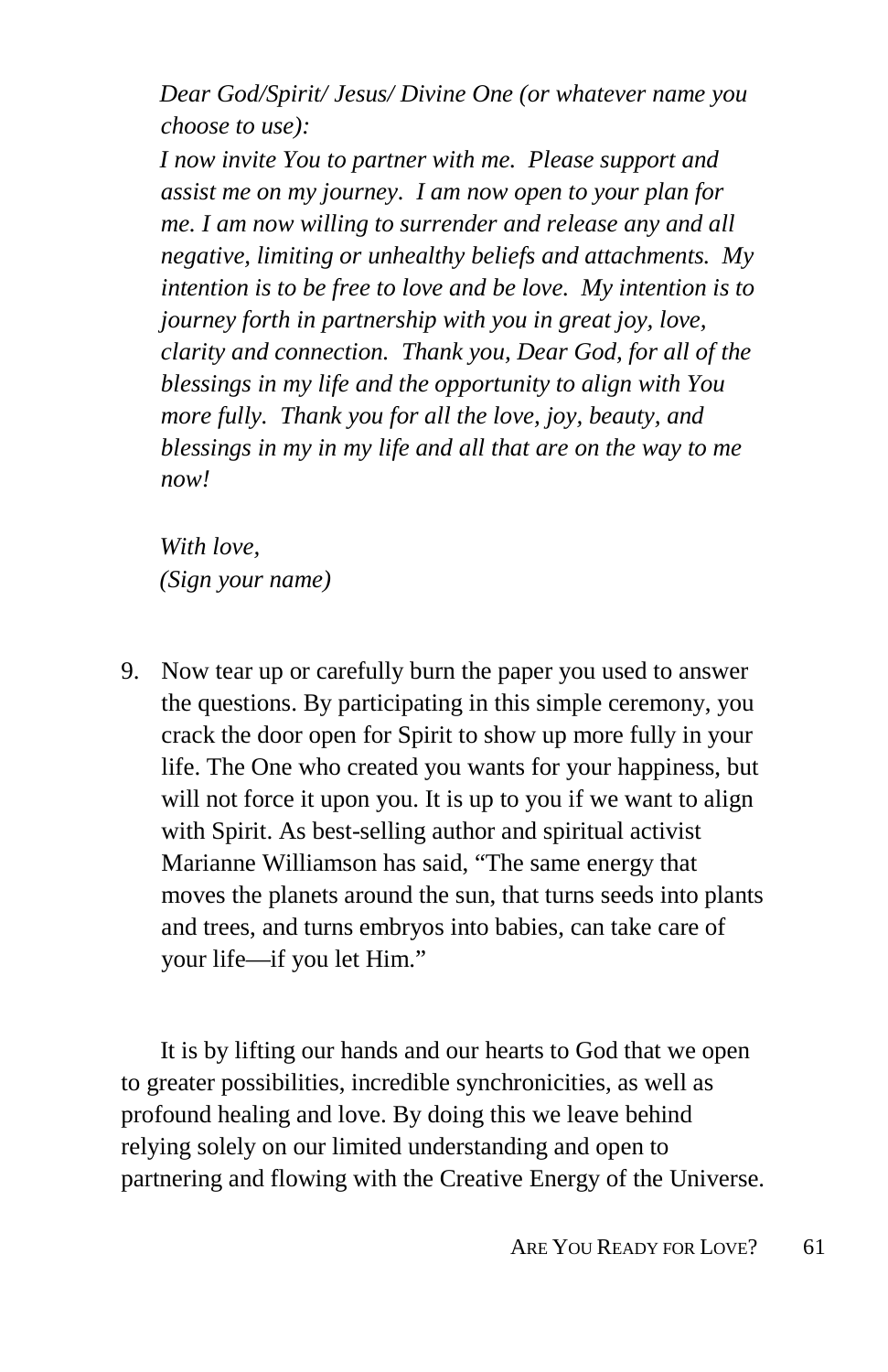When the student is ready, the teacher appears. When the lover is ready the beloved appears. If you are truly ready and if your intention is sincere, allow yourself to open your heart and expect miracles.

#### 62 TAMMI BALISZEWSKI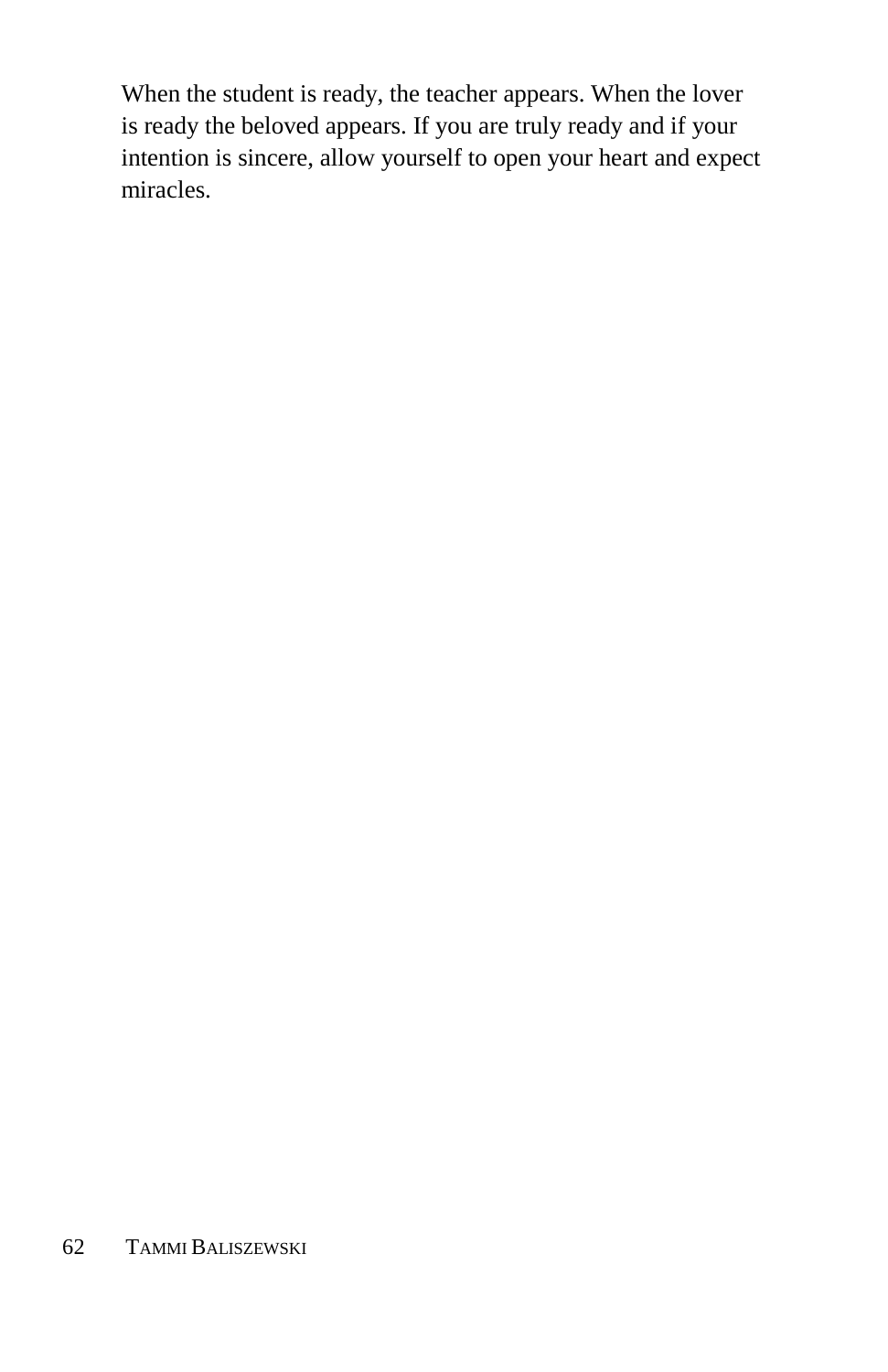# *Chapter 6 The Inner Child*

*No matter how distant, evasive or even alien it may seem to be, we each have a "Child Within"—the part of us that is alive, energetic, creative and fulfilled. ~ Charles L. Whitfield M.D.* 

*In every adult there lurks a child—an eternal child, something that is always becoming, is never completed, and calls for unceasing care, attention and education. That is the part of the human personality which wants to develop and become whole. ~ Carl Jung* 

The concept of the inner child has been a part of mythology for thousands of years. Fables about the inner child are found throughout Roman and Eastern history. Understanding the inner child has also been a vital part of modern psychology. Wellknown psychologists such as Freud, Alder, Jung, and Reich all agreed on the importance of childhood and the inner child. Carl Jung referred to the inner child as the Divine Child and regarded it as a symbol of wholeness in the psyche.

We all carry within us an eternal child. The inner child is the part of us that is alive, energetic, vulnerable, imaginative, creative, courageous, playful, and joyful. Cultivating a personal relationship with our inner child is a vital to personal empowerment. It assists us in becoming conscious and aware of ourselves at a very deep level. It is at the foundation of our beliefs and the most essential aspect of who we are. It is our authentic Self.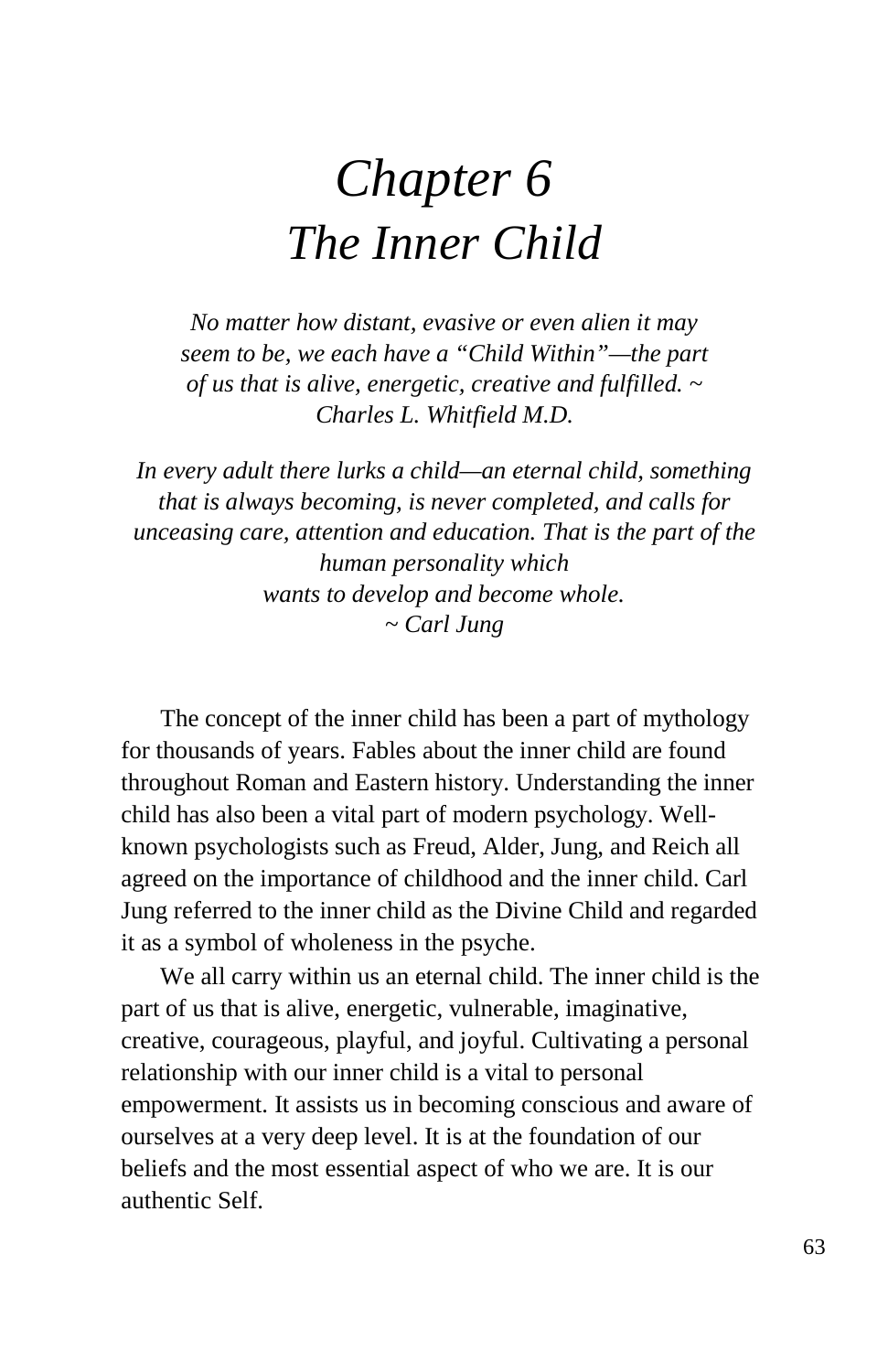According to Dr. Charles L. Whitfield, author of *Healing the Child Within*, 80 to 95 percent of people have not received the love, guidance, and nurturing necessary to feel deeply and inherently good about themselves. Even if we were raised in a loving family environment, simply the experience of being born and living in this world creates feelings of abandonment and stress. If our needs for nurturing were not met when we were young, if we did not feel completely accepted and adored, or if we were not allowed sufficient freedom of expression, the inner child starts to go into hiding. We start to adopt behavior that will get us attention or we may put away parts of ourselves so that we will be more acceptable to those we love. This is when emotional masks and the "false self" starts to form. These masks may include the jokester, the victim, the people pleaser, the trouble maker, and others.

Everyone has difficult experiences from their past. Healing those past hurts is a part of the journey toward personal wholeness. Acknowledging and integrating the inner child and bearing witness to the child's pain, grief, and disappointments is an essential part of the journey. Although the prospect may seem daunting, strange, or unpleasant this work supports us in becoming who we are truly meant to be. It also creates the potential and opportunity to tap into tremendous spiritual power.

While most of us have indeed suffered loss, painful memories, and traumatic experiences, our inner child, at its deepest level, remains healthy and whole. Whether our childhood experiences were filled with joy or pain, *all of us* can benefit from building a stronger and more conscious relationship with the playful, innocent, essential aspect inside of ourselves. Hence, the healing discussed in this chapter is not really about healing the inner child, but rather healing the *painful memories*  associated with our youth. The relationship with our inner child is strengthened as our pain is remembered, released, and healed. This is when our true Self can easily and naturally shine forth.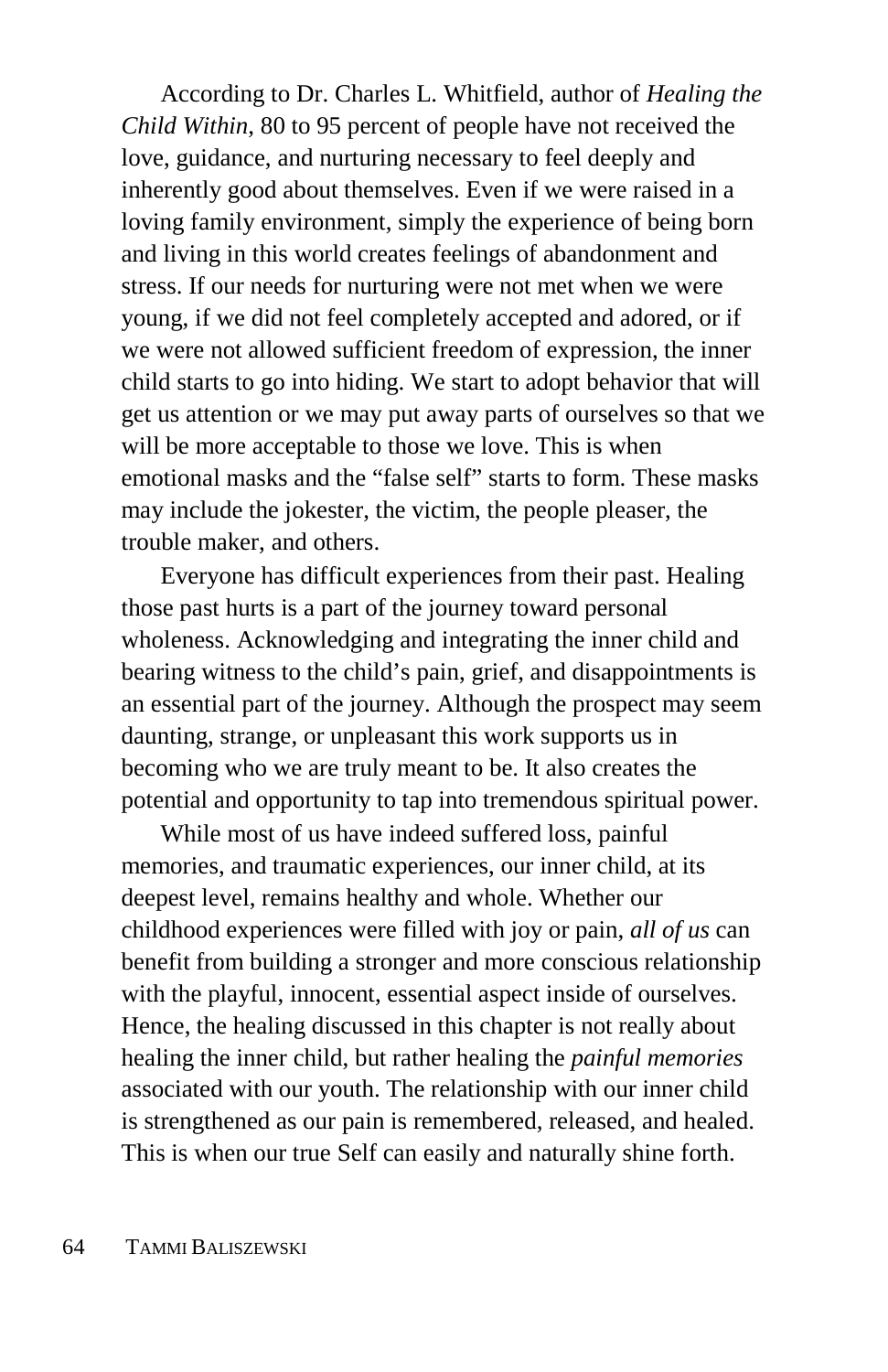By nature, all children are narcissistic and cannot help but to take things personally. When we were young, we believed the world revolved around us because we had not yet learned to reason in any other way. As children, our parents were our "higher power." When they experienced problems or stress, we did not have the conscious ability or objectivity to realize it was not our fault. Irrational belief systems started to form and the foundation of who we are was put into place.

The nature of life tends to be confusing and unpredictable; as a result, most of us experienced a broken heart very early on. Childhood is full of losses—the loss of our sense of oneness with mother; the disillusionment of being all powerful; the loss of magic and fantasy; and the loss of pets, friends, or family. If we are lucky, we have someone who loves us to support us through our losses. We learn to mourn in a productive healthy manner and we learn to process pain without being emotionally crippled by it. We learn to process life and create a solid foundation of value. If we do not have this support (or if our parents are not adept at mourning their own losses) we may end up experiencing our guilt, anger, and shame, then suppressing these painful emotions. We may begin to believe we have little value, that the world is unsafe, that something is wrong with us, or even that we are not worthy of being loved.

If we did not receive all the love we so deeply longed for as a child, it can haunt us in confusing and complex ways. It can destroy our interpersonal bridge and prevent us from connecting deeply and intimately with others. It also undermines our ability to deal with emotional challenges. If we were wounded as children we can become "emotionally stunted." If we did not learn to process our grief and mourn our losses, we can get "tangled up" in it. If we did not receive the support and understanding we needed from our parents, they generally become central figures in the drama of our lives. Even if we "disconnect" from our parents or move far away from them, we will still continue to play out their roles with surrogates. These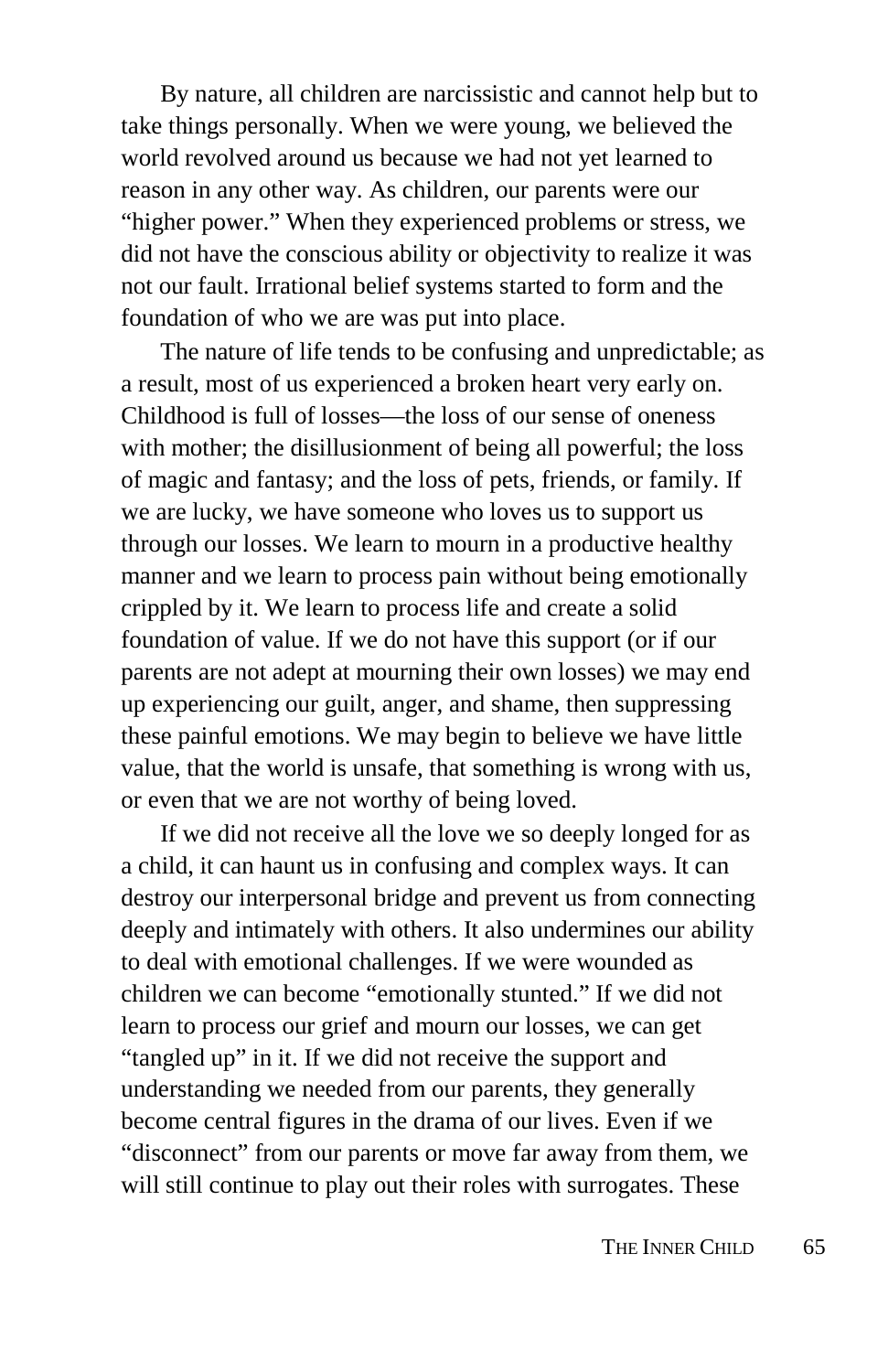surrogates usually come in the form of our romantic interests and those to whom we are inexplicably drawn.

The pain from the inner child manifests itself in unconscious, immature, and often destructive ways. If we are not conscious and cognizant of the inner child and the injuries it has sustained, we give power to this young, hurt aspect of ourselves and it rules our lives from the shadows. For example, if we remain unaware of, deny, or suppress our pain and disappointments from childhood, we can easily become codependent. People who are codependent look to someone outside of themselves for love and nurturing to soothe their hurts and disillusionments.

If we do not do the work necessary to heal our emotional pain of long ago, anything that has not been resolved will most certainly come up in our intimate relationships. If we truly want to manifest a healthy and satisfying partnership, it is important that we become aware of, connect with, and heal this aspect of ourselves. We need to revisit the painful memories of our childhood and honor those feelings and experiences. This is the way to release the emotional trauma that tends to control our lives from behind the scenes.

Choosing to remember and release pain from our early childhood takes willingness and courage. I had tremendous resistance to reviewing my childhood until life became unbearably painful and bleak. I finally chose to address my past and invite my inner child back into my life in a conscious way.

Extraordinary healing occurs when you go back to the child who still exists inside of you and say, "It wasn't your fault, you didn't do anything wrong. You are a beautiful, wonderful, lovable human being." It is important to acknowledge past hurts and to learn to have compassion for the child that we were (and in many ways still are).

The healing of childhood disillusionment and pain is a process. Experiences at different ages can cause various injuries and affect us in a multitude of ways. Trauma can occur on all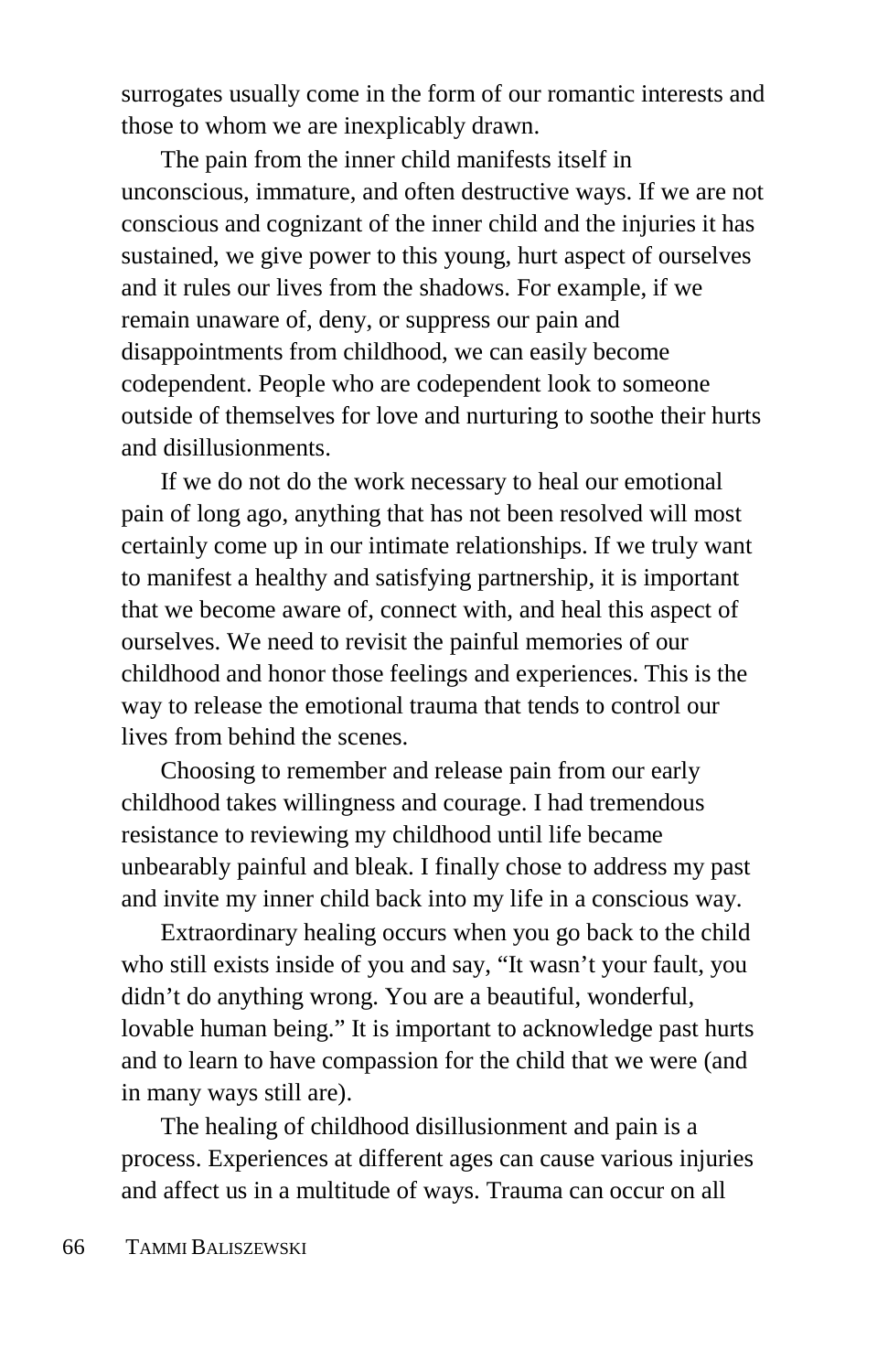levels (physical, mental, emotional, and spiritual) and can occur anywhere or with anyone—interactions with our immediate family, friends, strangers, classmates, and with members of our church. Experiences that can hurt the inner child include:

abuse or witnessing abuse suppressing emotions deception manipulation threats criticism disapproval invalidation rejection resentment blame, or unrealistic expectations.

Other experiences that negatively influence the way we feel about ourselves are being:

shamed teased yelled at ignored, or controlled.

Some other experiences that cause significant trauma in childhood are:

loss of family members, pets, or friends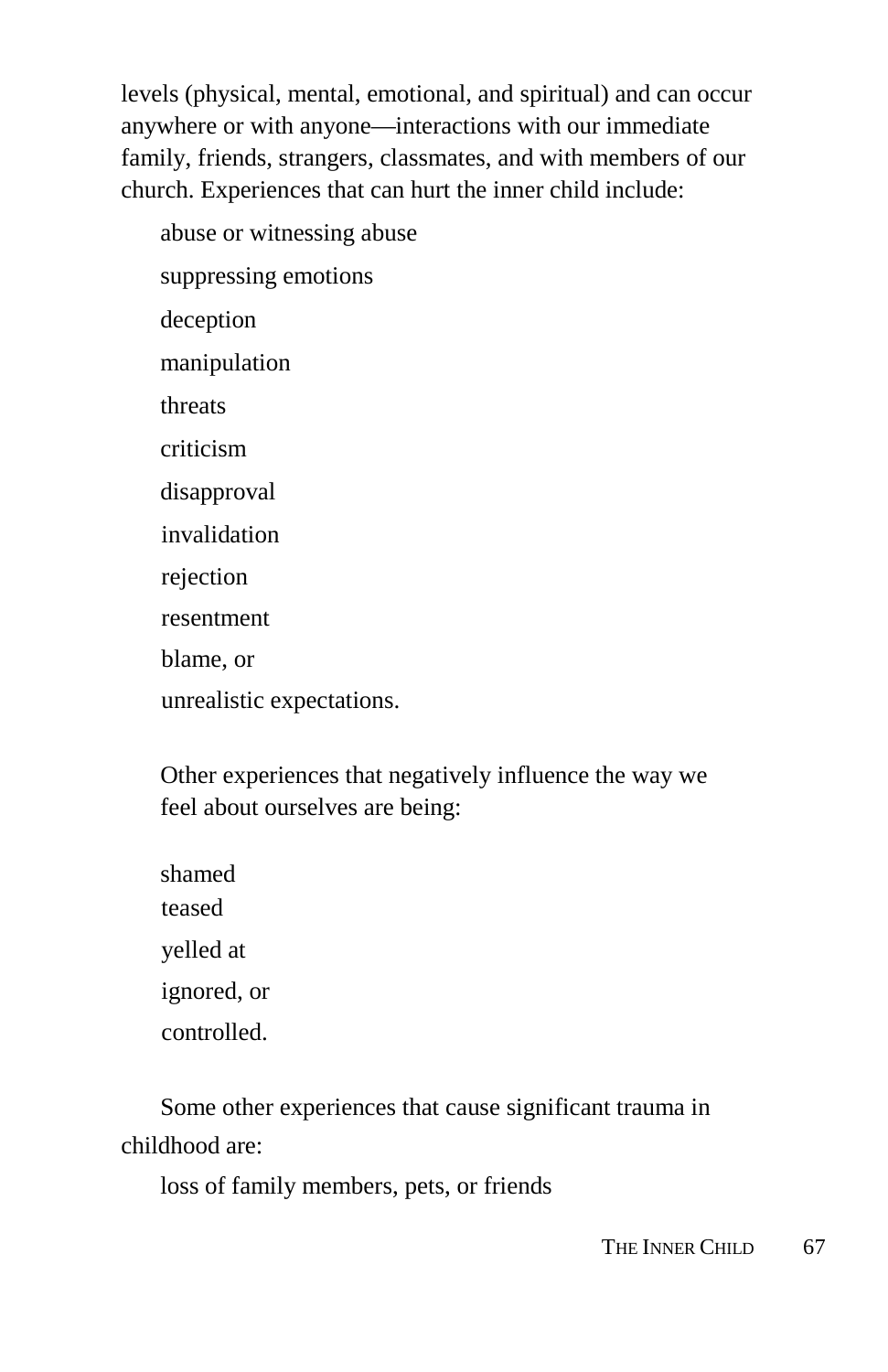moving changing schools divorce remarriage addictions (alcoholism, drugs, food, etc.) health problems fighting new siblings harsh discipline arrests, and natural disasters.

This list is extensive and may help you realize that you have had trauma of which you were not aware. The more sensitive we are, the deeper the painful experiences will affect us.

Sometimes in our healing, integration, and growth we feel like we're taking two steps forward and one step back. This is simply part of the process. You may want to find a therapist that can assist you with the healing process. Growth does not happen in a linear fashion; it occurs in cycles, waves, or layers. Healing our memories from childhood can be challenging and confusing. Being gentle with ourselves giving ourselves more time for solitude can help us to integrate with our inner child, settle within ourselves, and become whole.

The healing the layers of childhood memories can be a lifelong process. I did a great deal of work to heal my inner child before connecting with my husband, Steve. This was important and necessary to help me to get ready to meet him.

Steve and I are constantly assisting one another in continuing to fine tune our inner relationships and understanding our inner children. When one of us is highly emotional, the other will ask, "How old are you now?" Whether we are experiencing joy, pain, or sadness, it is always interesting to pose this question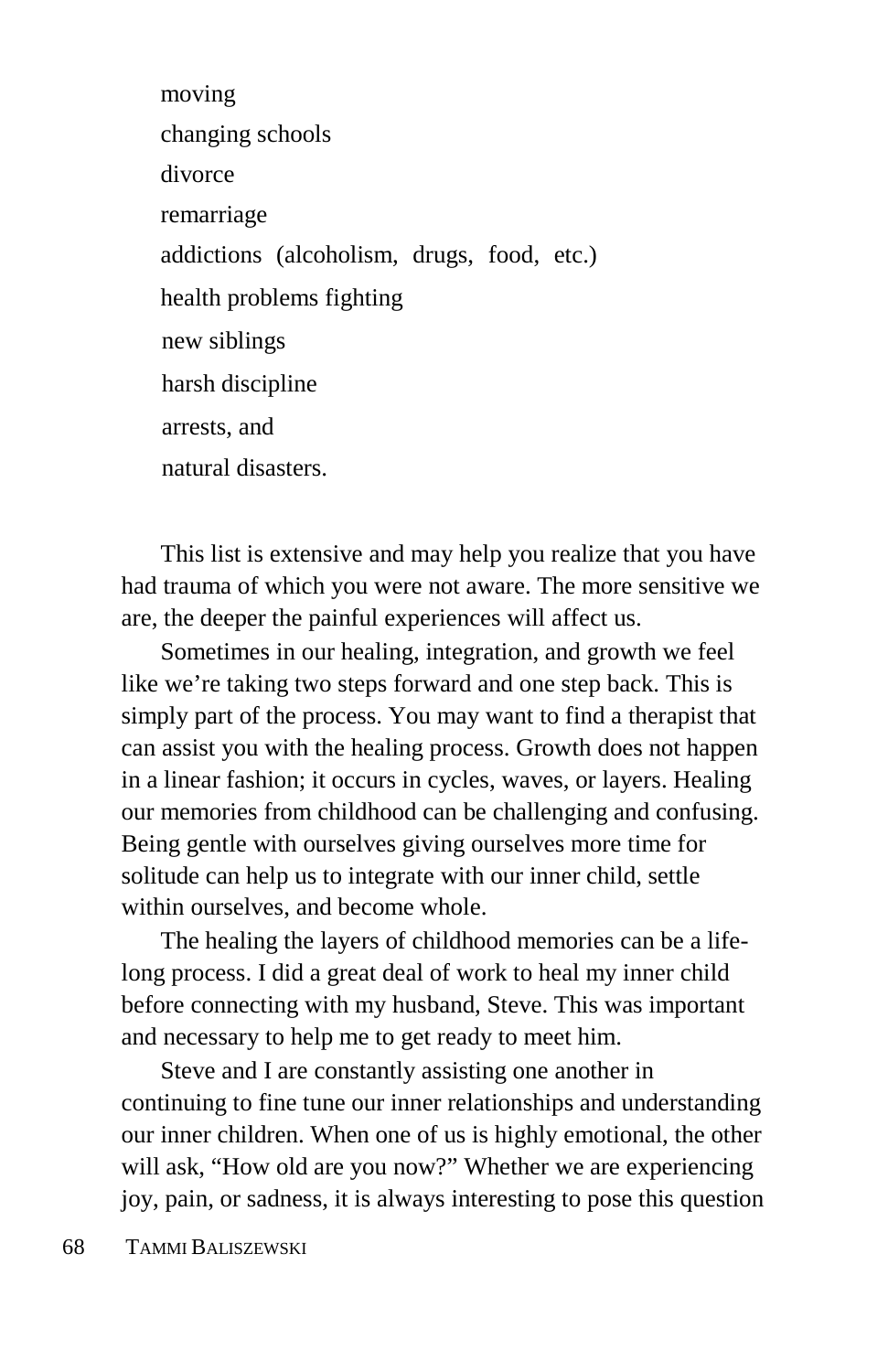and listen to the response. The response is usually subconscious and accurate.

One day, Steve was playing video games with his son. He looked very happy, engrossed, and entertained. When I asked him how old he was, he laughed and said, "I'm 15!" Another time I was looking forward to going out to see a movie and Steve was not up for it. I was very disappointed. He asked me how old I was. I pouted and said "I'm 6!"

Although we may reside in grown up bodies, we still carry around the hurt and disappointments from our distant past. When we are aware of our subconscious or internal age when are hurting, it gives us the tools and the ability to communicate and, if necessary, soothe our inner child.

Anytime we experience anything painful, there is usually a thread of this emotion connecting us to our past. We are rarely dealing with just the matter at hand; we are dealing with the lineage of our personal human experience. When I am with clients that are in emotional distress, I ask them if they can recall an experience from their past that feels like the current hurt or challenge. The memory usually dates back to an early time in childhood. By becoming conscious of the pain in our past, we can comfort the inner child who is suffering and help alleviate our present pain. When we have this awareness and ability to soothe ourselves, we unravel the pain from the bottom up. We no longer have to unconsciously recreate the same scenario and suffering over and over again.

#### **Tim and Shonda**

I recently met with a couple I will call Tim and Shonda. They often found themselves in conflict; both of them going to their corner, defending their positions, trying to get their needs met and verbally "duking it out." A frequent point of contention was Tim's desire to hang out with his guy friends and play golf on the weekend. Shonda's vision of their weekends included the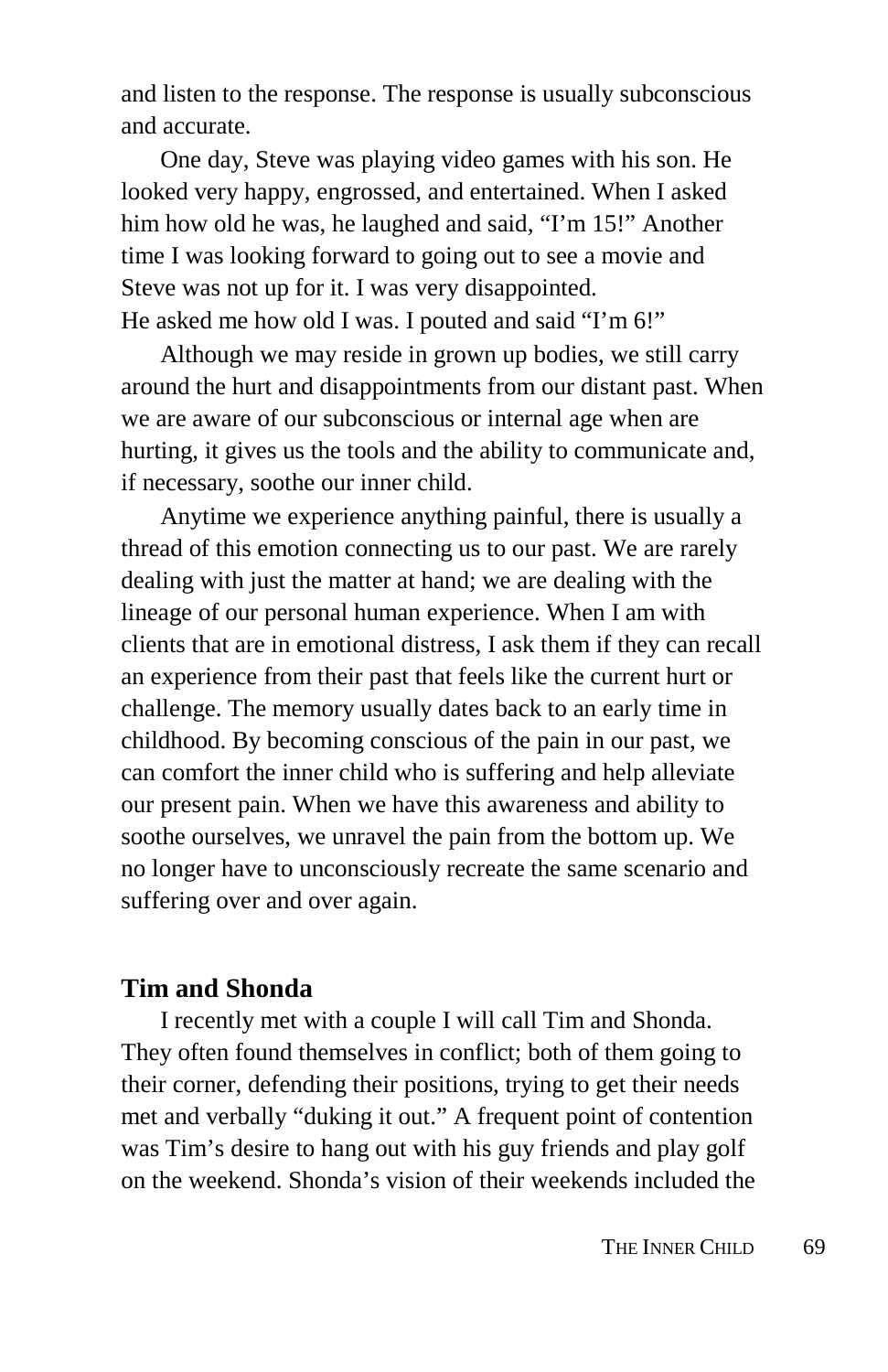two of them traveling, communicating, and connecting. She often ended up feeling angry, hurt, and abandoned by his choices. When we addressed this issue, I asked Shonda to tell me the first time she remembered having this sort of emotional experience. She thought about it for awhile and then tears started to well up in her eyes. She said that when she was in second grade, she wanted to spend time with her father on the weekends, but he had no desire to do so. She witnessed her mother trying to convince him to spend time with her. Shonda's father would yell angrily saying he worked hard all week and did not want to have to babysit Shonda during his time off. Shonda felt ashamed, unloved, abandoned, and very, very sad—a significant childhood wound.

I also worked with Tim and asked him about his emotional experiences regarding golfing and spending time with his friends on the weekends. I asked him what it brought up for him when Shonda tried to talk him out of going. He told me he felt rebellious, frustrated, and angry. It brought back memories of his mother wanting him to babysit his little brother, rather than allowing him to spend time with his friends and doing the things that he wanted to do. This was also one of his original childhood wounds.

They both had difficult experiences as children; they both felt dishonored, unimportant, frustrated, angry, and sad. These experiences were now playing out in their adult lives. When I got them together and asked Shonda how old this hurt part of her was, she said she experienced it at age 7. When I asked Tim how old this frustrated, angry part of him was, he said it was from age 10. In this situation, we were not simply dealing with two adults and the issue of "to golf or not to golf." There was a sad 7-yearold girl that was looking to Tim to make her feel loved and important like her father had not. There was also an angry 10 year-old boy that was rebelling against his mother and did not want to be told what to do.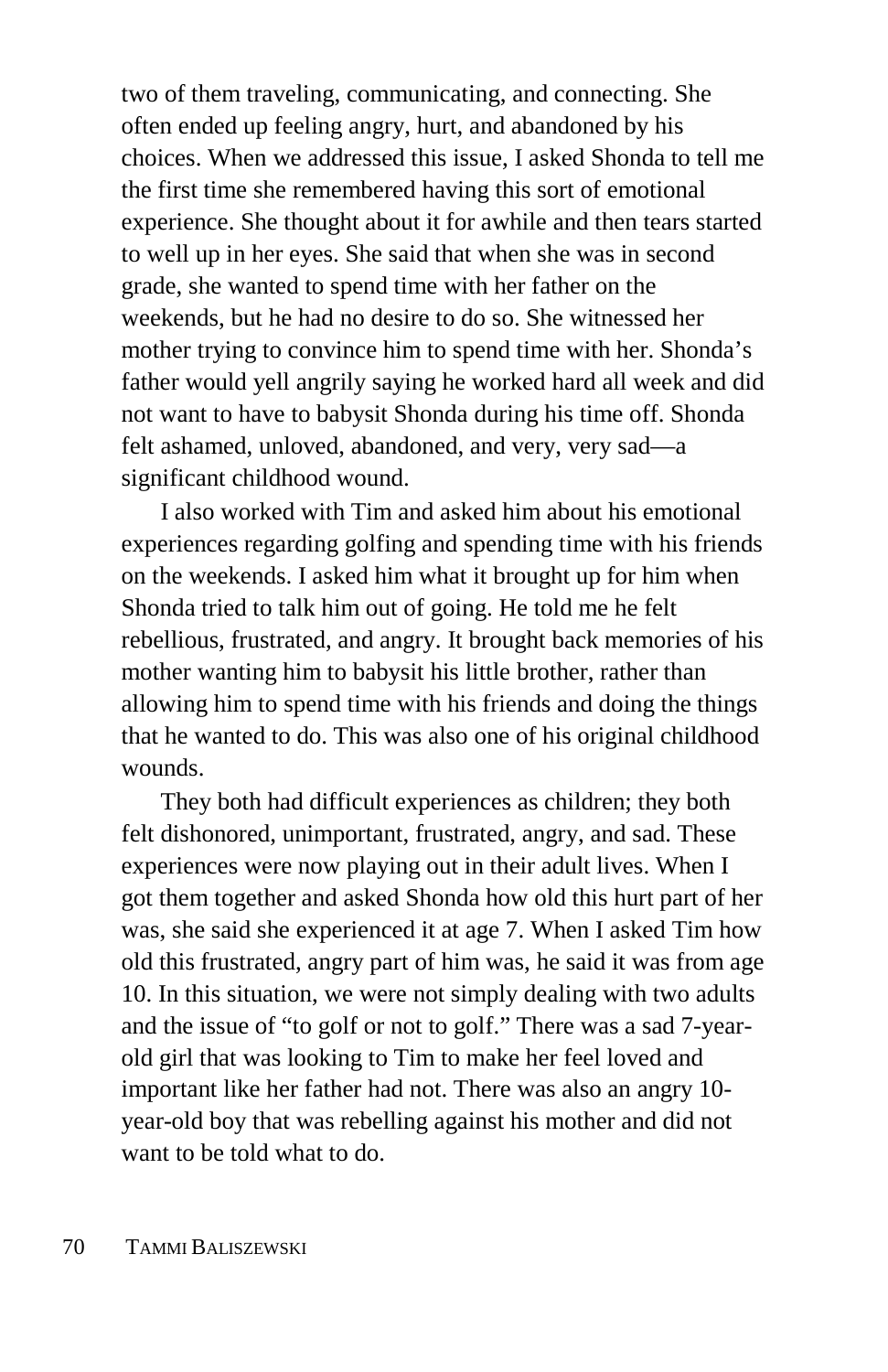Neither Tim nor Shonda were aware of all the dynamics going on in this situation or how to deal with them—they just knew they felt awful. As they listened to each other, they became aware of how deep the issues ran for one another. They started to see the situation from a higher altitude and with more compassion for each other—and for themselves. As Shonda spoke about her sadness from childhood, Tim empathized with her. He started to understand the depth of her feelings and offered to spend the upcoming weekend together doing things they both enjoyed. He also started to realize that Shonda was not his mother telling him what he could and couldn't do.

Shonda also empathized with Tim's situation (having a younger sister herself) and said she would support Tim in golfing with his friends once or twice a month. Shonda was willing to take more responsibility for herself by entertaining her own inner child. She would spend time with her friends, create artwork, or go to a movie that her inner child chooses. Tim and Shonda's challenge was easily resolved once the couple became aware of their difficult childhood experiences and early disappointments.

The next time you have an emotional experience—positive or negative—stop and ask yourself, "How old am I now?" You may be surprised by the age that comes forth. By becoming aware of and implementing this simple exercise, you can take better care of yourself and experience greater understanding. You will also be better equipped to communicate and move beyond uncomfortable emotions. You might also be highly entertained by your own silliness and joy!

If we do not take responsibility for our painful childhood memories, we will seek out someone else to fix our pain. We set ourselves up for continued disillusionment, hurt, and betrayal. In order to heal and connect with our wholeness, it is ultimately up to each individual to become aware of, care for, and to soothe the parts of themselves that have been neglected, disappointed, or betrayed.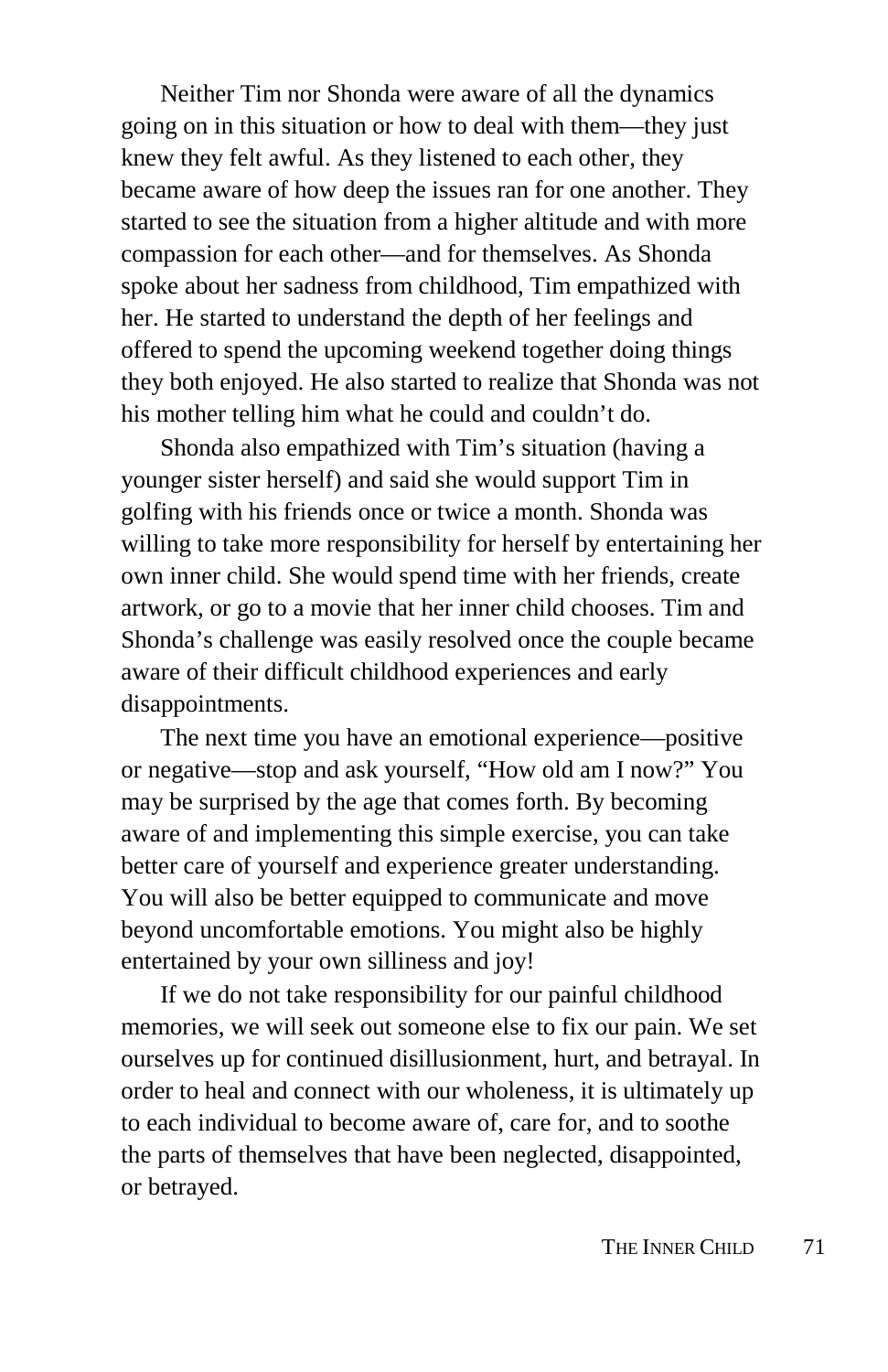Once you accept and integrate your inner child, you are more able to be who you truly are. Rather than hiding behind emotional masks for fear of rejection, you can bring forth all of yourself into a relationship. You will no longer hesitate to express your true thoughts or feelings, because you will no longer depend on someone else for the experience of fulfillment, happiness, or wholeness. When you love and approve of yourself, love and approval from someone else is no longer a primary motivating force in your life.

When you understand, adore, and care for your inner child, it decreases the burden, demands, or expectations that you unknowingly and unwittingly place on another person. It also increases opportunities for honest and supportive communication. This is the environment in which a mature relationship and authentic spiritual partnership can naturally flourish.

# **Exercise: Embracing Your Inner Child**

- 1. Set aside an hour. Create an environment where you won't be disturbed and where you will feel safe. You may want to light a candle, burn incense, or play soft music. You may even want to find a picture of yourself as a child.
- 2. Set an intention for healing, clarity, and integration.
- 3. Have your journal handy along with some pens, pencils, or even crayons.
- 4. Say a prayer or an invocation and invite your inner child to come forward to communicate with you. Make sure to let him or her know that you really want to connect. During this exercise, resist judging yourself as wrong, bad, or silly. Accept that whatever you are feeling or experiencing is valid. What is most essential is to connect with your inner child in a genuine, safe, and loving way, and to bring your current love and compassion to this younger part of you.
- 72 TAMMI BALISZEWSKI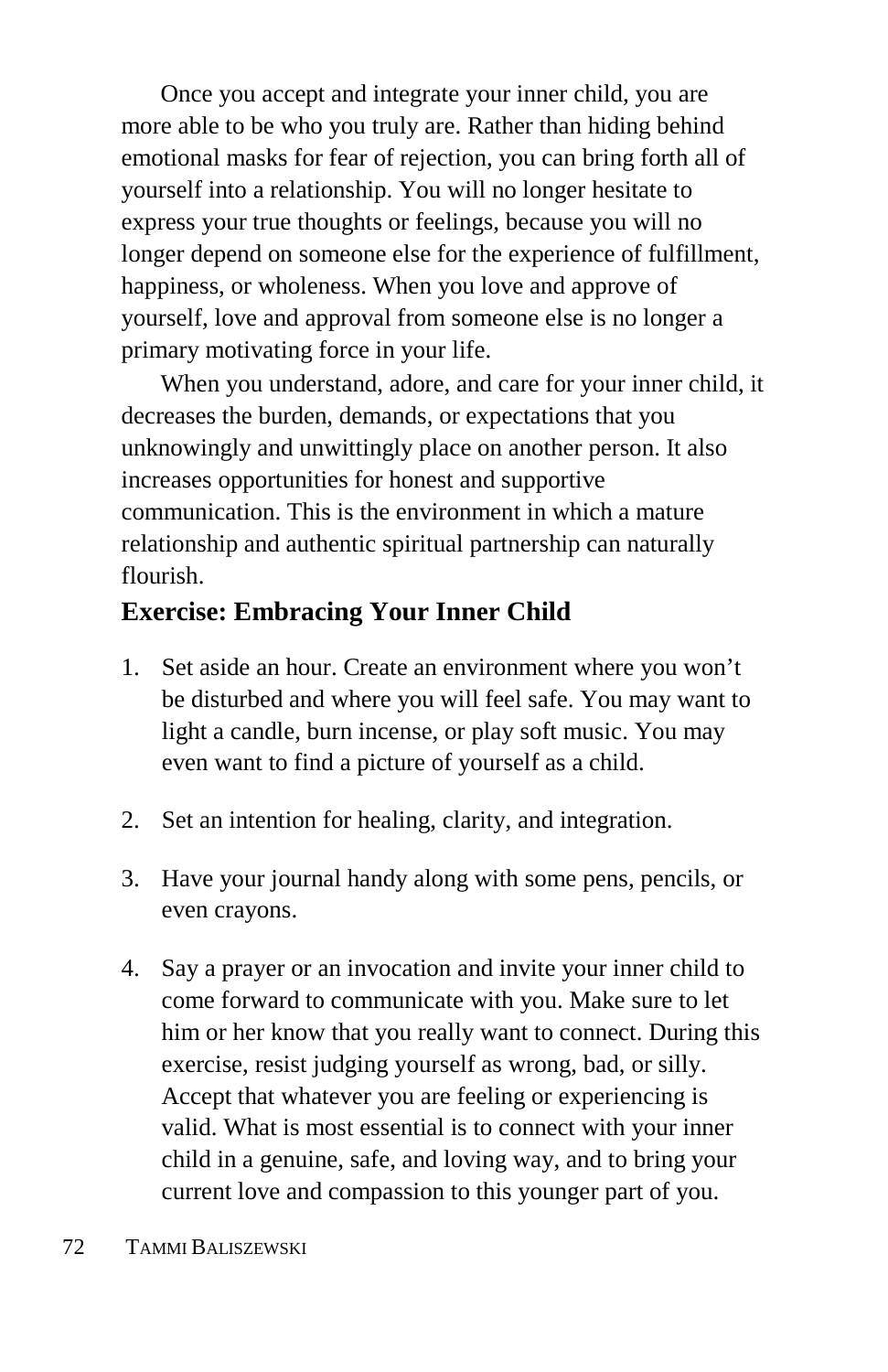- 5. With your dominant hand, write what you would like to say to your inner child. Perhaps request that they join you for a heart-to-heart conversation.
- 6. Using your other hand, allow your inner child to respond to you in writing. You may choose to use a different writing utensil or a crayon. (Let your inner child choose the color they want to use.) Don't worry if your writing is awkward or illegible. You simply need to understand what the inner child is attempting to communicate.
- 7. After your inner child has expressed himself, let the adult part of you respond (again with your dominant hand). Do your best to be compassionate, understanding, loving and kind.
- 8. Allow your inner child to respond to you, again writing with your other hand.
- 9. Allow this exchange to occur for as long as needed. You may find that your inner child is very hurt and has a lot to say. They might be resistant to opening up to you; perhaps they are sad or angry for being ignored for so long. Just allow whatever emotions are present to come forth in this safe and sacred environment. The inner child wants only for your happiness and is always on your side. However, he or she may not believe that you are on their side. Be sure to let them know you are indeed on *their* side and want them to be happy, heard, safe, and fulfilled.
- 10. Near the end of the process, ask your inner child if he or she wants or needs anything from you at this time. Perhaps there is an activity they want to experience or a teddy bear or toy they want to buy. Let them know that you care about they think and feel and be sure to follow through with any commitments you make.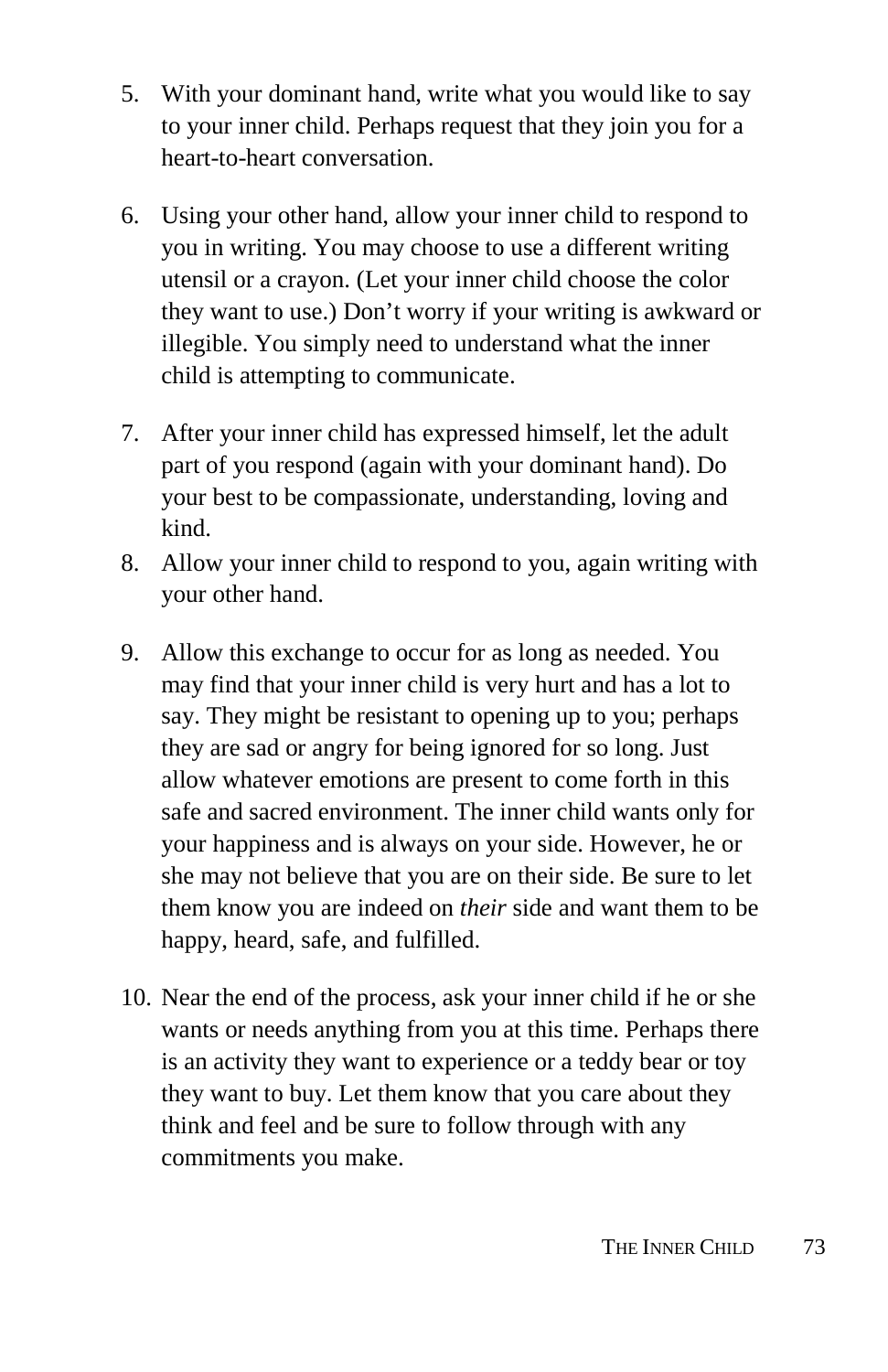- 11. When you feel complete, let your inner child know that you want to maintain the relationship and express your appreciation.
- 12. Take a few moments to acknowledge yourself for your willingness to open the door to this younger essential part of you. This is a powerful and profound step in becoming "whole unto yourself." Again, the key component in this exercise is to bring the powerful healing presence of your own love into the relationship.

When we open the door to our inner child and invite them back into our lives in a conscious and deliberate way, we become aware of our deep feelings and beliefs. We also have the capacity and ability to bring to compassion, kindness, light, and love to the places inside that hurt. These are the qualities that are at the very heart of all healing. This shifts us in positive and powerful ways. As we shift and heal, we transform, we integrate, and we become whole.

By remembering and then releasing stored, dormant, or unconscious pain, we open up. This creates the space for more love inside of ourselves. There is less chaos in our psyche, therefore less chaos in our relationships and lives. We feel more relaxed and comfortable in our skin. We become more intuitive, centered, authentic, and peaceful. When this happens, the natural by-product is that we accept, approve, and care for ourselves in deeper and more powerful ways.

We should make ourselves available for dialogue with the inner child at all times. Our inner child should be our friend and an aspect that we are very aware of, respect, protect, and adore. The natural progression of healing the painful memories of our inner child is getting back to the place of the "true inner child," the true essence of who we are which is laughter, creativity, connection, happiness, and love.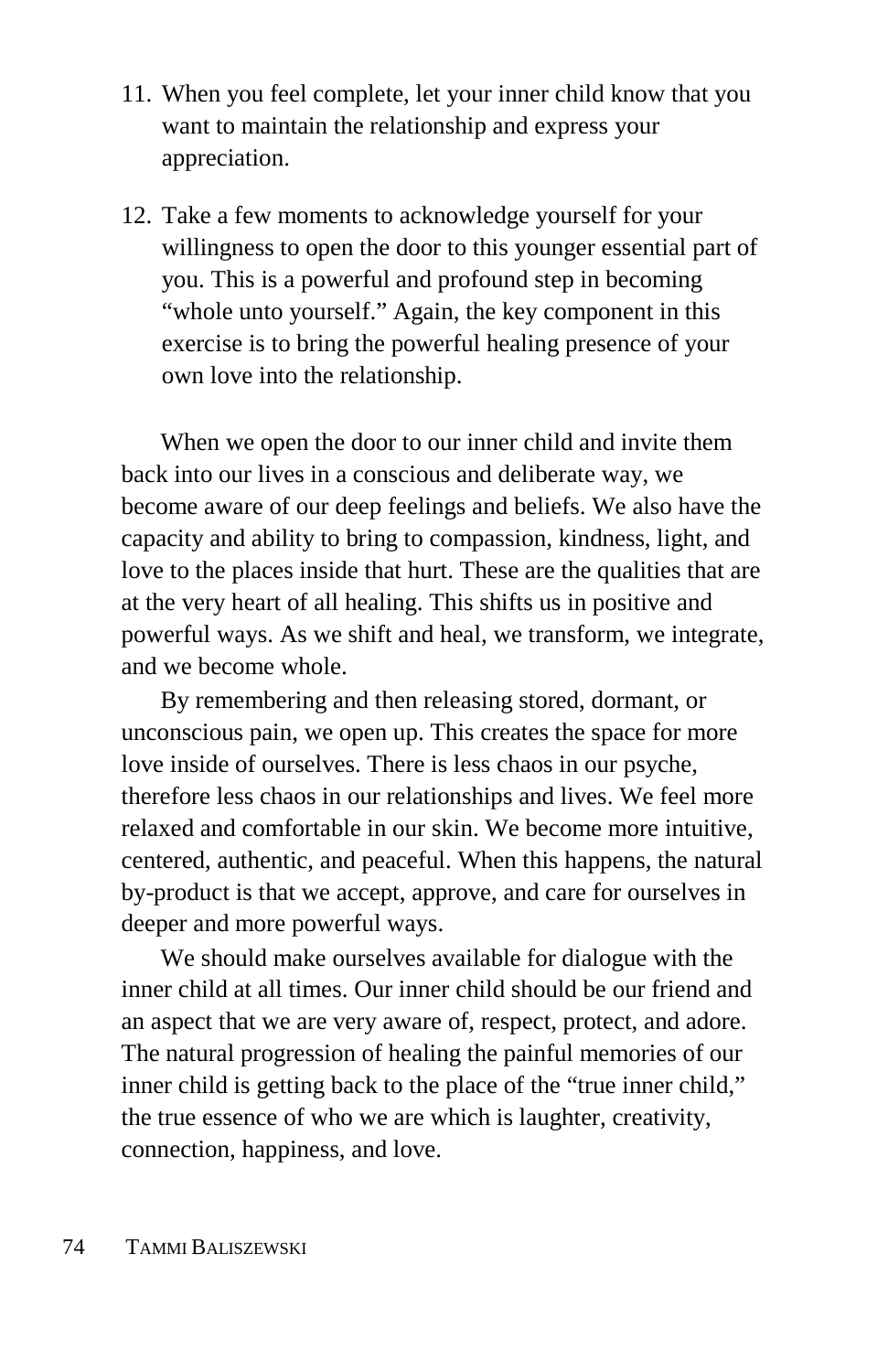As you continue the process of writing in your journal, you may get to the point where you want to ask your inner child: What are some of your favorite memories? What makes you happy? What it is that you really want to do? What colors do you like? What do you like to wear? This can be a very interesting and enjoyable part of the healing process. I was surprised that my inner child wanted to pick flowers, wear more purple, paint, go to the library, and eat Mexican food. These are experiences, choices, and activities my adult self would never have considered! Once I become aware of this part of me, I was better able to fulfill my own needs and desires. I was no longer walking around in unconscious deficit, hoping to meet someone who could make me feel better.

When we recognize and embrace our inner child, we laugh more, play more, and experience greater happiness. Setting limits for ourselves and others is done with more clarity and ease. The thing that is so powerful about understanding our inner child is that it changes our core relationship with ourselves. Once we have this more loving relationship with ourselves, all of our relationships change and life naturally improves. We understand our value and can easily speak our truth. We are also authentically empowered, more fully present, and capable of the most remarkable joy!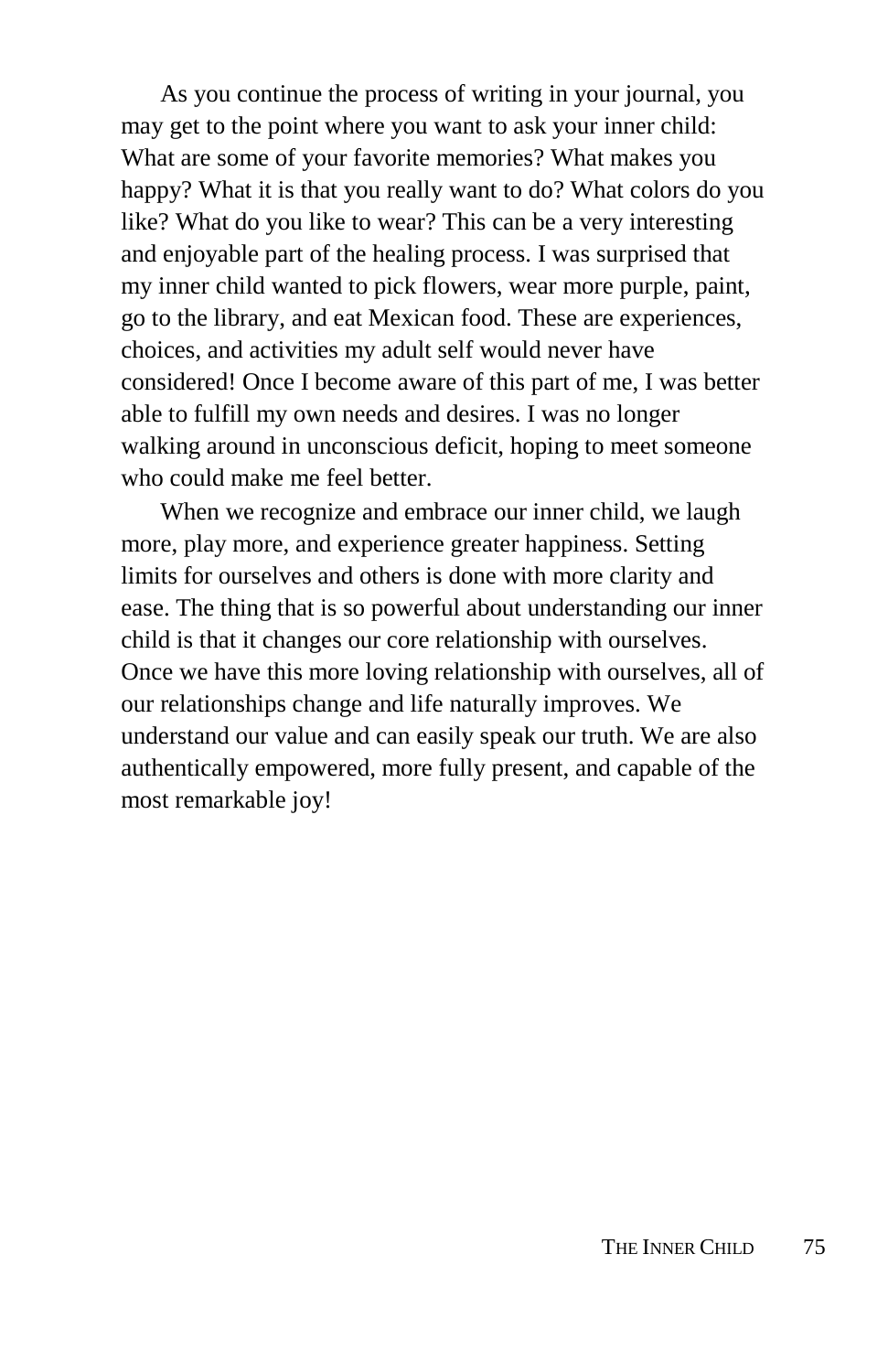# *Chapter 7 Forgiveness*

*To forgive is to set a prisoner free and discover the prisoner was you. ~ Unknown*

*When you forgive, you in no way change the past but you sure do change the future. ~ Bernard Meltzer* 

One of the most important things we can do to make ourselves available for a loving relationship is to forgive. When we feel that someone has wronged us or that we have been victimized, we maintain a negative bond to that very person. By choosing to withhold forgiveness, not only do we only lower our vibration, we also create a dynamic where we will inevitably be victimized again. By choosing to forgive, we raise our vibration and sever the connection we have to those we are holding in judgment in our minds and in our lives. We must invite forgiveness if we want to liberate ourselves, reclaim our power, and become available for a true heart connection.

Forgiveness can be difficult for many reasons. Perhaps you have been abused, taken advantage of, stolen from, lied to, hurt, or disrespected. Maybe you have been abandoned, betrayed, or disregarded. It is hard to forgive someone who has been thoughtless or mean and even harder if someone has been deliberate or malicious in their intentions. And really, *why should we forgive?* Ultimately, we forgive so that our hearts are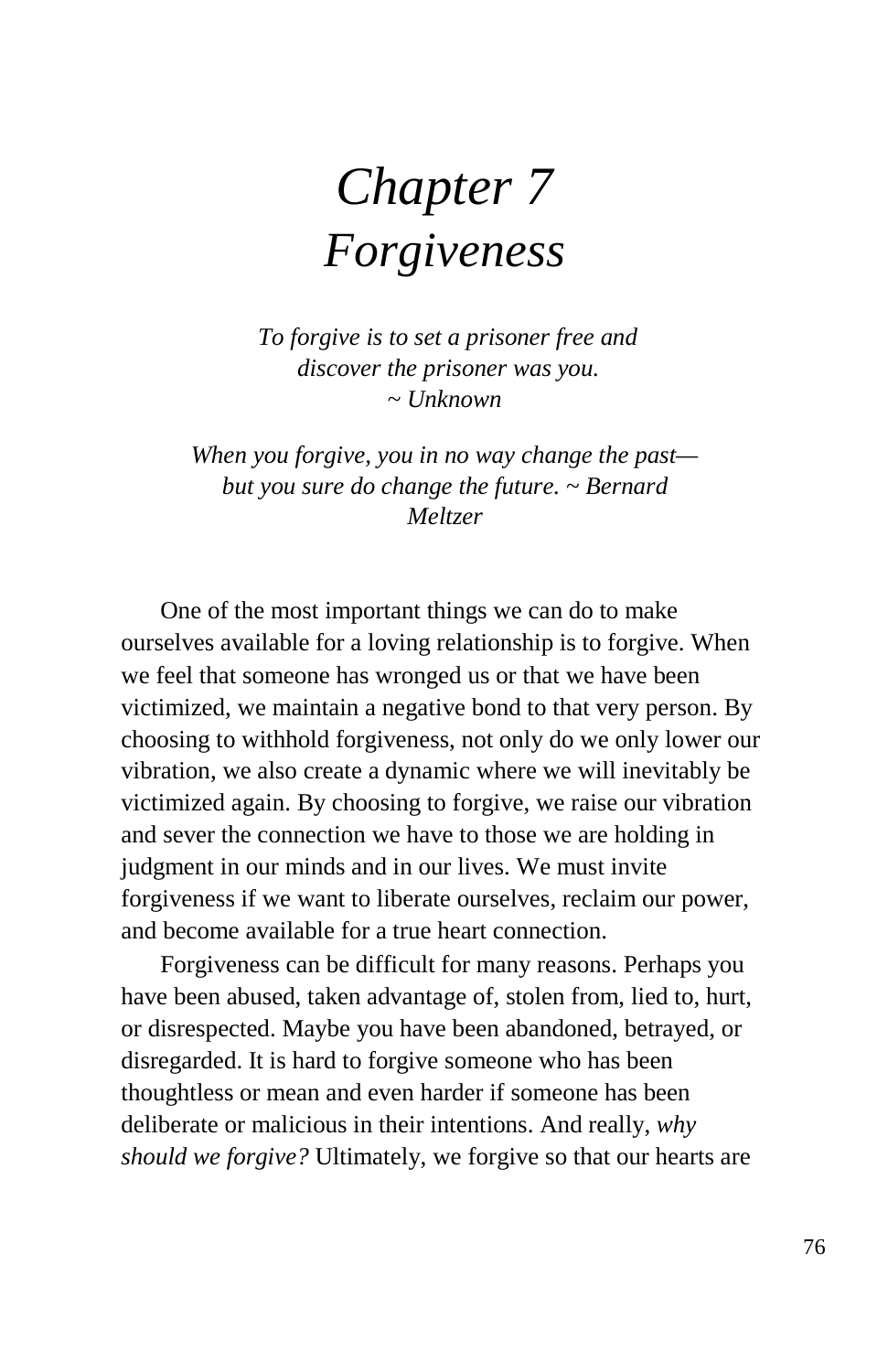available to ourselves and to others; we forgive so that we may be free.

### **Releasing Negative Thought Forms**

At the heart of forgiveness is the recognition that what we are letting go of are negative thought forms. We greatly benefit from identifying and releasing the judgments and thoughts that darken our inner terrain and keep us energetically linked to those we choose not to forgive. When we choose not to forgive, we carry a "right vs. wrong" orientation inside of ourselves. We place a judgment or negative damnation on another human being or sometimes even ourselves. Whenever any type of judgment is inserted into our consciousness, we carry it in our hearts and ultimately pay the price. We essentially become a prisoner of our own making. To free ourselves from this destructive and negative energy, it is absolutely essential to identify the people we have not forgiven and the judgments that we hold.

Forgiveness does not mean that we let someone off the hook, or even suggest that what they did was acceptable. We do not have to like the person we are forgiving or allow them back into our lives. By forgiving, we sever the cords that bind us to our "perpetrator." We forgive so we do not have to repeat the storyline or the circumstances. We forgive so we can fully own our power, heal, and be free. We forgive so we can experience life from the natural state of joy and love.

## **My Story of Forgiveness**

My personal story of forgiveness was an extraordinary healing experience and instrumental in my evolution. Through the process of forgiveness, I reclaimed my authentic power, discovered my life's purpose, and manifested my true love.

I was in a relationship with Bob for three years. It started out as instant attraction, a compelling connection, and a wonderful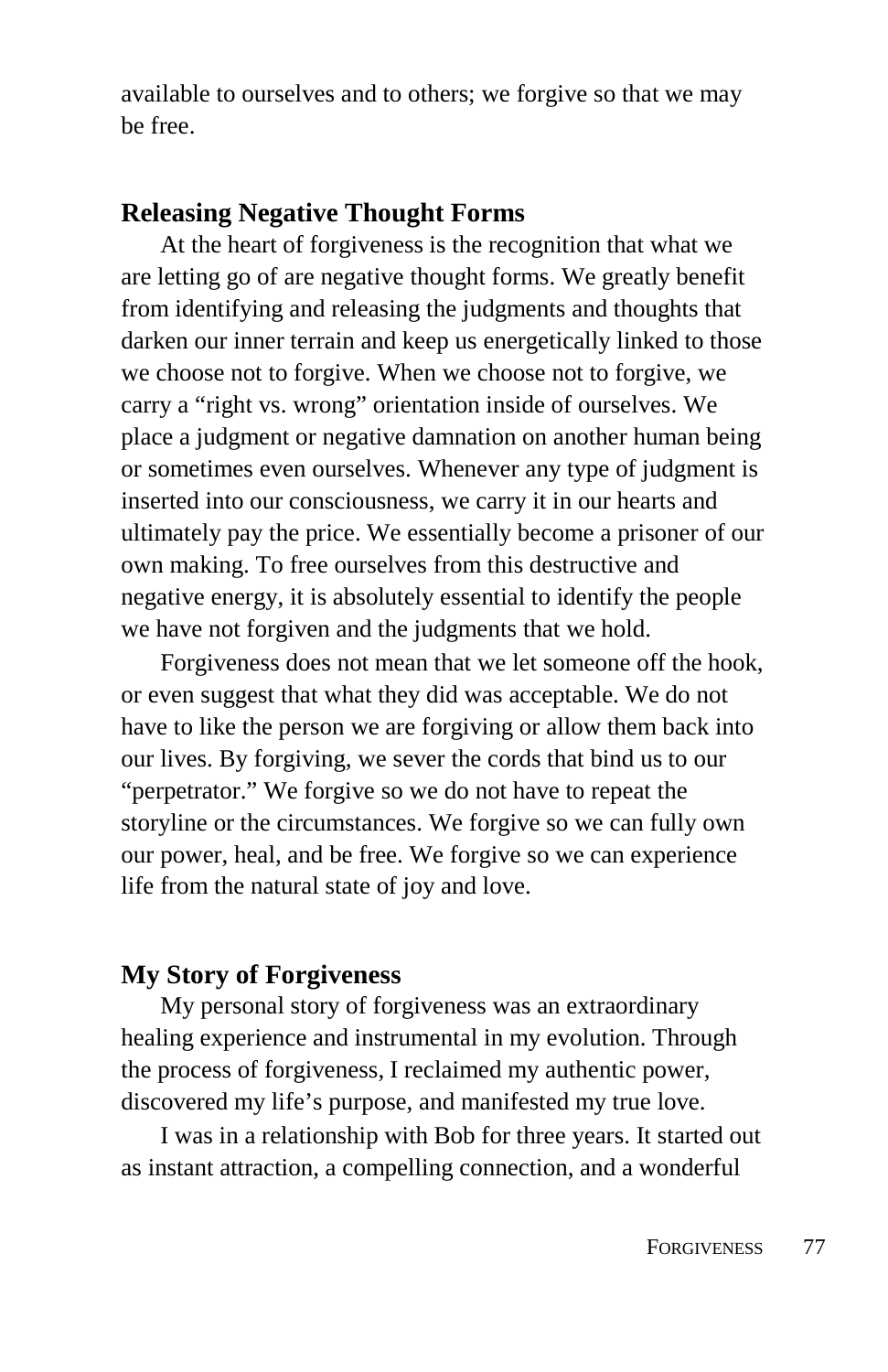adventure. We planned to get married, so I gave up my career for him and I did my best to support him mentally, emotionally, and physically. My therapist told me this was "my job" and my priest said this was "the way it should be." They were more educated than me and I was certain they were more intelligent, so I thought they must be right.

Eventually, it became apparent that the man I was engaged to had some deep-seated angst and struggled with addictions. However, I firmly held onto the notion that I could make things better. I believed I could "fix" him.

After two years, our relationship went into serious decline. Life was no longer fun; in fact, it was confusing and very painful. At one point, I caught him with another woman. I was devastated. I thought about leaving, but I decided I wanted to work things out and stayed in the relationship. I prayed constantly for assistance. I was incredibly depressed and tried many different types of anti-depressants, none of which my body could tolerate. The therapist yelled at me and insisted that I was "resisting treatment." It was not my intention to resist treatment, I wanted to be cooperative and do the right thing. I was doing my very best to hold Bob (and myself) together, but it wasn't working. I changed my prayer from "God, help me make this work" to "God, if I need to surrender this relationship for me to know myself and for me to know you, I give up. I cannot keep living this way."

Shortly afterwards, Bob and I were scheduled to meet for a couples counseling session. He didn't show up. The therapist told me that Bob had a new life and would not be coming back. I did not understand, *we were supposed to get married!* I asked her questions and she refused to answer. I did not have an income (he took care of my bills) and my things were still at his house. What was I supposed to do? My head was spinning and I felt like throwing up. The therapist suggested that I contact an attorney. I left her office dizzy and bewildered.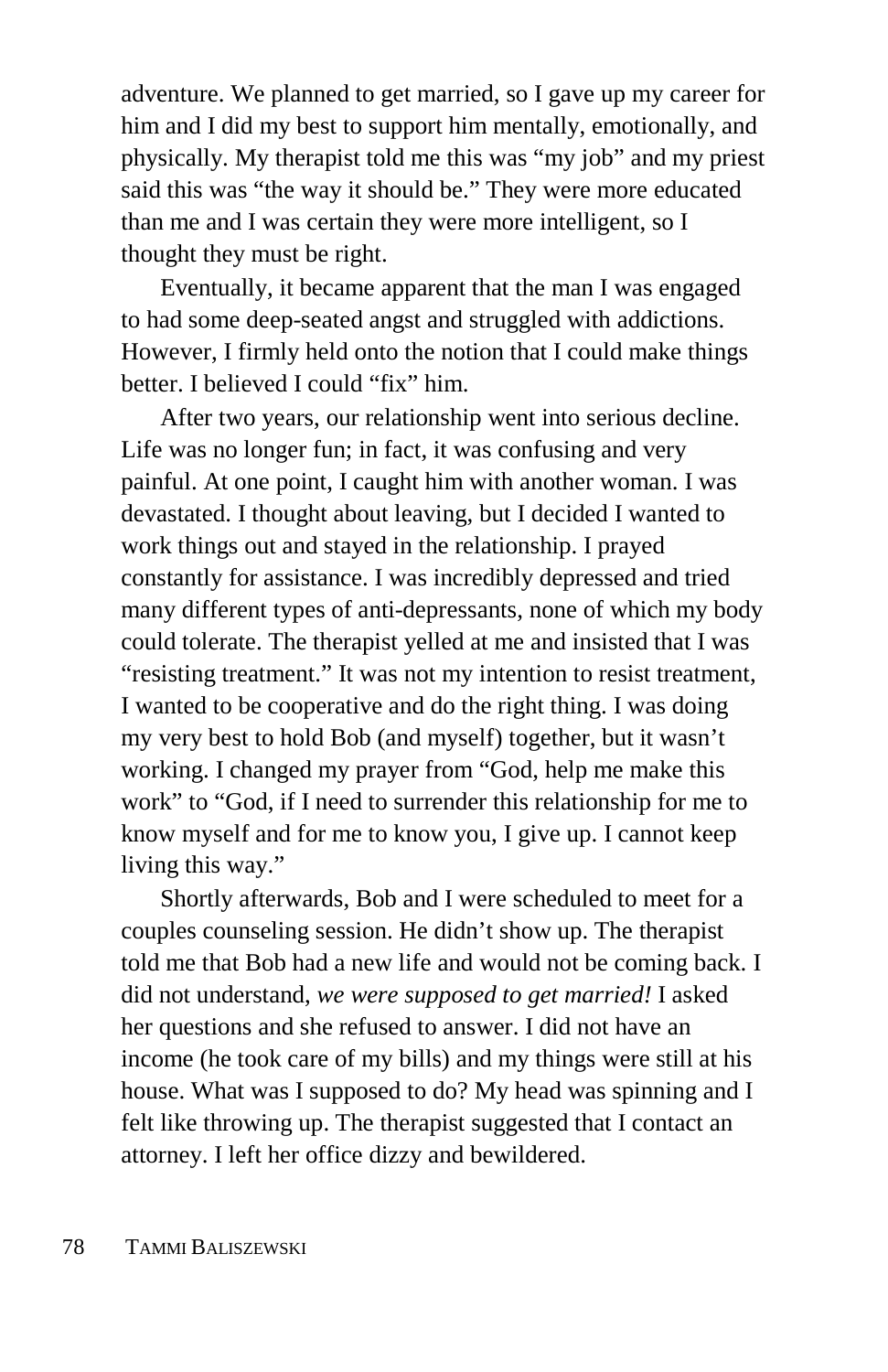Some of my questions were answered that night while I was watching television. Bob was being interviewed and he told the reporter (and the world) that he had found a new love. I was stunned, confused, and devastated. I called the therapist, my priest, my friends, and Bob—no one would speak to me. I felt my life was over and could not think of any reason to go on. I had no money, no job, no friends, and no direction. I felt as if I had no value, no purpose, and no life. I was a "no-thing." I was sick with a multitude of health problems and I felt exhausted.

This was my "dark night of the soul." Life was incredibly bleak; I felt completely abandoned, ugly, stupid, betrayed, terrified, and alone. I even fantasized about suicide. I had a heart-to-heart conversation with God and told Him I was scared and wanted to come home. Incredibly, I felt I was being comforted and understood that everything was going to be okay. Right now, all I had to do was to keep breathing and putting one foot in front of the other.

I lit a candle in my bedroom and looked in the mirror through my tears. My face looked so haggard and forlorn that I hardly recognized myself. What had happened to me? What had become of my life? As I continued looking at myself, the face seemed to change; it seemed there were all these different people looking at me. There was so much pain in their eyes. Then a thought came to me. If I had the courage to live, perhaps one day I could light the way for others who are hurting. What happened to me might be bigger than my small story. Perhaps I was crazy or delusional, but the thought gave me hope. I told God if I could figure out a way to pay my bills, I would hold onto life. I asked for direction and guidance. As I wandered around in state of shock the next day, a neighbor told me about a school that taught massage, polarity balancing, and focused on the mind-bodyspirit connection. I thought it might provide a way for me to make money and also support my healing process, so I decided to check out the school.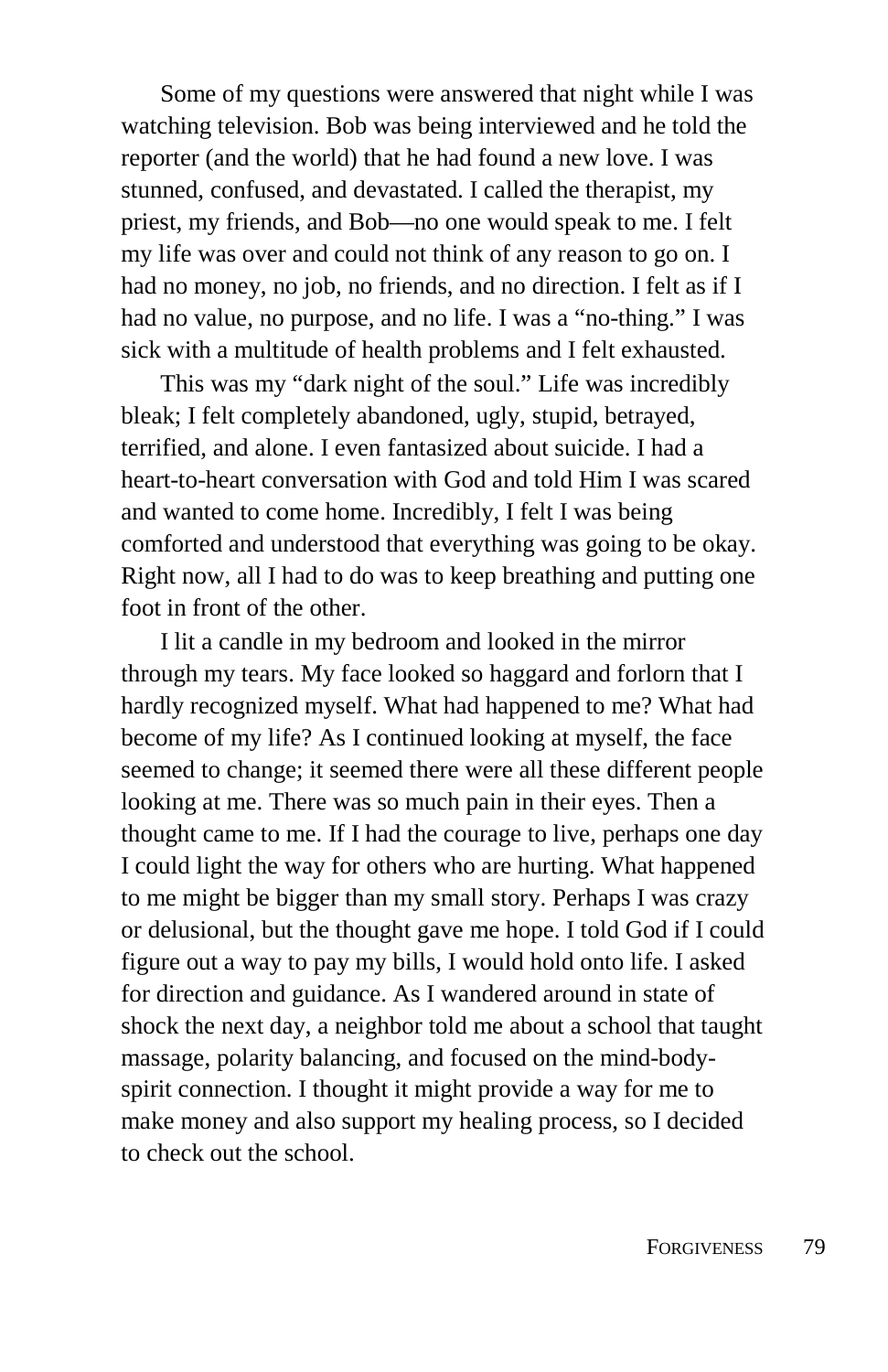The school felt "right" and was good for me on many levels. However, my ego did not like it very much. I had been used to limousines, red carpets, private jets, and personal shoppers. Now I was schlepping around a massage table for very little money. In retrospect, the school was exactly right. It introduced me to the concept of forgiveness. I thought to myself, "No way!" I would never be able to forgive Bob, the therapist, or my priest." Honestly, I didn't even want to try. I was the victim of a stingy, selfish, narcissistic man and his posse. He treated me horribly; he left me broke and broken. He was the big, mean, powerful monster and I was the innocent bunny rabbit he had squashed.

Two years later, life was still challenging and painful and I could not figure out why. I still felt like a victim in every area of life—family, business, friendships, and romance. I could not seem to move forward. When I meditated about this, the message I received was: "You cannot move forward when you are constantly turning around and looking at your past." I was facing the wrong direction!

Then someone told me a story about a veteran who had been a prisoner of war in Vietnam. He suffered some horrible experiences and barely survived. He met another man who had also been a P.O.W. The first man asked him if he had forgiven his captors yet. The second veteran said, "No, and I don't think I ever will." The first man replied, "Oh, so you are still in prison." I was starting to get it, I was miserable because I was still in prison and forgiveness was the key to my freedom.

I also considered, "Do you want to be right or do you want to be happy?" I really wanted both, but I was realizing perhaps that was going to be impossible. I was going to have to open my mind to forgiveness, but how? How do I forgive someone who was so horrible to me?

It all started with intention. My intention was to open my mind to the *possibility* that I could forgive Bob and the others who had victimized me. The second step was to allow myself to feel my feelings. I had gone from hurt and victimhood straight to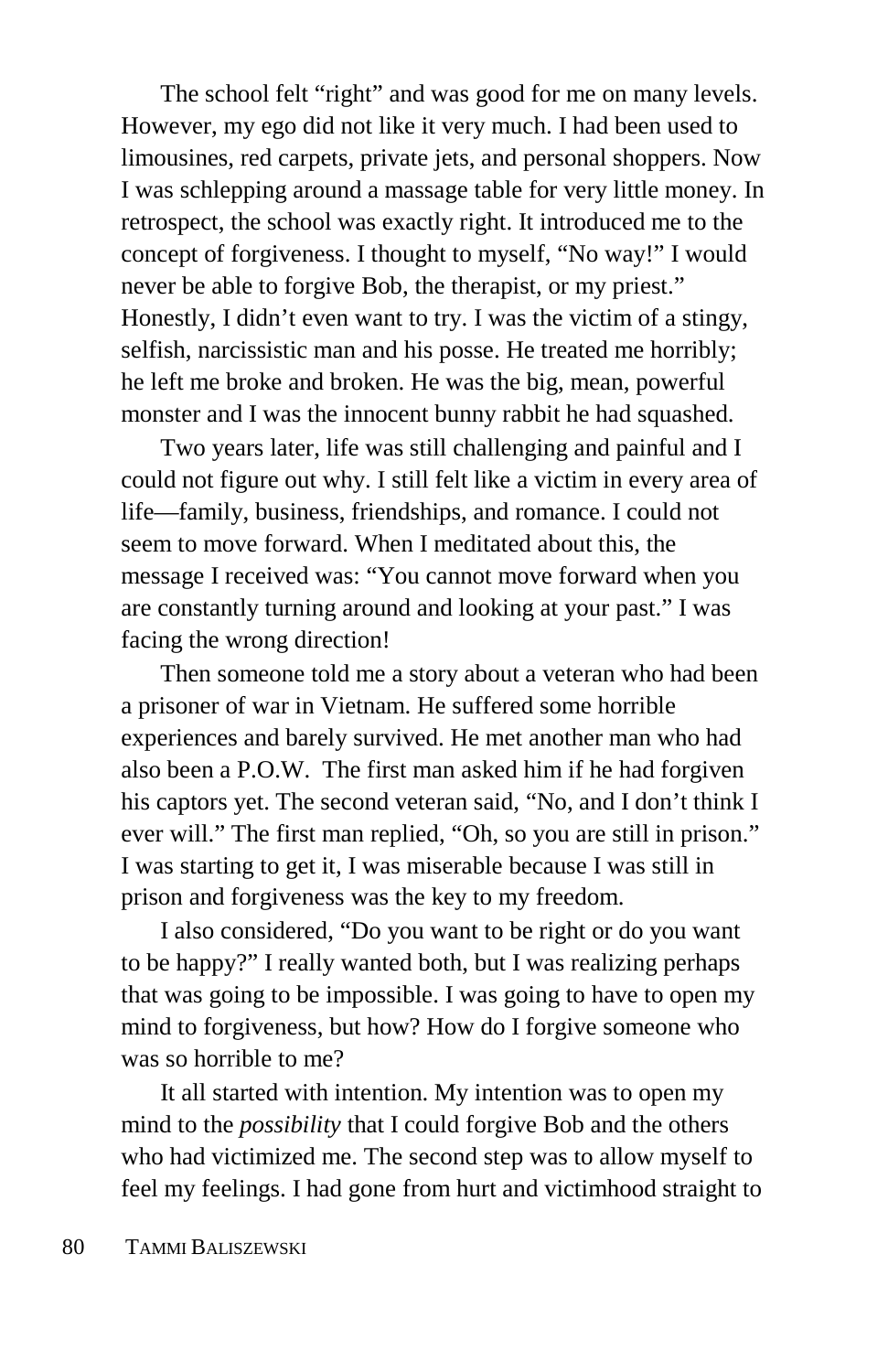depression and then stayed there. I never allowed myself to feel my anger. I decided it was time.

Anger can be a powerful tool in the healing process. Safely expressing anger can move energy and give life to someone trapped in depression and despair. Elisabeth Kübler-Ross, one of the world's foremost authority on healing grief, had been known to say, "We finish our own unfinished business." She taught a technique in which a rubber hose is used to beat a pillow for the purpose of releasing anger. I did not have a rubber hose, but I did have an old tennis racket. I decided I would give it a try.

I was really ready to let go of all the anger that had been repressed for so long. I fluffed up my pillows, invited Spirit in, and set the intention to heal and release whatever was no longer serving me. At first, smacking the pillow with the tennis racket seemed a little silly, however, as I continued, I felt genuine emotion start to bubble up. I allowed the experience to be what it was and the anger continued to build. I grabbed another pillow and started screaming into it while beating the other one senseless. As I allowed the expression of my anger, I started to articulate thoughts, feelings, and questions. The experience led me to a question that had been buried in my subconscious for a very long time. I repeated it over and over: *"What about me? What about me?"*

I yelled and screamed until all of the charge was gone. I was spent. I ended up on the floor crying again, but this time it was different. The question was not just for Bob, it was for my dad, for God, and for me. I felt forgotten by everyone, including myself. It had been a long time since I had been my own priority. Bob was not the first man to abandon and betray me. I had a long history of this, starting with my father who I doubt ever really loved or cared for me. This was my original source of abandonment and it seemed I was recreating this experience over and over again. I had suppressed and ignored the pain. It was in the distant past and I thought I had moved on with my life. However, it was not forgotten in my subconscious mind. On a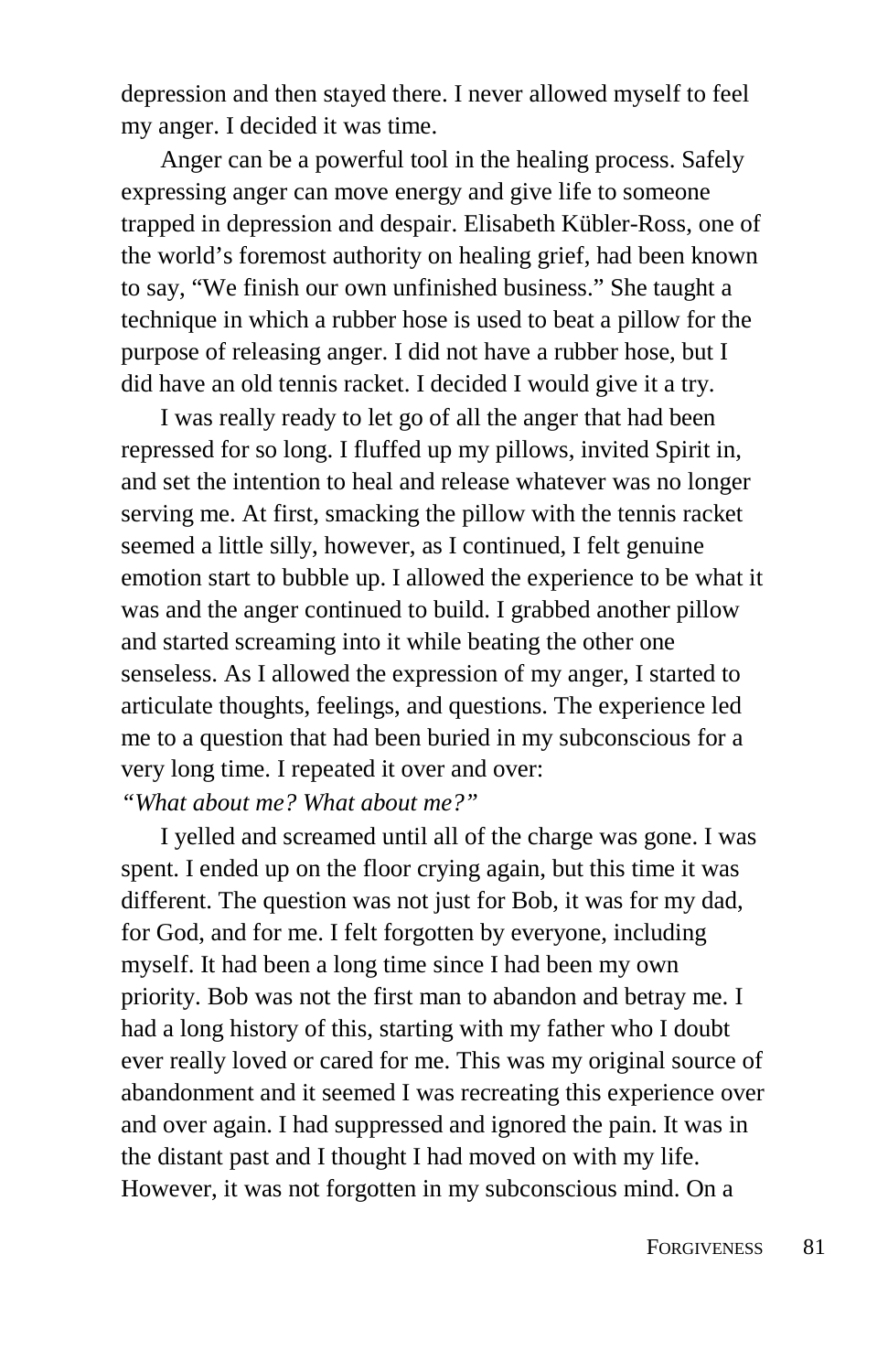very deep level, I believed I was inherently "not enough" and life continued to mirror this restricted, suppressed belief back to me.

I began to understand that the relationships I had manifested were simply reflections of my deeply held thoughts and beliefs. My failed relationship with Bob presented me with the opportunity to get in touch with my original pain and to evaluate what I held to be true. We all attract people into our lives that lead us to relive our original painful experiences. Most of us go through the motions many times before we notice a pattern. When my beliefs were finally exposed making my pattern absolutely clear, I then had the opportunity to make more conscious choices and open up to different possibilities. My healing was now well underway.

In order to heal and transform the energy of anything, we need to experience it deeply and then let it go. As we make the choice to heal our trauma and pain, we have the opportunity to become the wounded healer. Every human being is given the opportunity to heal their wounds and then light the way for others who are a few steps behind them. I knew I wanted to help others, I just resisted letting go of my story.

I was starting to see my situation from a higher perspective; I was getting the bigger picture. My heart and mind were finally opening and I was beginning to feel myself heal. Most of us are not taught to look around and say, "Look at the mess I have created." Instead, we are taught to judge, blame, accuse, seek revenge, and be the victim. We remain trapped when we continue to identify ourselves as the victim. We vibrate at such a frequency that we inevitably attract another "perpetrator"—like the north and south poles of two magnets, we will find each other.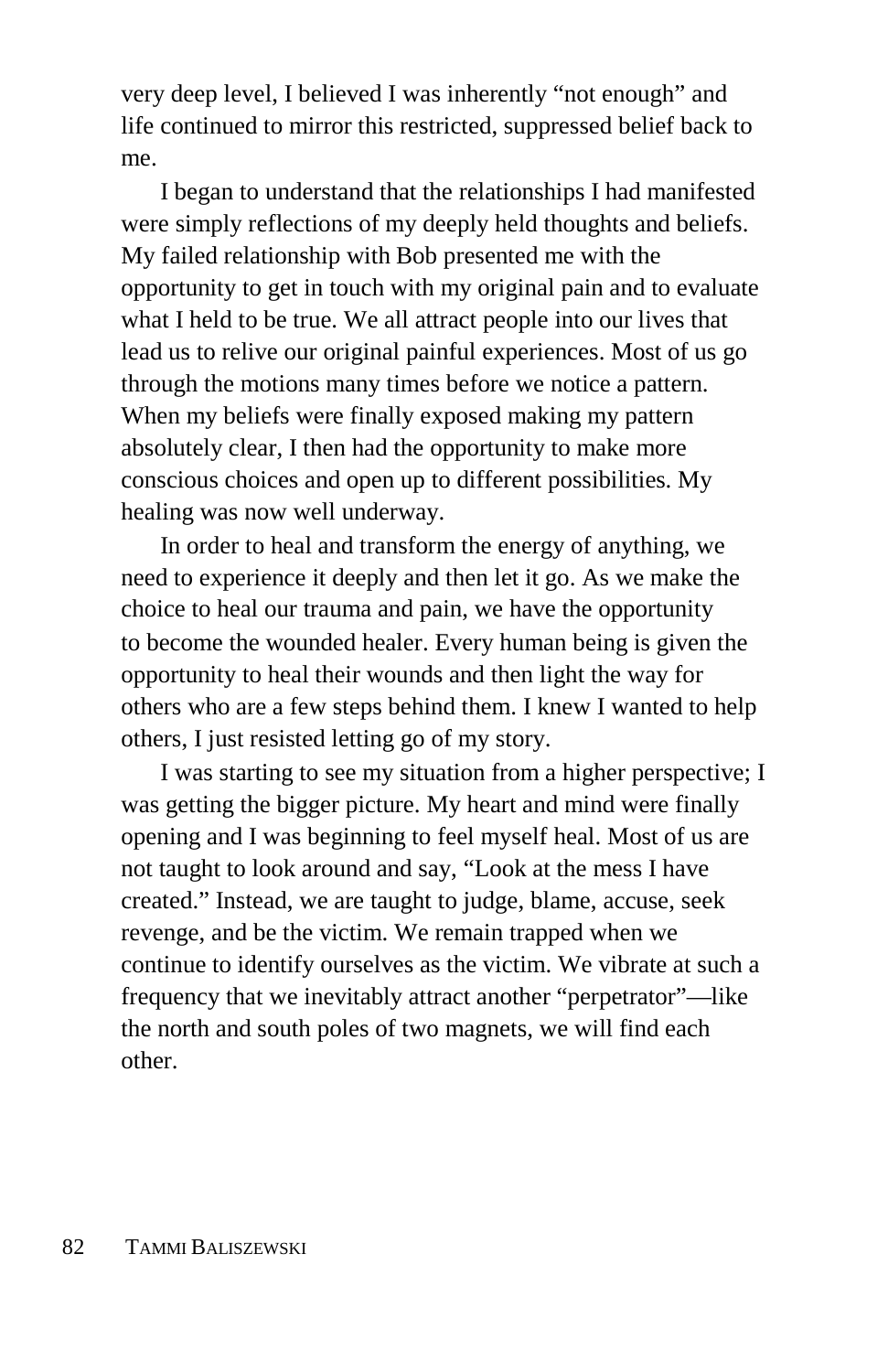## **Soul Lessons**

When we are willing to let go of our victim identity, our small stories, and our negativity, we can start to gain some altitude. We can begin to observe our lives from a broad perspective. The choice to perceive any situation with a spiritual context can lift us up and help us to see things with greater clarity.

Where we place our focus and faith is crucial. We can choose to put our faith in the human world of limitations or we can choose to put our faith in a universe of limitless good. We all put our faith somewhere, whether we are consciously aware of it or not. Where we choose to place our faith will ultimately determine the themes and experiences in our lives.

The Course of Miracles, a wonderful spiritual and psychological self-study program that focuses on forgiveness of self and others teaches that "God has sent you nothing but angels." Everyone who comes into our lives, (even and maybe especially the "perpetrators") has the potential to be a healing angel.

Healing can begin the instant we are willing to consider that our soul, or Higher Self, lovingly created the challenging situations for our highest good; for the purpose of learning, taking greater personal responsibility, and healing. Seemingly terrible situations occur as an opportunity or a key to our growth. These opportunities are presented so that we may become aware of what has prevented us from being as happy as we can be. When we understand this, we can finally embark upon the path of becoming whole, aligned, and conscious. Whether we realize it or not, life is a spiritual journey and our most profound and significant teachers may be the people that have caused us the most pain, sorrow, and grief in our lives.

When I thought about my relationship with Bob and all the people who hurt me, I finally arrived at the place where I wanted to understand what caused this to happen. I wanted to see the bigger picture. I asked myself, "What is my soul trying to learn?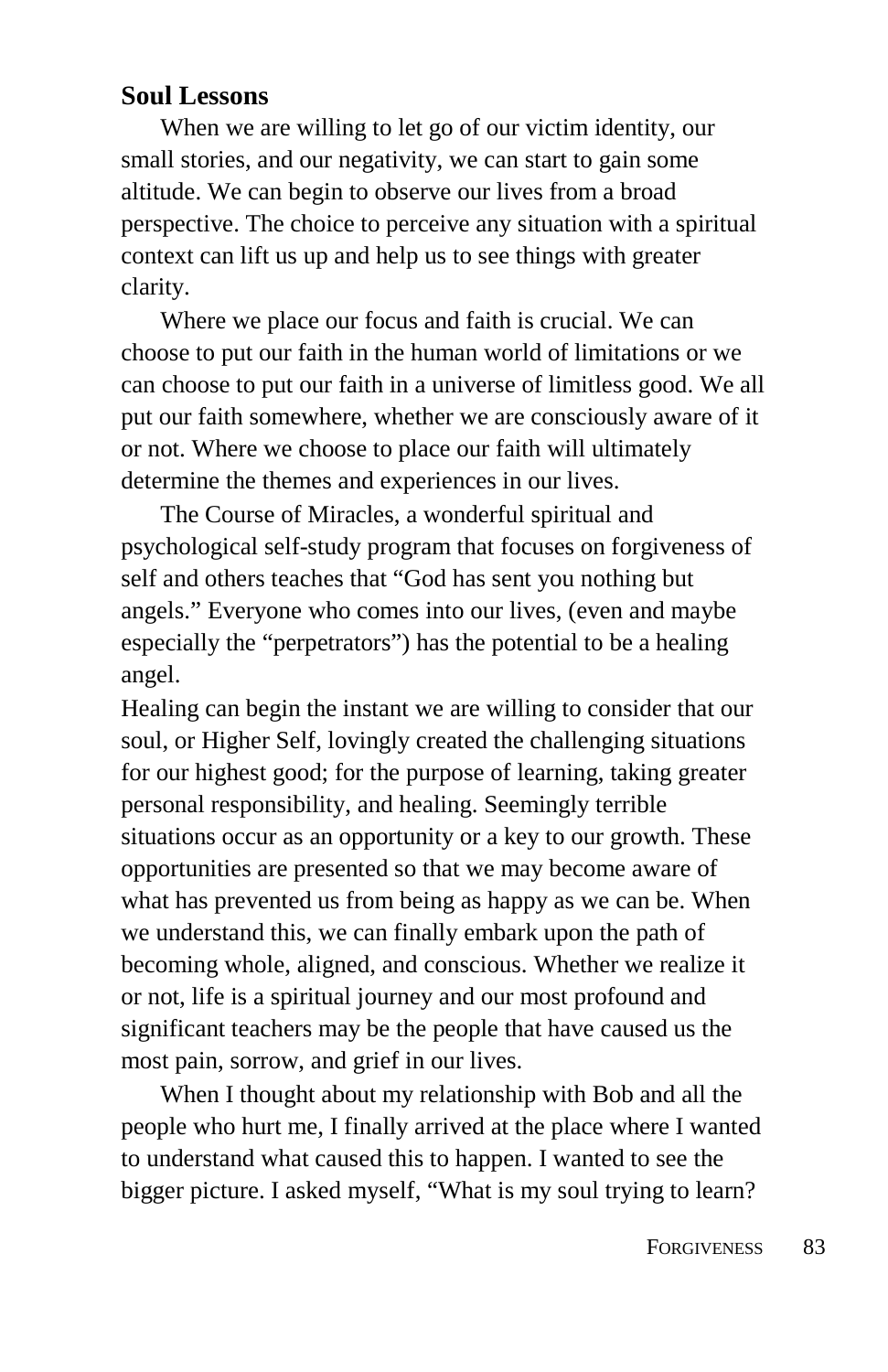What are my lessons?" The answer that came forward was that I needed to believe in myself. I needed to trust my power, my intuition, my heart, and my desires. I realized I needed to start making myself more of a priority, tighten up my boundaries, and become more discerning. These were significant life lessons that have changed me in positive and profound ways.

## **Three Questions**

If there are people in your life that you have not forgiven, take a moment to answer these three questions.

*What are the lessons my soul is trying to learn? What are the blessings? What am I grateful for?*

When we answer these three questions, we gain "altitude." We can begin to see our relationships and challenges from a higher perspective. It can give us a glimpse of the bigger picture from the perspective of a soaring eagle rather than that of a frightened mouse. When we consciously choose to forgive the people that have caused us pain, we remove roadblocks and loosen constrictions within ourselves. This frees our energy so it is available for creativity, healing, and true love. By choosing to deeply and authentically forgive, we open the door to our own freedom. We increase our vibration and move in the direction of our power, passion, and purpose.

When we feel discomfort, it is a signal that something is out of alignment. It presents an opportunity for us to become aware of the situation and heal ourselves. It could be a toxic belief or a false core belief that keeps us from being our truest self. If we judge, blame, and play the victim, we are missing the opportunity to heal. Inevitably, our souls will assist us in creating more pain, until we are forced to ask, "What is going on?" For some people, the message has to be very loud and quite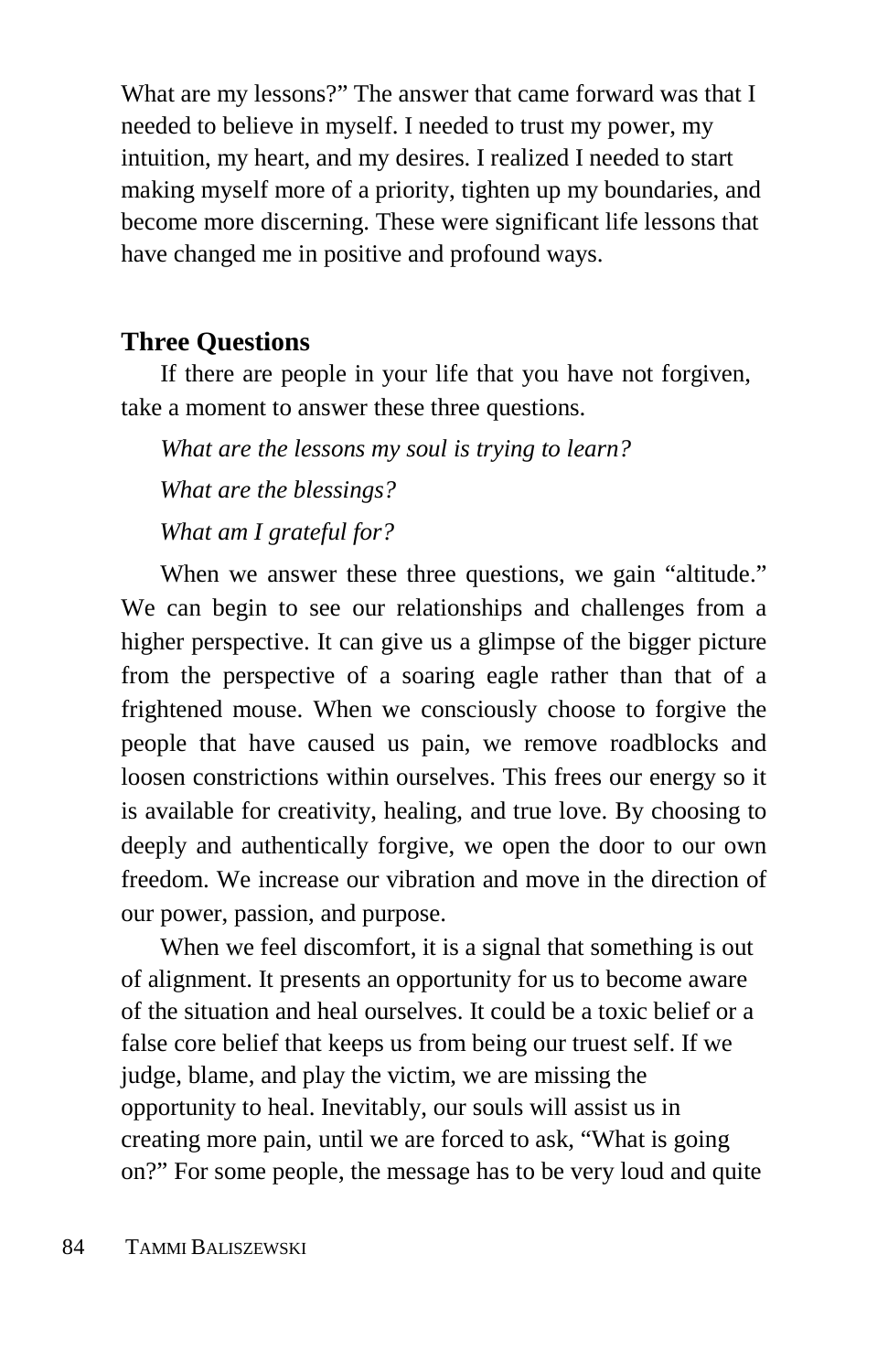extreme before they choose to pay attention. Some will even die before they get the message.

We cannot force the process of forgiveness. When we are in immense pain, it is virtually impossible to get there. In the aftermath of a disaster or in the heat of anger, we need to process our emotions—we need to feel our feelings.

However, even in those challenging moments, we can set an intention to eventually forgive by asking Spirit to help us release and forgive those who have hurt us. In other words, we can open our hearts to the possibility of forgiveness in the future by asking God to allow His loving presence and the energy of His forgiveness to flow through us. I do not know of anyone who has uttered this powerful, prayerful request for His help and been ignored or denied.

### **Creating Closure**

I felt that my anger needed a physical outlet before I would be able to create closure and authentically forgive those who hurt me. Yelling and hitting pillows with a tennis racket helped me to move the suppressed energy. Writing letters was another immensely helpful outlet. I wrote a series of letters to Bob, the therapist, and my priest. I did not mail any of them; I wrote the letters solely for the purpose of releasing emotions and to bring about my own personal healing. I realized that none of these people would provide the closure I needed, so I was going to have to create it for myself.

The first letters were full of anger, hurt, and rage. I said everything I wanted to say to these people. Over time, the energy and emotion of the letters started to change. A few of them were very sad. I felt as if my inner child needed to express her pain and confusion over being abandoned. As I went through the process, I also felt compelled to write a letter to my father and to God. I felt significant changes starting to occur—each letter created a shift within myself. The pain and sadness came out of me in layers. As I gave a voice and an outlet to all that I had suppressed, I was starting to feel a ray of light piercing through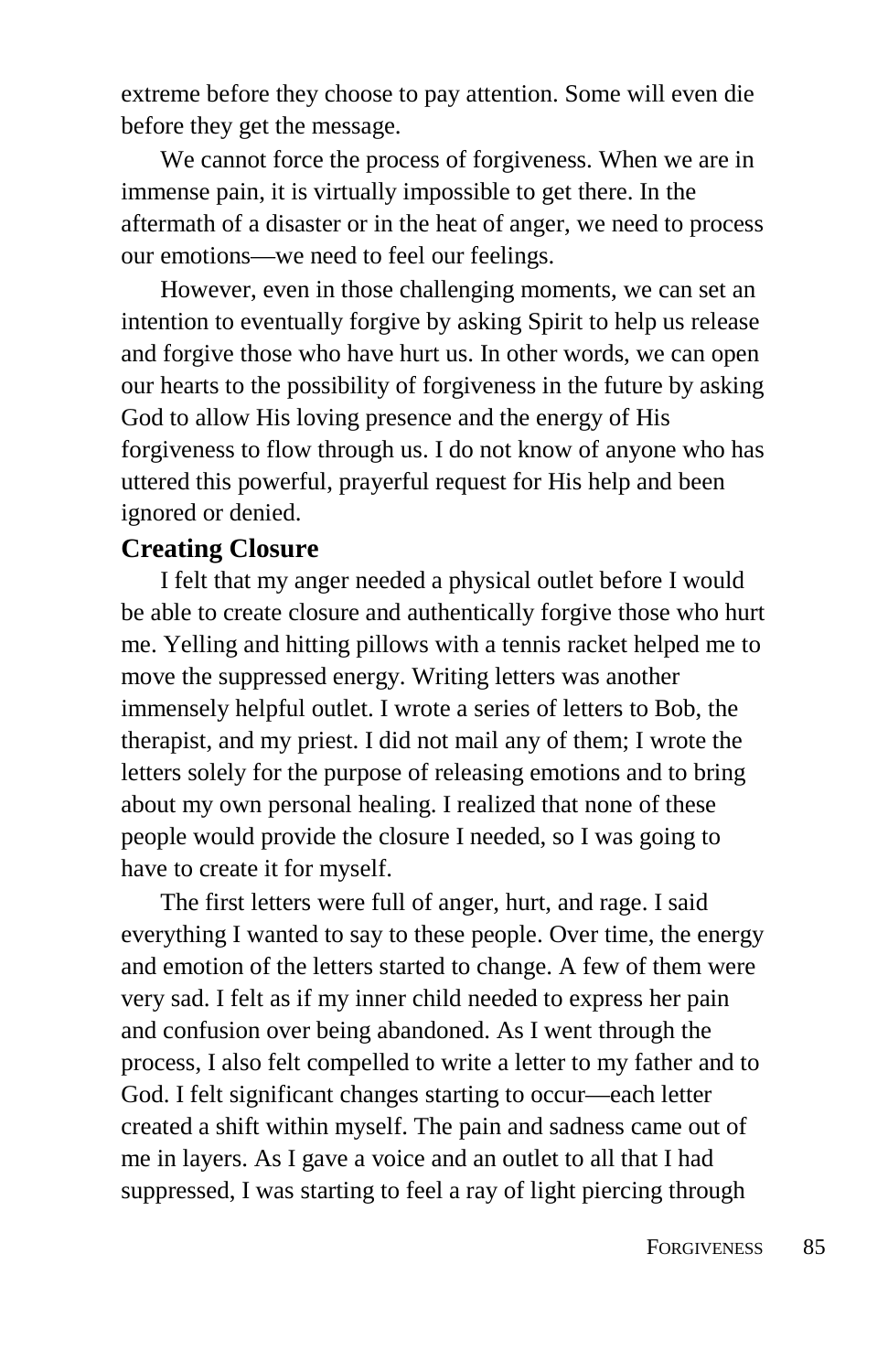the confusion and darkness. I was experiencing more hope, peace, and optimism. Things were coming into focus; the healing experience of authentic forgiveness was taking place.

Creating artwork was another outlet for my anger and sadness that helped me tremendously. You do not need to be an artist for this to be a powerful part of the healing process. There were times I simply pulled out big pieces of paper, canvases, crayons, charcoals, or paint. I used whatever color and medium I was drawn to at the moment. I often made a mess, but it gave me enormous relief. Creating art is potentially a significant and valuable tool for healing.

## **Exercise: Forgiveness Visualization**

This exercise will help you sever your connections to those who have hurt you. You may read through each step and do the exercise by memory, have someone read the exercise aloud to you, or listen to a recording of it in your own voice. Go slowly and give yourself the opportunity to really visualize and *feel*  your emotions. It may take more than once to fully disconnect, but you should feel some relief each time you do this exercise.

- 1. Relax, close your eyes and take a few deep, cleansing breaths. Now allow the person who you would benefit the most from forgiving right now to easily come into your mind's eye.
- 2. Visualized this person standing about 10 feet away from you and with a cord connecting the two of you.
- 3. Invite your guardian angel, your Higher Self, or God to join you. This being has your greatest interest at heart and is here to protect, love, and support you through this process.
- 4 Take your time and express what you are thinking and how you are feeling to this person who has hurt you. Tell them everything that is on your mind and in your heart.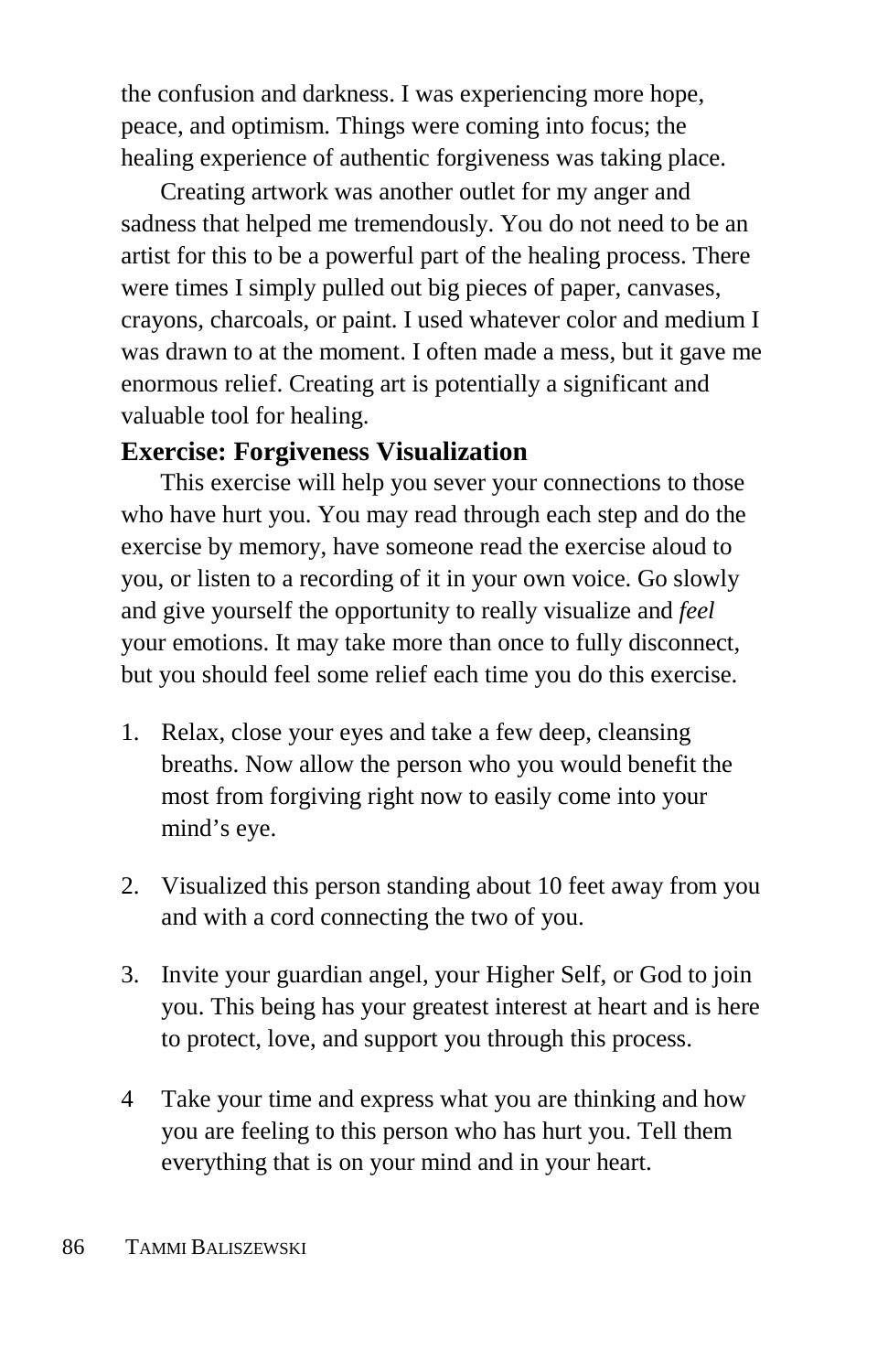- 5. When you are finished, you may find that the person would like say something to you. Allow them to express themselves. You may want to respond and let the dialogue continue.
- 6. When the dialogue is complete, you may want to ask your Higher Self or guardian angel what your soul has been trying to learn from this relationship. They may be able to show or tell you about the higher purpose of this challenging relationship or experience.
- 7. When your Higher Self or angel is done sharing the message with you and you feel you are ready to release the person who has hurt you, notice that your Higher Self or angel has a pair of golden scissors. You may ask them to assist you in severing the connection with this person. Tell them you are now ready to release the cords that bind you. Tell them you are ready to accept your highest calling and claim your life's destiny. Proclaim that you are ready to be free.
- 8. Sever the cord.
- 9. After the cord has been cut, imagine surrounding yourself with a circle of light or a protective iridescent bubble. You are now establishing new boundaries and are no longer connected to this other person. If you think of or see this person, you will feel safe and whole unto yourself. Bless them on their path and know you are now free, supported, and blessed on yours.

After completing this forgiveness visualization you may want to write your thoughts, feelings, or revelations in your journal. Express gratitude to Spirit for the healing that is occurring on all levels and for the wonderful opportunities and relationships that are on their way to you now!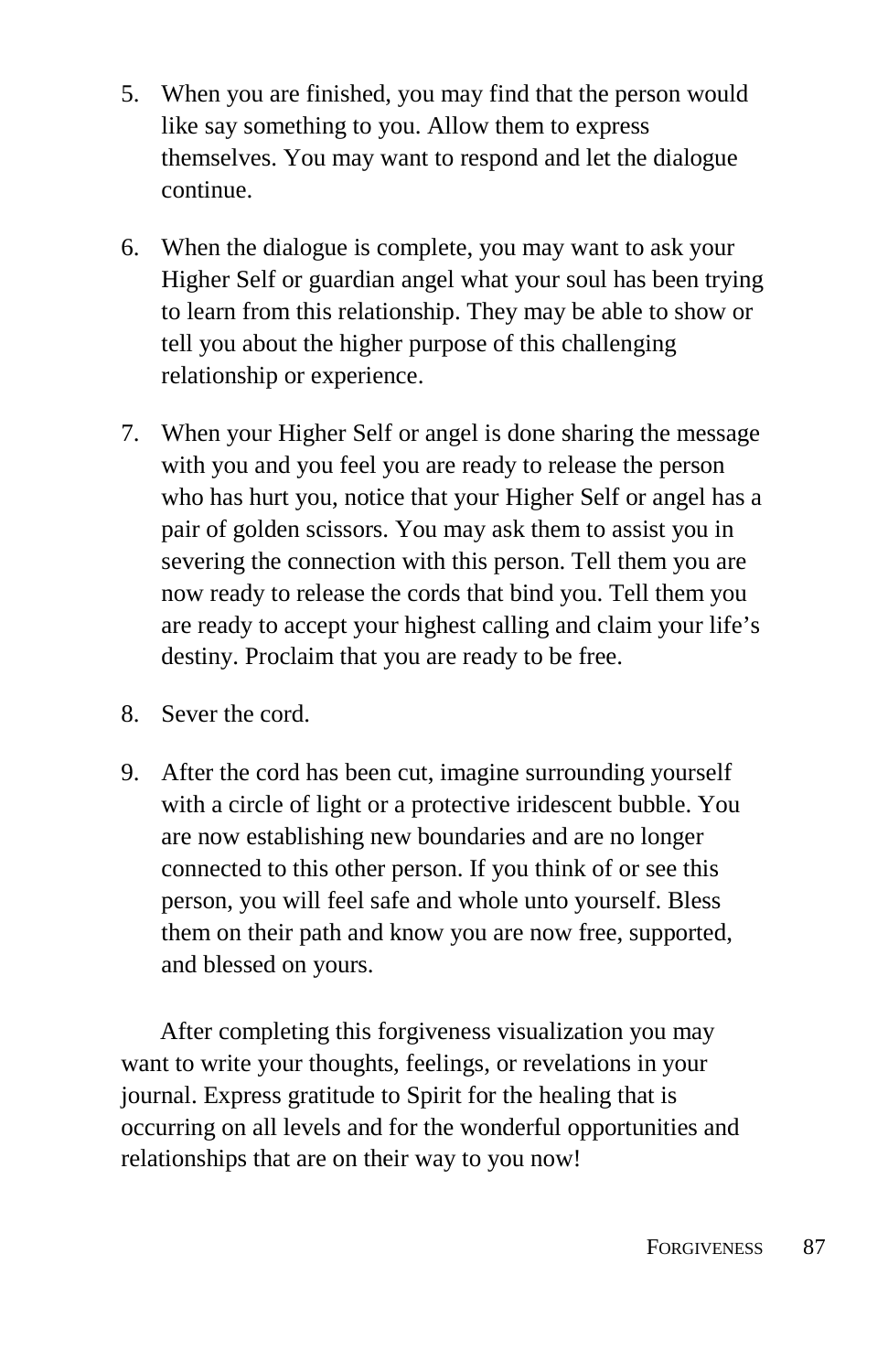# **Exercise: Freedom through Self-Forgiveness**

The last crucial part of my forgiveness process was forgiving myself. Beneath all the judgments I held against the other people who had wronged me, were the judgments I held against myself. I judged myself as stupid, naive, ugly, inept, fat, unworthy, lazy, unlovable, and a mistake. When we identify and release the judgments we hold against ourselves, we heal our core relationship with our Self. This subsequently supports us in shifting and healing our perceptions and our relationships.

1. Open your journal and write about a recent situation where you felt someone wronged you.

Example: *My fiancé had our therapist tell me the relationship was over and he never wanted to see me again. I felt devastated, confused, grief stricken and deep pain.* 

2. Take a few minutes to review what you just wrote and see if you can identify any negative judgments you have placed on the other person. One key is to look for any "right vs. wrong" thinking (that is, what should have happened?).

Example: *Bob is a cruel, insensitive man. He should have communicated with me personally. He should have had the guts, respect, and the integrity to talk to me, but he did not. I am right and he is wrong.*

3. Write down any underlying negative thoughts you have been holding against yourself.

Example: *I am stupid, naïve, and an idiot for staying so long in this terrible relationship. Maybe I was a bad girlfriend and didn't even deserve to be loved.* 

4. Once you have identified negative judgments about yourself, create your self- forgiveness statements.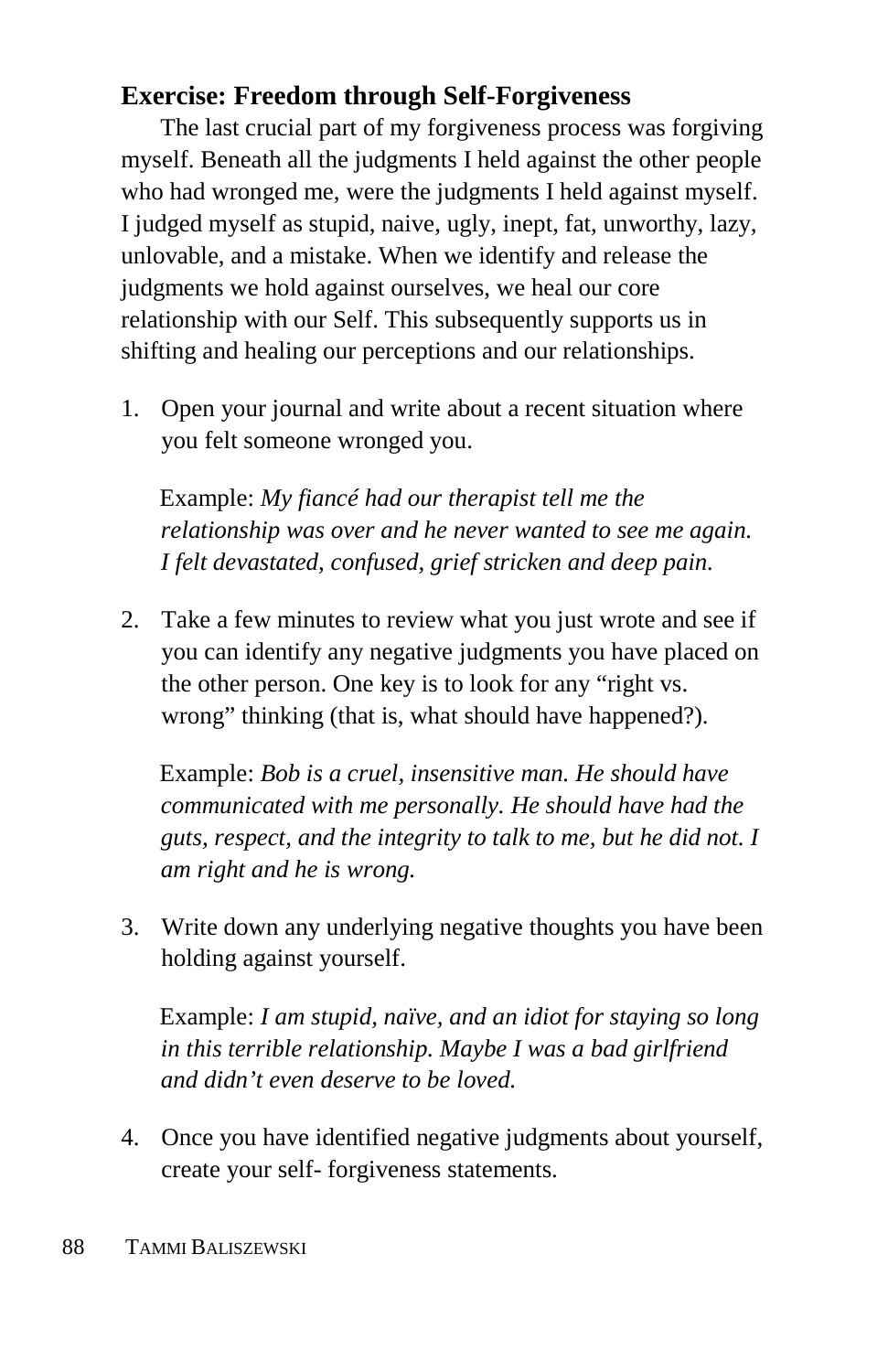Example: *I forgive myself for telling myself that I am stupid, I forgive myself for believing that I am naive, I forgive myself for calling myself an idiot. I forgive myself for judging myself as not worthy of being loved.*

5. When you are ready to release these judgments, allow yourself to bring your awareness to your heart, perhaps you want to place your hand over it, let your energy settle there, and say your forgiveness statements out loud.

Example: *I forgive myself for judging myself as stupid. I forgive myself for judging myself as an idiot. I forgive myself for judging myself as unworthy of love.* 

6. Finally, what truth statements might you bring forward that are a more accurate expression of the bigger picture about this other person, yourself, and this situation? Write them down and then say them out loud.

Example of a truth statement about the other person: *The truth about this man is that he is deeply wounded, has experienced great pain, and has many fears. He was terrified to talk to me directly about his feelings and decision— none of which has anything to do with me nor is it a reflection of my value.*

Example of a truth statement about me: *Although I am human and have made mistakes, I know I am a good person and am doing my very best. I am God's child and I deserve to be loved and adored. I am the child in whom God is well pleased.*

Example of a truth statement of this situation: *I know everything that is happening in my life is supporting me in my growth, healing, and expansion in consciousness. The truth is I know that God is on my side. I know I am being*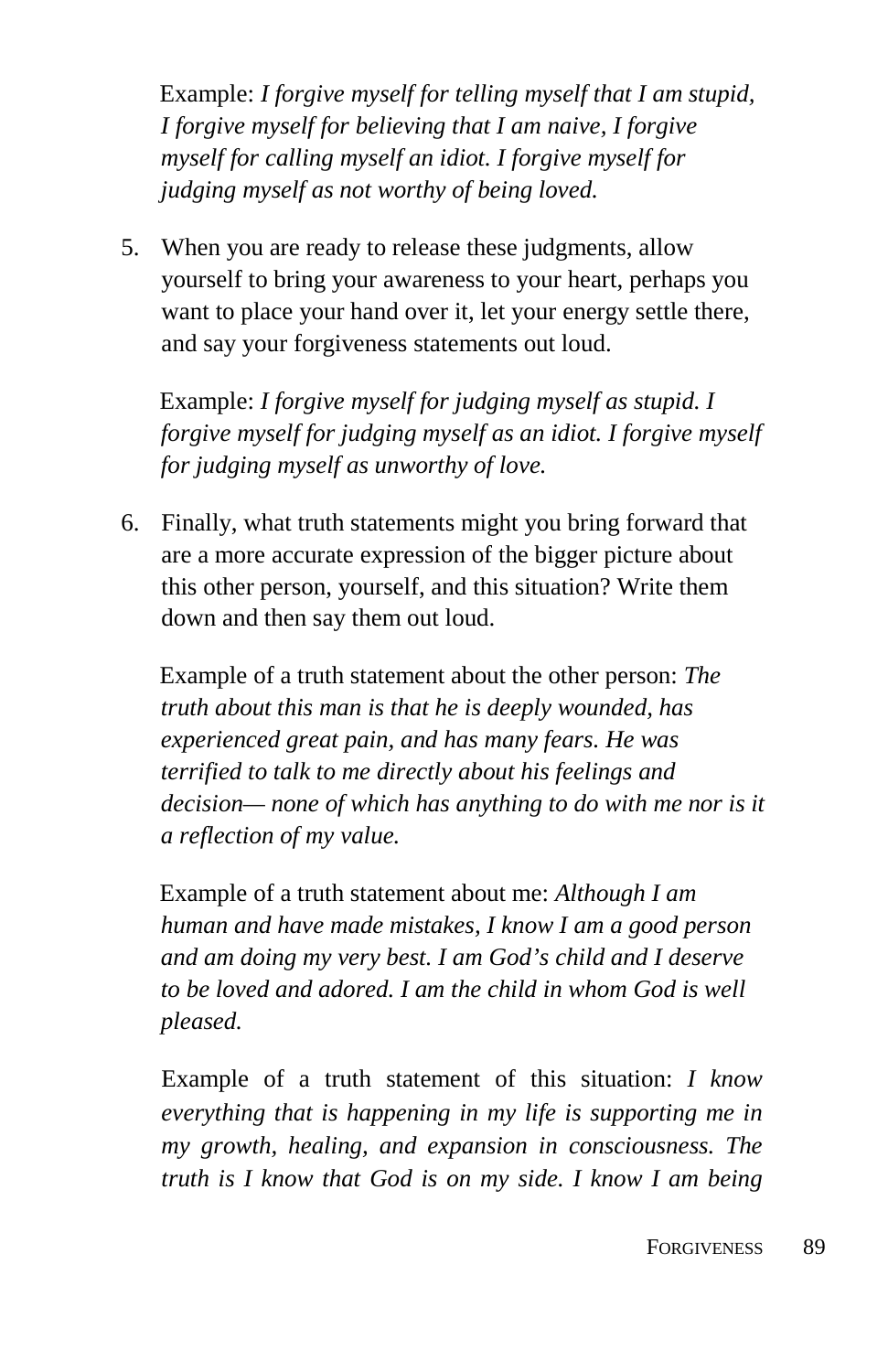*supported in becoming stronger and becoming the very best me I can be.* 

When we complete our forgiveness and truth statements, it gives us the opportunity to reframe our human experience and to see ourselves from a more accurate perspective. When we are willing to take the time to see ourselves from this higher perspective, a power is unleashed and we align with our Higher Self and Spirit. Forgiveness opens our hearts and paves the way for miracles.

Forgiveness is an attitude and choice of compassion for oneself and others. Through forgiveness we can transform our suffering into self-knowledge and spiritual growth. With forgiveness, we release our ego's need to be right and its incessant need to judge everyone and everything. It takes awareness, courage, and commitment. When I feel discomfort, I now ask myself what or who am I judging. Once identified, I immediately practice forgiveness and self-forgiveness.

The last letter I wrote to Bob was one of gratitude. He ended up being one of the most significant healing angels in my life. I experienced many blessings by virtue of my earthly dance with him—the way he came into my life, our experiences together, and the way we parted. If Bob had stayed in my life, I realize I never would have taken full responsibility for myself. I lived in his shadow and I know I would have stayed there. I never would have picked up a paint brush, never would have gone to school, and never would have written a book. He was an actor in the drama of my life and the perfect catalyst for my healing. Because of my experiences with him, I was able to arrive at the place where I could look at myself honestly and deeply. I identified and released a lifetime of powerful judgments I had placed against God, myself, and others. I became aware of and transformed my negative, unconscious feelings and beliefs. I was then ready and able to claim my true Self. From this new place of clarity, I am authentic, congruent, peaceful, joyful, healthy,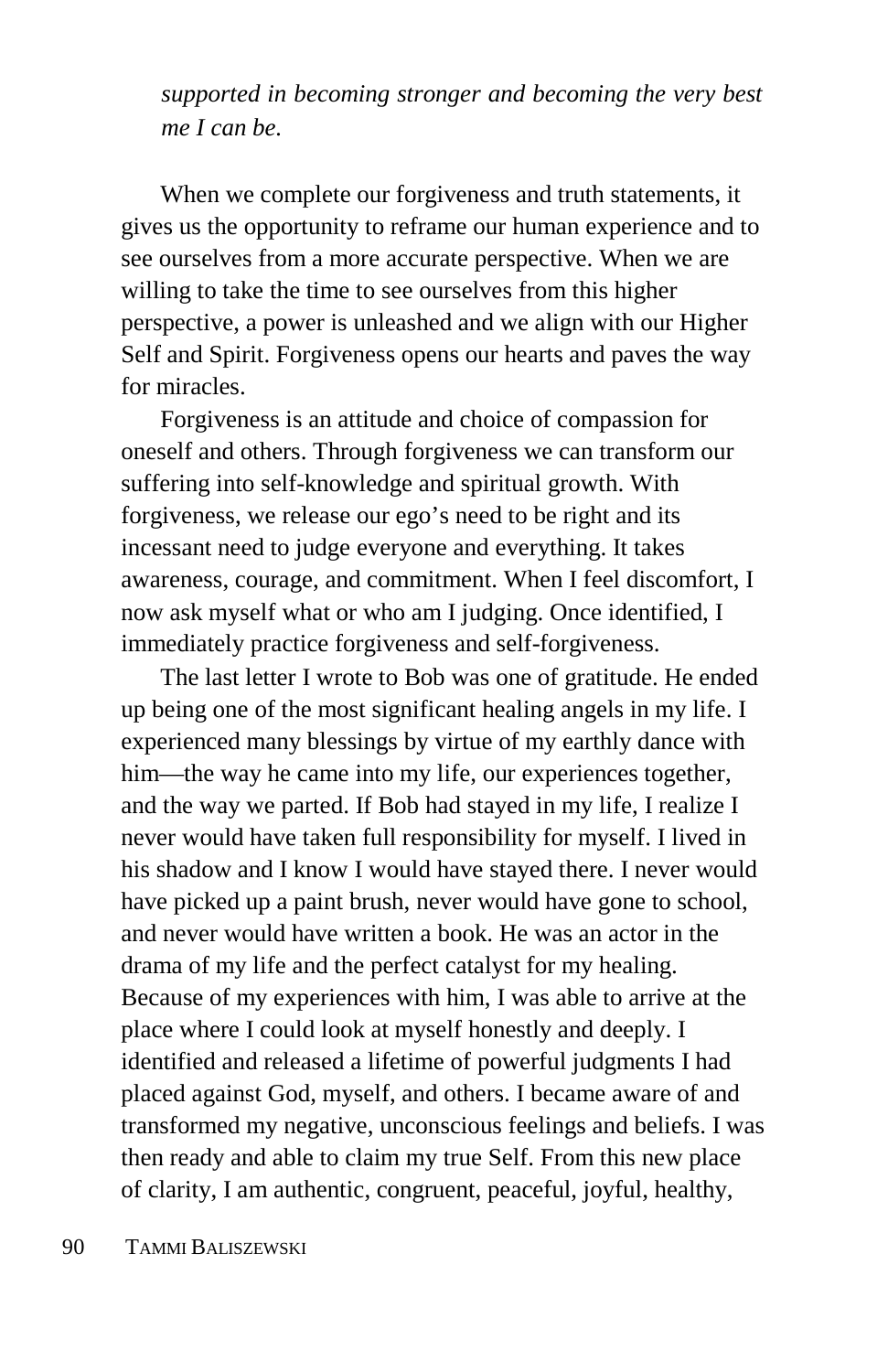and whole. The incredible healing power of forgiveness lifted me up to a place of altitude and gratitude. It also opened up the space in my heart to bring forth the love of my life and assisted me in creating the life of my dreams.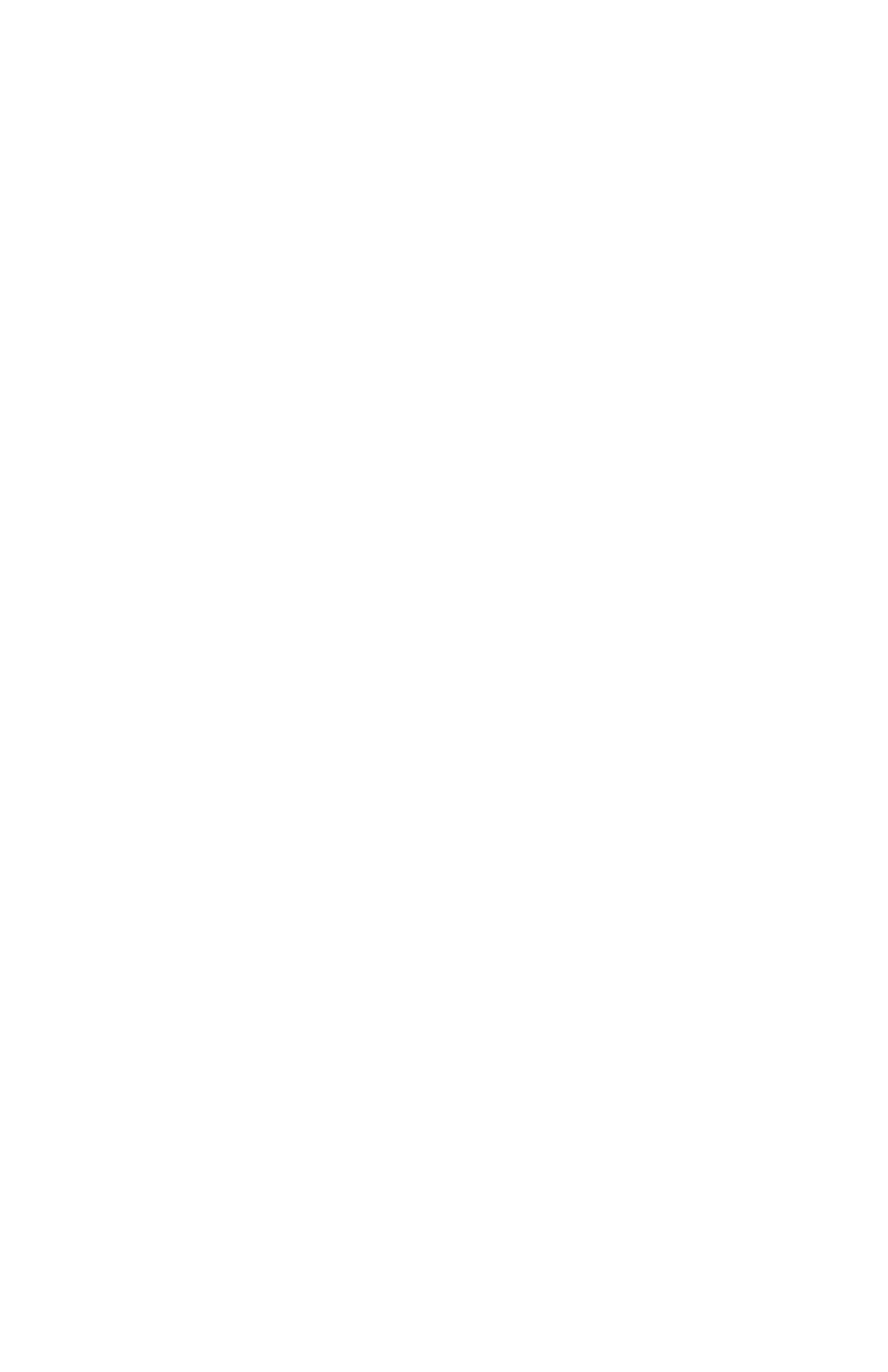# *Chapter 8 Guilt and Shame*

*Shame is the lie someone told you about yourself. ~ Anais Nin*

*For it is guilt that has obscured the Father to you, and it is the guilt that has driven you insane. The acceptance of guilt into the mind of God's son was the beginning of the separation, as the acceptance of the Atonement is its end. ~ A Course in Miracles*

The qualities of guilt and shame are seemingly inherent in the human experience and the area where some of the deepest judgments and pain reside. Most individuals on a healing path will come face to face with these challenging emotions. In fact, I believe many people avoid embarking on the path of selfawareness for fear of confronting them. Having the experience of personal guilt and shame can range from a minor sense of inferiority and inadequacy to debilitating and profound selfloathing.

Although guilt and shame can be similar in nature, there are some differences. Guilt is what we experience when we believe we have done something wrong or bad. Shame occurs when we believes there is something intrinsically offensive, wrong, bad, or flawed within ourselves. Guilt is what we do; shame is who we are.

Well-meaning parents or teachers may have shamed us in order to get us to behave or to establish boundaries. Shame is often used to keep young people clothed and appropriate in the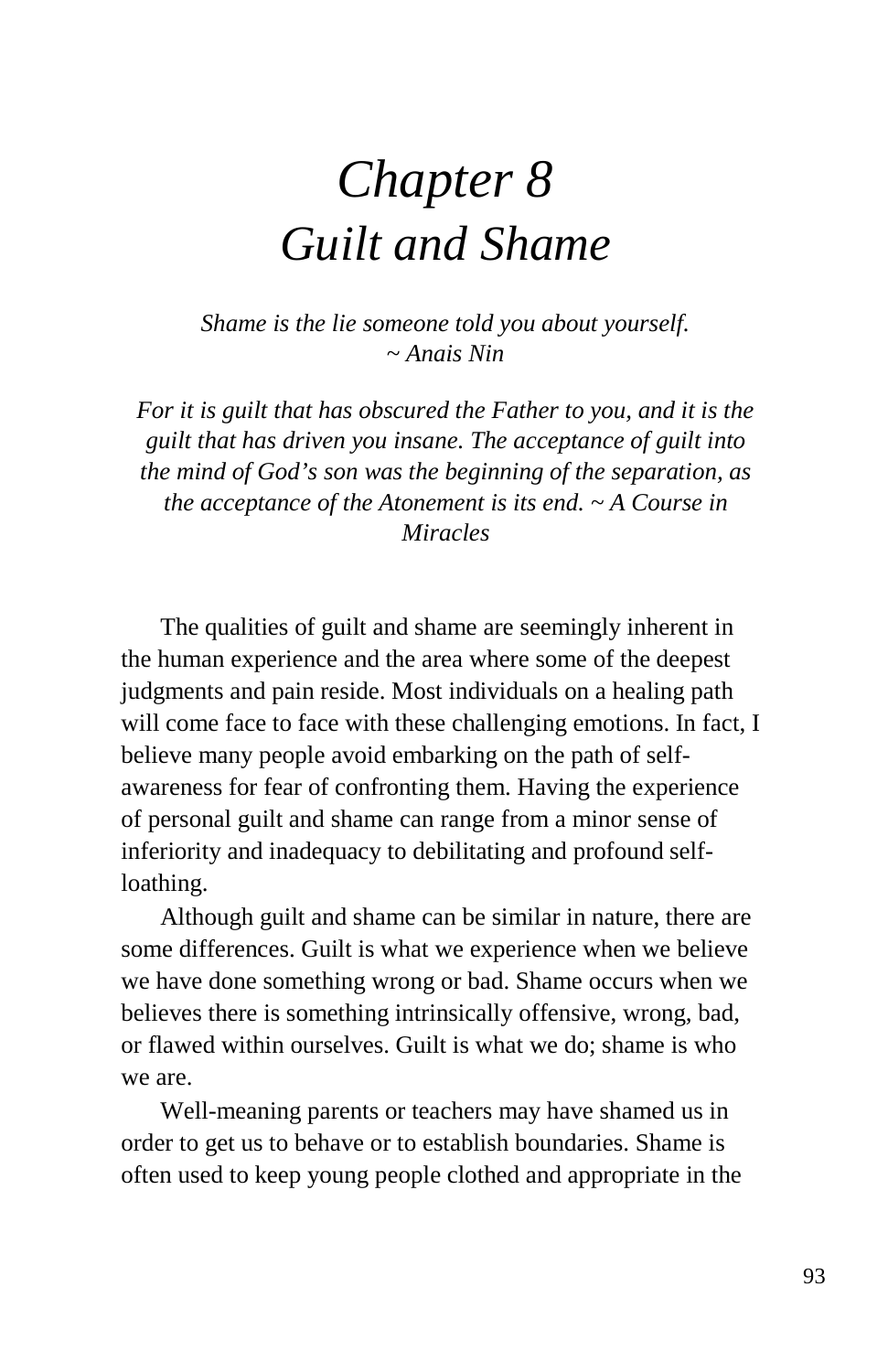world, thus creating issues around sexuality and the body. A child that grows up in a guilt- or shame-based environment will take on this negative energy and it will likely become part of their identity.

People who carry the burden of guilt or shame wear an emotional mask in order to hide or convince others that they are actually okay. They have a deep fear of being exposed. If a person carries significant shame, his or her relationships will not be based on a foundation of truth. Games, manipulation, and drama will be powerful forces in their lives. The life of a shamebased individual is about avoidance, secrecy, darkness, deception, fear, and denial.

The experience of toxic shame is a sense of feeling innately defective, unworthy, and/or inferior. Toxic shame is often at the core of neurosis, addictions, character disorders, and violence. This is a destructive force in humanity and can be a primary contributing factor in the contemplation, attempt, or success of suicide.

Negative guilt keeps a person in a pattern of self-deprecation and non-acceptance, making it impossible to experience true intimacy. It is difficult, if not impossible, to have authentic connections if we have not addressed and healed our personal guilt or shame. In order to reveal ourselves honestly, we must believe that the essence of who we are is not only acceptable, but wonderful and a gift we want to share.

People who experience toxic levels of guilt or shame often show these characteristics:

 Discomfort with emotions or an inability to allow feelings A sense of loneliness, emptiness, or not quite fitting in A deep sense of unworthiness or lack of personal value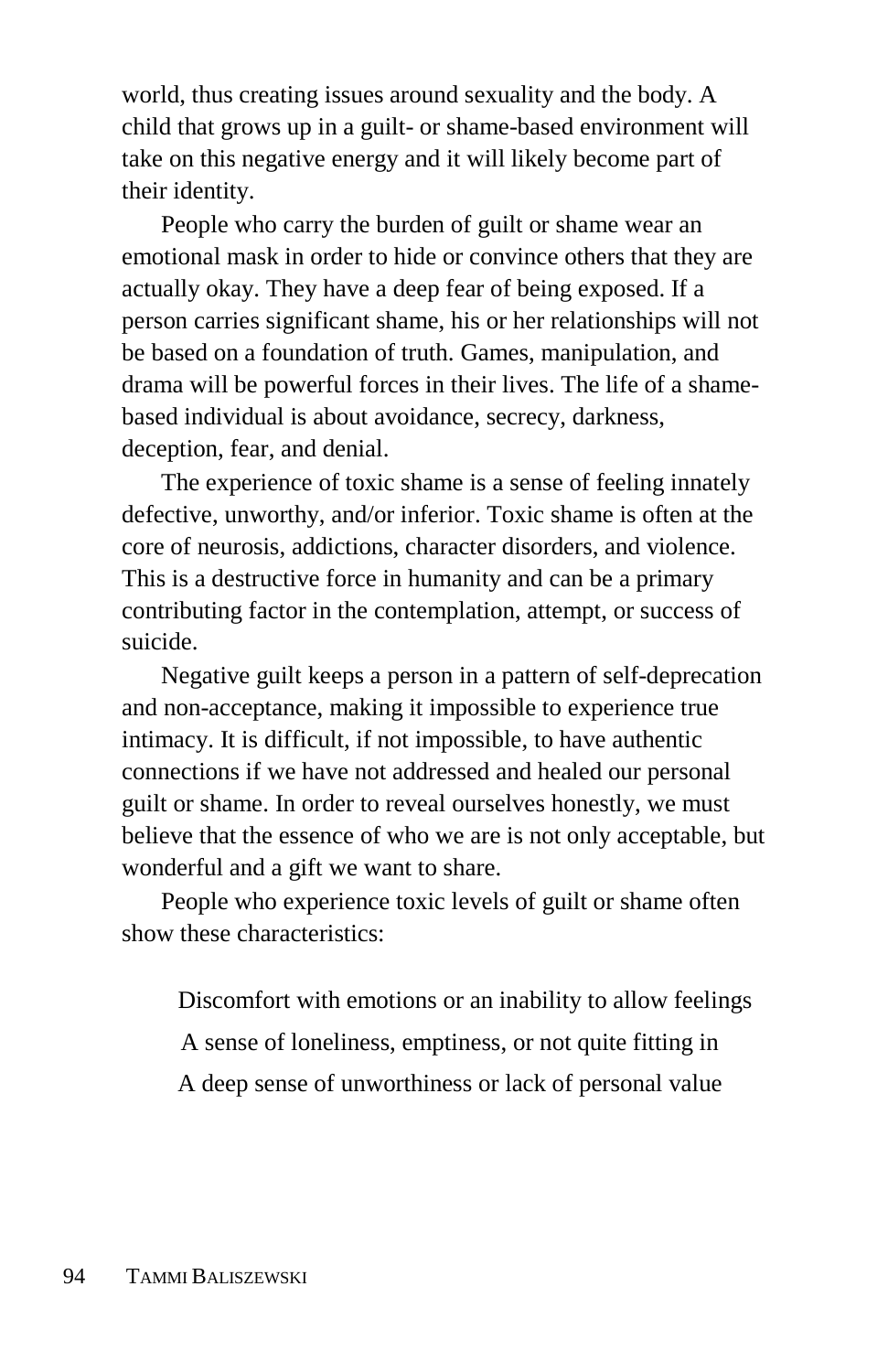Difficulty in expressing truth Difficulty with self-assertion Distorted self image or inconsistent perception of self (feeling superior and/or inferior) Highly judgmental of self or others Compulsive or addictive behavior Constant self-justification Perfectionism Overly materialistic Rigid in behavior or thinking Denies or dwells on mistakes Painfully shy or self-conscious Anxious or depressed Feeling or often stating that they do not want to be a burden Identity, value, or esteem derived from outside themselves (relationships, money, work accomplishments, material objects) Tells fibs, white lies, untruths, or is a compulsive liar Has a fear of being in trouble

If someone suffers from intense shame, it is generally because it has been handed down from parents or caretakers. It is impossible to instill self-love or self-esteem in a child if the caregiver does not authentically value or love themselves. We cannot teach what we do not know.

As infants, we are completely helpless and look to our primary caretakers to supply all of all of our needs. We determine who we are from the mirroring eyes of our parents. Ideally, when we are babies, our mothers mirror back to us our behavior—when we coo, she coos; when we laugh, she laughs.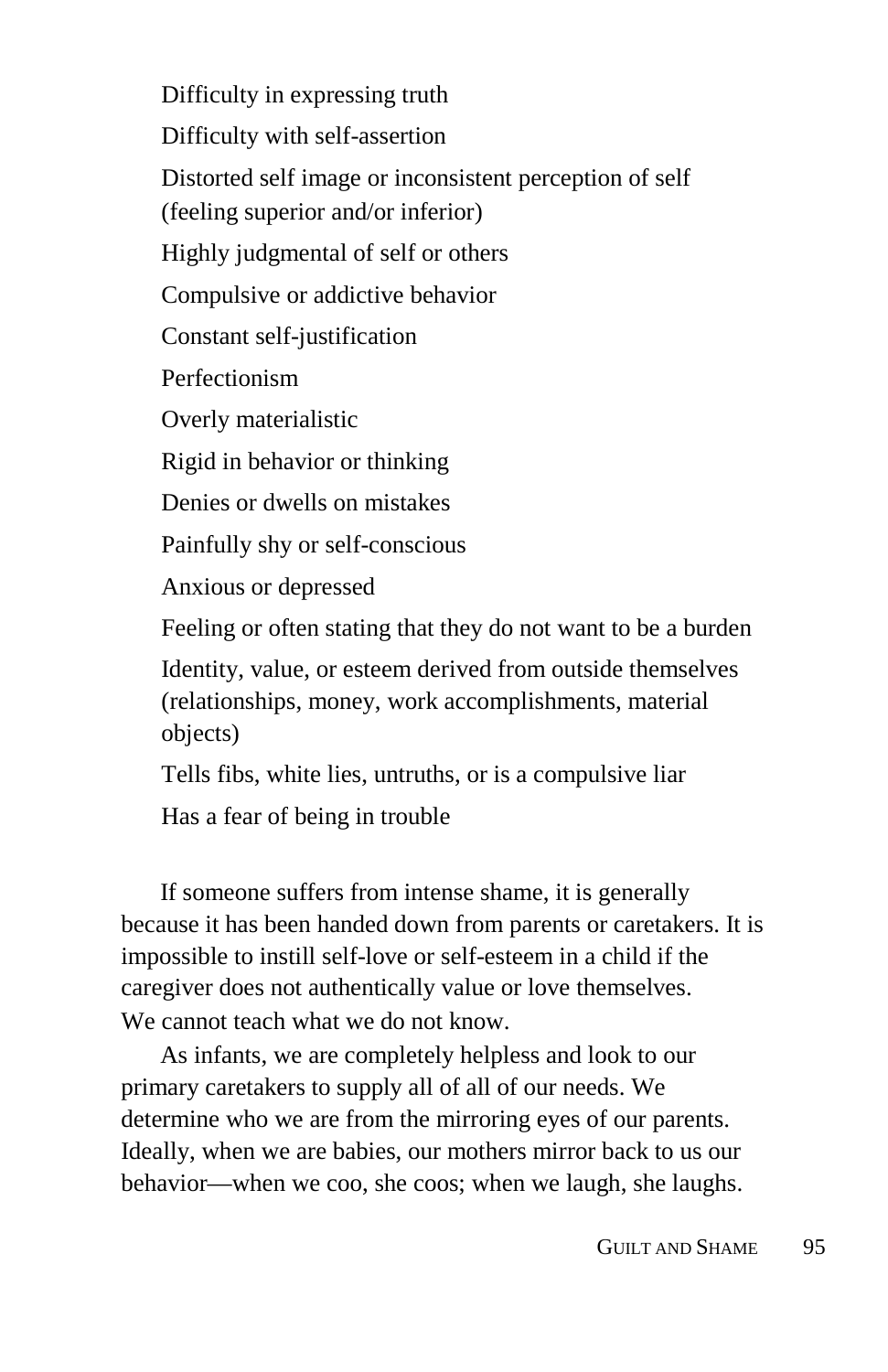She takes care of our needs—when we are hungry mother feeds us; when our diapers are wet, mother changes them. However, if our primary caretaker is out of sync with our rhythm and we do not get what we need when we need it, confusion and shame begins to occur. This is when the interpersonal bridge starts to deteriorate and a gap is introduced between us and this important other. This can start to create an emptiness or hole in our soul, which will likely be the catalyst for addictive behavior later on. As adults, when we feel empty we may try to "fill up" with alcohol, drugs, sex, pornography, food, work, or relationships.

If a parent was not well cared for as a child, they are most likely wounded and emotionally stunted themselves. They may then actually look to their own children to unconsciously fulfill *their* unmet needs and desires. When parents unconsciously make themselves the priority, the child's needs are rarely met and the negative cycle of shame continues. Children in the contaminated environment of shame often grow up without unconditional love. They grow up and become "adult children." No matter how much they consume from the outside world, wounded adult children can never get enough to make themselves feel valued, fulfilled, and worthy. This hole in the soul cannot be healed by anything other than a healthy relationship with oneself.

#### **Julie's Story**

Julie had a history of addiction and destructive behavior. Her pain finally brought Julie to the place of looking within and embarking on her healing path. She began to contemplate her childhood and the initiation of her core beliefs. She had always been painfully shy and seemed to carry a great deal of shame. One night Julie had a vivid dream. In her dream, Julie was sitting on a couch, when she looked down and noticed a cherry pie. Upon closer inspection, Julie saw that this pie was rotten and filled with maggots. She was horrified, disgusted, and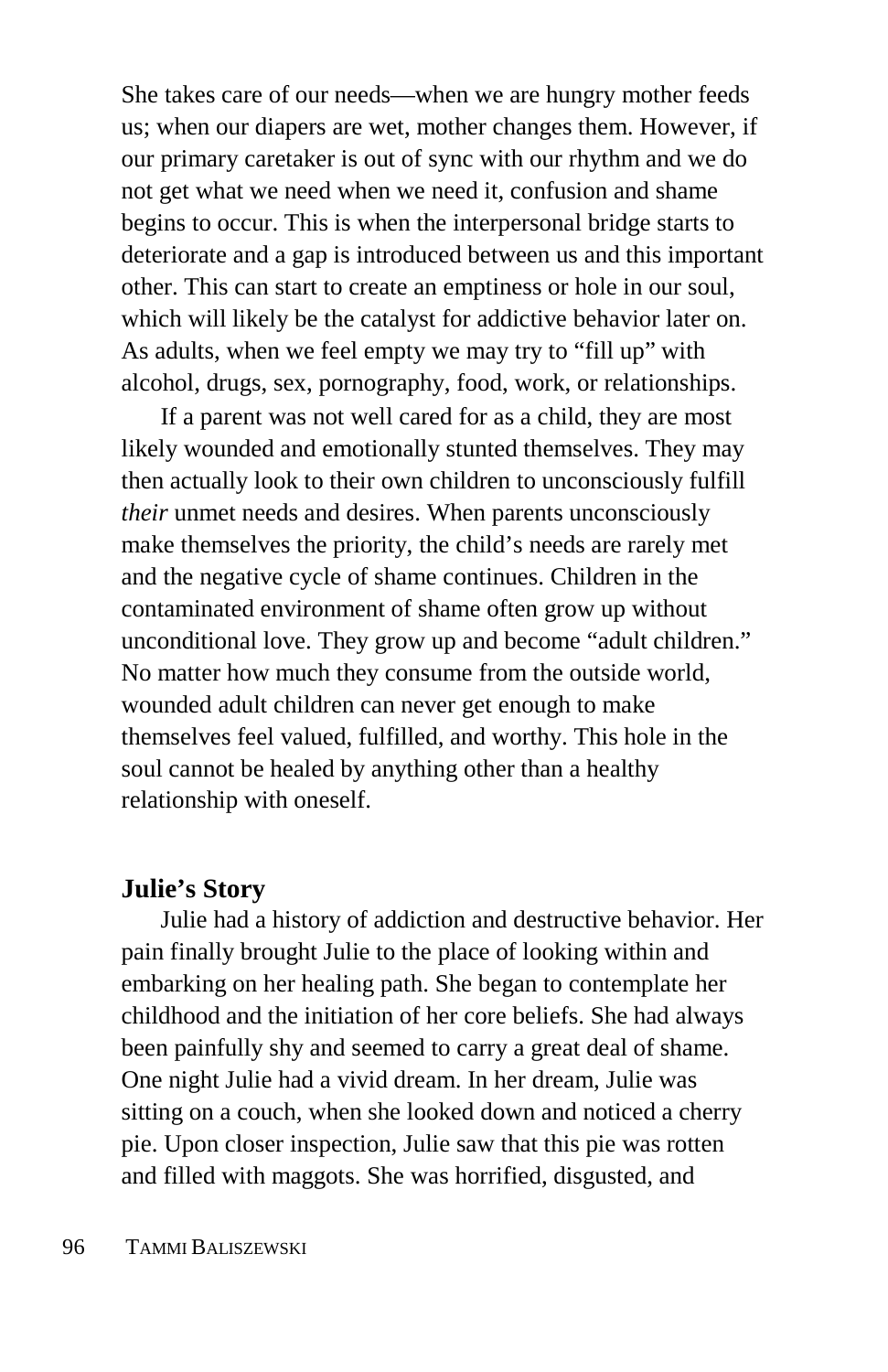ashamed. She then remembered that there was an older pie behind the couch. Julie was mortified at the prospect of how bad that pie would be since it had been there much longer. With trepidation, she looked behind the couch and was amazed to see the freshest, most beautiful, and perfect cherry pie she had ever seen. Julie felt confused, relieved, and happy all at the same time.

She asked me what I thought it might mean. Julie was starting to look within and was beginning to encounter her "worms, bats and stinky stuff", as symbolized by her contaminated cherry pie. She had been struggling with a belief that she was inherently rotten. Her dream was communicating that, although things were uncomfortable now, if she continued on her healing path and was willing to look deeper, she would discover that ultimately she is fresh, beautiful, perfect, and amazing. Julie cried as she began to understand the deep and profound message of this dream.

Julie continues to look within and take responsibility for her healing. She is allowing the experience of her feelings and is communicating more authentically. Julie has reframed her belief systems and has now come to understand that her true essence is glorious! By choosing to confront her shame based issues, she is working through them. She is no longer participating in her destructive, addictive behaviors and she is happier, healthier, and more beautiful than ever.

Many of us are afraid to look within for the same reason. One of the greatest human fears is that we are unlovable or inadequate. Unworthiness is a challenge that almost everyone struggles with either consciously or unconsciously. As we become aware of and identify our feelings of unworthiness or shame, we begin to have some power over it. If we follow through with healing of our shame-based issues, we eventually arrive at the place of self-acceptance and liberation. When we liberate ourselves from the burden of guilt and shame, we then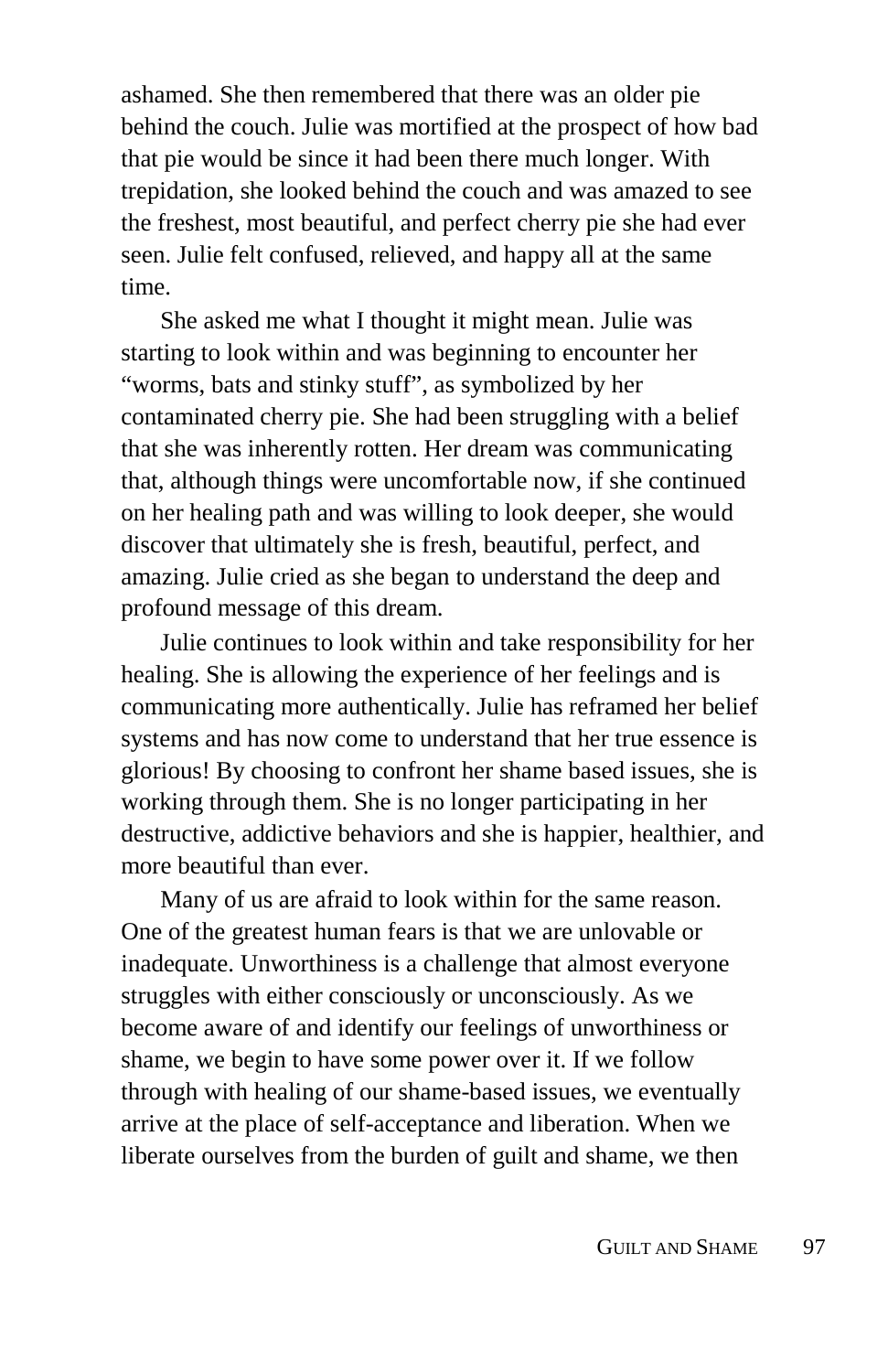have the opportunity to experience love, joy, and acceptance and we will soar.

While processing and releasing guilt and shame, it is important to be gentle and kind with ourselves. We must be introspective and honest. If we feel responsible for a regrettable action, it is beneficial to admit our mistake, learn from it, apologize, and set the intention not to repeat it. Most importantly, we must forgive and have compassion for ourselves.

Making mistakes is a part of the human experience. If you do not make mistakes, not only are you not normal, you probably aren't human! The ability to forgive ourselves is vital in establishing a healthy self-esteem and in having a joyful life experience.

If we do not confront and heal our guilt and shame, it will continue to be a part of our inner reality and our vibration. It will continue to be reflected in our lives. If we have guilt and shame about eating chocolate cake, we will not drop the weight. When we drop our judgment and our shame, we can more easily drop the weight. If we believe we are a mistake or unworthy of love, our vibration will attract situations and relationships that reflect and reinforce our feelings of inadequacy.

Learning to listen, accept, and be compassionate with yourself is vital to the healing process. By choosing to be kind and loving to yourself, you have the opportunity to re-parent and retrain yourself.

## **Exercise: Releasing Guilt and Shame**

Write the answers to the following questions in your journal.

1. Identify something for which you feel guilty and ashamed. Remember, guilt is what we do and shame is who we are.

Example of guilt: *I feel guilty about the chocolate cake I ate today.*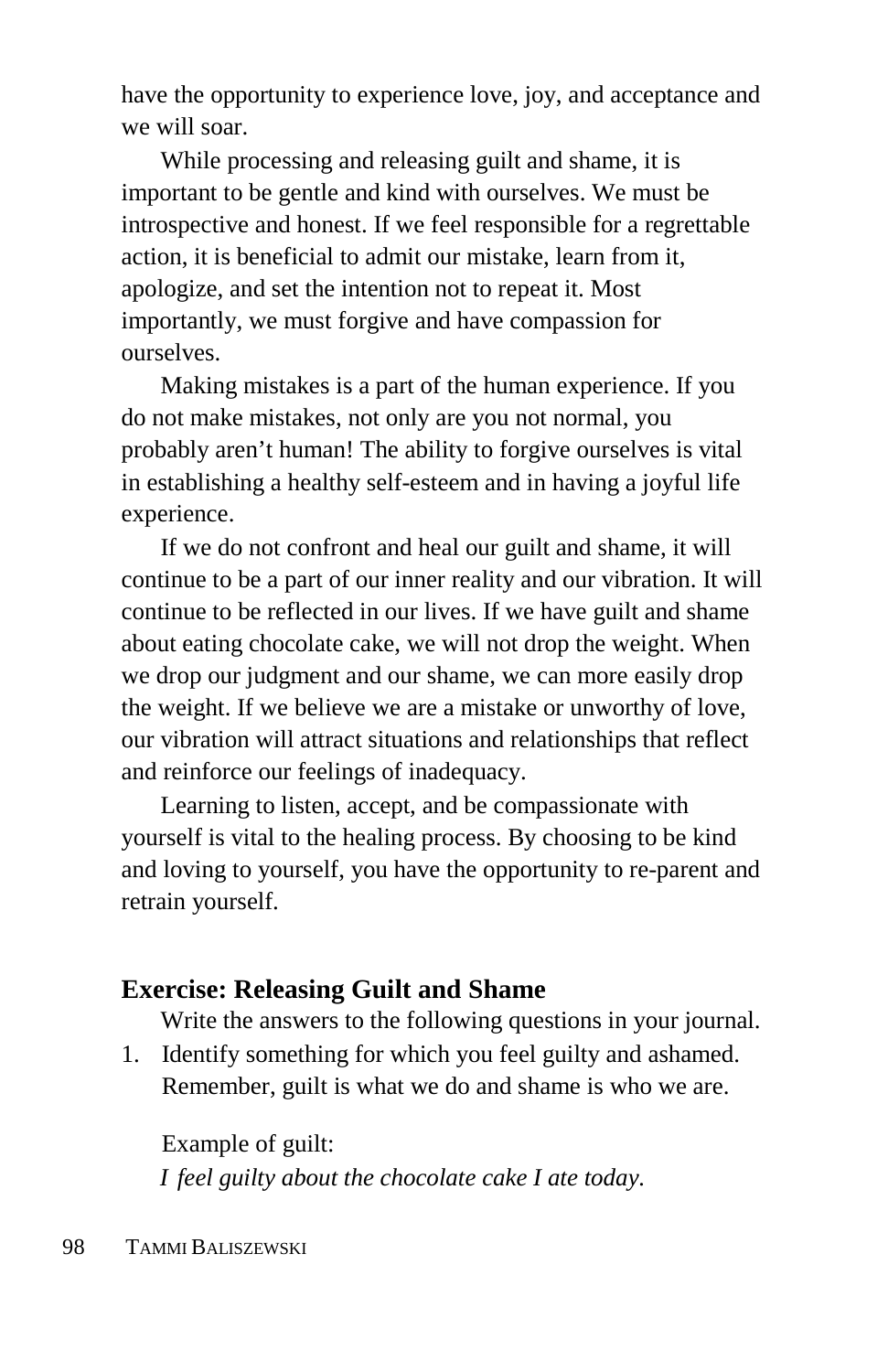Example of shame: *I am a fat, ugly pig.* (There is often a shame- based belief beneath the guilt.)

Example of the deeper shame-based belief: *I take up too much space.*

2. Identify the underlying negative thoughts and judgments you are holding against yourself.

Example of exploration of guilt:

*I think I am bad for having eaten too much cake. I say I want to lose weight, but sometimes I can't help but be indulgent.* 

Example of exploration of shame:

*I think I am a fat, indulgent, ugly pig. I don't like the way I look or who I am.*

Example of a deeper exploration of shame: *I am too big, I take up too much space. I don't deserve to be here. I am a mistake.*

3. Once you have identified the judgments, ask yourself, "Am I ready to let this go and heal?" If your answer is "yes," write your forgiveness statements.

Examples:

*I forgive myself for believing myself to be bad. I forgive myself for calling myself a fat, pig. I forgive myself for judging myself as unworthy. I forgive myself for buying into the notion that I am a mistake.*

4. Focus your awareness on your heart. Let your attention settle there and say your forgiveness statements out loud.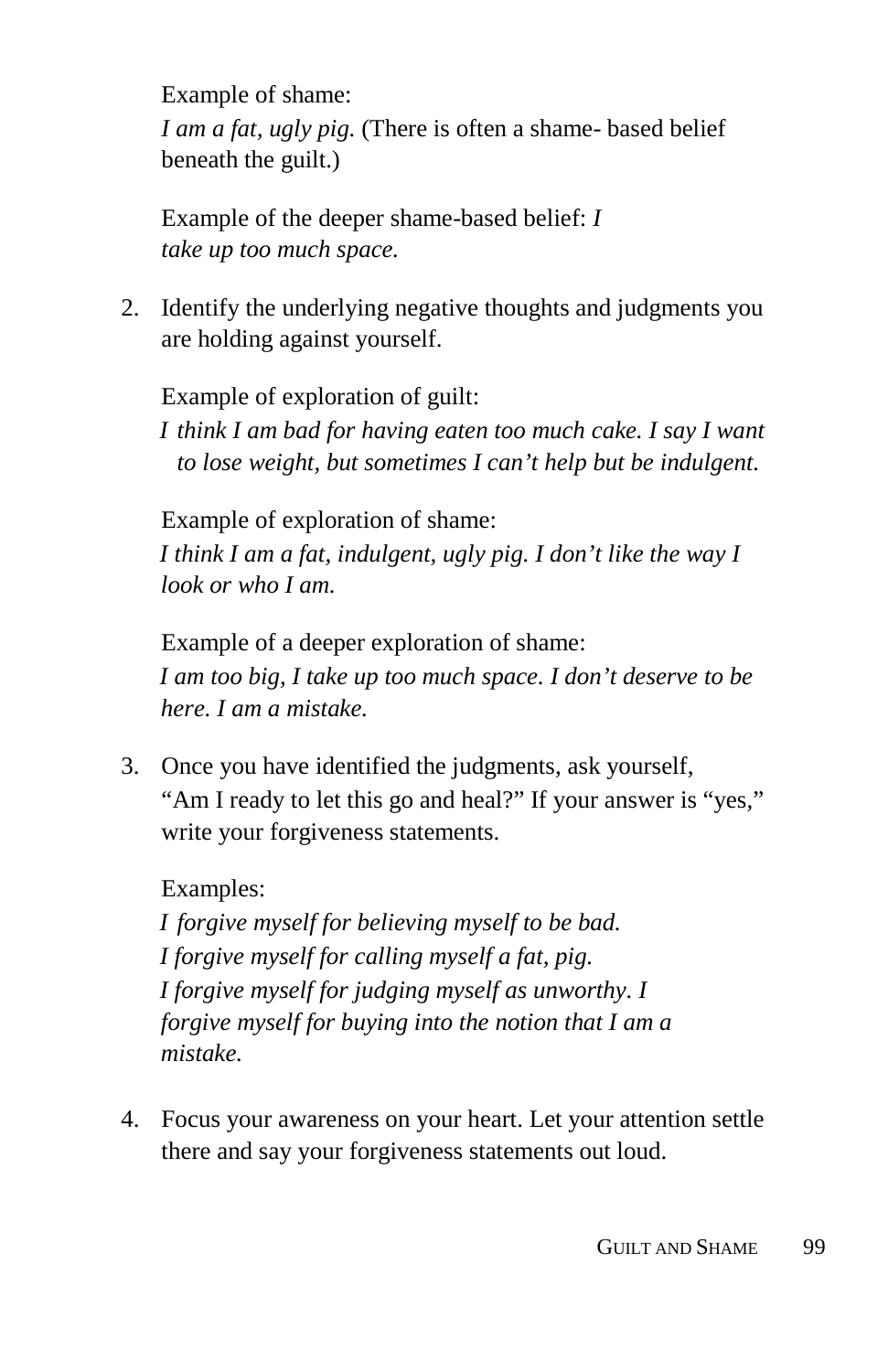Examples:

*I forgive myself for judging myself to be bad. I forgive myself for calling myself a fat, pig. I forgive myself for judging myself as unworthy. I forgive myself for judging myself as a mistake*

5. After you feel complete with your forgiveness statements, create your new truth statements from your heart or from your Higher Self.

Examples:

*The truth is I am not a pig. I'm a bit overweight and intend to start my new eating program soon. (Remember, if you can change it great, if not accept it!)*

*The truth is I love chocolate cake and eating it makes me very happy. When I am ready to commit, focus, and implement my new health regiment I will! Until then I'm going to thoroughly enjoy my chocolate cake!* 

*The truth is I am worthy!*

*The truth is I am not a mistake!*

Other examples of truth statements: *The truth is I am profoundly valuable and I deserve love. The truth is I am as God created me. The truth is I am a child of God and am loved and loveable. The truth is I am a spiritual being having a human experience and I am wonderful, precious, and divine!*

People who experience extreme guilt or shame often want to hide. They do not want to be seen or talk about how they feel. It is a lonely and painful experience. However, we must be seen, understood, and accepted by ourselves and others in order to heal. This is why support groups such as 12-step programs can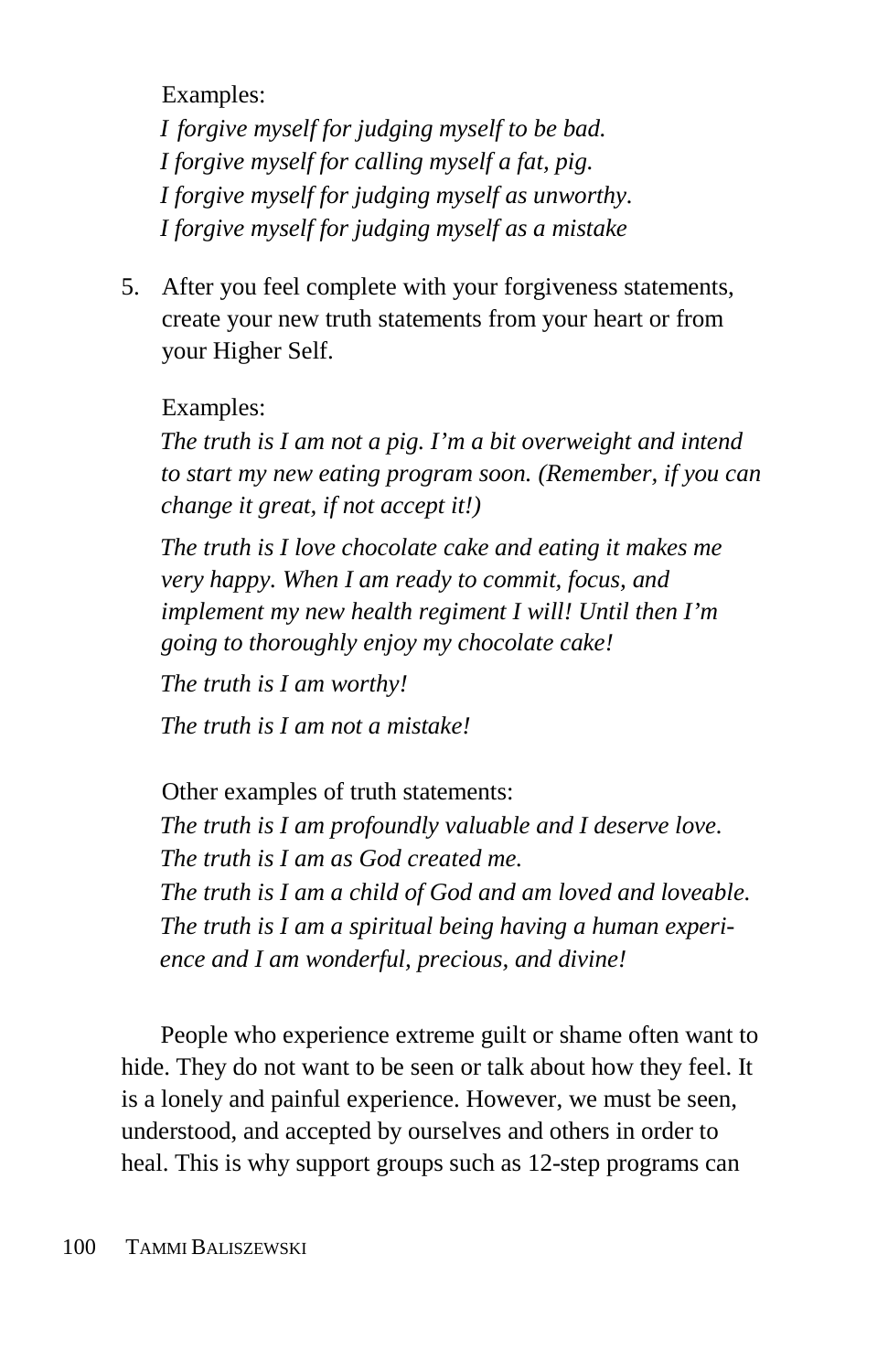be extraordinarily helpful, especially when shame is coupled with addiction.

As mentioned in the previous chapter, we can choose to focus on the good or bad, or the guilt or innocence. As you release guilt and shame, negative self-identification will loosen its grip on you. You will experience a profound state of freedom and relief. It can be experienced as a deep relaxation and comfort in the body. Ancient scriptures consistently assure us that the essence of who we are as humans is pure, beautiful, and without stain. The essence of who you are is, indeed, innocent, exquisite, and extraordinary. Once you remember and embrace this truth, not only will you feel more comfortable, confident, and peaceful, but true love will gracefully, naturally, and easily show up in your life.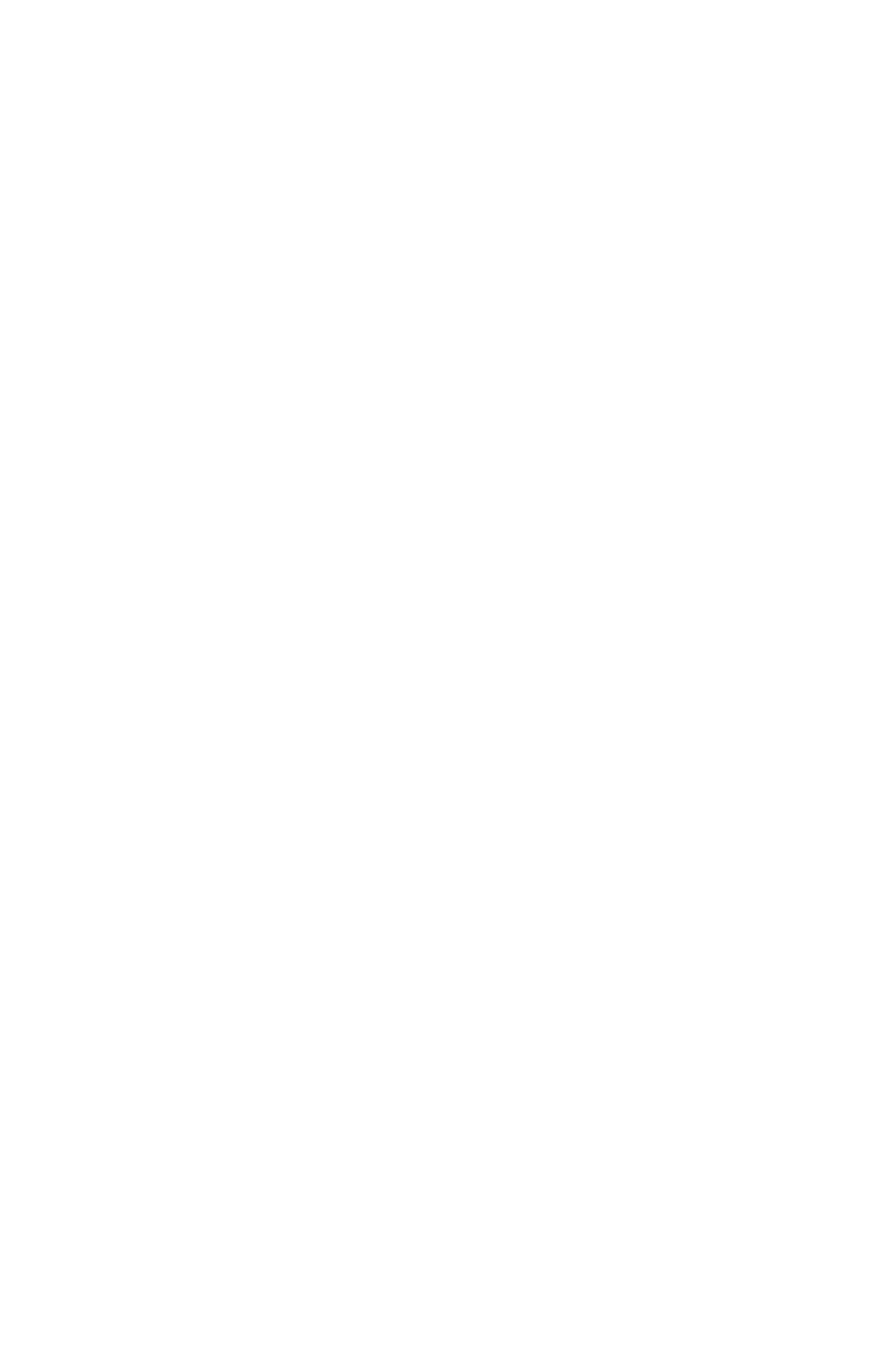# *Chapter 9 Emotions*

*To give vent now and then to his feelings, whether of pleasure or discontent, is a great ease to a man's heart. ~ Francesco Guicciardini*

*Let us not forget that the little emotions are the great captains of our lives and we obey them without realizing it. ~ Vincent Van Gogh*

Emotions can be a powerful indication of our connection to Spirit or our Higher Self. They are an important gateway in our evolution and spiritual development. Feelings are the way that the soul speaks to the mind and the body. Giving credence to our feelings is imperative if we want to live in optimal physical, mental, emotional, and spiritual health When we understand and honor our emotions, not only are we more cognizant of who we are, we also create a strong foundation for a healthy relationship with ourselves and therefore with others.

*Emovere* is the Latin root for emotion and means "to move." *Emotion* can be translated to literally mean "energy in motion." Our thoughts assist us in creating our reality. Additionally, our emotions are powerful motivators and an incredible energy source. Imagine that your thoughts and beliefs are like a car and engine. Keeping this imagery in mind, feelings and emotions are akin to the horsepower and fuel.

When thoughts, beliefs, and emotions are not aligned, life can be chaotic, scattered, and confusing. When our thoughts,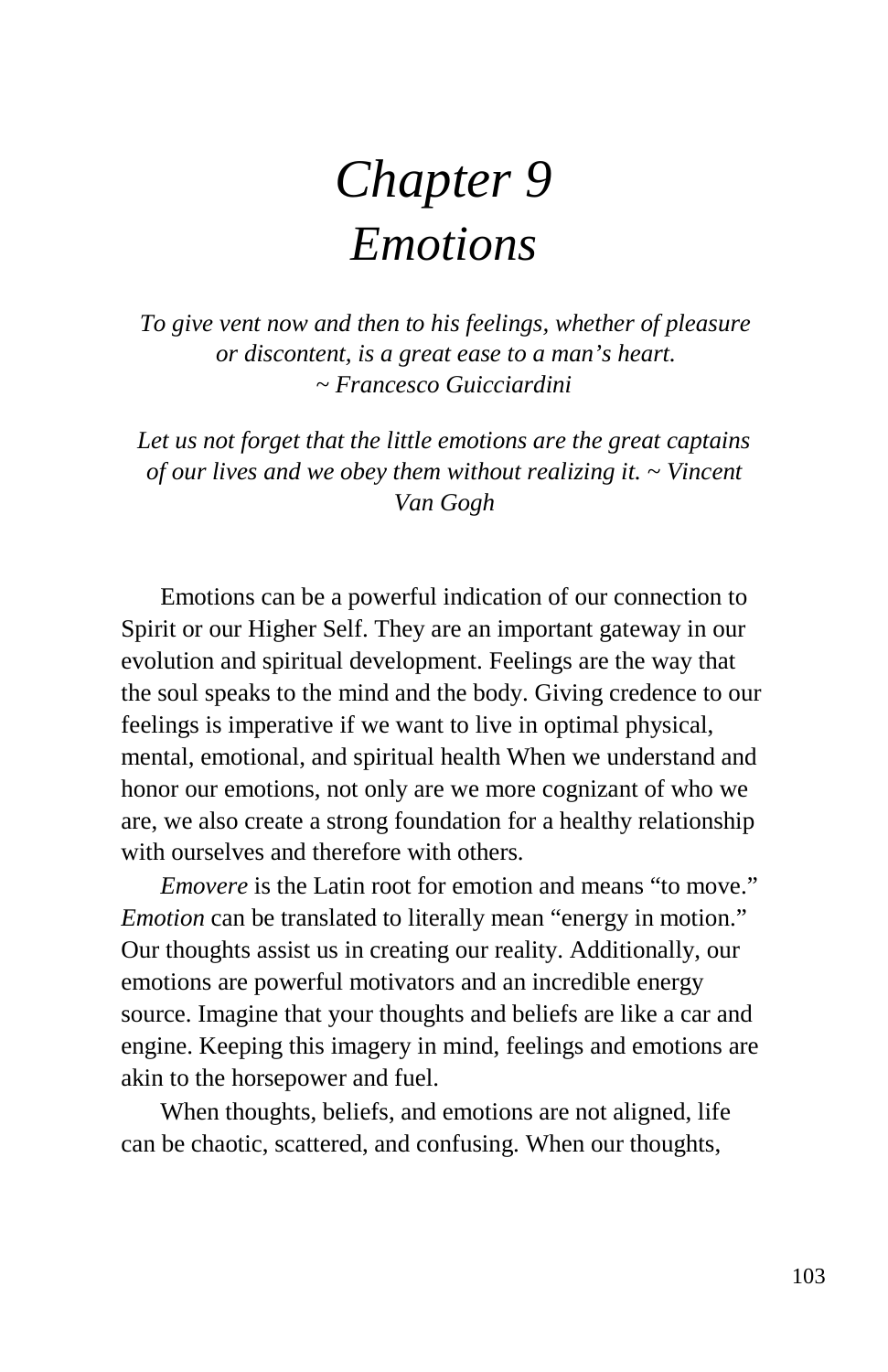beliefs, and emotions are aligned and focused in a negative direction, life can be painful, scary, and challenging. When our thoughts, beliefs, and emotions are aligned and moving in a *positive* direction, miracles happen!

Emotions guide us. They let us know if we are on track or have lost our way. They let us know whether or not we are in alignment with our Higher Self. Feelings are our inner compass. Without them, we would not be attuned to our intuition, be clear about our direction, or feel in sync with life.

All emotions have vital information for us. Certain emotions such as anger, sadness, and fear have a bad reputation, especially for those on a spiritual path. These emotions are not the problem; it is the repression and denial of these emotions that create our biggest challenges and cause our greatest pain. Bypassing or suppressing difficult emotions is usually ineffective and often destructive.

Denied or ignored feelings do not go away. The energy of emotion remains stored in the body where it continues to fester. This energy can create blocks and cause you to experience depression, a nervous breakdown, or some physical crisis.

Buried feelings will eventually surface and manifest in some way. Every thought, feeling, and emotion we experience sends a message to the cells in our body. Some messages are louder than others, but communication is continually taking place.

Most of us learn by the age of four or five to hide, suppress, or camouflage our true feelings. Consequently, it becomes challenging or impossible for us to be sensitive and mindful of them as adults. Our family of origin may not have wanted to hear what we were thinking or feeling. For example, many of us heard, "Big kids don't cry." Certain restrictions in society made it difficult to articulate our truth. We were led to believe that if we could turn off our feelings, things would be better. When our feelings were discounted, disallowed, or when our hurt was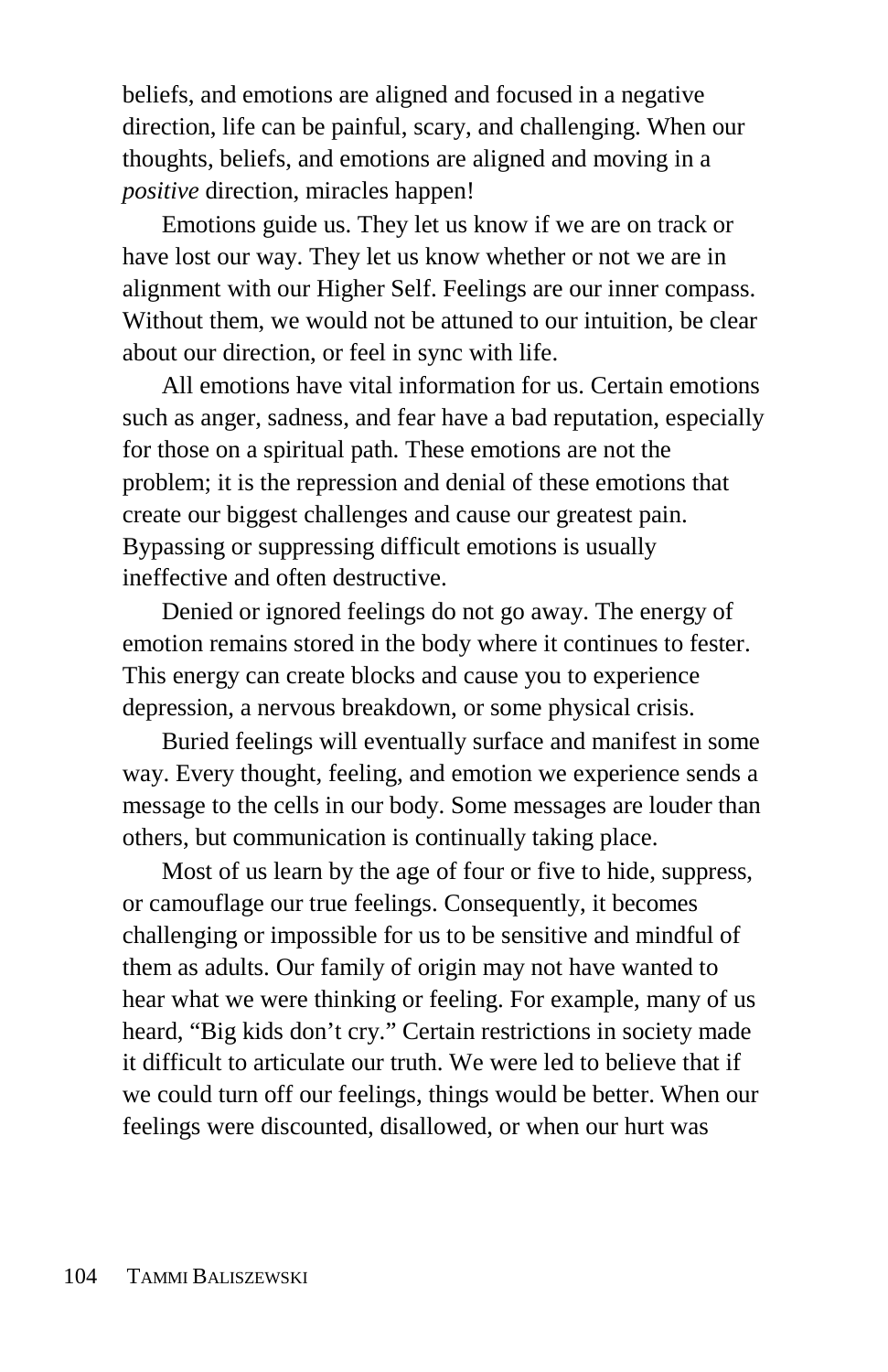simply too much to process, many of us became emotionally disconnected or numb in order to cope.

Many times throughout my childhood I heard the phrase, "I don't care what you think or what you feel! Just do what you're told!" I thought if I could stop feeling, it would be easier to be a good girl and, therefore, be loved. It seemed to work for a while, only to backfire later. We pay a high price when we attempt to stop feeling. We lose touch with our truth and our guidance system. As a result, pain takes up residence in our emotional and physical bodies.

Our sense of safety in the world is generally established when we are young. It is a significant contributing factor in the creation of our emotional baseline. Is the world a loving place or is it a scary place? Do you trust the process of life or does life frighten you? Do you adapt to change well or do you find it terrifying? If you believe the universe is a loving and supportive place, it is easier to flow with life. You connect with others, trust yourself, and are more comfortable with your feelings.

When I was first asked, "Do you think the universe is a friendly place or not?" my immediate response was "absolutely not!" I was afraid of life and tried to resist and control it. Being constantly nervous, I was always on my guard. I had a history of being betrayed and no longer trusted anyone. For a long time, I suppressed and denied my feelings. This resulted in confusion and depression. I was numb and did not feel, value, or trust my emotions. Bizarre and dramatic events occurred within my relationships. There seemed to be a great deal of anger coming at me. I was out of balance and my life was reflecting it back to me in a powerful way.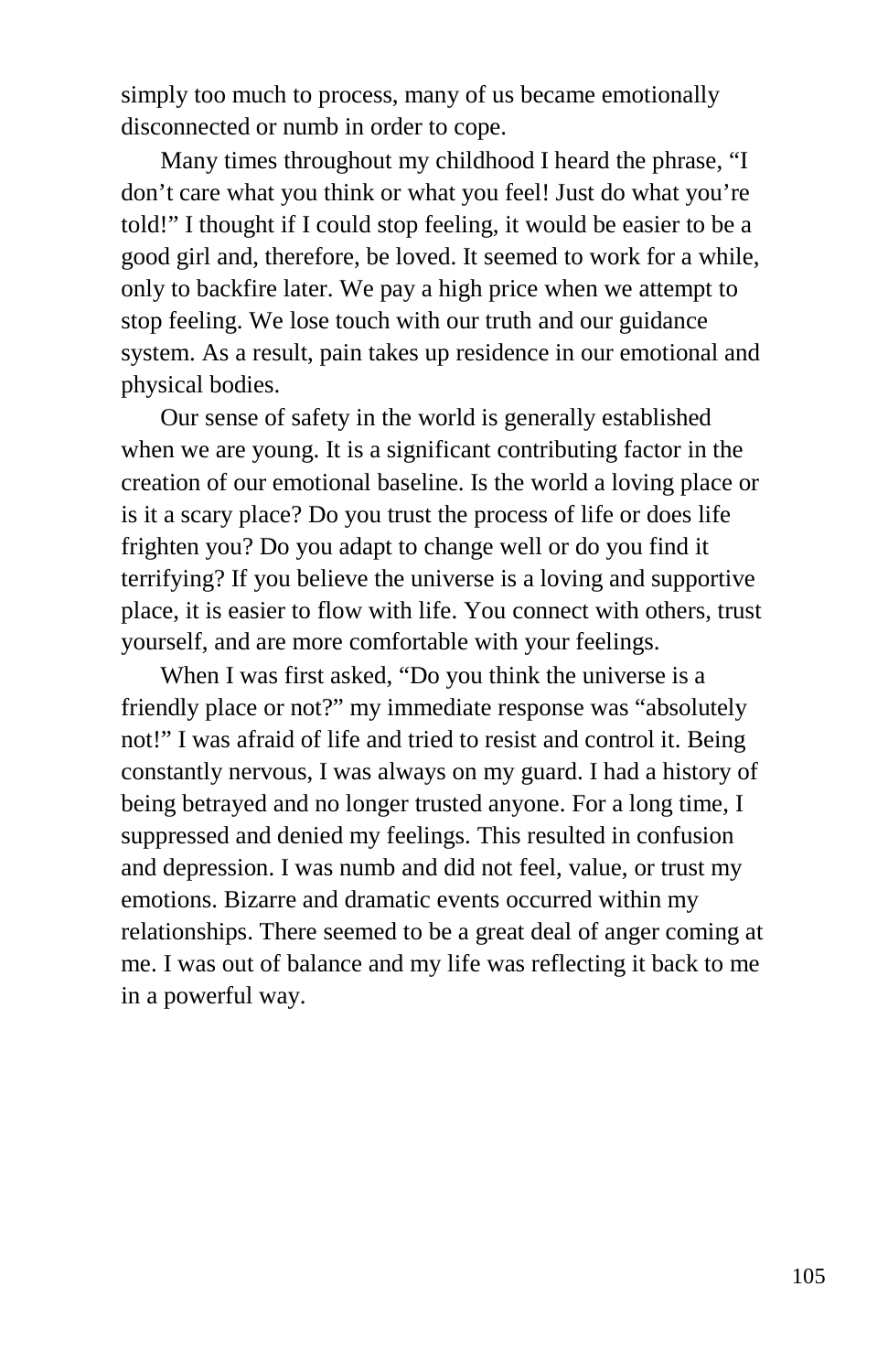I was out of touch with my internal guidance system and out of alignment with my Higher Self. I wondered if I was too far gone to ever find my way back. During meditation, I had a vision that we each have a rope that permanently connects us to Spirit. In my depressed and fearful state, I was literally at the end of my rope. I then realized that when we are connected, our ability to heal is always within reach. Living in my head and trying to figure things out was not only painful, it was simply not working. I needed to get in touch with my heart and my feelings if I was ever going to be happy.

A teacher mentioned that I seemed to be carrying a great deal of unexpressed grief. It was true and I felt tears behind my eyes as she said it. However, I had no idea what to do about it. She suggested an exercise that would help release my grief. I needed to get some organic onions, chop them up, bundle them in a warm wet cloth, and place it on my chest. Next, I was to breathe deeply and let the process unfold. I thought it sounded strange, but I decided I would give it a try.

I purchased my supplies, chopped the onions, ran my fabric under warm water, wrung it out, and prepared for my "date" with the onions. I also wrote a prayer to Spirit and asked for support, guidance, and healing. Then, I lit a candle, blessed my "sacred onions," and let the situation unfold.

I had no idea what to expect, but shortly after I placed the concoction on my chest the fumes hit and tears began to flow. After a few minutes, a torrential downpour of tears ensued. As I cried, I saw images. Memories surfaced from my recent past with Bob, as well as some from childhood. I allowed the memories and the tears to move through me without trying to hold on to, direct, or analyze anything. It felt as if I was riding a huge wave.

About an hour later, the tears started to slow down and they eventually stopped. I always thought I would feel worse if I allowed myself cry. However, when I finally gave myself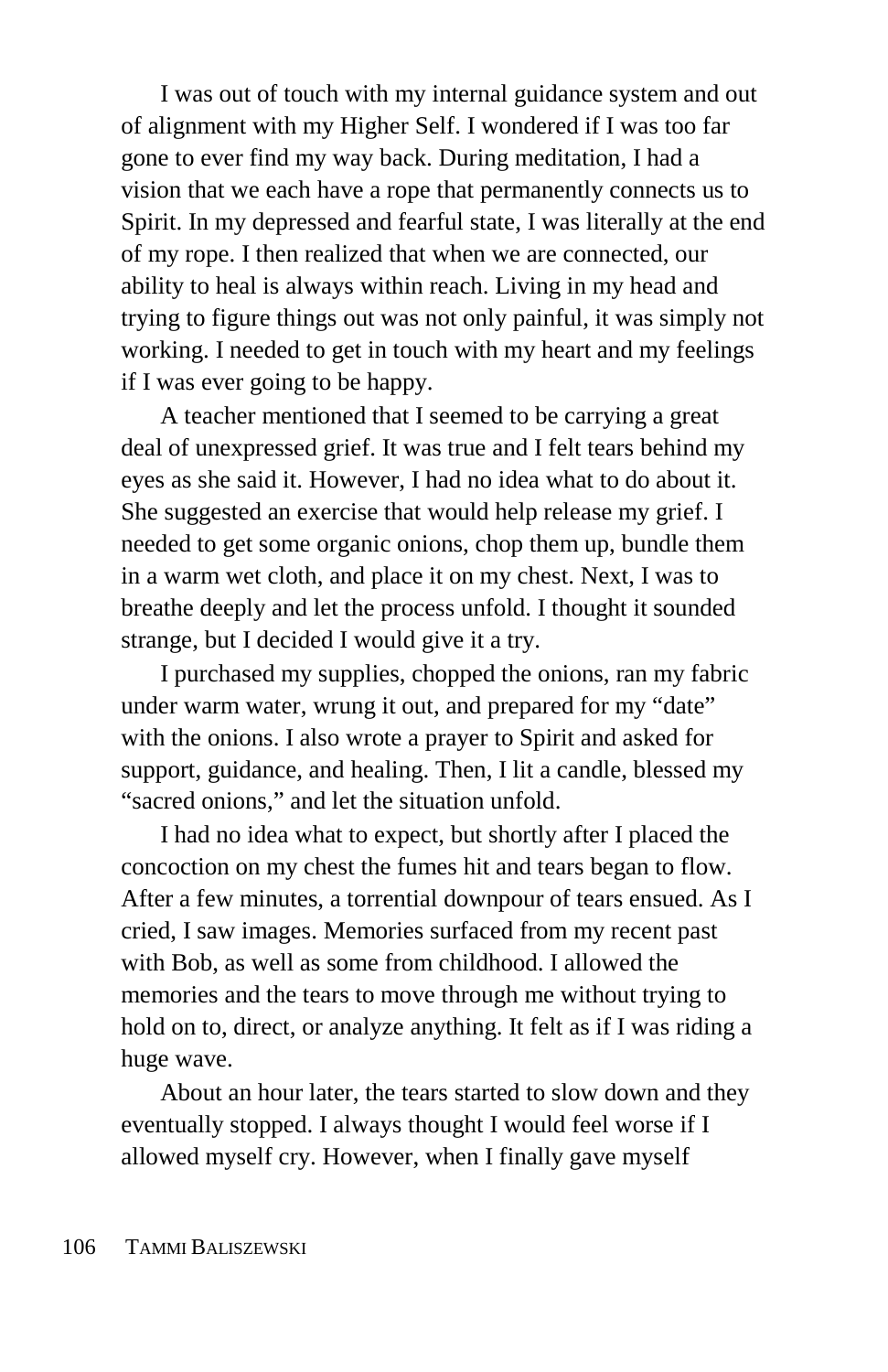permission to release the tears and actually feel my angst and sadness, I actually felt better, lighter, and somehow cleansed.

My emotional energy had been blocked for a very long time. I suffered from chronic fatigue and serious health problems for many years. I believe a large part of my physical challenges, lack of energy, and depression was caused by suppressed grief. I also came to realize that I was unable to feel happiness and joy because I denied and disowned my sorrow. Feelings that have not been felt, processed, or resolved unconsciously govern our thoughts, beliefs, physical health, and relationships. Emotions that are buried and ignored can affect every aspect of our lives.

Although I now had access to my sadness, this emotion was not alone. I found beneath my grief and sadness, there was anger; beneath the anger, there was more sadness. As an adult, I never found the prospect of anger or sadness appealing. However, of these two emotions, sadness seemed more acceptable. Anger was simply not allowed in my family and I decided as a child that anger should be renounced. When I decided to embark upon my spiritual path, I believed anger was unacceptable and unspiritual. However, in my studies and through my healing process, I learned that the energy of anger is important, valuable, and even necessary.

Ultimately, anger is about boundaries and protection. Anger protects your individuality and lets others know when they have crossed the line. Anger serves you when you have been disrespected or when you witness others being suppressed or controlled. If you do not have access to your anger, you will inevitably be taken advantage of and become a victim. It is by listening to, allowing, and expressing your anger that your sense of self can be protected or restored.

Many believe they are doing a good job of suppressing their anger, or they may not realize they have any negative emotions to process at all. However, life will always reflect back to us any disowned or repressed aspects of ourselves. Suppressed emotions do not go away; they simply "leak out" in confusing,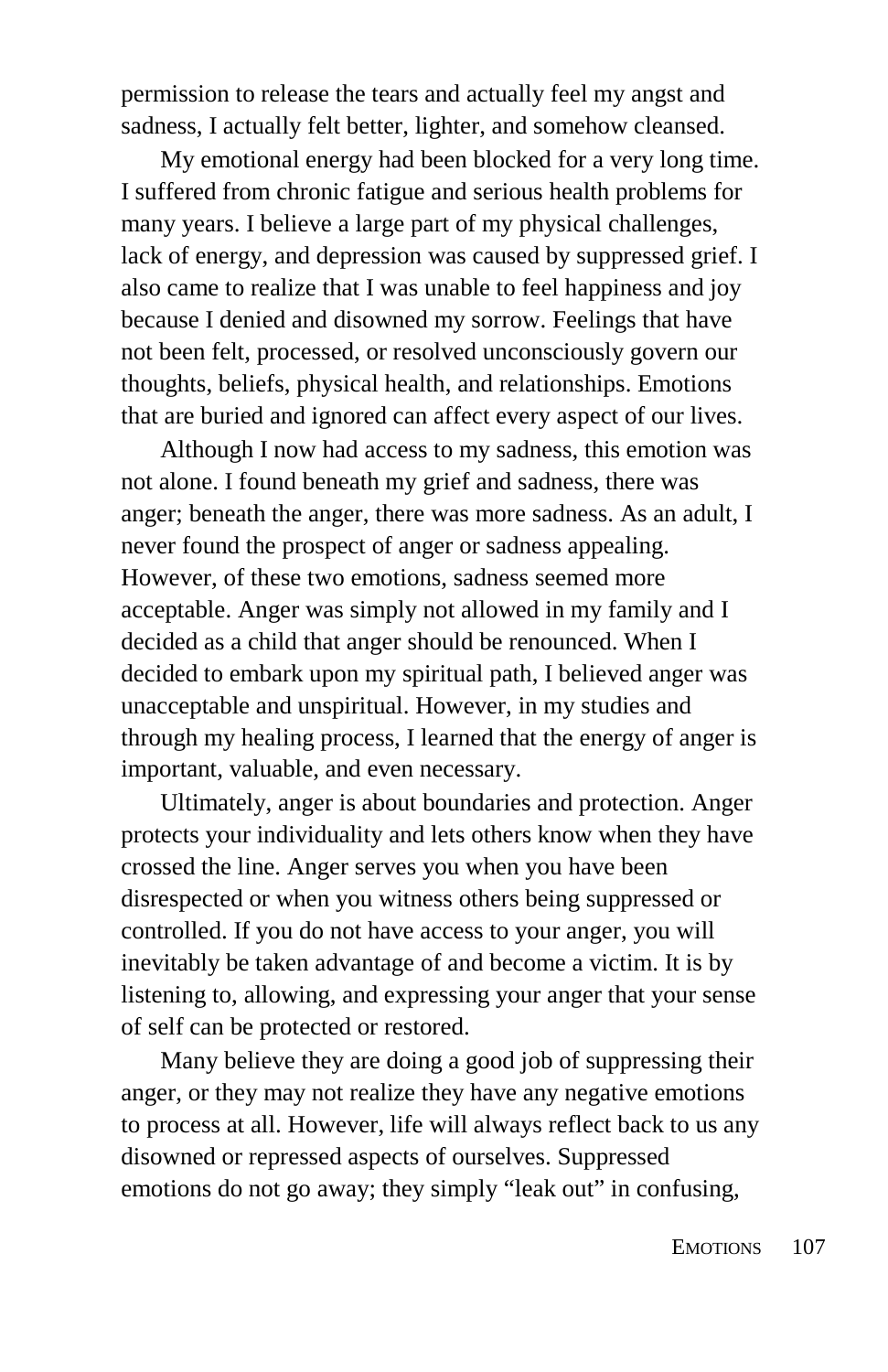uncomfortable, and unfortunate ways. For example; if you do not own and express your anger, you will most likely encounter or be confronted by angry people.

### **Jeff's Story**

My friend Jeff had several relationships with overtly angry women. He also had history of being pulled over by the police even if he wasn't breaking the law. He seemed to be always getting in trouble with women and figures of authority. I found his situation interesting and somewhat odd. As we talked about Jeff's situation, it was eventually revealed how much anger he had accumulated over the years. His anger started with his original authority figures— his mother and father. On the surface, it seemed like he and his parents had a pretty good relationship. However, he had disowned many of his feelings because he did not believe that expressing them was mature or acceptable.

Jeff decided to undergo therapy and began to get in touch with his anger, fear, hurt, and disappointments. Once he allowed himself to feel, process, and express his suppressed emotions, healing started to occur. The confrontational and aggressive experiences in his life started to shift and dissipate. Overtly angry females and angry policeman became part of his past. Jeff is now more in touch with his feelings. He has since manifested a wonderful relationship with a very kind woman. He also has not been approached by a police officer in more than three years!

When you start to feel angry, ask yourself "What needs to be protected?" or "What needs to be restored?" Anger contains intense energy that is vital to physical, mental, emotional, and spiritual health. When we suppress, bury, or deny anger, it can result in apathy, boredom, depression, and boundary invasion. As my friend Jeff will attest, anger can also come at you from outside sources.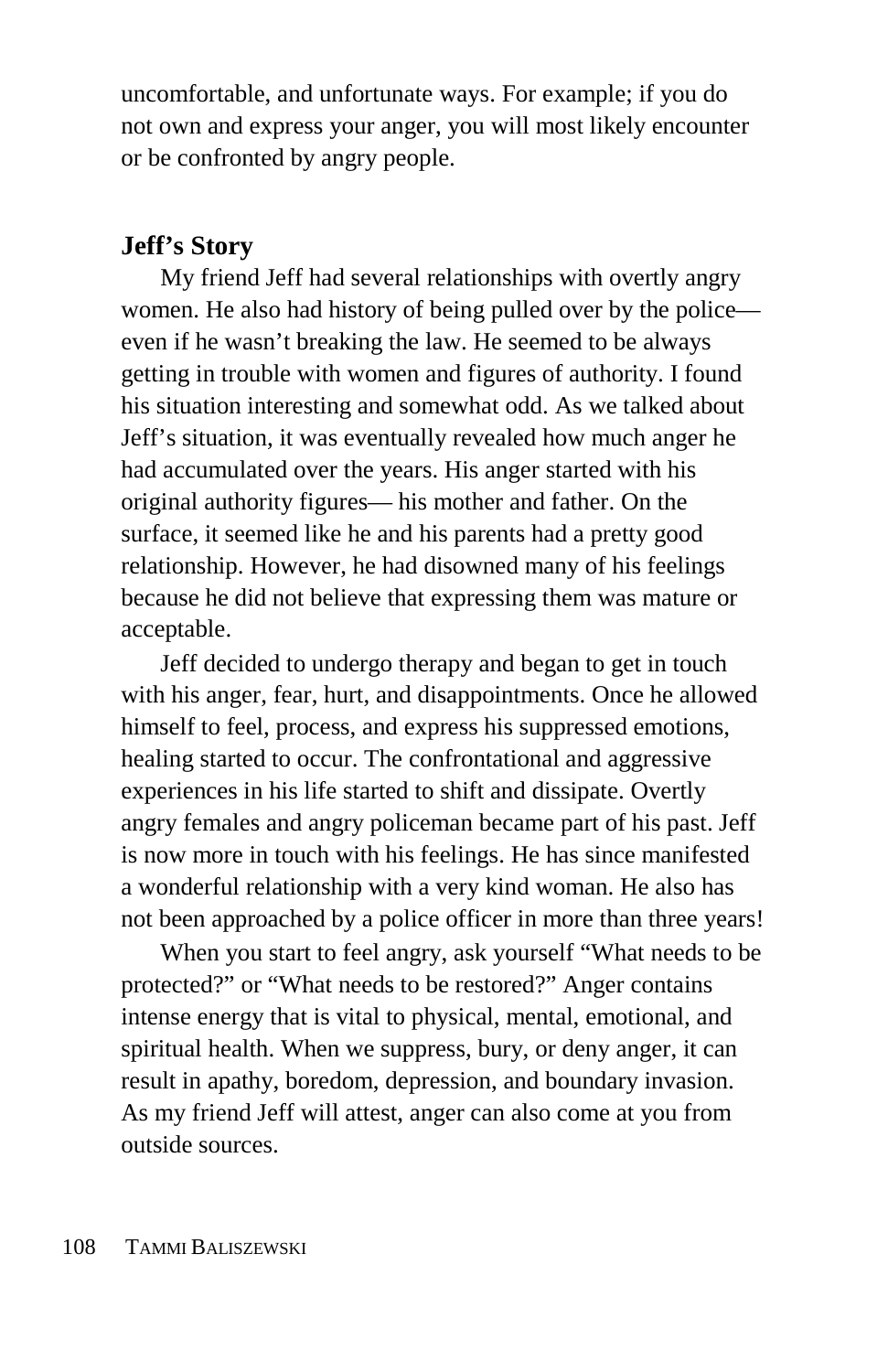Rage is an explosion of anger. It can occur when we experience an extremely threatening situation or when our anger has been building for a long time. Rage can be positive if channeled and focused to help define our boundaries without inflicting it on anyone. This emotion can carry intense power, energy, and information. However, if not properly dealt with, rage can cause significant damage to ourselves and others. If rage gets out of control or is constant, it is imperative to contact a mental health professional. We cannot strengthen ourselves, or become healthy or whole by either repressing our anger or running wild with it.

Sadness is another misunderstood and frequently disowned emotion. Sadness is often considered unacceptable or negative especially in men. It carries the perception of being vulnerable, unstable, or weak. Sadness and anger can be intertwined. Often people who lead with sadness (unexpressed anger) end up in relationships with people who lead with anger (unexpressed sadness). This is the recipe for victim-abuser relationships.

It is in everyone's best interest to be able to feel and process all of their emotions. When we refuse to feel our sadness, we lose focus and our ability to go with the flow. Stress, tension, anger, and dysfunctional relationships will follow. When we experience and accept our sadness, we come to realize what needs to be changed, expressed, or released. It helps us to slow down, feel our losses, and cultivate compassion for ourselves and others. Tears can also relieve stress, which can be caused by a surplus of chemicals created by strong repressed feelings. This is why suppressing our tears and our sadness is not good for our bodies. Gary Zukav, author of Seat of the Soul says, "Tears are the healing balm of the soul." Acknowledging and releasing sadness can restore our balance and sense of wholeness if we simply allow it to exist.

I am reminded of a story. A young student encounters his teacher, an enlightened master. One of the master's friends died and the master cried. The student asked, "If you are so 'evolved,'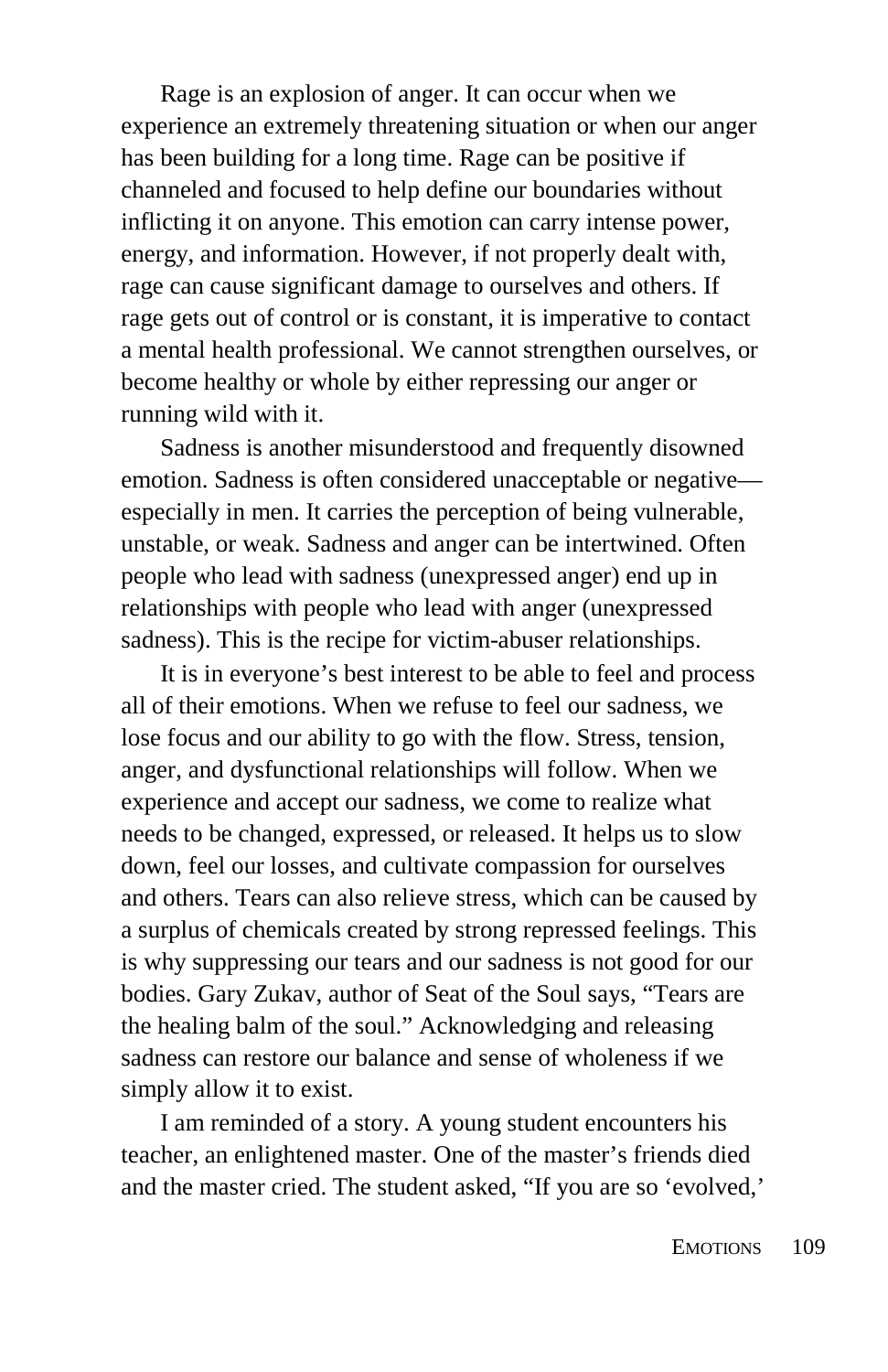why are you crying?" The teacher answered, "I am crying because I am sad."

It can be that simple. Just because we are "evolved" does not mean we no longer experience emotions. Feelings will be our constant companion on our human journey.

Fear also has gotten a bad rap, especially in certain spiritual beliefs. If we cultivate a healthy relationship with it, this emotion can be a good friend. Vital information can be embedded in our fear. It can alert us to danger and change; it can keep us focused, aware, and out of harm's way. Fear can help us act on our instincts and intuition. Do not confuse it with anxiety, worry, panic, and terror, which occur when someone is overwhelmed or disconnected. These emotions may also occur when fear has been unheeded or if boundaries are impaired.

For a great deal of my life, I experienced anxiety, panic, and even terror from simply walking out of my house. Getting coffee, shopping, or just encountering another human being was often alarming. I was in constant pain because of my very weak boundaries. Fear had stepped forward and took over my life. I realize now that my disproportionate fear was simply an unconscious alert system attempting to protect me.

Strengthening my boundaries has been vital in creating a healthy relationship with myself. My relationship with fear is now more positive and healthy. I now experience fear as instinct, intuition, or a gut feeling. It assists me in processing information. Fear also helps me to respond to the environment, people, and circumstances. I will sometimes experience fear as I am driving on the freeways in Los Angeles. My healthy fear has alerted me to flying hubcaps, debris in the road, and unsafe drivers.

As I was walking through a crowded restaurant with a friend one evening, I quickly stepped to the side for no apparent reason. Coincidentally (or maybe not, depending on how you look at it), this happened just as a man tried to grab me. I eluded him without a second to spare. Astonished, my friend said I looked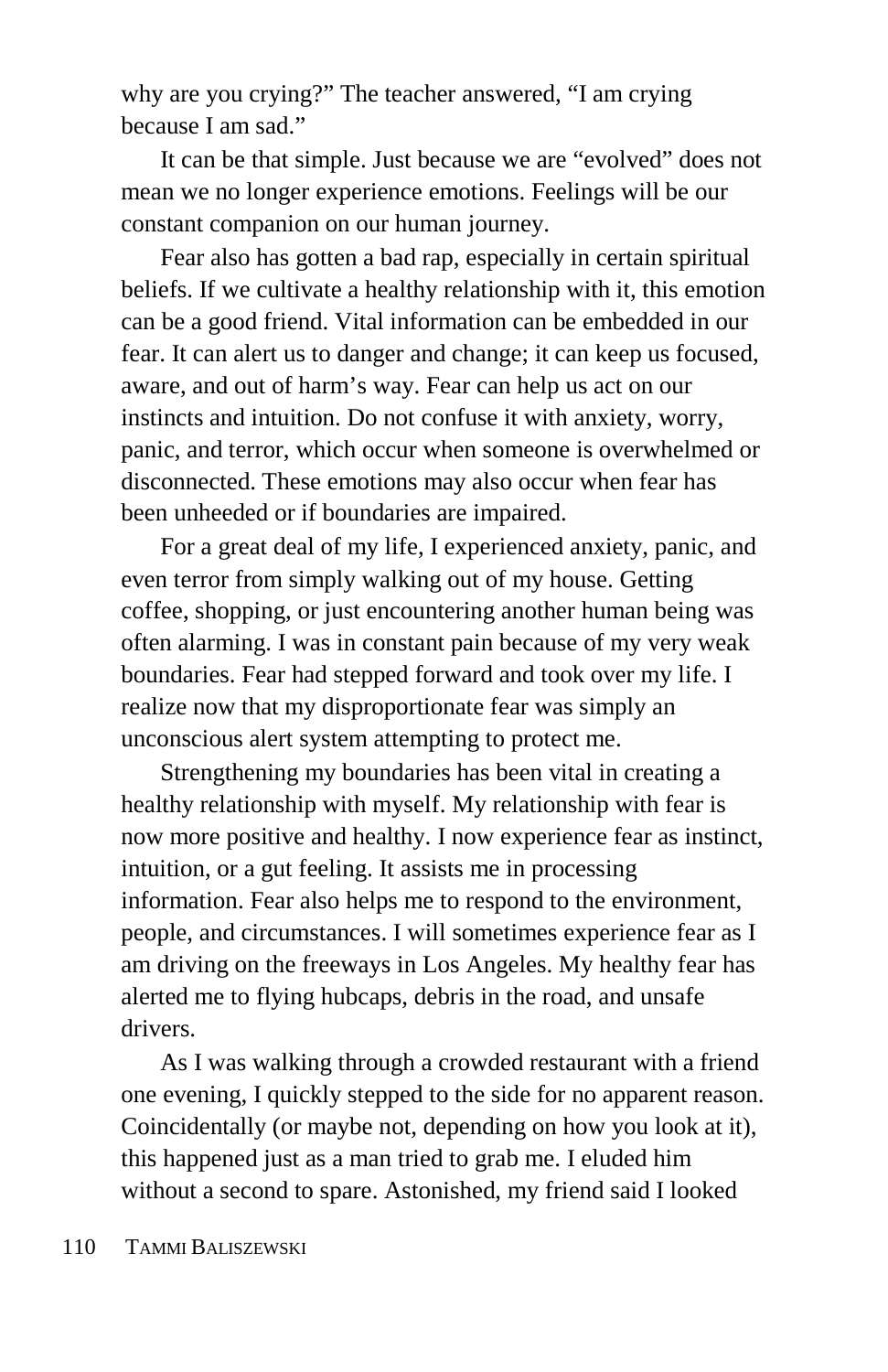like a bat in a cave. She wondered how I knew the man was going to do that, after all I had not seen him. I smiled and told her, "My radar is working, I just felt it."

When we have a healthy relationship with fear, just like any other human emotion, it shows up when we need it. It supports us in dealing with what is going on at the moment. We can then release it and move on. If we suppress or deny this important energy, it can come up at inappropriate times and at a disproportionate level. If we do not understand or accept our fear, we will not have access to our instincts, focus, or intuition. Fear can be like a flashing yellow light asking us to be aware, pay attention, prepare ourselves, and act consciously.

Happiness and joy are expansive emotions that most of us strive for and are usually considered spiritual, acceptable, and positive. If you close off or disallow the emotions at the "negative" end of emotional spectrum, you will not be capable of experiencing the emotions at the "positive" end. You cannot experience authentic happiness, peace, or joy if you do not give yourself permission to feel your sadness, fear, anger, and grief. It is important to honor all of your emotions or your life will become dreary and stagnant.

Many of us wrongly believe that happiness is achieved by something external. Our society thrives on chasing happiness and the art of distraction. We are inundated by information, images, and options that make hollow promises of happiness and fulfillment. Technology has enabled us to create an abundance of tools that can distract us from ourselves. The truth is this: nothing outside ourselves can make us happy for long. The only reason we desire anything outside of ourselves is because of how we believe it will make us feel. It is through our feelings that every external event is filtered and experienced. This can be a very liberating concept because it means that really nothing is required outside of ourselves in order to know inner peace, contentment, and joy.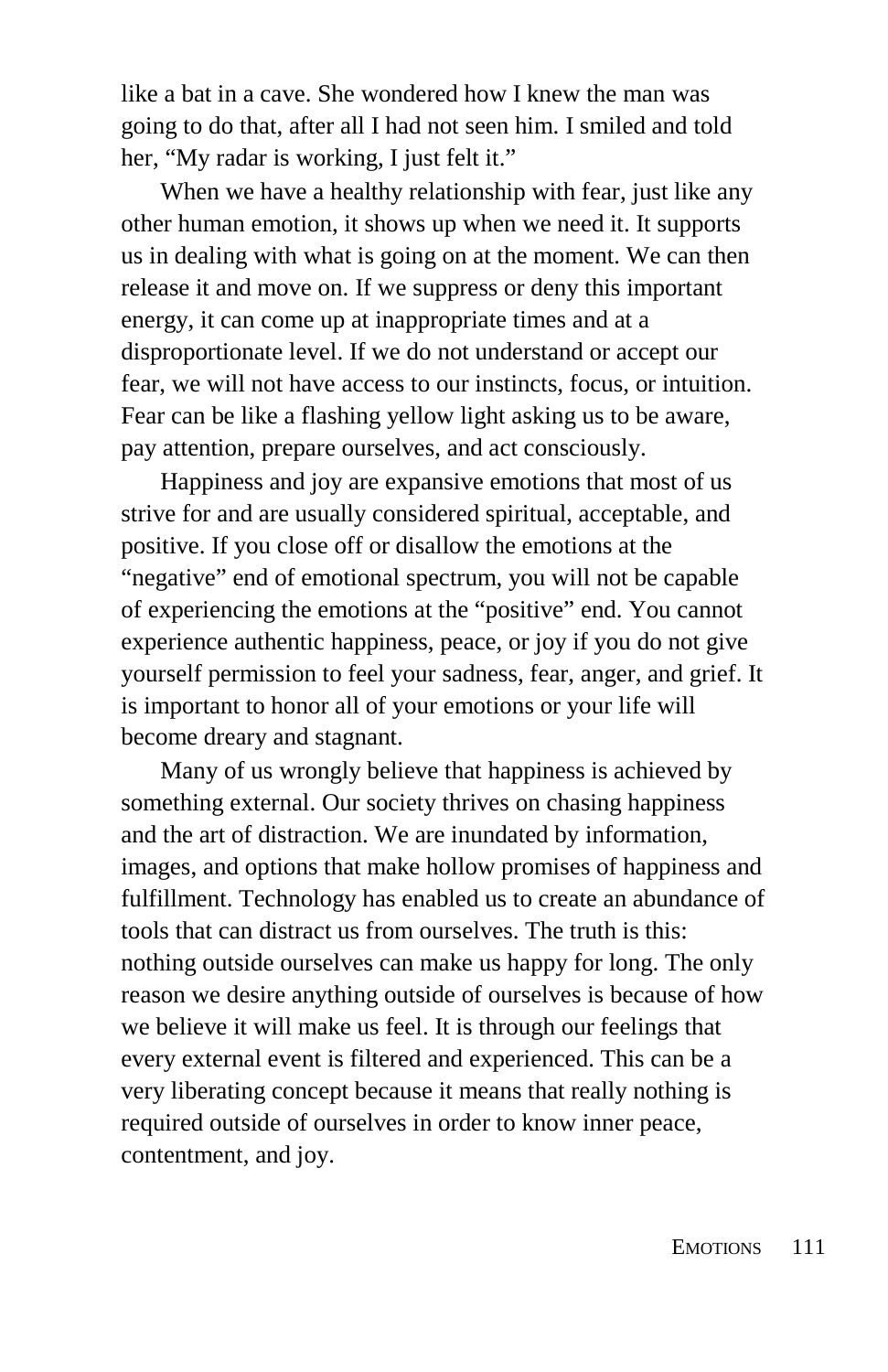Happiness is an internal experience. For it to be authentic, we need to stop running from ourselves; we need to pay attention to our bodies and *feel.* Happiness is indeed a wonderful experience and happens spontaneously and easily when we clear out our trapped emotional energies.

Emotions are the soul's language. If you try to banish any emotion that you perceive to be unacceptable, you ignore the message that your soul is attempting to communicate. One of my teachers once told me, "Beneath anger is hurt; beneath hurt is love." By giving credence to our anger and by having compassion for our hurt, we eventually get to the place of love, peace, and equanimity within. When we clear out our repressed emotions, they will arise only when needed and we will be able to express them in a healthy way. They will move thorough us and be released once they have served their rightful purpose.

With the help of emotions, we can become extremely resourceful, highly intuitive, and authentically empowered. When we welcome, respect, and trust our feelings, we connect to the deepest part of ourselves and increase our capacity for authentic, intimate connections with others.

## **Exercise: Allowing and Releasing Emotions**

One of the most healing gifts you can give yourself is to grant full permission to experience and express your emotions. A powerful technique I use to process and rid myself of disturbing emotions is stream of consciousness writing. The next time you find yourself experiencing unpleasant emotions, use this process. You can also to tap into stress or tension in your body and allow it to communicate through your writing. (For example, let the tension in your shoulders express what they are feeling or give the tightness in your gut a voice.)

1. Create a sacred space where you can write without interruption. If you like, light a candle or burn some incense. Turn off the ringer on your phone. Advise your loved ones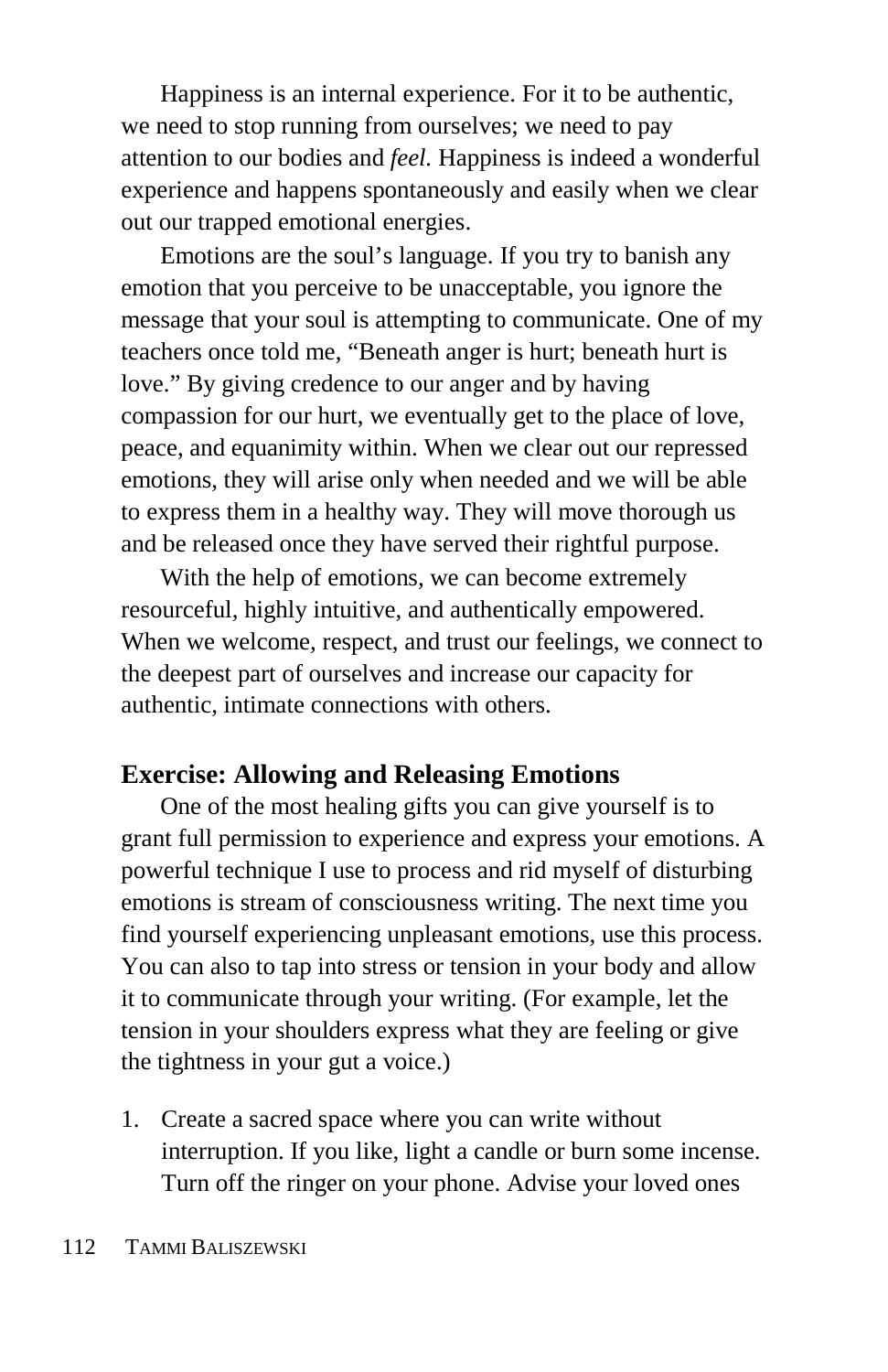that you would like some private time and be left undisturbed until you complete this process.

- 2. Gather several sheets of loose writing paper and some pens or pencils. It is most beneficial to do stream of consciousness writing by hand rather than on a computer or typewriter.
- 3. Set a clear intention to release any emotional discomfort and any feelings that are no longer serving you. Give yourself wholehearted permission to express your emotions in writing without editing or censoring. Allow yourself to begin the writing process with whatever is present no matter how disturbing or silly it may seem. Do not worry about how legible the writing is. You do not have to be able to read or interpret it. If you are angry or upset, you may find that your style of writing changes. You may end up even scribbling or scratching at the paper. Through this process you may experience and express many different types of emotions and memories. This is all fine. Simply allow the process to be what it is and follow where it takes you.
- 4. Continue writing for as long as you feel charged. It is *very important* that you do not reread anything that you have written. This process is about dispelling, discharging, and releasing negative and painful emotions. You do not want to reintroduce any of this energy back into your body and psyche.
- 5 You may find that as you continue with this process that you experience insights, revelations, or creative ideas. Have another sheet of paper (or your journal) available to capture in writing any creative ideas or valuable information that you may want to keep. If your negative emotion returns, you may then go back to the paper that you are using for the stream of consciousness writing. This way, you honor your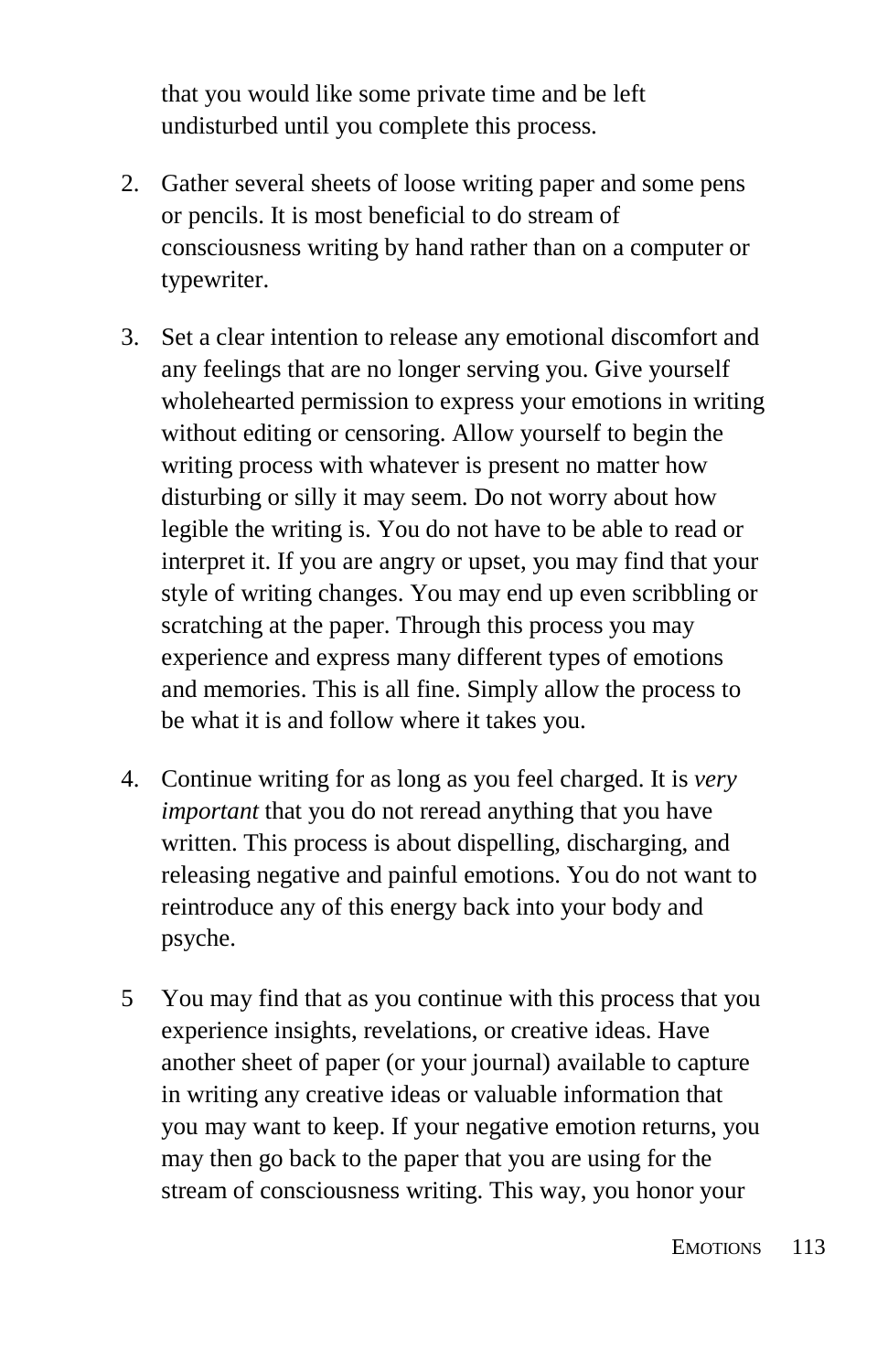process as it unfolds. You will most likely find a natural completion to your flow often accompanied by a sense of relief, peace, and sometimes even poetry.

- 6. Once you have listened to yourself and processed your emotions you may be complete. This is accompanied by a sense of peace and relaxation in your body. If you are still tense, negative emotions are still present. You can invite your inner child forward and ask if there is anything else he or she wants to say or what he or she needs to feel better. This process should gracefully bring you to completion.
- 7. When you reach completion, gather up the loose papers you have written on and burn them in a safe manner. Another option is to shred the loose pages into small pieces and dispose of them. The ritual of burning and/or destroying what you have written symbolizes that you are letting go and releasing your negative energy. This is a powerful and essential step in the stream of consciousness writing exercise.

#### 8.

This exercise becomes even more effective when performed consistently over a number of days. For example, you may choose to do at least 20 or more minutes of stream of consciousness writing every day for a week to effectively support yourself in moving, expressing, and releasing challenging emotions.

When we know how to acknowledge, process, and release our negative or suppressed emotions, we no longer look at others through the distorted filter of our unexpressed pain. We no longer need others to behave differently so that we can feel better. When we know how to take responsibility for our own emotions, we become emotionally independent (rather than codependant) and we become spiritual adults. We communicate more clearly and in a more empowered fashion. We also live a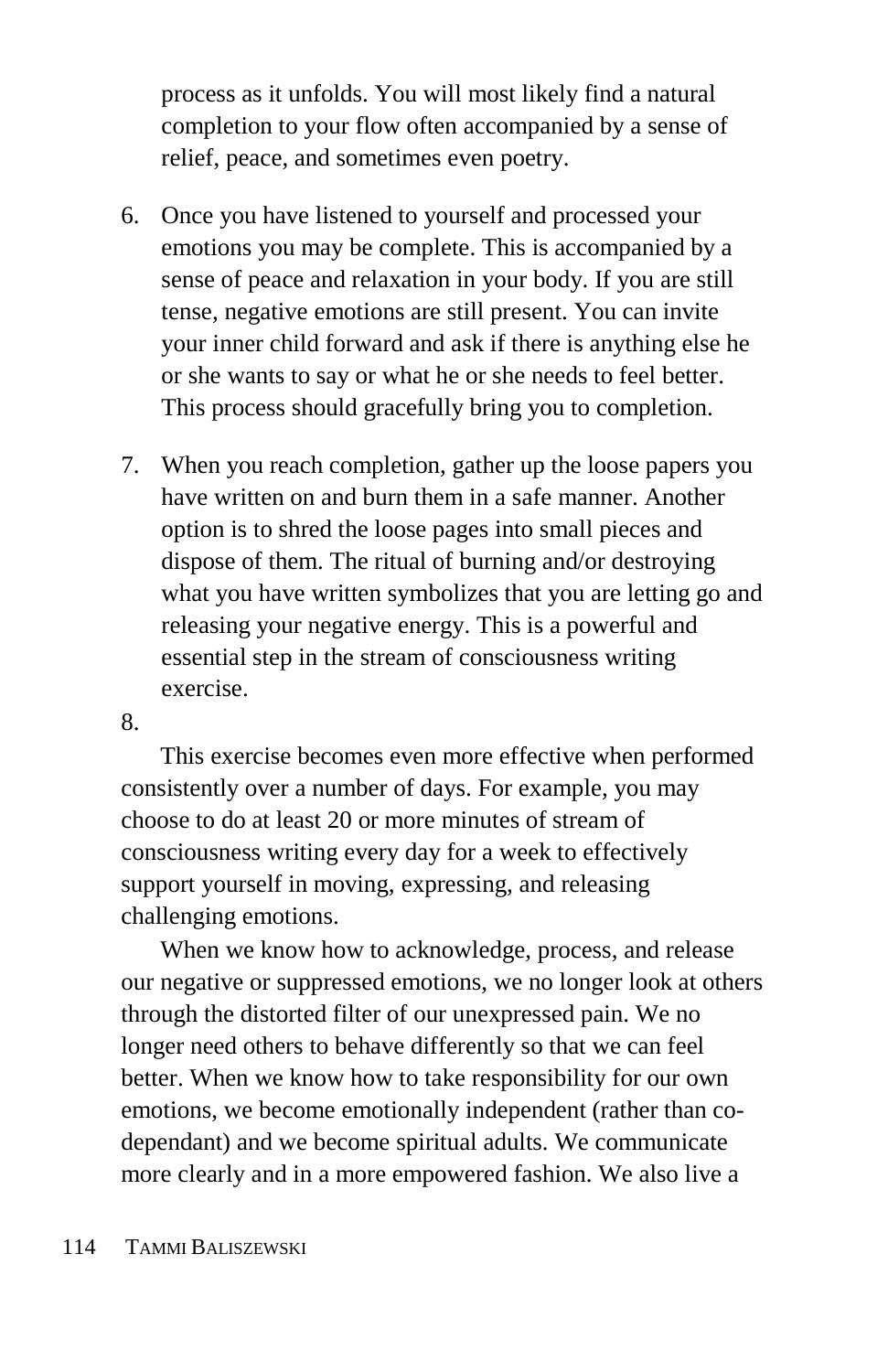life of greater peace, clarity, and equanimity. Owning, understanding, and processing our emotions support us in being authentic. This is the solid foundation for any healthy relationship and necessary for a true soul-to-soul connection with another human being.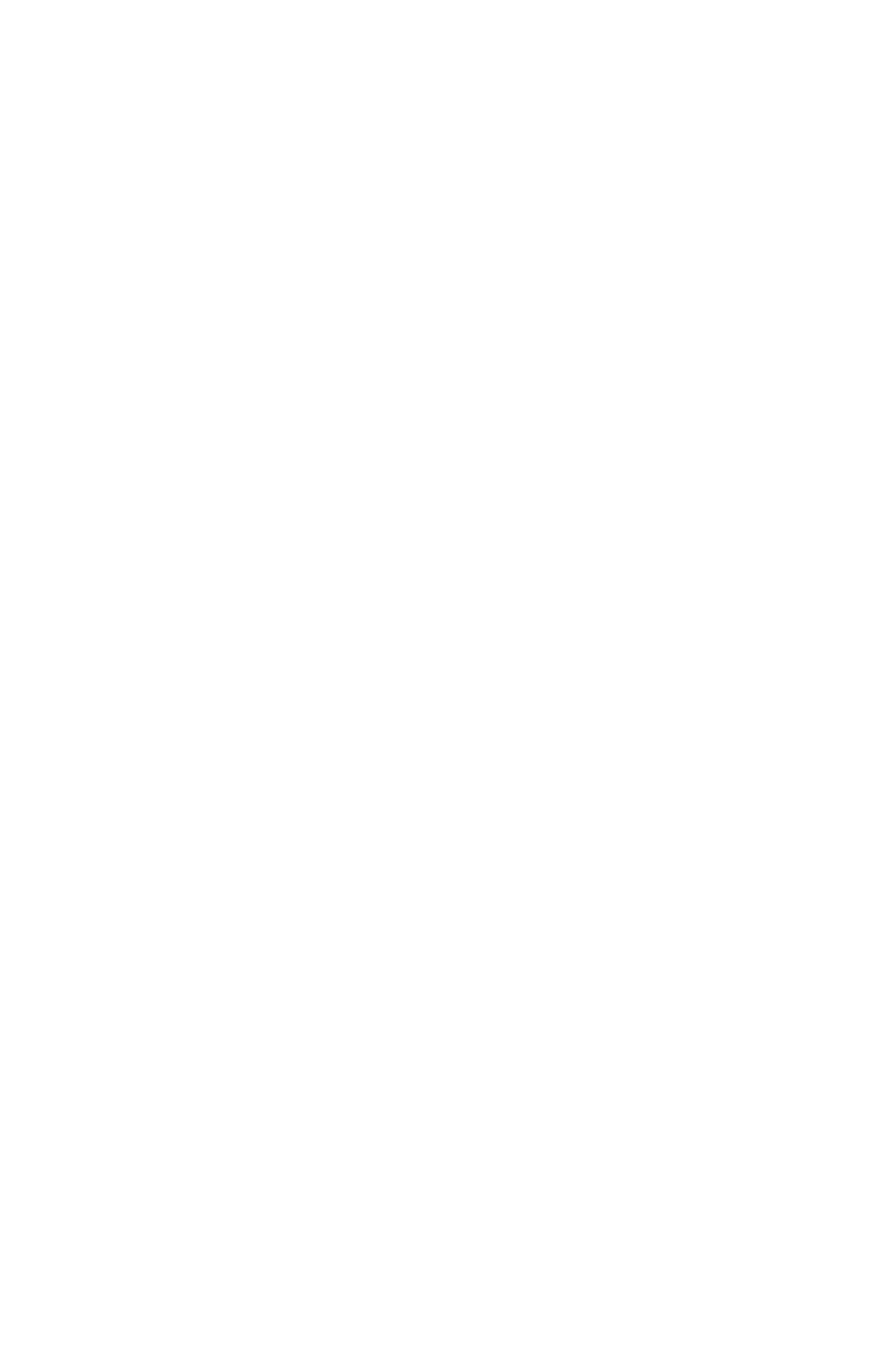# *Chapter 10 People Pleasing*

*A 'No' uttered from the deepest conviction is better than a 'Yes' merely uttered to please, or worse, to avoid trouble. ~Mohandas Gandhi*

*Living the truth in your heart without compromise brings kindness into the world. Attempts at kindness that compromise your heart cause only sadness. ~Anonymous 18th century monk*

As humans, we all want to be respected, loved, and acknowledged by others. However, if we have an overwhelming need for these experiences, it is easy to fall into a pattern where we sacrifice ourselves to earn approval from others. Something I found to be vital in manifesting a balanced, loving, healthy relationship is the ability to identify, communicate, and take care of my own needs first. In my practice, I frequently see people who have a tendency to take care of the needs of others before considering their own. They are known as *people pleasers.* To determine if you or someone you know has a tendency to please, consider the following questions: Is taking care of others important to you?

Is the experience of being wanted or needed important to you?

Do you often put others' needs before your own? Do you think you need to be perfect to be loved?

Are you deeply affected by what others think of you?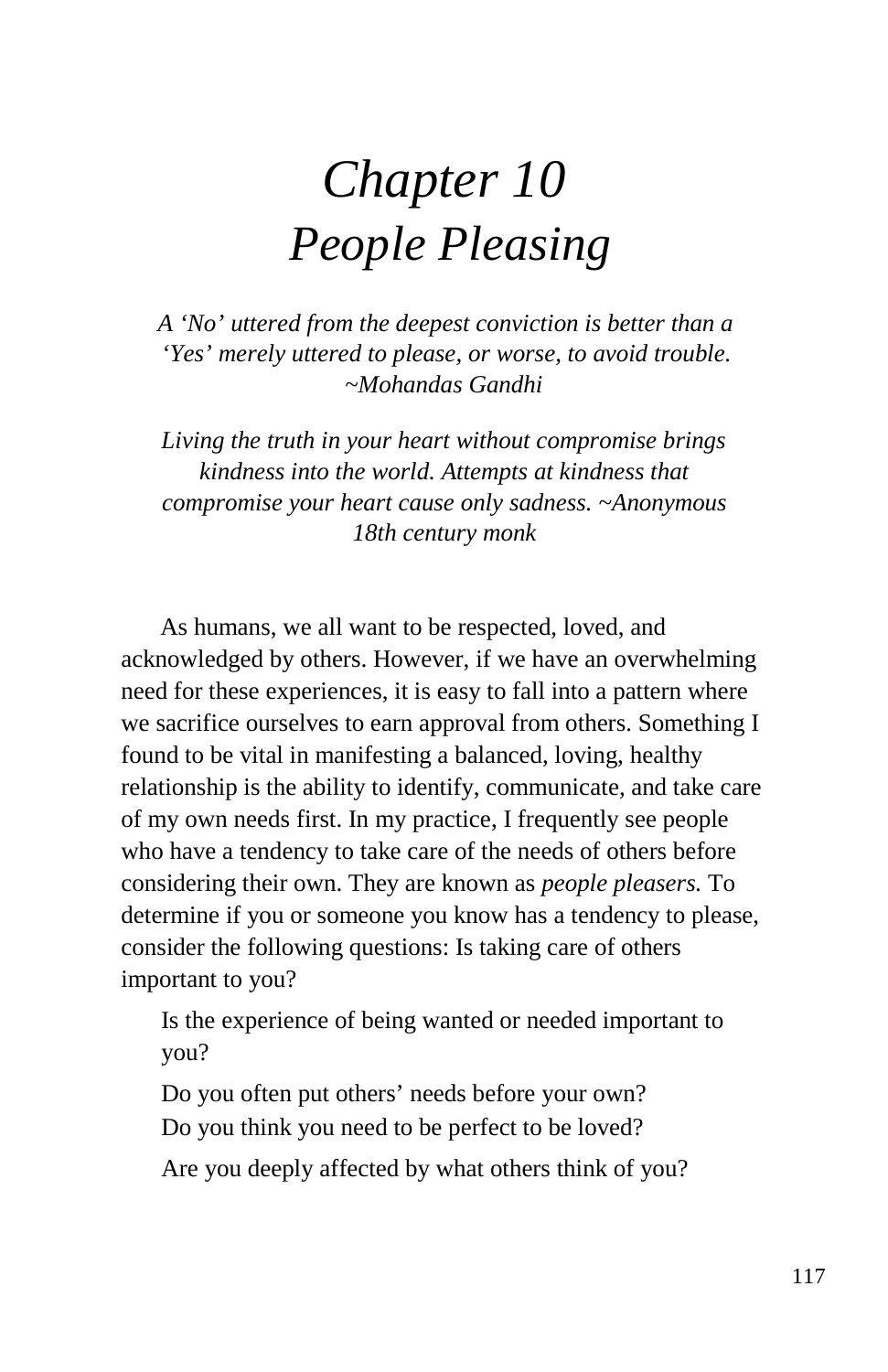Do you change your behavior to ensure others' happiness? Do you avoid conflict, challenge, and/or controversy? Are you afraid to speak your truth? Do you have difficulty asking for what you want or need? Are you out of touch with your feelings? Do you have trouble saying no? Do you experience chronic guilt? Do you take on too much responsibility or too many projects? Do you need to be in relationship to feel complete? Have you experienced significant pain in relationships? Do you have a history of being abandoned or betrayed?

If you answered yes to more than three or four of these questions, you probably tend to be a people pleaser. Often the unconscious goal of a pleaser is to care for others in order to feel a sense of value and worth, as well as to avoid rejection, disappointment, or criticism.

Self-sacrifice and compromise can be a natural part of a healthy relationship. Wanting to care for others and to put their happiness in front of your own, on occasion, can be considered generous, virtuous, and selfless. However, caring for others can end up being destructive if it is at the expense of caring for yourself. If you sacrifice being true to who you are, in order to spare hurting the feelings of someone else, or if you make other people's lives a priority over your own, eventually your relationships will result in significant pain.

Pleasers usually appear quite pleasant, helpful, and kind. They are more comfortable being givers than takers. The downside is that pleasers are usually out of touch with their own needs, desires, preferences, opinions, and feelings. They have a problem saying "no" and often end up taking on too much.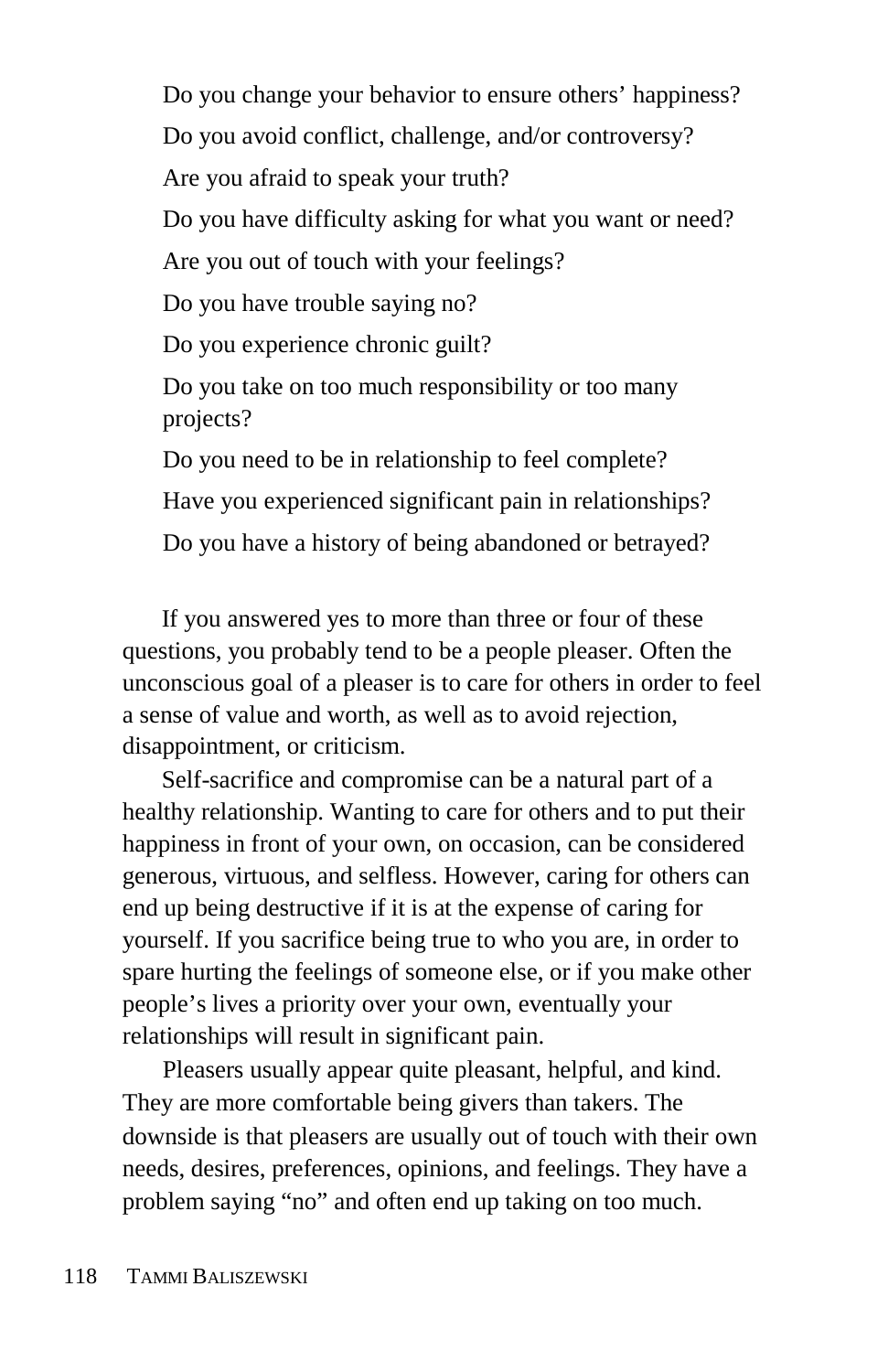Pleasers frequently extend themselves to an uncomfortable and sometimes impossible degree.

People pleasers can experience a slowly mounting sense of frustration, resentment, and anger. They keep saying "yes" with a smile on their face. However, if they were honest, they would say "no," They neglect their own needs while caring for others to such a degree, that they eventually end up feeling depleted. I have seen pleasers eventually snap, like the proverbial straw that broke the camel's back, and become disproportionately upset and angry over a relatively small situation. People around them are often confused by this behavior because the pleasers generally set up the precedent and balance (or imbalance) within the relationship in the first place.

Pleasers can also turn anger and frustration inward. This may be acted out in self-abusive, passive-aggressive, or unconscious ways. Pleasers frequently have a propensity toward addictions or obsessive compulsive behaviors. Health challenges are almost always an issue; taking on too much can obviously cause discomfort, stress, exhaustion, and disease. Pleasers are like chameleons as they conform, contort, and distort themselves into what they believe others want, need, or expect. This can cause great discomfort mentally, emotionally, physically, and spiritually. They are disconnected from their true emotions and out of alignment with their Higher Self.

Pleasers can be very sensitive and empathetic, to the point that they actually feel another's pain. They may consciously or unconsciously take on someone else's discomfort. Pleasers may find it difficult, if not impossible, to differentiate between their own pain and that of a loved one.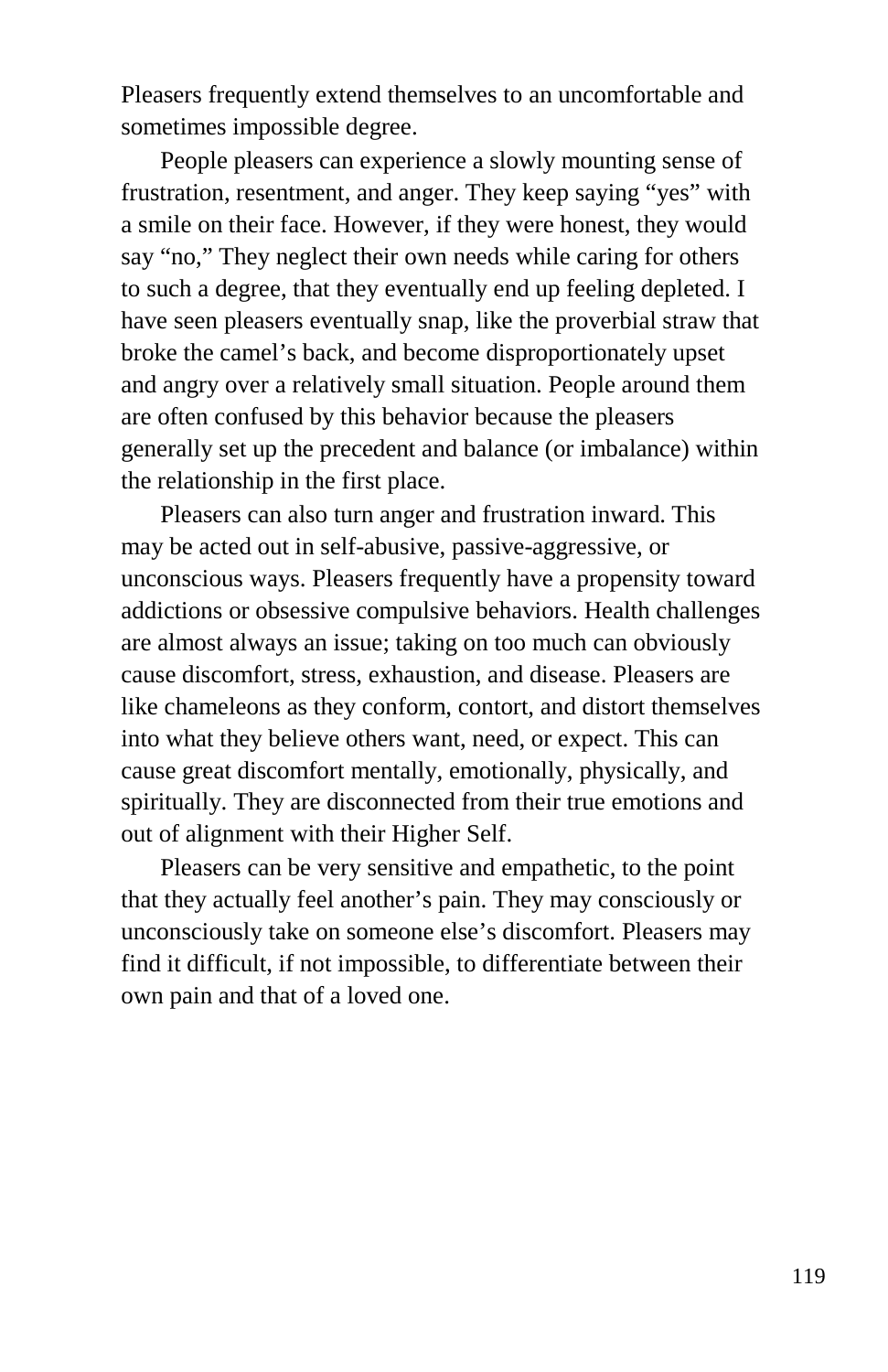It may seem like a contradiction, but pleasers can actually be very self-centered and controlling. Although they may sacrifice themselves to keep everyone happy, what they actually want is for everyone to be happy with them. They believe they should be capable of taking care of others' moods, attitudes, and experiences. If things are not going well, or if people are unhappy, pleasers will become distressed as they try to put order into their environment. In a pleaser's mind, he or she is responsible for the thoughts, needs, experiences, and feelings of others. If they do not succeed, they feel guilty, inadequate, frustrated, angry, or depressed. This is an unrealistic goal and an impossible burden to carry indefinitely. Pleasers have a sense of being overly responsible for circumstances and the people around them. Often this is unconsciously coupled with a distorted and exaggerated sense of importance, purpose, and power.

Pleasers tend to take inventory of the moods and behaviors from the people around them, rather than managing and being aware of their own. They are guided by external reference points to determine how they are doing and what their value is. People pleasers often lack a solid sense of self and can be out of touch with their internal compass. They may seem ungrounded, nervous, anxious, or appear to be uncomfortable in their own skin. After all, controlling everything and everyone around you can be a very uncomfortable place to be!

I was a people pleaser in the extreme and healing this dynamic was not an easy thing to do. My identity and sense of worth was wrapped up in those around me. I felt it was my responsibility to take care of other people. Feeling I had given all I had to give to a relationship only to be completely dismissed and abandoned without closure left me feeling completely disoriented and devalued. I went into a deep depression and felt confused about who I was and my life's purpose. Who was I if I was not the person who cared for my fiancé and our friends? When that relationship deteriorated, my identity, value, and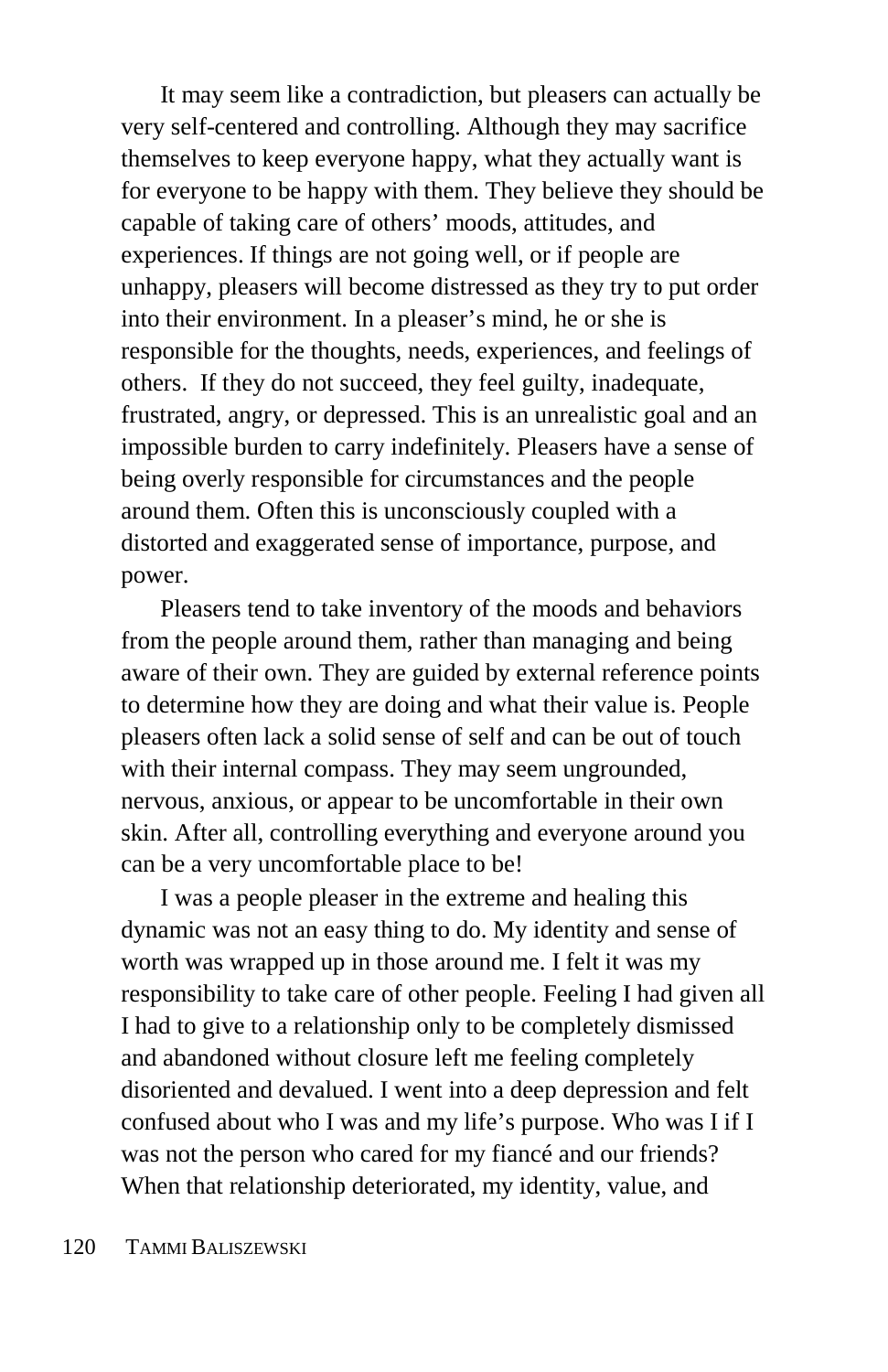direction in life completely evaporated. I had no internal sense of connection or sense of power. I had no idea who I was or what I was supposed to be doing.

Adding insult to injury, a friend said to me that by attempting to be the pleaser in that relationship I was a liar. I couldn't figure out what she meant or how that could be true. All I had done was make another person important in my reality! How could I be a liar? I felt what my friend said was inaccurate, mean-spirited, and rude. (Although, of course, I did not say it out loud, that would not be nice!). After pondering what she said, I realized there may be some truth in it. I did agree to things I did not want to do. I allowed myself to be swept along in situations and circumstances that made my stomach hurt. I said things were fine when they were not. I smiled when I was sad. In addition, I frequently sacrificed things that mattered very much to me.

When I had gotten as far away from myself as I could possibly get, the very thin strand that had connected my fiancé and me finally snapped. The opportunity for real healing was about to begin. I had been abandoned, betrayed, and emotionally abused. All of this was because I abandoned, betrayed, and emotionally abused myself. The truth is this: no one can treat you worse than you treat yourself. When you have an overwhelming desire to please others rather than to honor yourself, there will inevitably be self-sacrifice, betrayal, lies, and dishonesty. It all starts when you betray and lie to yourself.

I realized I had gotten pretty far off track. I knew I had a choice to make—either stay off track and slip into oblivion or pull myself up by the bootstraps and set my intention to heal. I became conscious of the fact that I needed to address my tendency to please. My fear, codependency, and depression needed to be addressed as well. I knew I wanted to be happy and whole within myself. I also wanted to help others and be of service. However, first, I had to address my own personal pain, trauma, and drama. I had no idea what it was going to take, but I set the intention to find the courage to heal, live, and always take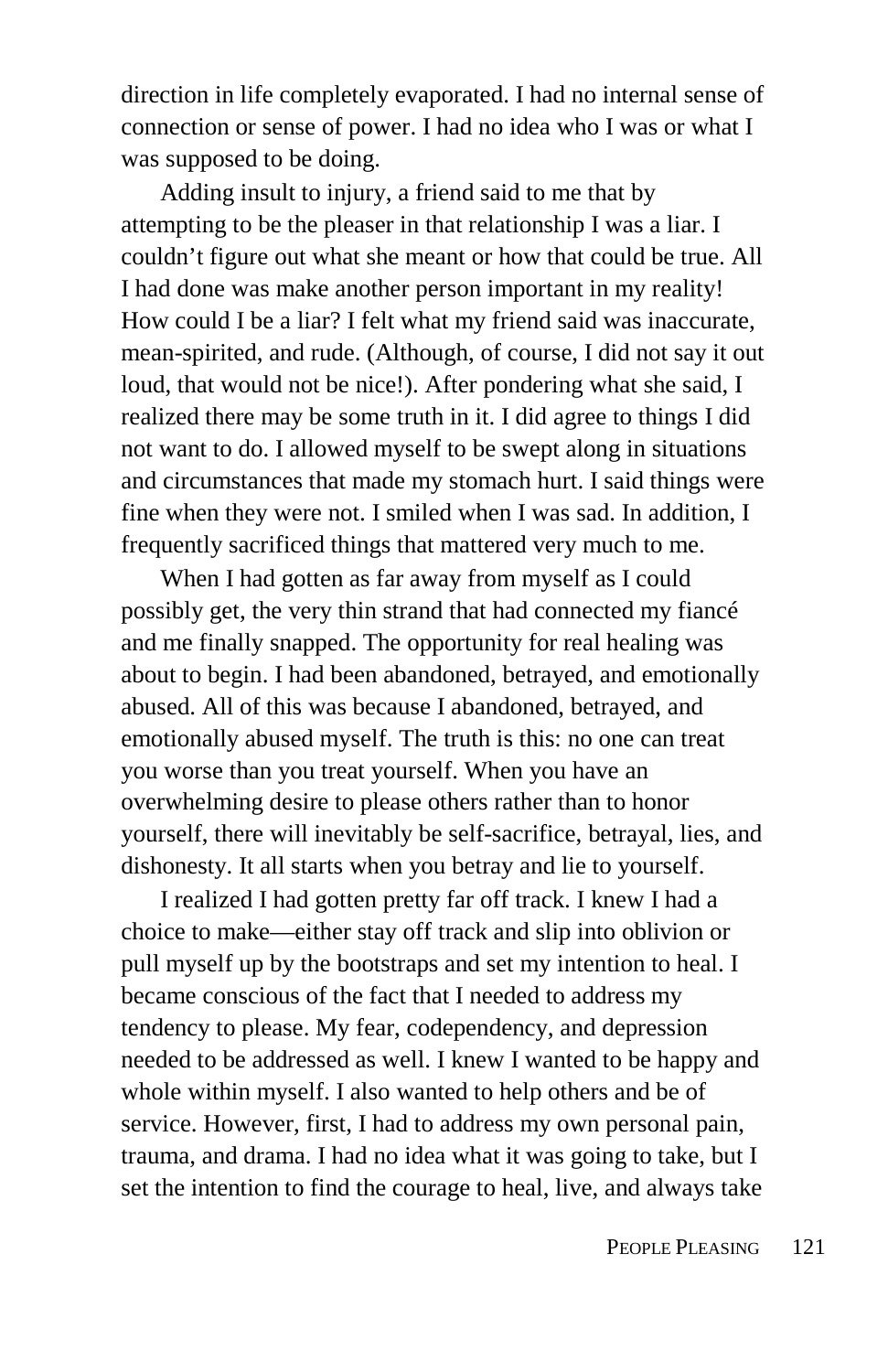that next step. The journey from self-destruction and selfloathing to Self-love and authentic power seemed daunting and overwhelming, but I understood it had to be done.

I believe that when we express a strong desire or state an intention, the Universe hears us and conspires to support us. Soon after setting my intention I was intuitively drawn to certain classes and began my formal education. Of course, the school of life also continued to support my intention to evolve and heal. I was indeed being presented with a buffet of educational and soul-expanding opportunities.

One of the deeply ingrained habits I wanted to shift was my need to take responsibility for others. I decided it was time to "till my own land." What that meant to me was simply to be responsible for myself and do not try to fix other people's problems. What a novel concept! Do not get into other people's gardens and try to take care of it for them. Do not fertilize their ground, pull their weeds, or pick their flowers. Do not tell them what they should plant or how, and do not give advice unless you are asked. Plant your own flowers and take care of your own little piece of the world. If you do a good job, you will be given more. And maybe the guy with the garden next door will ask for some of your healthy gardening secrets!

By "tilling my own land" and creating my own wonderful life, I eventually became happy and whole. I realized I could care for myself and others and be of great service by simply focusing on living my "best life." When others observed how well I was doing and how I was succeeding in the world, people started to ask, "How did you do it?" and "What is your secret?" If you have ever traveled on an airplane, you are probably familiar with the safety instruction that flight attendants share: "In the event of an emergency, put your oxygen mask on first before assisting others." This is a wonderful literal and metaphoric analogy. If we do not care for ourselves first, we will not be of any great value to anybody else.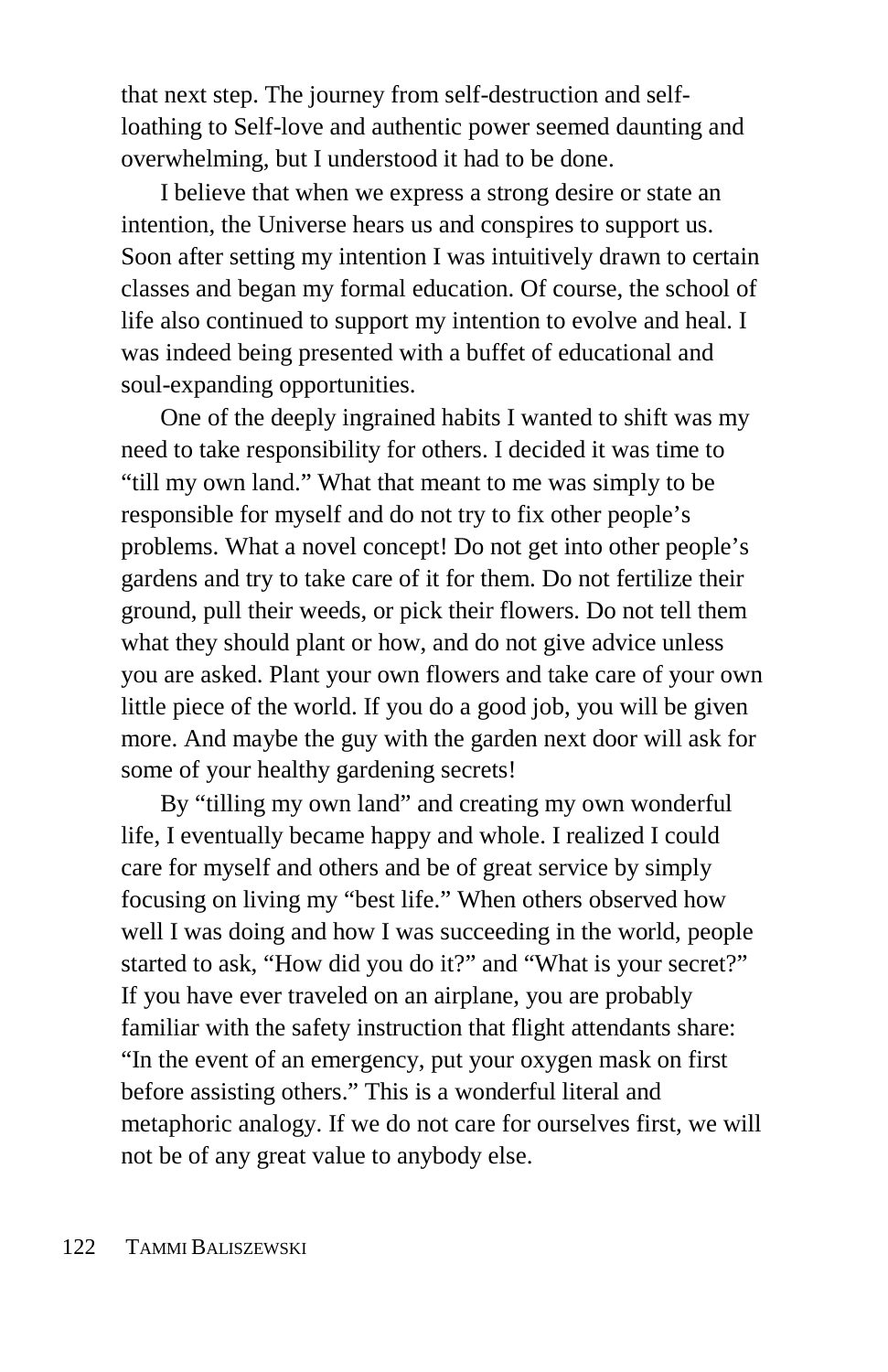God gave each of us the most extraordinary medium—life. We can use it to create whatever we choose, but we must remember to keep our attention on our own work of art! I believe it is our biggest responsibility. This is why gossip and over involvement in others' lives can be so destructive. You are not taking responsibility for your creative medium when you are mucking around in *someone else's life*. How is this good for you or other people? Get back into your own experience! Tighten up your boundaries! Focus on your place in the world! Be thankful for what you have and for who you are. You were given much, and you can have so much more with the attitude of gratitude and when you take responsibility for yourself.

Another wonderful revelation I had was the realization that God is in other people, too! I do not need to take care of everyone. I do not need to know what anyone else needs. What a relief! I started to relax knowing that I did not have to take care of anyone or make them better. Each one of us is personally linked to Spirit and our own guidance system, even if we don't know it yet. Those who don't will eventually figure out what is best for them, even if it does not seem right from anyone else's perspective.

#### **Debbie's Story**

I had a good friend, Debbie, who I thought was making an "interesting" choice in a relationship. It seemed that the man she was dating had a few demons in his closet and he drank too much. I often thought he was on his best behavior and was trying to trap her into a relationship. However, I knew God was in Debbie and she was capable of making her own choices. I thought, "Who knows what her soul is trying to learn? Besides, what do I really know about their relationship?" I decided to let her be. As the relationship progressed, they did indeed, have a great deal to teach and learn from one another.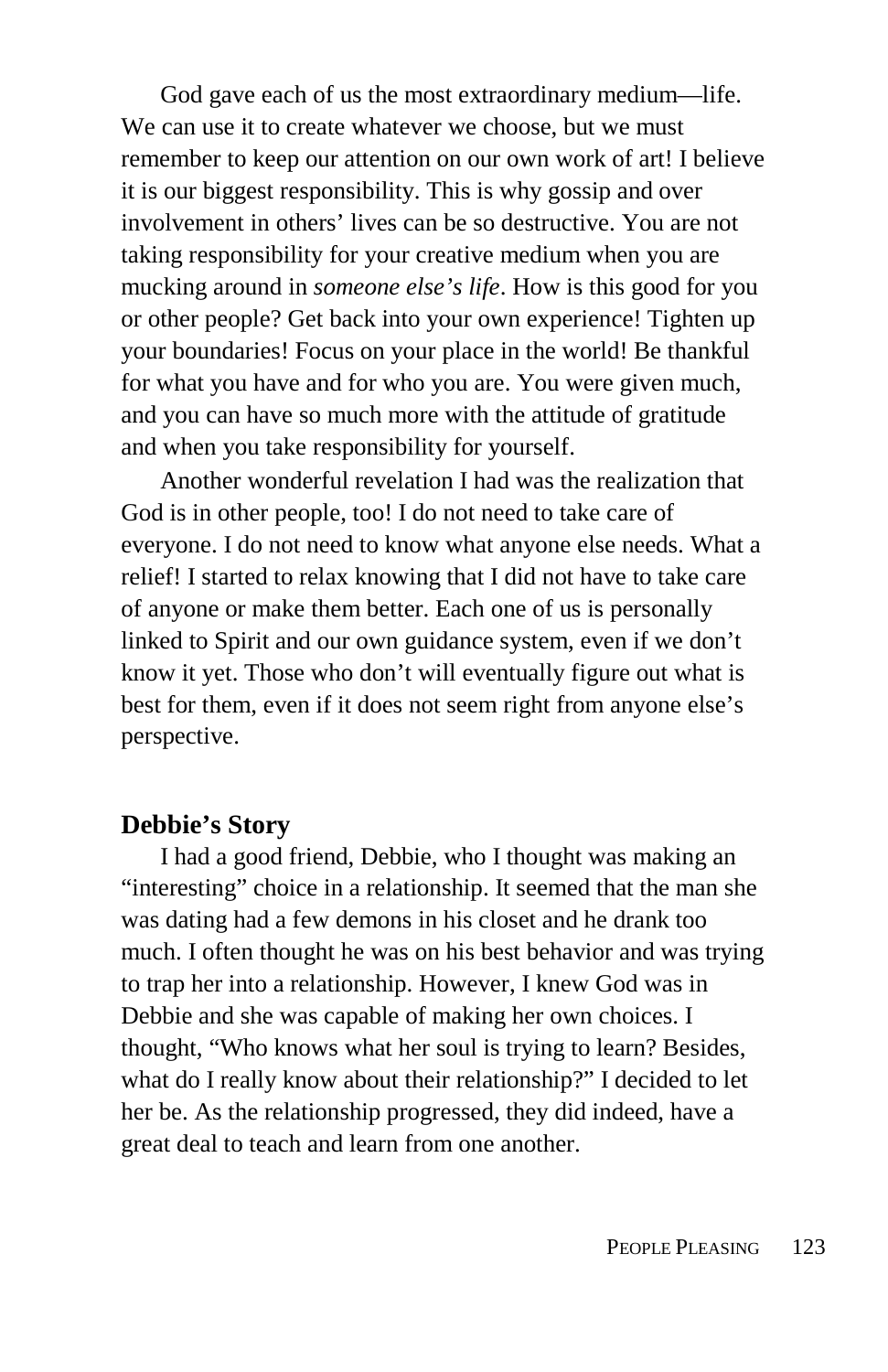It is easy to sit on the outside looking in and think we know what is best for the people we care about. When we love someone, we often form opinions about how they should handle things. We create opinions about their choices and behavior. However, we must remember that their life is their creative medium, just as your life is your creative medium.

When I talked to Debbie about her relationship, I set the intention to simply love and support her while she made her own decisions. She was happy, optimistic, and pleased to be communicating about her current situation. My intention was to accept her completely. I simply honored and respected her process. This was a very freeing and liberating experience for me. I knew she was going to do what she felt she needed to do and I did not need to know, do, or fix anything!

Debbie's marriage lasted less than one year. After her divorce, she shared with me some of the difficulties she experienced. In the past, I would have felt compelled to give her advice. I might have also felt guilty, thinking I was the one who could have saved her from heartache. But not now! I was now free to be me and I allowed her the freedom to be her. I simply allowed Debbie to have her own experience and hold her in my heart. She had some shame about her relationship not working out the way that she had hoped. I encouraged her to share the things she had learned. I then shared with her my perspective of the positive transformation I had witnessed in her. Over the course of Debbie's relationship, I observed that she became more confident and aware of her power; she had also cultivated stronger boundaries. Debbie agreed. She thanked me for not judging her and acknowledged that the experience was not all bad.

By supporting Debbie and focusing on the very best in her and her situation, Debbie went from embarrassment over her failed marriage and disappointment in herself to acknowledging that she did what she thought was best. I told Debbie that this man was probably the perfect "teacher" for her and she learned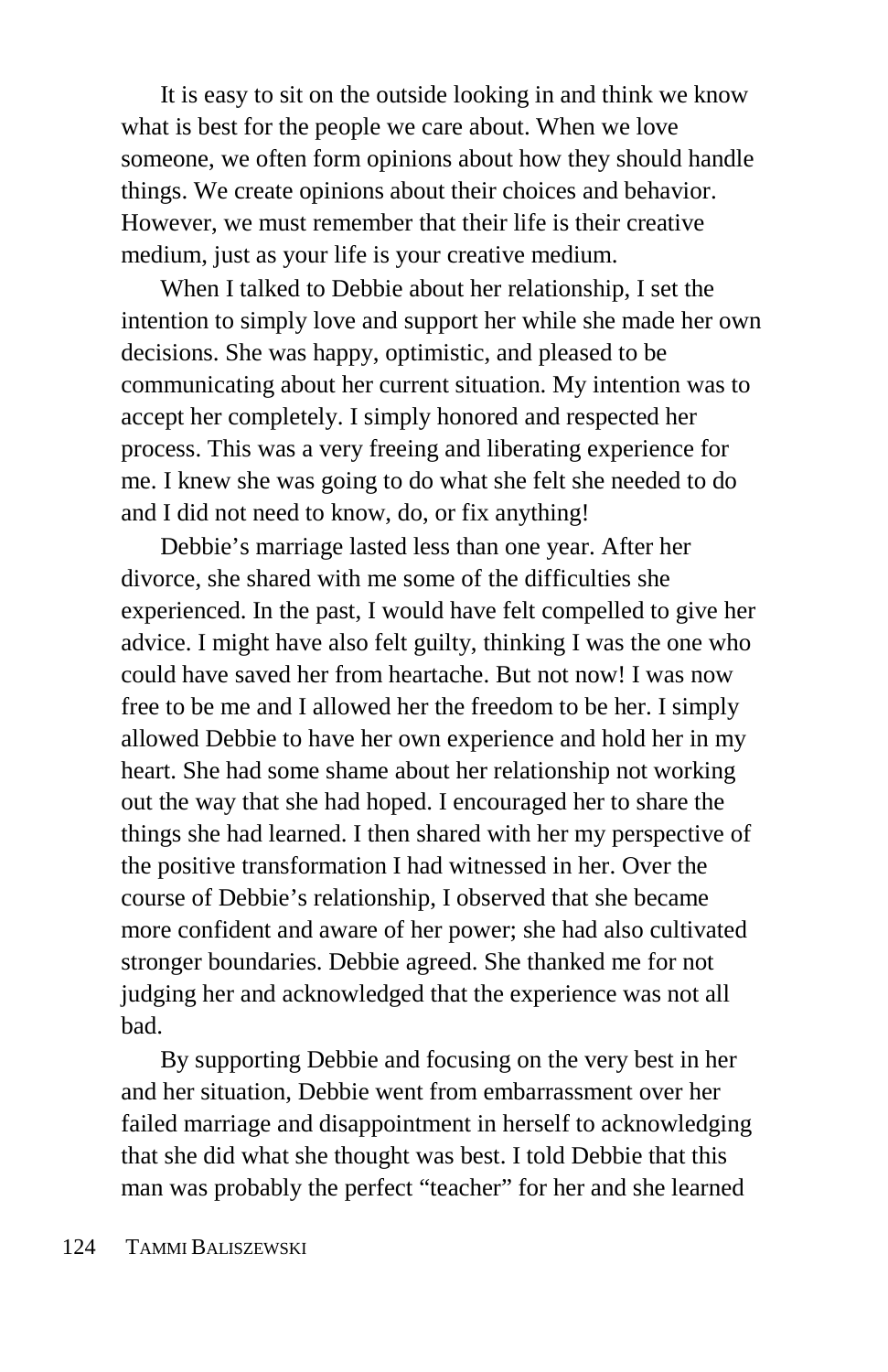important life lessons by virtue of this relationship. Because of her involvement with this man, Debbie was now more solid, evolved, and confident.

When Debbie is ready for her next relationship, she will better understand what she wants. I believe the process of dating, relationships, and life is about refining our intentions and desires. By virtue of our experiences—good and bad—we have the opportunity to become clear about what we want and do not want. Once we know what we want in a relationship, we can easily focus our energy, set our intentions, and manifest it!

### **Advice**

If someone does not ask for your opinion or advice, he or she probably does not want it and will not hear it. Giving advice when it is not invited can cause discomfort, defensiveness, and resentment. It can also make someone feel like he or she is being told what to do or judged (even when your advice is given with the best of intentions and with love in your heart). Asking questions works much better than advice. This allows a person to look deeper into his or her experience. Asking questions supports another person in exploring and expressing his or her truth. Listening is a wonderful and highly underrated skill. It is also one of the most profound gifts we can give to another human being. After all, everyone wants to be understood and everyone wants to be heard.

We never know what another person's soul is trying to learn. To think we know what is best for anyone is not only exhausting, but impossible. We all have our own individual "contracts"—what we agreed to before we were born on this planet. It is our job to align and find *our* purpose and learn *our*  lessons. No one can do it for us and we cannot do it for anyone else. All we can do is love others unconditionally while they go through their process of sifting and sorting out their truth.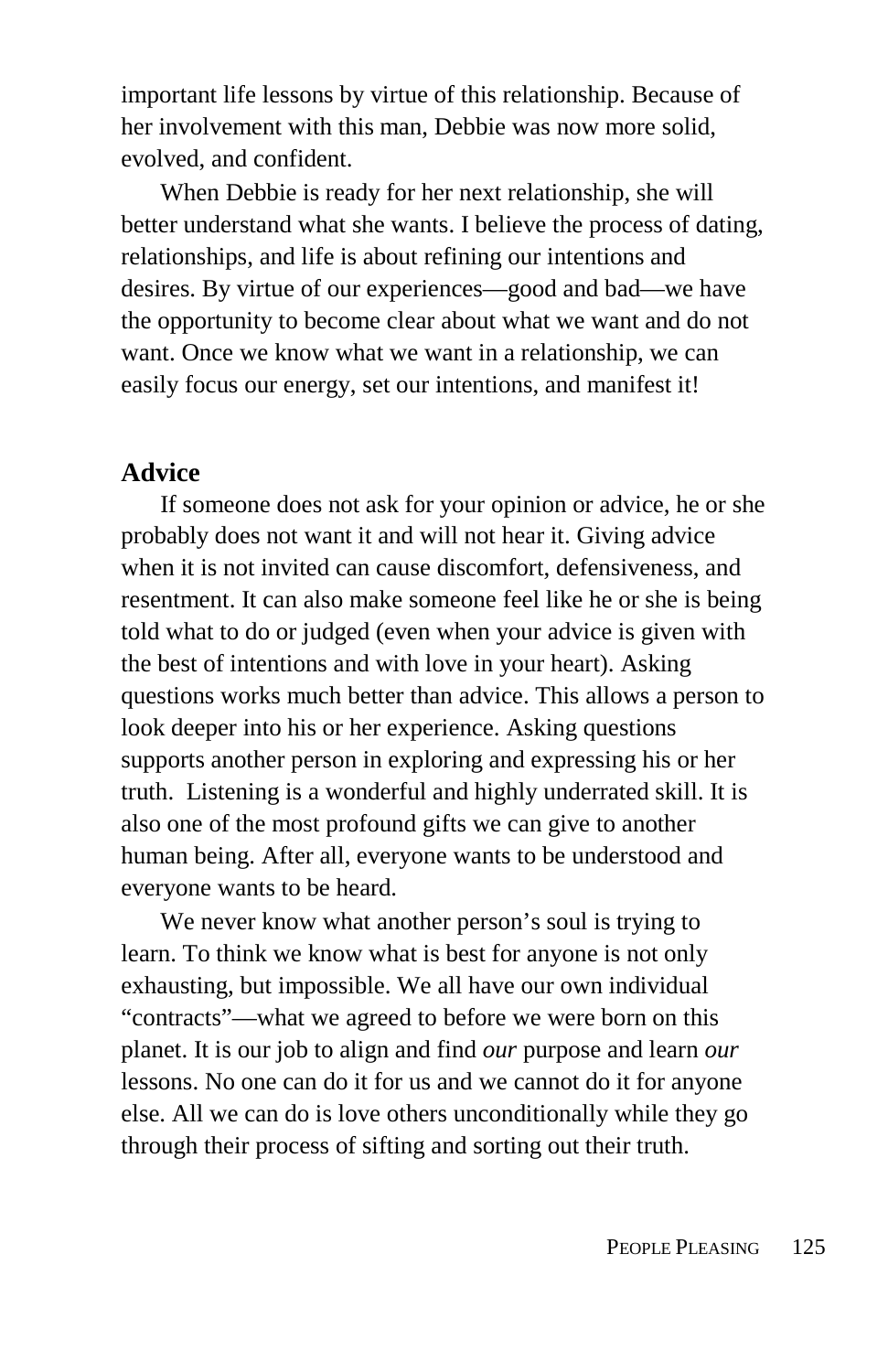If it gets to a point where it pains you too much to witness a loved one's seemingly self-destructive choices rather than telling them what to do, tell them it hurts you to see them exhibiting certain behaviors. If it continues, you may have to remove yourself from the situation in order to preserve your alignment and connection with Spirit. This is where boundaries come in. Although this may sound manipulative or insensitive, you are actually caring for yourself.

A powerful statement that I have embraced and shared with other pleasers is, "It's not my problem." Although this may initially seem uncaring, it really isn't. It is the ability to discern our boundaries and personal responsibility without trying to take responsibility for someone else. It also supports others as they work through their issues and lessons.

I recall a time when I was traveling with my husband, Steve, who is generally very happy, good natured, and sweet. However, on this particular day, he was tired, irritable, and hungry. As we were going through security at an airport, some people cut into the line in front of us. Steve was at the end of his rope and started snapping at people. I tried to joke with him, take care of him, cajole him, and comfort him. Nothing worked. Steve seemed determined to be grouchy and miserable.

After Steve and I made it through security I said, "Steve, you know I love you, but I cannot change how you are feeling. I am not abandoning you, but I am going to take care of myself now. Please know that I am here for you if and when you are ready." I went to the newsstand, bought a magazine and sat by the gate and read. A little later, my husband joined me. He thanked me for giving him the space to work through his frustration and anger. By me making the choice to take care of myself, it allowed Steve to take care of himself. He was able to put things into perspective and was ready to reconnect with me from a more balanced and peaceful place.

In my past relationships, if my partner was in an uncomfortable place, I would be right there with him. If he was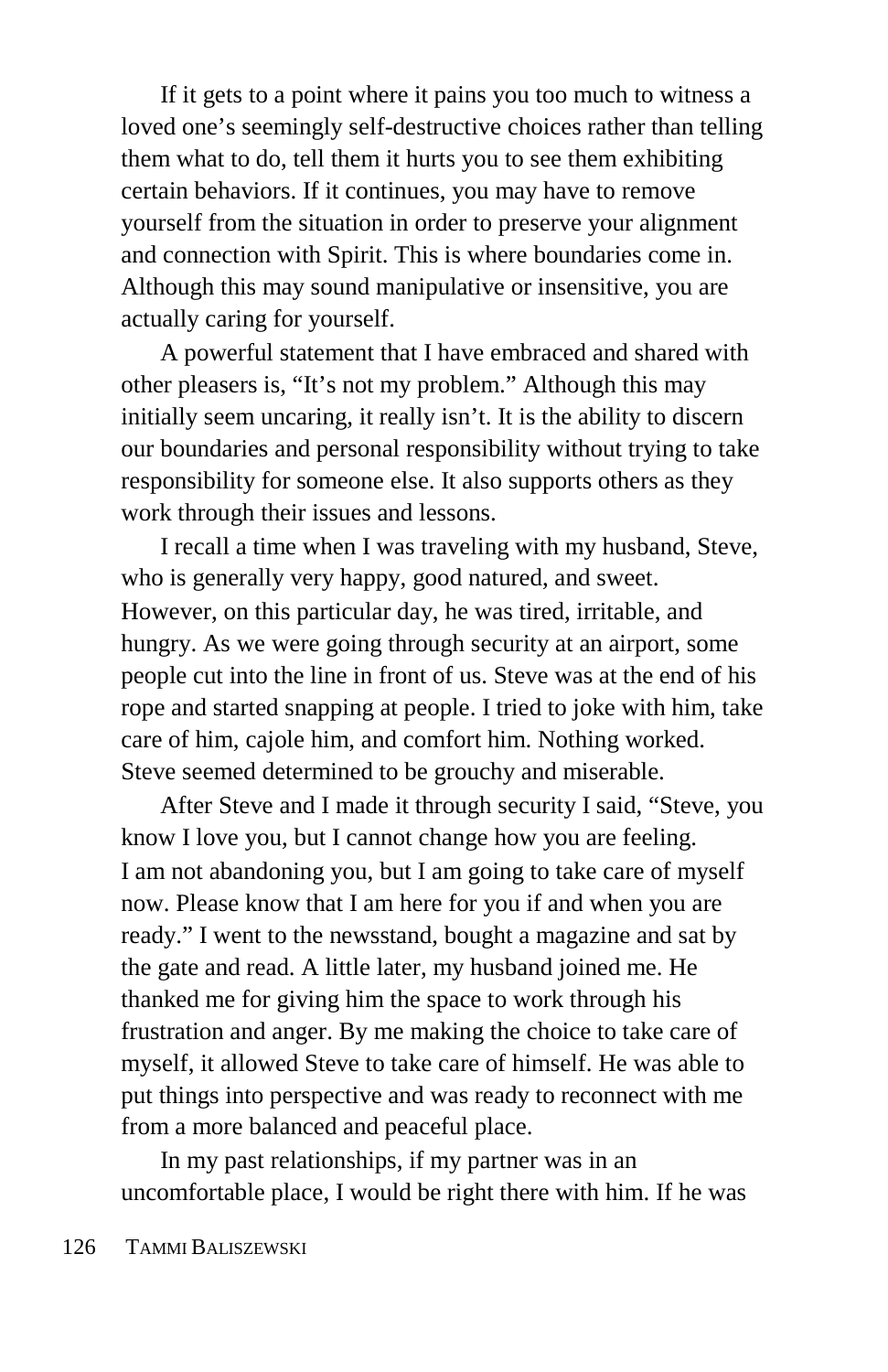in a deep, dark well I would go down there too. I would do anything and everything I could to try and pull him out of it and make him feel better. I often ended up depleted, sick, and completely stressed out. The worst part of this was that even though I was willing to sacrifice myself for the other person, it did not help! To top things off, there was nothing left of me. I wanted to reach down and pull them up, but instead they pulled me down!

Now that I have become a priority in my own life, I can more effectively take care of others. I care for them in the right amount in appropriate ways and I feel good! This is an example of setting boundaries. I do not go to that deep dark place for someone else and I do not ask them to go there for me. I maintain sovereignty within myself and make my connection with my center and Spirit my first priority.

When you truly commit to taking better care of yourself, you can then take better care of others. When you love yourself it is easy to see the best in other people. You can naturally focus on their positive qualities, praise them, and see them through the "eyes of love". This is what really pleases people!

 The people who truly please are those who are so at home within themselves, they simply allow others to be their own unique selves. They listen to others, ask questions, and let them be where they are. They are empathetic and give others the room to explore, experience, and enjoy who they are. When we can do this our relationships are fulfilling, supportive, expansive, and exquisite. As Carl Rogers, an influential psychologist and one of the founders of the humanistic approach once said, "People are just as extraordinary, unique, and beautiful as sunsets—if you'll let them be."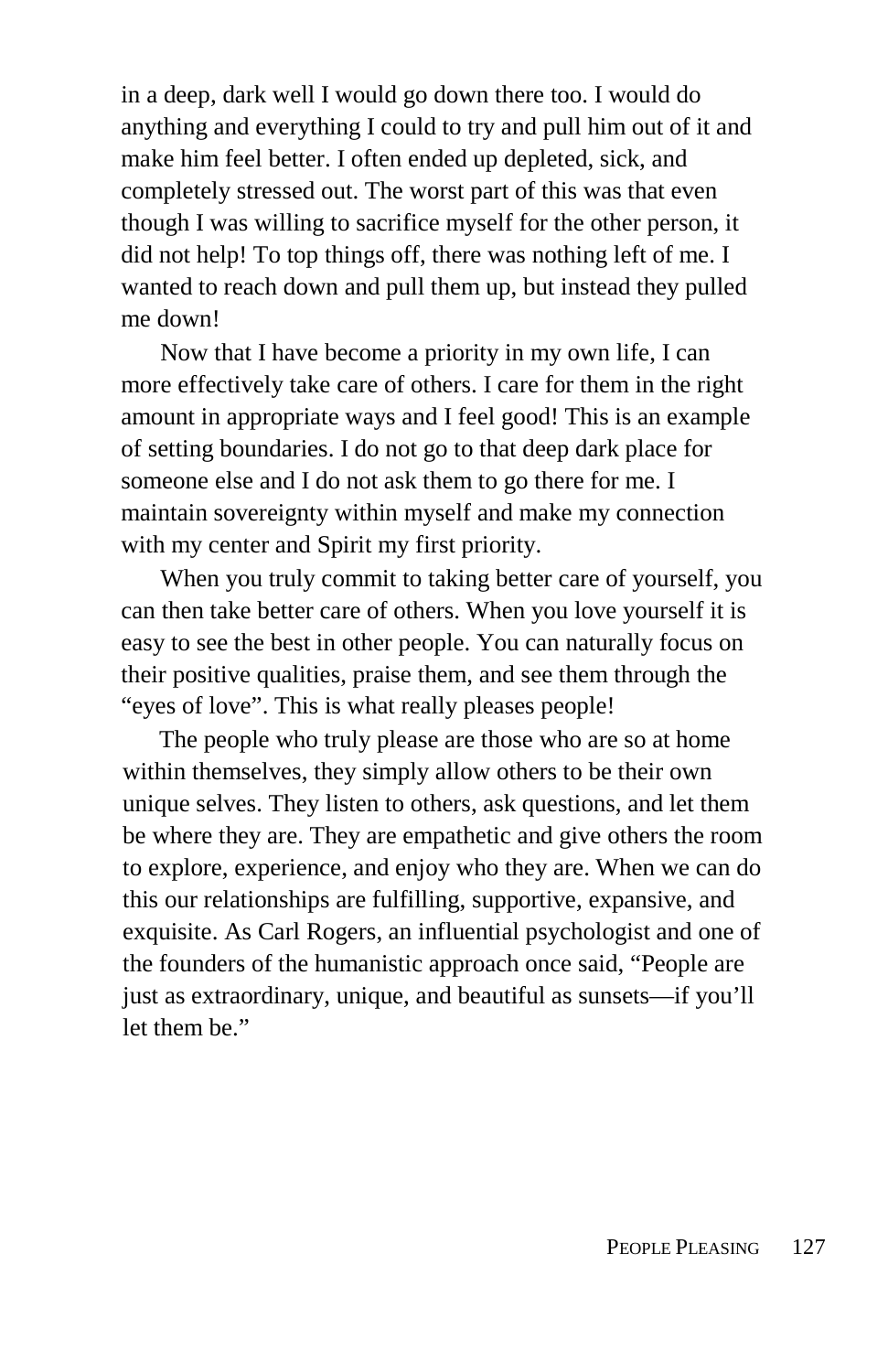# **Exercise: Shifting from People Pleasing to Personal Authenticity**

1. Take a few minutes to write down two or three situations in your life in which you might easily fall into the pattern of people pleasing or taking more than your fair share of responsibility.

Example: *Saying yes to someone who invites me on a date even though it doesn't really feel right for me.*

Example: *Going to an appointment I made a few weeks ago instead of rescheduling or canceling it altogether.* 

Example: *I have extended an invitation to a few friends for a barbeque and am now feeling overwhelmed by the amount of work that I have to do.*

2. With each situation you have listed, write what is true for you regardless of how you think the other person or people might feel or respond. What would be the self-honoring choice, action, or statement in each case?

Example: *My intuition clearly told me that this person is not someone I am not really interested in. The self-honoring choice would be to cancel the date.*

Example: I *woke up this morning and really felt I needed to take some time for myself. The self-honoring choice would be to change the appointment to another day.* 

Example: *When I invited people over for a barbeque, I did not know my week was going to be so hectic and busy. The self-honoring choice would be to make it a pot luck dinner and ask each person to bring one item, so I don't have to do all the work by myself.*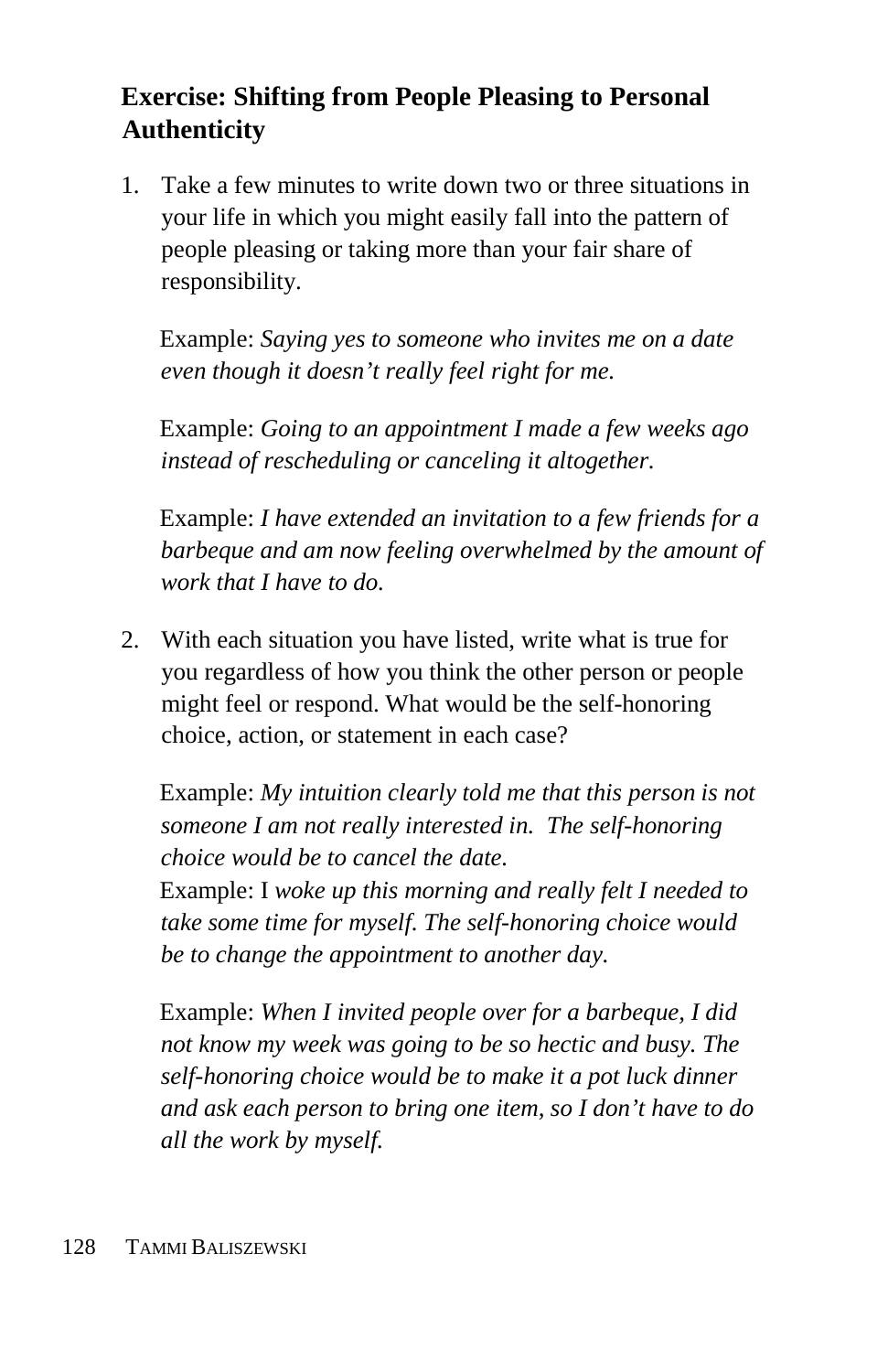## **Keys for Becoming True to Yourself**

- 1. Become conscious and aware of any people pleasing tendencies you may have and then set the intention to be more true to yourself.
- 2. Learning to say, "no thank you," "that is not good for me," and/or "that does not honor me" are powerful and important statements when it is true for you.
- 3. Saying "yes, please" when someone offers assistance is a wonderful step in the right direction.
- 4. Be willing to be more honest, open, and release the need for perfection.
- 5. When facing an important decision or when you are not sure of what to do next, take a moment to ask yourself, "What is best for me?" or "What honors me now?"
- 6. Balance is achieved as we learn to speak up on our own behalf, have the courage to tell our truth, establish boundaries, and be willing to explore our individuality.
- 7. Freedom is experienced when we release expectations and let go of feeling responsible for other people's lives including bad moods and disappointments.
- 8. We benefit significantly when we start to cultivate humor and compassion with ourselves.
- 9. As people pleasers, what we need more than anything is simply permission from ourselves to be wonderfully, awesomely, authentically human!

I still love taking care of others and making my friends and family smile. The difference now is that I also love taking care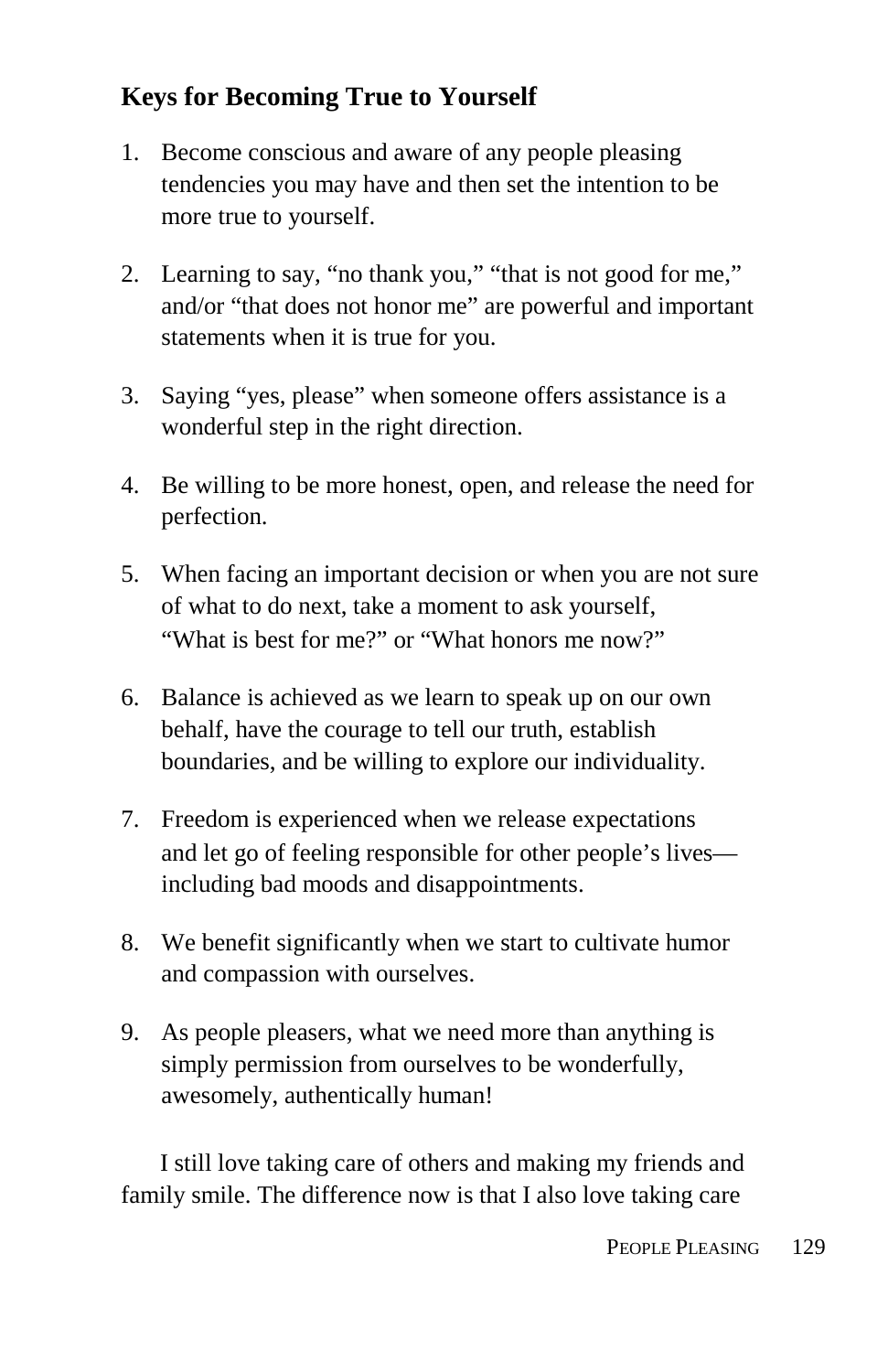of myself! I no longer exhaust myself in the process of giving and caretaking. My equilibrium and internal balance is maintained by taking the time to check in and ask myself this very important question, "What honors me now?"

I am clear in my boundaries and I live in my truth. I share from my abundance and overflow and am aware of how much I can give before I step over the line into deficit and depletion. I have become a priority in my own life and feel more whole, happy, and more authentically generous than I have ever felt before!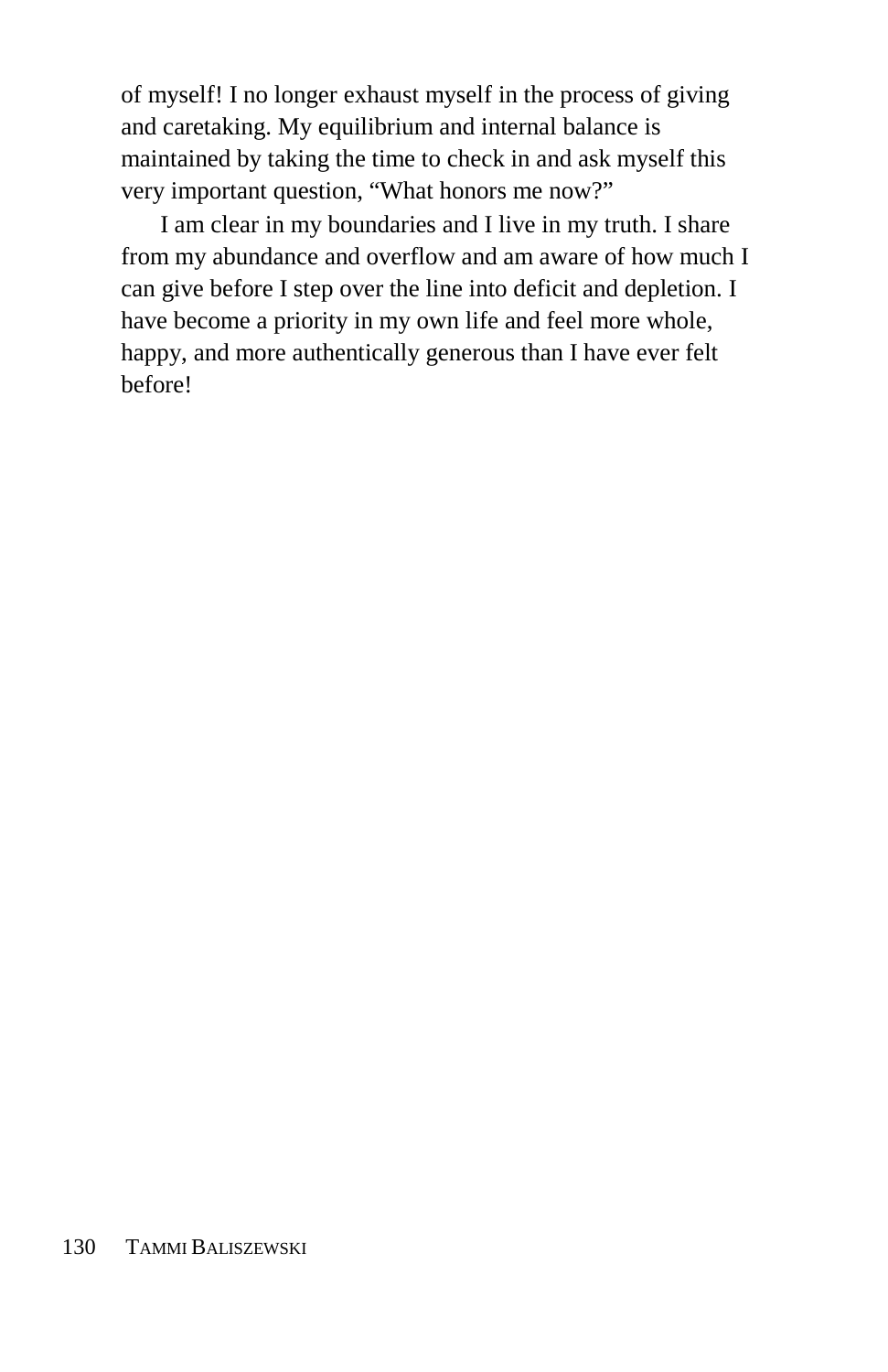# *Chapter 11 Boundaries*

*If the boulders are moved, even a river will change its flow. ~ Taoism*

*Freedom is greatest when the boundaries are clearly defined ~ Chuck Coonradt*

In the physical world, boundaries are easy to see—fences, walls, roads, signs, seashores, and cliffs clearly mark the limits of society and nature. We can even see our physical body's boundaries by virtue of our skin. However, in the realm of energy and emotions, they can be much more difficult to define. Energetic and emotional boundaries are a clearly defined sense of self. They not only define us, they differentiate us from others. Our sense of boundaries allows us to acknowledge and respect the differences, preferences, feelings, beliefs, and experiences of ourselves and someone else.

Boundaries are important in all relationships, including those with our romantic partners, business colleagues, families, friends, neighbors, pets, children, and even strangers. Understanding and implementing them supports us in celebrating and honoring the uniqueness of ourselves and others. If we were not taught to understand and establish healthy boundaries early in life, they can be challenging—although not impossible—to create later on.

Parents often find that encouraging a healthy sense of boundaries can be a complex and challenging task. One reason is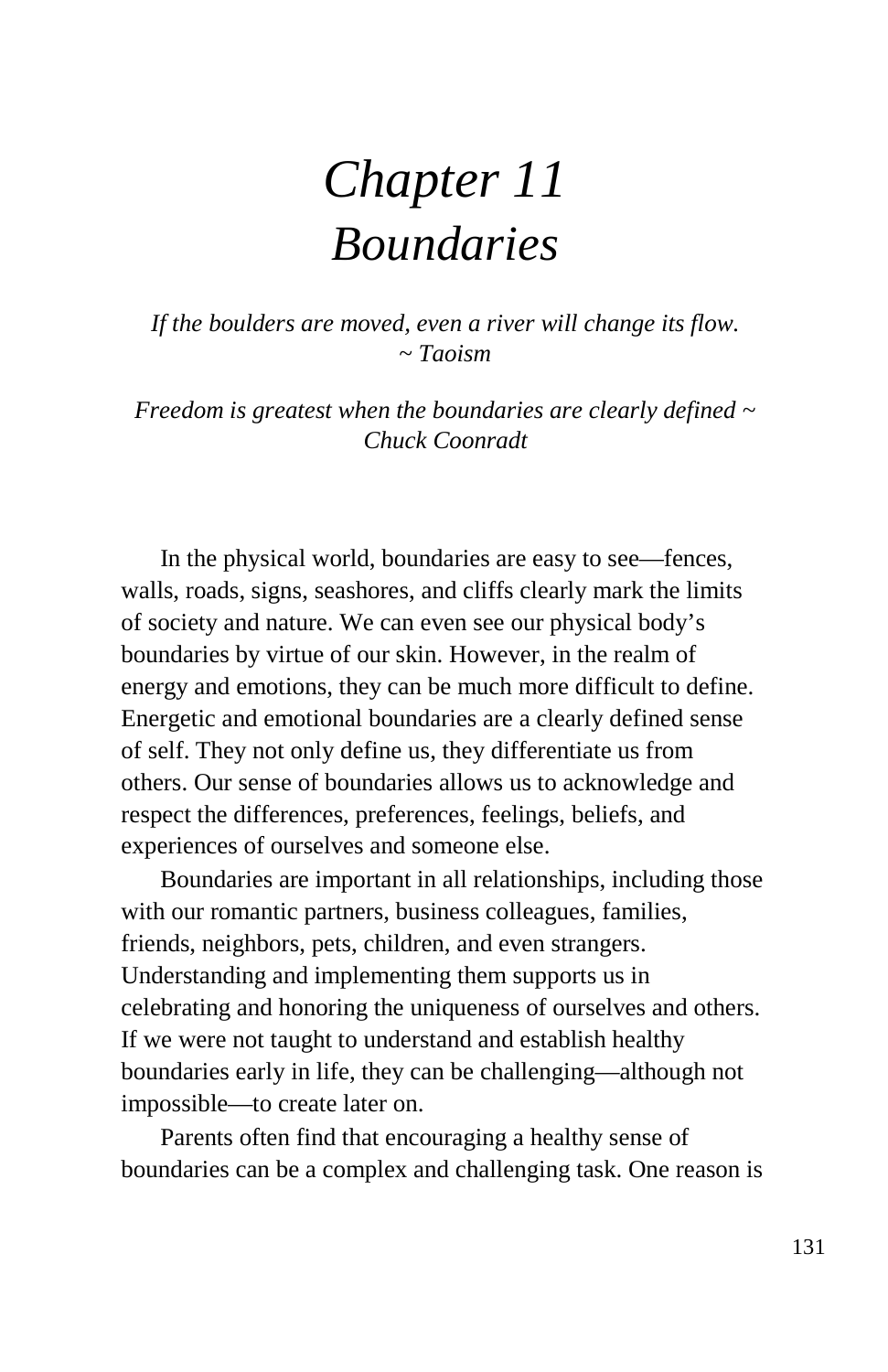because we develop different types of them during five stages of development that range from infancy to early adulthood. Here is a brief description of each stage of development:

*Infancy (up to age 1).* Infants see the world as an extension of themselves. They cannot comprehend the concept of boundaries and do not intentionally violate them. It is important for parents to frequently touch and hold their infants while showering them with attention. When a parent mirrors and echoes their baby's behavior both verbally and nonverbally, they give the child a signal that the parent is there for them. Mirroring and echoing makes the infant feel safe and understood.

*The Toddler Years (ages 1 to 3).* Toddlers start to comprehend the concepts of "self" and "other." They need consistent and simple communication to assist in the creation of boundaries, such as "sit down," "don't bite," and "don't touch it's hot!" When toddlers learn to express themselves with "no!" they are making early attempts at creating their own boundaries. Guidance, patience, unconditional love, and nurturing are vital as children begin to develop boundaries and emotionally grow.

*Preschoolers (ages 4 to 6).* Parents of preschoolers should stay calm when their child "acts out" in order to test established boundaries. They can offer support by providing advice, assistance, and other forms of verbal and nonverbal help. Appropriate behaviors need to be taught and modeled by parents. This helps preschoolers to comprehend and create healthy social skills. Children's feelings should be allowed and validated so they can have the freedom to experience their authentic selves. It is important that children be allowed to play and be creative so they can learn about their boundaries. They need love, approval, and acceptance in order to fulfill their potential.

*School-aged children (ages 6 to 13).* School-aged children require consistent boundaries and need to understand that boundaries have been set to keep them protected and safe. They should be aware that boundaries are non-negotiable and they will receive consequences if they do not respect them. Children need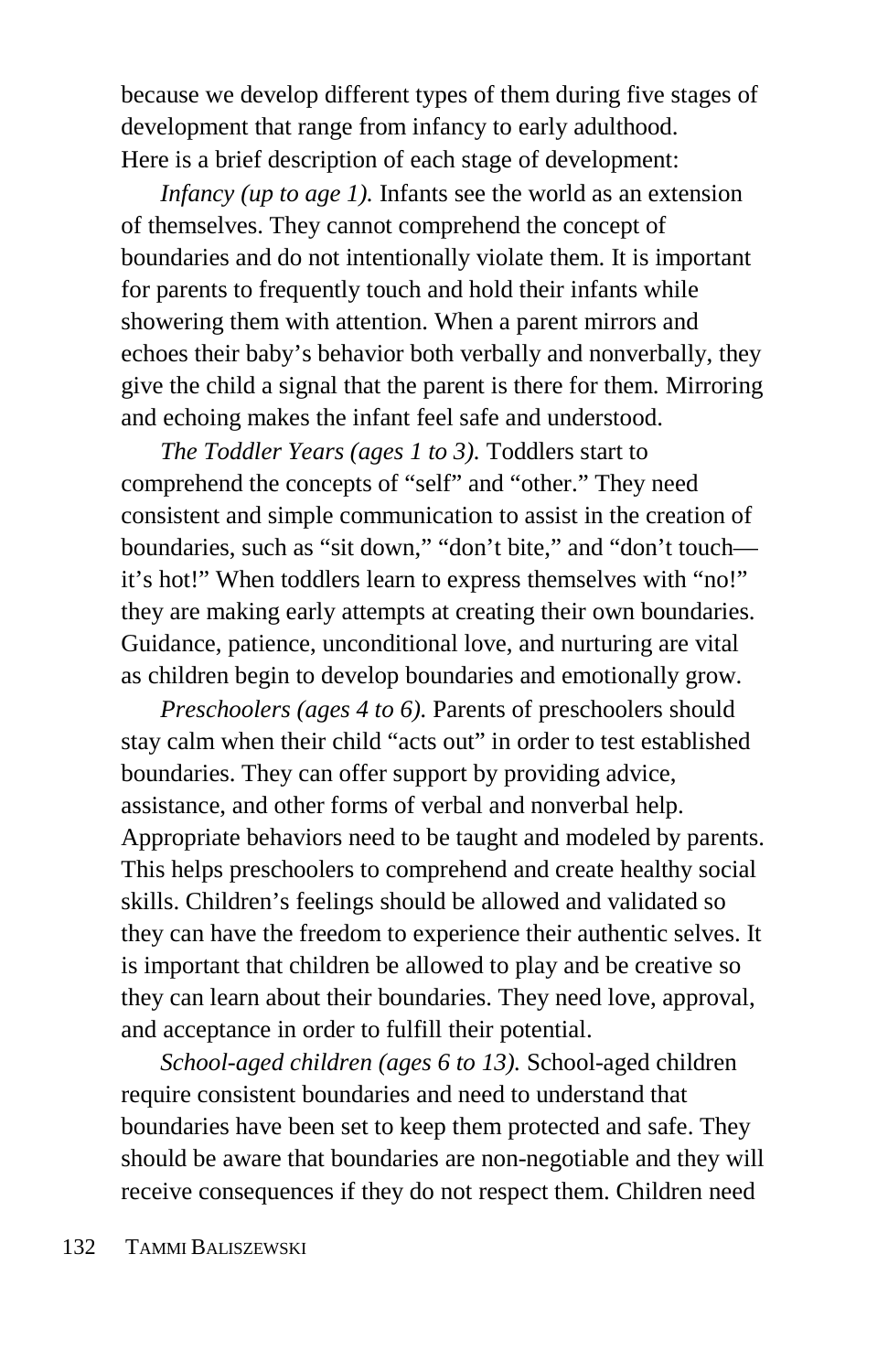to be heard, understood, and accepted. At this age, they also need to experience loyalty and trust. Children must be allowed to feel and express their emotions, including grieving their losses through to completion. Accepting appropriate responsibility, receiving validation for accomplishments, and completing tasks with the support and guidance of parents are all important aspects of comprehending and implementing boundaries.

*Adolescents (ages 13 to 18).* Adolescents will need new boundaries established as they mature and take on more responsibility. It is important for parents to strike a balance between giving their child more privacy and continuing to show an interest in their child's friends and activities. Teenagers tend to test the limits of boundaries as they move toward adulthood, so negotiation, communication, and patience is necessary to assist their development during this stage. As with every stage of development, enjoyment, freedom, fun, unconditional love, and nurturing parents is vital to the creation and maintenance of a child's healthy self-esteem and solid boundaries.

Even parents with the best of intentions find teaching healthy and appropriate boundaries to be an extremely difficult balancing act. After reading about the five stages of development, you may realize that not all of your childhood needs were met. There is almost certainly not a person alive that could have understood and met every one of our needs. No wonder so many people lack a healthy concept of "self" and boundaries! Most of us would probably benefit from healing work in this area.

As with every aspect of the healing process, change starts with awareness. Like many people, I had no idea I had issues regarding boundaries. After repeated experiences of disrespect and pain, I eventually hit rock bottom and had to face the truth— I had boundary issues! I started to understand that I was lacking a solid internal sense of self. I needed to focus on this in order to heal. An entry point or a trigger (which usually includes disillusionment or pain) is often needed to shake up our old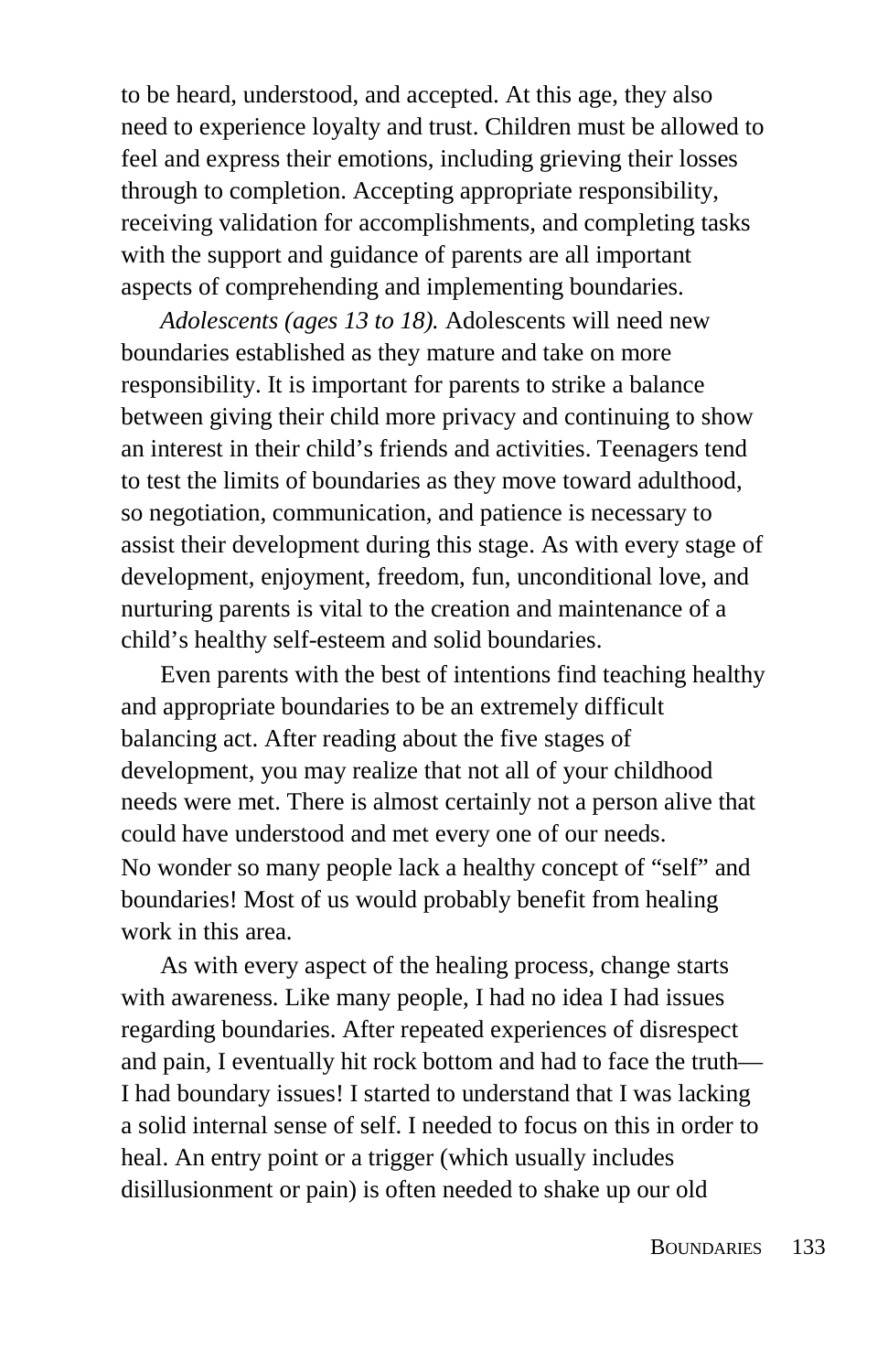belief systems so we can become open to change. This is what happened to me.

As I embarked on my healing journey, I started to realize that boundaries in my family of origin were pretty much nonexistent. Some family members would shirk responsibility, while others would try to balance things out by taking on more than their fair share.

As with many families, expressing certain emotions was not acceptable—especially anger. There was only one person allowed to express their anger in my family and that was my stepfather. I learned at an early age that I shouldn't speak up if I was upset or disagreed with someone. I was not even allowed to express my own opinion. I learned that "playing opossum" was my most effective survival technique. While my stepfather would rage, the rest of us kept quiet and did our best not to rock the boat. We became little people pleasers.

Children often take on the responsibility of appeasing other family members. They attempt to take care of their parents' sadness or anger, hoping they can fix things and make them better. In order to keep peace, I learned to be quiet and began to believe that others were more important than me. Essentially, I learned to hide my truth. These were not conscious choices. I believed I was doing what was needed for the sake of acceptance and survival.

This is a common childhood experience and is usually carried over into our adult relationships. These patterns repeat themselves until things get so bad that we eventually realize that things have to be different.

It is critical that we recognize our need for healthy boundaries in order to start the process of creating them. The first step in the process is to realize that we deserve honor and respect so that we can convey this to others. It is important to feel our emotions, to know we have the right to articulate what is true for us, and to speak up on our own behalf. We must learn how to be honest with ourselves and with others. If we do not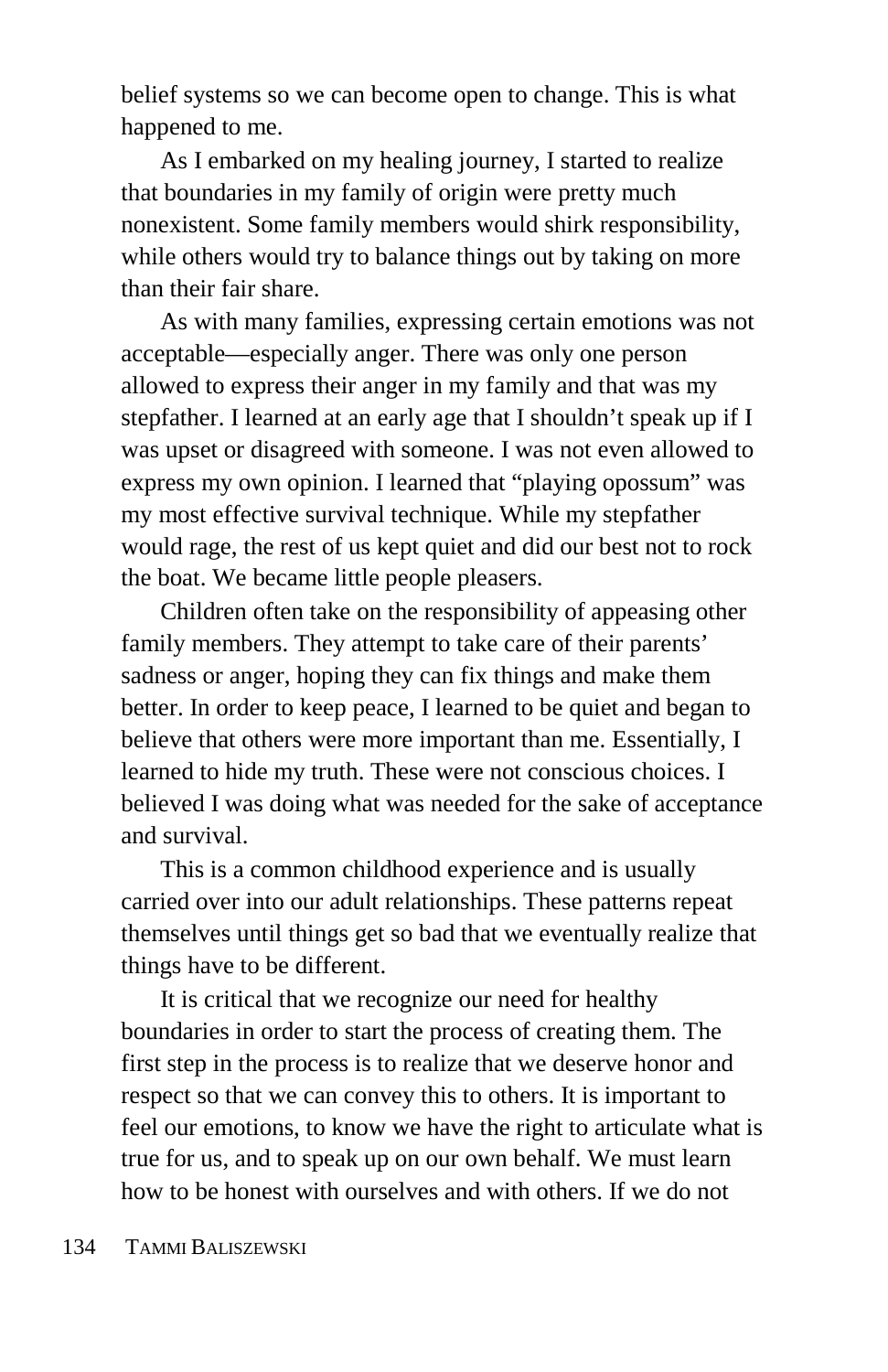awaken to this belief and understanding, we will continue to manifest unhealthy relationships. If we do not take responsibility for our boundaries, unscrupulous people will jump at the chance to take advantage of us. Without healthy boundaries, we will continually be hurt, exploited, and victimized.

It is easy to set boundaries with people we care little about. Setting boundaries in the relationships that mean the most to us can be difficult. Especially when we think we want or need someone in our lives and desire their approval. This is the area of our inner child's deepest wounds. Healing our inner child can be an important part of establishing boundaries.

Recovering or establishing boundaries you have never had is challenging and often painful. However, it is essential if you ever want to feel safe in the world and manifest healthy, supportive, and truly loving relationships. It is important to realize that you matter! You are important! You have the right to be happy, protected, and respected! In fact, a profound shift occurs when you realize that *you need to be the most important person in your life!*

Some people may think this is selfish. However, it is only from this place of loving our Self that we have the capacity to share the best parts of ourselves with others. When we love ourselves and are cognizant of our boundaries, we are able to share from a full well. It is a huge shift to go from being "otheroriented" to becoming "self-oriented," and from seeking approval outside of yourself to living in a place of self-approval.

To be in a solid healthy relationship with someone else, we have to create a solid relationship with ourselves. I remember a teacher once telling me that in a healthy partnership, we make Spirit first, ourselves second, and our partners third. I had never considered this before and, at the time, it seemed unromantic and selfish. However, I now know from my own experience that this wisdom is profound and true.

There is a romantic notion about connecting, bonding, and relating to another person, especially in committed love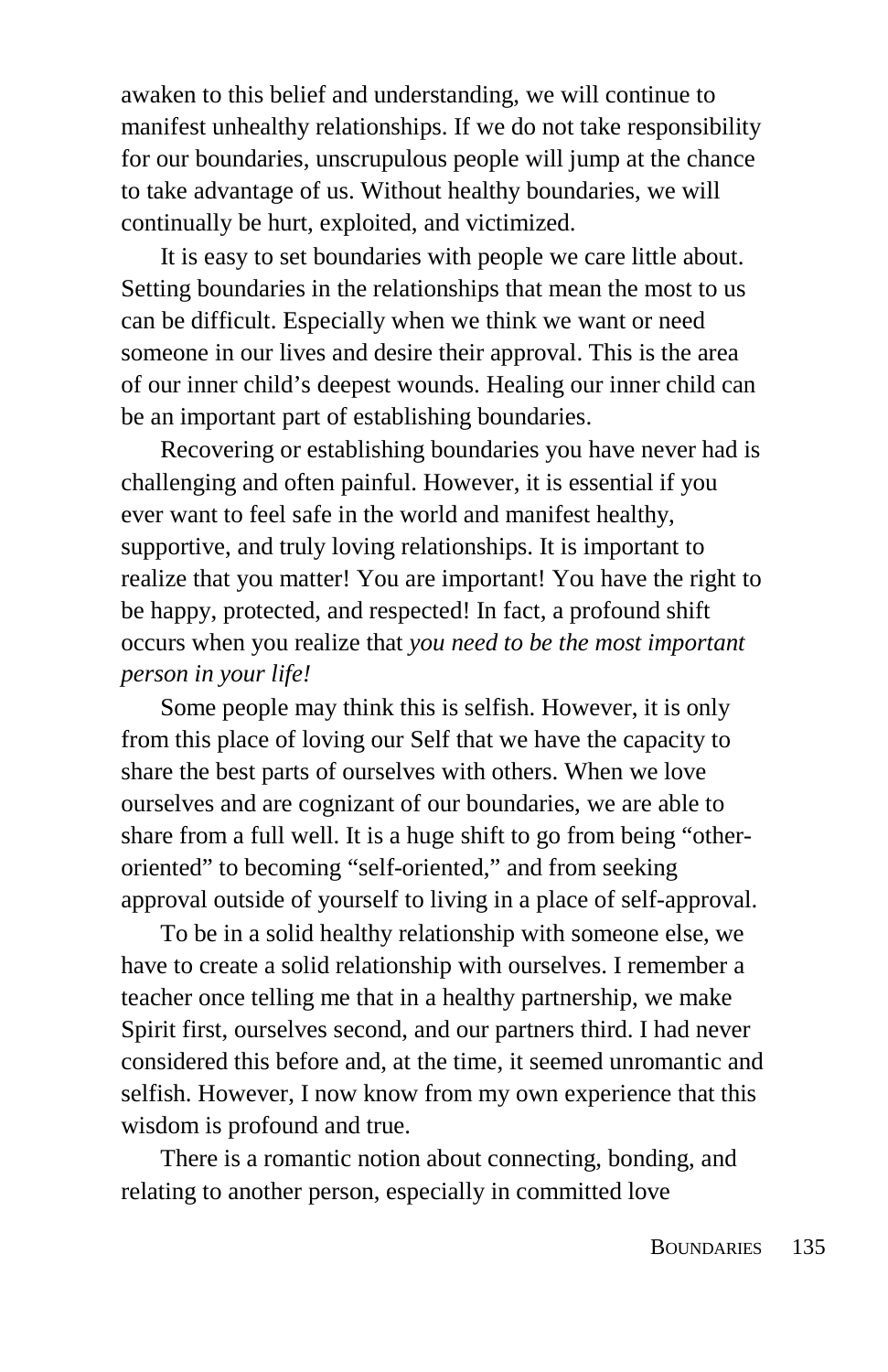relationships. It goes something like this: You make your lover's needs your priority and they make your needs their priority. Both of your needs are met by each other all the time! It's a nice sentiment, but it never seems to work well for very long.

It is unrealistic to think that someone is going to give you everything you want and need exactly when you want or need it. Believing this sets you up for inevitable disappointment, frustration, and pain. There's no getting around it, successful romantic relationships are built on the solid foundation that exists within each partner. In my opinion, being diligent and clear with personal boundaries is more essential in our romantic partnerships than anywhere else.

### **Michael and Sharon**

Michael and Sharon are a couple with healthy boundaries. When they are at the movies and Michael is not enjoying the film, he tells Sharon that he will step out and reconnect with her after it is over. The first time Michael did this, Sharon felt a little confused and disappointed. Michael explained that he was not enjoying the movie and was speaking up on his own behalf. He was making a choice that he was comfortable with and honored himself. After discussing it, Sharon understood and agreed that Michael should take care of his own needs, while allowing her the opportunity to make a self-honoring choice to finish watching the movie. In this case, both Michael and Sharon are being true to themselves, mindful of their personal boundaries, and making self-honoring choices.

When we speak up honestly and honor ourselves and our boundaries, we are taking responsibility for our own experiences and life choices. We are not handing over the responsibility of our happiness to someone else. We are clear where we begin and end. We also respect and value the differences between ourselves and others.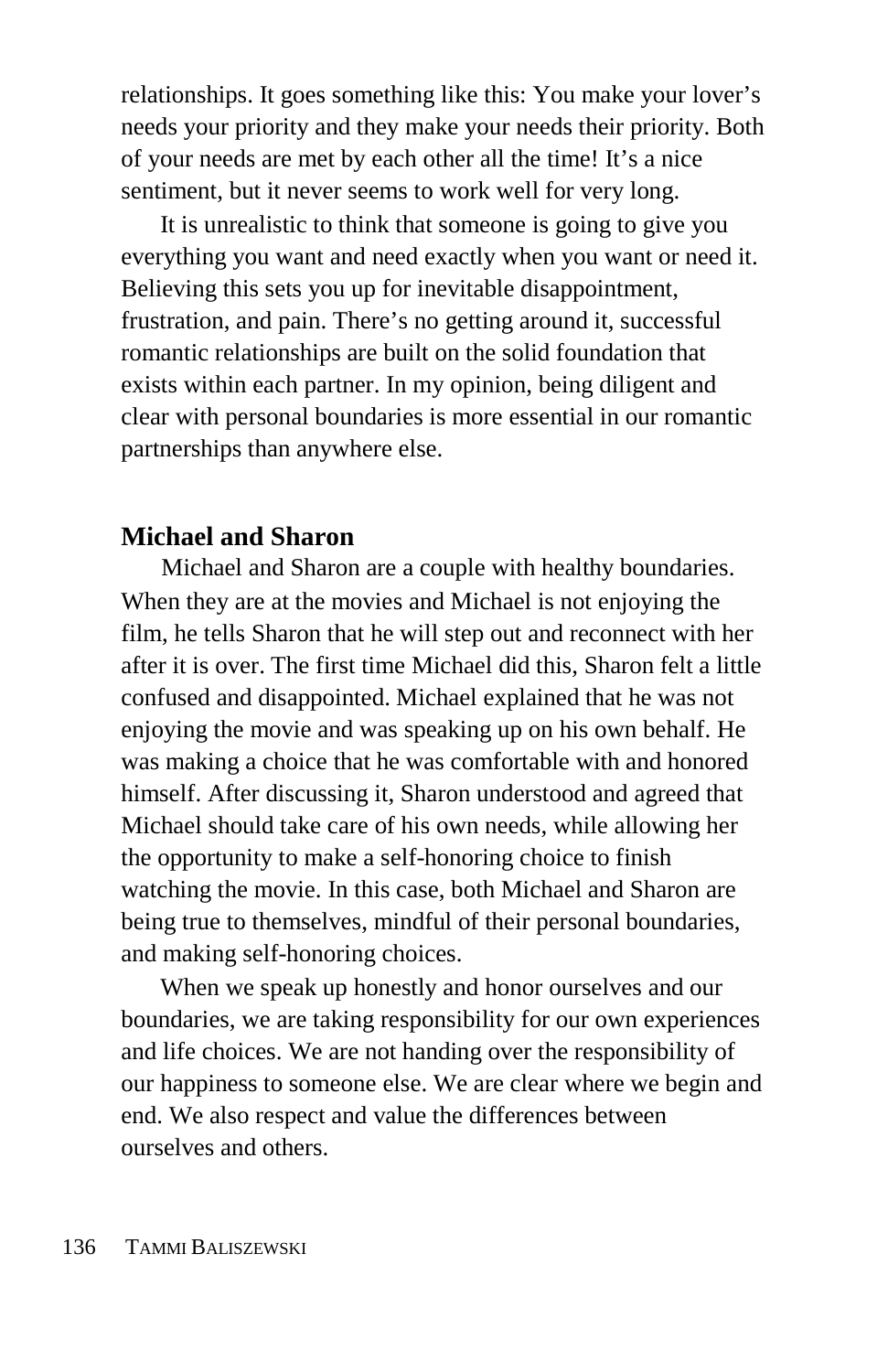## **Exercise: Strengthening Our Boundaries**

An essential step in successfully defining and expressing boundaries is the ability to communicate without blaming. We need to be able to take responsibility for our feelings. Rather than saying, "You make me angry" or "You make me sad," a more responsible way of articulating your emotions would be "I'm feeling angry" or "I'm feeling sad." A formula for emotionally honest communication and establishing healthy boundaries would look something like this:

When you…

I feel…

I would appreciate…

And what I will do for myself is…

I have no control over you, I am speaking up on my behalf, asking for what I want, and will take the action steps necessary to make myself feel better.

Example:

*When you do not pick up after yourself or do the dishes, I* 

*feel upset and frustrated. I feel you do not respect me.*

*I would appreciate you cleaning up after yourself and washing the dishes.*

*I have no control over you, I am speaking up on my behalf, asking for what I want, and will take the action steps necessary to make myself feel better.*

In this example, the partner may or may not respond favorably to the other person speaking their truth. If they do not respond favorably, other supportive actions steps may need to be implemented.

Example: Supportive Action Steps *Setting up a weekly chore schedule.*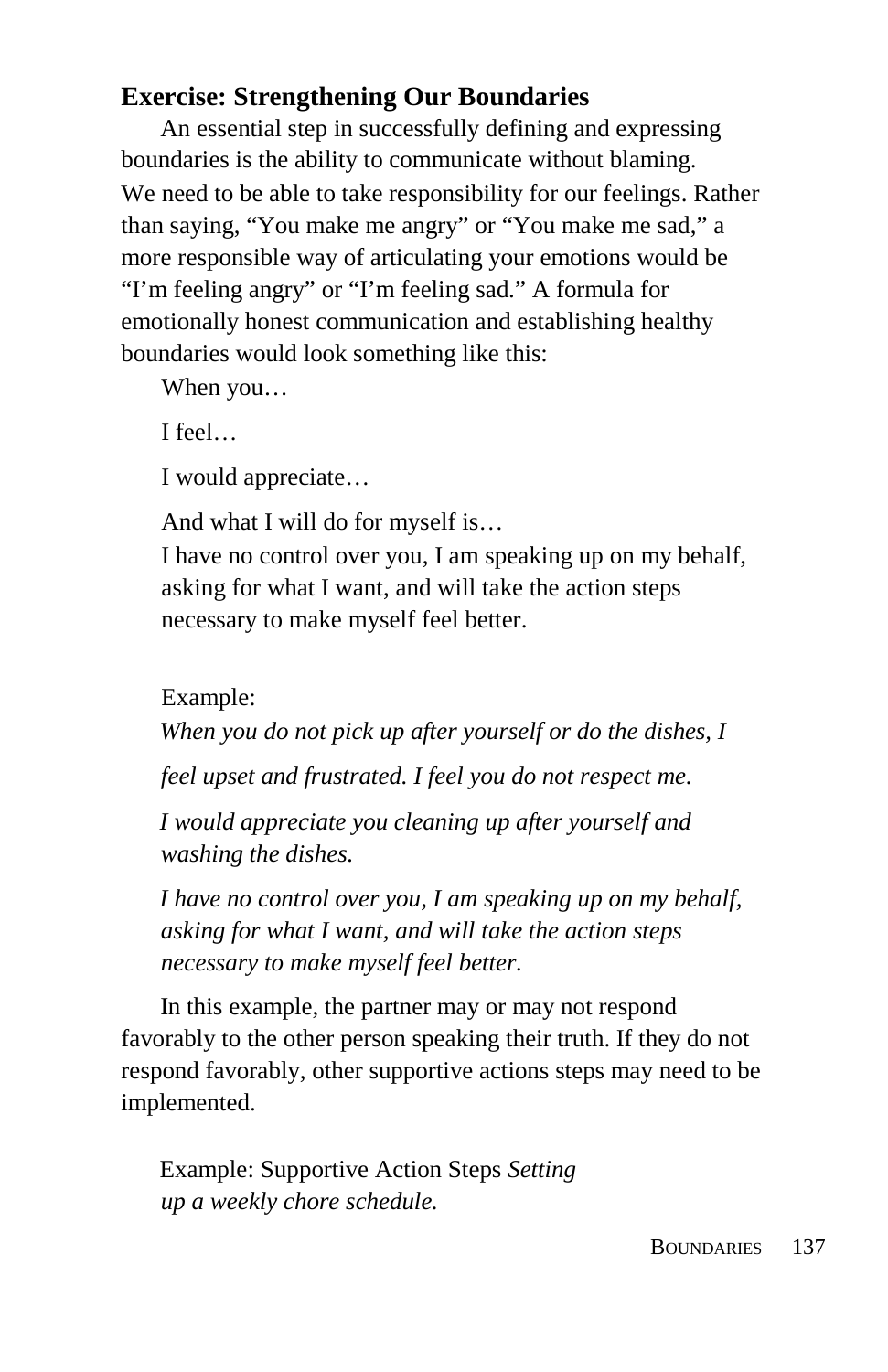### *Hiring a housekeeper come every week or two for support and assistance.*

Use this formula for articulating your truth, expressing your feelings, and accepting personal responsibility. This will help you to effectively set healthy personal boundaries.

## **Exercise: Creating Healthy Boundaries**

Take a few minutes to reflect and write about an area of your life where you feel someone has been infringing on your boundaries or where you are not being completely respected. What is this person doing that is causing you discomfort?

1. One key to recognizing this is to look for any resentment that you may be experiencing. When you have identified such a situation, finish the following sentence.

*When you…*

2. Explore and express how this "infringement" makes you feel.

*I feel…*

3. Articulate what you would appreciate as an alternative. Be specific.

*I would appreciate…*

4. Acknowledge your lack of control over the other person and take personal responsibility.

*I have no control over you, I am speaking up on my behalf, asking for what I want, and will take the action steps necessary to make myself feel better.* 

- 5. Consider and write down action steps that you can taketo support and honor yourself. Be specific.
- 138 TAMMI BALISZEWSKI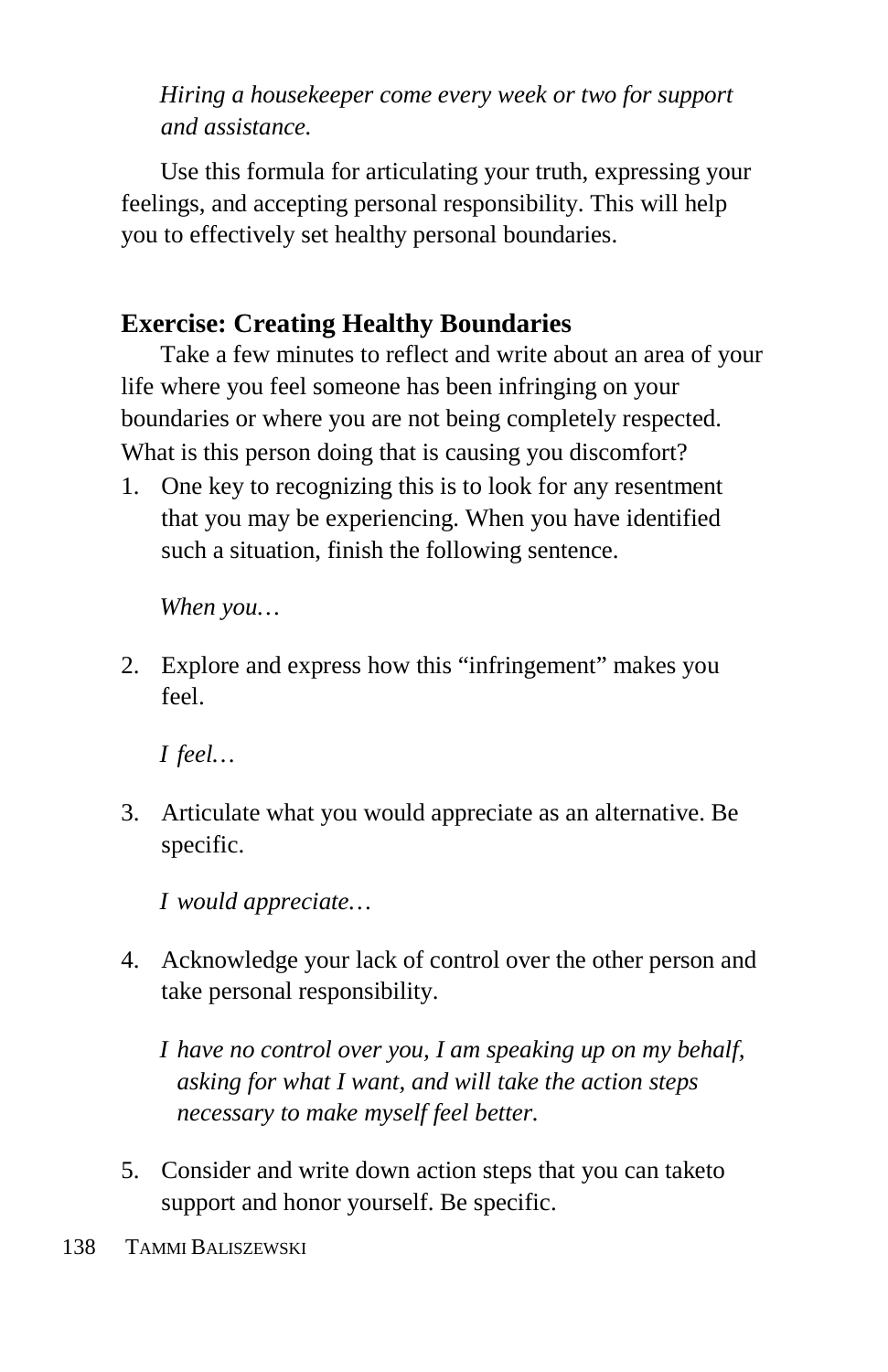Boundaries require honest and direct communication. Although creating them can be challenging, they are necessary to respect, love, protect, and care for ourselves and to connect more fully and deeply with others. When we learn how to set boundaries, we more effectively define our territory and protect our "space" physically, financially, mentally, emotionally, and spiritually. Setting and maintaining boundaries protects our personal connection to Spirit and supports us in making that connection a priority. Our boundaries assist us in aligning with our Higher Self, our authentic power, and in living up to our fullest potential. Ultimately, strong boundaries create a powerful sense of freedom and safety in all of our relationships.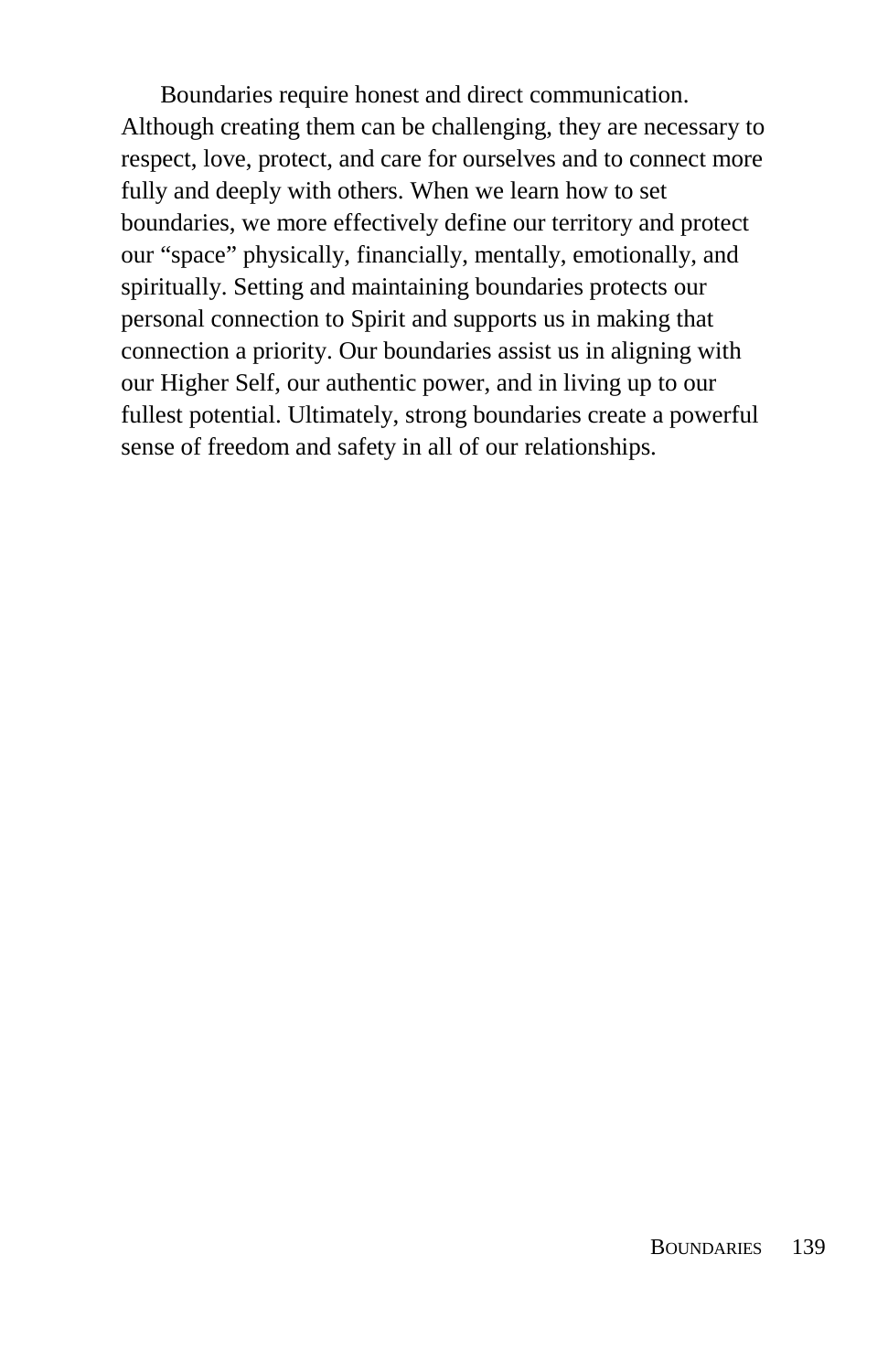## *Chapter 12 Receiving and Giving*

*Giving and receiving are like breathing, both inhaling and exhaling are necessary for a balanced, healthy life. ~ Tammi Baliszewski* 

*To the bee a flower is a fountain of life, and to the flower a bee is a messenger of love. And to both bee and flower, giving and receiving is a need and an ecstasy. ~ Kahlil Gibran*

Most of us are familiar with the phrase, "It is better to give than to receive." As children, we were taught to give; however, many of us were not taught how to receive. Generously giving and graciously receiving are equally important and vital to manifesting and maintaining a balanced, healthy relationship.

Based on my personal experiences and those of my clients, I find that many people have difficulty when it comes to receiving. They tend to have a belief system based on unworthiness and scarcity. They feel a need to "get" or "grab" things outside of themselves. Those with truly abundant and loving lives "let" rather than "get." They "allow" rather than "chase." If you do not have all that you want, need, and desire in your life, you probably have a challenge with receiving.

How well do you receive? Do you dismiss or deflect compliments? Do you feel obligated to return them or do you graciously and joyfully receive compliments? How do you respond when someone says, "You look great in that outfit!"? Do you say: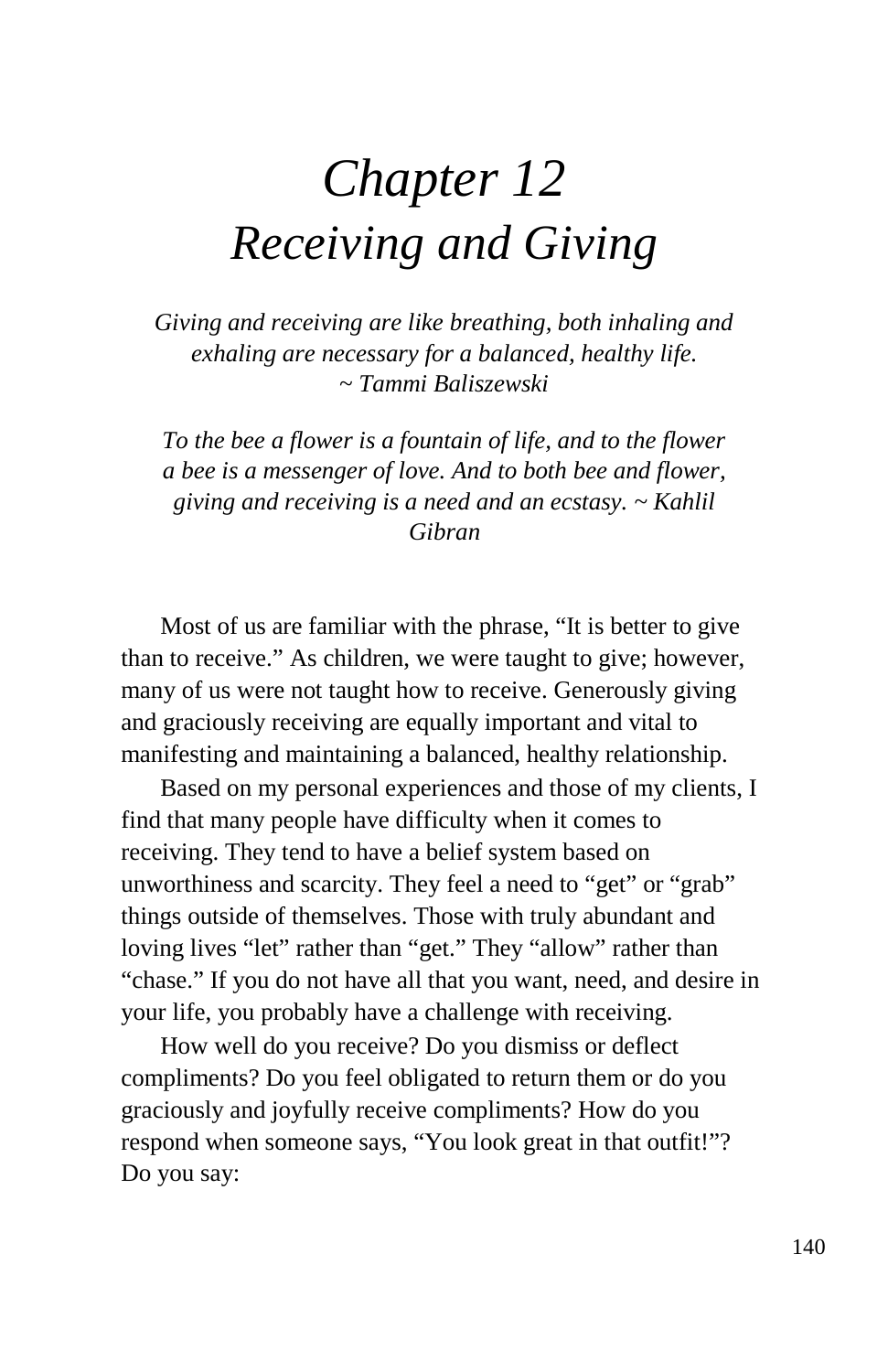"Oh no!" or "oh, yuck!" (Dismissed)

"Yeah, if I could loose 10 pounds!" or "Gee, I thought I looked fat!" (Disregarded)

"I've had this old thing for years." or "I bought it at a garage sale for two dollars." (Diminished) "Gross!" or "Absolutely not!" (Rejected)

"Oh no, your outfit is great!" (Deflected)

"Oh, why thank you very much!" or "I really appreciate you noticing!" (Graciously and joyfully received!)

Receiving graciously and joyfully is more than just a perfunctory "thanks." It is allowing the compliment, gift, or act of kindness into your heart. It is taking the time and energy to acknowledge the person who is extending the kindness. It is also acknowledging and receiving the love behind their words and action.

Many of us find it more difficult to receive than to give. Here are a few possible reasons why some of us might feel the way we do:

We feel an internal lack of personal value and self worth

We feel out of control, overwhelmed, vulnerable, and/or weak

We feel indebted or that we will owe the person who gives to us

We have been taught that it is better to give than to receive.

It feels unfamiliar, embarrassing, and/or uncomfortable We want to appear humble

We do not want to be perceived as greedy or selfish

We desire to appear independent, self-sufficient, and selfreliant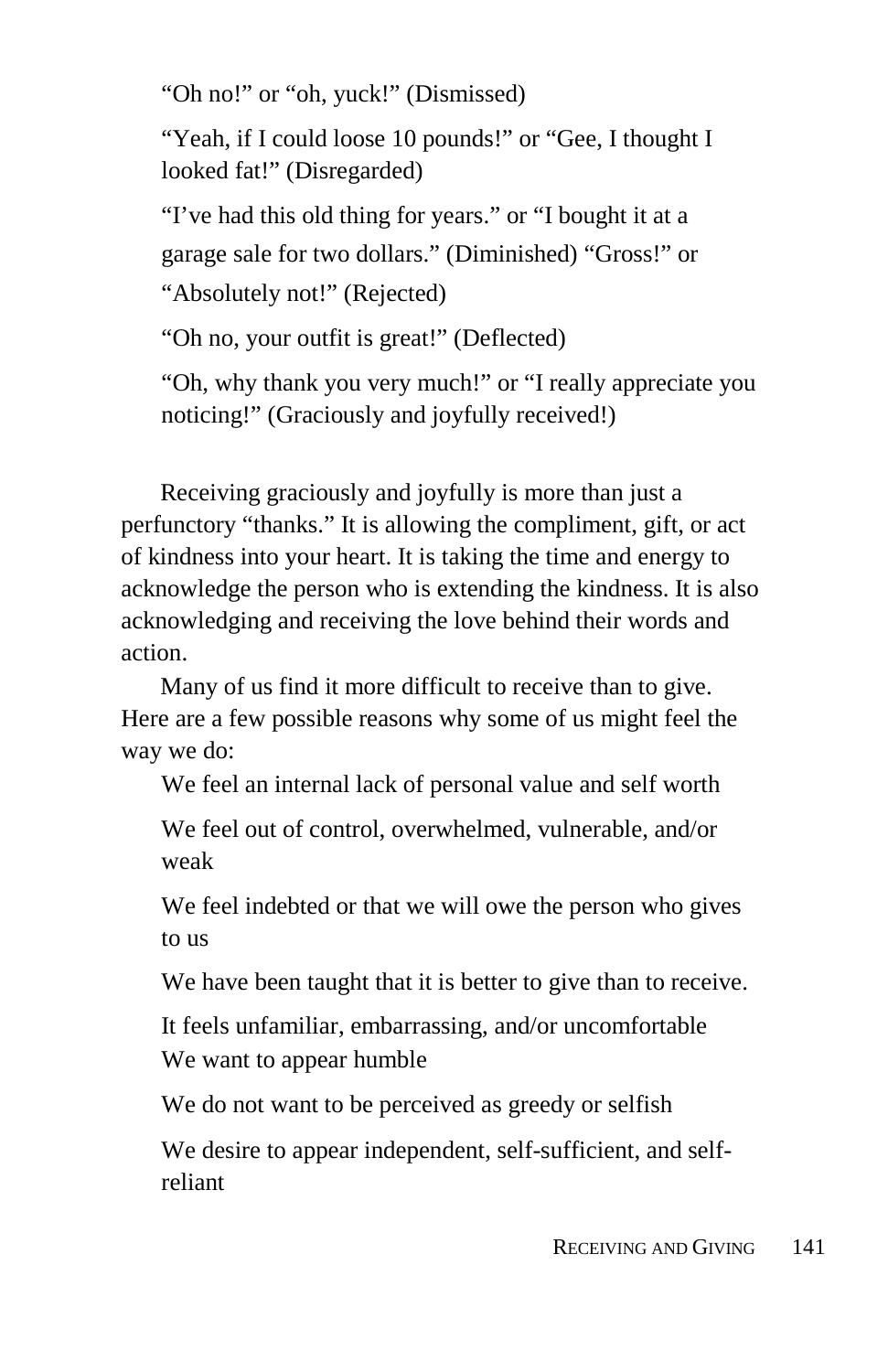If a person cannot receive graciously and joyfully, they tend to end up in relationships with "takers." Depletion, depression, and exhaustion will soon follow. Over the years, I have observed many women in relationships with successful men. When the relationships end, most of these women ended up with less energy, less money, and a diminished sense of value. They often ask, "How did this happen to me?" My response is, "You did not believe in your own value. You got exactly what you believed you deserved.

Some of these women have a superficial sense of worth. They do their hair and makeup and know, on the surface, they look hot. One woman described her actions as putting frosting on a cardboard box to make it look like a beautiful cake. However, deep down inside, she did not feel good about herself, value herself, or believe in her substance.

A sense of having no value or worth was a familiar feeling in my life. After the breakup with my fiancé, Bob, I came out of the relationship with less money than I had going into it. He was very successful man and made millions of dollars every year. At the beginning of the engagement, I was advised by our therapist to give up my job so I could emotionally support him full time. According to our therapist, being his fiancé was now my "job." I did as I was told and for three years I put my life on hold to take care of him.

When the relationship ended, I was told to go away.

I could not believe it! I felt I should get something for making this man, his career, and his life my priority. When I mentioned this to him, he informed me that I deserved nothing. When I meditated, I asked "Why am I taken advantage of? Why I am I always abandoned and left with nothing?" The answer was simple. I got what I believed I was worth—nothing. If I could not even accept a simple compliment or lunch from a kind friend, how could I expect to receive great love, abundance, and all the riches of the universe?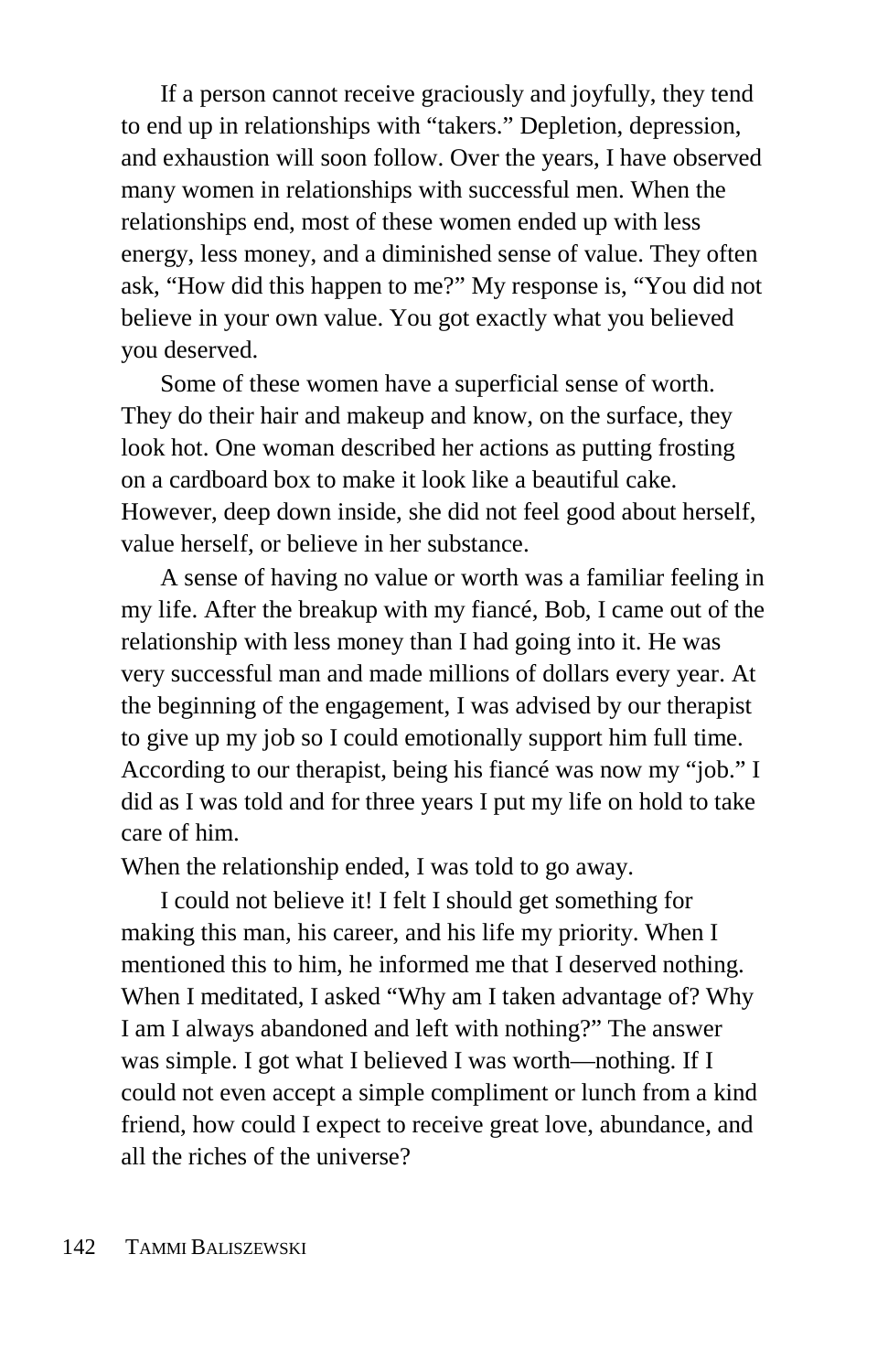I must admit I was far from being a gracious receiver in many ways. Before the breakup, Bob gave me a pair of eightcarat diamond earrings. My response to his generous gift was, "Why are you wasting your money on me?"

All of us manifest exactly what we believe we are worth. I finally began to understand some of my lessons that were coming out of this heartbreaking relationship. I needed to start working on my issues of self worth. I needed to learn how to say "thank you!" without argument, shutting down, and pushing kindness away.

A friend once said to me, "Tammi, when you do not receive, you are not allowing the person who wants to give the experience of giving." I now understand that by not joyfully and graciously receiving, I not only reject the gift; I reject the heart and the energy of the person who wants to share with me.

When we do not receive graciously and joyfully, we end up feeling depleted and empty. Energetically, non-receivers emit a vibration of lack and deficit. When a person feels deficient, they feel they need to replenish themselves in some way. They often become energy "vampires."

At the other end of the spectrum are gold diggers. They are people who "grab" and have the greedy vibration of a taker and user. This also stems from a belief in lack and scarcity. Gold diggers are narcissists and have a sense of entitlement. They, too, have a deep-seated issues regarding self-worth. In an attempt to validate and substantiate their value, they feel a need to fill themselves up inside using people and things from the outside.

Some people hesitate to ask for what they want and do not receive joyfully and graciously. Some people grab at all they can get thinking only of themselves and believe other people owe them. Others try to get more than they believe they deserve to compensate for an internal sense of worthlessness. People like these can enormously benefit from cultivating an authentic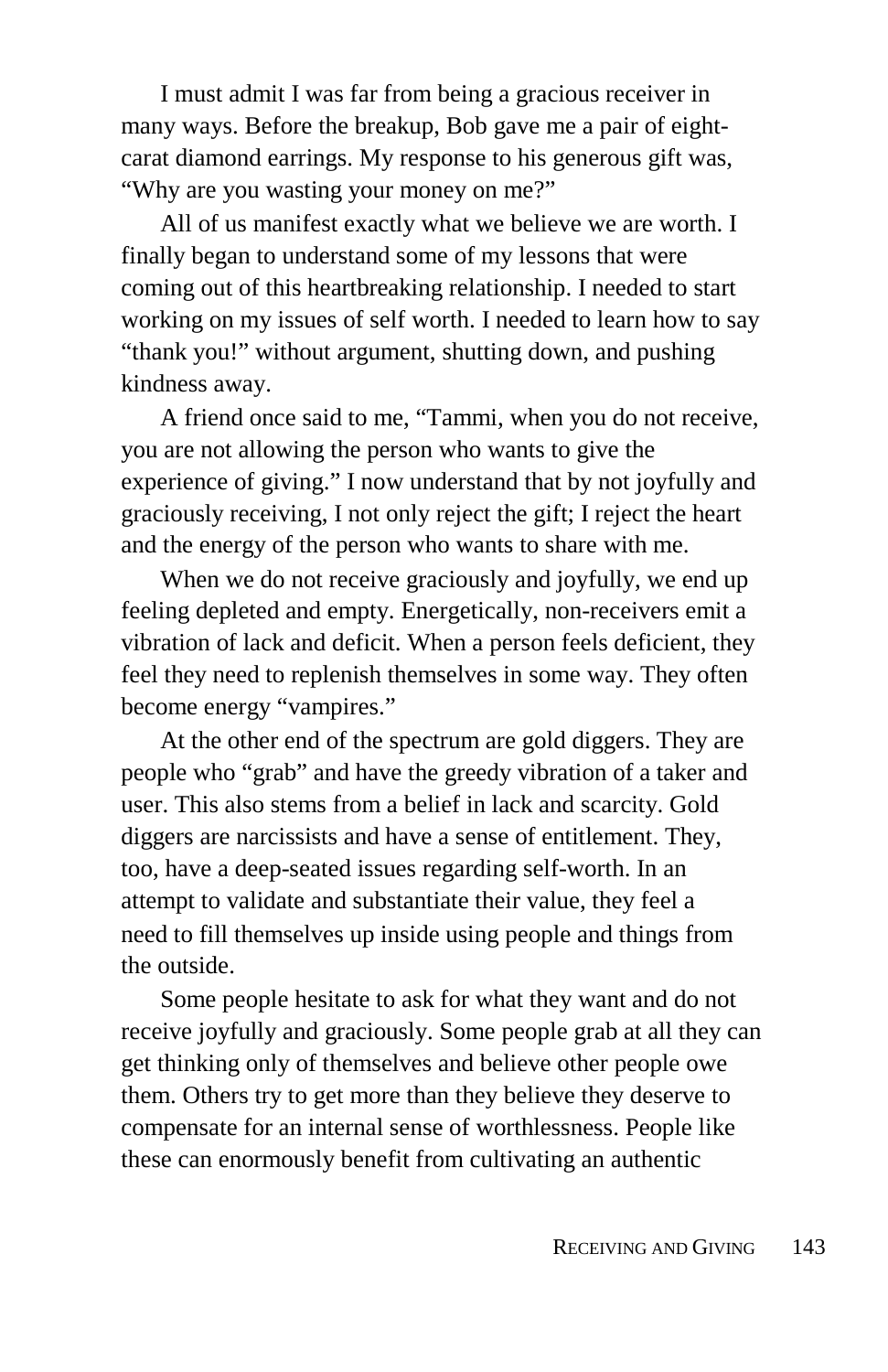loving relationship with themselves and learning to receive graciously.

Ultimately, the receiving process needs to begin from within. Before we can fully appreciate and receive someone else's generosity, we must be able to give generously to ourselves. We need to be able to nurture ourselves with respect and compassion. We need to honor our hunger, fatigue, feelings, and truth. Until we do, it will be impossible for someone or something outside of ourselves to give us what we truly need. It is necessary to care for ourselves and feel deserving before we can graciously receive compliments, respect, or love from someone else.

As a massage therapist, the most exhausting clients were "givers" who were unable to relax and receive. I felt frustrated and depleted at the end of these sessions because of their resistance—it was like trying to push an elephant through a keyhole. While I understood that receiving is difficult for some people due to issues with guilt or unworthiness, it made my job much harder. On the other hand, when a client was able relax and receive, their gratitude made me feel appreciated, energized, and joyful. It felt as if a cycle of energy was present; a graceful flow of giving and receiving.

It is a wonderfully balanced exchange.

While meditating on the dynamics of giving, taking, and receiving, two situations came to mind. First, I envisioned a child at Christmas. Excited about her presents, she quickly rips each gift open without any acknowledgement and hastily moves on to the next. When the last of the presents have been torn open and discarded, she expresses her disappointment that the experience is over. She is upset with the quantity of gifts she received and that she did not get *everything* she wanted. In the second situation, another little girl is just as excited. She is present "in the moment" and expresses heartfelt appreciation for each gift and for the overall experience. In which scenario do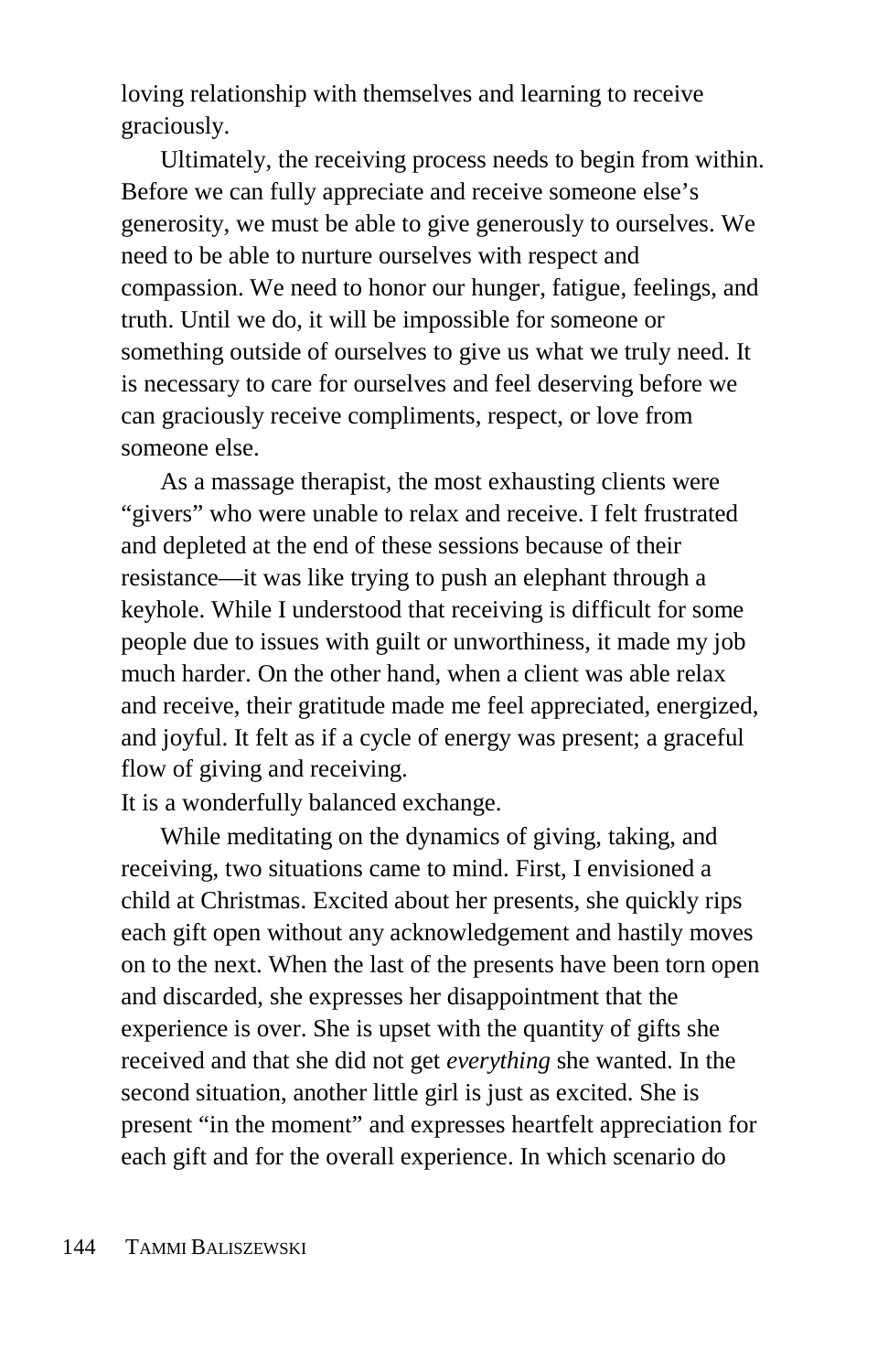you think the parents would want to do more for their child in the future?

I have wondered if God sees many of us as impatient and ungrateful children, whining about things not being different or better, and asking why we cannot have more. We rip through the gifts of the world that are so generously bestowed on us, all the while complaining. Many of us focus on what we do not have rather than what we do have. We often complain rather than appreciate. I have put forth a conscious effort and made great strides with being appreciative and graciously receiving. Gratitude has been a powerful catalyst to opening the floodgates of profound abundance, love, miracles, and support in all areas of my life.

While my husband and I were still dating, there was a time when I experienced great discomfort. Initially, I could not understand why I felt this way. I finally realized that it was scary, overwhelming, and foreign for me to "sit" in this much loving—I felt I had hit my upper limits. I said I wanted a relationship with a loving man and had certainly done a great deal of inner work to get to this place. Now that I had manifested it, I was not sure what to do with it! When I meditated about my confusion and discomfort, I realized that I just needed to relax, allow, and receive.

Expanding, receiving, and allowing more love in can take some getting used to. Receiving love can be like stretching your body when you muscles are tight. You have to go slow, be patient, and keep stretching.

One day while meditating, I envisioned a funnel. I noticed that the narrow end of the funnel is constricted and does not allow much to flow through. Similarly, if we are constricted within ourselves and do not believe in our worth and value, we cannot allow the good to come into our lives. Everything that we manifest has to do with our internal sense of value and our connection to Spirit. We need to be able to breathe, take in, and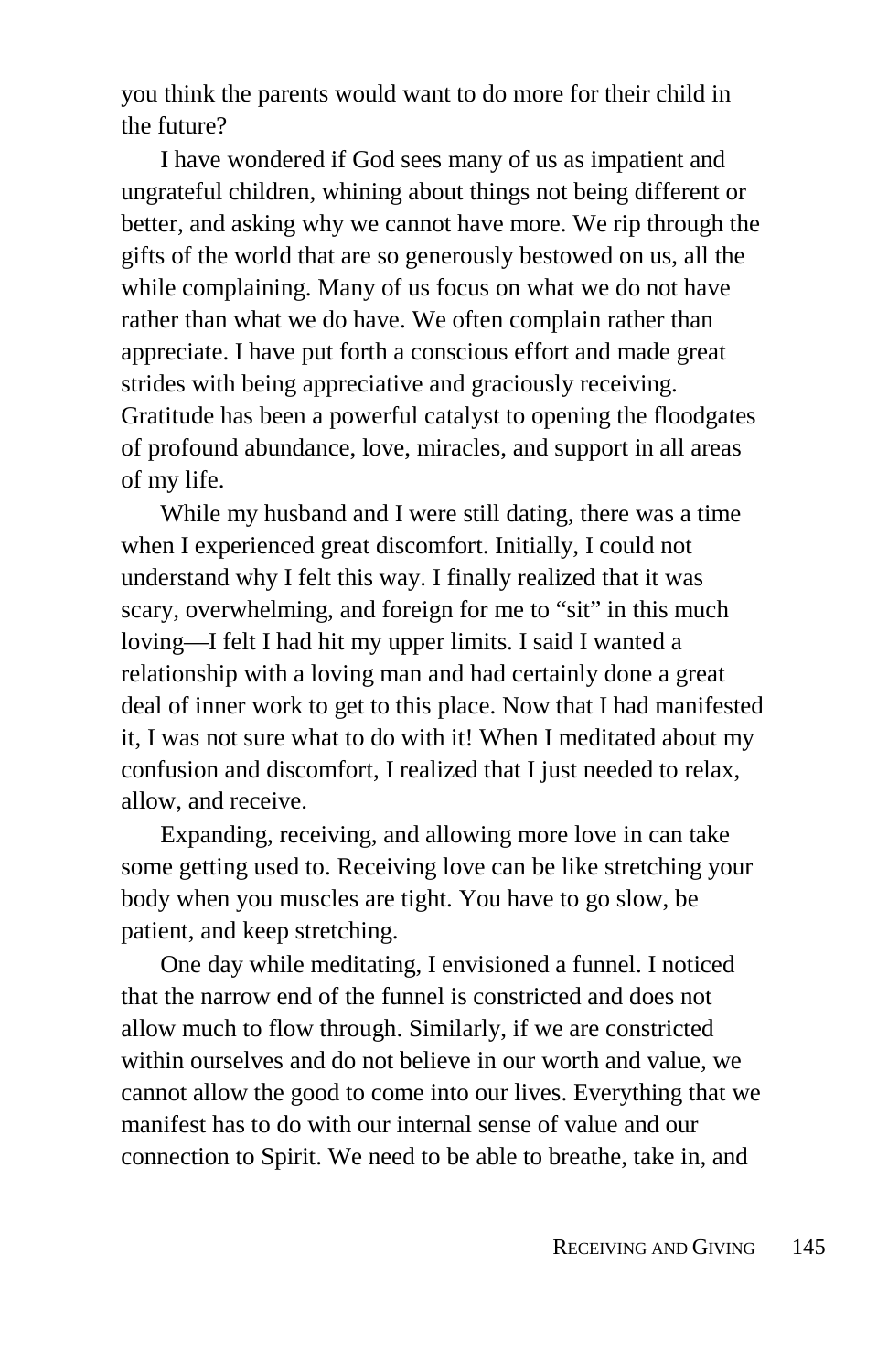graciously receive love and support from God in order to more fully manifest the gifts and wonders of the world.

Giving and receiving are both wonderful blessings that continue to build on each other. As you learn to receive graciously, you will find it is easy and natural to give generously. When we are fulfilled and abundant, we have so much more to share. Only when we are balanced in our ability to give and receive will we be able to experience the miracles and generosity of the universe.

The art of gracious receiving is a skill, social grace, and a powerful gift. As with all skills, we get better with practice. Set an intention to receive graciously and joyfully. The next time someone gives you a compliment, offers assistance, or a gesture of kindness pay attention to them. Graciously and joyfully receive! As we become conscious of the power of receiving, interacting with others becomes more authentic, heartfelt, and enjoyable. By graciously receiving, we acknowledge, validate, and appreciate the one who wants to give. Both the giver and the receiver benefit!

If you do not have all you desire, examine your internal constrictions. To receive and experience life from a place of appreciation and reverence opens us up to more love, prosperity, joy and synchronicity. Gratitude expands our hearts and creates a magnetic attraction that brings to us unforeseen blessings, great love, and our hearts' desires.

### **Exercise: Expansive Receiving and Giving**

1. Take a moment to remember the most favorite gift you ever received. Take the time to recall this experience as vividly as possible. Allow yourself to experience the expansive feeling of receiving—delight in the thrill, deliciousness, and excitement. Bask in and expand these feelings for as long as you possibly can. Then, let the energy of gratitude and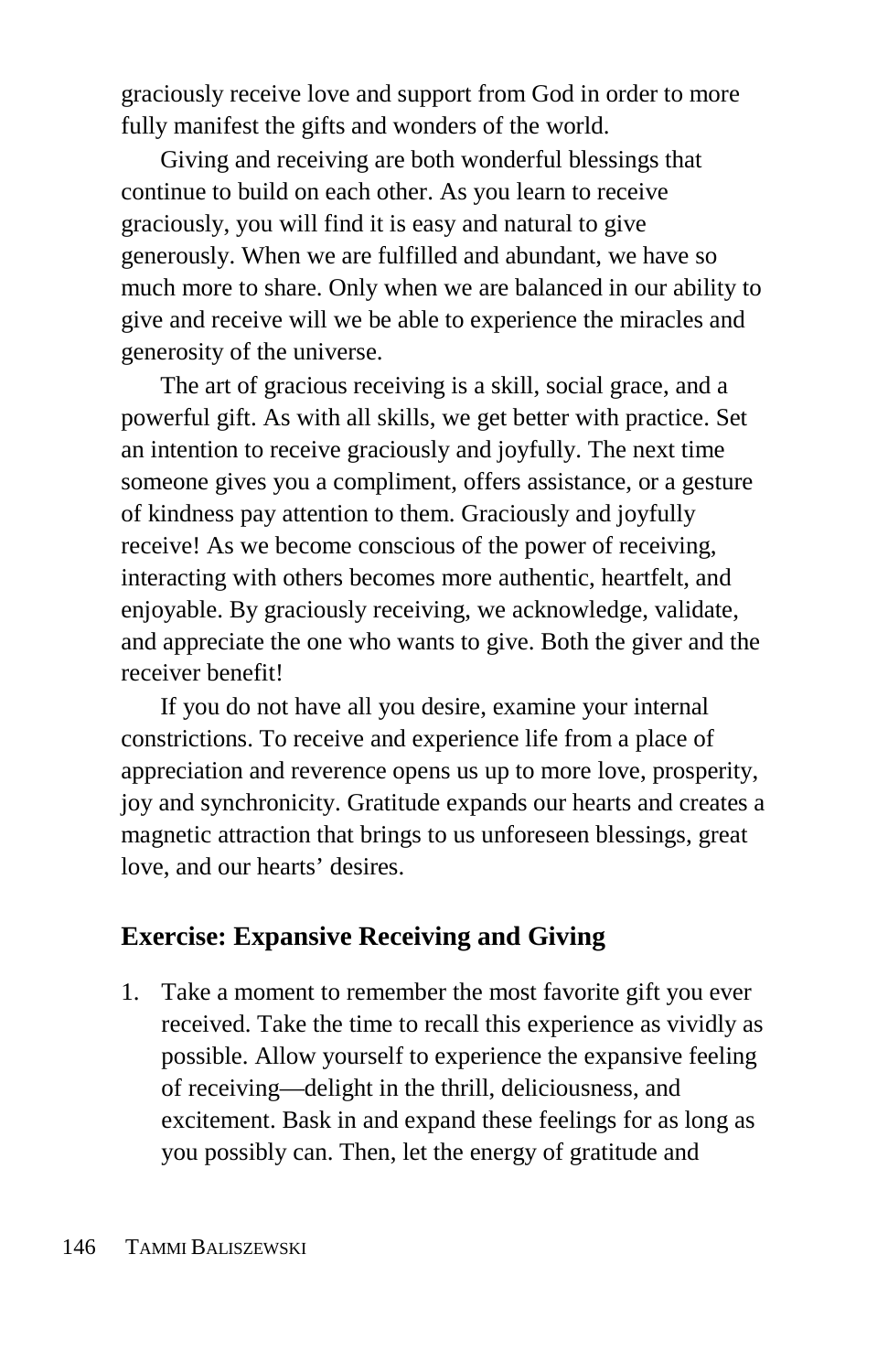appreciation fill you completely for a few minutes. Write about your experience in your journal.

- 2. Now try to remember a special gift that you gave to aloved one. Recall the experience. Bask in and expand your positive feelings for as long as you can. Now let the energy of giving fill you completely for a few minutes. Write about your experience in your journal.
- 3. Go within yourself, relax, and take a few deep breaths. With your eyes closed, ask yourself these questions: *What do I want to receive right now? What is my heart's desire?*

Write your answer in your journal.

- 4. Was your answer love? Jewelry? A new car? Think about how you can provide this for yourself right now. If your desire is a new car (or something that's not in your current budget), look for something symbolic, such as a toy car. If more love is your desire, find and wear a simple heart pendant. This is a clear, powerful, and tangible way to let the universe know what you want. This powerful magnet anchors your focus, energy, and intention to manifest your heart's desire.
- 5. Experiencing and expressing sincere gratitude is the most important way to open more fully to receiving. Take a few minutes to review your life and capture in writing those qualities, experiences, and things that you hold most precious. This list could include gratitude for your health, family, friends, abundance, and talents you possess and contribute to the world.
- 6. Take a few moments to thank Spirit for the beauty of the world, the gift of life, and for everything you appreciate.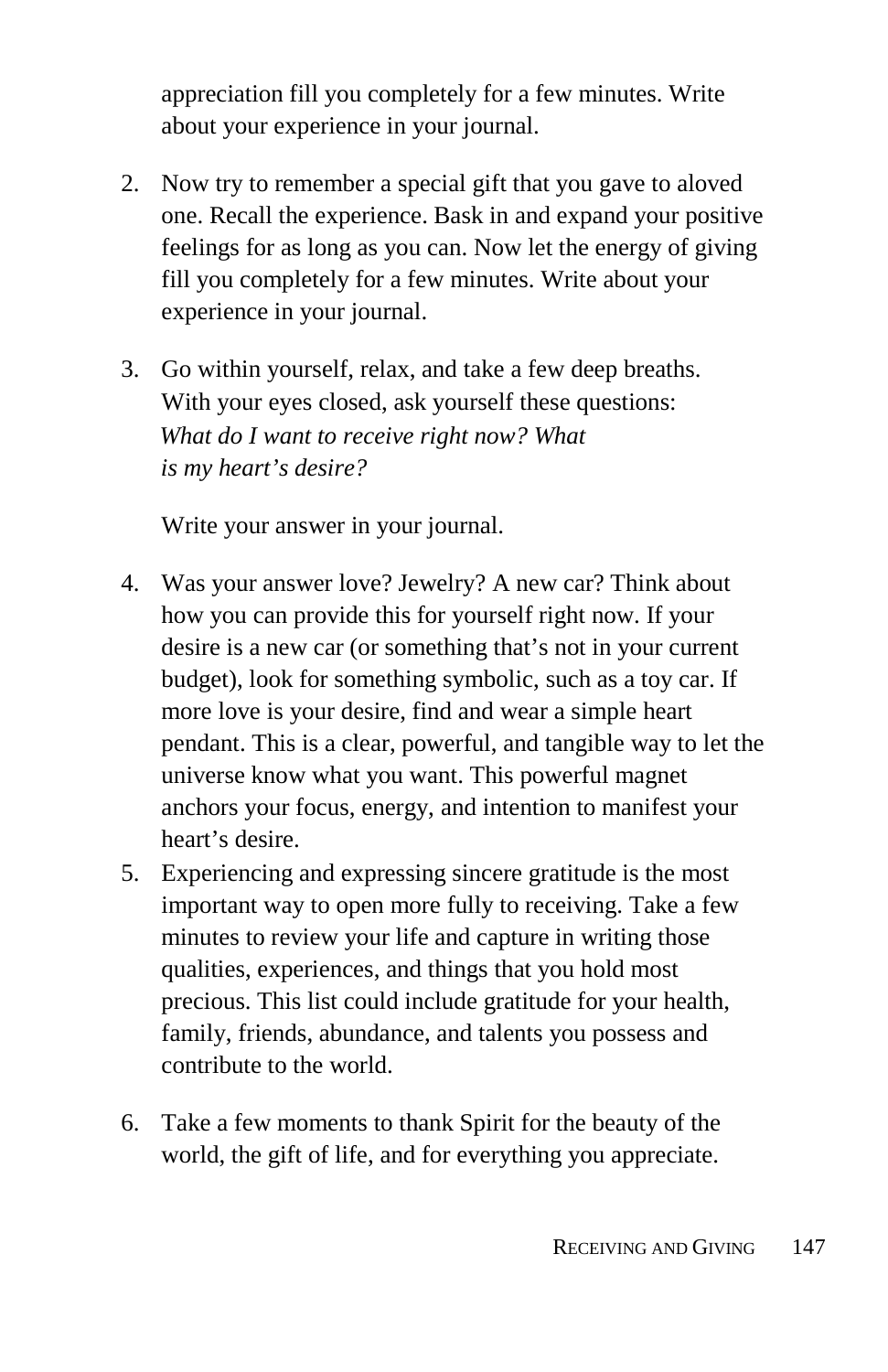When we focus our thoughts and energy toward the things we are grateful for, we soften and release constrictions that prevent us from being able to receive opportunities, assistance, abundance, and love. Review this list or create a new list daily or weekly. Get ready to receive wonderful gifts from the universe!

#### **Exercise: Visualization**

You may read through this exercise and do it by memory, have someone read it aloud to you, or make a recording of it in your own voice. Go slowly, and give yourself the opportunity to really visualize and feel this process. (If you have a heart condition, check with your physician before attempting to do this.).

Close your eyes and focus your attention on your heart. Feel its energy. Feel it beating and express gratitude for its magnificence. Imagine the energy of your heart starting to expand like a flower coming into full bloom or a ball of sunshine growing within you. Know that God loves you infinitely. You are now opening and expanding your heart to receive God's love. Imagine your heart gracefully and graciously opening and receiving more wonderful experiences, incredible gifts, and divinely inspired ideas and relationships. Allow yourself to feel a deep sense of gratitude and appreciation. Imagine this energy of gratitude filling your whole body. Now expand it out to the earth and the entire universe. Sit in this place of connection, joy, and gratitude for as long as you desire.

The greatest gift we can offer the world is to give and receive love. In every encounter we have the opportunity to give to others the love, respect, and compassion we wish to receive. As we do this, we can touch and heal the hearts of others and, in turn, our own. Breathing in love and breathing out love. Our energy and existence in this world creates a ripple effect. The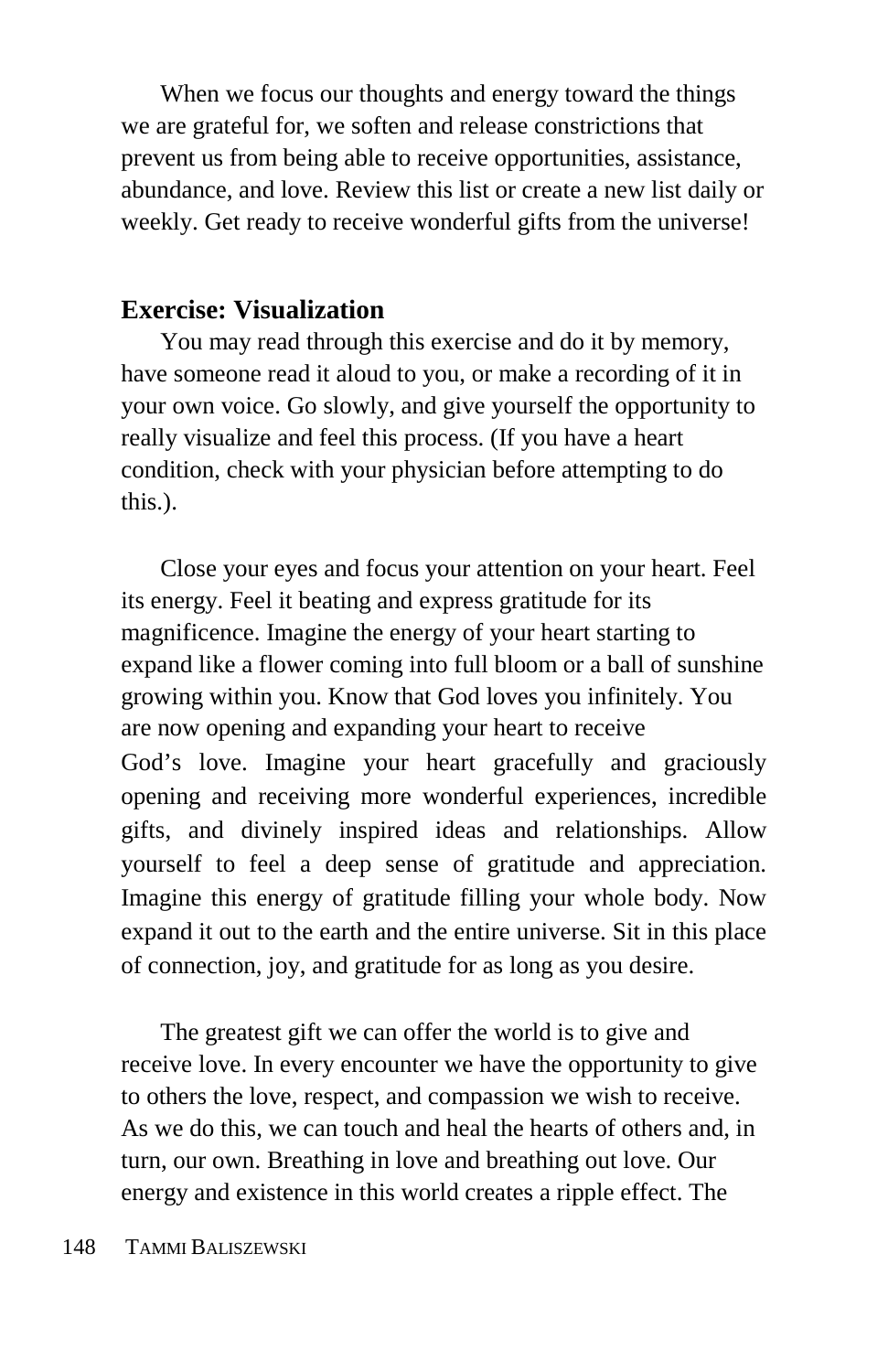ripple effect of love is the most powerful and most healing of all. When you choose to step more fully into your love, not only does it serve you, it serves all of humanity.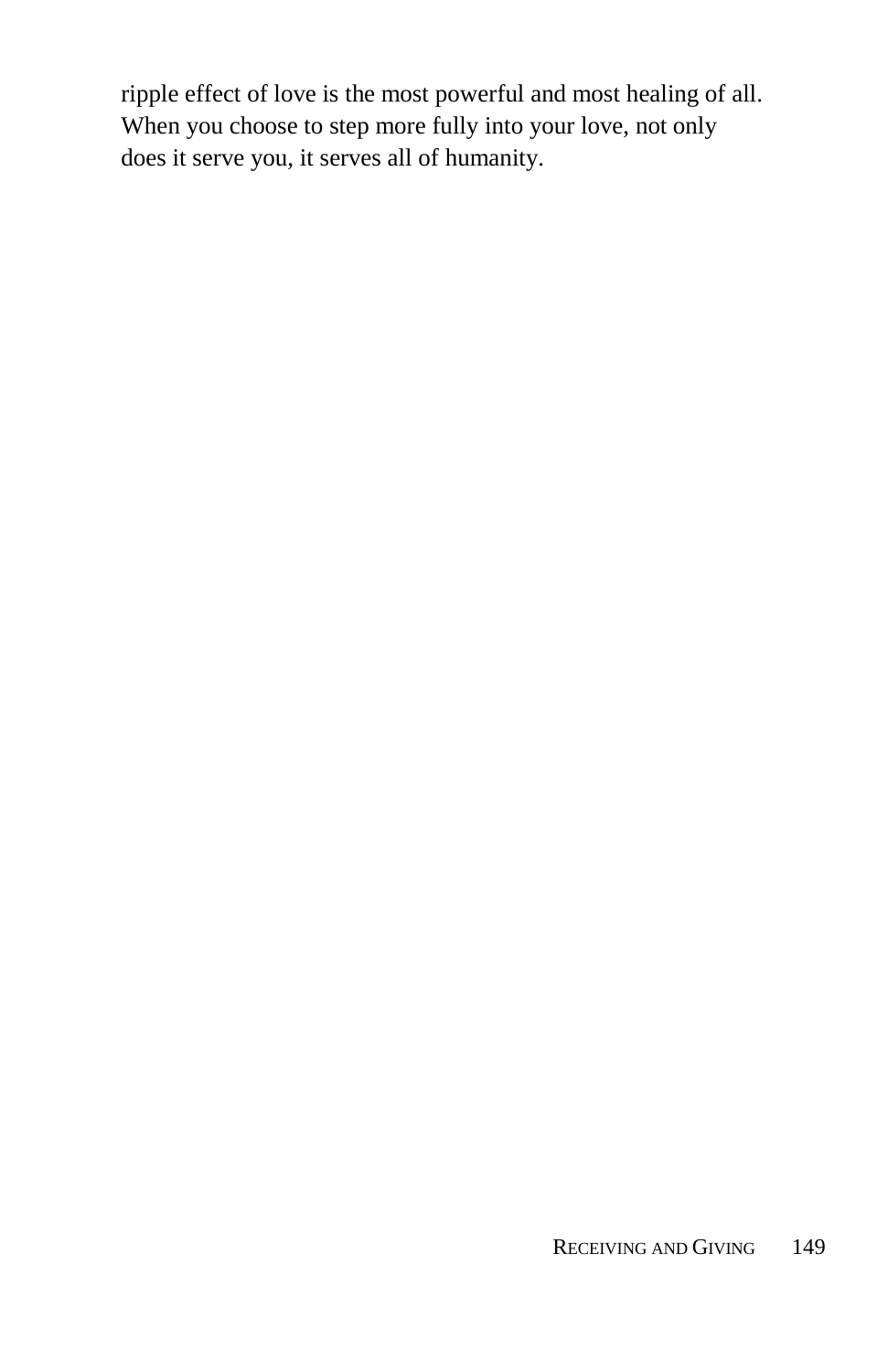## *Chapter 13 Manipulation versus Authentic Power*

*Where love rules there is no will to power and where power predominates love is lacking. One is the shadow of the other. ~ Carl Jung*

> *There is a big difference between the love of power and the power of love. ~ Anonymous*

Most of us go through a good portion of our lives semiconscious or unconscious of our true needs and desires. We often learn about fear, doubt, and deficits from our parents and through our life experiences. Many of us question who we are as well as our ability to create the life of our dreams. Most people believe they have to look outside of themselves for the things want or need to feel happy and fulfilled. Inevitably, if we do not realize that we have the power of the universe within us, we will attempt to attach ourselves to others who will care for us in ways that we cannot care for ourselves.

All of us were born with an internal guidance system made up of our emotions and intuition. However, if our guidance system is ignored, it will eventually become a dull whisper then seemingly silent. If you observe babies, you find that they know what they want and when they want it. They cry if they are hungry or need changing; they laugh if they feel happy and joyful; and they sleep if they are tired. Babies live in the present moment. They are attuned and living in alignment with their internal guidance systems.

150 TAMMI BALISZEWSKI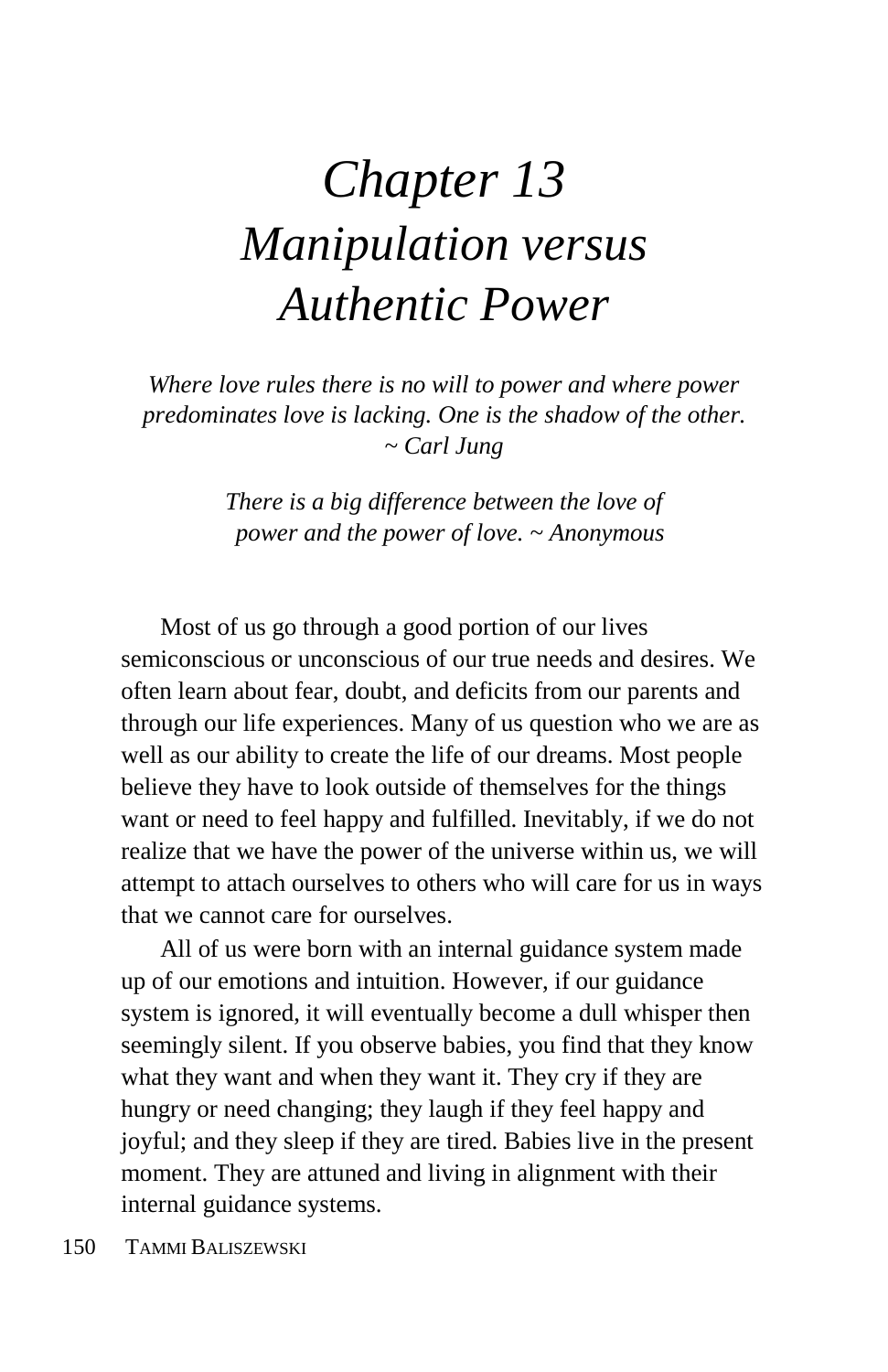The disconnection from our guidance system begins when our parents, family, friends, teachers, and society tell us certain feelings and behaviors are wrong, bad, or inappropriate. Issues of self-worth start to arise. As time goes on, it becomes less clear to us what we want and need. We often lose touch with the desire to create, tell the truth, express our feelings, and play. Our feelings can become stifled, distorted, or blown out of proportion.

Some of us are unfulfilled in ways we cannot even identify. Many of us have a yearning deep inside, but we cannot explain what it is. We distract and attempt to soothe ourselves by focusing on external things that we believe will make us happy—a bigger house, a different job, a new car, shopping, food, or finding that "perfect" relationship.

Dependency is perhaps one of the most common personality disorders. If we do not understand the magnitude of personal power and consciously connect with it, we will constantly seek to attach ourselves to those we perceive as having more or different power than we do.

As mentioned in a previous chapter, the desire to manifest a relationship in order to fill a perceived void always leads to disappointment. When we believe there is something wrong or missing within us, we often attempt to attach ourselves to someone else in order to give us a sense of value, worth, purpose, and direction. We may then, consciously or unconsciously, start to live for them. When we hand over our power to a source outside of ourselves, we become psychologically and emotionally dependent.

The energetic or unsaid dialogue within this dynamic may be "I love you, but you have to love me the way I want you to." Some people may even extend this dialogue with "—or else!" I have seen and personally experienced many relationships where there has been destructive, manipulative, and vindictive behavior—all in the name of love. More accurate terms for this type of connection would be *co-dependency, emotional*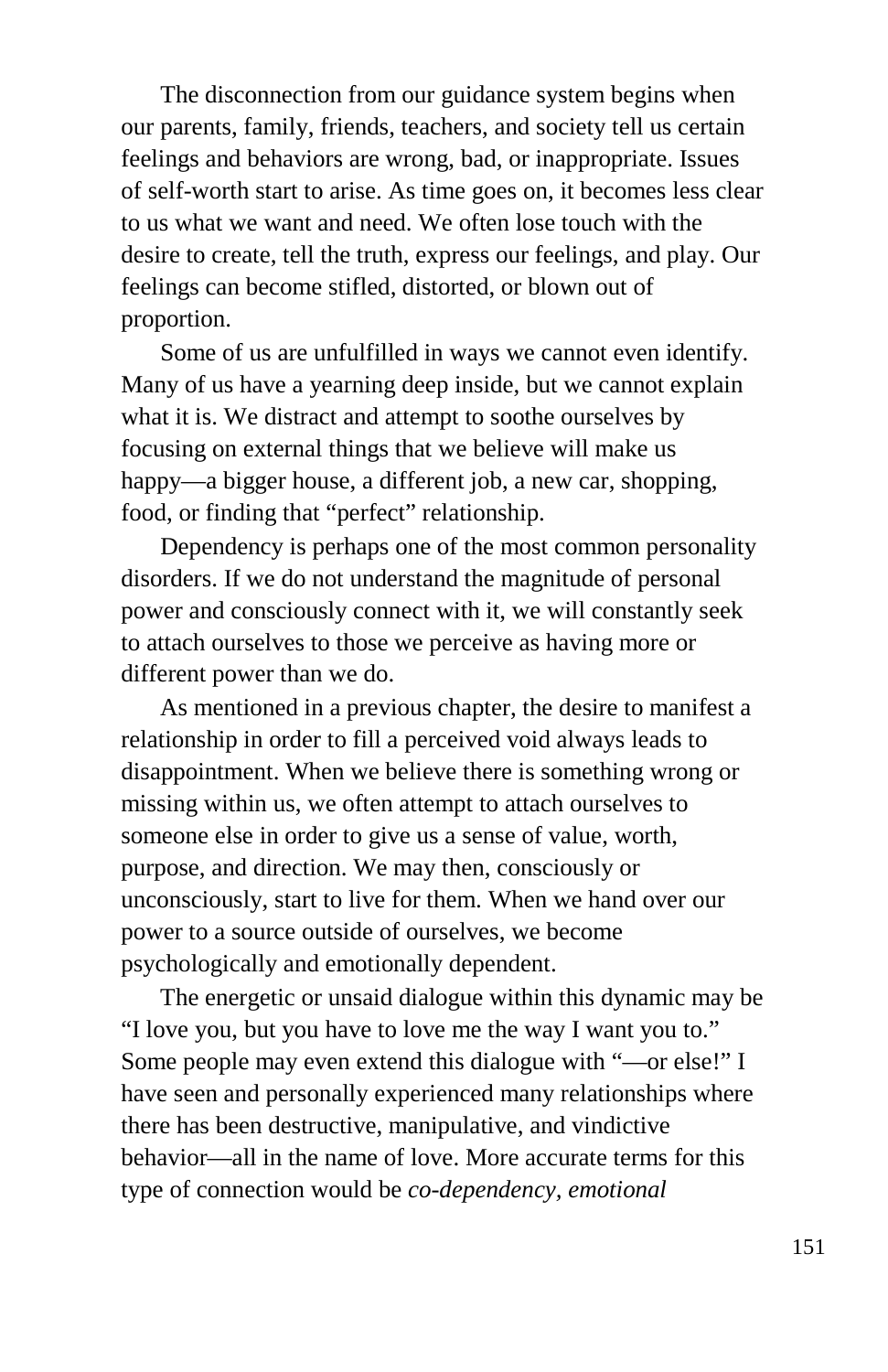*blackmail,* or *manipulation*. This type of relationship is based on expectations, conditions, and requirements and if they are not met "there will be hell to pay!" Resentment, frustration, anger, and even hatred result. The saying, "There is a thin line between love and hate" accurately fits this type of relationship.

In order to manifest a truly healthy relationship, you must be consciously connected to your internal source of power. If not, you will feel out of control, fearful, manipulated, and most likely angry. After all, it is scary to feel as if you have no personal power in your own life. In emotionally dependent relationships, there will inevitably be power plays and control dramas as each person struggles to take control of their own experience.

There are two primary ways to control others, either overtly or covertly. An example of an overt control drama involves the *"aggressor"* and the *"interrogator."* A covert control drama involves the *"victim"* and the *"passive aggressor."* Each of the players in these control dramas has specific character traits.

*Aggressor.* Aggressors are overbearing people that will do anything to get what they want. They tend to be loud, threatening, and possibly prone to violence. They are bullies and try to manipulate and control out of a sense of their own powerlessness. Their motto would be something like, "It's better to be the kicker than the kickee."

*Interrogator. I*nterrogators are people who probe and ask questions in a critical or condescending manner. They tend to be demeaning and constantly finding fault. For example, interrogators might say, "Do you think it was smart to knock over the glass of milk?," "Do you think it's okay to be wasteful and disrespectful?," or "Are you clumsy or just stupid?" They often use their intellect as a way of proving their superiority.

*Victim.* Victims perceive themselves as innocent scapegoats. Their self-image is that of a martyr who is always being attacked by aggressors and predators. They are the downtrodden, the abused, and the "poor me" type. Guilt is a tactic often used by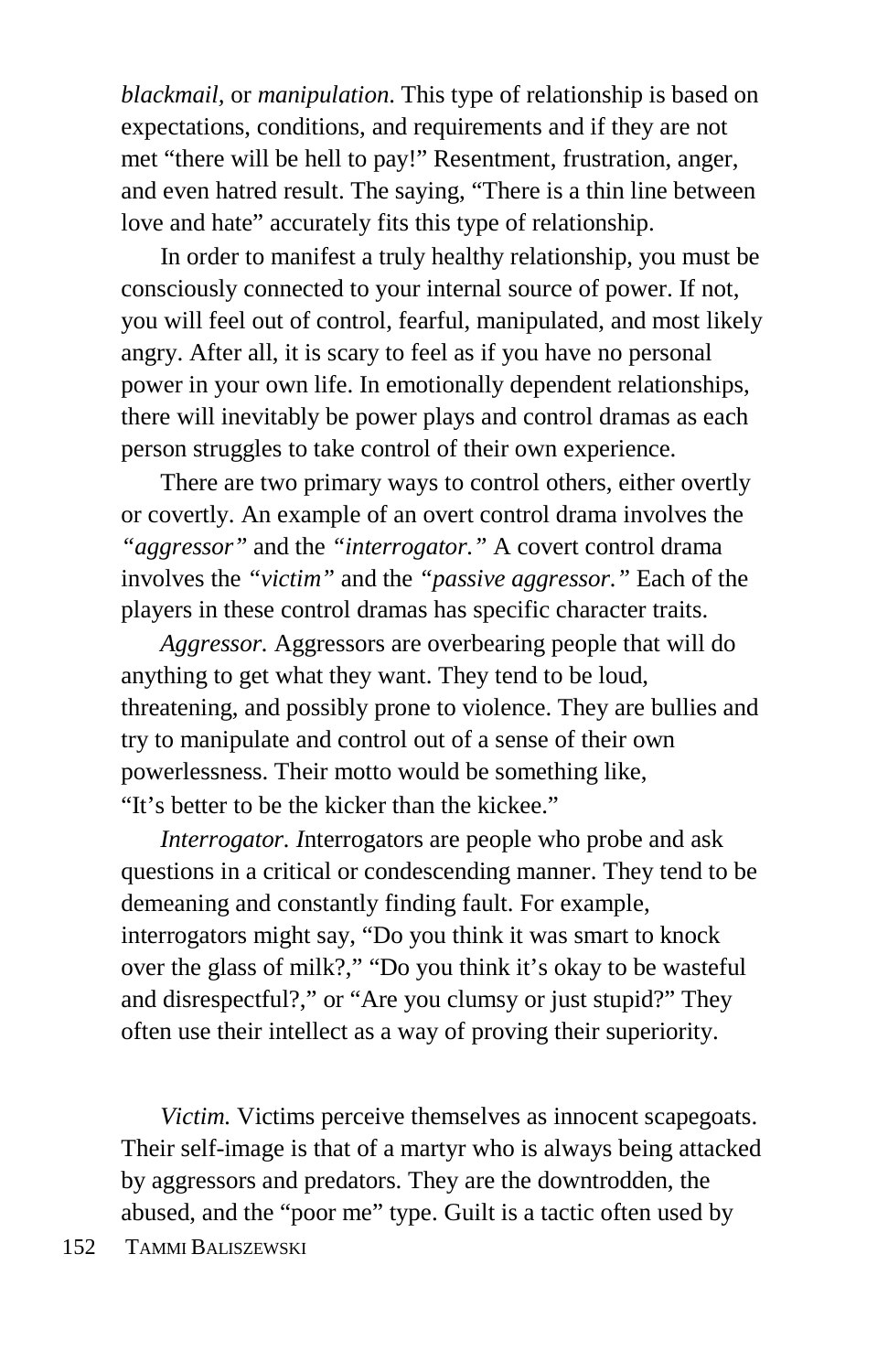victims in an attempt to have some sense of power or to control others so they can get what they want.

*Passive-Aggressor.* Passive-aggressors are known for giving you the silent treatment or simply saying, "whatever!" before they turn on their heels and walk away. They are aloof, sullen, and may pout. They like to create an air of mystery and intrigue so people will come after them, thus exerting power over others.

All of these behaviors are ways that people try to overpower or even suck the power from those around them. They want to devalue others in order to elevate themselves. This provides them with temporary relief from their sense of disempowerment. People use control dramas and manipulation because they feel inferior or a void inside themselves. They believe power, control, wholeness, happiness, and love can be obtained from the world outside of themselves. All forms of control and manipulation stem from feeling competitive with, separate from, or inferior to others.

Although these tactics may be successful in the short term, attempting to control and manipulate others is only a temporary fix. This behavior will never fill a sense of emptiness. It is similar to putting a small bandage over an infected wound that will not heal. Control dramas and manipulations prevent people from experiencing authentic Power, connection, intimacy, and unconditional love. Unless they become aware of their manipulative behavior and work to overcome it, they will never be able to create the environment necessary for loving, supportive, committed, and soul-expanding relationships.

#### **Authentic Power**

There is a monumental difference between power with a lower case *p* and power with a capital *P.* Authentic Power comes from within. It is an awareness of Self and knowing that all you need will be provided by Spirit. When you consciously align with this connection and Power, you will not be prone to manipulate others. Regardless of anyone else's behavior, you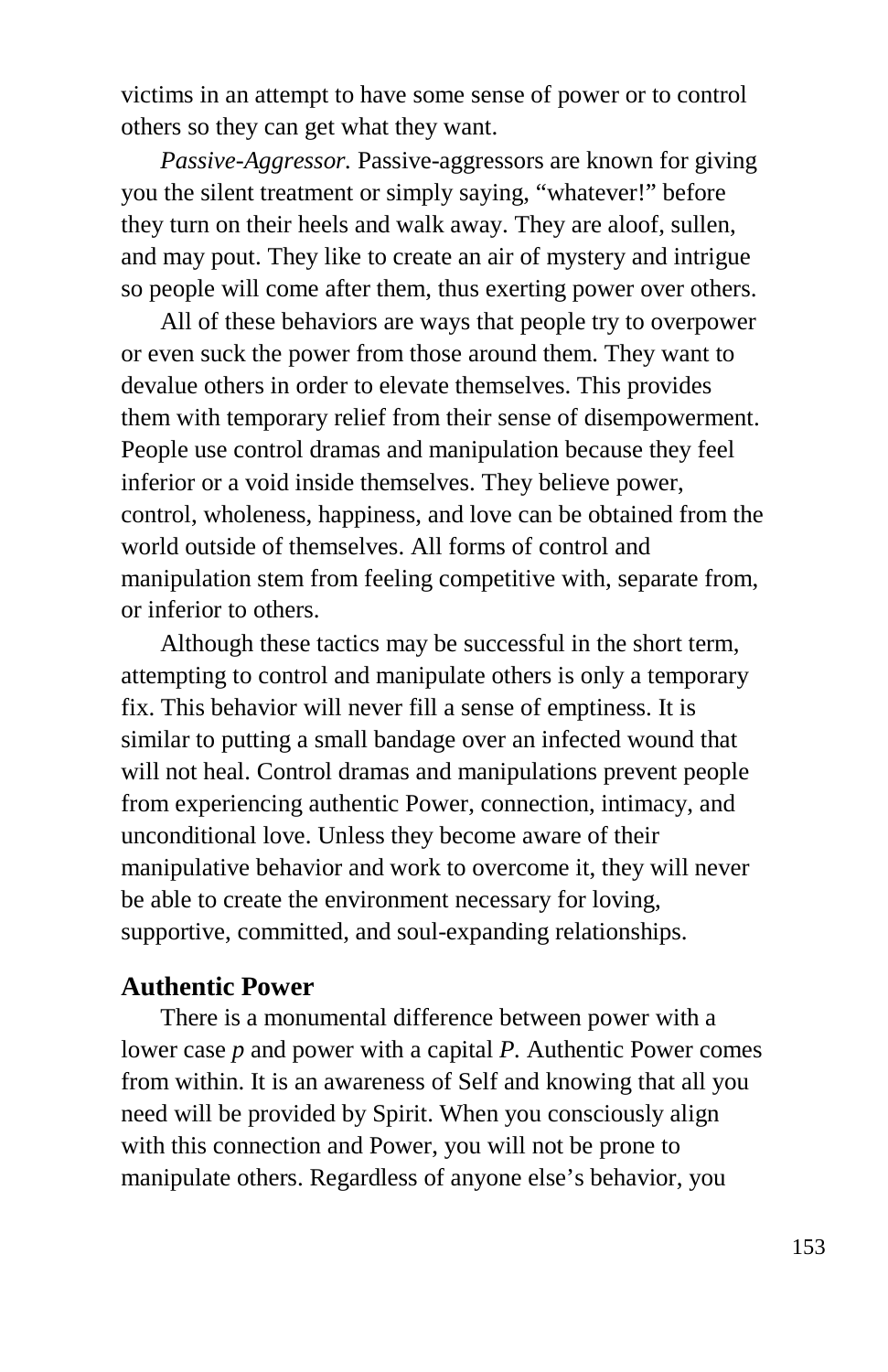know that you are connected to God, the only one true Power, and therefore completely whole unto yourself.

We all learned how to get attention early in life, typically from our family. Often, we continue to use the same tactics in subsequent relationships. In order to come into our Authentic Power, it is helpful to review our personal history. We can become aware of our control and manipulation tendencies by looking back at our childhood. Ask yourself which member of your family had the most power. How did they get the power and how did they keep it? How did you have power and get your needs met?

Once we understand our learned perceptions of power and how we attempted to get our needs met as children, we can focus on fully recognizing, cultivating, and claiming our Authentic Power.

As a child, I was not allowed to express anger. I learned that the only way to get attention was to pout or to be passive aggressive. As an adult, I continued to use this immature behavior in order to gain control and power in my relationships. When I was upset with Bob, I would often give him the silent treatment. At other times I might say, "Whatever!" or go home and not answer the phone when he called. He would often become frantic in his efforts to contact me. A part of me liked knowing he cared enough to come after me—until one day he didn't.

My manipulation definitely contributed to the demise of the relationship. Control and manipulation seemed effective in getting me what I wanted in the short term. However, it caused considerable damage to the relationship over the long term.

To move from an immature, outwardly dependant relationship to a mature, healthy, authentically loving relationship, you must first realize that true Power resides within. When you pull your energy back, anchor within, and align with Spirit, you are more capable of communicating from a connected, stable, and honest place. Ultimately, your source of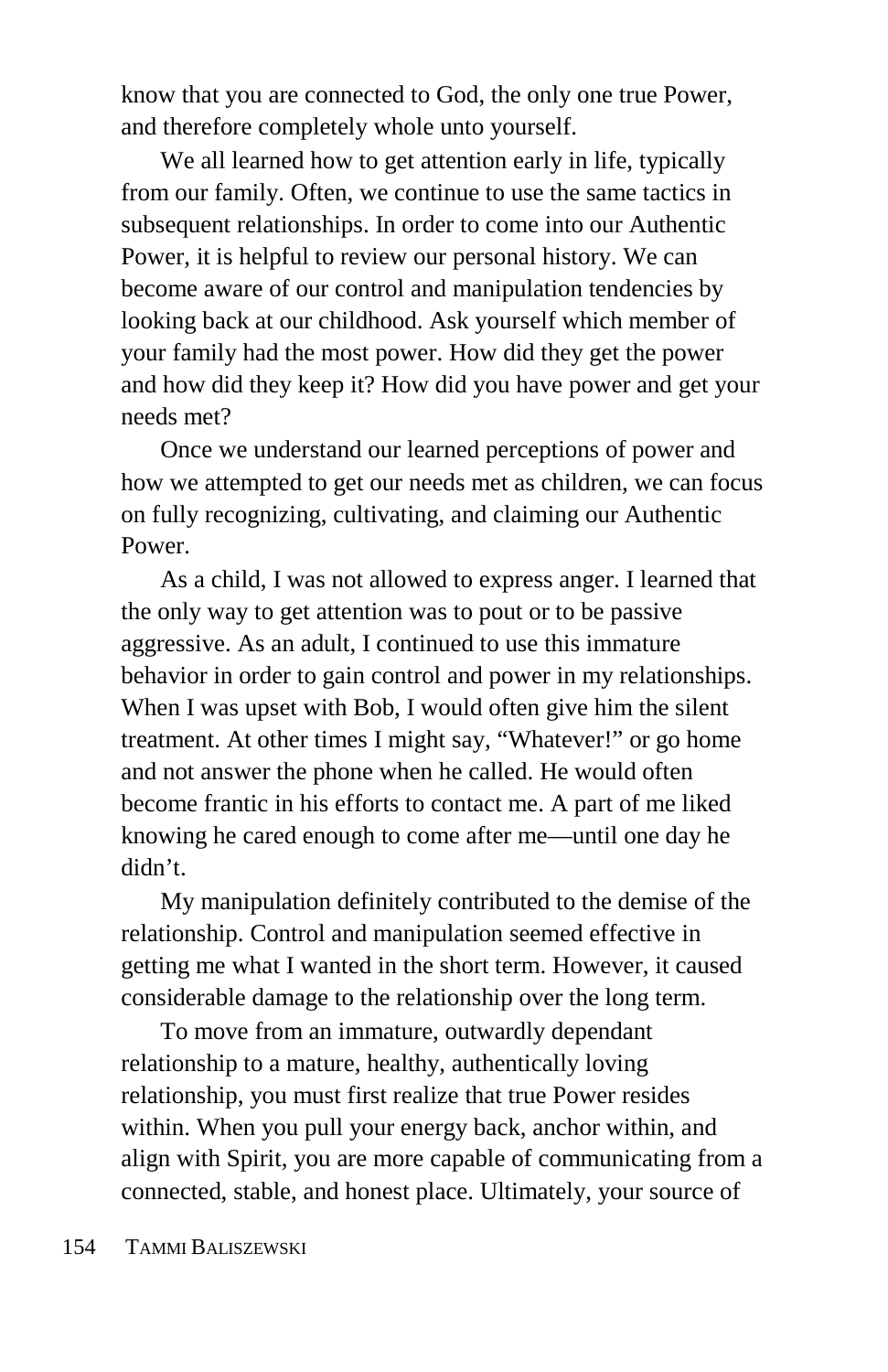Power comes from the same energy that breathes you. In other words, the only authentic Power is spiritual Power.

As with so many things, change and healing begins with awareness and intention. When you start to feel frustrated with someone else, it helps to remember that you are whole unto yourself. In the end, I believe all challenges center around your relationship with yourself and your connection to Spirit.

When people live from the empowered place within, rather than using a control drama to get what they want, they simply tell their truth (Chapter 11 on boundaries gave a good example of this). One way of stating your truth is by getting in touch with your feelings and your body sensations and sharing that experience from a physical perspective.

Some examples of communicating from the place of Authentic Power might include:

When you yell at me, I feel tightness in my stomach. I would like to continue to communicate, but if you continue to yell, we will have to have this conversation later when we are both calm.

When you changed our plans at the last minute, I felt dismissed and unimportant. In the future, I would appreciate being included in the decision-making process.

As you are making the suggestion for us to connect with your friends on Saturday, I am feeling some discomfort. I would like to take some time to understand what this is about before we commit to anything.

Communication can be a significant challenge. In the heat of the moment when there is anger, hurt, and frustration, there can be confusion. It is good to remember taking time for ourselves can help us to find balance, clarity, and to become centered again.

Meditation is a great way to anchor ourselves, get back to our center, and cultivate our spiritual Power. Just like a cell phone needs to be plugged in to recharge its battery, we need to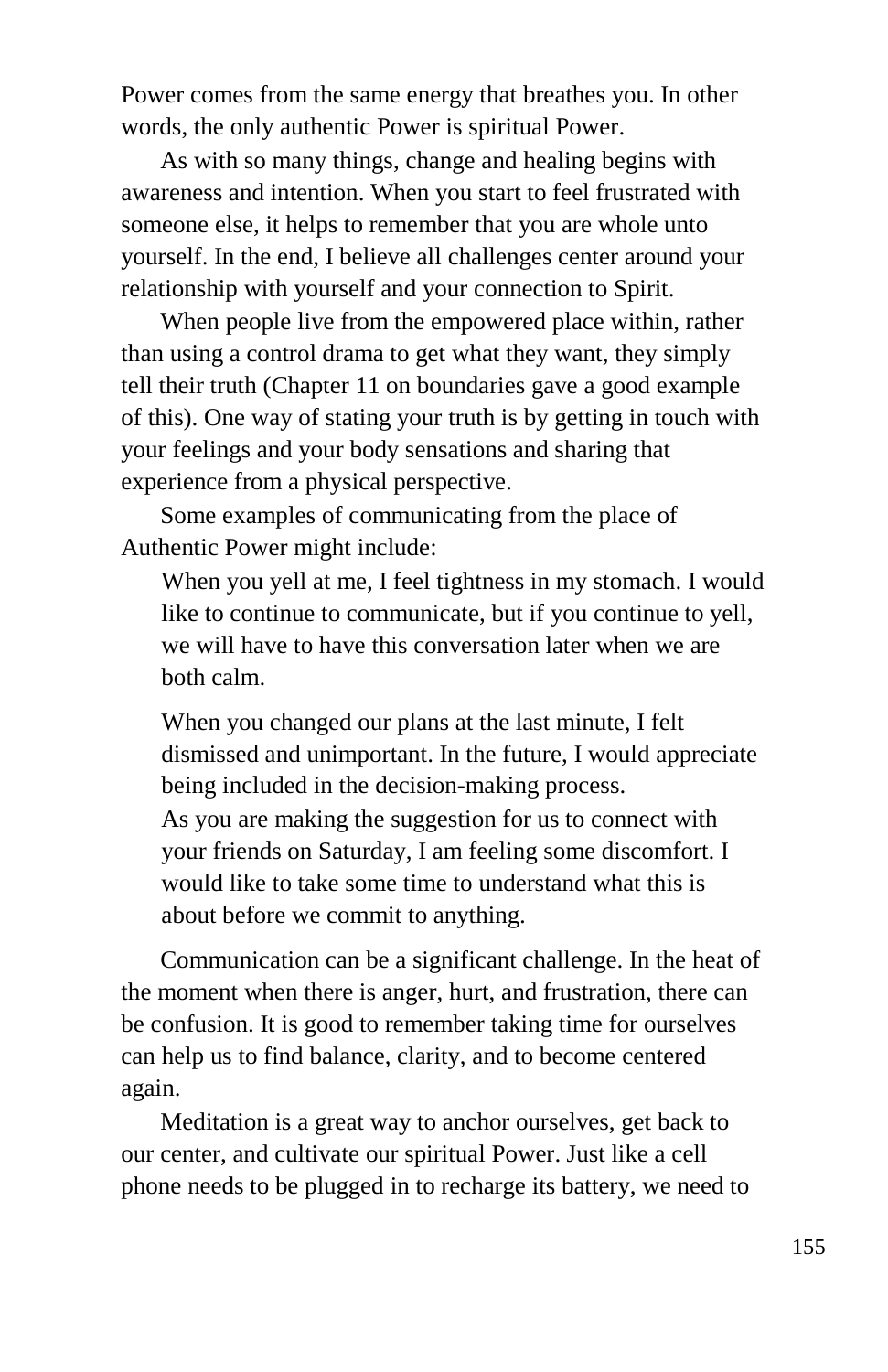consciously replenish and realign ourselves to become integrated and clear.

Our minds are the place where fear is created. During meditation, we are giving our "thinking minds" a break, so the energy of our heart and soul can bubble up. As human beings, I believe our essence is one of love, peace, and joy. By relaxing our minds and slowing down our constant barrage of thoughts, we align with that essence.

Finding my own Authentic Power has been an incredible experience. Occasionally, I become amused when I see that I am reverting back to manipulation with my "old friends" the passive aggressor and the victim. One time I wanted something from Steve and he did not comply. He asked me if I was starting to pout. I said, "Yes! Because I'm five and I want things my way!" Steve reminded me of my connection to Spirit and my Authentic Power. My pouting ceased.

Humor is a great quality to have while making the transition from an old way of behaving to a new one. It is wonderful to have support from those who know us well and can point out when we are up to our old tricks.

Authentic Power comes from the awareness that we are a

#### MANIPULATION VERSUS AUTHENTIC POWER

part of something much greater than ourselves. This "something greater" is on our side, moving through us, directing us, encouraging us, and loving us. From this place of connection we are aligned, whole, confident, and joyful. When we are genuinely empowered, we are free to be who we truly are whole and divine. We know all of our needs will be met and our true power comes from within and beyond.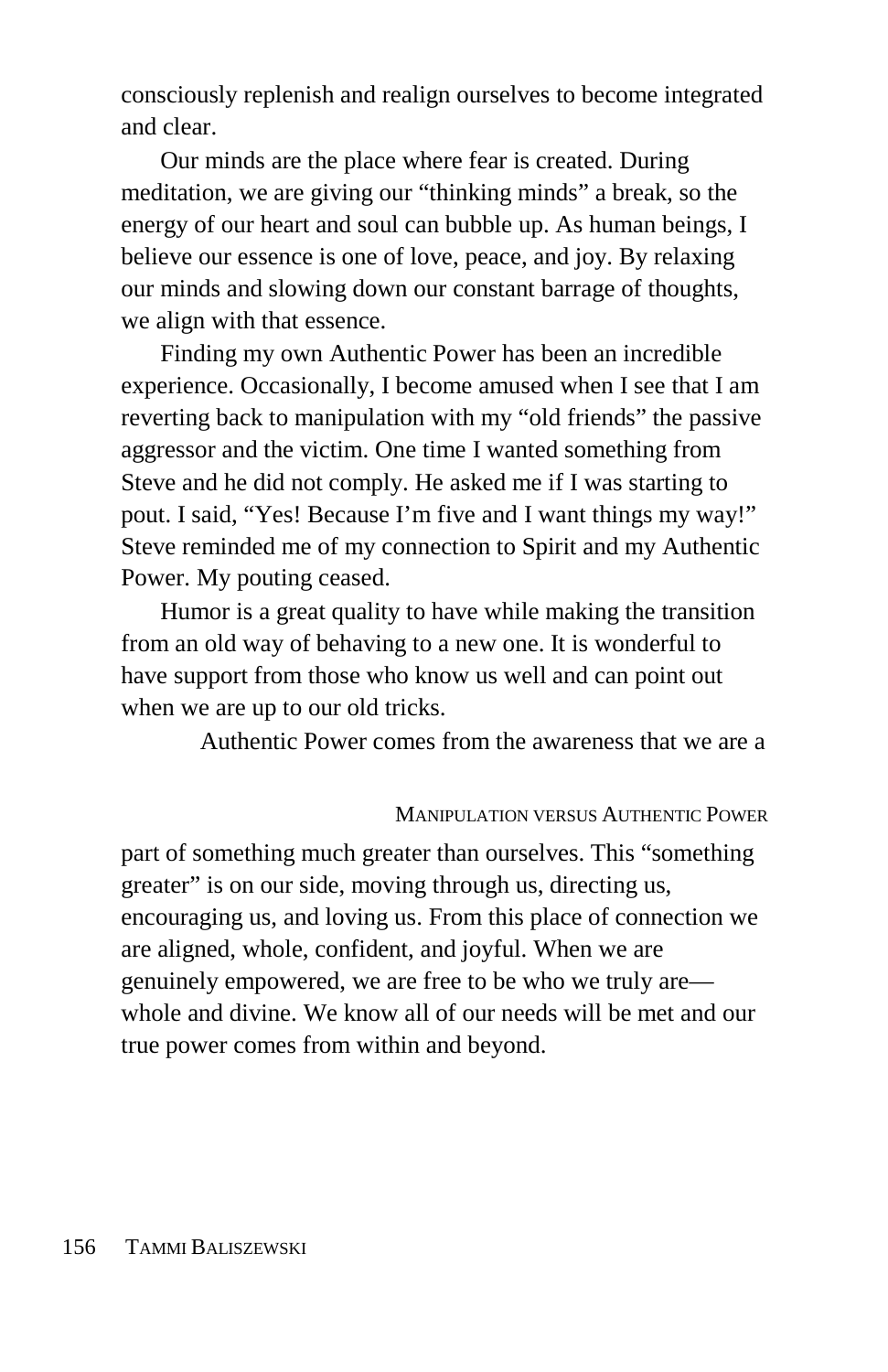## **Exercise: Cultivating Authentic Power**

- 1. Review the players in control dramas—the aggressor, interrogator, victim, and passive aggressor. In writing, describe the roles that you tend to use.
- 2. Write down an example of when you used this manipulative tactic in your recent past. Describe what happened outwardly and inwardly during this situation.
- 3. Using your example, describe how you could have responded from your place of Authentic Power (that is, more loving, compassionate, etc.).
- 4. Take a moment to visualize and imagine that you are fully stepping into the experience of authentic Power. What does it feel like? How are things different? What does life look like from this perspective?

## **Additional Empowering Principles**

Authentic Power occurs naturally when you: Do your best to find your internal spiritual focal point and cultivate your personal connection with God

Are willing to be 100 percent responsible for your thoughts, actions, and reactions

Choose to live your life in a way that exemplifies integrity and honor

Learn to communicate from your heart and speak your truth.

Are willing to participate whole-heartedly and honestly in life and relationships while surrendering any attachment to the outcome.

Strive for harmony, balance, cooperation, and sharing.

Live in a place of gratitude and reverence.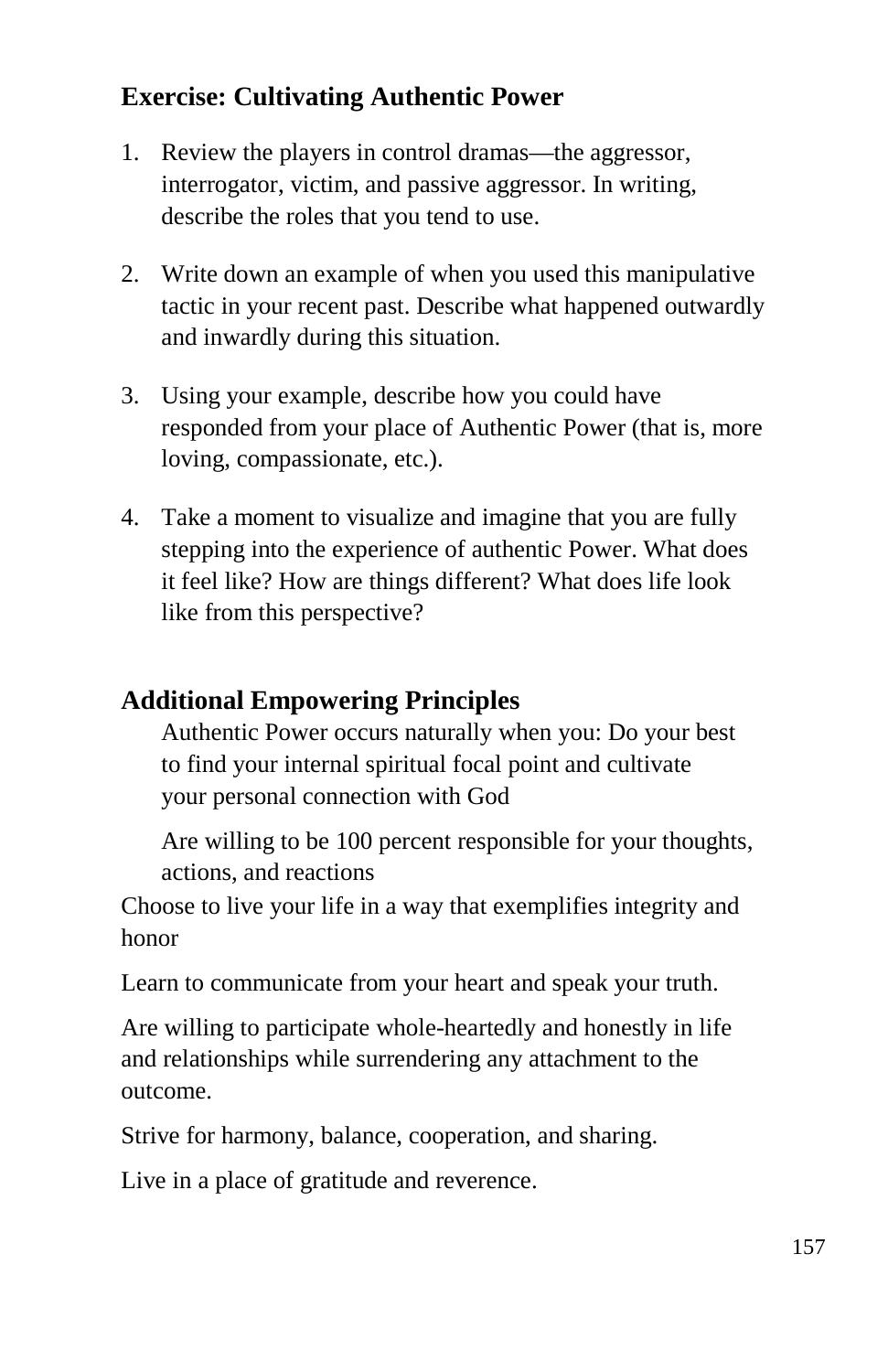Affirm and maintain the awareness that there is no competition, only connection. Realize that everything that you need comes from your connection to the Spirit within.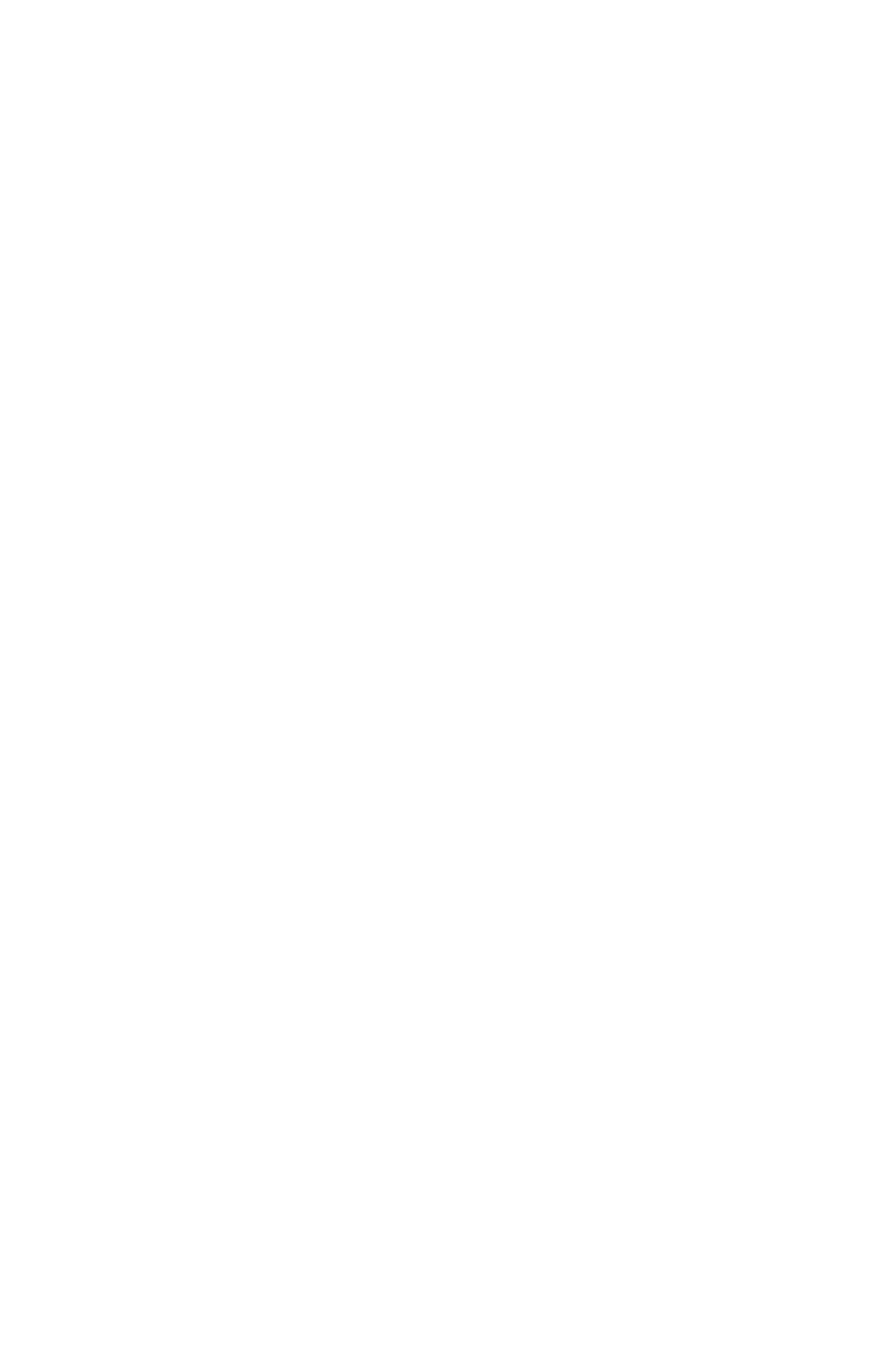## *Chapter 14 Balancing the Masculine and Feminine*

*This is not a gender issue, it is an issue of how best to develop a fully integrated consciousness as the foundation for effective relationship… honoring both the male and female energies within all of us. ~ Gavin Frye*

*Each of us has an anima and animus, the masculine and feminine counterpart within us. The integration of these aspects is essential on the path to individuation and wholeness ~ Carl Jung*

There are hundreds, maybe thousands, of books available about dating, relationships, and finding love. Many of them tell us how different we are as men and women. Some would even have us believe that we are from different parts of the universe! Often these books provide advice on how to behave, what to say, and what to do and not do in order to get what you want or need from a romantic partner. I have read many of these books and have actually found some of them valuable.

Although there can be significant differences in the behavior, communication styles, and desires of men and women, the essence of who we are is not so very different. At the core, I believe we have the same essential needs—to be seen, heard, respected, cared for, and loved. We are *all* thinking, feeling, and creative beings.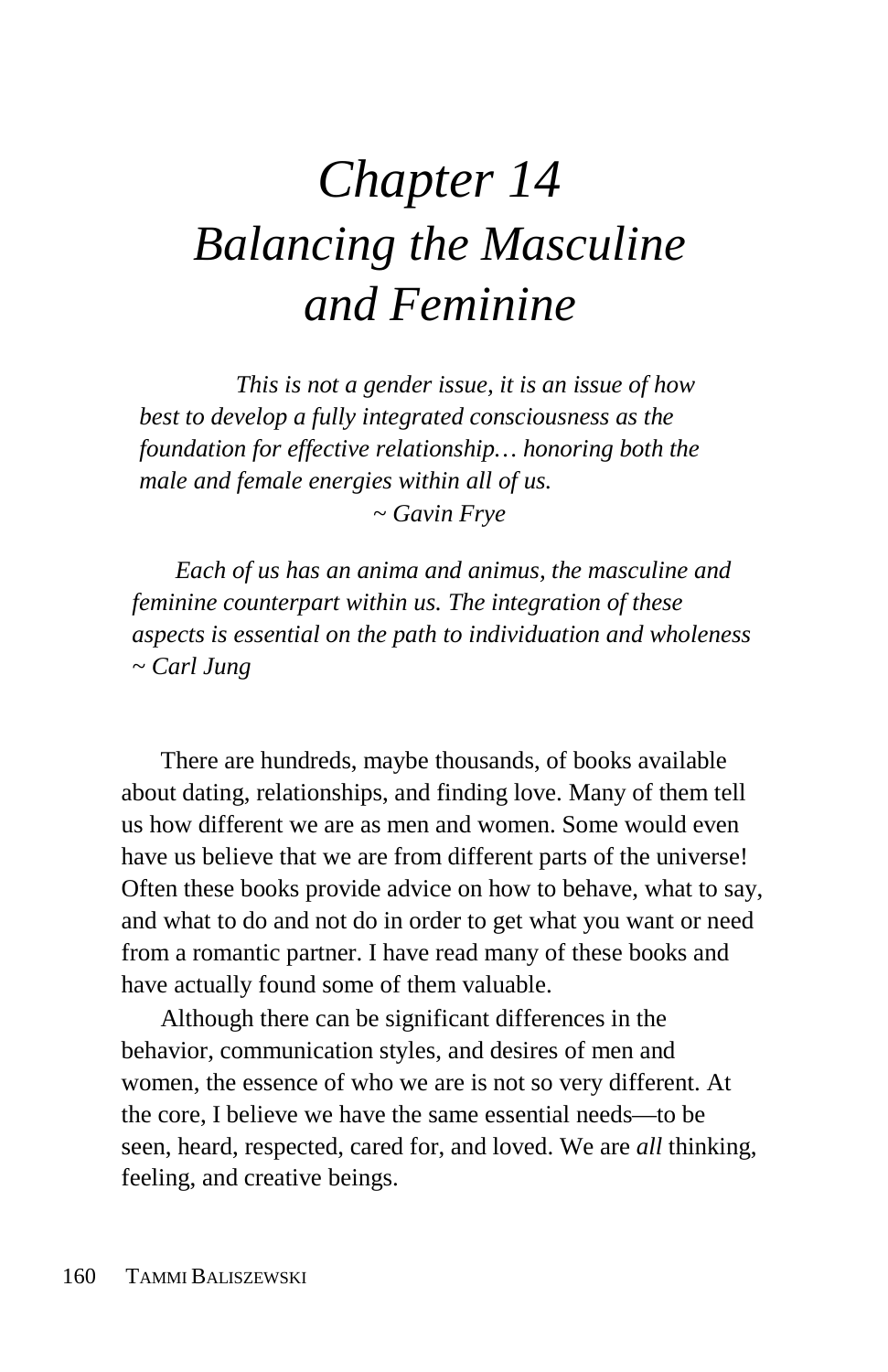Carl Jung believed the psyche to be androgynous. Our souls are made up of both masculine and feminine (or yin and yang) qualities. When I speak of the "feminine" this does not pertain just to women, and the "masculine" does not pertain only to men. These are inner psychological characteristics and traits we all possess. No person is completely masculine or completely feminine. Masculine and feminine energies are innate and essential qualities that are a part of each and every one of us. Our individual and collective experience of balance and wholeness requires a synthesis of our primary traits with their complementary opposites.

Feminine energy is oriented inward. Loving, listening, and relating to others are considered to be a feminine qualities. It is in our receiving (a feminine attribute) that we feel and relate. Masculine energy is oriented outward. It is the ability to control situations and defend our territory. It is what motivates us to take action. When we are truly receptive (feminine) and aligned with Spirit we can take clear effective action (masculine) in the world. When this balance is achieved, we can experience and express our Authentic Power. To become a healthy, whole, and empowered man or woman, each of us needs to develop and implement our complimentary natures. We need to be able to love and take action; we need to think as well as feel.

From my perspective, the world is out of balance—it is extremely masculine. Masculine qualities, such as the accumulation of wealth, power, taking action, and possessing strength, are revered and perceived as superior by most. These are the energies of doing, getting, and having. Constant competition, priority given to accumulation of personal power and the building of empires, leaves little room for introspection, gratitude, and connection.

The feminine energy is devalued, suppressed, and disregarded by much of world. Without feminine qualities, we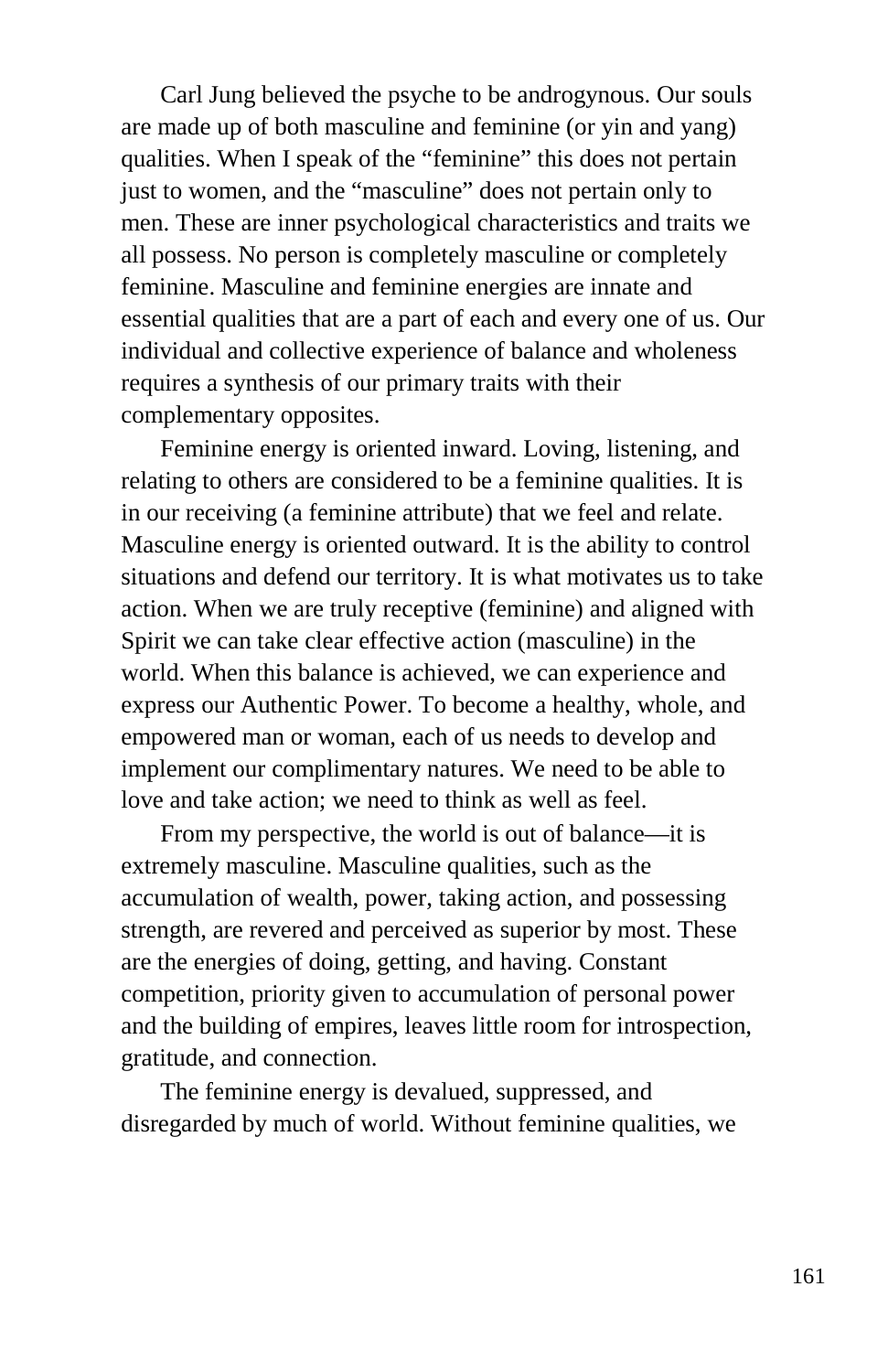are led in the direction of aggression, famine, competition, destruction, cruelty, and chaos.

I am not implying that men are bad, or that masculine qualities are not valuable and important. Masculine energy is important, vital, necessary, and essential for each of us as individuals and for the good of the world. Without masculine qualities, we lose focus, ambition, and motivation. We are not grounded or productive.

Power to take action (masculine) without love and compassion (feminine) becomes brutality. Emotion (feminine) without motivation and initiative (masculine) becomes sappy and overly sentimental.

Historians discovered that God was depicted as female long before She was portrayed as male. Dating back thousands of years before Christ, art and figurines were found that honored the Divine Feminine. However, we do not see or hear much about Her in our modern religious teachings. It is time for us to recognize both the Divine Feminine and the Divine Masculine. Any fragmentation, suppression, or denial of the Divine Feminine and Masculine, will lead to imbalance and chaos in the world.

Sometimes it is necessary to experience being out of balance to realize we need to make a change. When one side of our nature is repressed, it will become a disowned or ignored aspect of ourselves.

It is the universe's intention that we become complete and whole. Human nature will not indefinitely tolerate imbalance. Attempts at balance and wholeness usually begin with discord and conflict. If we ignore the "hints," our disowned nature will become larger and make itself known to us one way or another. It generally shows up in the form of tragedy, chaos, loss, conflict, neurosis, obsessions, addiction, illness, accidents, or depression.

In order to cultivate wholeness, we need to combine our masculine and feminine qualities. When we acknowledge and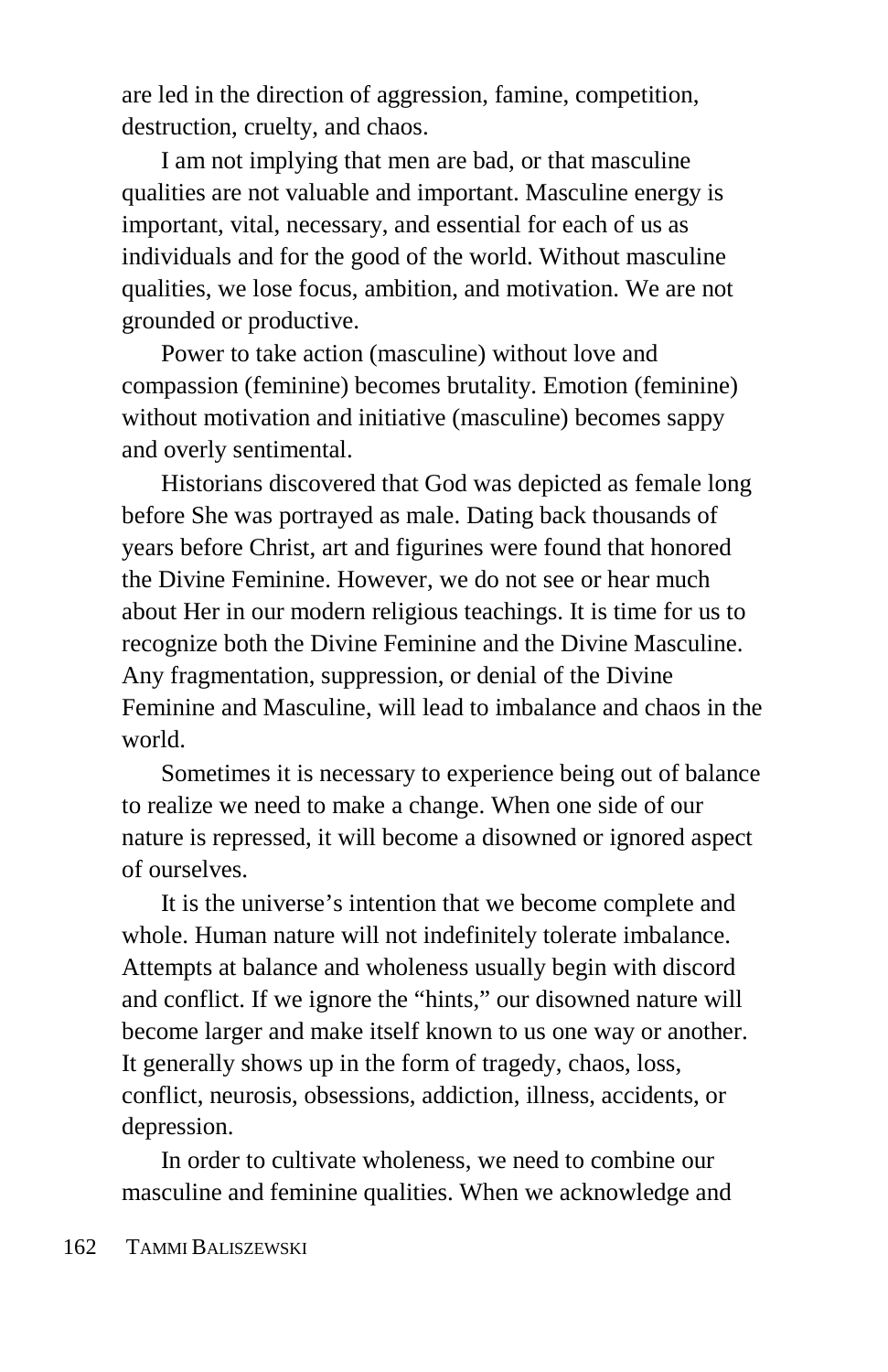implement these traits, we become whole personally and collectively. This strengthens the foundation for healthy loving relationships.

The following is a partial list of masculine and feminine qualities:

| <b>Masculine</b>   | Feminine           |
|--------------------|--------------------|
| Goal oriented      | Feeling oriented   |
| <i>Determined</i>  | <b>Nurturing</b>   |
| Logical            | Emotional          |
| Analytical         | Intuitive          |
| Controlling        | Receptive          |
| Rational           | Creative           |
| Competitive        | Cooperative        |
| Physical           | Compassionate      |
| Externally focused | Internally focused |
| Powerful           | Empowering         |
| Independent        | Family-oriented    |
| Proactive          | Passive            |
| Self-contained     | Inclusive          |

When either masculine or feminine traits are out of balance (or denied) our whole being suffers. Awareness is the key to balance. When we become aware of the qualities we need to embrace and embody, we can make a conscious choice to cultivate and integrate these traits.

In the past, I buried and denied many of my feminine and masculine qualities. Even though I consider myself very feminine, I had deep-seated judgments about myself and my femininity. Many of my women clients have similar judgments of inferiority and shame.

Many men have judgments and shame about contemplating and integrating feminine qualities. These men struggle to accept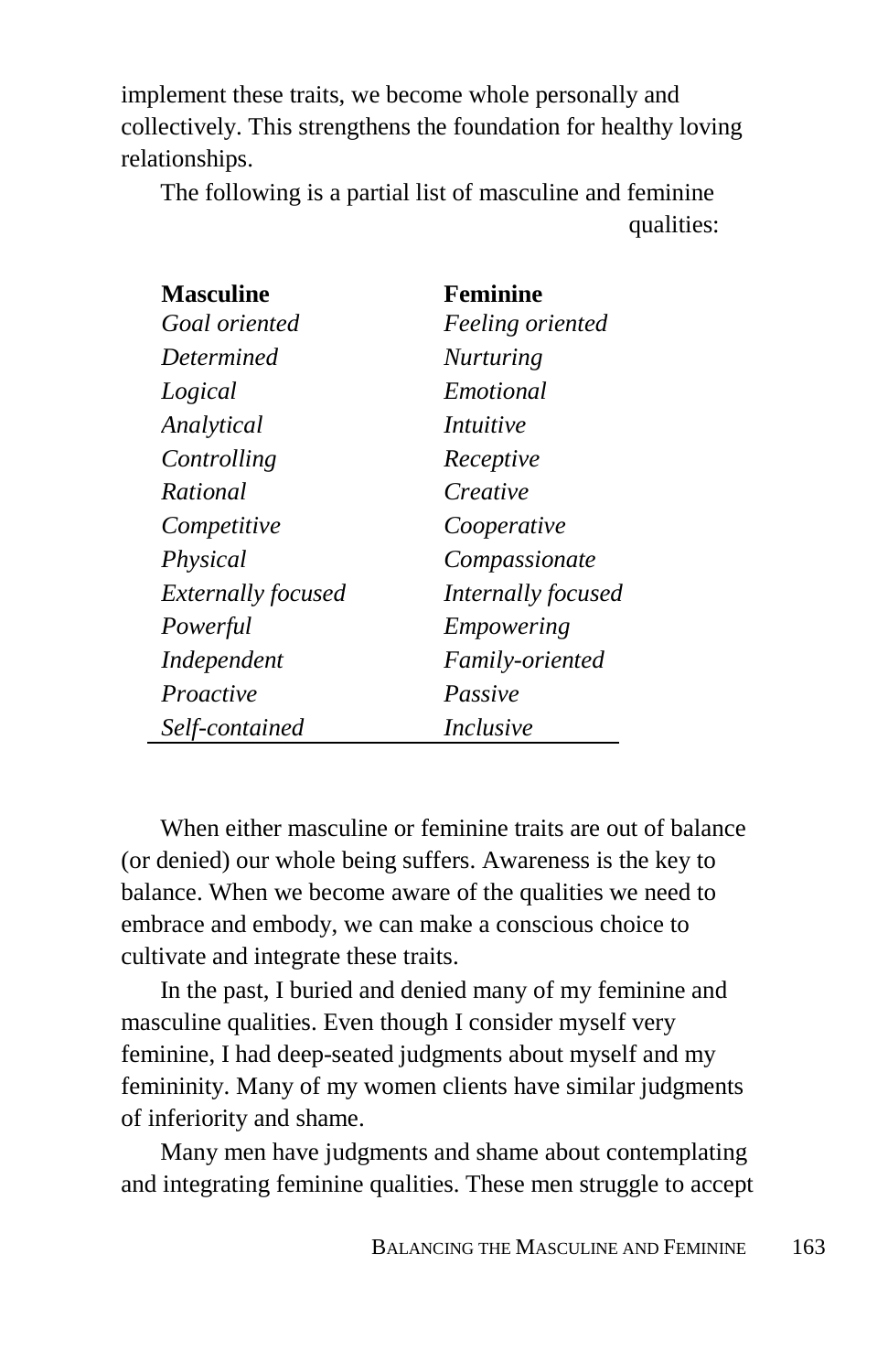and express their feminine traits. They often tend to objectify women, experience love-hate relationships, or seek to conquer women. When a man cannot access the feminine qualities within himself, he will be on the prowl seeking the embodiment of the "feminine" from the outside world. This is a dysfunctional (and usually unconscious) attempt at integration and wholeness.

I often hear men and women fighting. They argue, criticize, find fault, and demean each other in an attempt to win the argument. This behavior flows from an imbalance of traits. The desire to compete and win is a masculine tendency. The desire to listen and deeply understand is feminine in nature. To build and sustain a healthy and whole relationship, its foundation must be built on both masculine and feminine qualities. However, the feminine qualities of listening, appreciation, and compassion are vital to communication, especially during times of conflict and misunderstanding. I believe if more people truly listened with the intent to understand another, rather than "win" there would far more successful and happy long-term partnerships.

There comes a time in many relationships when thinking and reasoning do not give us the answers we need. We simply cannot figure out life or what to do about our problems. This is when we need to surrender to the qualities of the feminine and to the unconscious. One of the great strengths of the feminine is to simply be: be still, be relaxed, be patient, and go with the natural ebb and flow of the universe. This means we surrender to God. Optimal balance occurs from partnering with Spirit, relaxing, being patient, and allowing clarity to come forth (qualities of the feminine) and, once we have clarity, stepping up, taking action, being proactive, and diligent (qualities of the masculine).

The evolution of our soul occurs when we become aware of our disowned or conflicting aspects and by welcoming, embracing, and integrating them. By taking personal responsibility and developing our less-developed traits, we become whole. This is an incredibly powerful step in our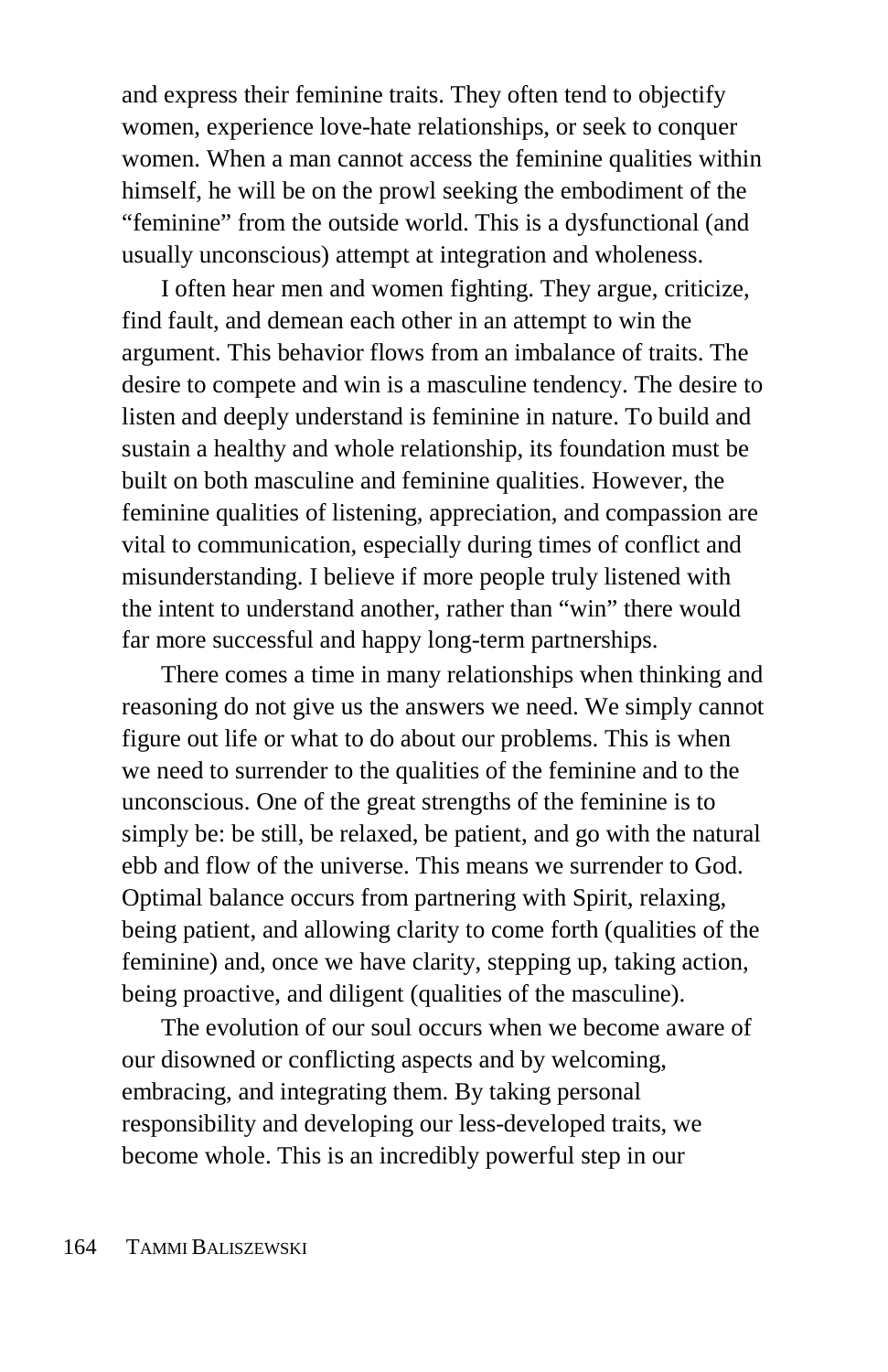personal healing. It is also important for the healing and evolution of the planet.

If you consider the state of the world, you may feel that change is needed. From this chaotic state, many of us will set a personal intention for balance, healing, and wholeness. It is through seeking and finding our wholeness that we will experience connection and harmony in our careers, our health, in our love relationships, and in the world.

Taking the journey inward takes courage, commitment, faith, and fortitude. We all have the ability to succeed. The choice to take this journey is not an option. The option you do have is whether you take it now or later. When we choose to embark on this journey we are met by angels, seen and unseen, to support us along the way.

## **Exercise: Balancing the Masculine and the Feminine**

- 1. Review the list of masculine and feminine qualities. Write down the qualities that you believe you embody.
- 2. List the qualities you feel you are lacking, suppressing, or ignoring.
- 3. Now ask your intuition to share with you which qualities could you benefit the most from cultivating, integrating, or owning and write them down.
- 4. After becoming aware of the qualities that need the most attention, go within and ask, *"What can I do to bring myself more fully into my ideal state of wholeness and balance?"* Write down the answer.
- 5. Create a list of action steps that you can take now, to balance your masculine and feminine qualities.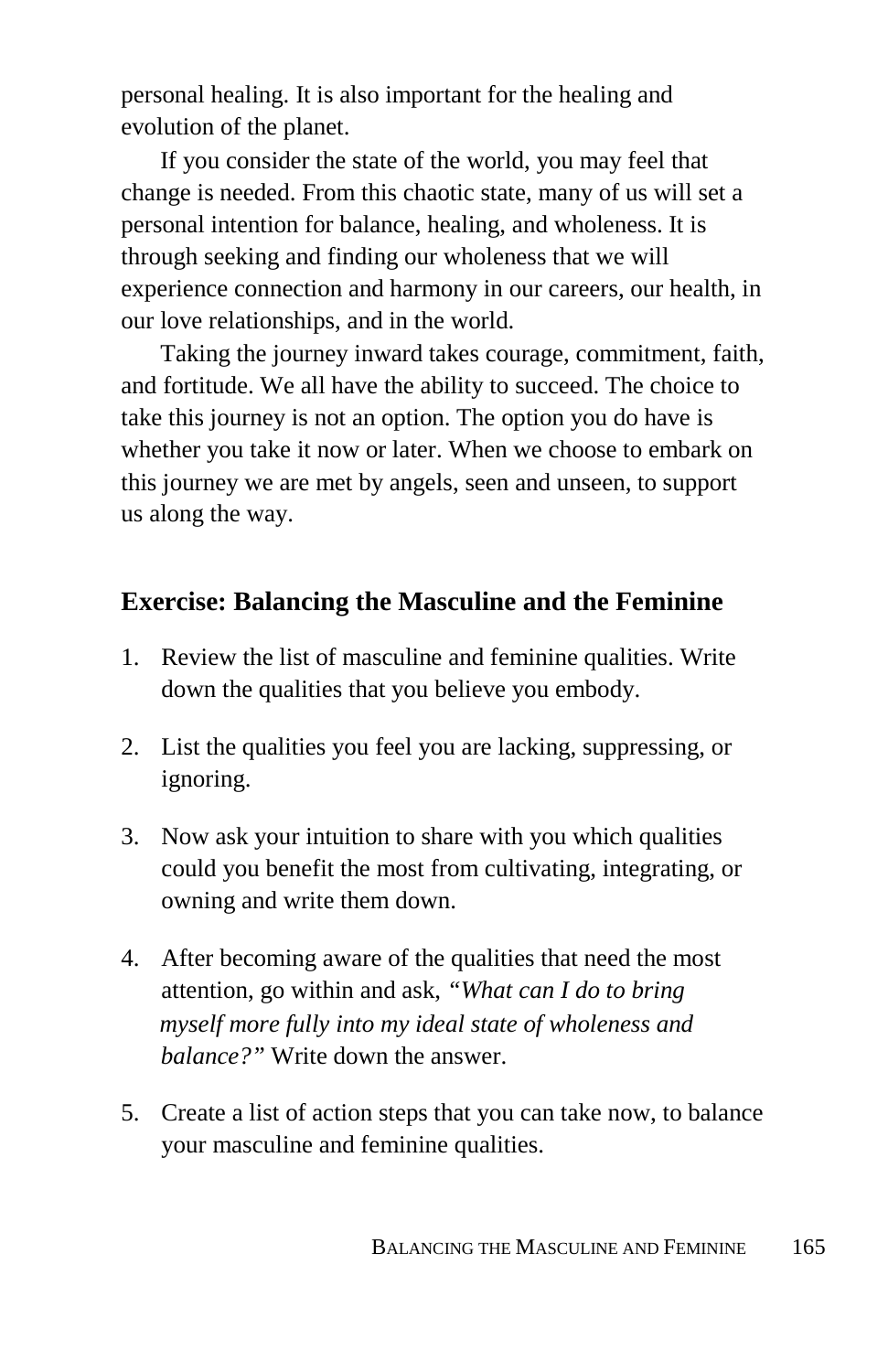- 6. Take a few moments to imagine and write down how it will *feel* to fully accept, integrate, and embrace your personal wholeness. What is it like to stand in your full power? How are you treated? How is life different?
- 7. Write down any additional revelations or lessons that have surfaced through this process.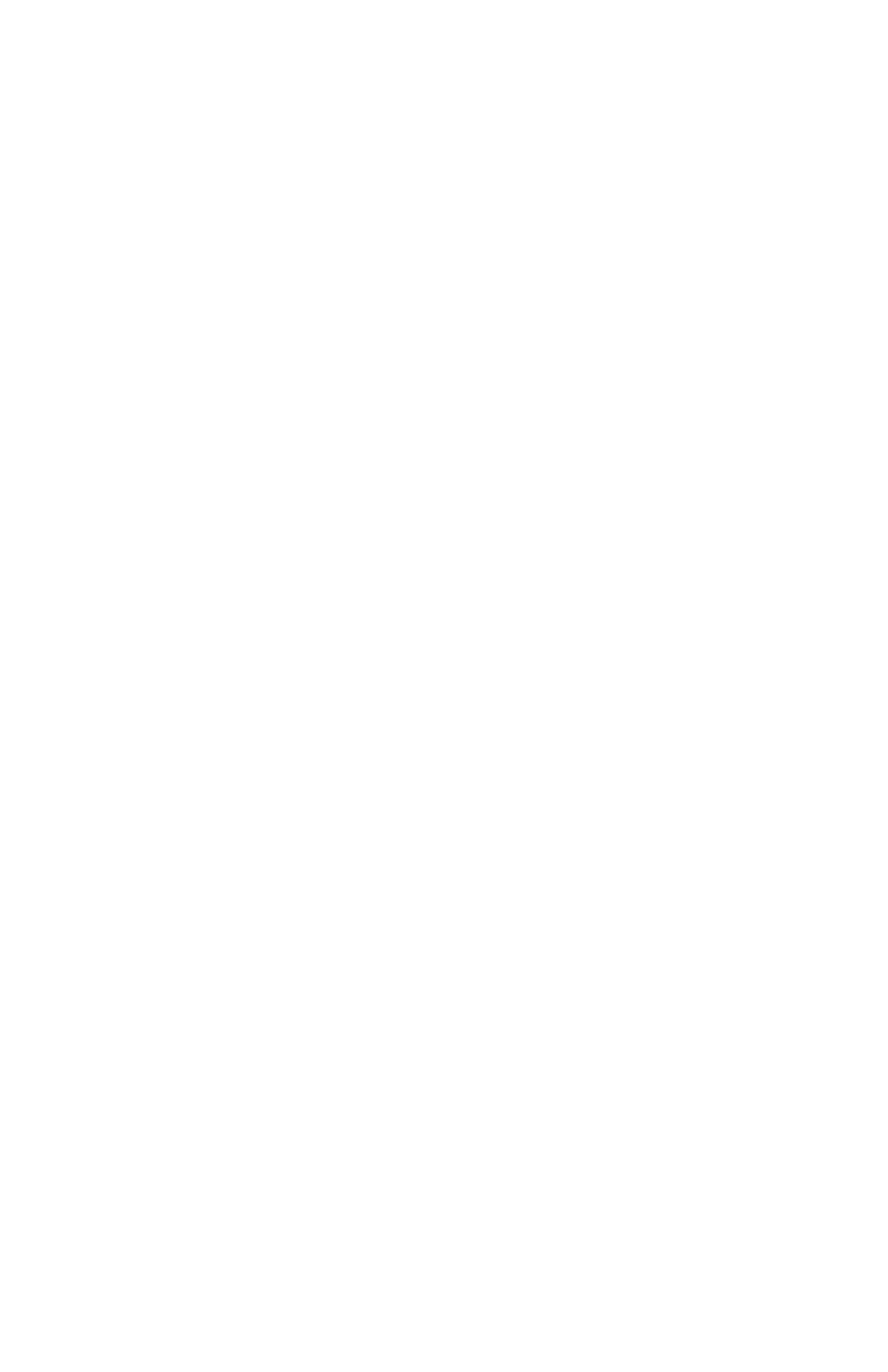# *Chapter 15 Intimacy*

*It boils down to this: Are you willing to have your relationships be a pathway to fully revealing yourself and your potential? If your answer is yes, real intimacy can be yours on a daily basis. ~ Gay Hendricks*

*To be capable of intimacy with another, we must first have the courage to be intimate with ourselves. ~ Tammi Baliszewski*

Intimacy is both the ability and the choice to be close, loving, and vulnerable. Intimacy requires identity development; you have to know yourself, love yourself, and maintain healthy boundaries in order to cultivate true intimacy. These qualities are vital so that you do not overpower your partner or lose your sense of self in the relationship. The word intimacy is often used to imply a sexual experience; however, it is possible to have a sexual encounter without intimacy, as well as intimacy without having sex.

True intimacy begins within ourselves and extends outward. A level of self-trust, self-understanding, and an innate sense of value is necessary before we can share ourselves honestly with someone else. We must feel that who and what we are is good in order to allow ourselves to be truly seen.

Intimacy is the capacity and the desire to allow another human being to see our very essence.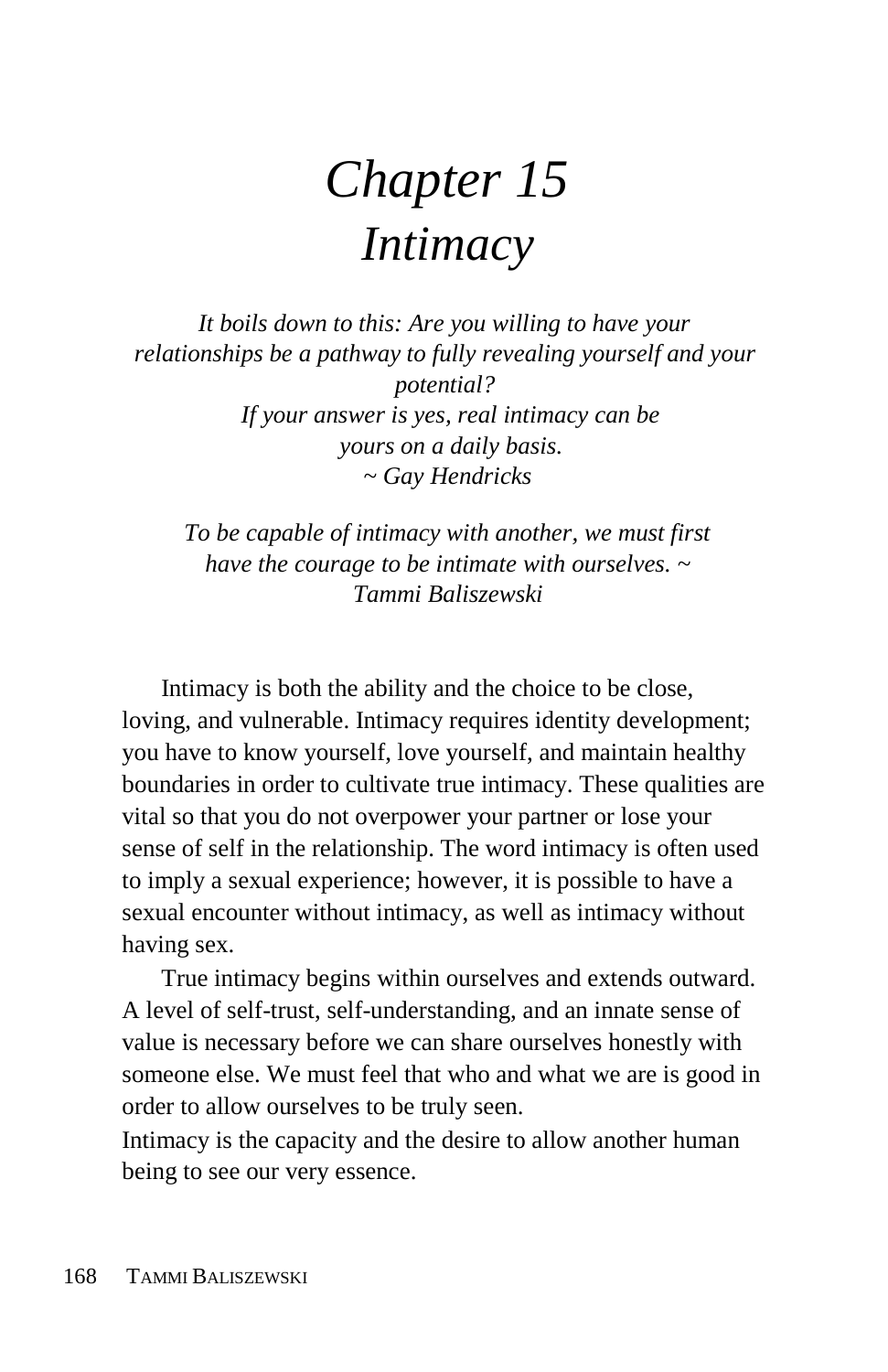Intimacy occurs when we lower our emotional masks and connect from an authentic and heartfelt place. It requires the ability and desire to share ourselves without hiding, editing, or manipulating. Intimate relationships allow you to reveal yourself as you truly are.

Although most of us desire intimacy, we fear it at the same time. Unresolved pain from our childhood or past relationships can prevent us from lowering our walls of protection. Very few people reach adulthood unscathed. The walls that seemingly protect us also prevent us from connecting deeply with others.

Our training for intimate relationships begins early. Some childhood experiences can create challenges with intimacy later in life. For instance:

Not having enough space or freedom early in life

Having too much space and not enough structure, discipline, and/or boundaries

Not having enough physical contact or affection

Being touched inappropriately

Being abused

Being betrayed or abandoned

Not being allowed to express your feelings

Not being allowed or encouraged to be yourself

Having harsh, angry, and/or abusive parents

Having a parent who neglected you or was absent

Having parents who were alcoholics and/or addicts

Having parents who were not parented well themselves and looked to you to fulfill their needs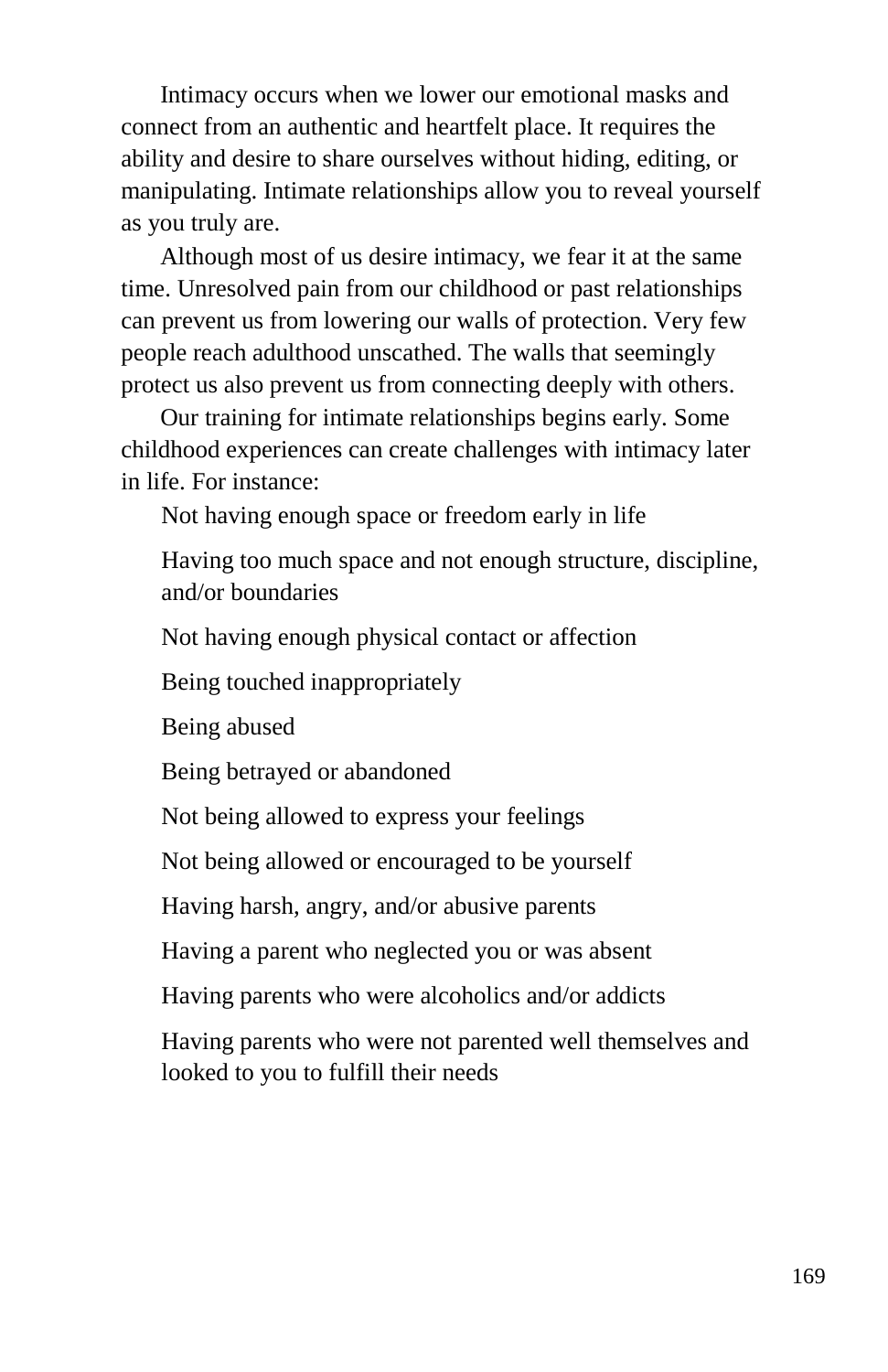Experiencing significant trauma such as divorce, death, and health problems

As children, if we were not allowed and encouraged to be authentic, intimacy and genuine heartfelt connections will be more difficult as an adult. We learn to cover up our fears and deny our feelings in order to be accepted. We hide our truth in order to create a sense of normalcy and belonging. This can be a very painful existence in that our true nature is one of authenticity, connectedness, acceptance, and love.

There are five primary coping mechanisms that are used in order to deal with problems or to protect ourselves. Most of us have a natural tendency to use one or more of them: Fight: Using aggression

| Flight: Running away or hiding                           |
|----------------------------------------------------------|
| Freeze: Becoming paralyzed like a deer in the headlights |
| Folding: Giving up or giving in; submitting to others    |
| Facing: Asserting oneself; addressing challenges head on |

Our innate style of coping is the way we respond to issues of crisis in all areas of life including intimacy. Intimate situations can trigger manipulation and control dramas as explained in Chapter 14. It is helpful to recognize the coping mechanisms you use and set the intention to start facing challenges head on. If you do not, you will perpetuate the challenges, problems, and experiences of your past.

As a child, I was not encouraged to share my feelings and my truth. As is the case with many children, I was taught that it is better to be seen than heard. Mine was not an environment conducive to cultivating a strong sense of self, nor one that allowed authenticity. Because I was not encouraged to explore who I was, I did not know who I was.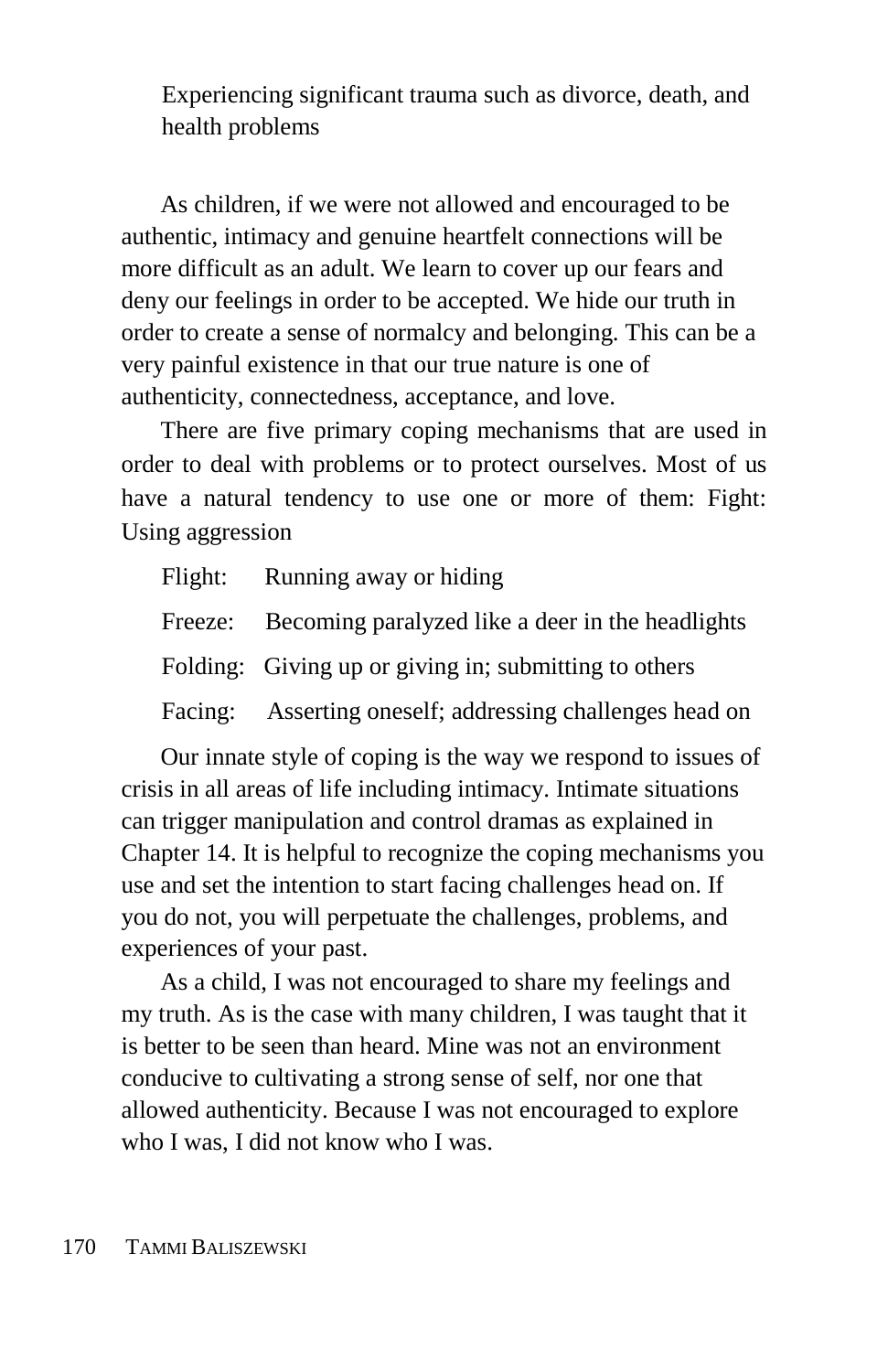When I met Bob, I thought I was ready for an adult relationship and eventually marriage. However, since I did not intimately know myself, I could not honestly share myself. I had suppressed emotions, unhealed pain, and deep-seated shame. My style of coping was to hide (flight) or give in (folding). My anger was turned inward and manifested in the form of hating my body, obsessive compulsive behavior, and eating disorders. I had no idea how impossible an intimate relationship would be, until I became conscious of my emotional blocks. Once I became aware of my unhealed hurts, buried emotions, and shame, I was ready to heal my internal barriers to intimacy.

If you have unhealed trauma or shame, the prospect of intimacy can bring up your greatest fears and expose your deepest wounds. Intimacy will be challenging, if not impossible, if you continue to fall into the habit of the first four coping mechanisms.

Consider your behavior during childhood or past relationships. When you were afraid or when things were not going your way, what did you do? Did you run and hide? Do you get overtly angry? Did you retreat?

The fear of intimacy may be conscious or unconscious. Reasons why we may fear intimacy can include feeling vulnerable, powerless, smothered, exposed, judged, overwhelmed, and overpowered. We may also fear of potential pain or loss of autonomy. Many people who have struggled in relationships have a fear of intimacy as well as a fear of abandonment. They create connections with others that are neither too close nor too far. I refer to this dynamic as "reach and withdrawal." I frequently see this in relationships and have participated in the dance myself.

I noticed a pattern in my life in which men would put forth great effort to pursue me while I remained disinterested. Once I became interested, they would disappear. This was very confusing and took some effort to finally understand. Men were drawn to me when I was not quite "available" because I was not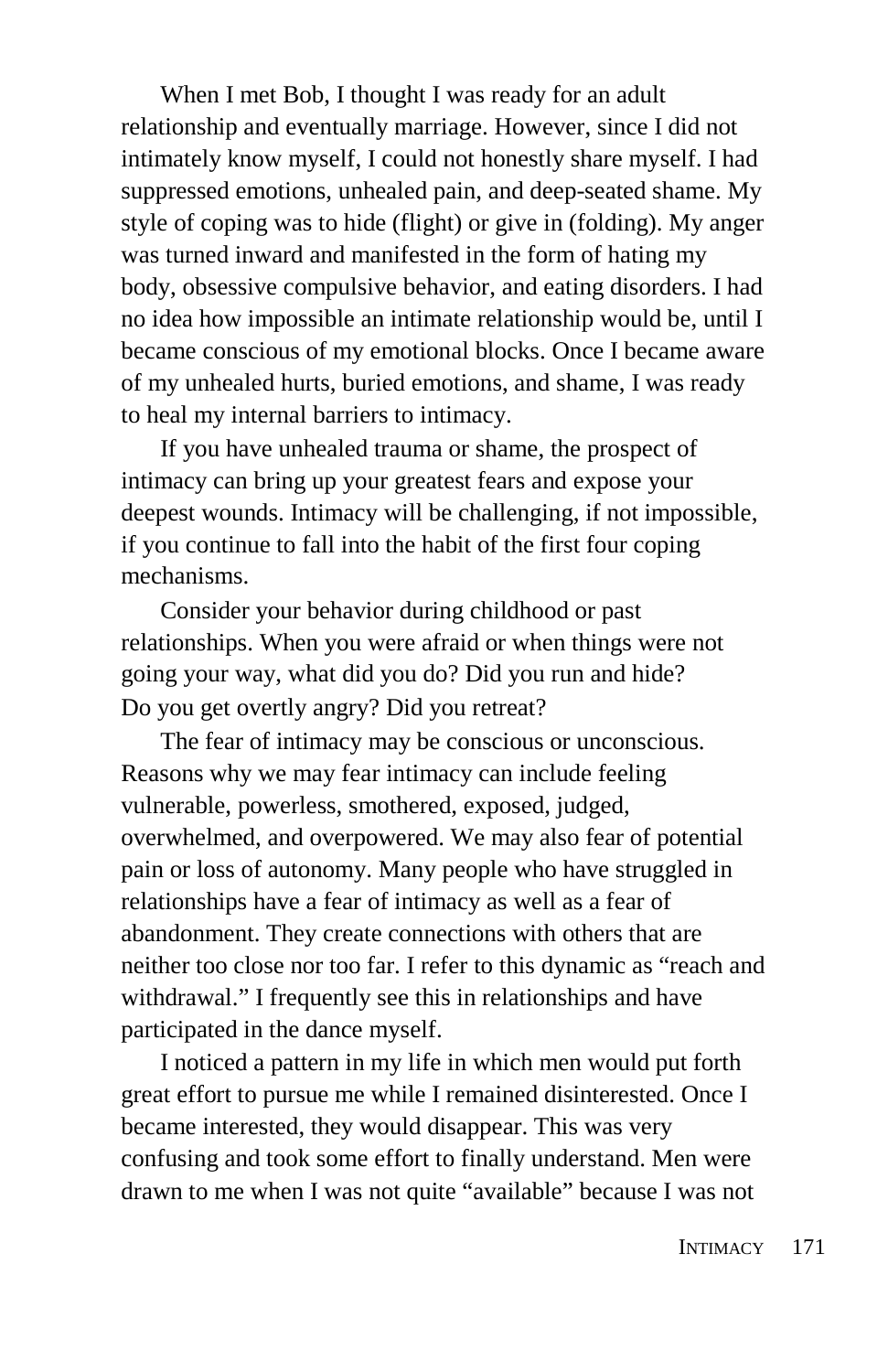quite available to myself. I realized that I had to cultivate a more loving and intimate relationship with myself and with Spirit in order for me to end this frustrating pattern.

Many people fear the prospect of intimacy because they fear rejection. It is a very disconcerting, embarrassing, and potentially devastating prospect to allow ourselves to be vulnerable, deeply seen, and then rejected. A heart that is afraid or hurt wears an emotional mask to protect itself from being abandoned, judged, or hurt further. It is impossible to have true intimacy if we have an overwhelming need to protect ourselves.

Intimacy does not have to be an all or nothing proposition. It also does not have to be limited to a romantic partner. Intimacy can be experienced with family, friends, coworkers, neighbors, and even strangers. We are intimate when we tell the truth about how we feel. To compliment someone's hair, eyes, or smile can be an intimate exchange if it is our truth and comes from our heart.

Intimacy involves choice and discernment. It helps to be consciously aware of who we want to share ourselves with and how much we want to share. Our level of intimacy can change daily depending on how we are feeling and who we are with.

#### **Jim and Cindy**

The blocks to intimacy are blocks within ourselves. Not being willing or able to speak our truth creates barriers that prevent us from connecting with someone else. The "walls" of unspoken truth can create distance and resentment. I have two clients, "Jim" and "Cindy." During a couples session, Jim mentioned he was feeling disconnected from his wife, Cindy. When speaking of this disconnection, I felt he was withholding something. As I encouraged him to explore this, he eventually shared his hurt feelings. Jim was disappointed because Cindy changed their evening plans several times in two weeks. He felt Cindy was making her job and her friends a priority over him.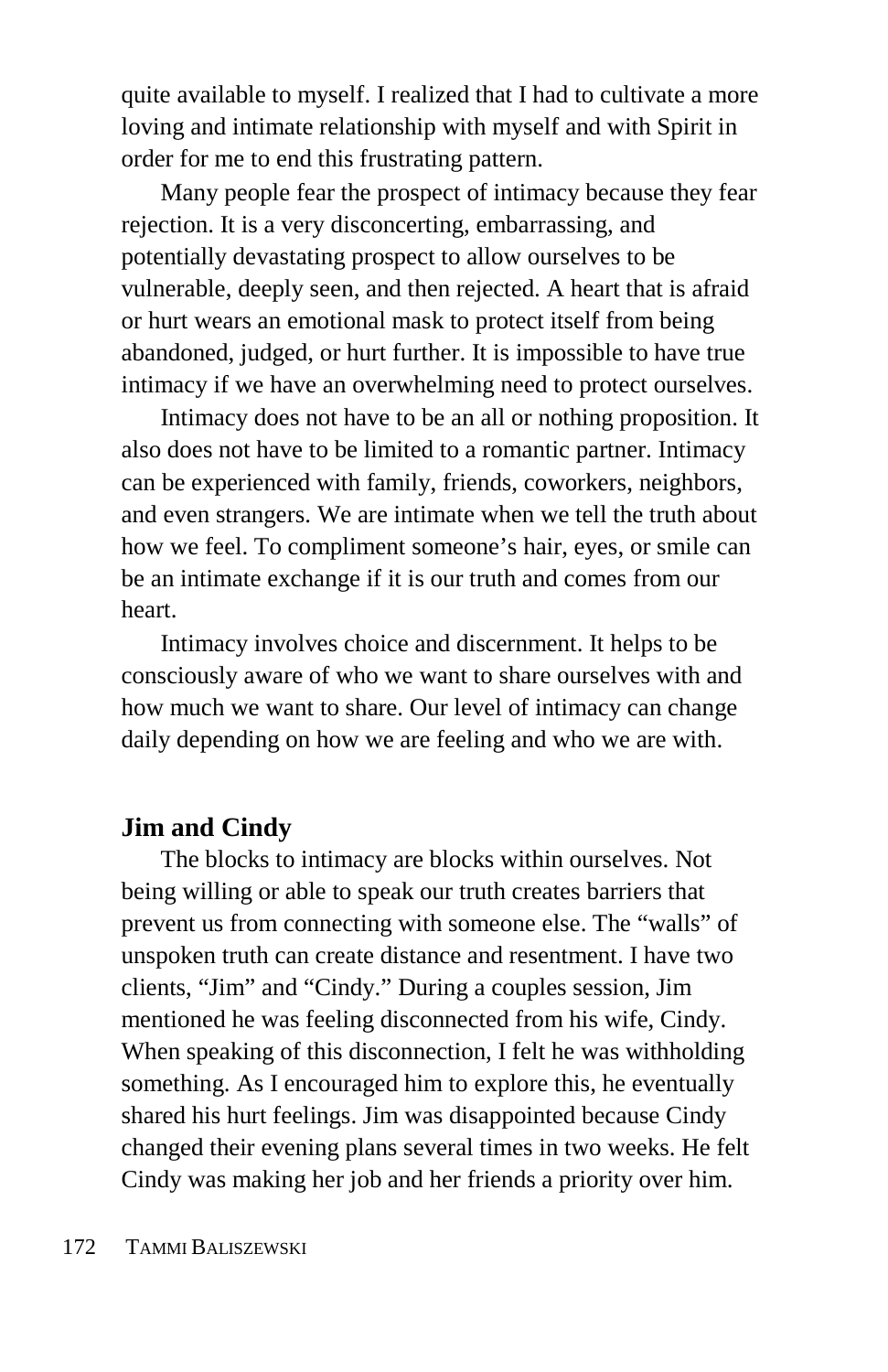Jim hesitated to share his feelings because he did not want to feel vulnerable. Deep down, he was feeling rejected and abandoned. I encouraged Jim to express his feelings. Once he was able to speak up on his own behalf, he felt more open and connected to himself and to Cindy. The wall that prevented Jim from feeling connected to Cindy started to crumble.

When Cindy understood how Jim felt, she was able to address his concerns. She had no idea he felt sad and disappointed and that their plans were so important to him. Cindy promised to be more conscientious in the future. She also offered to arrange something special for that evening.

Until Jim told the truth about how he felt, Cindy could not address his real concerns. Subconsciously, Jim wanted Cindy to just know what he was feeling and reach over and remove the obstacles that prevented their connection. However, this was impossible for Cindy to do without Jim taking personal responsibility and speaking up on his own behalf. Jim initially resisted expressing himself because it made him feel like he was being silly, needy, and petty (names he was called by his father and older brothers during childhood). The blocks to intimacy remained until Jim could express his personal truth. When he did, his sense of connectedness and intimacy returned almost immediately.

Often we long for an intimate connection with another person because of an internal sense of disconnection and loneliness. Beneath the loneliness is a longing to feel fully present and alive and to be intimately connected to ourselves and Spirit. Connecting with others is possible only if we are first connected and comfortable with ourselves.

Intimacy requires genuine interest, appreciation, and listening from the heart. It also requires a desire to understand and to be understood. It all starts in our relationship with ourselves. We cannot speak our truth if we cannot admit the truth to ourselves. Honest communication always begins from within.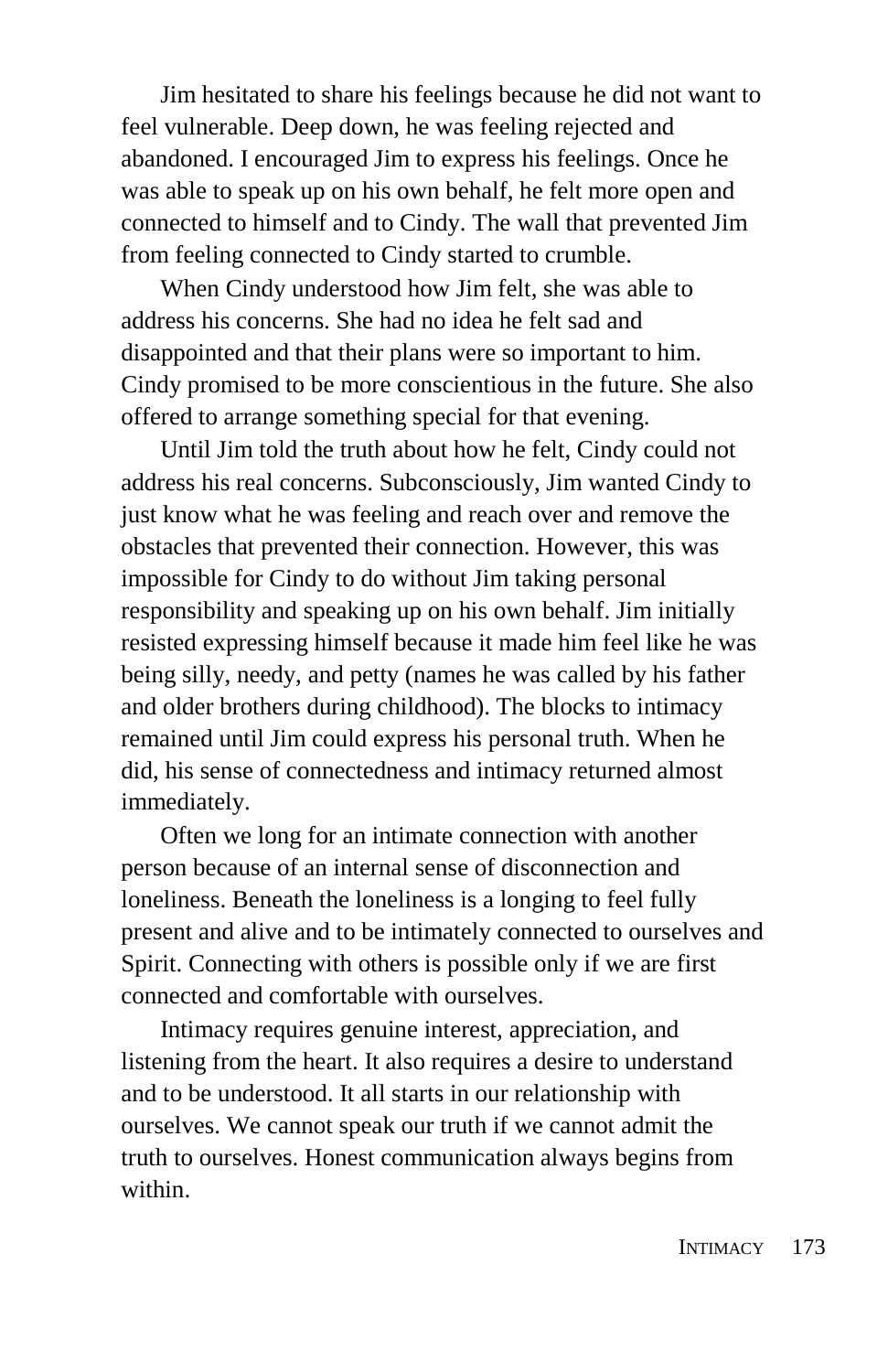We need to be aware of our feelings and honestly communicate our wants, desires, preferences, and needs. If someone else is not willing or able to provide what we want or need, often it is because we are not providing it for ourselves. When I meditated on the subject of my failed relationships, I asked Spirit why I could not find someone who understood me. In return, this question came to mind, "Do you understand yourself?" The truth was that I did not.

We cannot expect anyone else to understand us if we do not take the time to understand ourselves. An important part of my process included the intention to know, understand, appreciate, and accept myself. This paved the way for a relationship with someone who would have the ability to know, understand, appreciate, and accept me. The more I accepted and embraced my divine nature, the more it was reflected back to me. The better I treated myself, the better I was treated by others.

When we cultivate an authentically intimate connection with ourselves, then we naturally see the very best in others. Our true nature shines forth and we can openly give and receive love.

Intimacy values honesty, truth, and trust. As you start to feel more comfortable and accepting of yourself, you begin to lower your emotional mask. As you lower your mask, you will find others doing the same. Being comfortable in your own skin and being authentically yourself, creates a comfortable space for others to relax and be their true selves. We continue to evolve and unfold through a process of acceptance and joy. When we are in an intimate relationship with Self and Spirit, we radiate a certain beauty—a beauty that goes beyond the physical. When we love ourselves, we are magnetic and attractive. Supportive and loving relationships effortlessly occur.

I believe intimacy is the source of life. Most of us desire deep connections and friendships with others, and loneliness is a state that almost everyone wants to avoid. When we can be alone, yet not lonely, we are cultivating a deeper relationship with ourselves and with Spirit. It is also my belief that God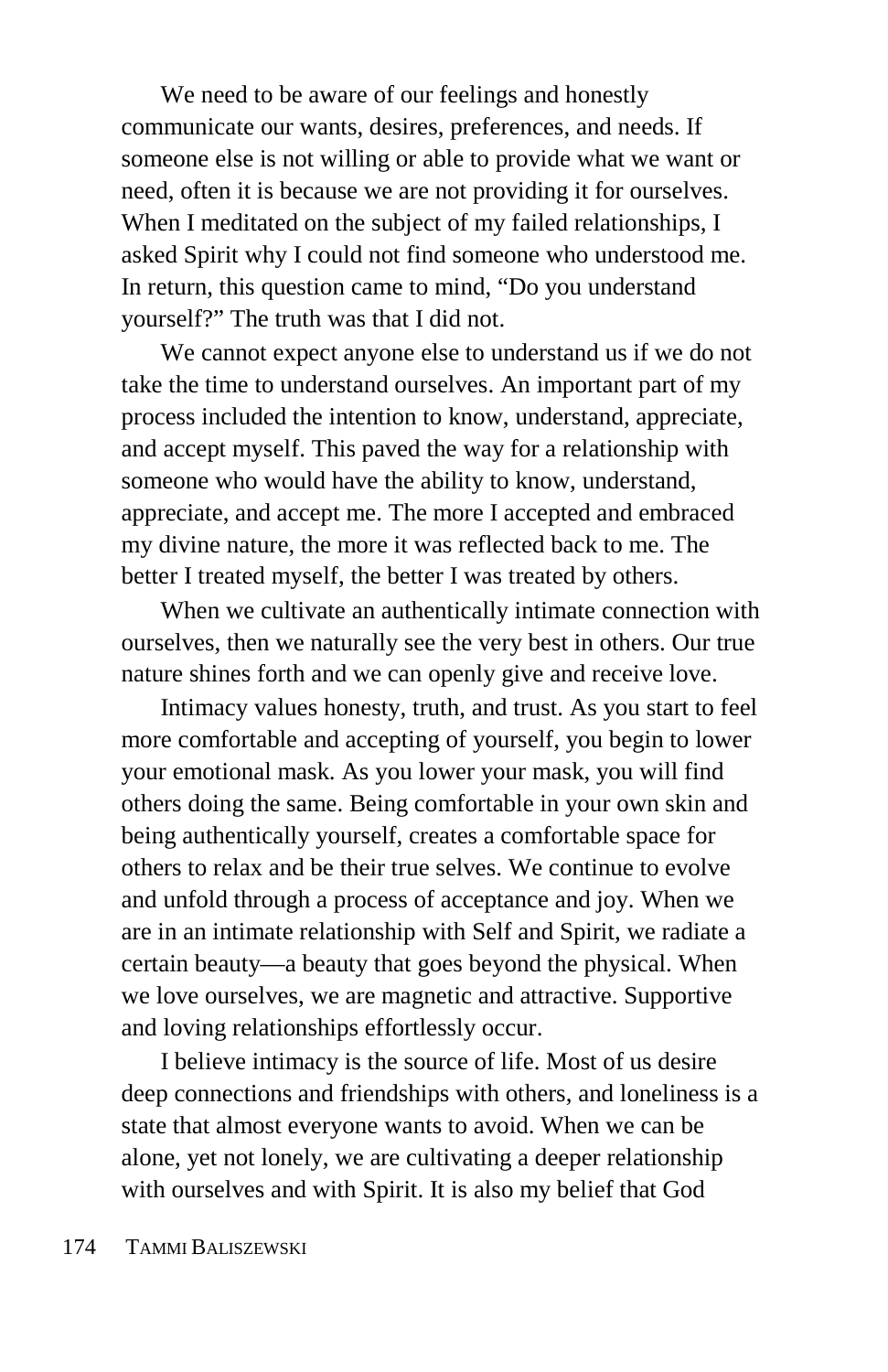desires us as we desire Him and as we desire one another. If we look deep enough into you or deep enough into me, we find God. Ultimately we are connected at the soul level. It is our true nature, and therefore an innate desire, to have a sense of this profound oneness.

When we reach the destination of self-acceptance, self-love, and intimacy, we can participate in a cosmic love affair with the universe. To be open to life is our natural state: to be vulnerable is our ultimate strength. As we cultivate our relationship with intimacy, we will open up to greater levels of connection, awareness, expansion, truth, and joy. Once we come to this place of knowing our true nature and adoring ourselves, the world will reflect this back to us and we will most certainly be adored.

## **Exercise: Cultivating Intimacy**

- 1. Recall an experience when you felt open, intimate, and connected with another person.
- 2. What was this experience like for you? How did you feel? In your journal, describe some of the qualities that were present for you.
- 3. Keeping those qualities in mind, ask yourself, "Have I ever shared or experienced these qualities with myself." If so, describe when and how.
- 4. List ways you can share and experience these qualities with yourself.
- 5. List more ways you can open up to greater levels of intimacy within yourself. Some examples are spending time in nature, meditating, writing your thoughts in a journal, writing a letter to God, and volunteering.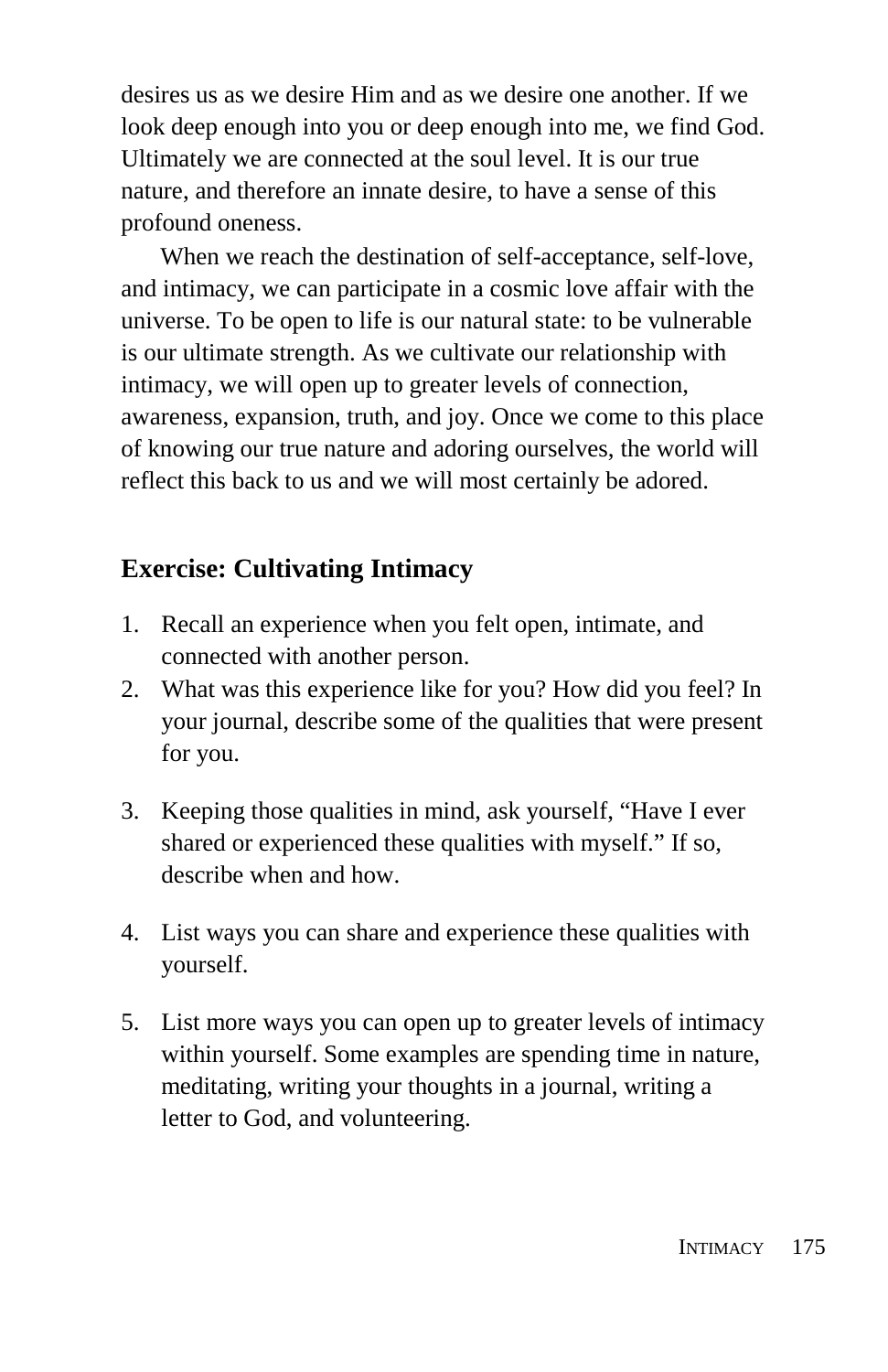6. What would you like to share from your heart with someone else? What would you like to express and to whom? Extending yourself honestly can sometimes bring up a sense of risk or fear. Intimacy can require courage. However, the rewards from heartfelt sharing can be profound.

## **Exercise: Using Visualization to Cultivate Intimacy**

Many people find the following exercise challenging. Although at first it may seem strange and uncomfortable, it will become easier with practice. I recommend revisiting this exercise often and then writing how you feel in your journal afterwards. It is a very powerful and effective way to create a more loving and intimate relationship with yourself.

- 1. Find a place where you can relax and be comfortable.
- 2. Imagine that you are in a beautiful place, perhaps somewhere in nature or in a sacred environment.
- 3. Now imagine that you are sitting in a chair and across from you is sitting someone who you love, respect, and adore. It is your favorite person!
- 4. Allow this feeling of connection, appreciation, adoration, and unconditional love to fill and permeate your being.
- 5. With these feelings still present in your heart, imagine the person sitting across from you slowly shifting and changing…into you! Allow yourself to continue feeling the same sense of connection, appreciation, respect, adoration, and unconditional love toward yourself.
- 6. Imagine seeing your body and soul radiating remarkable beauty. Stay in this place for as long as you are able, breathing love in and out, feeling accepted, appreciated, and adored.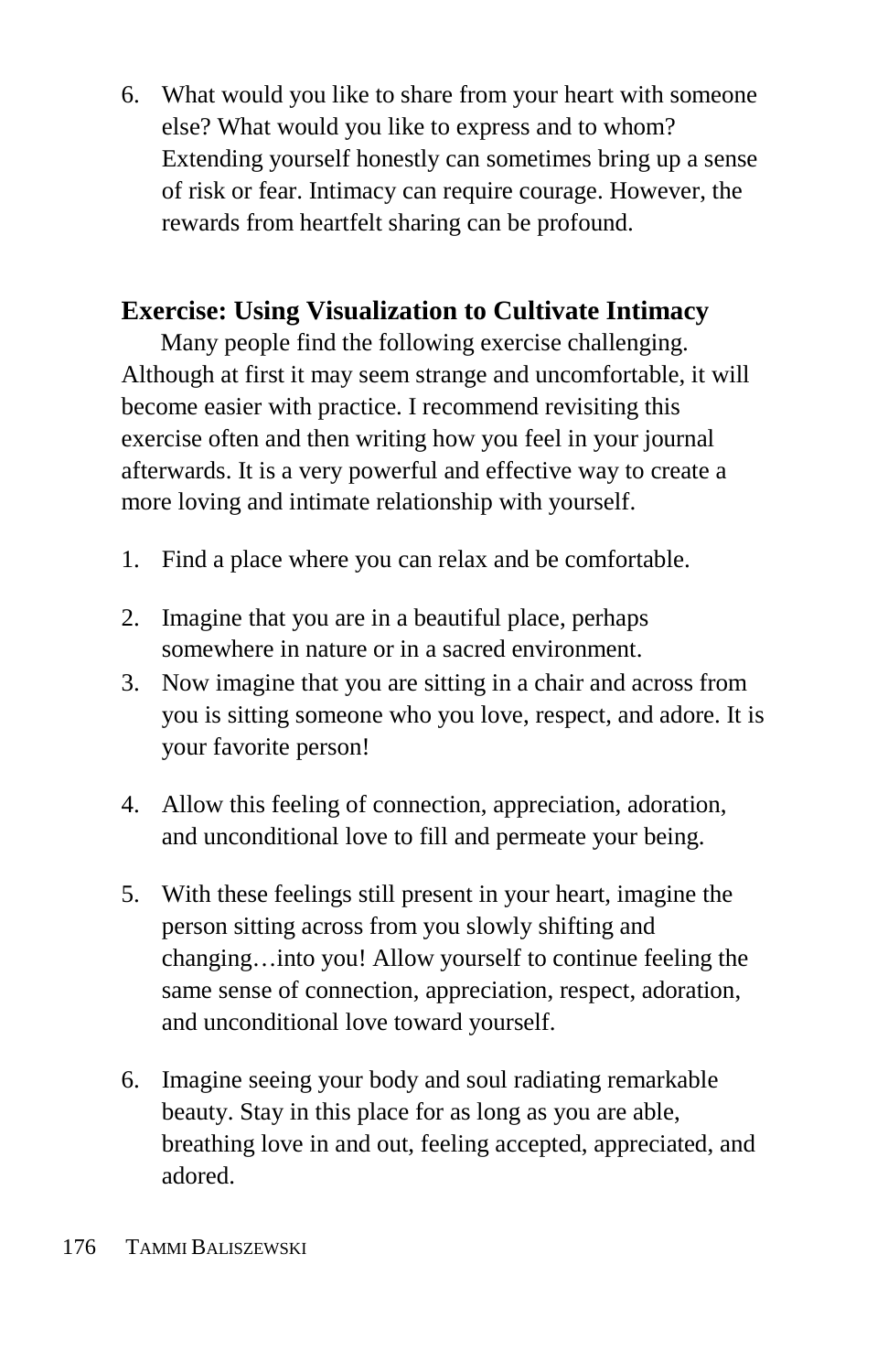# *Chapter 16 Intentions*

*A good intention clothes itself with sudden power. ~ Ralph Waldo Emerson*

*Intention is not something you do, but rather a force that exists In the universe as an invisible field of energy! ~ Wayne Dyer*

Everything that happens in the universe starts with intention—every building ever built, every war ever fought, every great piece of art ever created, even getting a glass of water or preparing a meal requires intention. The act of writing this book and you reading it also began with intention. Intention is a universal law much like gravity; however, unlike gravity, we can choose to consciously work with this powerful universal force or not.

Intention is not necessarily something we do, but rather an important inherent quality of creation. The intention of an acorn is to become an oak tree, just as the intention of a sunflower seed is to become a sunflower. In nature, intention is built in, predetermined, and effortless. As human beings we have the ability to work with the creative medium of life. By choosing to tap into the power of intention, we align and co-create with Spirit.

Choosing to work with the power of intention is by far a more effective way of creating the life experiences we desire, rather than the ego-driven tactics of force, manipulation, and will. When we attempt to push, force, and fight our way toward a specific result, it is often because of subconscious fear. This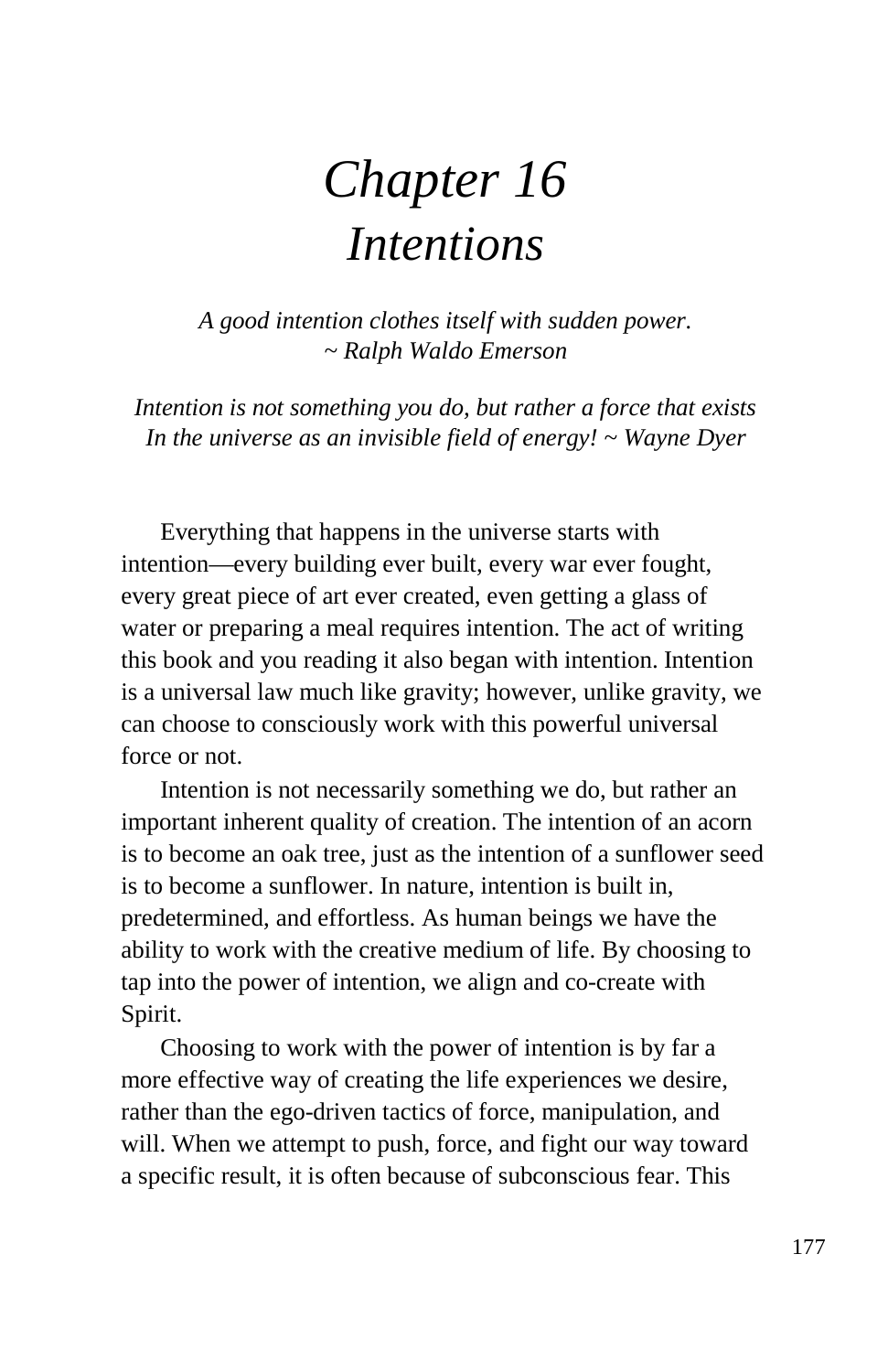fear is a result of not understanding or trusting our true spiritual nature—our power, connection, and oneness with God.

Dueling intentions or negative unconscious beliefs can also cause challenges in manifestation. If you want a relationship and say to yourself, "I am going to go out and find that relationship," but you also harbor buried beliefs such as relationships are hard, all the good ones are taken, and I don't deserve love, all the dating services and hard work to find Mr. or Ms. Right will be ineffective. True intention is an energy that invites and allows co-creation. When we understand and utilize the power of intention, we will begin to see dramatic results in our lives. Strong, declared intention sets the universe into motion.

Focused and deliberate intentions require us to clearly and specifically state our desires, envisioning our ideal situation, and cultivating patience and faith. When we do this, a powerful force is called forth and invited in. When we are clear about what we want and remove obstacles like fear, competing intentions, or resistance, we then become a magnet and a vibrational match for what we have identified. Intentions can be created to achieve any goal including financial prosperity, opportunities, material things, a deeper and more conscious connection with Spirit, relationships, and love.

When I was first introduced to the practice of intention, I was not convinced of its power. I did not believe something so simple could really be that effective. However, I decided to put forth my best effort and be open to the experiment of deliberate intentions. As I considered creating an intention, I chose to start with something simple: "It is my intention to have a good day." Upon reflection at the end of the day, it did seem that I had a pretty good day. I thought it was probably a coincidence and did not give it much credence.

Later I started working with health-related issues. I had a history of debilitating chronic fatigue and consulted with many doctors and specialists to help me heal this frustrating and painful health challenge. I started to use the affirmation and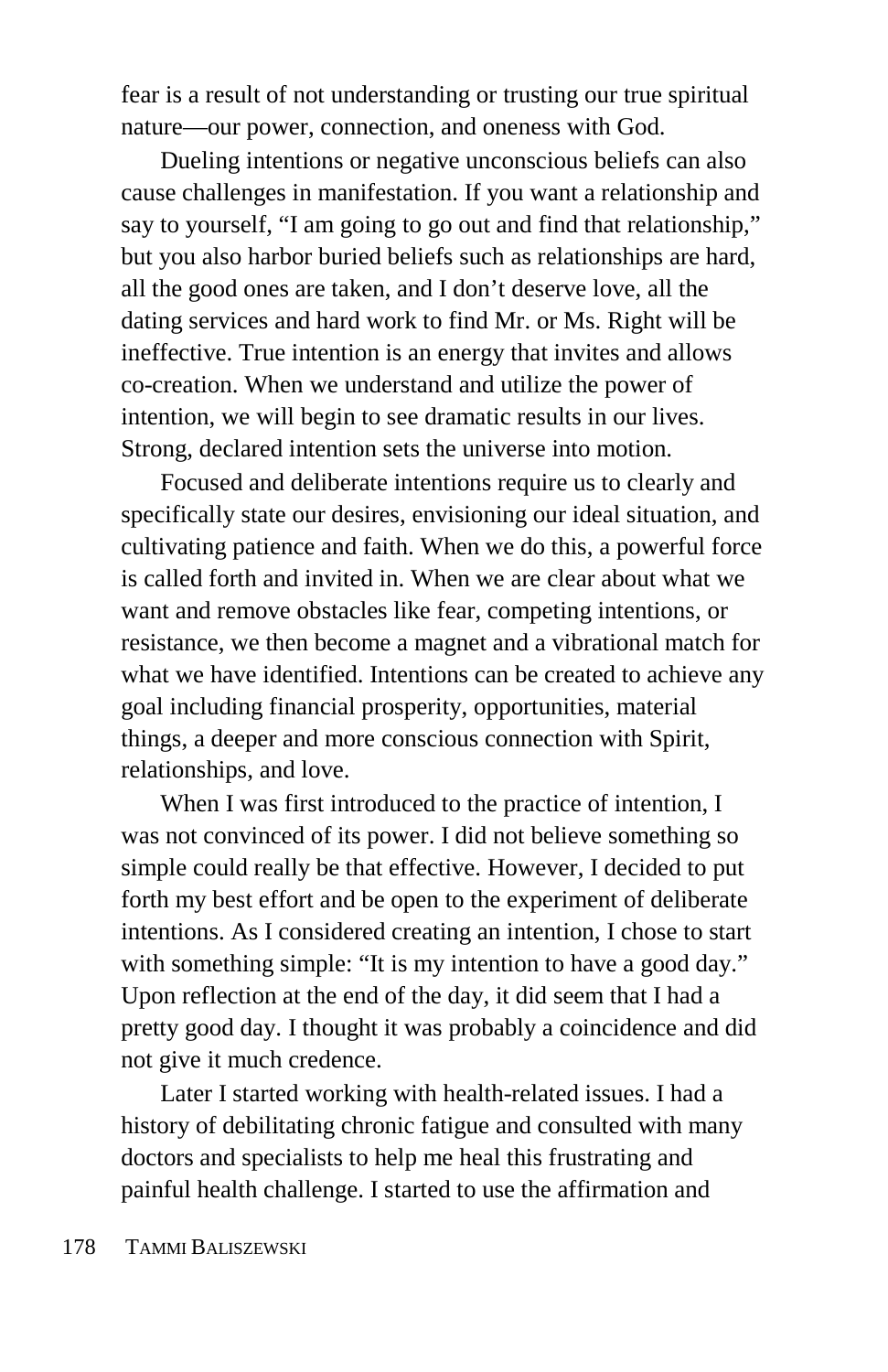intention, "I am wide awake and alert!" and "I am happy and healthy!" I did not immediately feel the results, but after a few days it did indeed seem like I felt a little better. While working with these intentions, I was stating a reality that I wanted to call forth, claim, live, and experience instead of focusing on feeling tired and miserable. After working with my intentions for a while, I had to admit there did seem to be something to this simple practice. I was starting to open my mind to the power of intention.

When we set deliberate intentions, we do not have to know the details of how it will work, when it will manifest, or what it is going to look like. We simply need to set the intention and then let the universe do its part. The methods and next steps will naturally reveal themselves. Setting deliberate intentions has the potential to orchestrate infinite possibilities. For example, I set the intention to make money. Without really knowing how I would do it, opportunities started to present themselves in the most extraordinary ways! Although intention will bring you opportunities, you must be willing to take action when it shows up!

Gratitude, patience, and faith are important qualities to cultivate while working with intentions. It can be easy to get frustrated when we do not see our intentions immediately realized. There are times when we can speed up the manifestation process by consciously working with our resistance, limiting beliefs, and competing intentions. Manifesting what you want is not always as easy as setting an intention, but there are times that it can be that simple! Intent can often create amazing coincidence and synchronicity.

Years ago, I set the intention to release my attachment to Bob; heal mentally, physically, and emotionally; and come to know myself and God. I had no idea how the process was going to begin, much less come to fruition. However, as soon as I set my intentions, I was supported in remarkable ways. I decided to trust, respond, and follow my interests, instincts, and feelings. A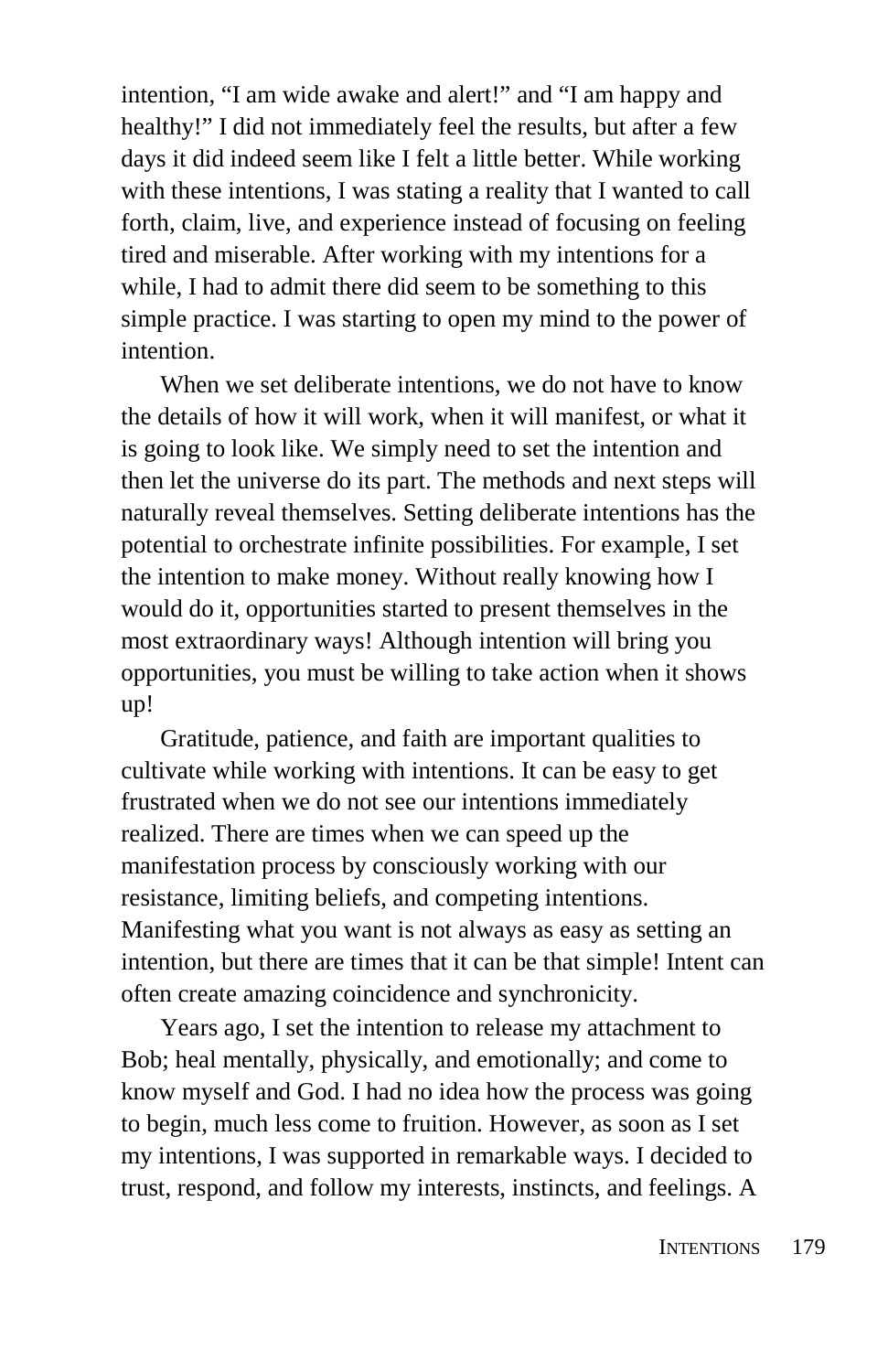few years, a lot of education, and an amazing husband later, here I am writing about that very process!

It is beneficial to understand and create with conscious intent; otherwise, we end up creating with unconscious intent. Often I see friends and clients manifest what they said they wanted, without realizing or remembering that they were the ones that set the intention into motion. I have a wonderful friend, Bill, who had just gotten out of a long, painful relationship and was ready to date again. He set an intention when he told me that he would like to go out without any expectations of a long-term relationship— maybe two or three months. Not long after we talked, he met a really cute girl and was having a great time.

The next time I saw Bill, he explained that the relationship was not going very well and he thought it was time to move on. He was sad because he really liked this woman and wanted the relationship to work. I asked Bill how long they had been dating. After some thought, he told me it was three months to the day! I reminded him of his intention and how he was simply getting exactly what he asked for. I encouraged Bill to refine his request and set a new intention. He said he was a little afraid to ask for what he really wanted, because he did not want to set himself up for disappointment. I said, "Hey! Pretend it's Christmas and ask for what you really want! If you don't ask for what you want, you certainly won't get it!" Bill laughed. He then started to consider what he really, really wanted and what his next intention would be.

People often set a negative intention without realizing it. That happens when we say, "I sure hope this or that doesn't happen," or "I bet this blind date is going to be atrocious." When statements are made in the negative or when we talk about what we don't want, we are still using the power of intention but not to our advantage.

When we do not consciously work with the power of intention, we risk attracting things to our life unconsciously as if by default. When our energy is scattered and unfocused, what we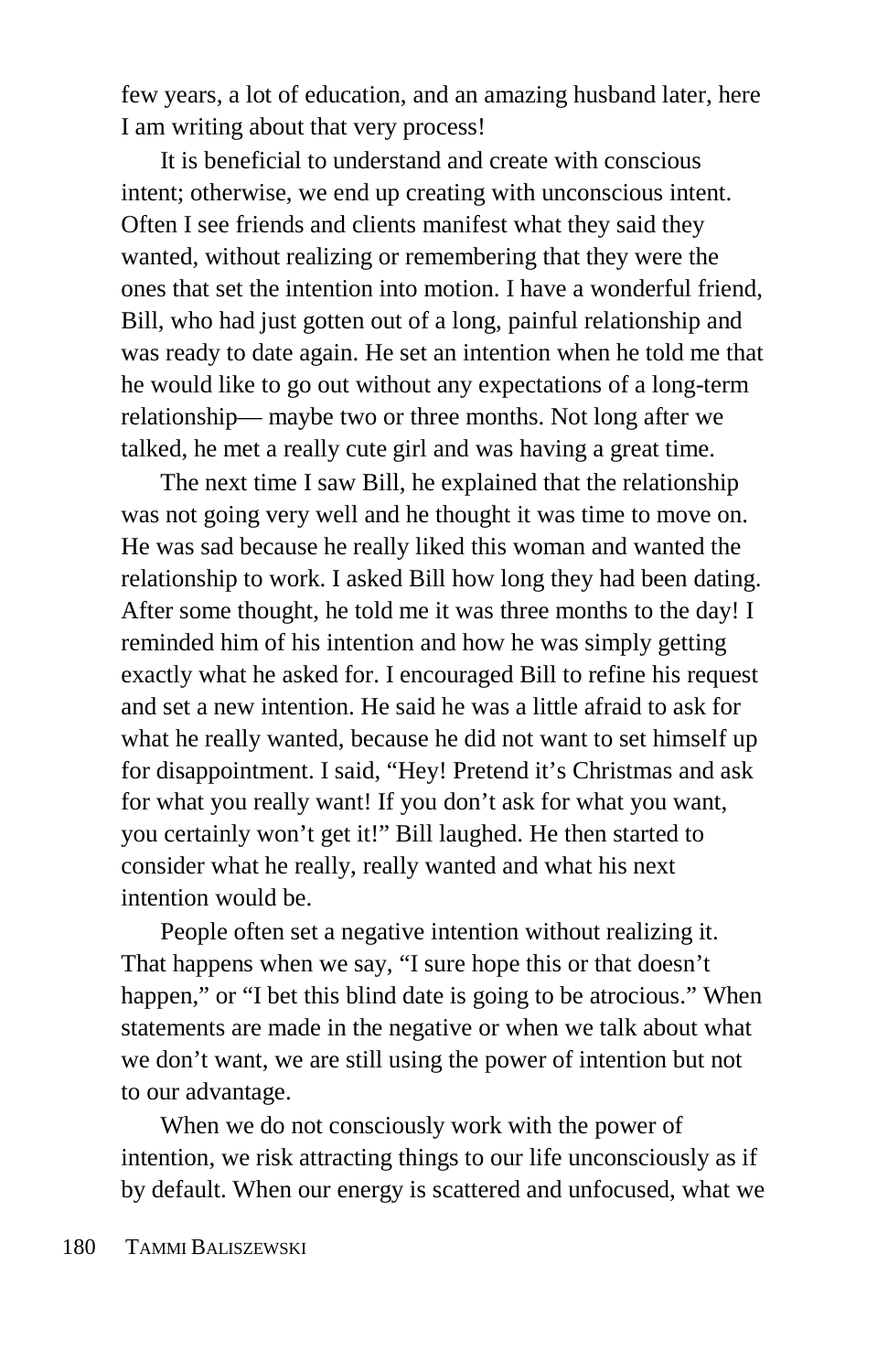manifest in life may seem confusing, chaotic, and unfair. The universe reflects back to us what we emit through our conscious and unconscious thoughts. If you think you want a relationship, but are afraid you cannot have one, you will attract what you do not want. If you think about manifesting a relationship and feel happy, optimistic, and excited, then you will easily attract that great relationship. As Carl Jung said, "What we resist persists." If you are more afraid than excited or more sad than happy, what you will manifest will be more negative than positive.

After my painful break up with Bob, I knew I wanted to be in a supportive, uplifting relationship and even married one day. However, the prospect of a committed relationship caused me a great deal of fear and stress. I chose to explore what was causing the stress and uncovered many irrational thoughts and limiting beliefs. Beyond examining my belief systems, I worked on healing the relationship with myself.

After I cleared out my fearful and limiting thoughts, established my boundaries, knew who I was (and began to really like myself), I decided I was ready to meet my husband. I created my powerful, joyful, and uplifting intention: "I am drawing forth the perfect husband for me!" When I thought of manifesting this relationship, I felt happy and optimistic rather than stressed and scared. I chose to create my Ideal Husband List. I wrote a detailed list of all the qualities and characteristics I wanted my future husband to possess. Creating this list was a powerful way for me to claim multiple intentions to manifest this relationship.

When I created a list of the qualities I wanted my husband to have, I was very specific about his characteristics and the connection we would share. Here are some of the qualities that I put on my Ideal Husband List:

*We are attracted to one another physically, mentally, emotionally, and spiritually.*

*He is healthy physically, mentally, emotionally and spiritually.*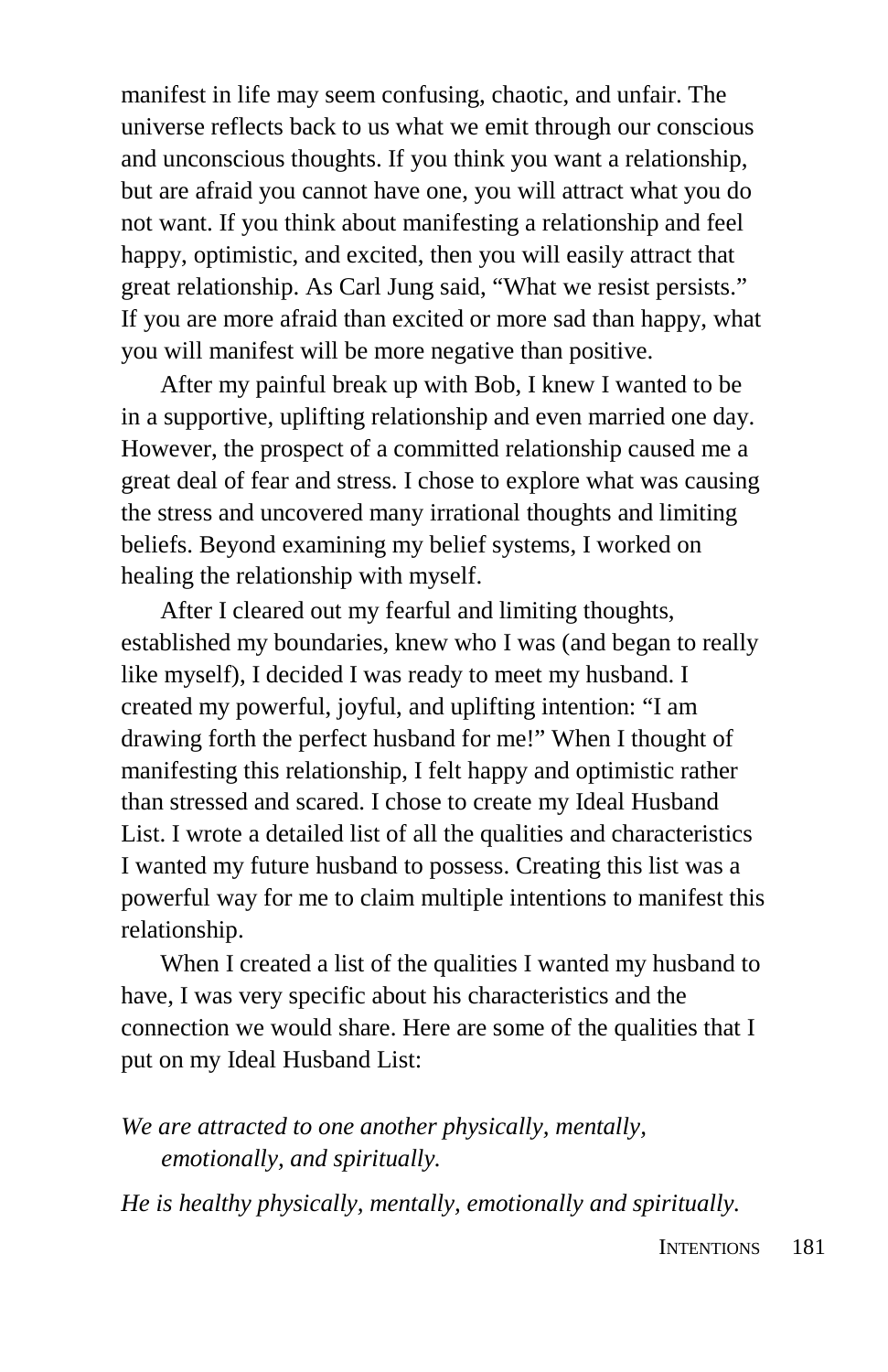*He is family oriented.*

*He loves and respects his parents.*

*He is open to having children.*

*We are best friends!*

*He loves fine dining and an occasional cocktail.*

*He does not do drugs.*

*He has no addictions.*

*He is happy and comfortable in his own skin.*

*Our connection is joyful and easy with no drama!*

*He loves to travel and has a wonderful sense of adventure.*

*He is playful.*

*He is a self-made, very successful business man.*

*He values money without being frivolous or frugal. He is refined, chivalrous and well mannered.*

*He knows to walk on the "street side" of the sidewalk.*

*He opens doors for me and stands when I leave or come back to the table.*

*He rubs my feet!*

*We both love to give generously and receive graciously.*

*He is kind.*

*He is patient and non- judgmental.*

*He is open to my spiritual beliefs but also solid in his own spiritual connection.*

*He is health conscious but not obsessive. (He likes to work out three to four times a week.) He is balanced, whole and stable. My family loves him!*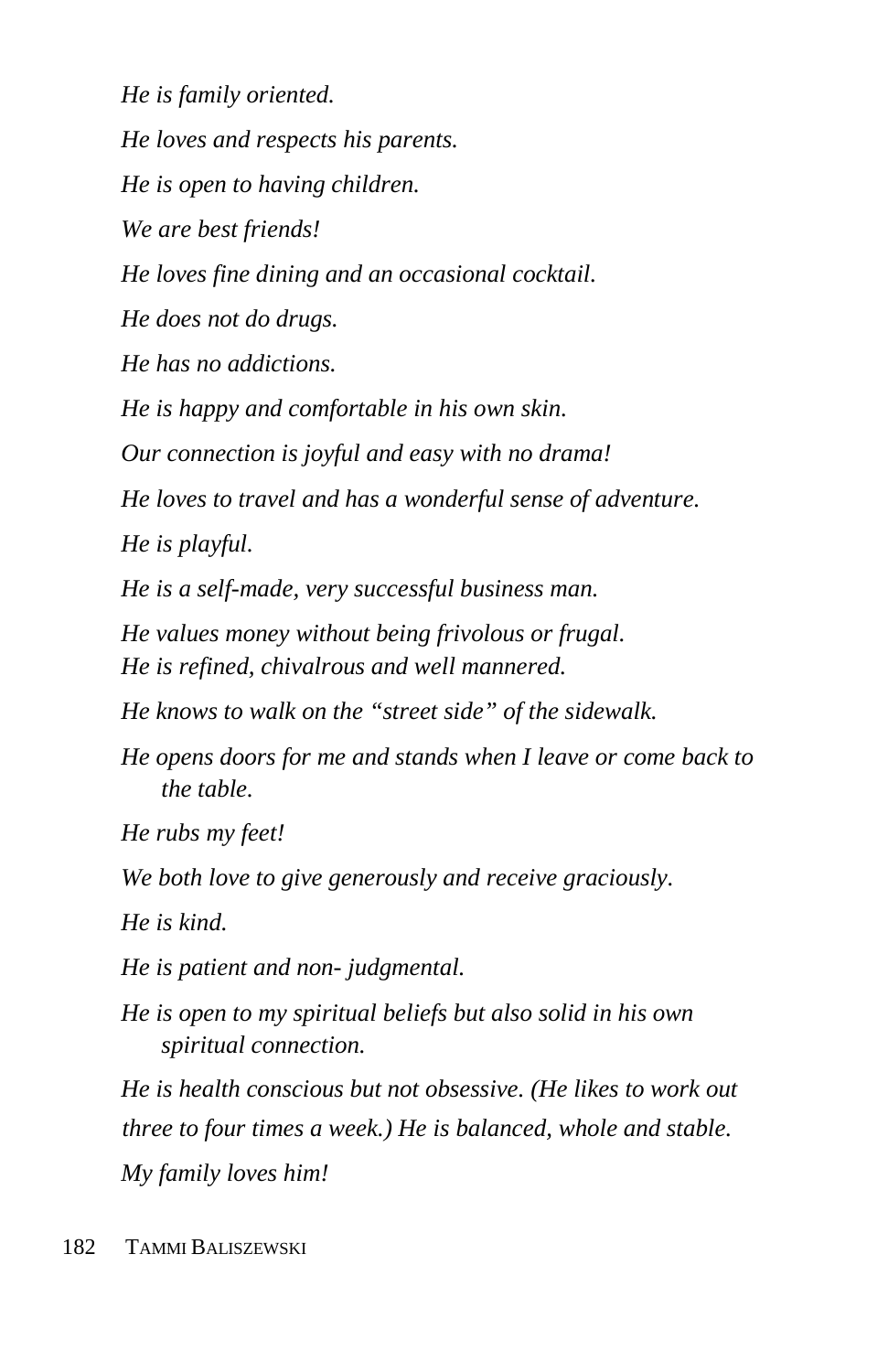*His family loves me!*

*He is intelligent, ambitious and joyful.*

*He loves what he does and supports what I do.*

*He is not jealous or possessive and loves me with an "open hand".*

*We give each other the space and freedom to explore ourselves and each other.*

*We share a deep intimacy.*

*We respect and trust each other.*

*We allow friendships outside of the relationship.*

*We make each other laugh!*

*We communicate well and easily understand each other.*

*He loves Los Angeles.*

*He is in touch with his feminine side but he is masculine.*

*He is sensitive.*

*He is heterosexual.*

*He understands politics and world affairs.*

*He loves animals.*

*He proposes to me with a beautiful engagement ring.*

*(Remember it is O.K. to ask for what you want!) He* 

*thinks I am the prettiest girl in the world.*

*He knows what he wants—and it's me!*

After I completed my list, a limiting thought popped into my head, "Men are not like this!" I felt Spirit respond with, "It only takes one!" My trepidation immediately faded away and I laughed—after all, it was true! I easily returned to my optimistic and joyful state. At the bottom of my Ideal Husband List, I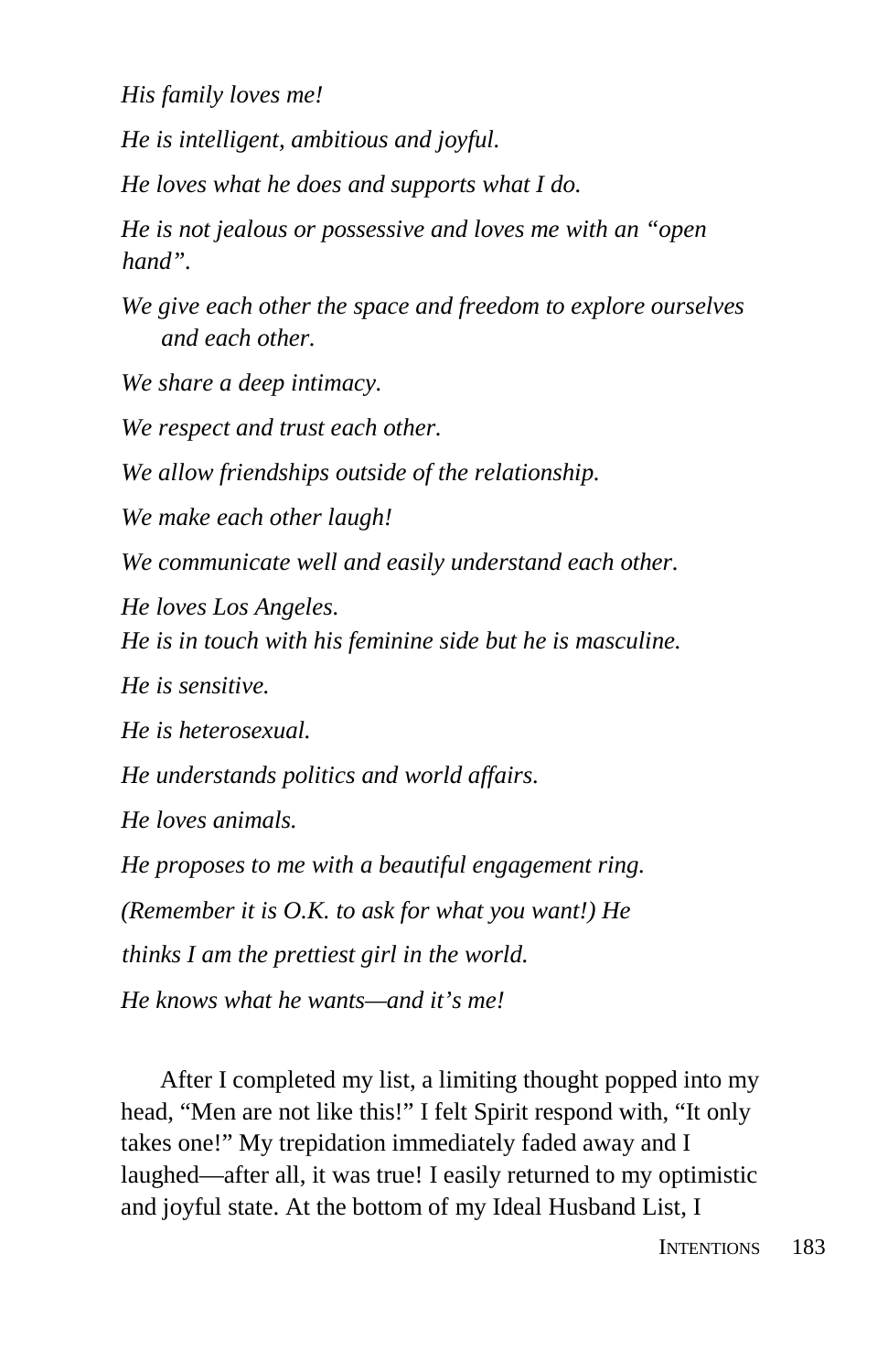invited God in by writing, "For the highest benefit of all concerned." After getting very clear about what I wanted, I then surrendered everything to Spirit.

Surrendering is a crucial part of manifesting intentions. By surrendering, we actually give the situation over to Spirit. We release our attachments and our constrictions. We let go of worry and we relax. We know and accept we are not in control (not that we ever really were!). Surrendering creates the space for the God to enter and partner with us on our journey. It is like handing the steering wheel over to Him and then relaxing and enjoying the scenery from the passenger seat. Going about it in this way creates the space for miracles, synchronicity, and wonderful unexpected opportunities.

After I set my intentions and invited Spirit in, I felt peaceful, happy, and calm. It had been a long road, but I knew that I was finally in a loving relationship with myself and with God. I felt I was dancing in my own light. I also knew that I was going to continue to be happy, healthy, successful, and fulfilled even if my ideal husband did not show up. I was finally enjoying my life and the experience of being me.

A Course in Miracles tells us that infinite patience produces immediate results. When we are feeling relaxed, patient, and peaceful, we are not in resistance; we are not pushing or grabbing, nor in desperation or fear. When we are peaceful, relaxed and optimistic, we are magnetic and in harmony with the laws of creation. From this place we can easily draw forth what we desire. When I was finally happy being me and ready to manifest my partner, I knew everything was in order and was simply enjoying and appreciating life.

About 10 days after completing my Ideal Husband List, I met Steve. Immediately, I sensed that I somehow knew him. However, I did not know that he would eventually become my husband. I worked for his company as a spokesperson at a trade show where we became friends. After the trade show, Steve went back to his home in Idaho.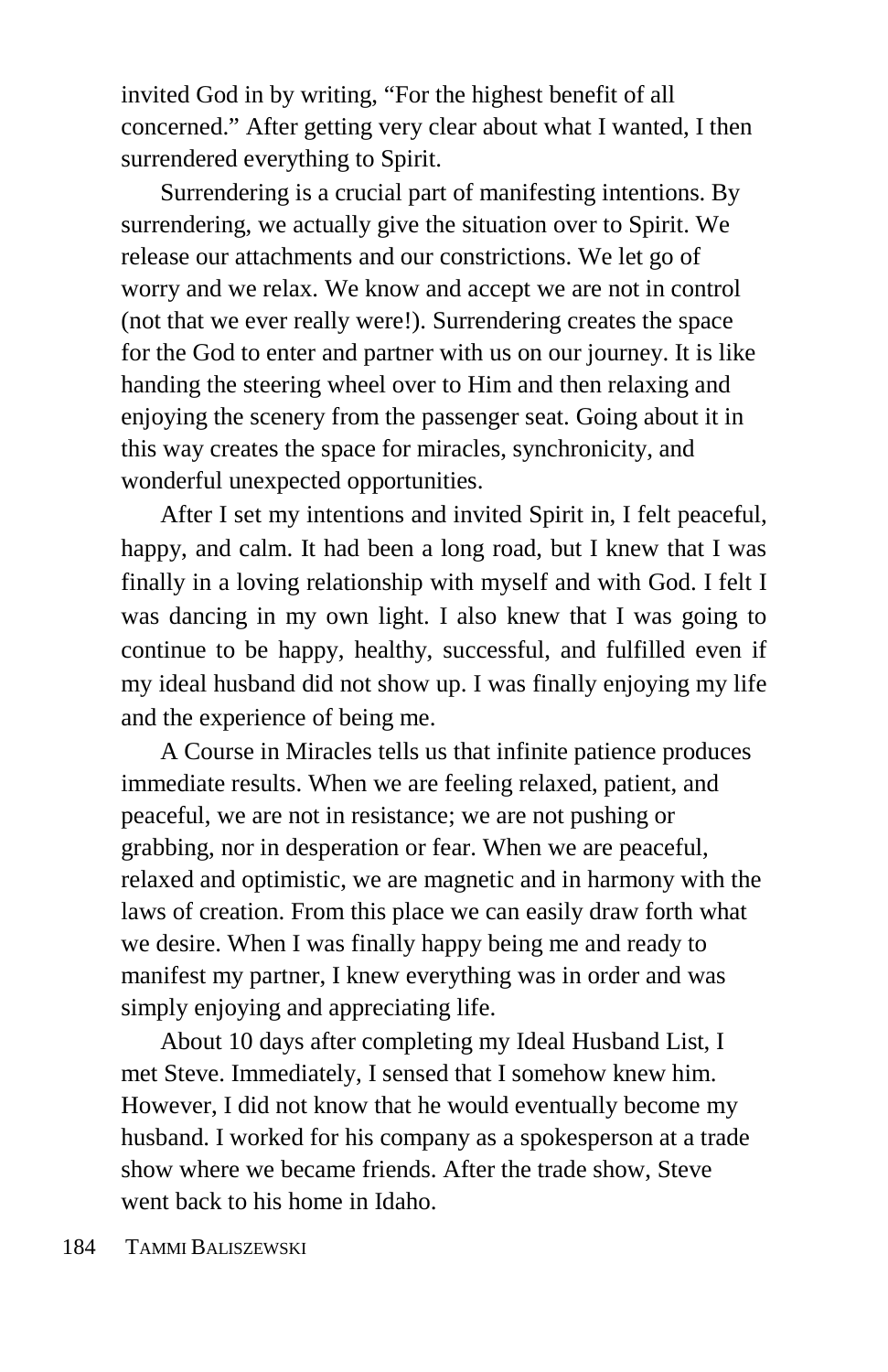(By the way, in my Ideal Husband List I wrote that he loved Los Angeles. I did not specify that he lived in Los Angeles!) We maintained our connection and soon it felt like we were very good friends. He was comfortable in his skin, as I was in mine. We could easily talk about business, philosophy, spirituality, emotional subjects, or be completely silly. It seemed we spoke the same language and innately understood each other. Our conversations always flowed. We laughed a lot and our friendship was supportive, sweet, and easy. Soon it was apparent to both of us—this was it.

When Steve proposed to me, he offered me a rather substantial diamond engagement ring. In the past, I would have felt overwhelmed by this due to deeply ingrained issues of scarcity and worthlessness. Having worked through my issues of self-worth and personal value I graciously accepted his proposal and the ring.

In the past, I had wanted things but they always seemed out of reach. I had competing intentions, judgments, and subconscious beliefs about being greedy, not being worthy, and being indulgent. I had deep-seated judgments about having money or things.

One of my big lessons was that it is okay to have desires, money, and things. In the physical world reality, desire is a part of our nature and material objects are a part of the human experience. However, problems occur when we give too much credence to objects or make the material things our god.

I had a big mountain to climb to overcome my family history. I had distorted views regarding money, scarcity, worthiness, and power. I set a deliberate intention to heal these patterns and limiting beliefs. I finally arrived at the healthy, balanced place of knowing that as long as I keep everything in perspective and make God my priority, I can enjoy everything the world has to offer. The Bible states, "Seek ye first the kingdom of God and all things will be added unto thee." I now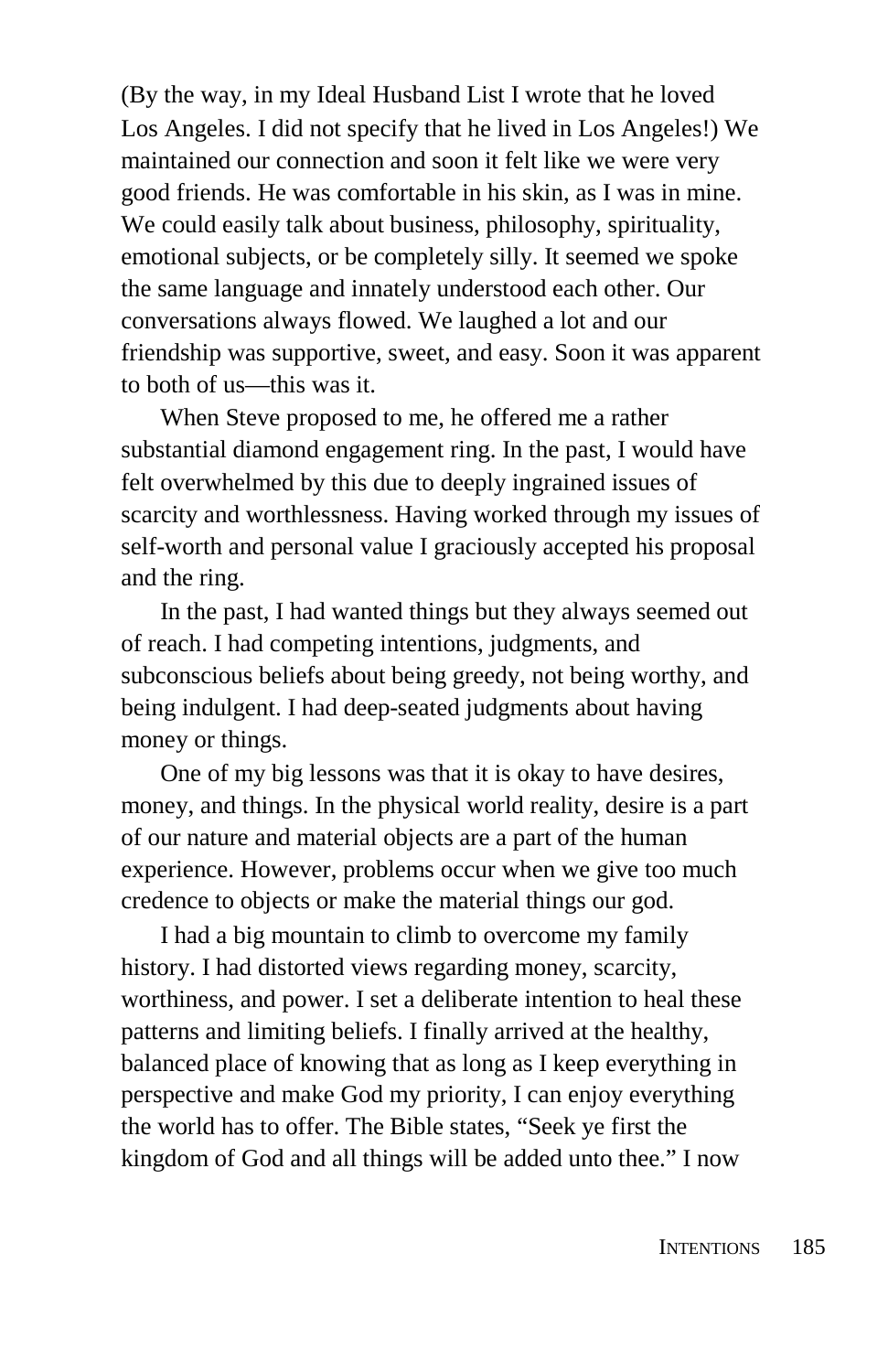easily maintain my balanced state of abundance, connection, and joy.

I came across my Ideal Husband List a couple of years after Steve and I were together. I asked if he would like to see it. At first he seemed to have a little trepidation, but then he agreed. I shared with him all the qualities on my list. When I was done, Steve laughed and said, "That sounds like me!" Yes it did! It was100 percent Steve! My Ideal Husband List is a perfect example of the power of deliberate intention and manifestation.

Now I set intentions daily. I use them to focus on and claim what I want to manifest and experience. I set deliberate intentions as soon as I wake up in the morning—to feel great, to be productive, to be in my joy, and to experience synchronicity. Other intentions include connecting with the right people at the right time, to be of service, and to uplift and support others. I also set intentions to consciously connect with Spirit, maintain optimal health and weight, and create financial prosperity. I use the power of intention to assist me in creating my artwork and writing. I identify and claim what I want to accomplish in meetings and sessions with clients. Intentions can be used for all situations, no matter how large or small. What we think about, feel, and intend in the present moment creates an energy and dynamic for what is to come.

I frequently remind friends and clients to set their intentions. I then enjoy observing amazing events unfold. A good friend of mine, Kay, was planning a huge fund-raiser. While planning this event, she felt overwhelmed, stressed, and depleted. Kay worked hard, doing everything in her power to ensure the success of the event. As devoted as she was to the cause, and in spite of how hard she worked, things were not falling into place. Each day there were fires to put out, dilemmas to contend with, and major problems to resolve. Kay told me she felt like a salmon swimming upstream. I reminded her that she could harness the power of the universe by deliberately setting her intentions. Kay thought about it and then set the intention: "The event will occur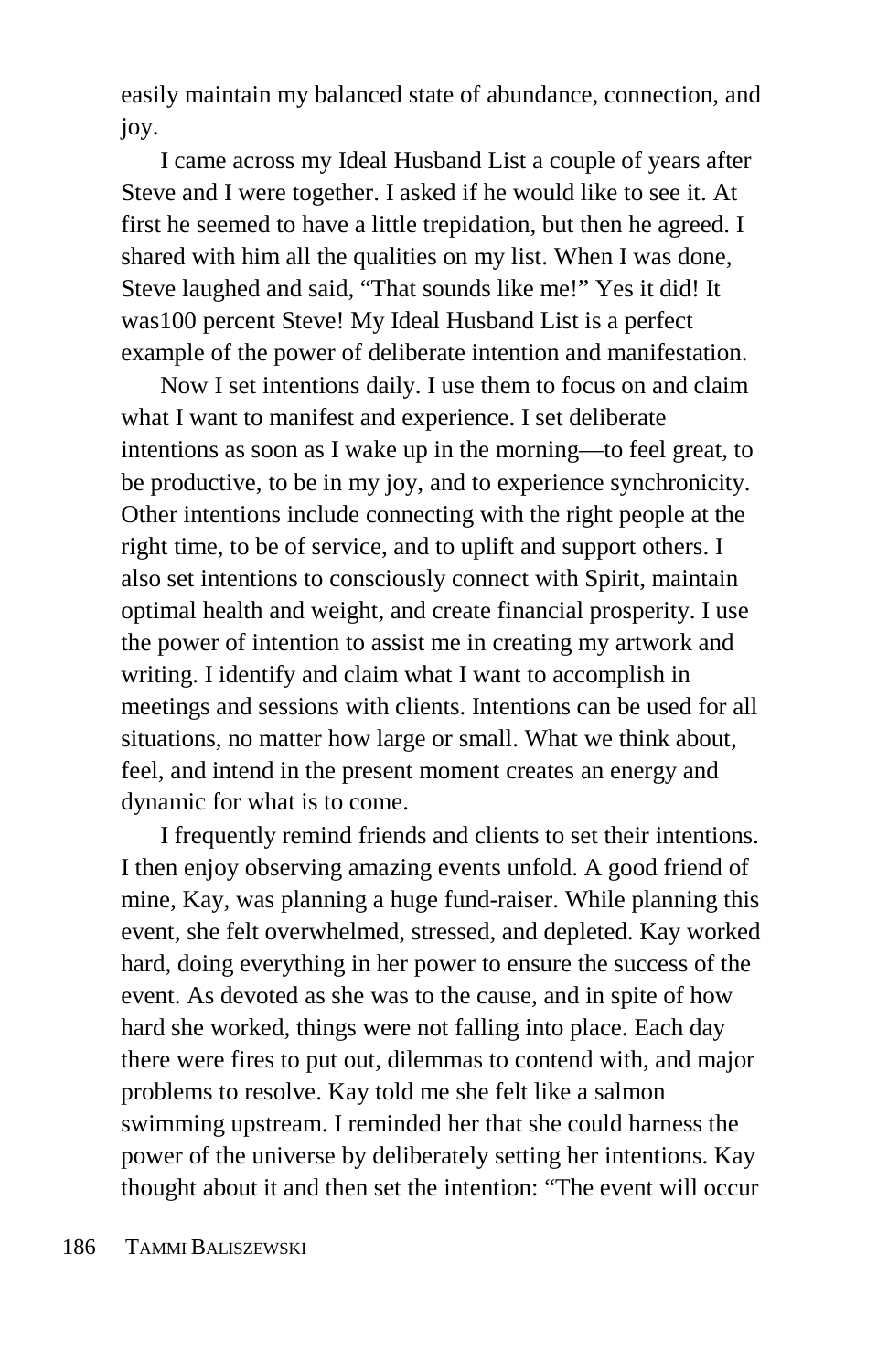with grace and ease and the perfect people will show up at the perfect time to support the cause."

Almost immediately there was a shift in Kay's experience. People began to step up to support and assist her. A company offered free lighting for the event, a great band wanted to perform, and free food and drinks were offered by a local restaurant. A pilot offered helicopter rides and vendors donated gift baskets, apparel, vacation weekends, gift certificates, and more. People seemed to be showing up out of nowhere to help Kay with this project. She was amazed at how different this experience felt before and after she set her deliberate intention.

After Kay declared her intention, the project became easy, productive, and fun! Rather than feeling like a salmon swimming upstream, Kay now felt like a surfer riding a huge wave! Through her declaration of intention, Kay partnered with Spirit. Her event went off without a hitch, everyone had a blast, and the amount of money raised also exceeded her expectations!

I love reminding people of the power of deliberate intention and supporting them in claiming what they want. It is so exciting to witness the miracles, support, and blessings that ensue after deliberate intention has been expressed. The universe is alive, conscious, and responds to our intentions. Once we truly comprehend the power of deliberate intention, not only do we have access to a powerful tool, we have greater creative control in manifesting the life of our dreams.

## **Things to Consider While Creating Deliberate Intentions**

You are an important, integral, and vital part of the universe!

The universe is designed to support and assist you.

Accept, believe, and embrace that you are a powerful creator and that you truly deserve all that will make you happy!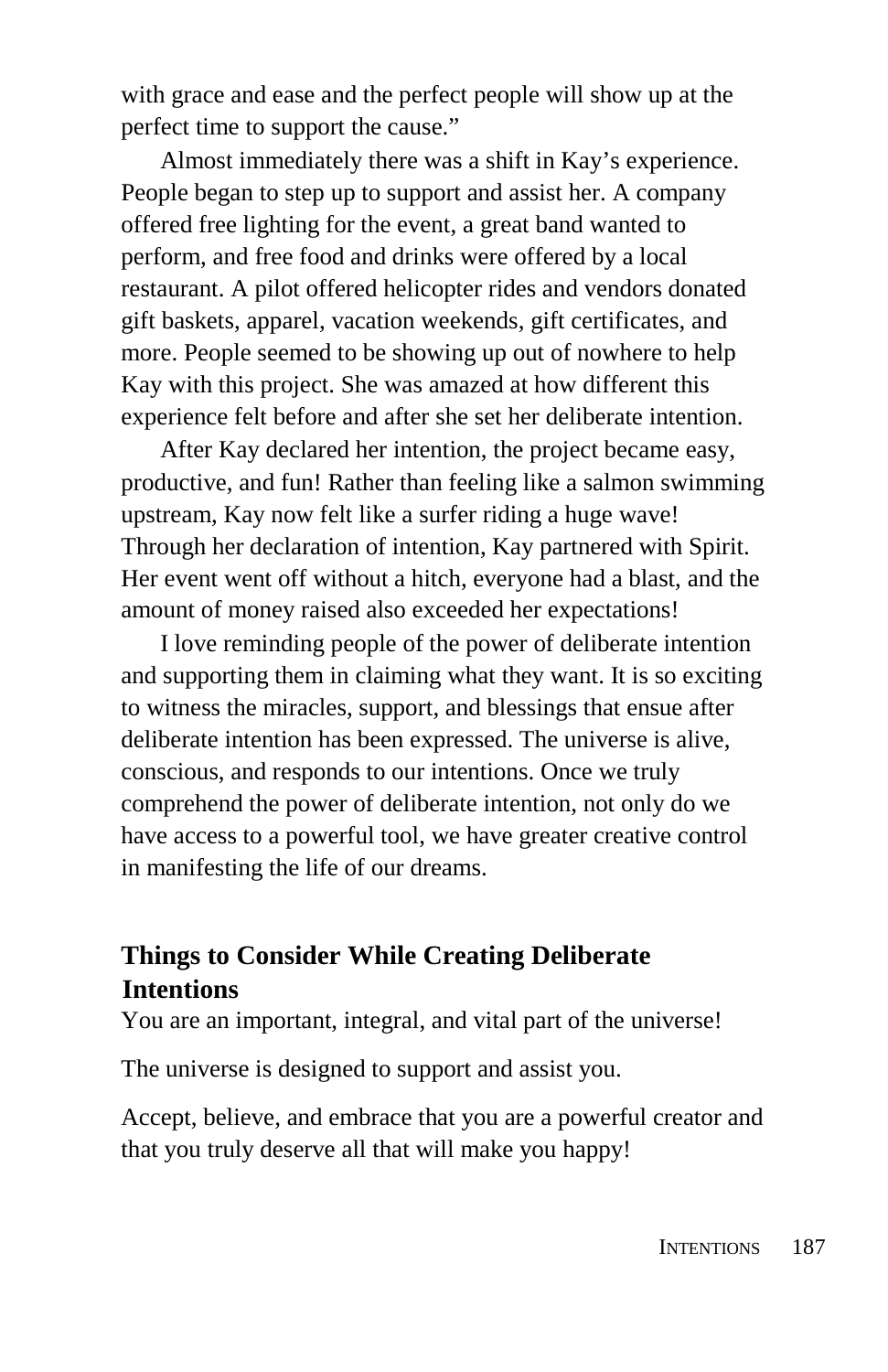Before writing your deliberate intention, go within (pray or meditate) and ask God to help you create your perfect intention.

Enliven your intentions by stating them in the present tense as if they are happening now.

Rather than hoping or wishing, declare your intentions with the energy of certainty and power. For example: "I am manifesting a loving relationship with the perfect partner at the perfect time for me" or "I am attracting the perfect relationship for me now."

As you state your intention, allow the positive and energizing feelings of the statement to move through your body. Allow yourself to feel happy, relaxed, and optimistic.

After stating your intention, express gratitude. Know that all you want, need, and desire is on its way to you in the perfect time and perfect way!

## **Exercise: Creating Your Ideal Partner List**

Earlier in this chapter I shared with you my Ideal Husband List. You may have noticed I included personal qualities and characteristics about him. I also included the type of connection we would share. Now create your own Ideal Partner List!

- 1. Be specific and ask for what you want. Include all the qualities and characteristics that speak to your heart about the relationship you desire.
- 2. Keep the descriptions in the present tense, start your sentences out with: "I am," "He (or she) is," and "We are."
- 3. At the bottom of your list be sure to write: "For the highest benefit of everyone," inviting and surrendering your intention to Spirit.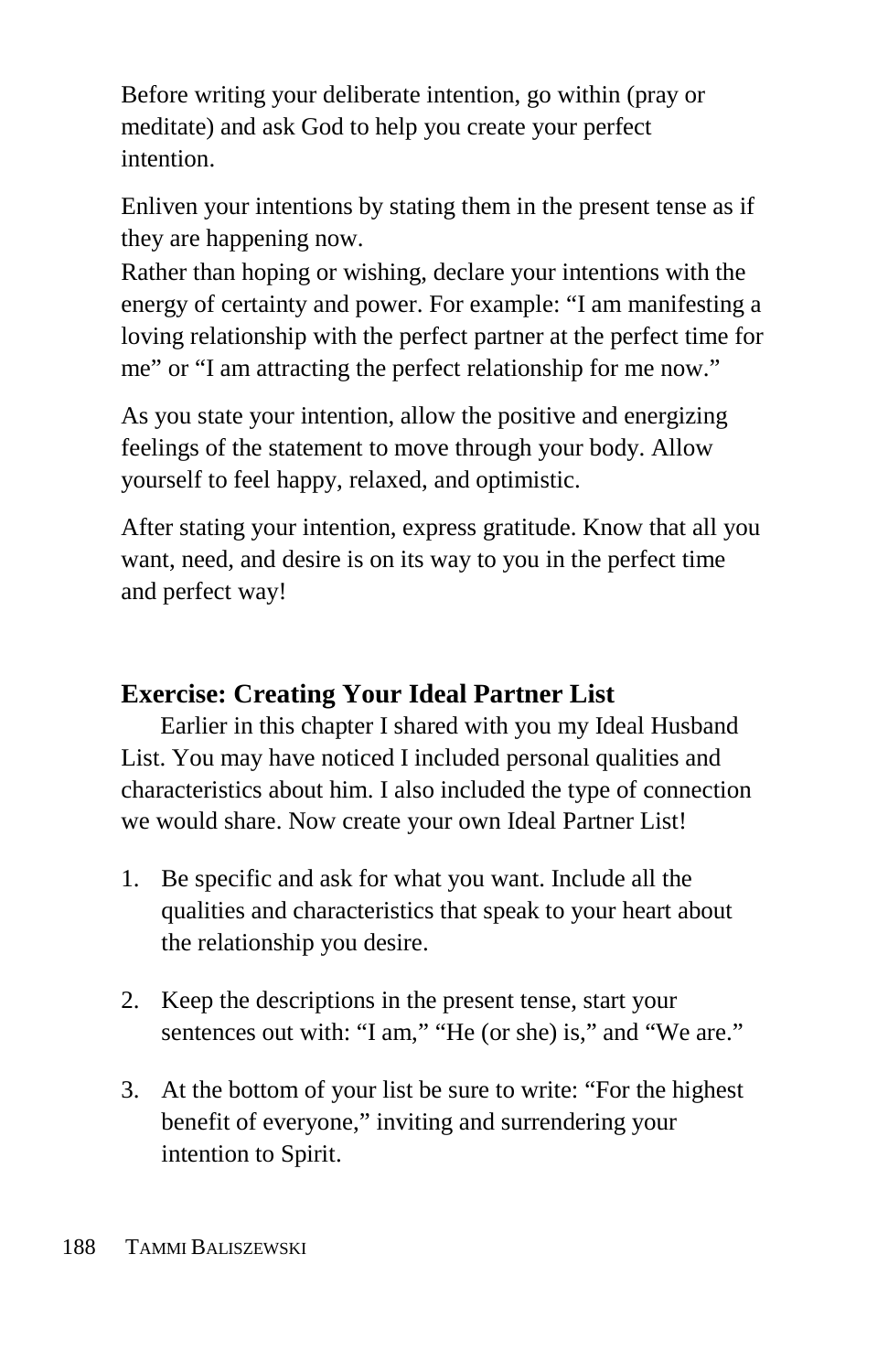- 4. You may want to review your Ideal Partner List once a week. This will keep your intention alive and energized in your heart and mind. You may revise and refine any of the qualities at any time.
- 5. If you would like, create a vision board. Cut out images from magazines or draw pictures that represent the wonderful relationship that you are ready to claim. This visual, creative, powerful, and fun experience is another way to put out clearly to the universe what it is that you desire.
- 6. The universe responds to imagination in powerful ways. Imagining can be a highly effective way to produce a desired result. If you take the time to go to a place in your heart and mind, you will eventually go there in your life. Imagine, visualize, and write in detail about this wonderful relationship and what it will be like. Close your eyes and really feel your beloved's arms around you and feel the loving connection that you share. Vividly imagine the places you will go and the things that you will do. Visualize the perfect day with your beloved. Write in detail about this wonderful day. Allow yourself to explore, experience, and draw to yourself all that you desire in this sacred partnership.

There is no greater power than the power of intention. When you have a clear picture of what you want, without any competing intentions, your desires can easily start to take shape and manifest. When you have the full support and endorsement of your emotions, you can easily attract infinite possibilities. By claiming your intentions and desires, the universe will provide you with opportunities and the next steps on your journey. Deliberate intention has the power to open the floodgates and bring you all the necessary resources in the most mysterious and extraordinary ways!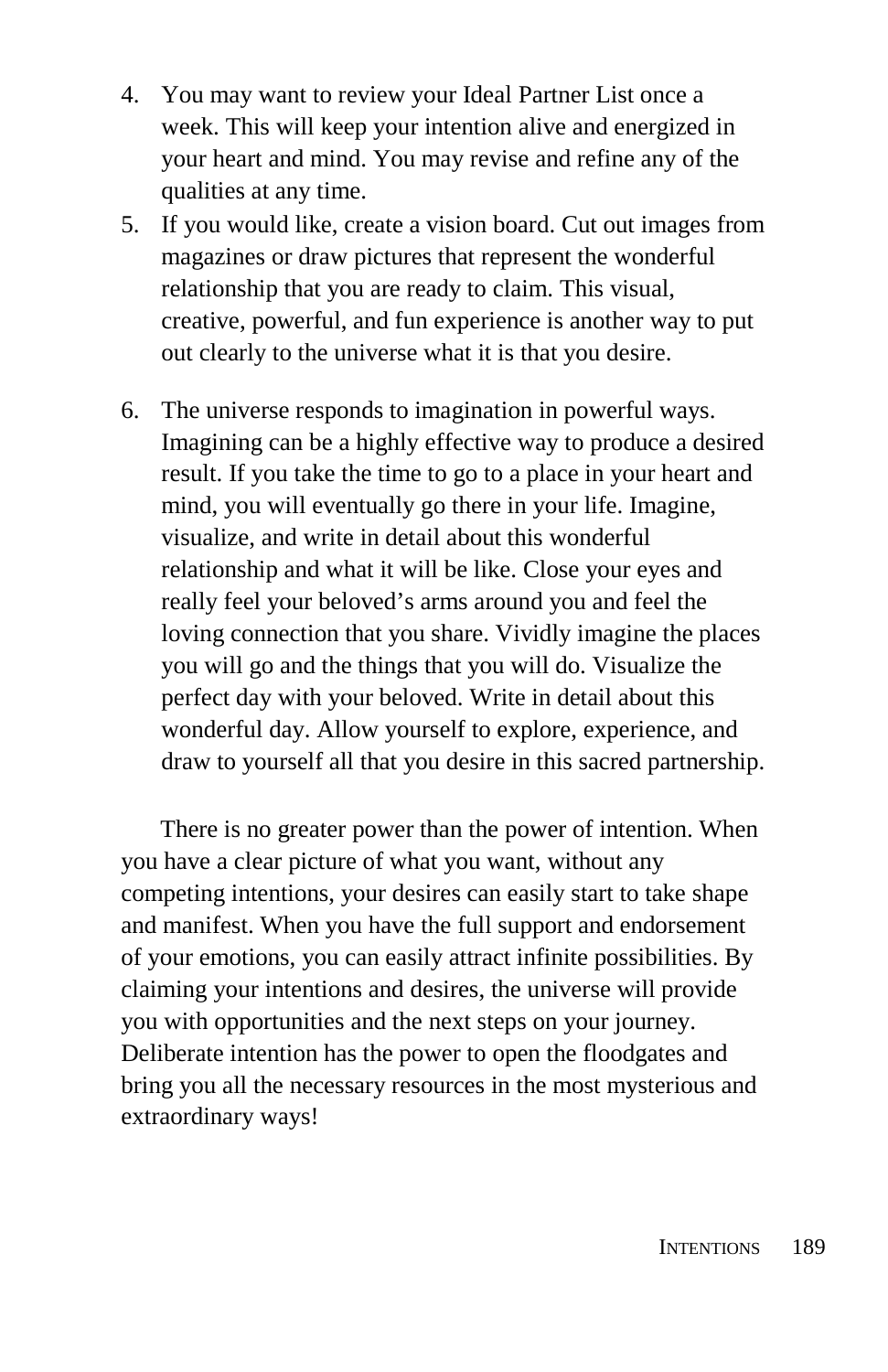## *Chapter 17 Directing Focus*

*Whether you think you can, or you can't— you are right ~ Henry Ford*

*Yesterdays thoughts create our today, today's thoughts create our tomorrow ~ Unknown*

A young man was heading to a town he had never been to before. On the outskirts of this town the young man noticed an elderly man and asked, "Excuse me, sir. Are you familiar with this town?" "Yes," replied the old man. The young man then asked, "What are the people like?" The old man responded, "Just like you would think." The young man thought about it and said, "I think they are probably competitive, angry, unhappy people, who don't really want anyone new coming into their town." The wise old man responded, "You are right." And so it was.

Later that day, another traveler was heading into this same town and encountered the same elderly gentleman. This traveler also asked the old man, "Sir, are you familiar with this town?" The old man said, "Yes." The traveler asked, "What are the people like?" The old man once again responded, "Just like you would think." The traveler thought about it and said, "I think they are probably kind, decent people who would be happy to see a new face." The old man responded, "You are right." And so it was.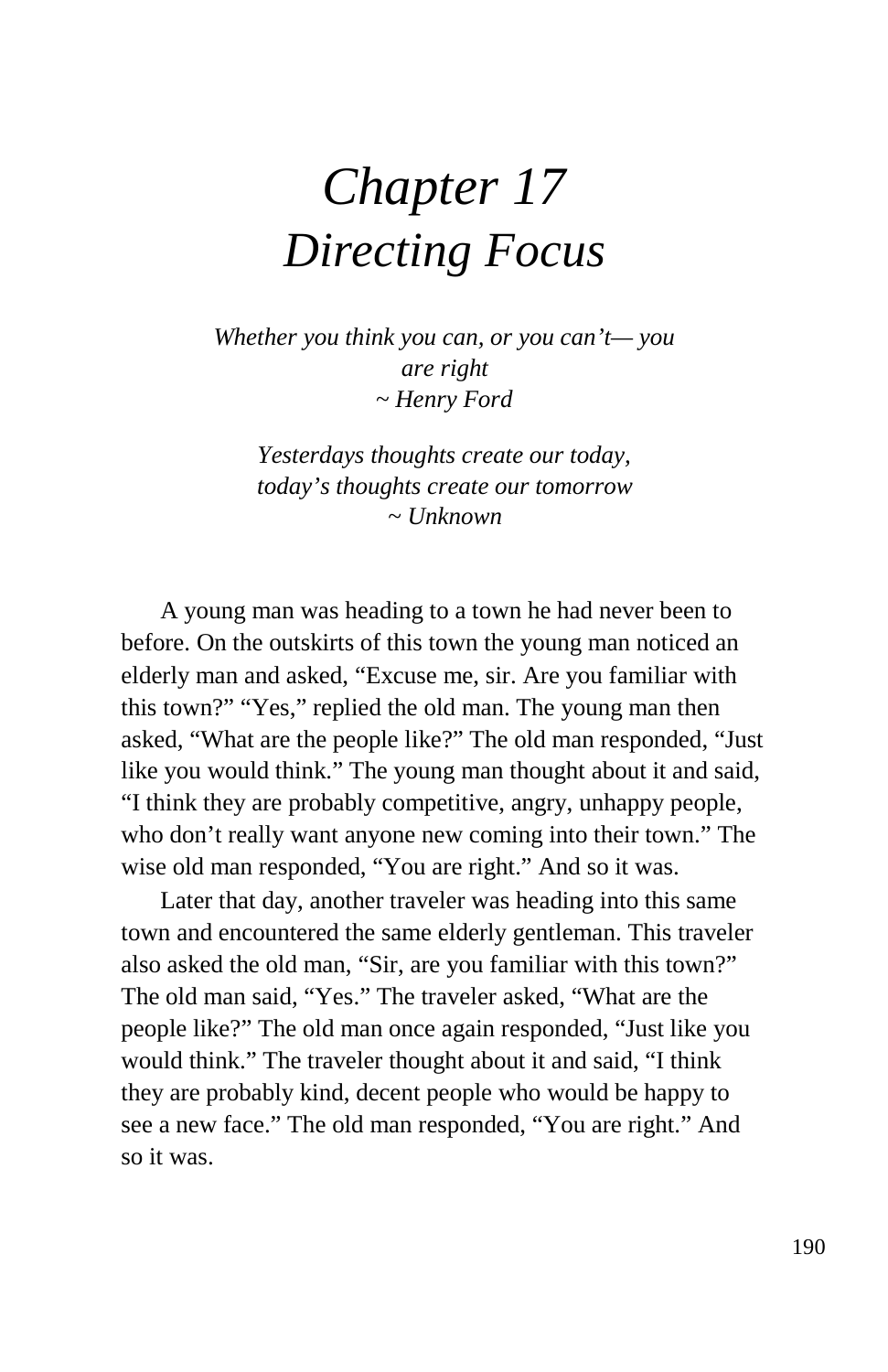I had just begun my journey of inner healing when I first heard this parable. It seemed there was some truth to it, I began to realize that I had always gotten (and was continuing get) what I believed I would all along. Most psychologists agree that our lives move in the direction of our thoughts, beliefs, and feelings. If we want to change our life, we have to change our focus. What we imagine wields extraordinary power. Sooner or later those imaginations will likely come to fruition. This will be the case whether your thoughts, beliefs, and feeling are positive or negative.

Expecting joy and miracles plants the seeds for joy and miracles. Continually worrying about lack and limitations creates the experience of lack and limitation. Constricted thoughts create constricted experiences; expansive thoughts create expansive experiences. For example, a person who is constantly worried and fearful about finances will never experience great financial abundance, just as a person who knows and believes in their ability to attain financial prosperity will never be broke.

We get what we expect; we become what we believe.

Many people believe they have little or no control over the musings of their mind. However, we all have the potential and capacity to shift our thoughts and change the direction of our lives. A Course in Miracles teaches us, "You accomplish so little because your minds are so undisciplined."

Most of us are not using the power of our minds to our greatest advantage and it is reflected in our lives. Do you have as much money as you want? Do you have the fulfilling relationships that you desire? Are you happy with where you are in your life? If not, there is potential to tap into your own inner resources to alter your experiences and pave the way to manifest what you desire.

We create our self-fulfilling prophecies with our words. Words can limit or propel, prevent or endorse, hurt or heal, constrict or expand. Even in jest our words have power. The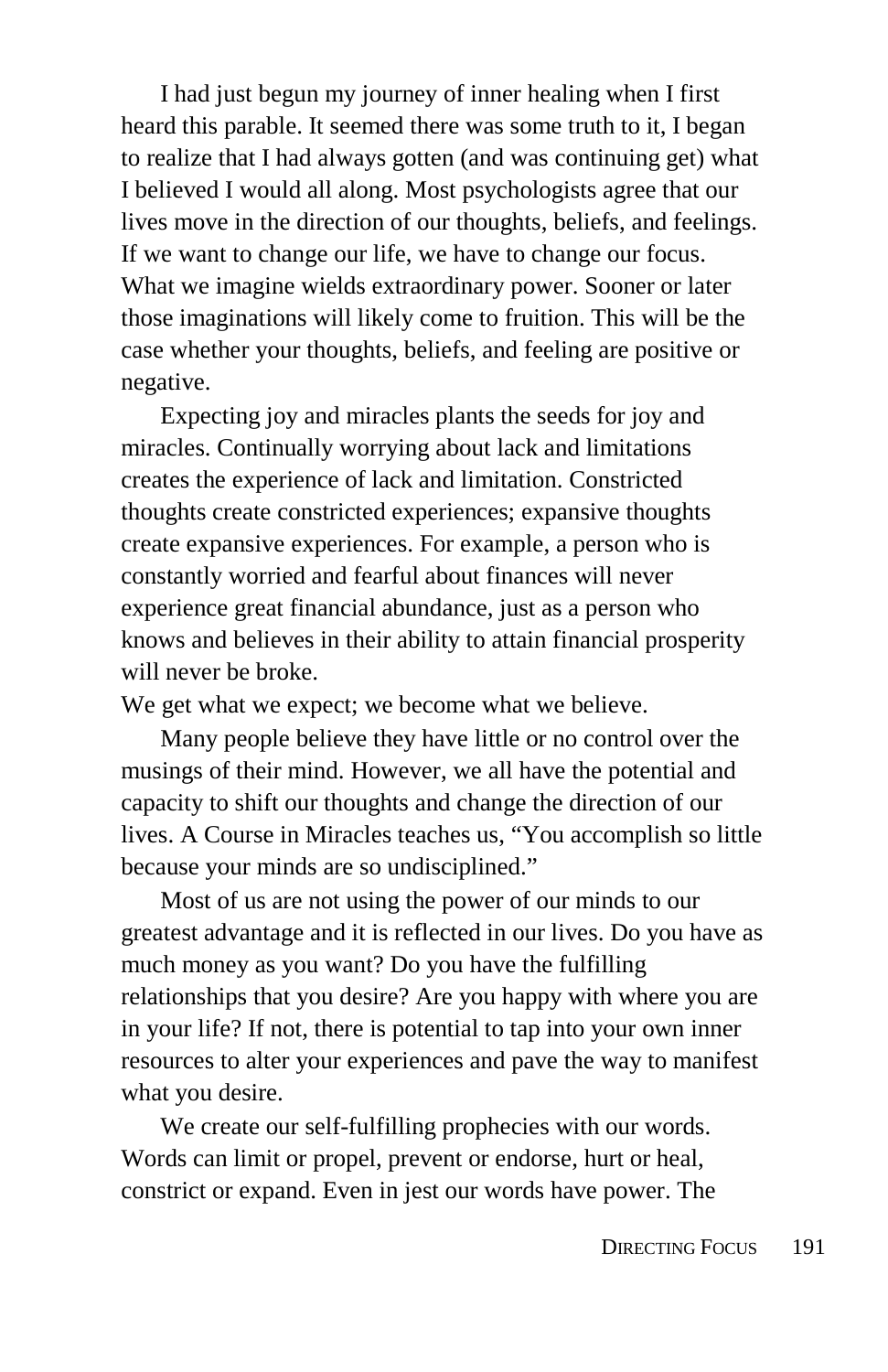universe takes words seriously. Learn to talk about and focus on what you do want to invite and endorse, not what you *do not*  want to evoke or experience.

When you repeat certain statements like, "People are unhappy, angry, and competitive," "There are no good men," "I can't afford it," or "Nothing good ever happens to me," you are making a declaration to the universe and creating your reality. If it is not what you want, do not say it! Negative thoughts that are directed towards yourself or others cause unpleasant experiences, disorder, and chaos. If what you are thinking about and talking about is not what you want, consider creating a new habit. Do not denigrate yourself and do not focus on the negative. We all have a choice to perceive the glass as half empty or half full. We can focus on the flower in the vase or the dust on the table. When we shift the focus of our thoughts from what we do not want to what we do want, the things we do not want naturally fall away. The things we do want will easily come forward in our lives.

When I constantly thought about my past, my mistakes, and failures, life was indeed unpleasant. As I started making a conscious effort to redirect my focus towards things that were positive and uplifting, my life began to change for the better. Cursing the darkness does not invite the light. Focusing on the light invites in more light! Give yourself the gift of setting the intention to invite the light and affirm the good in your life.

When my relationship with Bob crumbled, I was devastated. I constantly complained about what had happened to me. In my mind, I went over and over what I could have done differently or what it would have been like if we could have made the relationship work. I dissected scenarios in my mind from morning until night. I also discussed the breakup with anyone who would listen.

One of his former girlfriends and I became very good friends. She was sweet, kind, and generous. We often spent hours talking about Bob and compared our experiences. We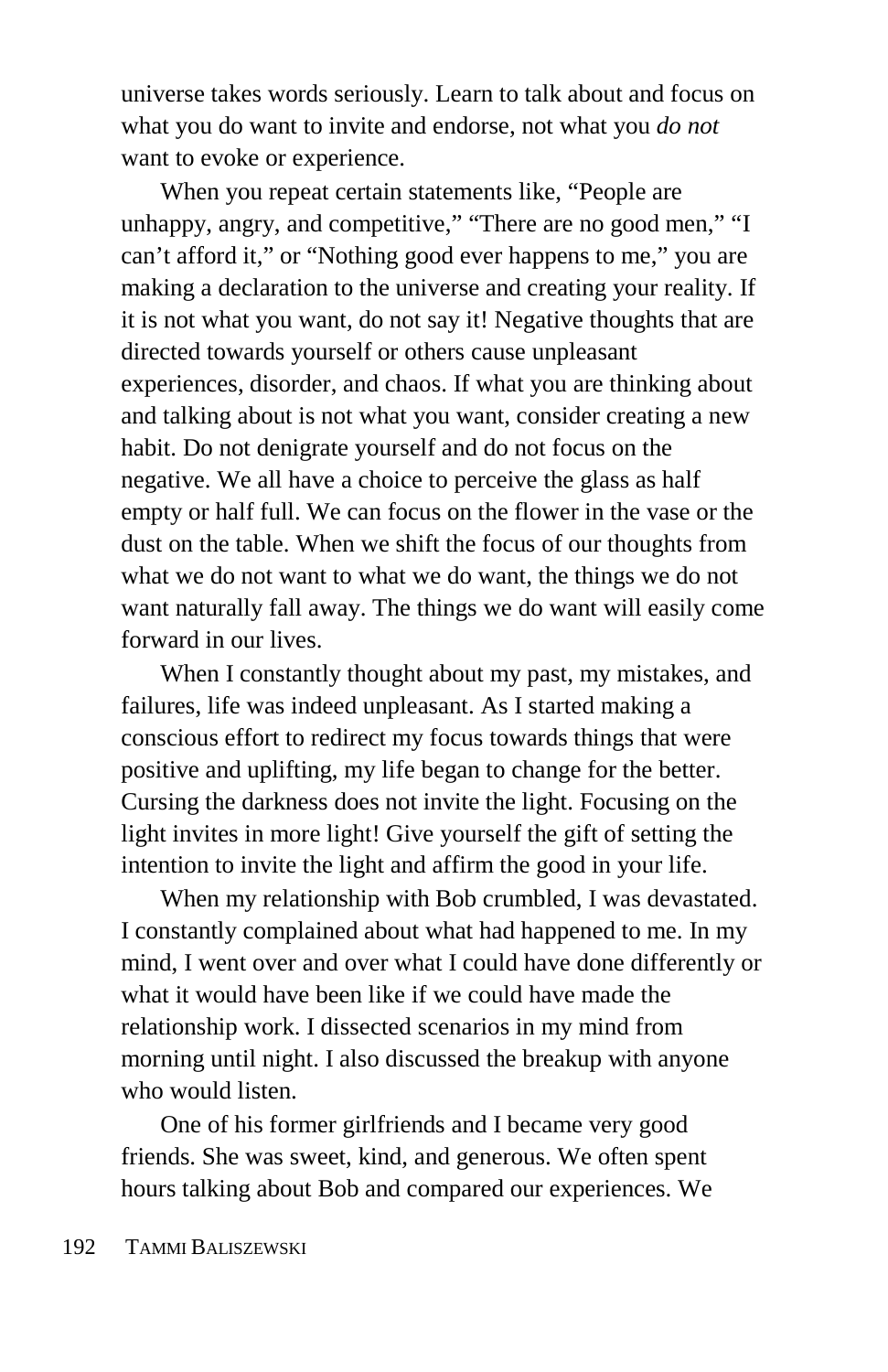were both in a great deal of pain and confusion. We were struggling with our careers, health, and finances. In the meantime, Bob got married. His career soared and I saw him everywhere on television and in magazines. There was even a billboard of his head erected one block away from my apartment! I thought it seemed so strange, awful, and unfair. My life seemed to be getting smaller and more difficult. Meanwhile, his life continued to get bigger and better as he experienced greater worldly success.

As I meditated one day, I asked the question, "Why is my life not moving in the direction I want? Why can I not seem to manifest any of my goals? *And why do I see this man's head everywhere?* The answer came to me. I was simply getting what I was focusing on. I kept talking about how great Bob was doing and how awful I was doing—and so it was.

I began to realize that I needed to stop talking, thinking, and complaining about all that was wrong with my life. I needed to think, talk, and focus on what was right so I could start to move in a positive direction. Because my focus, thoughts, and words were deeply ingrained habits, it took deliberate and concerted effort to make these changes. I was not immediately successful. When I witnessed myself falling into old patterns, I reminded myself to think or say "no, thank you!" and consciously redirect my focus.

We cannot always control what pops into our minds. We do, however, have control over what we dwell on. When I started to think about Bob or if something unpleasant came to mind, I became aware that I had a choice. I would consciously choose to redirect my focus and think of something different and positive. Often I would choose to think about something I was grateful for or say a prayer asking for assistance.

Redirecting focus and changing our thoughts from limitation to expansiveness can be challenging. Some doctors believe that neuropathways—the grooves in our brains—are actually created by repetitive thoughts and the habits that we entertain. If you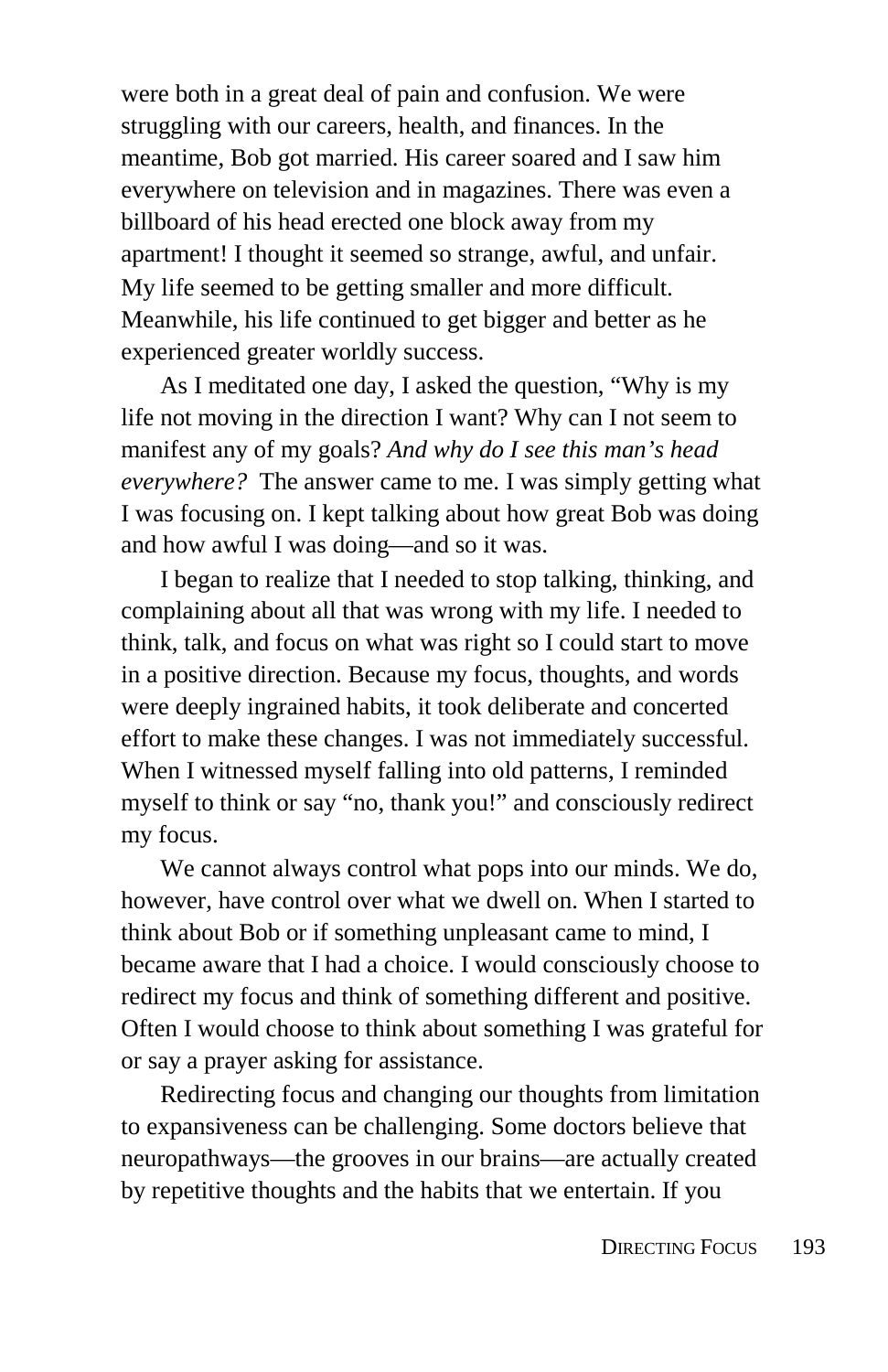have been in a certain "groove" for a long period of time, it may be challenging, if not impossible to simply alter the course all at once. Like water in a river that naturally follows a certain course, it flows in a particular direction and in a particular groove. If you want to change thought patterns, it can be akin to digging a new trench or creating a new river bed. We do this one thought at a time.

You have the power and ability to choose to focus on what is positive in your life and what makes you happy. With each conscious positive thought you are potentially creating a new habit. You start to redirect your river. Although you may not do a full 180-degree turn overnight, it is not unusual to get some immediate positive feedback from the universe that you are going in the right direction. For example, you start to affirm that money is easily coming to and, a short time later, you find a one dollar bill on the ground. You start to repeat an affirmation inviting more love into your life and then hear from a dear friend. You could even be asked out to lunch by an attractive stranger! I believe we get "winks" from the universe. These winks are designed to encourage, prompt, and affirm that we are heading in the right direction.

#### **Gratitude**

Expressing gratitude is an extremely effective way to redirect focus from the negative to the positive. *It is the most powerful force and the key ingredient in the experience of manifestation.* When you are in discomfort or unhappy, consider the things for which you are grateful. When we are experiencing discomfort or resistance, it is like we are pinched, similar to the pinch in the center of an hourglass. By relaxing and focusing on gratitude, we release resistance and begin to open the pinch. Gratitude brings us back to the present moment and steers us toward feeling good and moving in a more positive direction.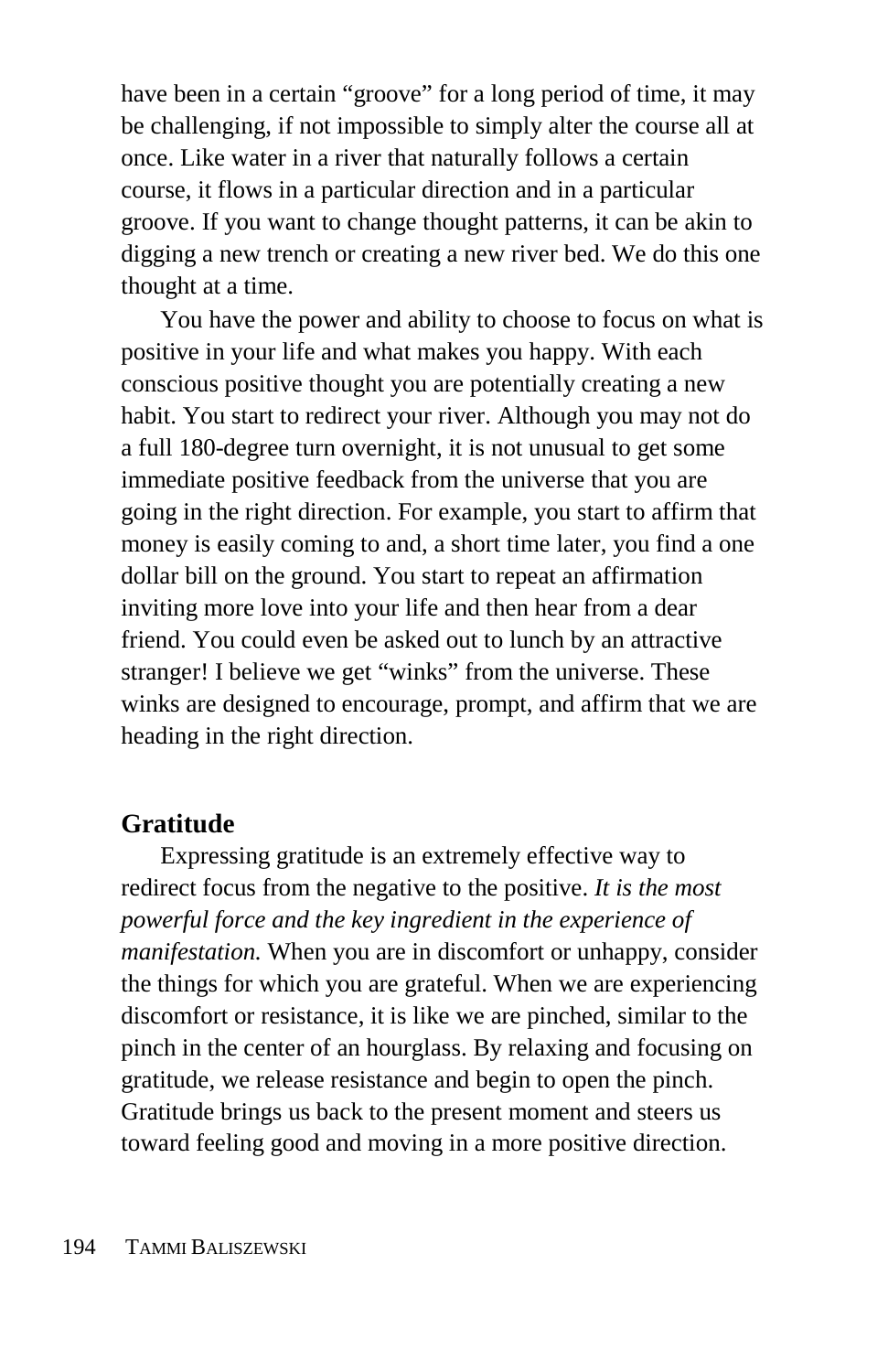If you want to attract more love in your life, consider all of the love that you currently have, all the love you have experienced in the past, all the relationships for which you are grateful, and all of the love that is on its way. Relax, breathe, be grateful, and receive! Allow yourself to experience the feeling of being wrapped in love, open your heart, and feel the gratitude!

One of my students, Samantha, harnessed the power of gratitude to attract her fiancé, Keith. Samantha explains, "Once I cleared out all of my fears, I really invited my beloved in through the practice of gratitude. I wore my grandmother's wedding band on my left hand and frequently thanked Spirit for my wonderful, respectful, loving relationship. I consciously opened my heart and really experienced sharing and receiving love. I thanked God daily and even painted a big heart with rays of light coming out of it and messages of gratitude in and around it. Shortly thereafter, my former boyfriend, Keith (someone I had never gotten over), called and said how much he missed me. We started spending time together and it felt so good. I never would have expected this, but he proposed and we are both so happy. The relationship feels different this time around and I know it is because I now love and respect myself. This whole process has been such an adventure and such a gift and I know I will be practicing gratitude for the

rest of my life!" We can't always know where the practice of gratitude will take us, but we can be assured it will be someplace wonderful!

Many spiritual traditions tell us the energy of the universe is similar to that of love and appreciation. When we focus on gratitude, we are lining up with the power of the universe. If having a bad day prevents you from feeling grateful, bring your focus to your breath and be grateful for the air that is coming in and out of your body. Be grateful that you are not the one doing it—in truth it is God breathing you!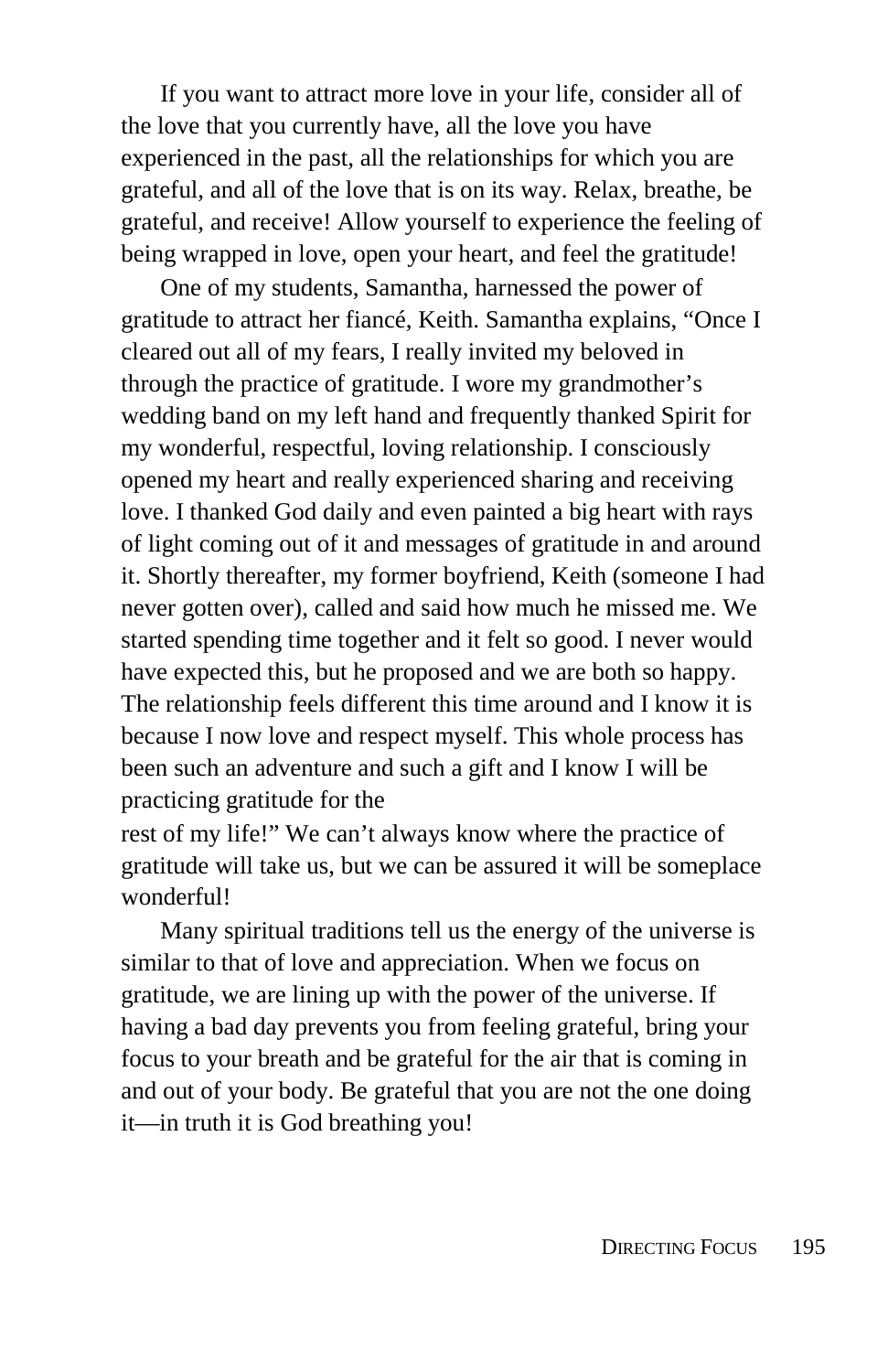Stacey Robin wrote a wonderful book entitled, *Go Gratitude.* In it she wrote, "Imagine being given a master key, yours for all eternity, to open all doors of possibility, rejoice for it is so!" She goes on to say, "Gratitude is the master key and opening passage for opportunity, abundance, and celebration."

Maintaining a gratitude journal is another wonderful way to anchor and expand the practice of appreciation. Oprah Winfrey consistently practices gratitude and has kept a gratitude journal for many years.

#### **The Power of Words**

The ancient sacred text, the Bible, begins with, "In the beginning was the Word." The spoken word carries great power and energy that creates patterns and experiences. Depending on the words we use, those patterns can be either chaotic and disordered or structured and beautiful.

The remarkable work of Masaru Emoto in his book, *The Hidden Messages in Water,* shows us the literal effect of thoughts and words. His research indicates that water, when exposed to loving words and positive thoughts (such as gratitude or statements like "you're beautiful") create brilliant, symmetrical, complex snowflake-like crystals. In profound contrast, water exposed to negative thoughts or words (such as "you fool" or "you're stupid") forms chaotic, incomplete, distorted, and asymmetrical images.

The implications of this research are amazing and prove what many have intuitively felt to be true for years—our thoughts and words literally create our reality. Another profound consideration is that are our bodies are approximately 80 percent water. Loving, positive thoughts and affirmations directed inward create health, balance, order, and beauty on a cellular level. These qualities and attributes are ones that we all could benefit from and enjoy having more of in our bodies and in our lives!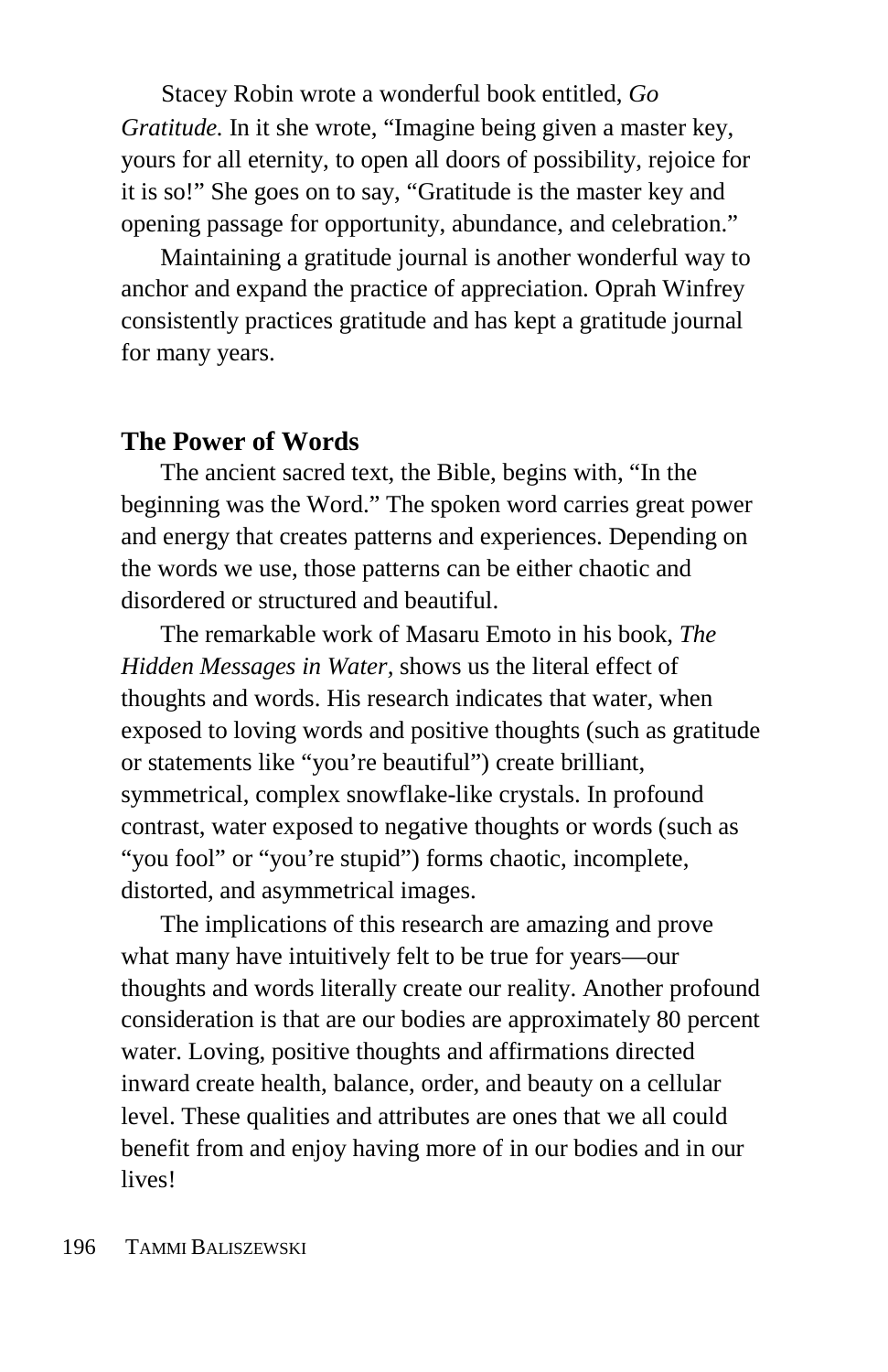Positive affirmations are a wonderful way to shift focus, create change, and attract opportunities. Affirmations are statements we make to ourselves. Consciously or unconsciously, we use affirmations all the time. When we look in the mirror and think, "I look and feel great," this is a positive affirmation. We are making a negative affirmation when we look in the mirror and think, "I'm an ugly toad, and I feel awful!" Both types of declarations create and maintain an emotional state. Whatever we continually affirm will eventually be manifested into our life. When used in a conscious, productive way, affirmations can be a powerful tool in bringing about positive changes in your life.

Affirmations work on a conscious level by using our thoughts and our minds to make declarations that we want to be true. By habitually repeating them, they can end up working their way to the subconscious level where real change occurs. When this happens, we inevitably attract what we affirm into our lives.

It is important to become aware of and take responsibility for the musings of our mind, as well as the words that we speak, for they will indeed create our realities. When I started to pay attention to my inner dialogue, I was astonished at how awful I was to myself. Much of my internal conversation was derogatory, mean, and extremely negative. I would often say to myself, "I'm a disgusting, fat, ugly pig." I struggled intensely with my weight and appearance. I also attracted people who were not nice to me.

When I started to become more aware of these negative thoughts, I knew the messages needed to change. When the derogatory banter popped in, I decided to "change the channel" and affirm with "I am a beautiful daughter of God." I imagined myself dancing, looking graceful, thin, and elegant. Initially it seemed silly, strange, and difficult. My relationship with myself did not change overnight; it took time. It took practice and conscious effort to eventually create a new habit. Being nicer to myself coupled with positive inner dialogue changed my life.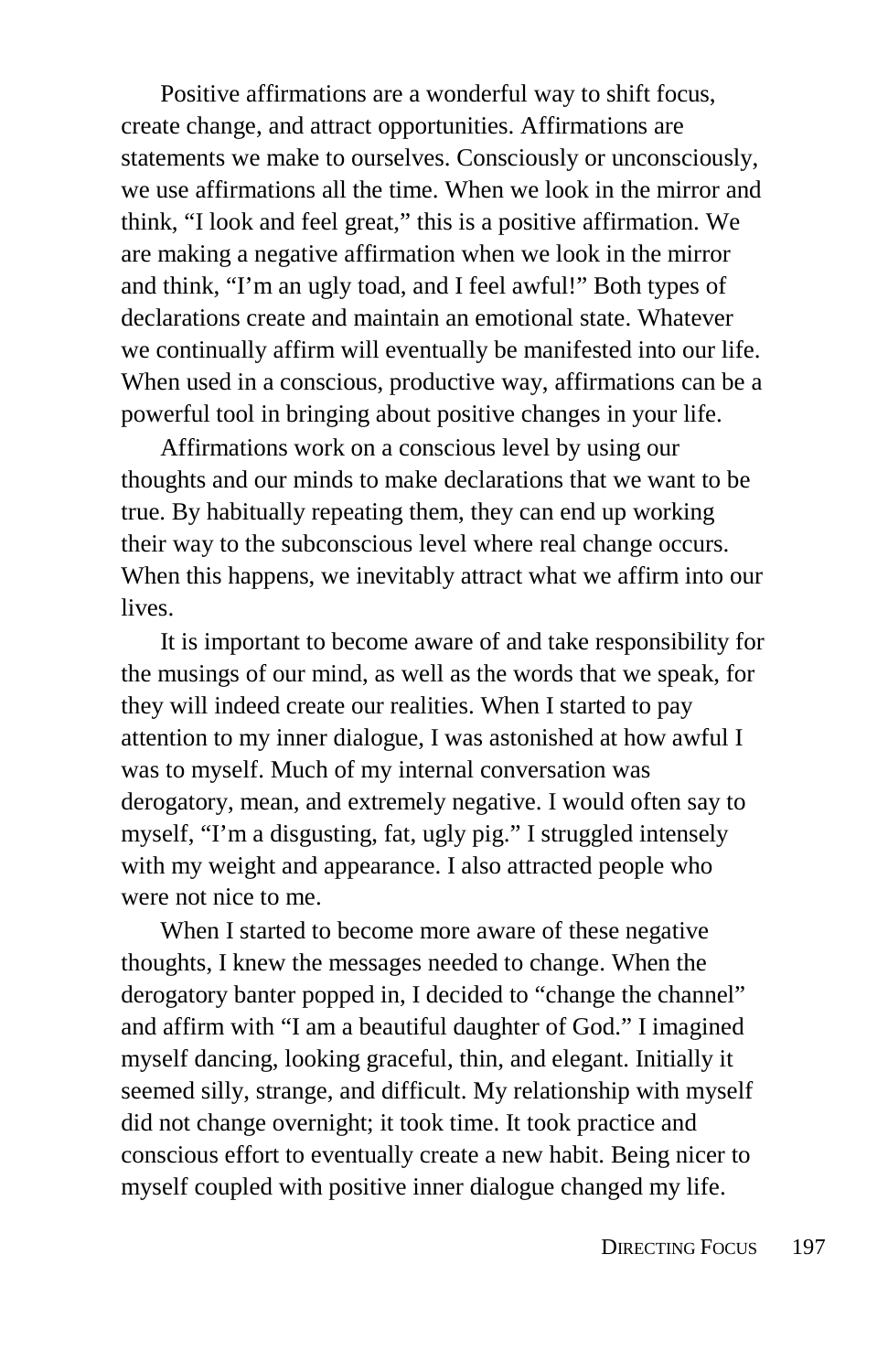My health improved, I made more money, and I attracted much nicer people!

I am now kind and loving to myself in thought, action, and deed. I know it would have been impossible to manifest a man who adored me if I had not first changed my unkind internal communication and learned to adore myself!

It is helpful to set an intention to become more conscious, aware, and responsible with your inner and outer communication. New habits take time, so be patient with yourself. Support yourself and write affirmations and messages you would like to manifest. Write in your journal about the positive things in your life—what you are grateful for and the accomplishments that make you proud. Write about the things you like about yourself and what you would like more of in your life.

Your thoughts and mind are like the steering wheel of a car; where you direct them, you will go. Consider the direction you want to go and become congruent and consistent in your thoughts, words, and actions.

### **Lee's Story**

Lee was a college student. He was concerned he would not be able to attend his final year because of financial constraints. Lee truly wanted to stay in school, yet feared it was not going to be possible. I suggested that he redirect his focus and start to express gratitude for currently being in school. I shared with him one of my favorite affirmations: "I am a magnet for magic, miracles, and money." (For me, this affirmation plants the seeds for synchronicity and abundance. I have experienced astounding results by repeating it.) Lee said he liked the sound of it and would give it a try.

When I saw Lee the following month, he ran over, picked me up and swung me around. He said he was repeating the affirmation daily. He even put the affirmation on sticky notes all over his apartment and in his car. He told me that about one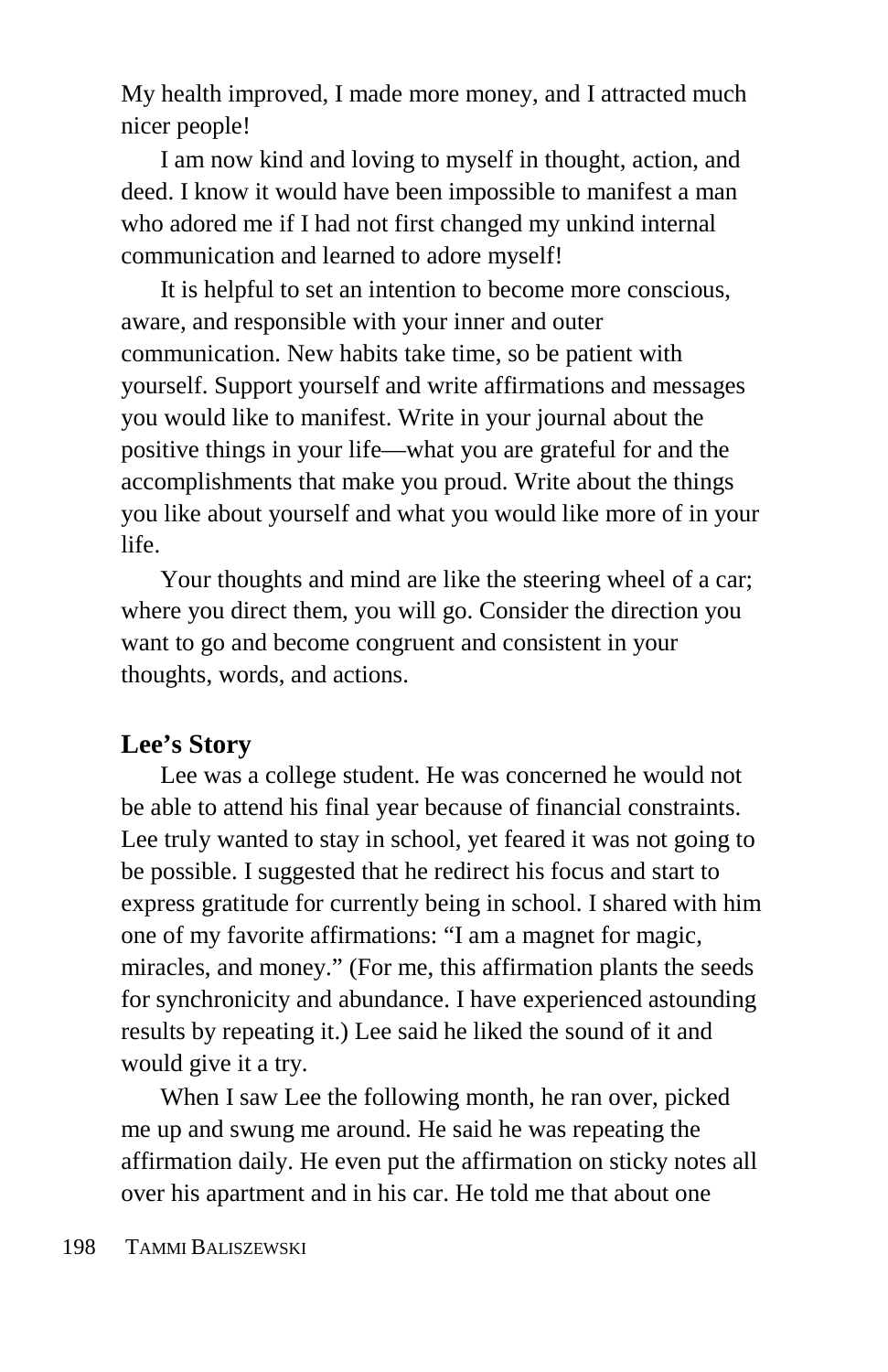week into the affirmation experiment, he received a call from the school. An anonymous person gifted him with his last year at the university so he could complete his education and receive his degree. Lee was amazed by what occurred and the "power" of this affirmation. The power was really within Lee. His willingness to redirect his thoughts by virtue of those words was what paved the way for this miracle in his life.

### **Keys for Creating Effective Affirmations**

Affirmations are a wonderful and effective tool in promoting change, building confidence, and attracting opportunities. To communicate affirmations that are powerful and effective, we should:

State them in the present tense;

Keep them positive;

Keep them short and simple;

Make sure they are authentic and in your style of speaking; and

State them in a way that supports you in feeling joyful and optimistic!

*Use the present tense.* Remember that an affirmation is a statement of intention. To effectively communicate them to our subconscious mind, they need to be stated in the present tense. The most effective words to begin an affirmation with are I am. For example, if you want more love in your life, say, "I am experiencing love in my life" rather than "I will have more love" or "I want more love in my life."

*Keep it positive.* Make sure that affirmations are positively charged rather than negatively charged. For example, do not say "I am not lonely." The word lonely appears at the end of this statement and you do not want your subconscious mind to hang onto the negative word or feeling it conjures. A more positive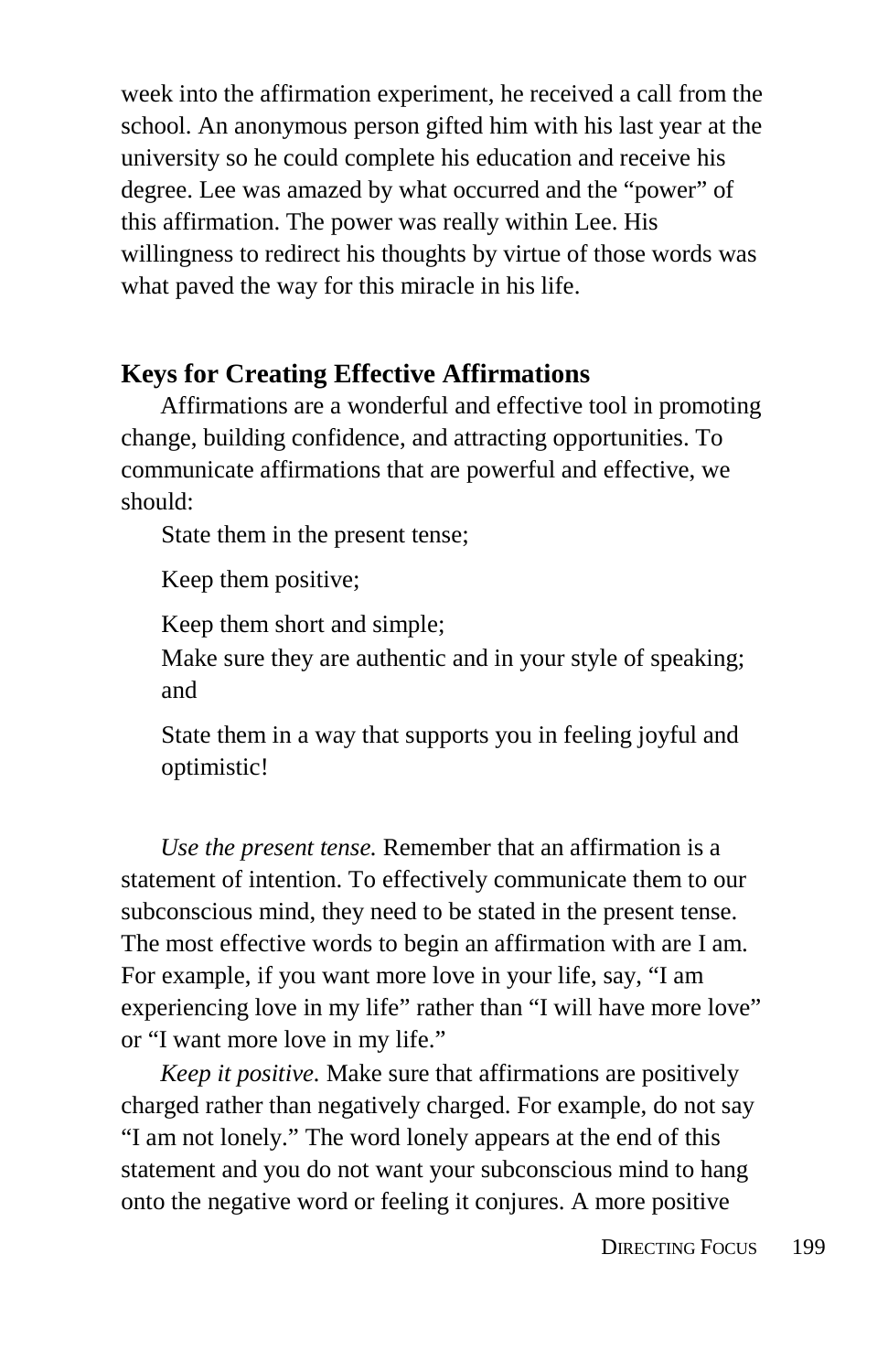statement would be "I am attracting a wonderful, fulfilling relationship." Instead of "I am not sick," say "I am healthy!" Instead of "I am not unhappy," positively affirm with "I am happy!"

*Make affirmations short and simple.* Keep affirmations short and simple so that they can be easily committed to memory. You can repeat your affirmations while waiting in line at the grocery store or sitting in the car while you are stuck in traffic. It is a productive way to use the down time that occurs throughout our day.

*Keep it authentic and in your voice.* Affirmations should feel uplifting and real. They need to fit your style of communication. Your affirmations should reflect your preferences, your intentions, and your desires. Your mind will more easily accept the statement if you describe what you want in your own style of speech.

*Bring about joy and optimism.* Create an affirmation that feels good and makes you happy when you say it! Do not create one that feels far fetched or out of the realm of possibility. If you feel unhappy or frustrated when you repeat your affirmation, chances are it will not be highly effective. For example, if I made the affirmation: "I am a billionaire" it would be unbelievable for me. A more appropriate one (and one that brings me joy!) would be: "I am manifesting great abundance." If I wanted to claim an actual dollar amount, I could create an affirmation that would double or triple my weekly income. That would seem more realistic to me.

## **Exercise: Creating Affirmations**

1. Create a life affirmation by starting with a catchword or two that feels right and then build your affirmation around it. The following are some examples I have used, enjoyed, and had success with: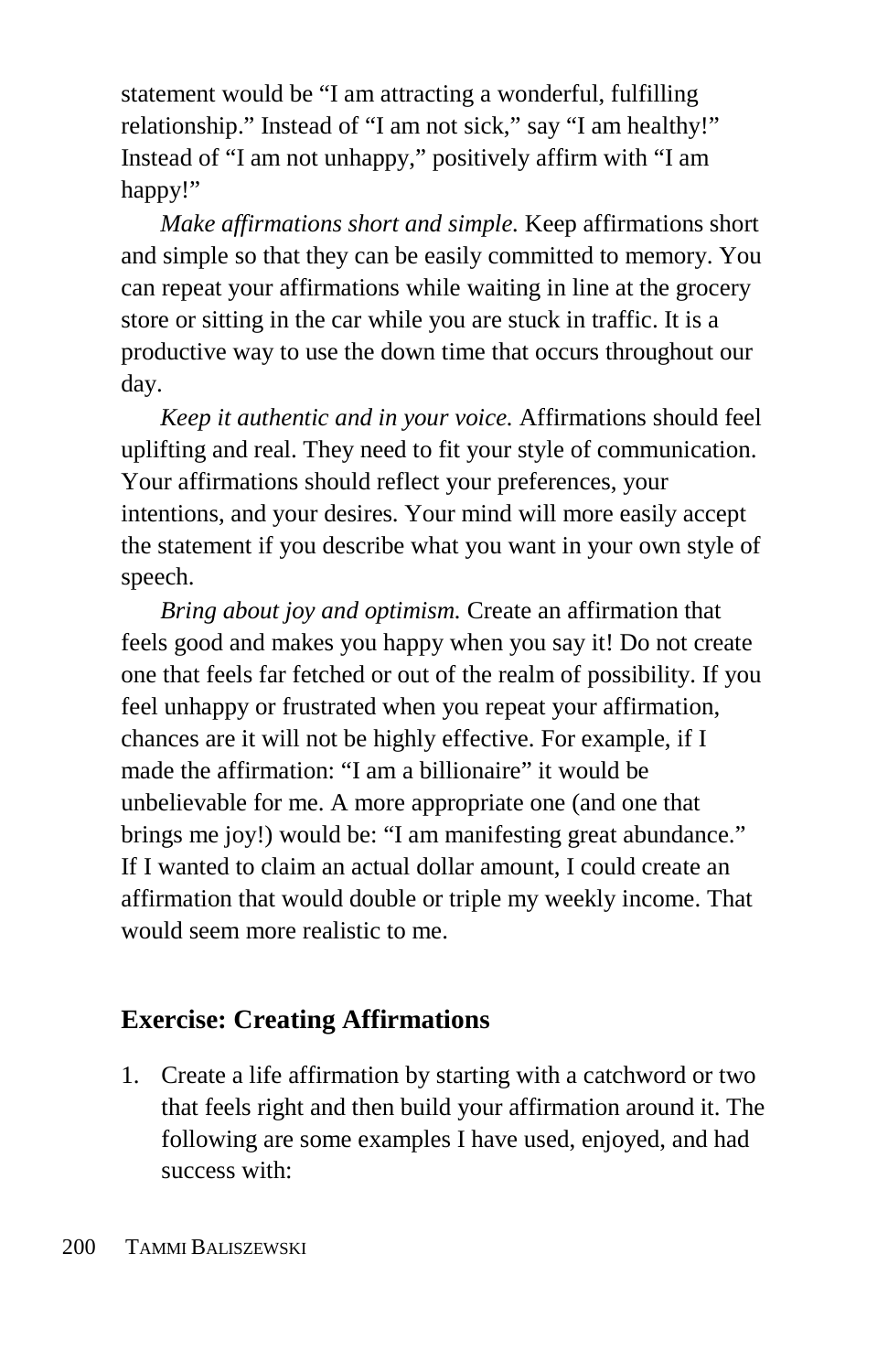*I am a magnet for magic, miracles, and money! Today is a wonderful day! I am living in joy and abundance! I am healthy, wealthy and wise! I am healed, happy, and whole!*

2. Now follow the same steps to create a love affirmation. Here are some affirmations I used to manifest my love relationship:

*I am expanding in love and my heart is open and available. I am attracting the perfect partner for me. I am living in profound love and gratitude. I am a magnet for my beloved. I am aligned with Spirit and attracting great love.*

3. After you create your affirmations say them out loud. Your affirmations should be energizing and make you feel joyful, optimistic, and expansive.

## **Exercise: Breathing Life into Your Affirmation**

- 1. Write one or more affirmations either in your journal or on an index card.
- 2. Repeat your affirmations throughout the day. Stating them several times when you wake up creates an intention and the tone for the day. Repeating them before going to sleep can also assist in programming your subconscious mind.
- 3. Write your affirmations on sticky notes and place them around your house. You may want to place them on your refrigerator, computer screen, and bathroom mirrors. In addition, put a sticky note in your car. This will remind you to repeat and claim your affirmations often.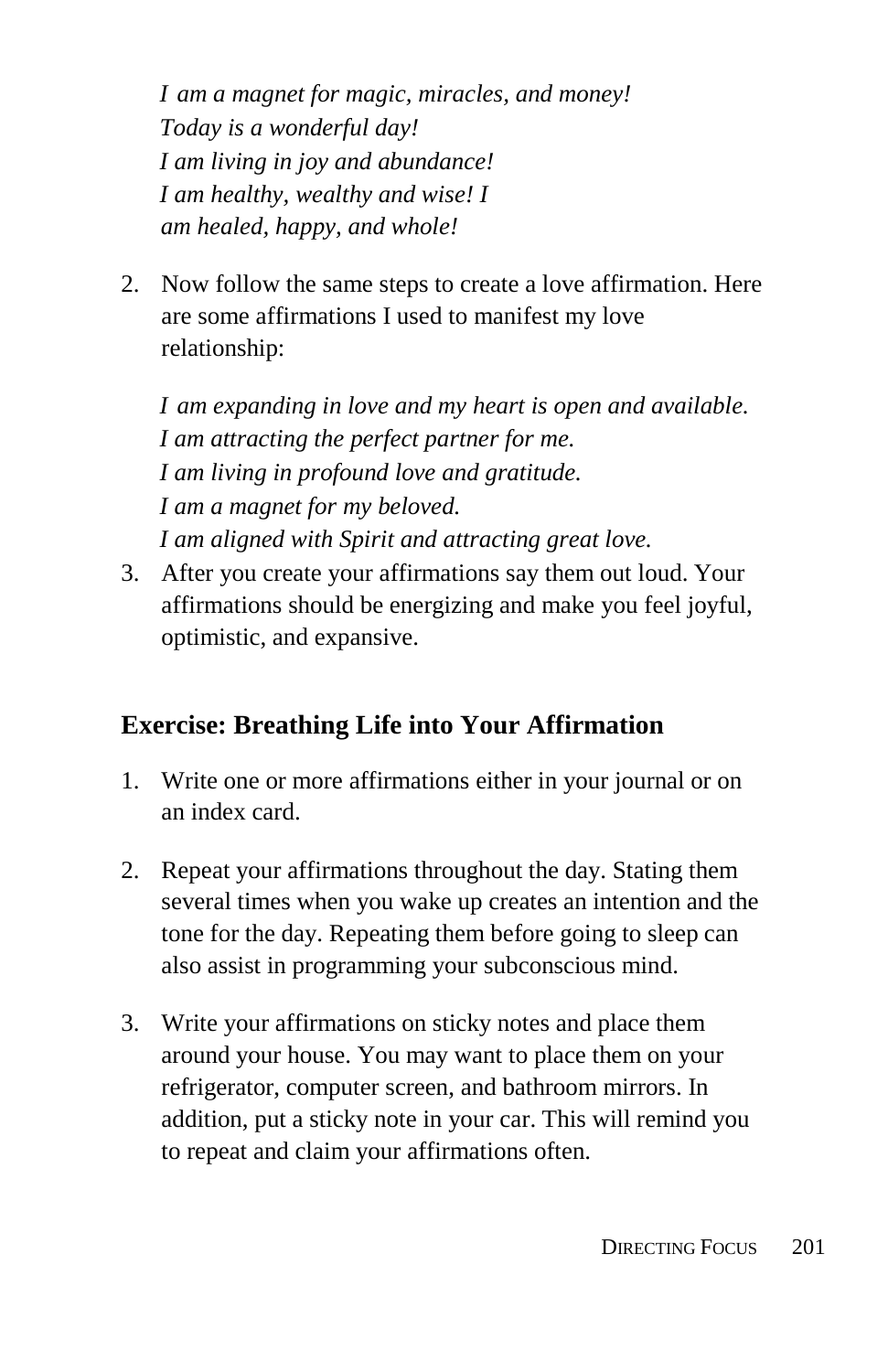- 4. The spoken word has a powerful energy, so say your affirmations out loud. However, if you are in public or in a situation where you cannot do this, silently repeat them.
- 5. In your journal, record any positive results you get from the universe in response to your affirmation. For example, a positive result from your affirmation that you are a "magnet for love" might be that you are asked out by an attractive stranger.
- 6. Express gratitude, this will pave the way for more!
- 7. Do and say what feels best for you. This is about making you happy, claiming what you want in your life, and shifting your focus.

To receive the most value from affirmations, it takes a certain amount of discipline, effort, and fortitude. Your old habits and ways of thinking were established over a long period of time. Developing and cultivating new habits may take some time as well. If you do not see results in a day or two, do not become discouraged. Be patient, have fun, and be kind to yourself. If you are willing to spend a little time each day directing your focus, you will see the results and reap remarkable rewards!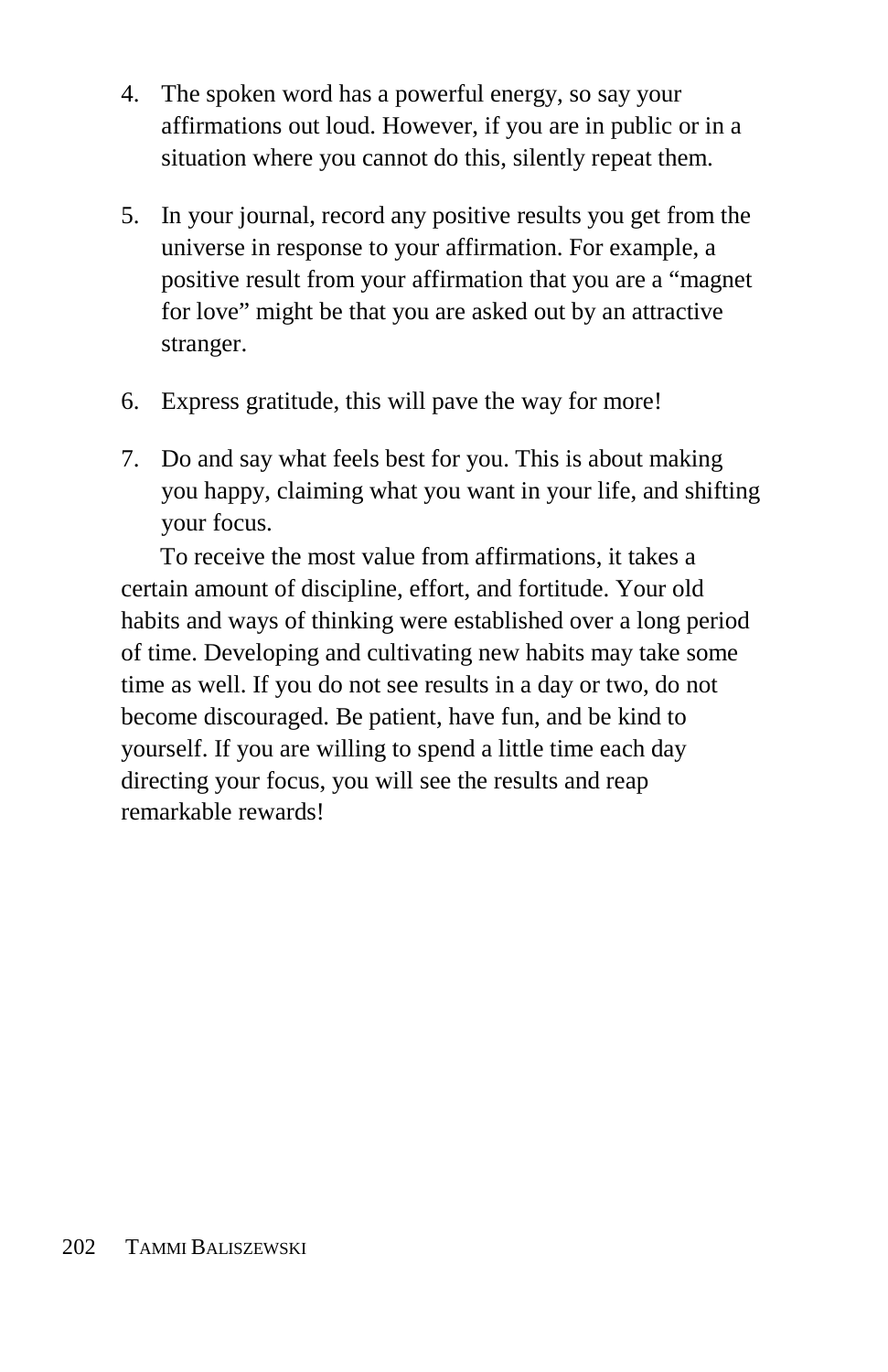# *Chapter 18 Dreams*

*The dream is a little hidden door in the innermost and most secret recesses of the soul. ~ Carl Jung*

*Dreams are today's answers to tomorrow's questions. ~ Edgar Cayce*

Dream interpretation has been used throughout history and dates back to ancient times. The subject of dreaming is discussed in the Bible, the Talmud, the Kabbalah, The Tibetan Book of the Dead, and other sacred texts. Many people throughout history have been intrigued, obsessed, and amused by the complex subject of dreaming.

Dreams are powerful tools that can provide us with rich and wonderful opportunities to explore, discover, express, and understand our true Self. By choosing to pay attention to dreams, we can potentially open ourselves to a more expansive way of being and enhance our imagination, creativity, and intuition.

Everyone is unique and so are their dreams. We each have our personal histories, beliefs, experiences, perceptions, and emotions. Every dream we have is connected to our own personal reality. Dreams speak to us in the language of symbols; they can be universal and archetypal or they can be very personal and specific to the dreamer.

One of the most well-known modern dream philosophers was Carl Jung. Jung believed that dreams act as a mirror for the ego, revealing what is missing within the consciousness of the dreamer. According to Jung, dreams perform restorative,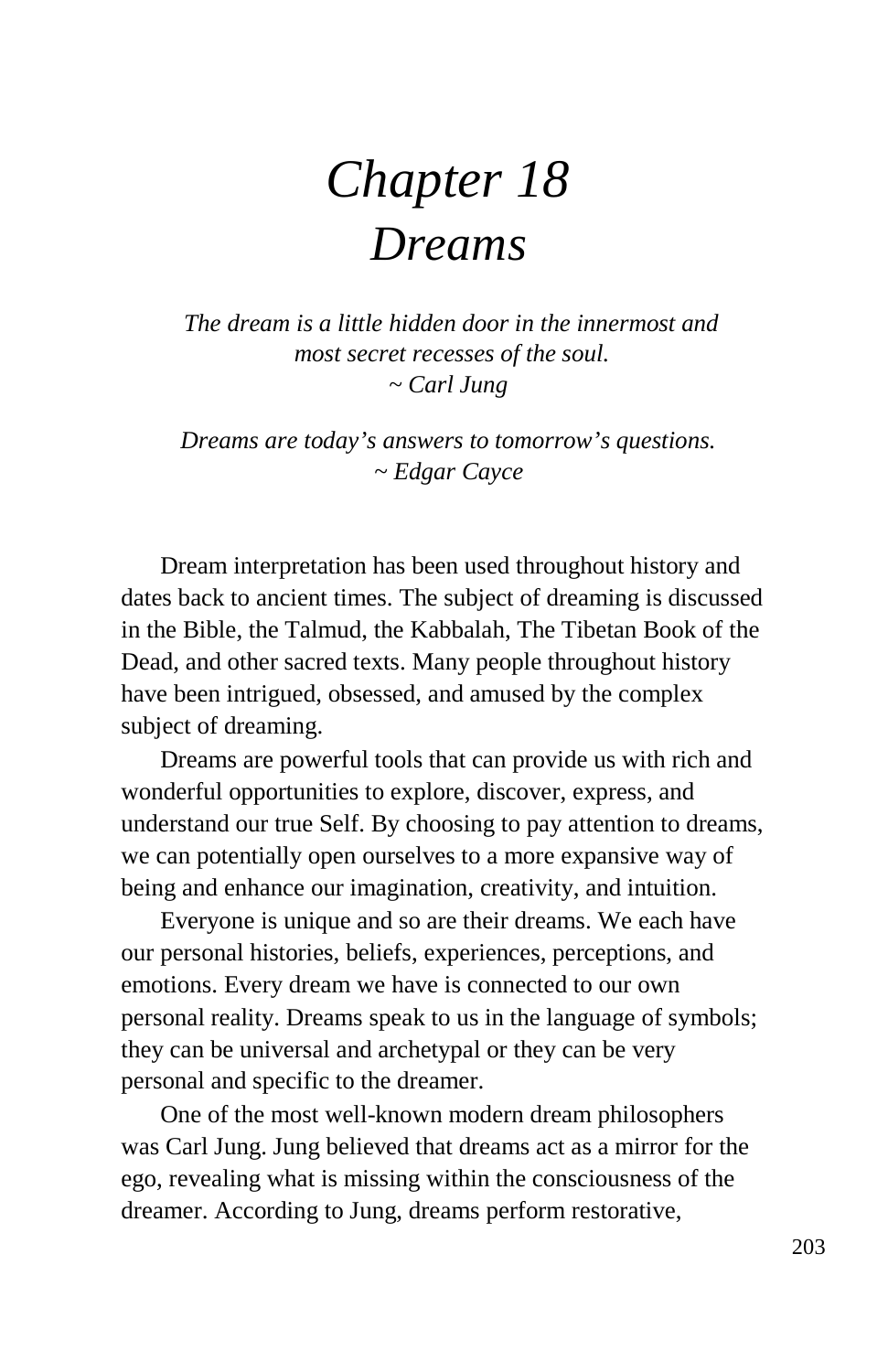corrective, compensatory, prophetic, and developmental roles in the psyche. Jung wrote that dreams can be our teachers and guides on the path toward wholeness and self actualization. He believed that the unconscious is the creative source of all that evolves into the conscious mind and into the total personality.

To become congruent, healthy, and whole we need to balance our conscious and unconscious self. If we do not integrate the unconscious we can end up living blindly and will experience chaos, confusion, and disorder. We might also end up recreating painful patterns in our lives. Although dreams are not the only way to become more aware of our unconscious material, they are a doorway and present a wonderful opportunity to eavesdrop on the dialogue between the conscious and unconscious mind.

The human mind is like an iceberg—10 percent is above the surface. About 90 percent of an iceberg is hidden beneath water; likewise, about 90 percent of our mental capability hidden in the unconscious mind. This is why hypnosis and understanding our dreams is so powerful—it allows us to tap into 90 percent of our mind. When we integrate the subconscious with the conscious, we get a true sense of who we are and with this knowledge we can become more complete human beings.

I have been writing down my dreams for a long time. I did not always understand how to analyze or process them. However, often when I reviewed them they made a great deal of sense in retrospect. I recently reviewed a dream I had several years ago when I was engaged to Bob.

In this dream, Bob and I were on a plane and he was the pilot. He was losing control of the plane and it was rapidly descending. All of my material possessions were flying out of the luggage compartment. When I asked Bob if he had been drinking, he shouted, "No!" and became angry and defensive. Panicking, I screamed back that he could lose his license to fly and we may even die. I did not know it at the time, but this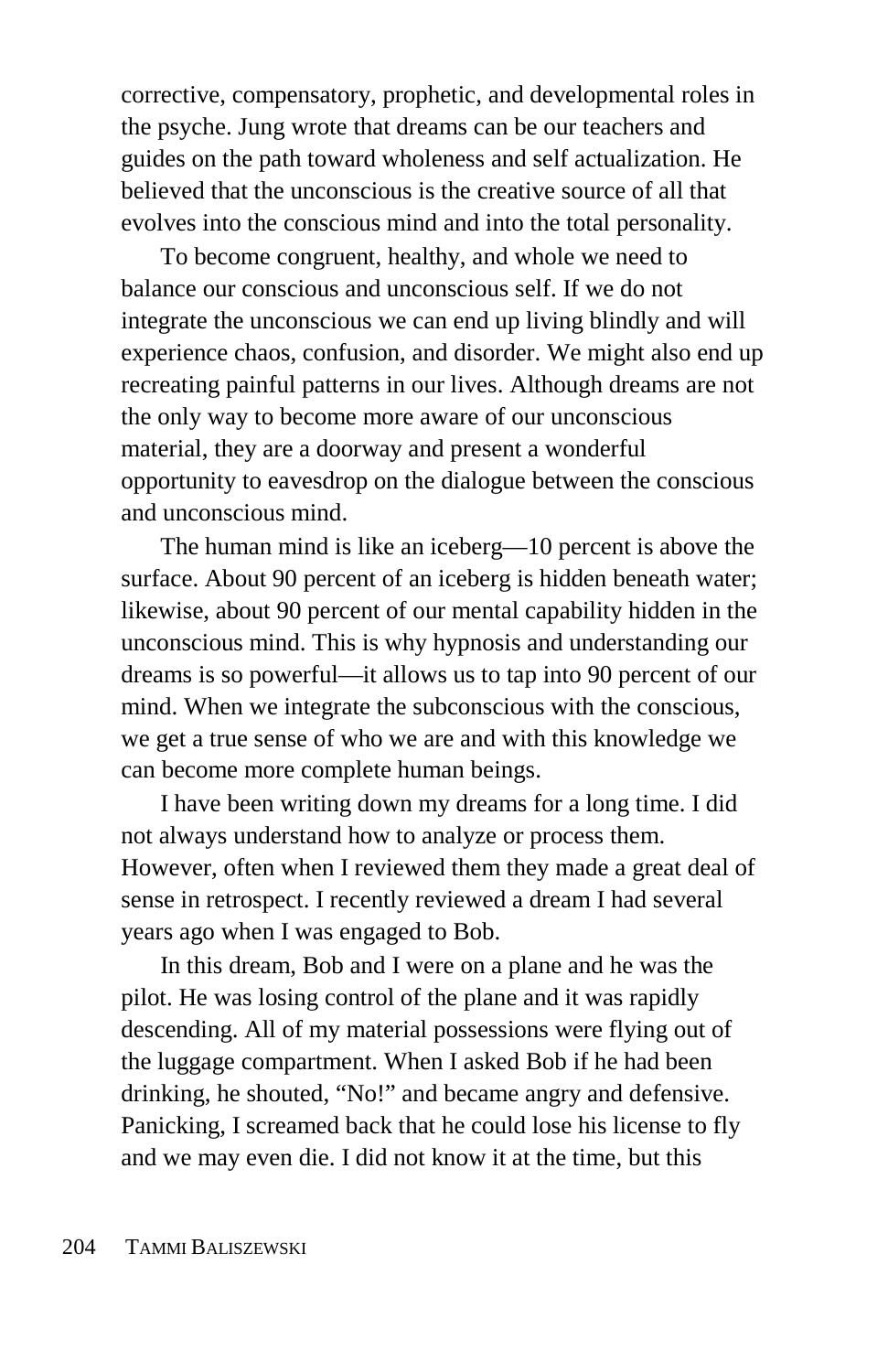dream was attempting to communicate important information to me.

My subconscious mind was trying to tell me that the relationship was headed for disaster. I was going to lose my material possessions, there was going to be loss of control, and a death to an old way of being. There were many literal and metaphoric layers to this vivid dream. It was a precognitive nightmare that was trying to help me understand a potential outcome if the energy and the circumstances of this relationship did not shift. If I had the awareness and ability to process my dreams at that time, perhaps I could have taken a more active and conscious role in the circumstances that would soon disrupt my life. I am amazed by the wisdom of my subconscious mind and what it was trying to communicate.

There are many different types of dreams. I refer to some dreams as junk mail. Other dreams are healing, precognitive, lucid, reoccurring, problem solving, nightmares, archetypal, and "out of body" dreams.

*Junk mail dreams.* These dreams are superficial and nonsensical. They can be caused by extenuating circumstances such as a full bladder, noise in the environment, a fever, or indigestion. They can seem disjointed or fragmented and do not tend to contain deep or profound meaning.

*Healing dreams.* These dreams can alert us to health challenges and even lead to a diagnosis. Our subconscious mind always knows before the conscious mind when there is (or will be) a crisis. If we are willing to work with our dreams, we can take an active part in our healing by using the information, imagery, tools, and symbols that present themselves.

*Precognitive or psychic dreams.* Precognitive means *preknowing.* The subconscious mind is not limited to three dimensions and is not bound by time and space. In our dreams, our Higher Self can see the bigger picture and share information with us. Often when we have the experience of *déjà vu* (which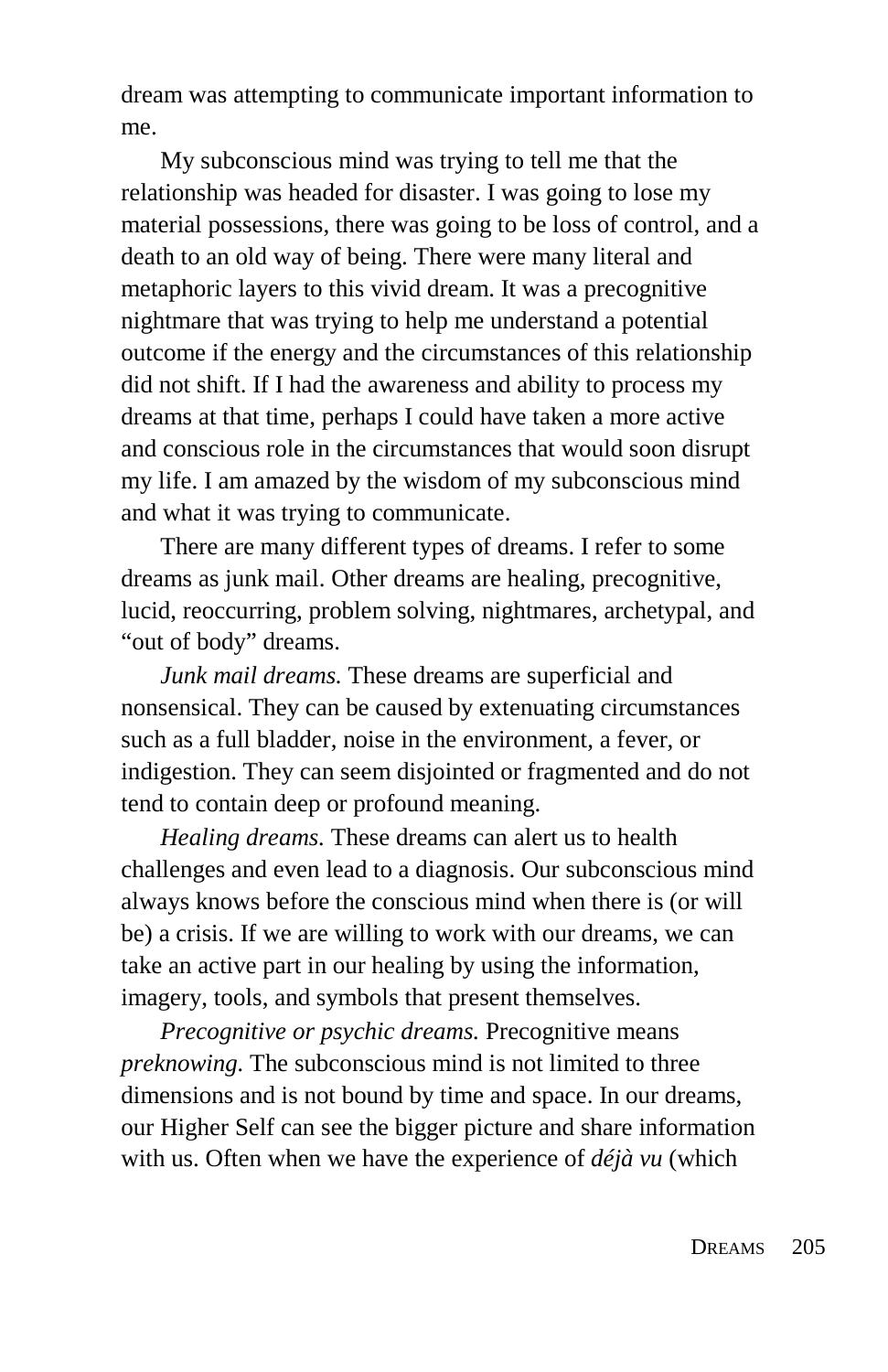literally means "already seen"), it is because we have been there before in our dreams.

*Lucid dreams.* This is when the dreamer is consciously aware of dreaming. When we are lucid, we have opportunity to direct or control the events, activities, and circumstances of our dream. We can go anywhere and do anything. In lucid dreams, we can alter or participate more fully in the dream experience.

*Recurring dreams.* When we have the experience of reoccurring dreams or repetitive themes, our subconscious mind is trying to communicate an important message. When these dreams occur, it can be beneficial to examine our thoughts, attitudes, and beliefs to determine what is consuming us. This can help us understand the message the subconscious mind is attempting to convey.

*Problem-solving dreams.* When we are experiencing challenges, answers often present themselves while we are sleeping. The subconscious mind contains vast knowledge and can present information that is inaccessible to the conscious mind.

*Nightmares.* Nightmares occur when the subconscious mind is urgently trying to get our attention. Often nightmares occur when the subconscious has been unsuccessful in repeatedly trying to relay a message. When we experience recurring nightmares, there is an urgent psychological message in our emotional psyche that needs attention and should not be ignored.

*Archetypal dreams.* Archetypes are a blueprint for spiritual knowledge and represent basic values inherent in each of us. Archetypes can appear as kings, queens, wizards, mythical creatures, celebrities, cartoon characters, superheroes, and more. These characters represent different aspects of ourselves. This type of dream presents an opportunity for us to integrate these aspects in order to achieve wholeness. It can reveal the bigger picture for us as individuals as well as for all of humanity.

*"Out of Body" Dreams.* These are characterized by a feeling of departure from our physical body and are quite common in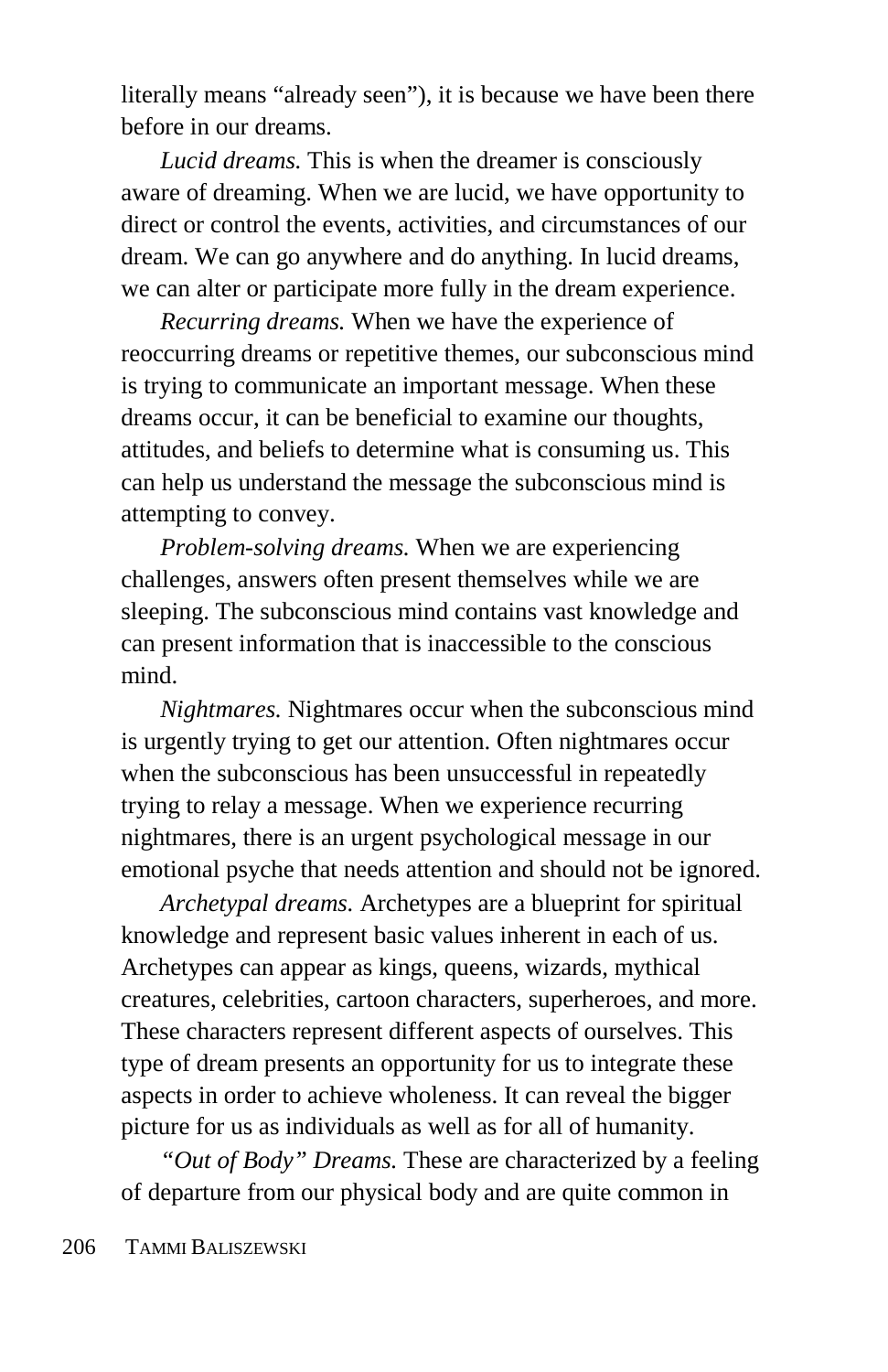the dream state. A dream in which we are able to fly is an example. Out of body experiences enable the observer to see the world from a point of view other than that of being in the physical body.

Some people say that they do not dream. According to many scientists, everyone dreams. We either forget them or lack interest in them. When interrupted at the beginning of the REM state (rapid eye movement, the indication of dreaming) and denied the opportunity to dream, people and animals begin hallucinating and exhibit characteristics of insanity.

My friend, Sierra, told me she never dreamed. She did not think there was any reason to dream, much less any advantage to it. I was stunned! I shared with her that I believe that dreams are our teachers and I have received personal messages and truths through them. I also shared some wonderful adventures, remarkable lessons, and precognitive messages that I received through dreams. Sierra seemed intrigued. I encouraged her to set an intention to remember a dream that night. The first night, she did not remember anything. The following night, Sierra again set her dream intention and as was thrilled the following morning when she actually remembered a dream! As Sierra continued to set her dream intentions she started to experience a rich, interesting, and wonderful dream life.

Often dreams can be difficult to recall. We can move toward remembering our dreams more clearly by setting an intention to pay attention to them. As I mentioned in the previous chapter, where we choose to place our attention, is ultimately what will increase in our lives. By showing interest in our dreams, they will come into focus, expand, and reveal themselves more fully.

Writing down the details helps us to develop our memory for recalling our dreams. Recording our dreams is the only way to remember them clearly and to learn more about them. I have found that sincere intention is a valuable technique for calling forth, remembering, and becoming more conscious of our dreams. Writing the sentence, "Tonight I am having a vivid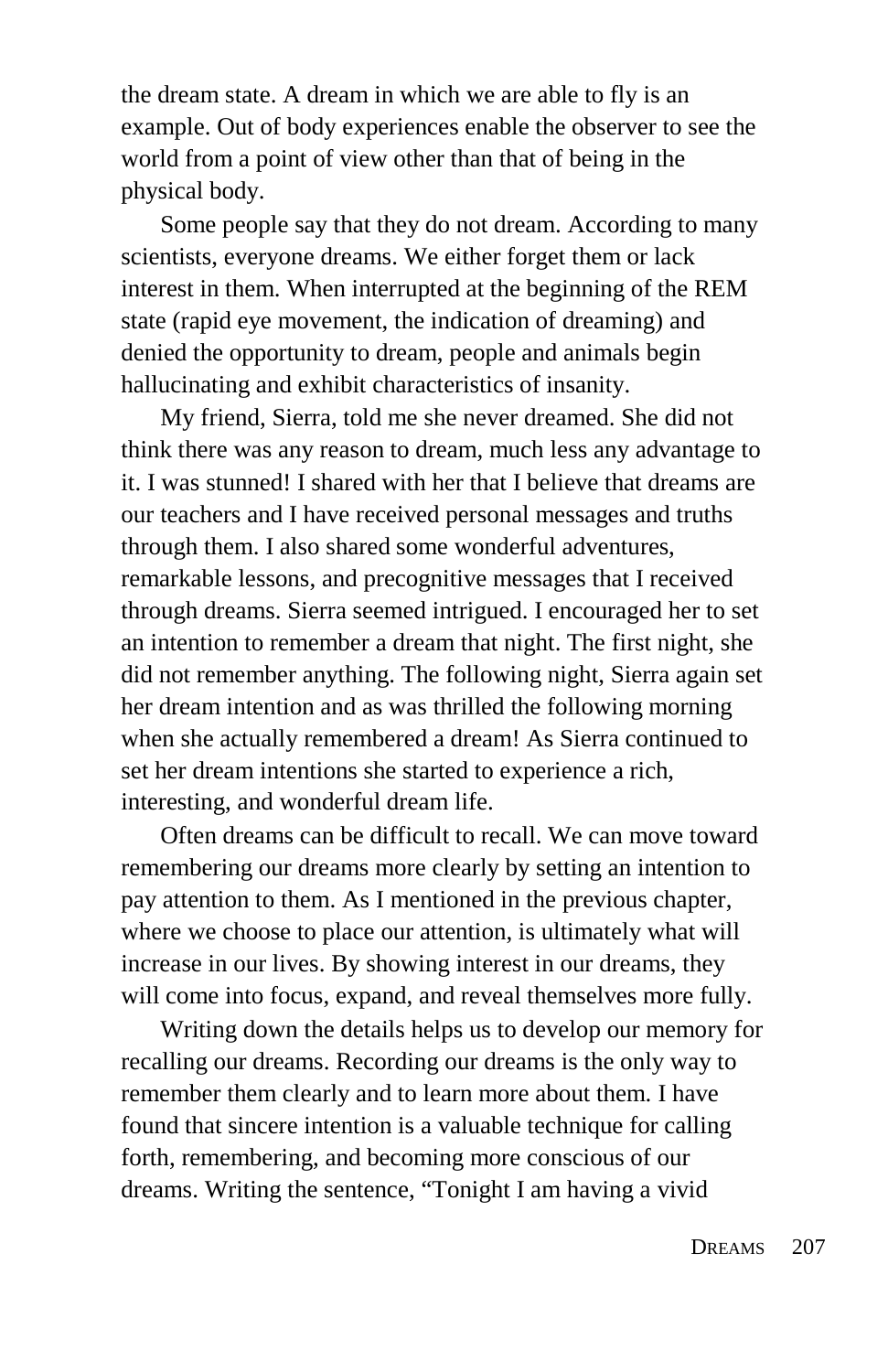healing dream that I easily recall in the morning" before going to sleep at night is a powerful invitation to our dreams.

When you wake up in the morning, remain still. When you move, dreams can slip away. Try to recall any images or remember your experiences. If you do not remember anything, simply maintain your intention, do it again the next evening, and continue with the process. In time, you will remember your dreams.

When you are able to recall your dreams, write them down, even if it is just a few words. You may discover that as you write, you remember more details. You may want to reflect on the dream immediately, or you may want to read and interpret it later. Often I have written dreams down and thought they did not make sense at all. However, when I reviewed them at a later time, the messages were abundantly clear.

If you have interest in interpreting dreams, avoid using a dream dictionary, as dreams are far too subjective and personal. You are your own expert. You are the creator of your own symbolic language. It is important for you to decipher its meaning. This will assist you in understanding the messages of your own personal parables.

In my experience, one of the most powerful dream interpretation techniques was developed by Fritz Perls, a noted German psychiatrist and psychotherapist. Perls proposed that because we are the creator and dreamer of our dreams, everything in our dreams—characters and even objects represents a part of ourselves.

I suggested to Julie, my client who had the dream about the cherry pies (Chapter 8), that we explore her dream using Pearls' technique. I asked Julie to imagine herself as each of the different symbols in her dream—the couch, the rotten cherry pie, and the fresh cherry pie. She thought I was crazy, but decided to go along with the process. I asked Julie to describe herself in the first person and the present tense as each symbol. For example, I asked her to "be" the couch and describe herself. Julie laughed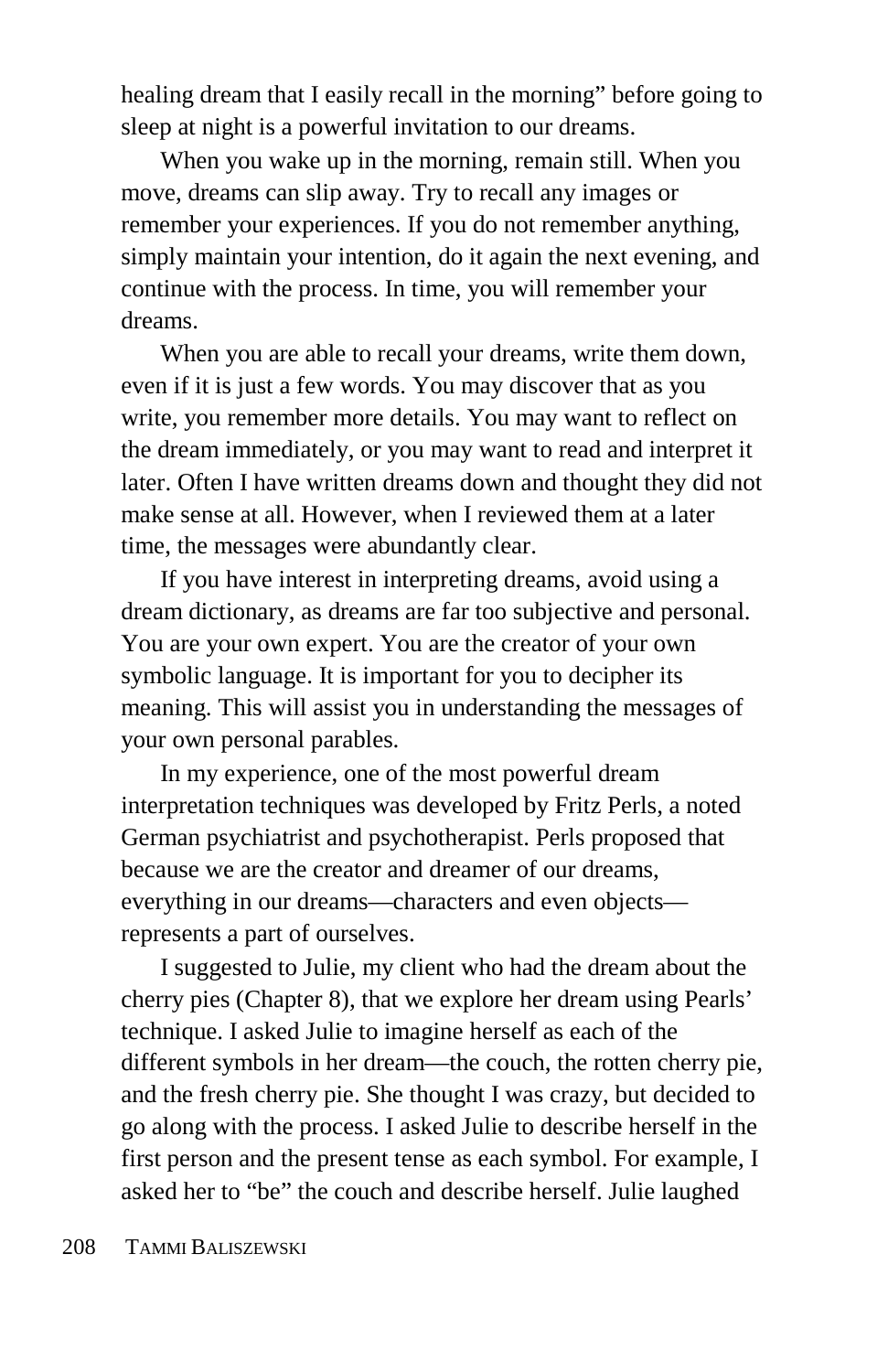and agreed to give it a try. She said, "I am a couch. I am colorful, a little bit worn down, unique, and fairly comfortable. I am pretty stable and I like it when I can support people." Julie laughed again and admitted that this was a very accurate description of herself.

I then asked Julie to "be" the rotten cherry pie. She said, "I am a cherry pie. I want to be fresh and beautiful. I want to make people happy and nourish them, but I can't because I am old, rotten, and disgusting." Tears welled up in her eyes. I encouraged her to let them flow. When her tears subsided, I asked her to finally "be" the fresh cherry pie. She began, "I am a cherry pie and I am hiding behind the couch. I am waiting to be discovered. I have been around forever. I am clean, fresh, wonderful, and beautiful. I am ageless and eternal, pristine, and incredible. I am perfection." Once again, Julie experienced a great deal of emotion as she felt her way through this process.

Although Julie was initially skeptical, she was willing to admit that her revelations were profound. She learned valuable things about herself. This way of processing dreams may sound simple and it is. It is also extraordinarily powerful and healing. I have witnessed many clients experience intense emotions, incredible epiphanies, and deep healing as they reflect, explore, and "become" the different symbols presented in their dreams.

When you set a dream intention or make a request for information in regard to a specific situation, this is referred to as *incubating* a dream. After I created my Ideal Husband List, I felt I was ready to meet my husband. I decided to incubate a dream for clarity. Within a few days, I had several vivid dreams. In one of my dreams I descended into a tunnel that was long, dark, and dirty. I was alone and scared. After traveling for quite some time, I noticed light at the end of the tunnel. As I emerged from the darkness, I felt much better. I then noticed a man with dark hair waiting for me. I recognized him immediately and jumped into his arms. I remember saying, "I didn't think I was going to see you this time." I felt love, connection, familiarity, and joy.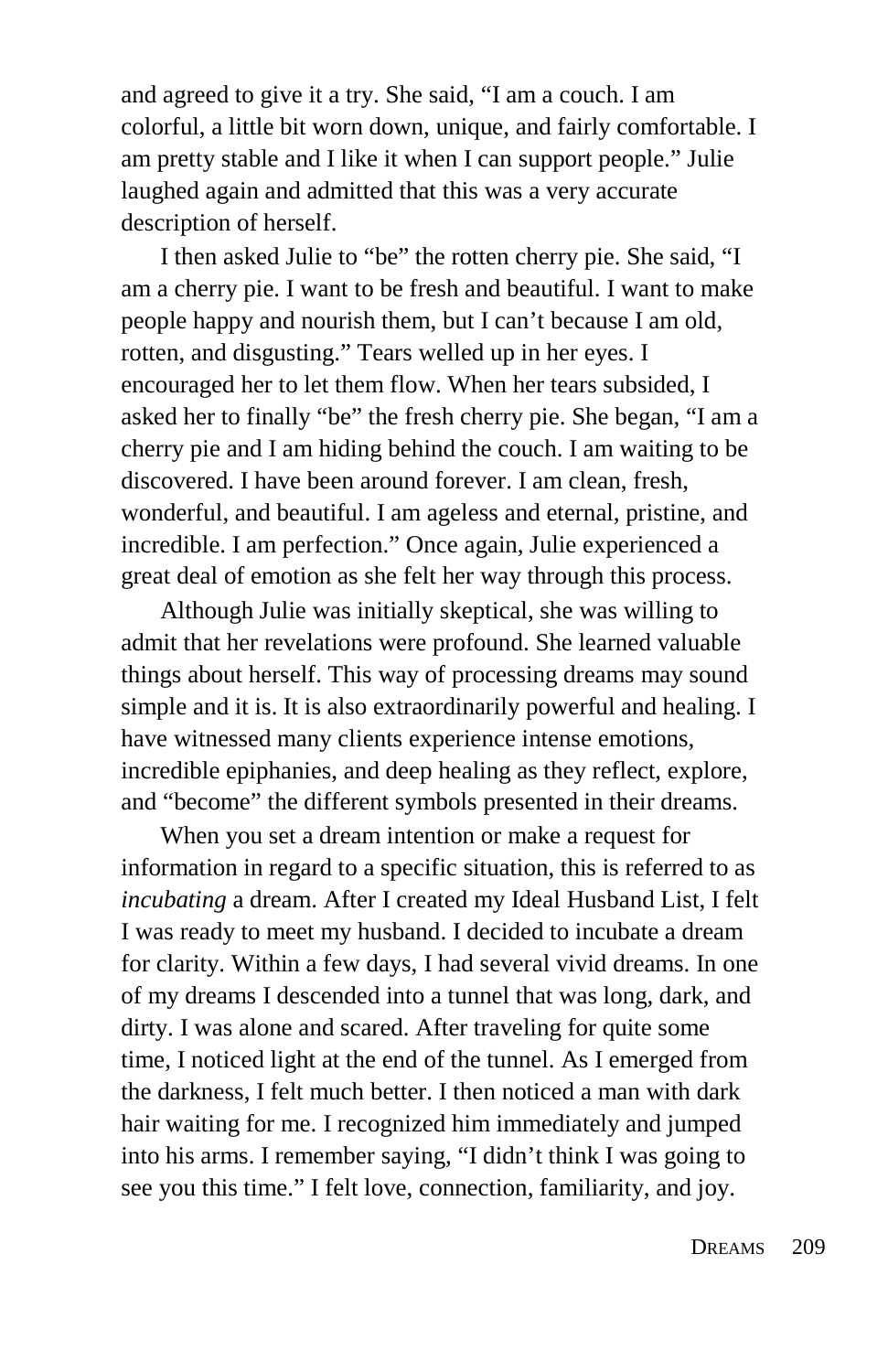In my dream, I was all of the aspects and characters—me, the tunnel, the light at the end of the tunnel, and the person I encountered. In describing myself as the tunnel I said, "I am a hard container. I am constricted, dark, and depressed. I feel uncomfortable, alone, and confused." I then explored being the light and said, "I am moving out of my constricted way of being. I am stepping into my light. I am remembering the truth of who I am. I am one with Spirit, I am the light." Next, I described myself as the man I encountered and said, "I am strong, balanced, and remembering my wholeness. I am connected and aligned. I am in my joy."

As I interpreted my dream, I understood that I had done a great deal of healing. I was becoming more balanced, whole, and integrated. In retrospect, this dream was also precognitive. I met my future husband later that week and, just as I had written on my Ideal Husband List, I did indeed "recognize" him.

It takes courage to explore our dreams and the depths of our psyche, for they will reveal hidden truths about ourselves. Dreams always tell the truth about what we think and how we feel. If we try to suppress or deny aspects of ourselves, they will be revealed through our dreams. Choosing to be conscious of our dreams is really about waking up and becoming more aware. Our subconscious knows things we do not and by paying attention, we can put ourselves on the fast track to personal growth.

#### **Exercise: Having and Recalling Dreams**

- 1. *Invite dreams.* Do not hunt, attempt to control, or capture your dreams. Dreams respond much better to invitation and intention rather than force.
- 2. *Dream intention.* Write down an intention to vividly recall your dreams.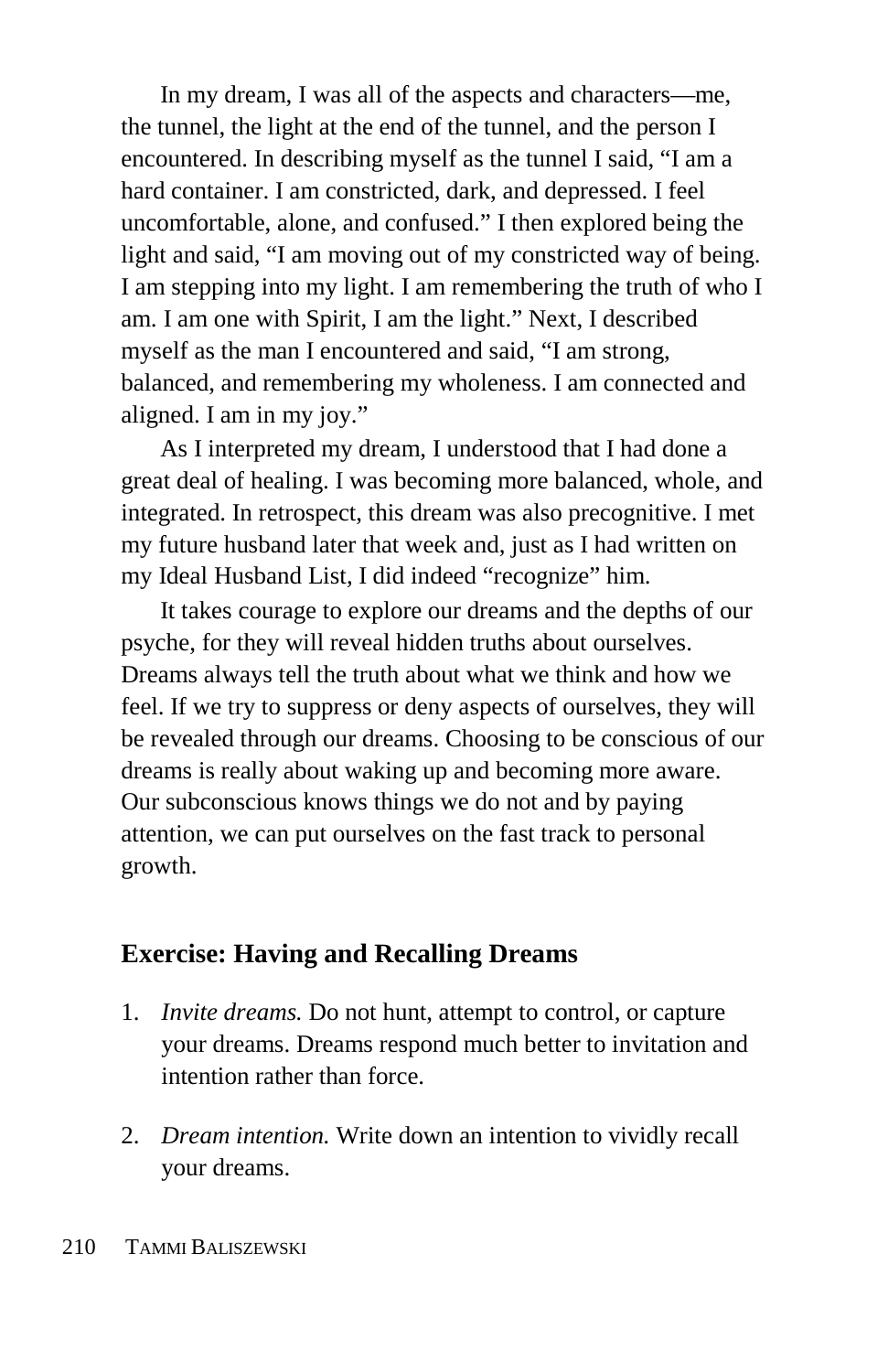- 3. *Dream incubation.* Write down your request for clarification about a specific subject during your dreams.
- 4. *Recall the dreams you receive.* When you wake up from a dream, lie still for a moment and review it. Allow the pieces to come together.
- 5. *Write down your dreams.* After you have reflected on your dream and remember as much as you can, write down all that you can recall. More details of the dream may surface as you are writing.
- 6. *Keep a tape recorder by your bed.* It is much easier for some people to turn on a tape recorder and talk about a dream, than to turn on the light and write it down. Experiment and see what works best for you.
- 7. *Keep a dream journal.* This practice is a good way to encourage dreaming and stimulate recall. Reviewing the journal at a later date can help you to further understand your dreams and any patterns or ongoing themes in your life.

## **Exercise: Exploring Your Dreams**

- 1. *Explore being every character in your dream.* Just as Julie "became" every symbol in her dream, try to be every person, object, and thing in your dream. Speak in the first person and the present tense. Let your imagination run wild without editing or becoming too analytical.
- 2. *Consider how the dream makes you feel.* Often how we feel in a dream is its most revealing aspect. How do you feel about the different people, animals, or objects? Feeling our way through dreams is often much more effective than thinking our way through them.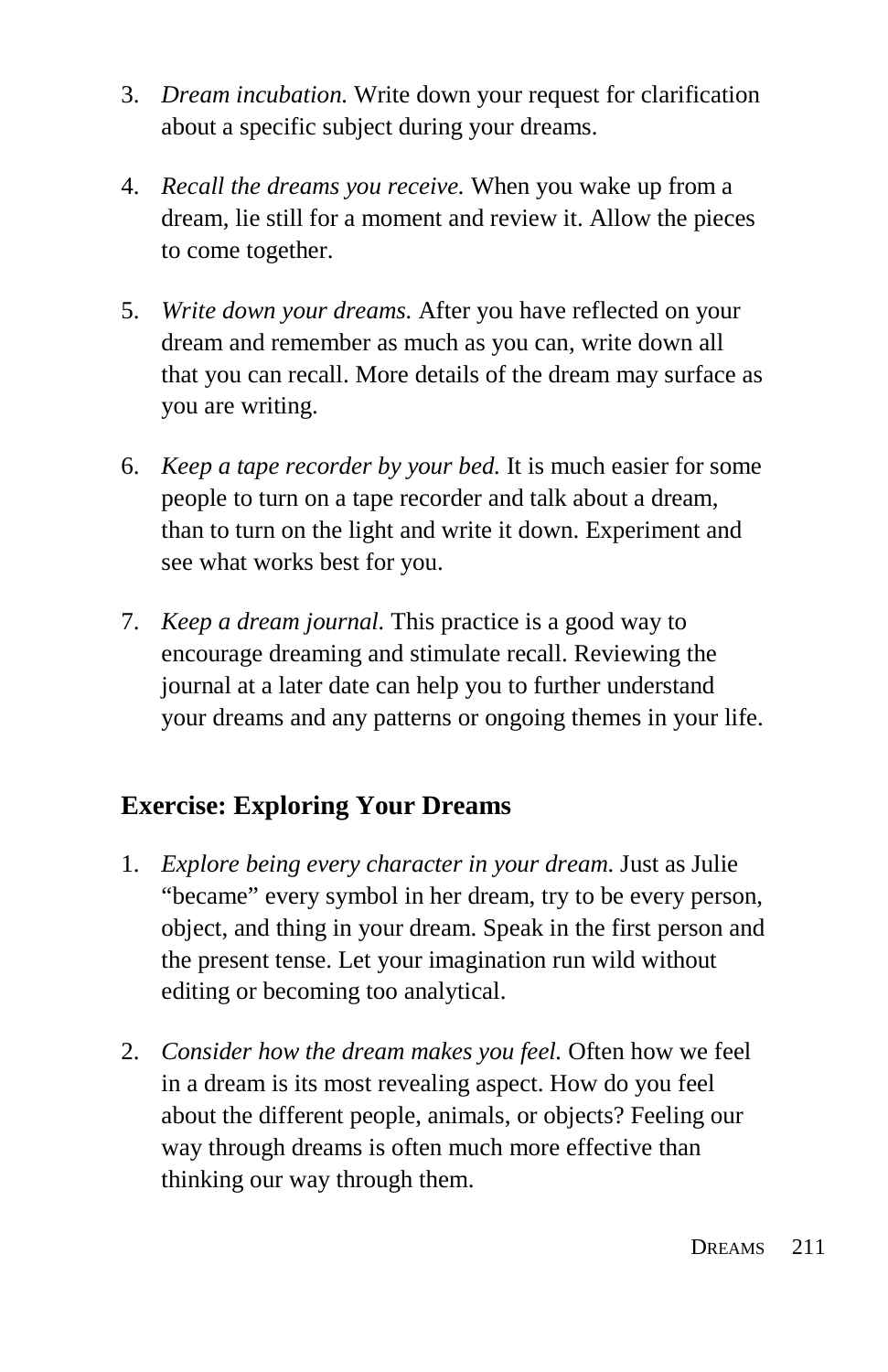- 3. *Free association.* Make a list of free associations about the different characters and objects that appear your dreams. You can obtain greater clarity regarding the symbolism and relationships within your dreams by using this technique.
- 4. *Dialogue with your dreams.* Sit in a chair and imagine the objects or characters of your dream in another chair. Talk with them. Ask them questions. Then switch chairs and allow them to respond to you through you. For example; if you were riding a bike in a dream and hit a tree, talk to the bike or tree. Let them respond to you and reveal their personal messages and meanings. Allow the process to be spontaneous. You may be amazed at what you learn.
- 5. *Talk about your dreams.* Share your dreams with a friend. Sometimes when we talk about our dreams, we experience epiphanies and clarity. Also, our friends may clearly see a message that we might have missed.

Dreams are stories from your Higher Self that you can ignore or invite, and avoid or embrace. We can sleep through our dreams or awaken with them. If you choose to pay attention and integrate the personal messages received through your dreams it can lead to profound healing. When you are whole within, you are much more apt to manifest a healthy, supportive, and loving relationship. By becoming more integrated and aligned through the process of understanding our dreams, the more prepared we are for manifesting the greatest love of our life.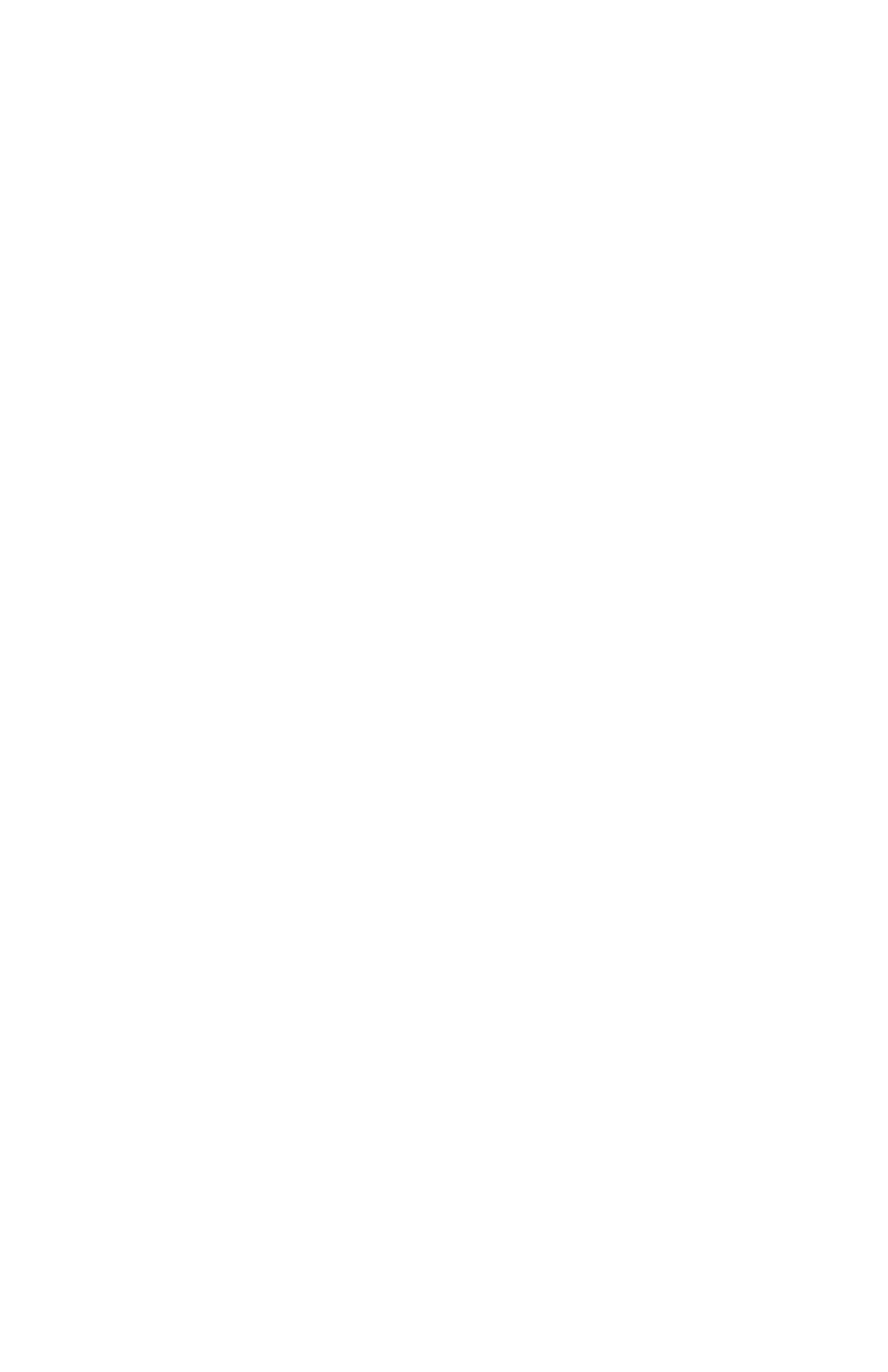# *Chapter 19 Meditation*

*Be still and know that I am God. ~ 46th Psalm, verse 10*

*Meditation is the straight flight of the mind to the Kingdom of heaven present in the heart of everybody. ~ Maharishi Mahesh Yogi*

The mind is extraordinarily powerful. As human beings, we tend to have many random thoughts, which can create chaos in our minds. As discussed in previous chapters, inner reality is reflected back to us in our outer reality. The chaos of our minds will inevitably manifest as chaos in our lives.

Meditation creates space by clearing the chatter of our thoughts. When you still your mind, you easily come into alignment with your Higher Self. From this place of inner peace and connection, you are able to access deep inner wisdom, clarity, and intuition.

My personal meditation practice started out of necessity. I was experiencing panic attacks, anxiety, and depression and my body rejected antidepressants and other medications that are normally prescribed to treat these conditions. When I heard about the benefits of mediation, I decided to give it a try and started a simple practice. For 10 to 20 minutes in the morning, I focused on my breath. At first it seemed as though nothing was happening, but eventually I began to notice a pattern. On the days I would meditate I felt more calm, peaceful, and balanced. I also seemed to experience more meaningful coincidences. On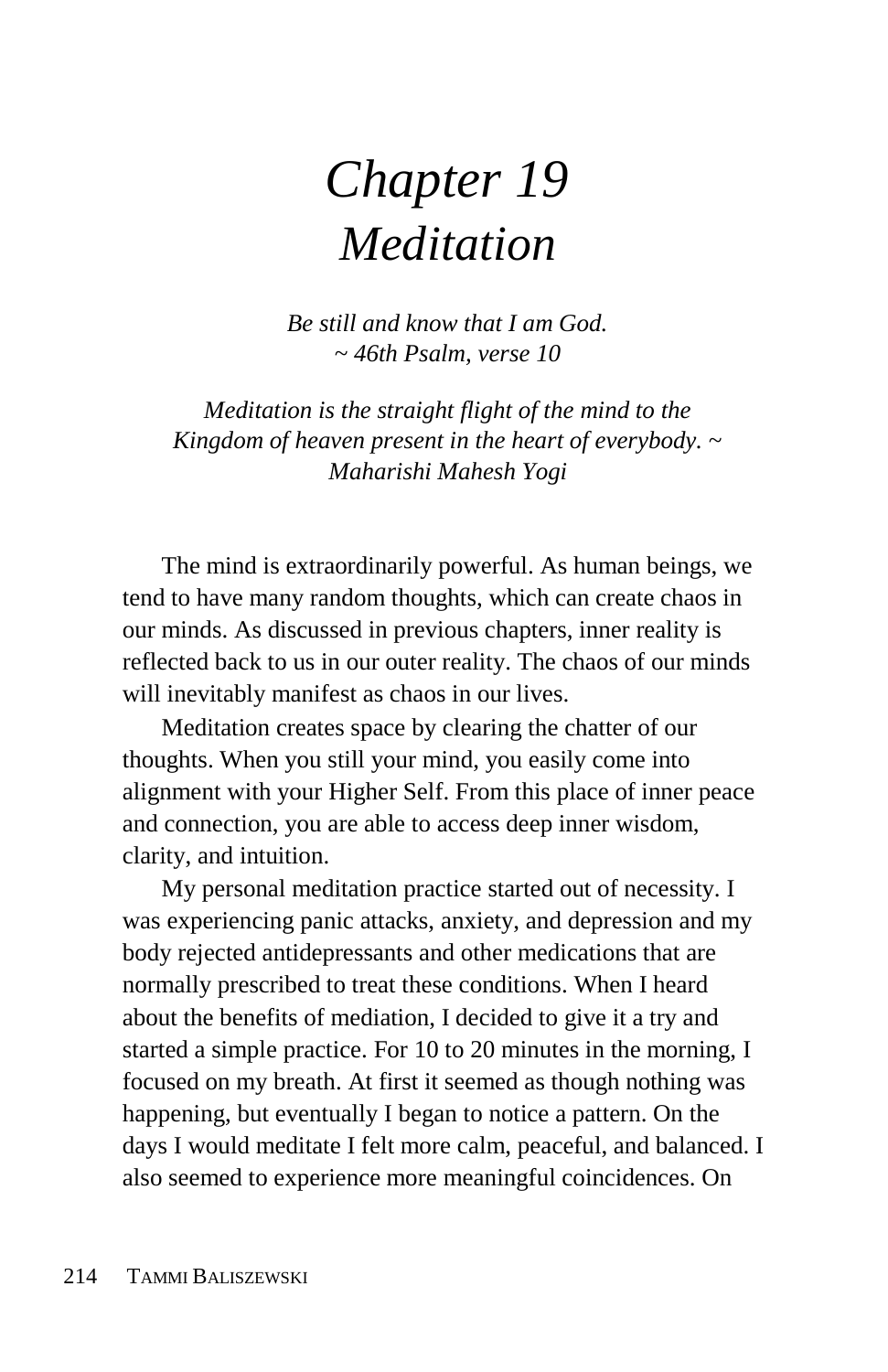the days I did not meditate, my anxiety and depression seemed to return.

There was an undeniable link between my meditation practice and how I experienced my life. During one session, I came to realize that if I meditated consistently for five minutes a day, it would significantly change my life for the better.

Research on meditation and the brain have produced evidence that we change the workings of the mind and are able to achieve greater levels of awareness when we meditate (Antoine Lutz, Lawrence Greishar, Nancy B. Rawlings, Matthew Ricard, and Richard J. Davidson, "Long-term mediations self-induce high-amplitude gamma synchrony during mental practice," *Proceedings of the National Academy of Sciences,* 101, no. 46 (2004): 16369-73.). Researchers have found that longtime practitioners of meditation show levels of brain activity that have never been documented before. In addition, the area of the brain associated with happiness—the left prefrontal cortex—is much more active in those who meditate compared to those who do not. These studies indicate that meditation can improve our levels of happiness, mental activity, focus, memory, cognitive learning, and consciousness.

I often use meditation to help me clarify certain situations. A few years ago, I was apprehensive about accepting a spokesperson job, in which I was asked to work lengthy hours at a trade show. Trade show work is notoriously exhausting and, with my history of chronic fatigue, the prospect of this work seemed particularly daunting. I meditated about the situation and realized that if I took the job, I could invite and receive divine nurturance at any time and be replenished. I decided to accept the job.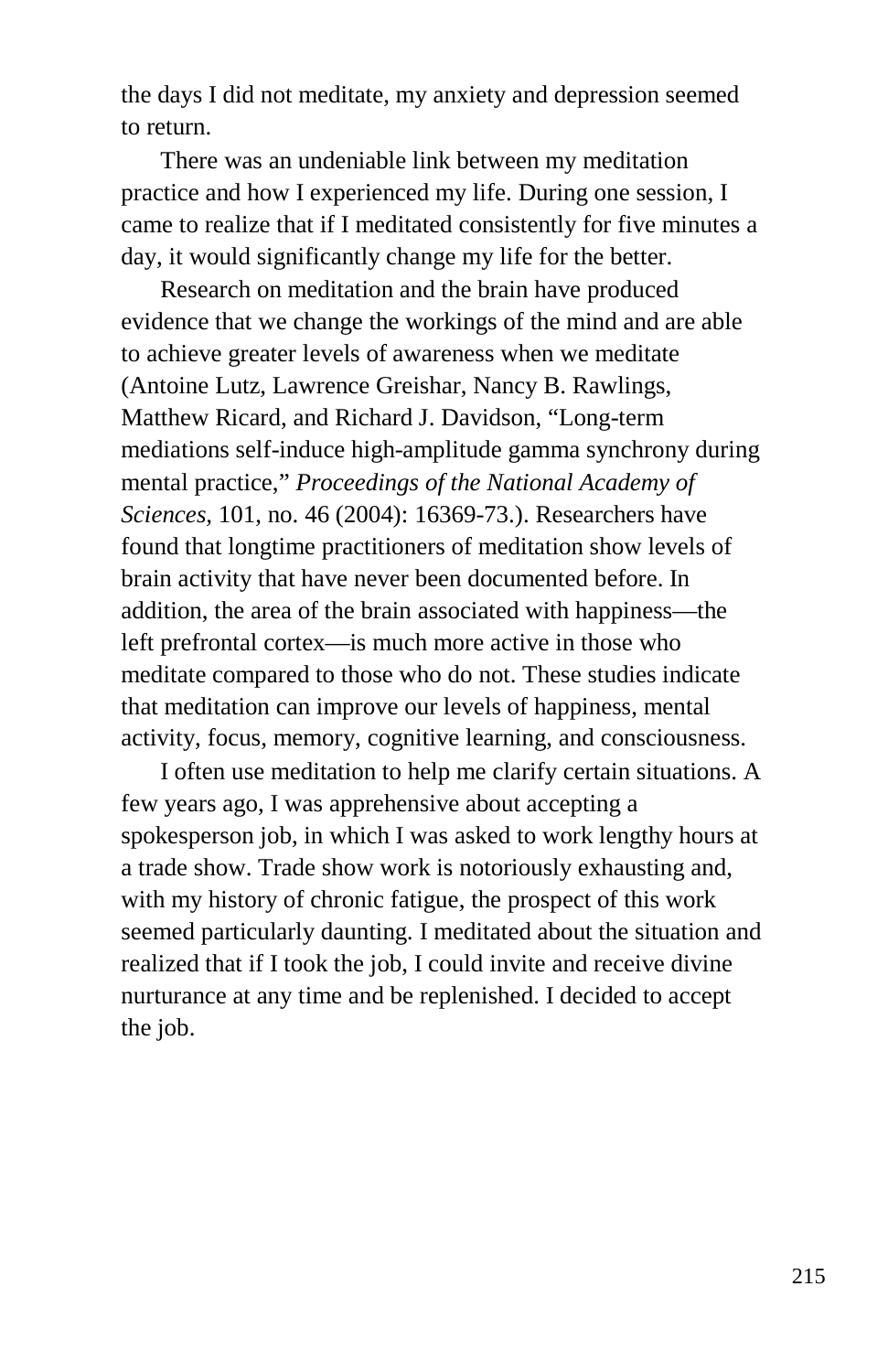I meditated at the beginning of the show and set my intention to receive divine nurturance. During the day, I would close my eyes for just a moment, relax, and visualize light pouring into me. I also took short meditation breaks throughout the day. It worked amazingly well. At the end of the show, my colleagues could not understand why they were completely exhausted while I appeared to be relaxed, refreshed, and energized. It was because of my intention, meditations, and visualizations. They were like healing balms to my body, mind, and soul.

Here are some benefits that practitioners of meditation have experienced:

Increased energy Increased awareness Being more present Improved focus Experiencing centeredness, wholeness, and a sense of peace Experiencing balance and harmony Increased sense of connection, fulfillment, and well-being Clarity about life's purpose Increased intuition Increased synchronicity Experiencing greater clarity More easily manifesting desires Greater sense of joy Alleviated anxiety, loneliness, depression, and/or despair More restful sleep

216 TAMMI BALISZEWSKI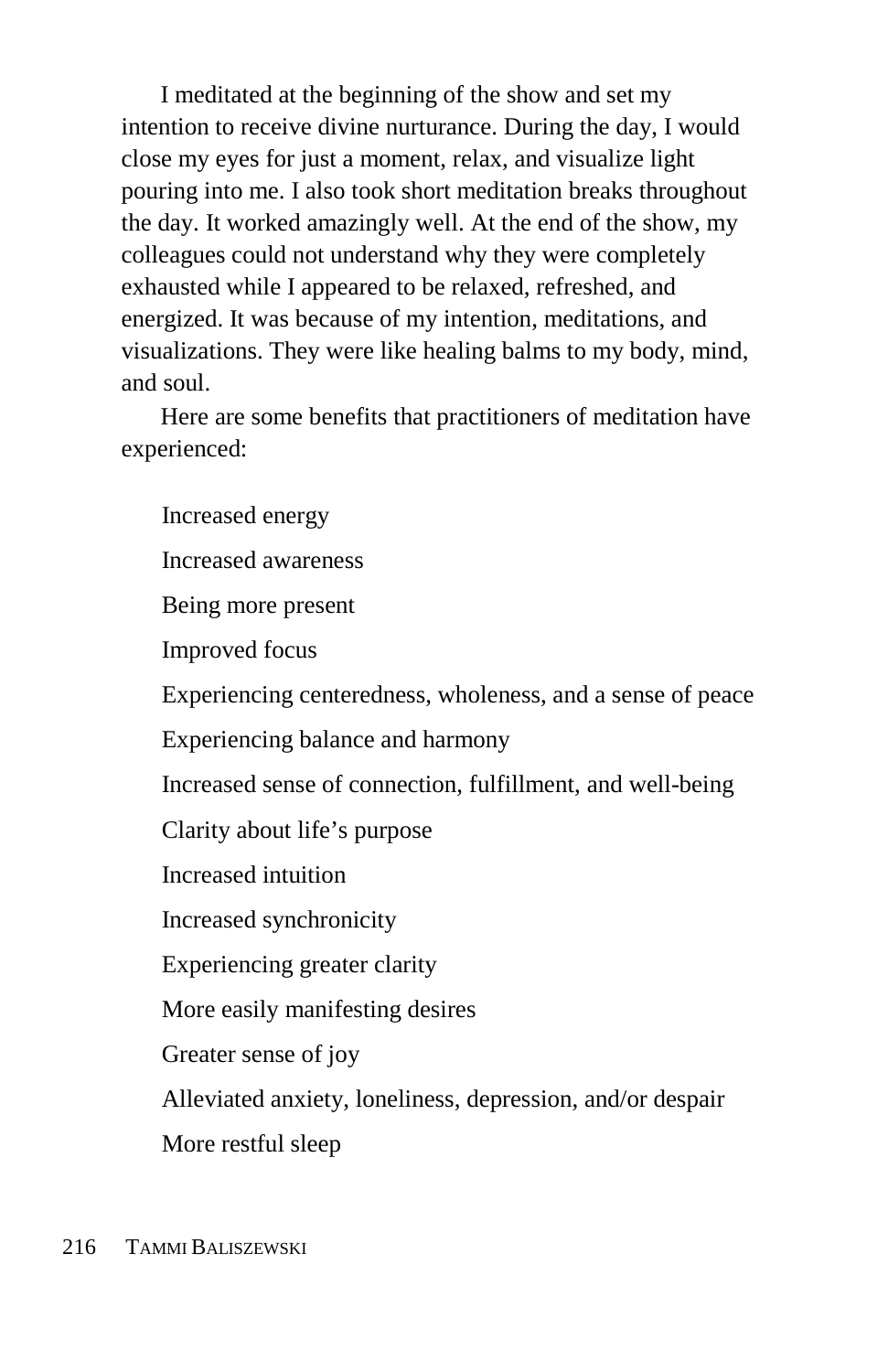Healing physically, mentally, emotionally, and/or spiritually Aligning with one's Higher Self

Opening one's heart

Experiencing and/or attracting love

The reasons to meditate are varied and numerous. Just as exercise is good for the body, meditation is good for the heart, mind, and soul. We are all sparks of God and meditation is the process of visiting, expanding, and aligning with the "God spark" that resides within.

I believe there is truth in the old adage, "Prayer is talking to God; meditation is listening to God." Imagine picking up the phone and calling a loving, patient, and wise friend. Now imagine spewing all of your problems, challenges, and desires and, without waiting for their response, you hang up. We greatly benefit when we take time to meditate and "listen" to God's input. During meditation, we have the opportunity to sit one-onone with Spirit and receive messages that are exclusively for us.

Almost everyone I know resists meditation, including myself. Often it seems the more we need it, the more we resist it. When I encounter friends or clients that are in great discomfort, I will ask them if they have considered meditating. Frequently their response is something like, "I can't sit still; I'll go crazy." No, they are going crazy because they are not sitting still! I have been guilty of this same type of behavior. In the past, I thought, "If I go fast enough, I can get away from myself and outrun the pain." It didn't work. No matter how fast I went, I was still with myself—the pain and spiritual emptiness persisted.

The more we try to run away from ourselves the more likely we are to have accidents or illness. A powerful way to heal frustration, anxiety, and emptiness is by reconnecting with our center and our spiritual essence. Relief is within and can be accessed by meditation.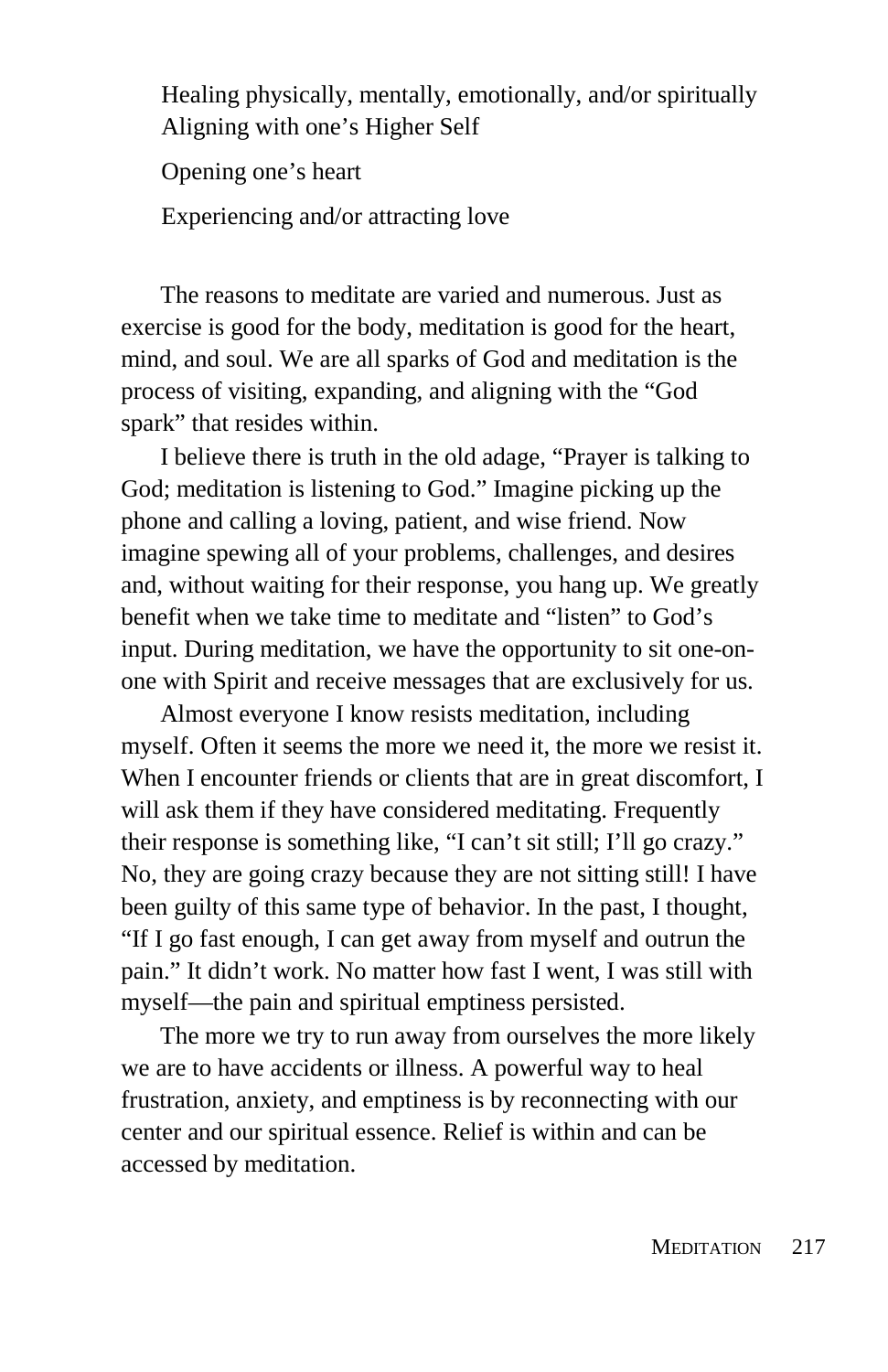Often when I suggest meditation to someone who has not tried it or is unfamiliar with the process, the most common excuse I hear for not doing it is, "My mind is too active. I can't *not* think." Meditation is the experience of directed focus, not spacing out as some might believe. A wonderful way to start a meditation is to direct the energy of the mind rather than quiet it. This can be done in the form of counting your breaths or silently repeating mantras or chants. Usually after a minute or two of directed focus, the mind easily and naturally starts to slow down and relax.

For me, one of the most wonderful benefits of meditation is the synchronicity. Carl Jung coined the term *synchronicity w*hich means "meaningful coincidence." I am always amused by how these coincidences seem to be directly related to my meditation practice. These coincidences make me laugh—it is as if God is winking at me. I experience a sense that all is well. For example, after a morning of meditation, I was driving along and thinking about writing this book. I noticed a billboard that read, "Just Do It!" I laughed and thought, "Hmm, I wonder how I would go about writing a book?" Immediately a car pulled in front of me with a bumper sticker that read, "With God All Things Are Possible!" If I had not meditated that day, I doubt I would have noticed the billboard and I probably would have gotten angry at the guy that pulled in front of me.

When I take the time to meditate, I experience grace and synchronicity throughout the day. For example, I might envision a friend's face during meditation. Later that day, I will receive a call from them. Often, I will think about a song and will hear in on the radio moments later.

A wonderful friend of mine recently decided to start a meditation practice. Her practice involved repeating the mantra, "I am living in grace." A few days later she received an article of clothing from another friend with the words "I Love Grace" on it. Later that evening she went on a dinner date. The gentleman, who was unaware of her new meditation practice, brought her to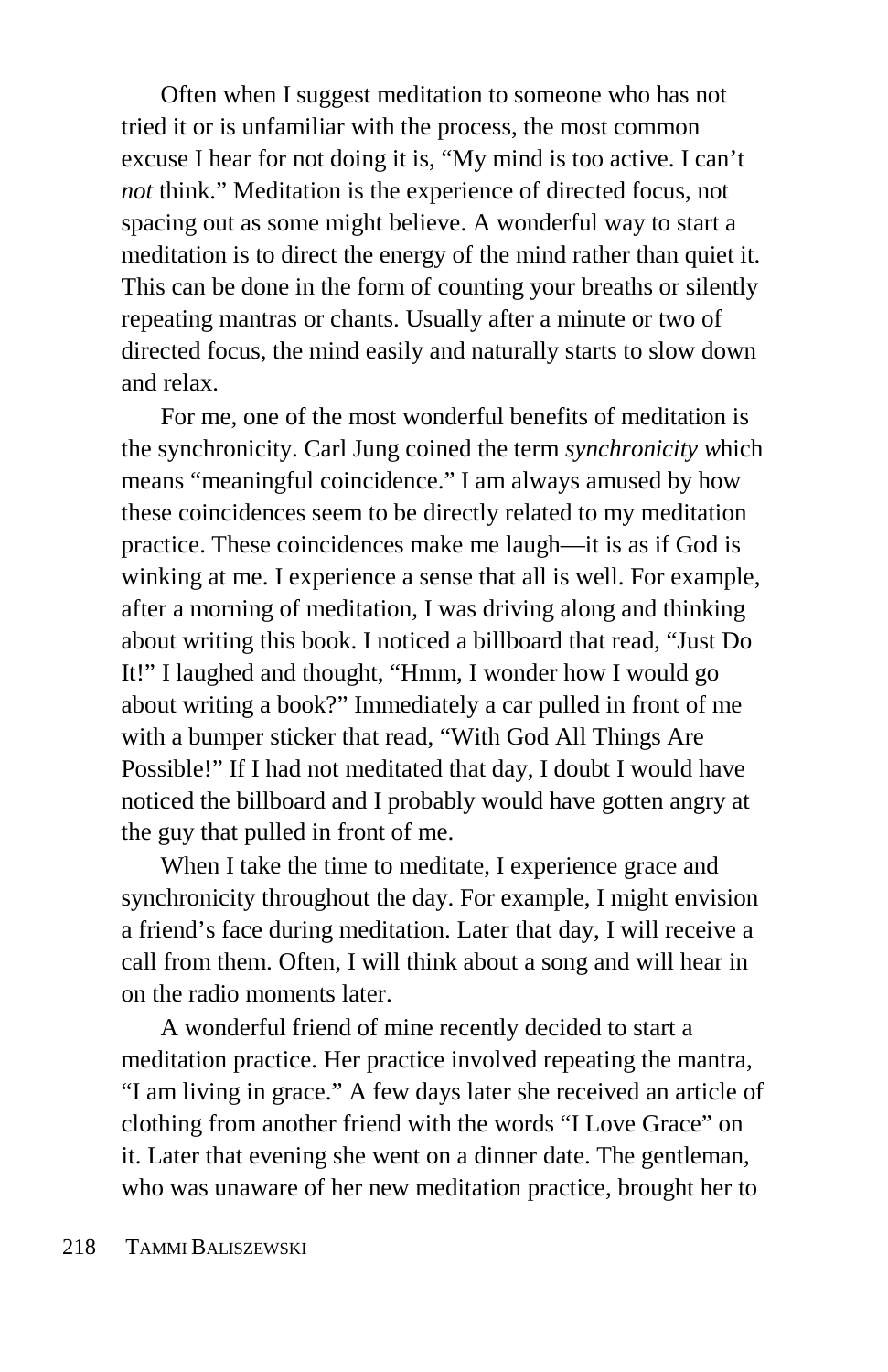a restaurant called Grace. She had meditated on grace and received immediate feedback from the Universe! To her, it was confirmation that the mantra she repeated during her meditation was heard. She, too, felt she received her wink.

There are many types of meditation; the originations of which stem from varied philosophies and religions. Meditation is a highly personal experience and there are as many variations of meditation as there are people. Meditation is an expression of our deepest essence. As with anything, meditation takes practice. You could not expect to go to the gym once and instantly have the perfect body, would you? If you think you cannot meditate, it is probably because you have not found a way that works for you. However, if you daydream, have found yourself distracted in a conversation, or have had internal dialogue with yourself, you can meditate. Everybody has the capacity to reflect inwardly.

To find a style that works for you, it helps to understand how you think by determining what senses you rely on the most. Some different ways people process information are visually, auditorily, and kinesthetically. When considering what you did yesterday, do you "see" what you did? If so, you are visually oriented. If you hear commentaries in your thoughts, you are auditorily oriented. If you feel the experience or have to move your body to activate the memory, you are kinesthetically oriented. You may primarily rely on one of your senses or use a combination of them. The following examples are meditations that apply to the different senses. See if any of the following types of meditation appeal to you. Remember, there is no wrong way of meditating and by simply taking the time to try it (even if you think you aren't doing it well) you will reap wonderful benefits and rewards.

*Breathing meditation.* This simple and universal meditation involves focusing on the experience of breathing. Close your eyes and simply observe your breath. Pay attention to the air coming in and out of your nostrils, the temperature of the air,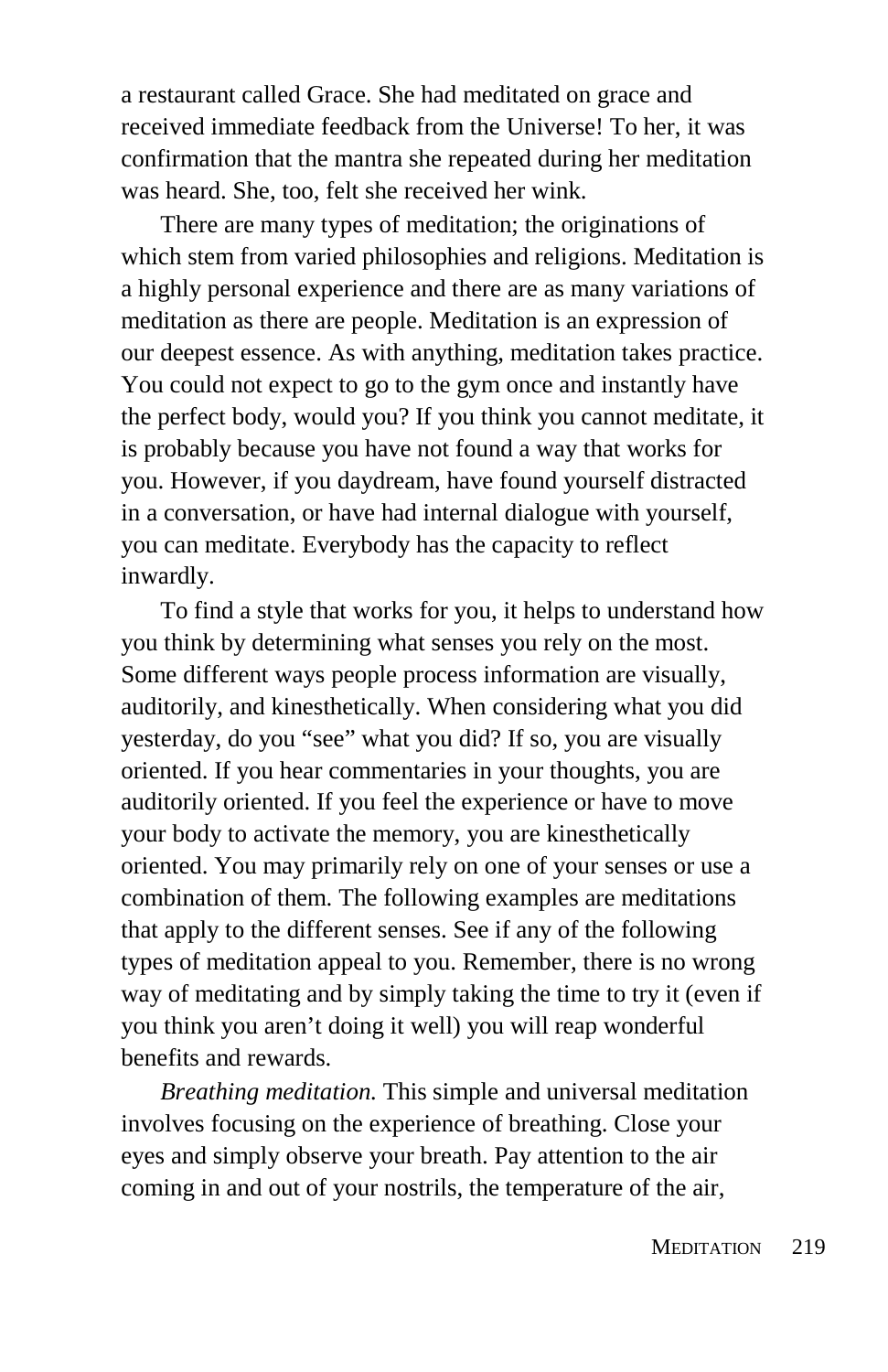and how it feels. Notice your lungs filling with air. Do not change your breathing, simply become aware of it. As you pay attention, your breathing may slow down and become deeper. When we focus on our breathing, we tend to relax our bodies and minds. A greater flow of oxygen is distributed throughout the body. The breathing meditation is an effective way of calming and soothing ourselves. It also assists us in attaining greater focus, balance, peace, and awareness.

*Visual meditation.* When you focus on an imagined person or scenario and allow yourself to relax and become centered, this can lead to a meditative state. You can envision a spiritual teacher, a young child, an animal, or pet that evokes a sense of joy, purity, or gratitude. The image of light also is a powerful visual meditation tool. You can imagine a ball of healing light within or you can surround yourself with a glowing light. You may choose to create an inner sanctuary, or imagine a beautiful place in nature. Perhaps you feel a sense of connection sitting next to a stream, in a forest, on a mountain, or by the ocean. If you are a visually oriented person, this type of meditative practice is very powerful and an effective way of focusing and relaxing the thinking mind. It can also assist you in connecting with your Higher Self and expanding your consciousness.

*Object focus meditation.* Focusing on a sacred object with your eyelids slightly lowered to relax into a meditative state is the premise of object focus meditation. You may choose an object such as a candle, picture, crystal, or something from nature. You will want to select a symbol that you find beautiful, calming, and creates a sense of appreciation within you. If you find yourself stressed out, you can reconnect to the sacred and peaceful place within by simply focusing your awareness on a sacred object and allowing yourself to breathe deeply and relax.

*Chanting.* This is an ancient practice that focuses the energy of the mind and aids in accessing the spiritual world. When you repetitively chant a word out loud, it vibrates throughout your energy field and raises your vibration to a higher frequency.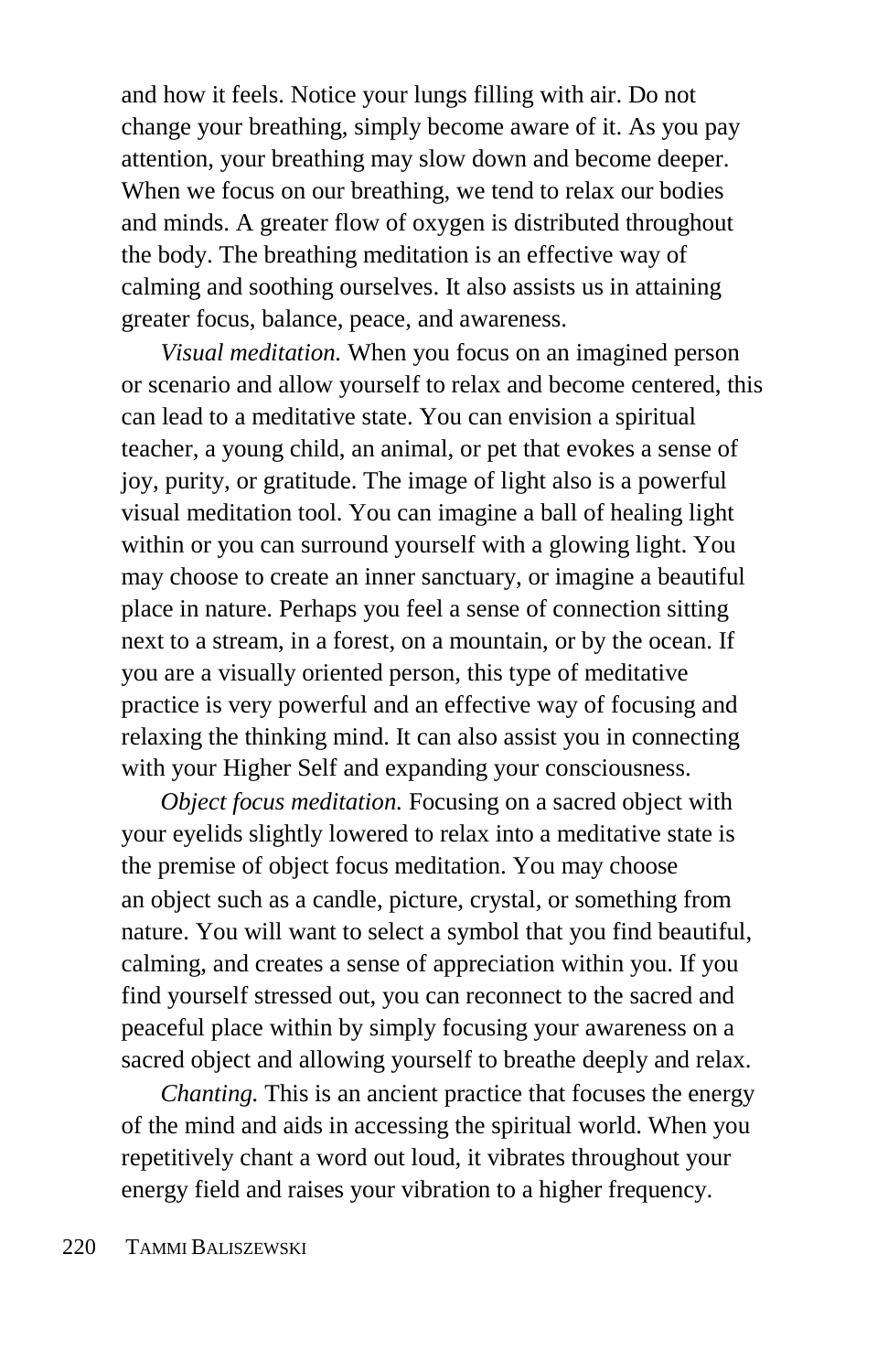Chanting balances the subtle energy system and has the potential to bring you to a deep state of meditation. The most widely used Sanskrit mantra is *Om* (the universal sound), or Hu (pronounced "hue") meaning divine love. Some people choose to chant the word God. One of my favorite chants is *Om Namah Shivaya*  (pronounced Om Nam-yah Shiv–a-yah) which is Sanskrit for "I bow to the divine within." Chanting is a powerful meditation technique that can help you anchor your

awareness and quiet your mind.

*Mantra meditation.* This meditation involves the repetition of a phrase or affirmation either silently or out loud. You may create your own mantra, or you may choose to focus on a message from the Bible or another sacred text. By synchronizing your breath with your mantra, you can energize this meditation. For example, using the mantra, "I am aligned and whole," inhale while thinking or saying the words, "I am." Exhale while thinking or saying the words, "aligned and whole." During this meditation, you may receive visual images, feelings, or impressions.

*Music mediation.* As the name suggests, music is the focal point of this meditation. Choose gentle, soothing music that promotes and encourages peace, relaxation, and harmony. This can be a great meditation practice for those who are auditory in nature and enjoy listening to music.

*Guided meditation.* There are many CDs available that use sound, music, and imagery to assist listeners on guided inner journeys. The subject matter is varied and there are many options available. This is a great tool for people who want support focusing their attention or find other practices challenging or boring.

*Gratitude meditation.* Gratitude is a powerful way of opening one's heart and assists in accessing the deep place of peace and reverence within. You can tap into heartfelt gratitude by simply focusing, one by one, on the things that you are truly thankful for in your life.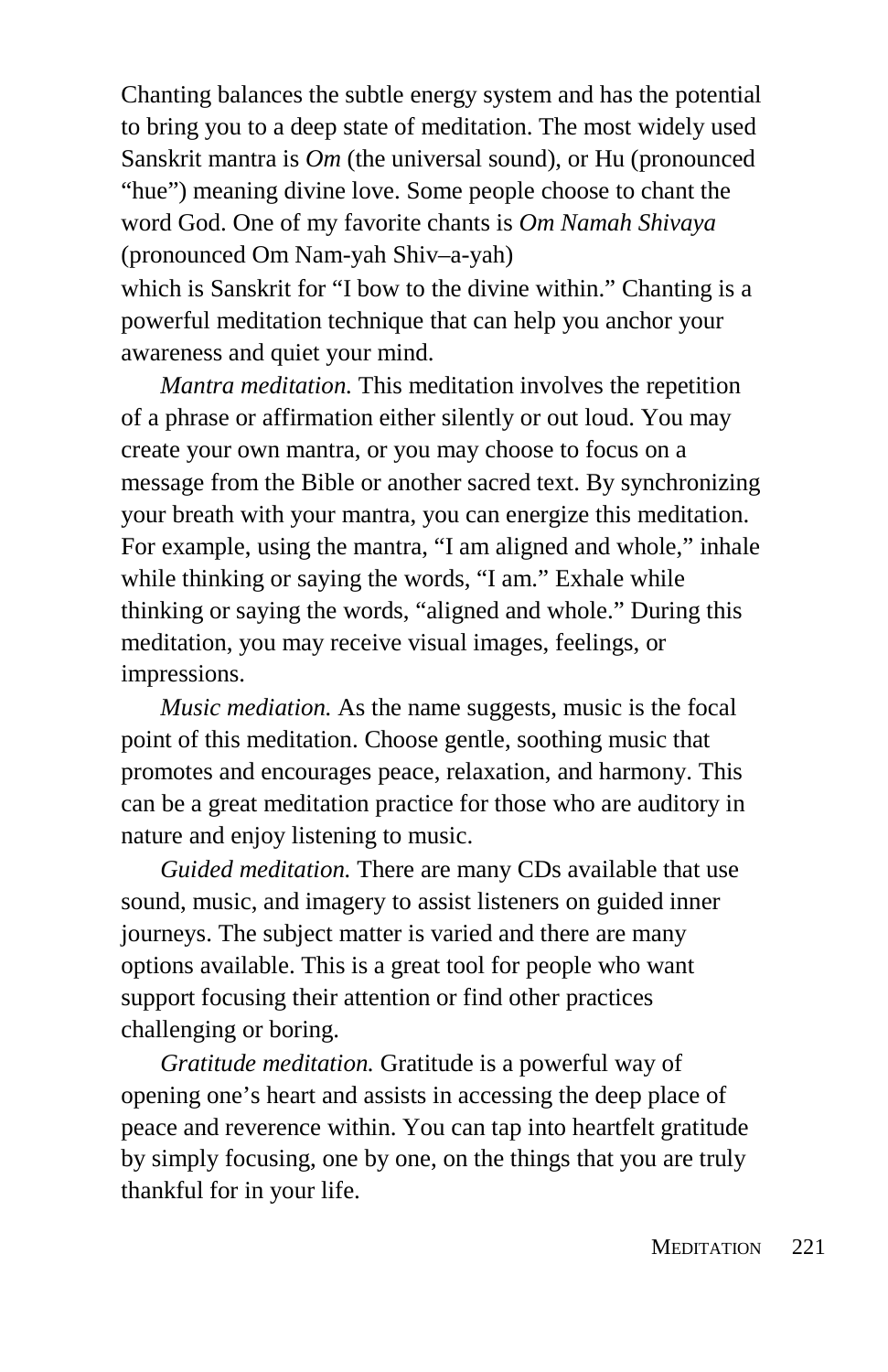*Walking meditation.* This type of meditation requires focusing on the movement of the body. Smaller steps are usually taken and the feet are placed consciously, rhythmically, and

slowly on the ground with every step. Extreme focus is paid to the feeling of your feet touching the ground, the physical movement of your body, and your breathing.



#### *Mandala*

*meditation.* My favorite type of meditation is through the creation of a mandala. *Mandala* is a Sanskrit word meaning "sacred circle." They can include various geometric designs (usually circular) and

*The Sri Yantra, or Yantra of Creation is a powerful mandala from the Hindu tradition. It represents the timeless creative principle and has been used for centuries as an object of meditation and for the purpose of healing body, mind and spirit.* 

symbolize the universe and wholeness. Mandalas have been used for centuries in many cultures and traditions as a meditation tool. They have also been used for the purpose of healing, self revelation, awareness, and connection with Spirit. Toward the end of his life, Carl Jung worked extensively with mandalas, both personally and in his practice. He considered them to be the most powerful tool to understand, express, and heal oneself. He referred to them as "the archetype of wholeness." By meditating on a mandala or through the creation of one, we have the potential to relax, center ourselves, and experience unity, order, and balance.

*Chakra Meditation.* The word *chakra* is Sanskrit for "wheel." According to yoga philosophy, a chakra is one of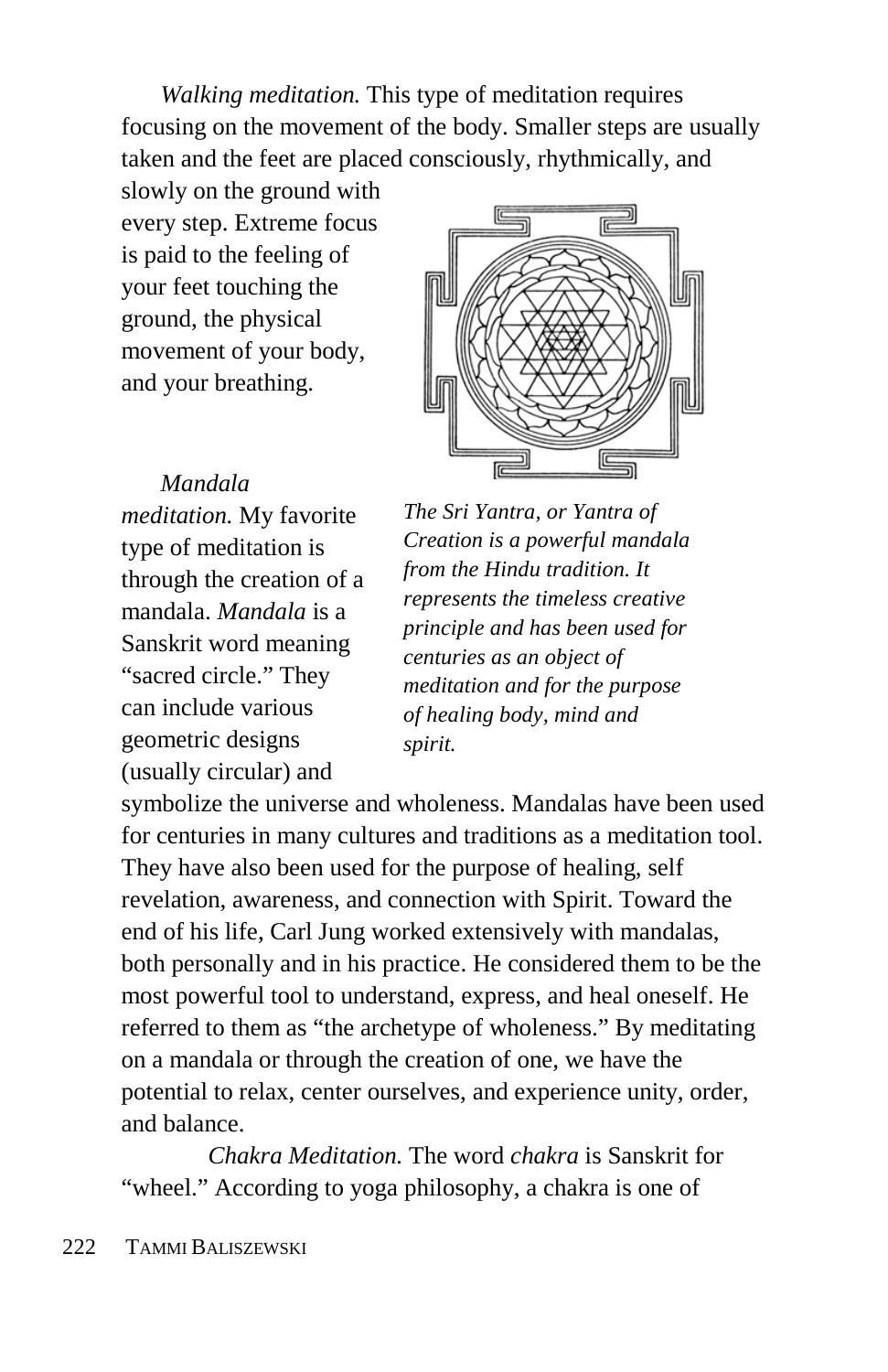several centers of spiritual energy within the human body. They are arranged vertically from the base of the spine to the crown of the head. If you could see chakras (as many psychics do) you would observe vortexes of energy and colors. Focusing on the chakras during meditation helps us to connect within and is an effective way to achieve inner balance. Similar to the body's physical energy centers—heart, lungs, and brain—our subtle body has seven main energy centers (chakras). Each has its own color, qualities, and sound. You can use any or all of your senses to balance and open the chakras.

The *root chakra* is located at the base of the spine and is the chakra of manifestation and survival. It is connected to tribal programming, which is the information our families have handed down to us as our primal needs. This chakra regulates our physical existence, connection to the world, and basic needs. You probably have a constriction in the root chakra if you are financially struggling, not living in a home you love, or driving a car you enjoy. Such a constriction can bring about physical challenges related to weight, adrenals, legs, and feet. The color of this chakra is red and the sound is "lam." (All of the chakra sounds rhyme with "aum.")

The *sacral chakra* is located just below the belly button. It is the energy center of change and emotions and closely associated with feelings, sensuality, procreation, and creativity. The qualities of this chakra are gentler than the primal qualities of the root chakra. It also is the center in which we experience gut feelings, empathy, and self-judgment. Physical problems that may stem from the constriction of this chakra are kidney or bladder problems, a stiff lower back, sexual problems, fertility issues, PMS, colitis, and appendicitis. Other challenges may come in the form of creative blocks and co-dependency. The color of this chakra is orange and the sound is "vam."

The s*olar plexus chakra* is located in the stomach region. It is commonly known as the power center and is the vortex of transformation. It functions as the storehouse for our judgment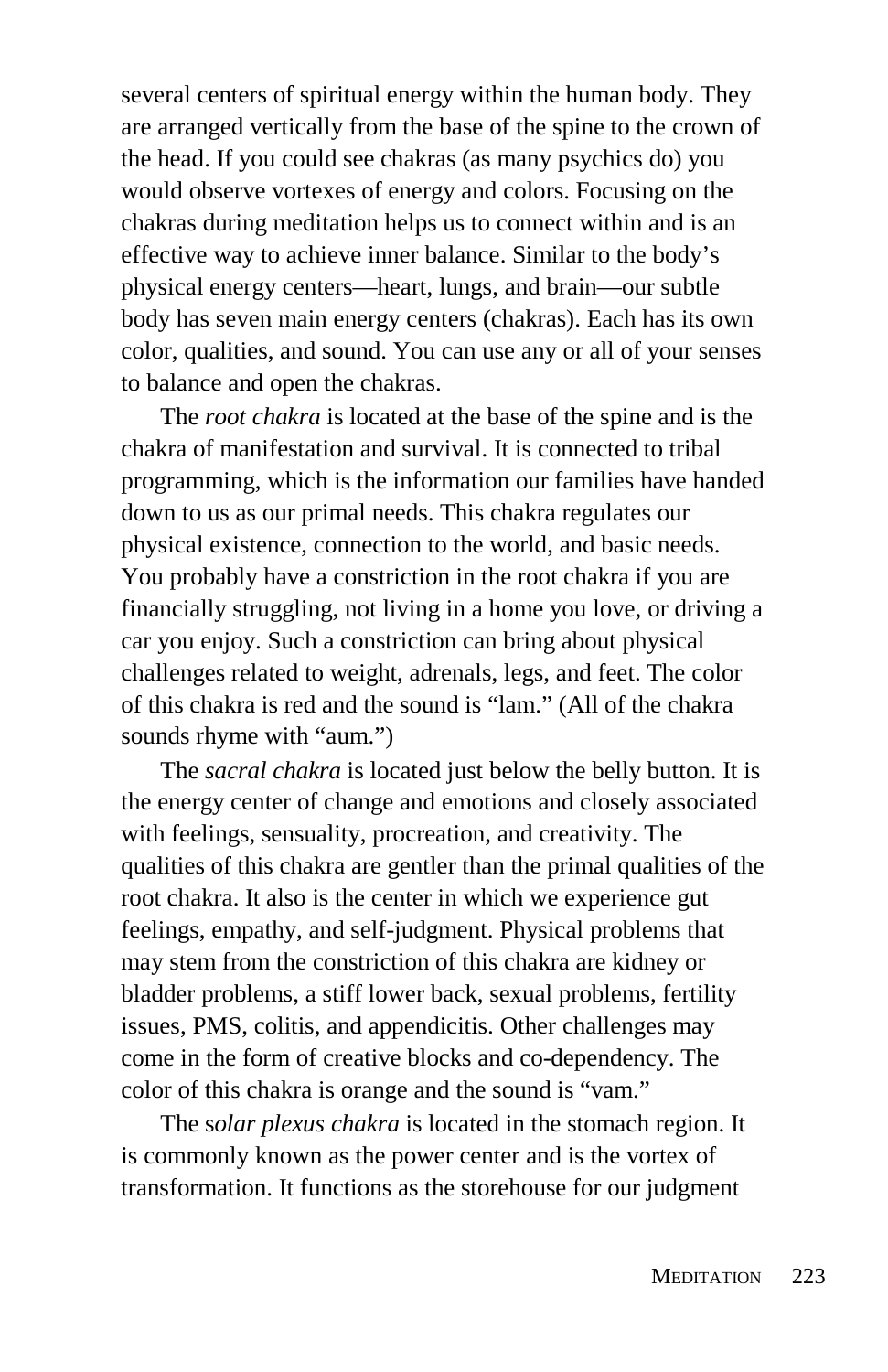of others, and opinions and beliefs that have been gathered from life experiences. The solar plexus chakra also relates to boundaries, confidence, control dramas, people pleasing, insecurity, and self-esteem. Imbalances in this chakra may cause digestive disorders, ulcers, diabetes, and hypoglycemia. The color of this chakra is yellow and the sound is "ram."

The *heart chakra* is located in the chest and is often referred to as the chakra of balance, love, and compassion. It is the storehouse of our innermost dreams and desires. It is also the energy center of heart connections, relationships, and emotional healing. The heart chakra influences our ability to give and receive graciously. It is the seat of intimacy and influences our ability to connect deeply and authentically with others. Constrictions can take the form of heart problems, sleep disorders, high blood pressure, and lung-related problems. The color of this chakra is green and the sound is "yam."

The *throat chakra* is often referred to as the chakra of creativity. It is useful in the areas of communication, selfexpression, and self-protection. It is the energy center that supports us in speaking our truth and the primary chakra associated with responsibility. Disorders that affect the throat, mouth, jaw, tonsils, thyroid and thymus may be related to constriction in this chakra. Imbalances may also cause stiff necks, frequent colds and hearing problems. The color of this chakra is blue and the sound is "ham."

The *third-eye chakra* is located in the center of the forehead. It is the energy center of intuition, imagination, and clear vision (clairvoyance). It is linked to the pituitary gland, which regulates many of our hormonal and endocrine functions. Problems related to constrictions in this chakra may manifest in issues regarding vision, headaches, hormonal imbalances, growth, and development challenges. The color of this chakra is indigo or purple and the sound is "aum."

The *crown chakra* is located at the crown of the head and is associated with higher consciousness and transcendence. The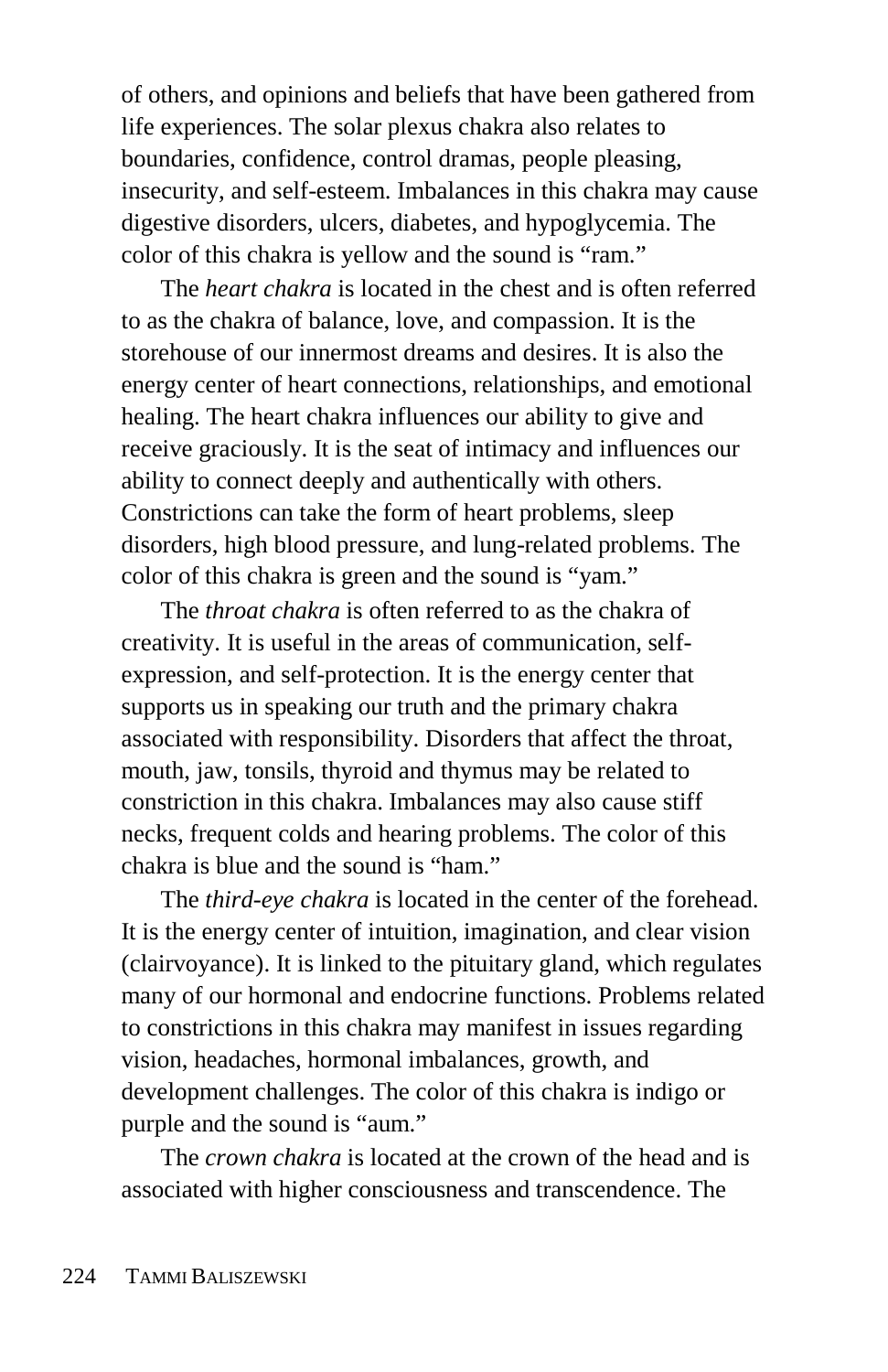crown chakra is the energy center through which we connect with the universe and God. Problems related to this chakra may manifest in the form of cancers, problems with bones, the nervous system, and dizziness. Imbalances in the crown chakra may also be associated with learning disorders, neurosis, depression, and a lack of self-understanding or direction. The color of this chakra is clear or white. Some scholars believe the sound of the chakra is "ah," while others believe there is no associated sound.

To be able to manifest and live a balanced, joy-filled life, it is important to have all the chakras open and functioning. My goal was (and continues to be) to evolve, so when I first learned about chakras and meditation I chose to focus on opening my higher chakras. Because I opened only my upper chakras, I ended up feeling imbalanced and disoriented. I was involved in several automobile accidents. I also had a hard time making money, finding a home, and getting a car. Working with the lower chakras helped me to get back into my body and deal with earthly issues such as survival, generating income, and everyday life.

For the higher chakras to be open, balanced, and fully functioning, we need to have the lower chakras open, balanced, and fully functioning. I recommend tuning in and opening each of them, working your way from the root chakra up to the crown chakra. Spend as much time as you need; visualize each of the colors and sounds of the chakras before progressing to the next. Repeat the process until you feel centered, open, and peaceful.

There are many techniques you can try to achieve a feeling of inner balance. One is to imagine scanning yourself with discs of light spinning in front of, through, and behind you. Use your intuition to determine which of the chakras may need extra attention. To strengthen and balance each chakra, imagine each one expanding and aligning with the others. This is a wonderful way of tuning into yourself, conducting an intuitive health check, and enhancing your spiritual fitness.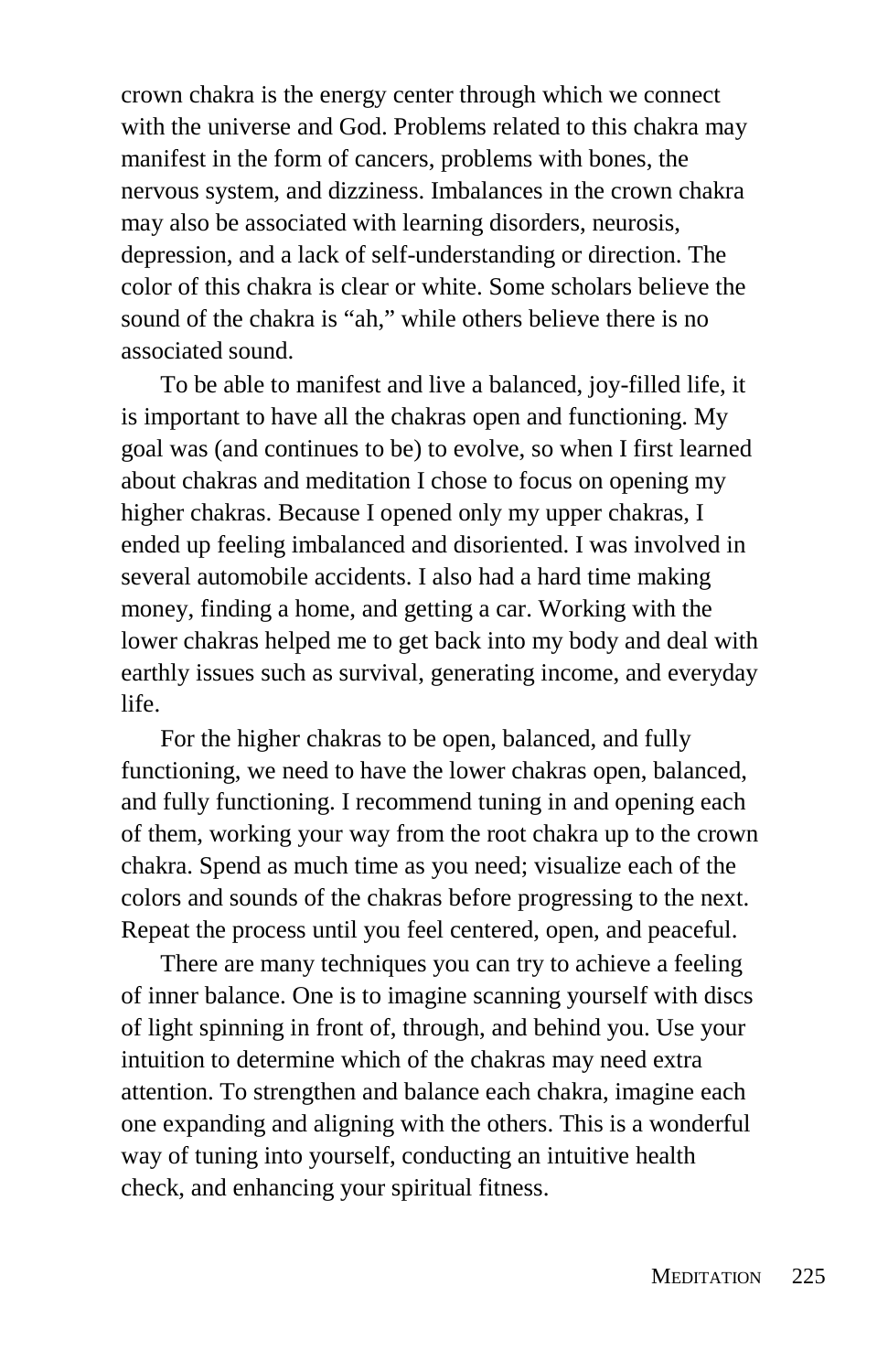### **Meditation Suggestions**

When to meditate. Meditating the first thing in the morning is a wonderful way to start the day. This is the time when the mind is most open to receiving new impressions. It is also when we have the opportunity to intentionally create our day, enhanced by a more balanced, connected, whole, and joyful state. A Course in Miracles teaches that five minutes spent with God in the morning guarantees He will be in charge of our thoughts throughout the day. Most of us would not consider going out into the world without first cleansing our physical bodies. Imagine how much we would benefit from cleansing our energy, thoughts, and mind.

The end of the day also is a superb time to meditate. After all your activities and obligations have been fulfilled, take some time to go within and find your center—a peaceful inner sanctuary. Focusing on gratitude and peace can assist you in sleeping soundly and deeply.

A few minutes of meditation at any time during the day can be of great benefit. When you choose to quiet your mind and bring your energy back into your Self, it is a powerful step toward inner peace, clarity, and balance. The more you practice inner stillness, the more aligned and connected you will feel with the world. Forces you have not been consciously aware of will begin to move toward you and support you in unforeseen and miraculous ways!

*Posture.* The posture you assume during meditation is important. You should be comfortable. You may choose to sit cross-legged on the floor or on a pillow, or sit on a couch or chair. Slumping or slouching should be avoided; your spine should be erect and extended. Lying down is also an option, but not always the best choice as you may become too comfortable and fall asleep.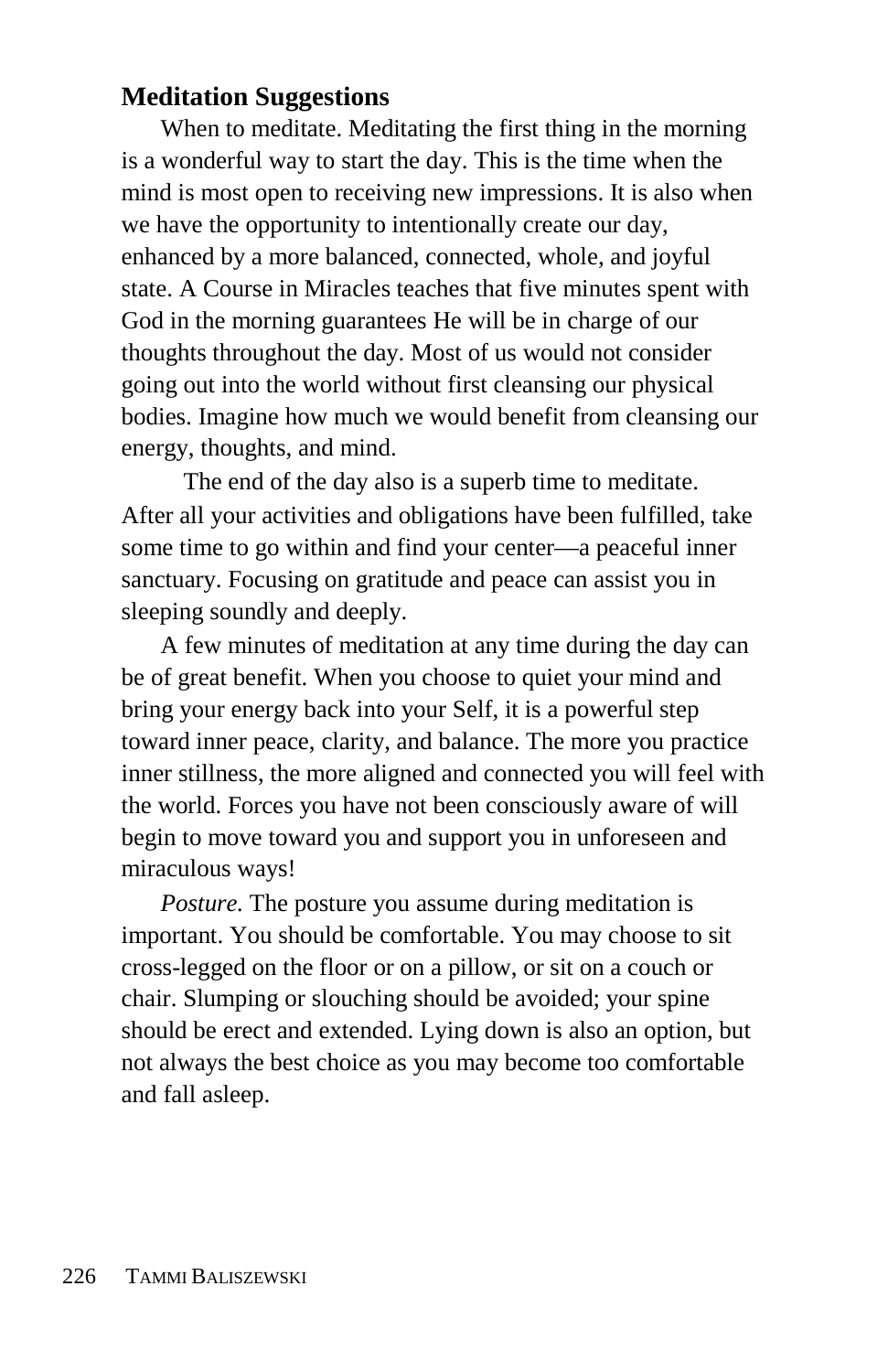

*Two examples of mudras: are the A hand mudra (top) and the hand hart mudtra.* in your lap, thumbs

If you like, there are hand positions, called *mudras,* which may be used to signify that you are going into a meditative state. One choice is to place your hands (palm up) on your lap, hold the thumb and the forefinger together. Another option is while placing your hands (palms facing each other)

touching each other and all of your forefingers

touching each other, leaving a space in center in the shape of a heart. When your hands are in these positions the energy circuits are connected. The flow of energy or *chi* moves continuously through your body.

*Ask questions.* Often I begin my meditation ritual by praying. I say everything I want to say, express my gratitude, and then allow my mind to relax and become still. Once I feel my mind is silenced through focusing on my breath or visualizing light, I will ask a question. Practicing this type of meditation is how I have received some of my greatest revelations. This is how I open my heart to "hearing" God. Whenever I am confused about something, I quiet my mind, pose a question, and always receive an answer. This reassures me that I have the ability to communicate directly with the Spirit. I have never been ignored. I am certain that the messages and the wisdom come from something much greater than my own conscious, thinking mind. If you are confused and have a question, use whatever method calls to you. Once your mind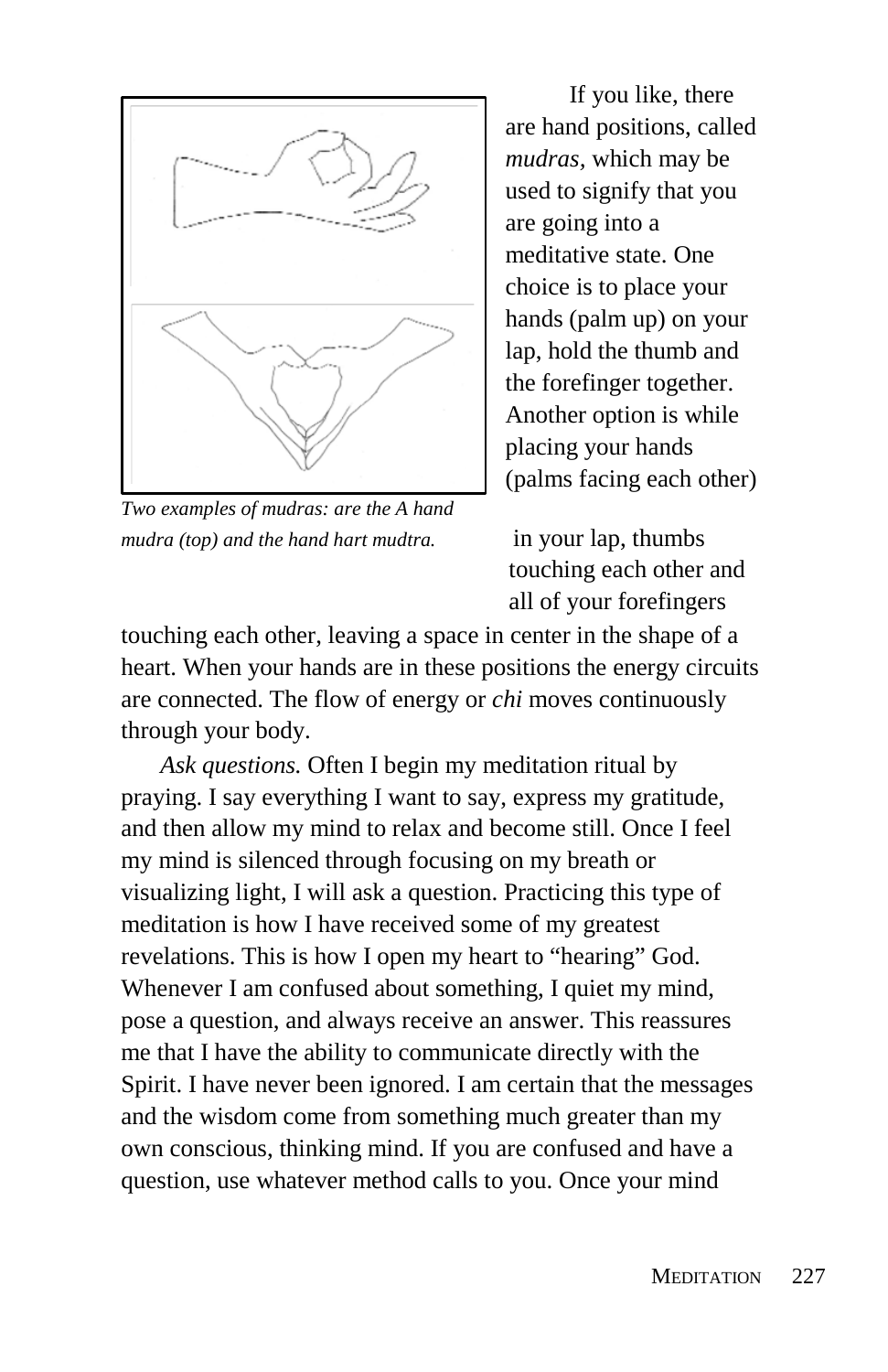becomes still, ask your question, and be open to receiving the wisdom, support, and guidance that comes forth.

*Write things down.* It is helpful to have a pen and paper with you during your meditation practice. If you find your mind continues to think about all the things you need to do—such as errands, appointments, and chores—take a moment to write these things down. Your mind can more easily relax knowing that it has been heard. After you have done this, gently return your focus to your meditation. You also may want to write down any lessons, reflections, or epiphanies that come to you during the meditation process.

*Practice.* With practice, meditation can assist you in becoming more happy, calm, and loving. It also can assist you in becoming more clear about who you are, your value, purpose, and contribution to the world. Once you have tapped into and connected with your inner wisdom and wholeness, you can easily attract amazing experiences in your life. You also become a conduit for powerful healing energy.

Once you find a type of meditation that you enjoy and works for you, do not think that you must limit yourself to just that one style. Allow your meditations to vary, shift, and evolve. Your inner life, connection to your Higher Self, and your relationship to Spirit can deepen, expand, and come alive during your meditation practice. Experimenting and exploring is highly recommended and can be not only beneficial but educational.

Often the human experience can be lonely and life can feel like a monologue. When we start a meditation practice, we open our hearts and life starts to feel more like a dialogue. We can see, feel, and hear Spirit speaking to us in our hearts, through people, situations, synchronicities, miracles, opportunities, and events. Meditation is one of the most powerful tools we have that allows us to access our body's innate healing capabilities and to tap into universal intelligence. It is a pathway to inspiration, freedom, and self-knowledge. Through meditation we invite and evoke internal and eternal wisdom and cultivate a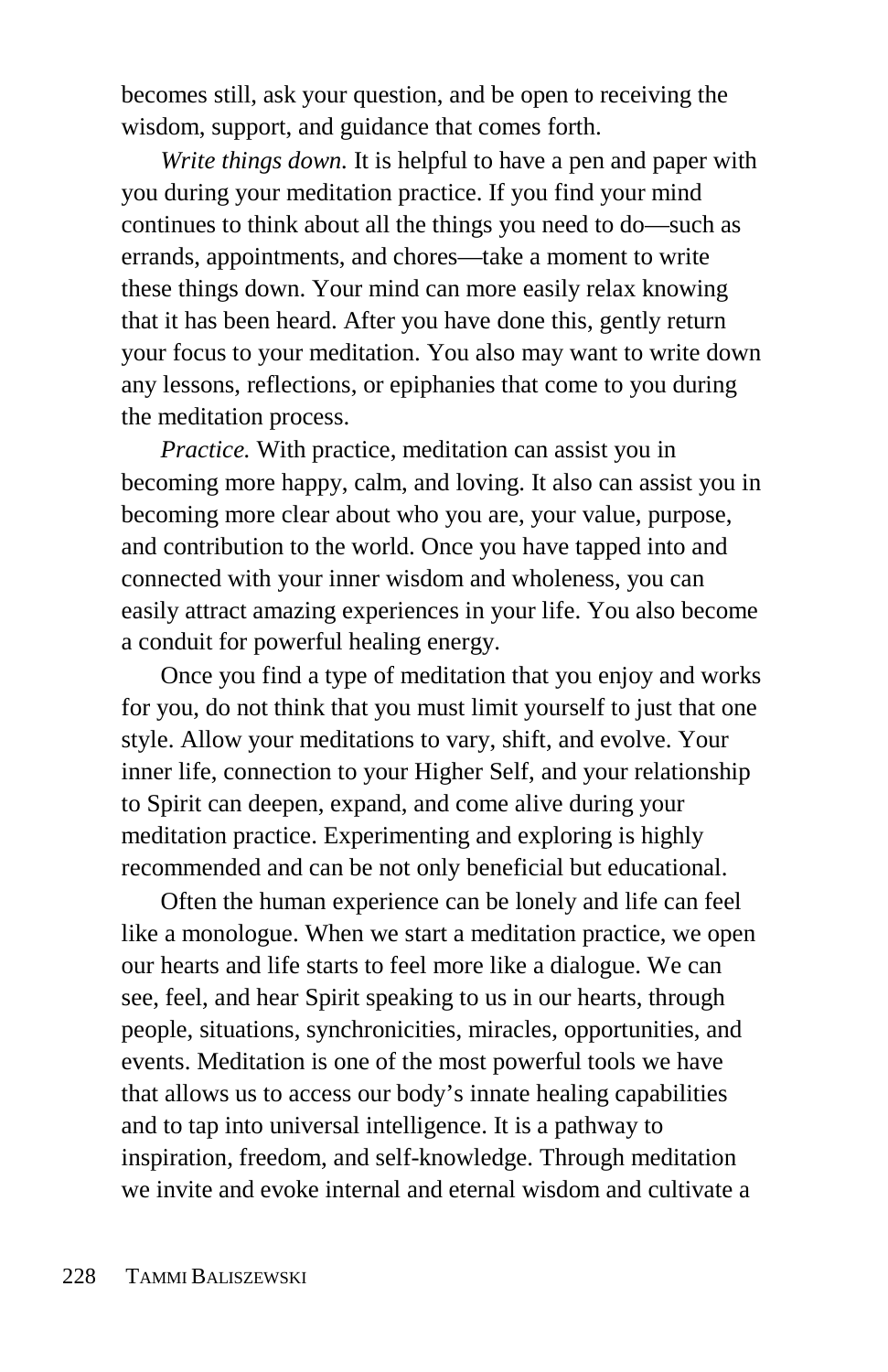deep personal relationship with God. A sustained meditation practice assists us in evolving, healing, and expanding in our capacity to experience a more divinely led, joy filled, and loving life.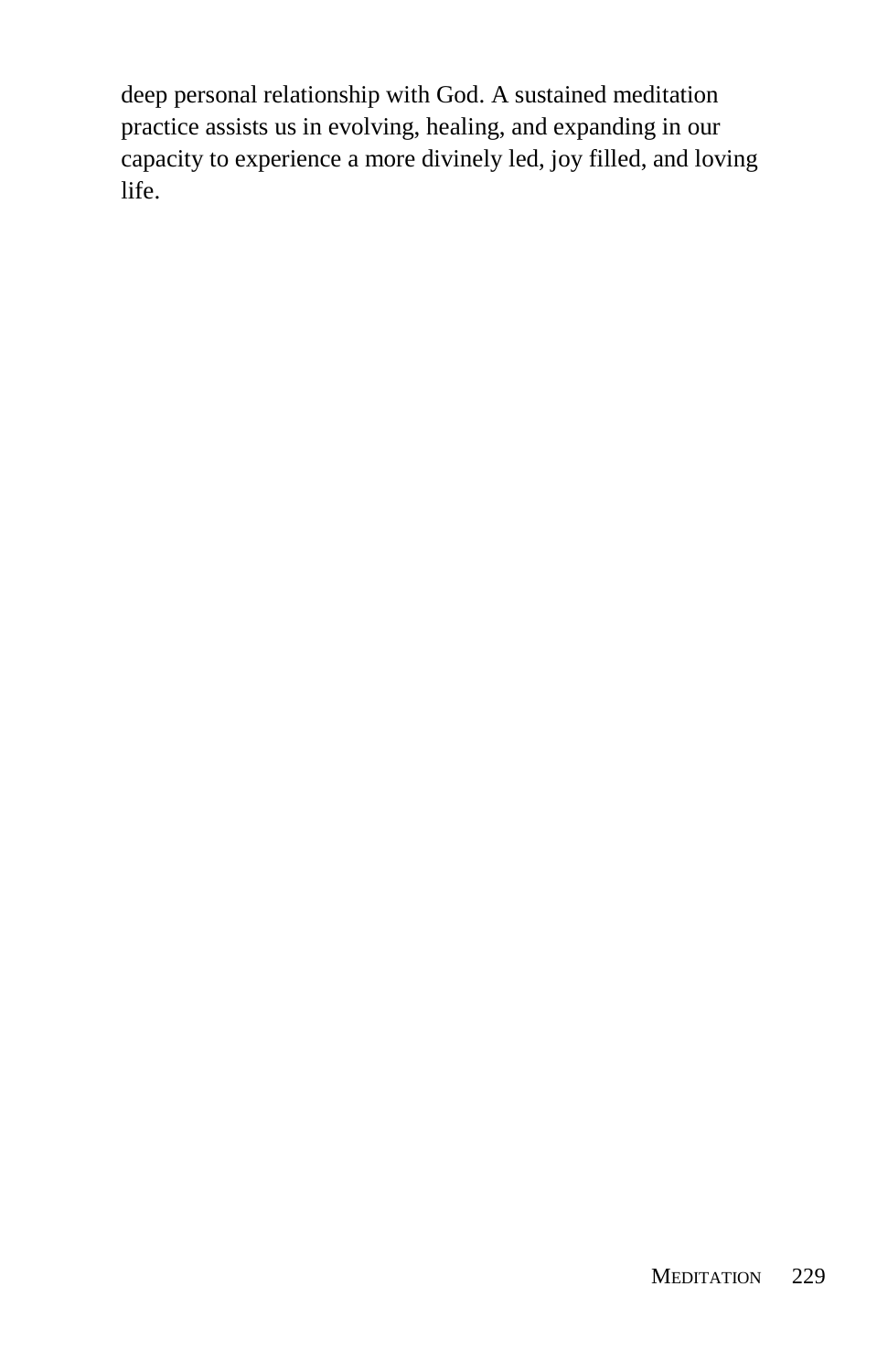# *Chapter 20 Happily Ever After… The Sequel*

*Love does not consist in gazing at each other, but in looking outward together in the same direction. ~ Antoine de Sainte Exupery*

*A sacred partnership draws its passion from its inclusiveness. Passion for another has to fade, but passion for life itself is eternal. ~ Deepak Chopra*

Yes, most of us yearn for true love. We long to merge with another and dance in concert, but should "happily ever after" be our goal? Is it even a possibility? Or is it a myth we should just let go of and forget about? Would be better off changing the end of our stories to, "…and they lived a fairly decent life"?

I believe in happily ever after but, in my case, perfect love did not come because a white knight rushed to my rescue. It wasn't about finding *The One*, either. I believe that I and others have been able to manifest love because we 1) take personal responsibility for our own healing; 2) learn to love ourselves unconditionally; and 3) cultivate a deep relationship to the source of divine love within.

We are all entitled to perfect love, but human beings are flawed. Believing that we will find love outside of ourselves inevitably sets us up for frustration and disappointment.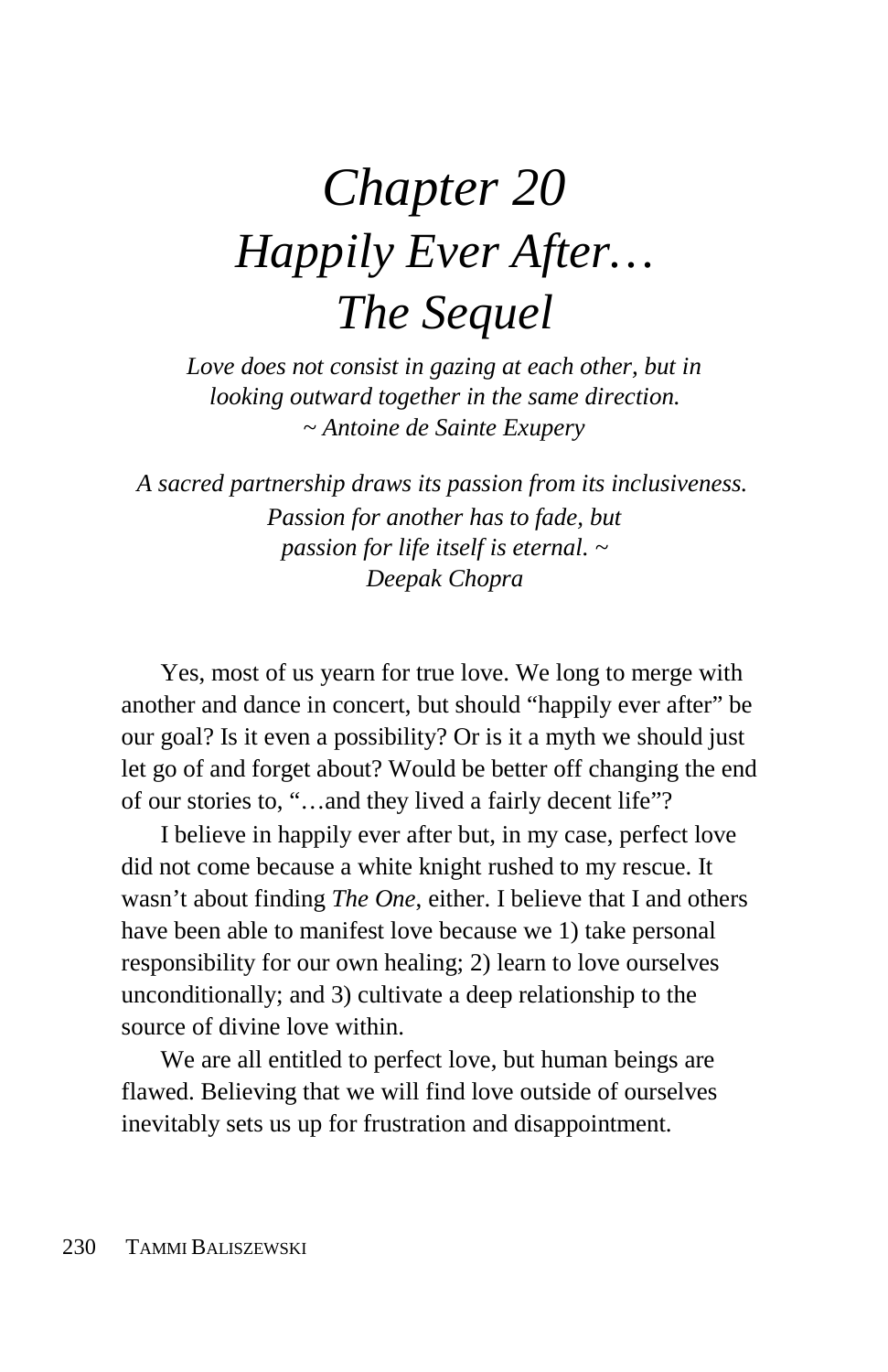That being said, the love that resides within us is perfect; it is the wellspring of Spirit that exists in the very center of our being. Once we understand this and tap into it, we can attract someone else who has tapped into it as well. In these types of relationships, we can experience moments of divine love being channeled through human form.

The path to love and achieving "happily ever after" is ultimately a personal process. When you align with your authentic Self and find the place of genuine comfort within, your beloved can naturally and easily show up in your life. Your beloved can take the form of a friend, a lover, or partner that you can continue to venture forth with on the journey of personal revelation, joy, and healing. A relationship created from two individuals who have come to the place of self-understanding, self-acceptance, and self-appreciation, have the potential to experience adventures, miracles, and fulfillment like no other type of partnership.

People often mention what a great couple Steve and I are and I would absolutely agree. Our connection is easy, respectful, patient, and kind. We laugh, play, and hold the space for each other to explore who we are as individuals and as a couple. We are clear in our boundaries, respect one another, and lift each other up.

As I reflect on the work I did to manifest this relationship, I acknowledge the diligence, faith, and courage it took to get to this sweet and magical place. Patience, fortitude, compassion, and strong intention were my constant companions. I equate my healing journey to that of demolishing a house. It had to be torn down to the ground and then I built a new foundation that was strong, solid, and able to withstand any disaster.

To manifest this remarkable relationship, I had to be willing to go into the pain of my past and rescue myself. I had to forgive everyone that hurt me (including myself), get in touch with my feelings, and cultivate healthy boundaries. I also found ways to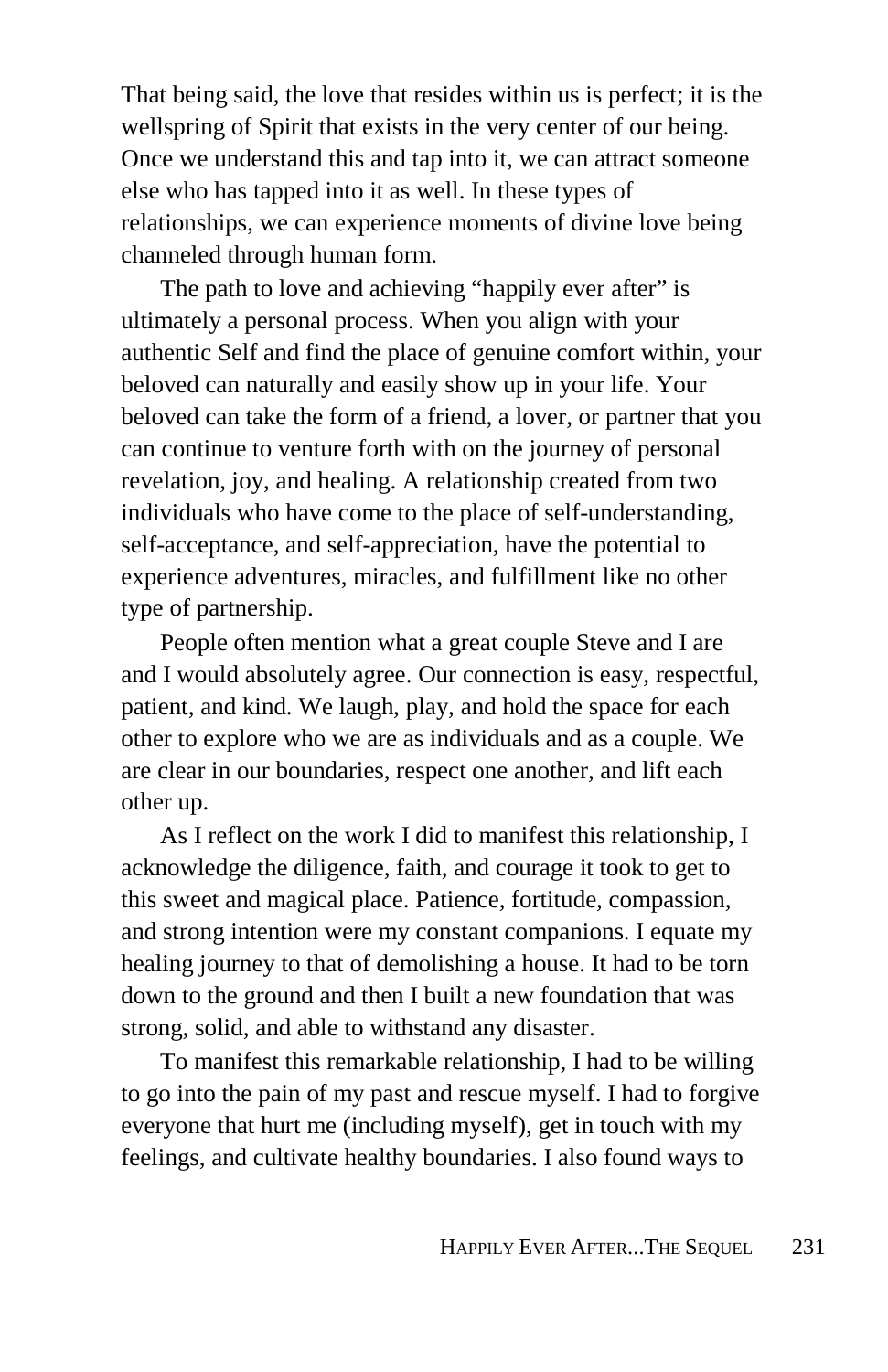give myself all that I wanted and needed as a child but did not receive. I had to bring love and compassion to the aspects of myself that I deemed unlovable. This inner work, combined with cultivating an intimate connection with Spirit, is what created my rock-solid foundation for manifesting true love. Although at times I was scared and the journey seemed daunting, the reward for saying "yes" to my healing process far exceeded anything I could have imagined, dreamed, or hoped.

If you have had the patience and courage to complete the exercises outlined in this book, you probably learned a great deal about yourself. You also may have learned the most important lesson in how to manifest true love: It consists of finding the safe, sacred place within, and learning to authentically love yourself. You will then be like a magnet that attracts sacred partnership.

The qualities and tools you use to heal and come into loving relationship with yourself, are the very same qualities and tools you use to manifest, nurture, and maintain loving relationships. When you succeed in deepening your connection with your Self and Spirit you have the very real opportunity to experience heaven on earth.

### **In Summary**

*Cultivate your relationship with spirit.* This relationship is the foundation for all of the other relationships in our lives. Meditation assists in further cultivating this relationship and helps us maintain a sense of peace and equilibrium. Find the sacred space within—your safe haven in any storm. Find the place within where you feel connected to your heart, Higher Self, and to Spirit. Go there often. Enjoy feeling and knowing that you are safe, loved, and free. Refilling our "inner well" happens more easily when we take the time to be with ourselves and God in this sacred way.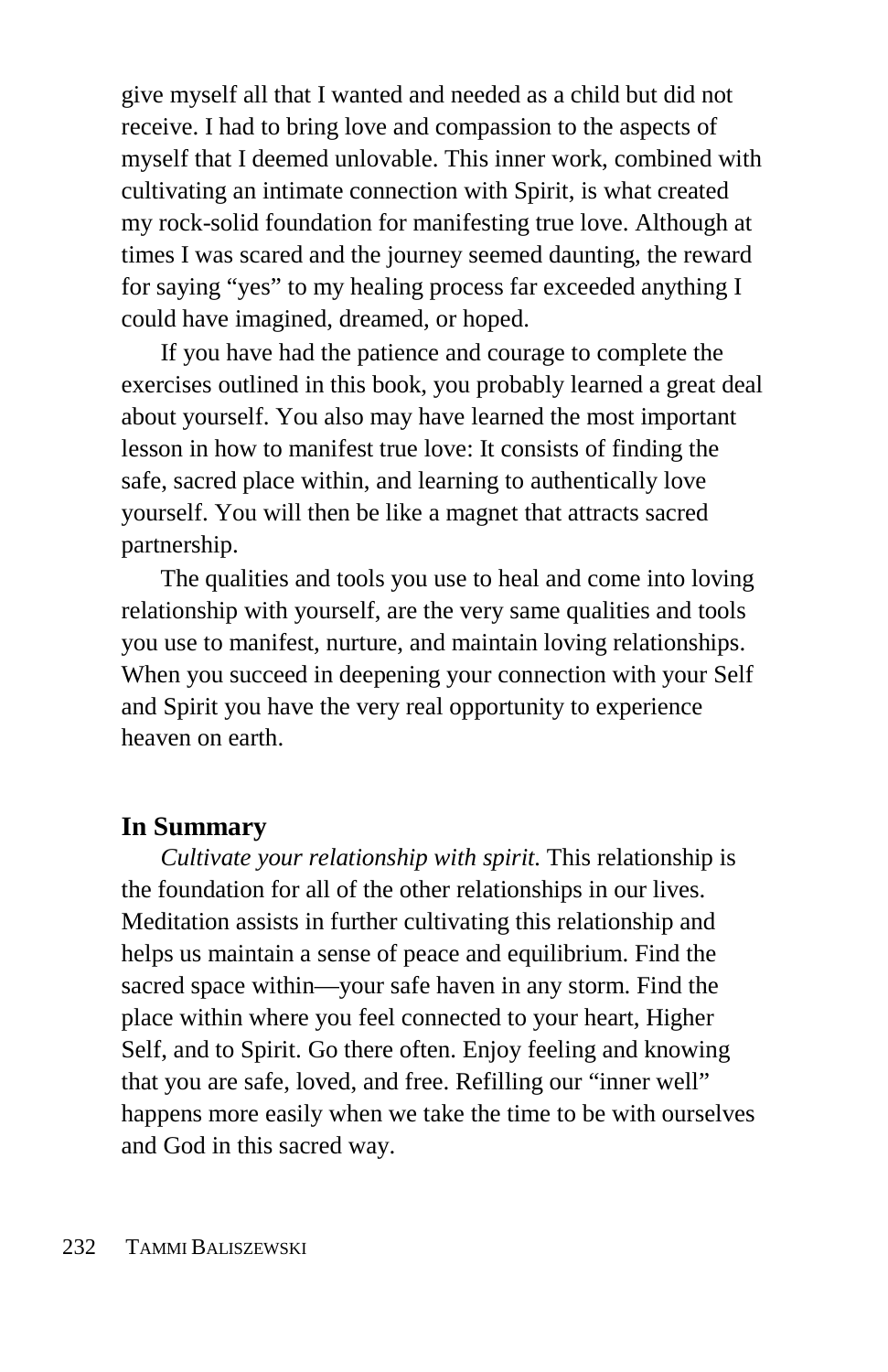*Take responsibility for your own healing.* Whenever you feel hurt, be willing to look inside and get to the core of your pain. Remember, experiences outside of ourselves are a reflection of what is inside. When you feel pain, ask yourself; what is coming up for me? What is my soul trying to learn? Another person can love us, but first we have to love ourselves in order to recognize and receive that love at the soul level.

*Process your emotions.* It is important to acknowledge, own, and process your emotions. If you are sad, then cry; if you are angry, then let it out in writing or beat a plastic bat on a pillow. Find an outlet and give credence to your emotions. This is vital for your emotional, psychological, and physical well-being. If you avoid, deny, or suppress your emotions, you will surely lose your way. Use your emotions as the guides and tools they are intended to be.

*Consciously direct your focus.* Focus on and be grateful for the qualities you love about yourself and your life. When you get into the habit of seeing the best in yourself and others, your relationships and your life will expand in beautiful and miraculous ways. We all thrive in an environment of acceptance, appreciation, and love. We all wither in an environment of negativity, scorn, and judgment. Lift yourself and others up and look for the positive in all situations.

*Boundaries.* Explore who you are and continue to be open to learning more about yourself. Be aware of what is true for you and be willing to express it. When we respect ourselves, we are better able to understand, articulate, and establish healthy boundaries. We also are more capable of understanding and respecting the boundaries of those around us. It is foolish to believe that once we manifest our beloved then two will be as one. We are all individuals. It is important to take responsibility for our own healing and lessons to be learned. We must continue to take responsibility for developing our potential and fulfilling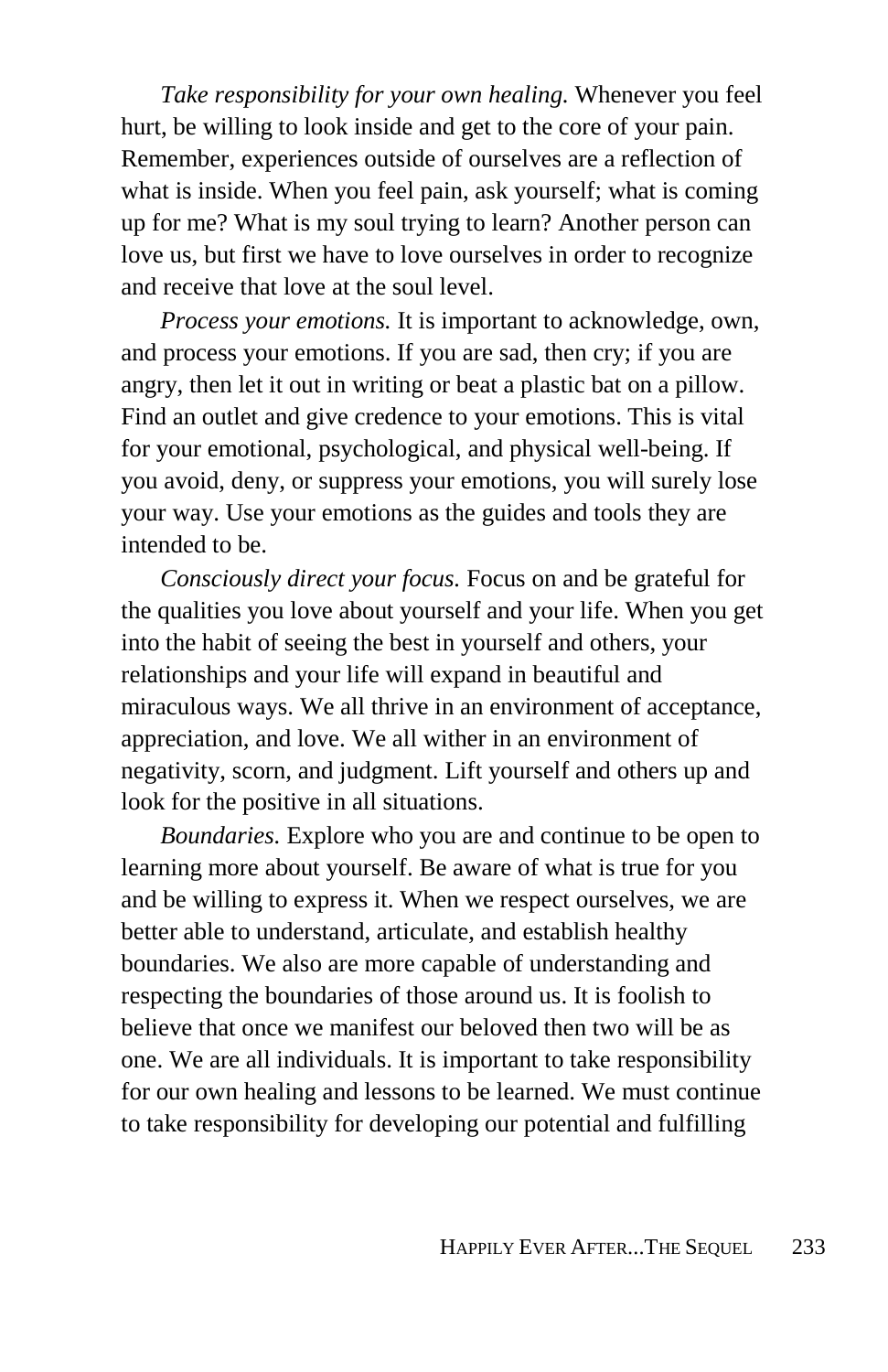our unique destinies. Clear, conscious boundaries assist us in maintaining respectful, uplifting, and loving relationships.

*Respect and honor.* Do not take yourself or your loved ones for granted. Never assume that someone else belongs to you. Respect and honor your body, mind, emotions, and soul. It is an honor and a privilege to be living this life and to have the connections and relationships that we do. When we choose to respect and honor ourselves and others, we naturally see through the eyes of love and can more easily respect others.

*Empower yourself and others.* Competition and the desire to control others occur when you feel insecure, inferior, or out of control. If you are afraid to praise, empower, or lift another up for fear that they might leave, be willing to acknowledge and express your fear. Dare to tell the truth and cultivate greater intimacy with yourself and others. Praising yourself and others is nurturing and healing. Express admiration, appreciation, and respect and it will most certainly bring out the best in you and those around you.

*Gratitude.* Express gratitude daily for your qualities, lessons, and opportunities. Be thankful for the little things as well as the big things. Gratitude is a magnet and naturally attracts love, abundance, and fulfillment. It also contributes to healthier bodies and minds by helping us to befriend our physical selves. What we focus on expands. Be grateful for what is good, and you will attract even more to be grateful for!

*Heartfelt listening.* Everyone longs to be heard. Listen with your ears, heart, and soul. When you listen and truly hear yourself, you can more effectively listen and truly hear others. Be present; be in the moment. Listen to more than the words that are being said; without thinking about what you are going to say in response. Do not interrupt or finish someone else's sentence (even if you know what they are going to say). Be patient and wait a moment before you respond. Release the need to be right or to rescue or fix anything or anyone. When we are present and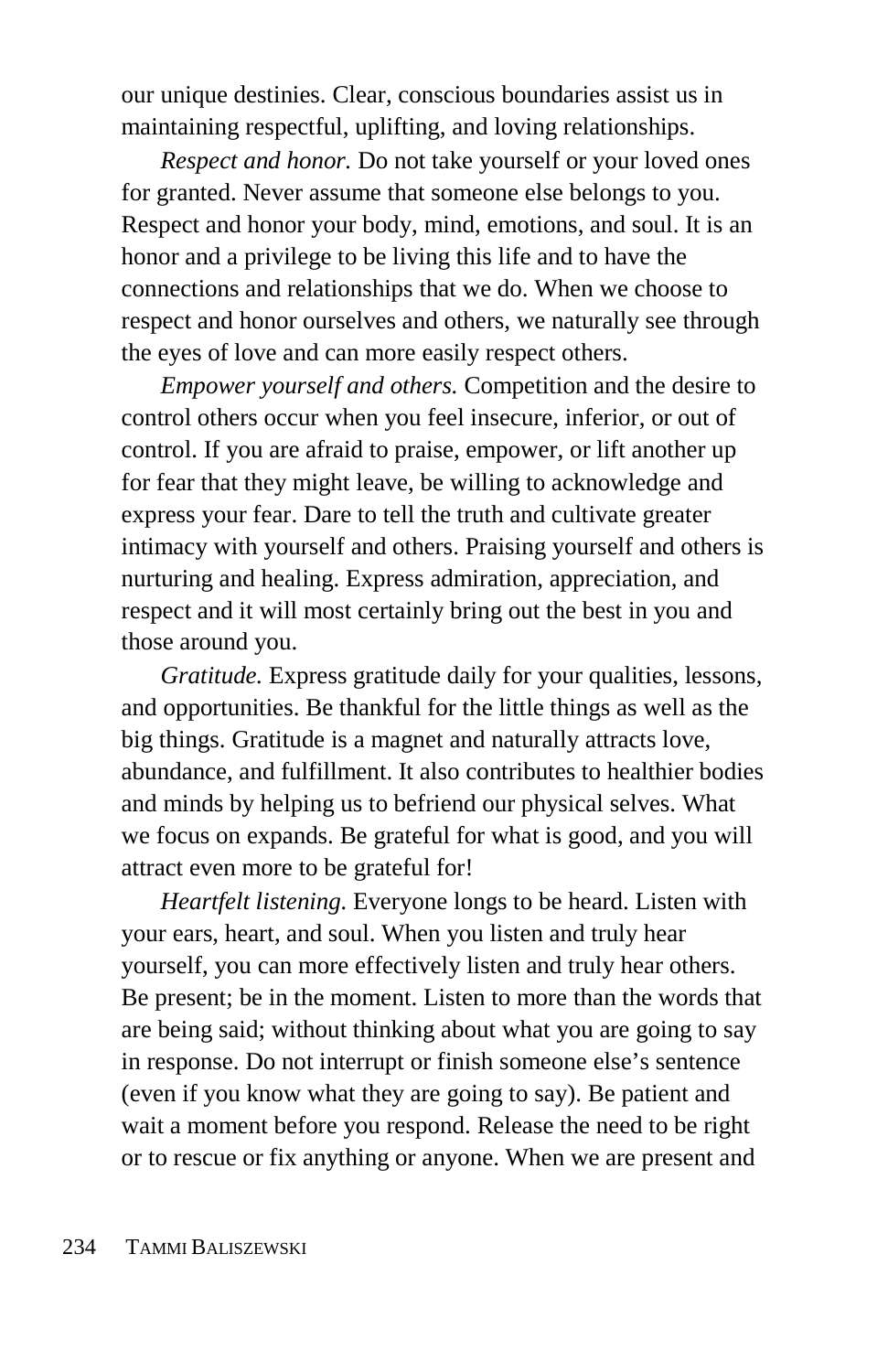deeply listen to someone else, we hold space for them to be as they truly are and receive them with an open heart. Heartfelt listening creates a safe and sacred space for deep connection, profound healing, and true love.

*Allow "space" in the relationship.* Allow time and space for yourself and your beloved. Love with an open hand. Create breathing room within yourself and in all of your relationships. Imagine this breathing room is the gentle breath of Spirit surrounding you always. In a healthy partnership, we are not dependent nor are we independent—we are interdependent. Complementary interdependence is like a dance. There is an ebb and flow that shifts and changes with the tides and times. This sacred space around you and your partner creates the opportunity to move and dance gracefully and freely.

*Love and nurture yourself.* Treat others the way you want to be treated and also treat yourself the way that you want to be treated! Do the little things that make your own heart smile! When you learn to nurture and adore yourself, you create a certain dynamic and energy. You will find others begin to treat you in the same loving way. By consciously choosing to reside in the place of love within, you naturally and easily share it with others. When we tap into Self-love, miracles happen. Jesus healed others because He knew who He was. Jesus was the son of God and an heir to the universe. The essence of Jesus is love and so are you!

*Take care of your inner child.* Continue to be cognizant and conscious of your inner child. Honor the young and joy-filled aspect of yourself. Take the time to check in and see what makes your inner child happy and what he or she needs on a regular basis. Remember this is your true essence, and you cannot be whole, happy, or fulfilled without the child!

*Curiosity.* Never assume you fully and completely know yourself or your beloved. Each of us is an aspect of the infinite and there will always be more layers to explore. By cultivating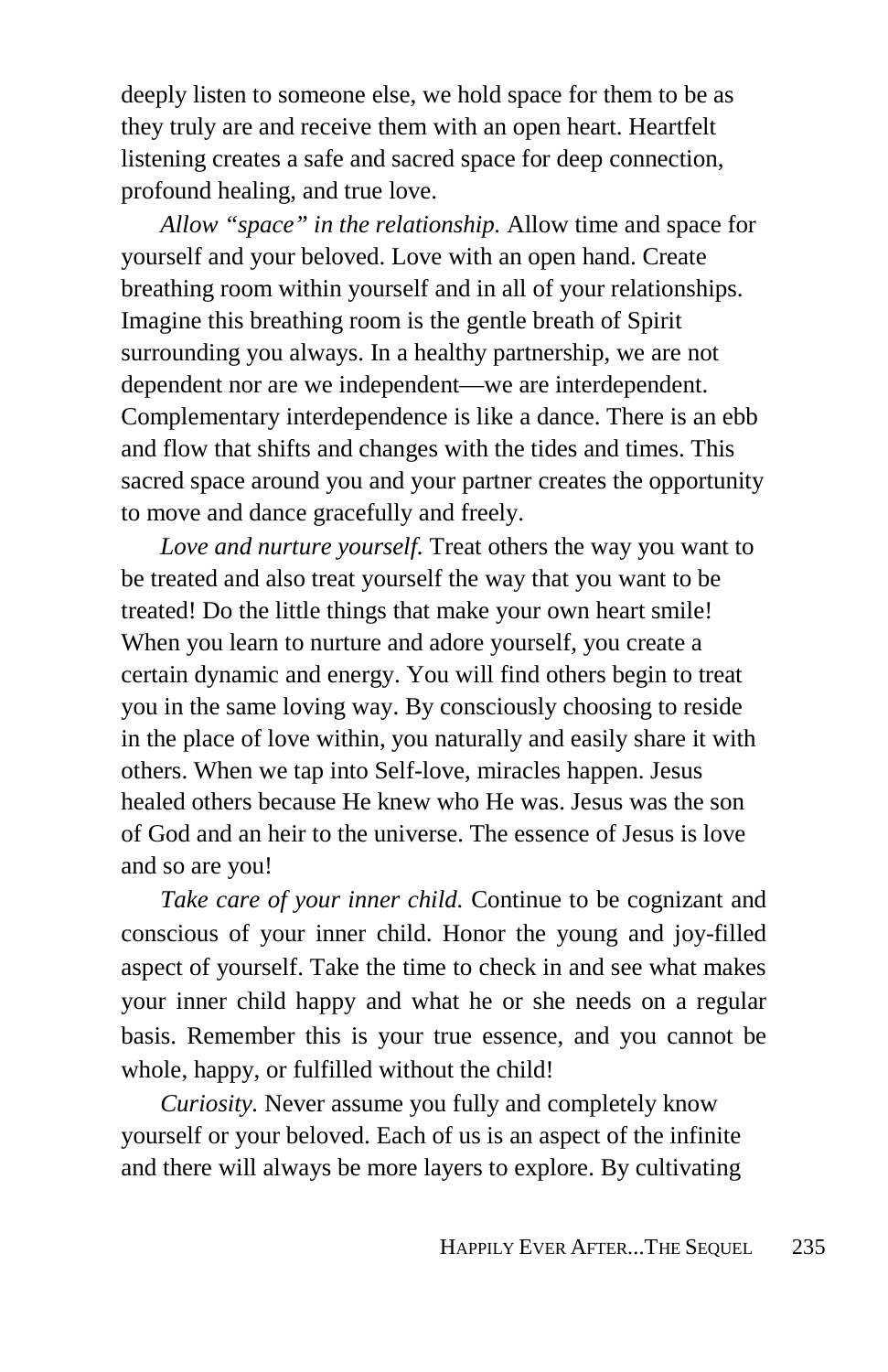curiosity, you keep the gateway open to new revelations—and fun! When we think we know all there is to know about someone, then the learning ceases and the fun subsides. Let curiosity inspire you to learn more about yourself and others. By cultivating a sense of awe and wonder, you create opportunities for joy, laughter, and fun-filled discoveries.

*Communicate with care.* Do not be harsh or use hurtful words. Do not crush or discourage a loving connection with negativity. The words we speak leave permanent and indelible traces on our hearts and on the hearts of others. We can always find a gentle way to articulate even the greatest of frustration. Encourage rather than discourage. Do not criticize or demean. Choose language responsibly and carefully. Take a moment to consult with your heart before allowing angry, disempowering, or vindictive words to fly from your mouth.

*Friendship.* The foundation of any lasting love relationship is friendship. Passion and attraction are nice qualities, and ones that are wonderful to have in a committed partnership, but these qualities are bound to crumble over time without the bedrock of friendship and trust. In a true friendship, we focus on seeing the best in each other. We fully accept one other and lift each other up. Once we become a true friend to ourselves, we can be a true friend to others; we will also attract those who will have the capacity, ability and desire to be our true friends!

*Give and receive graciously.* We cannot give what we cannot receive. We must also believe we deserve what we want before it can show up in our lives. Open your heart and mind to receive compliments, kindness, and love from yourself and others. When we open up in our ability to receive graciously, we expand in our capacity to give more naturally and easily. Give with an open heart and an open hand. Tithing is powerful process and sets energy and abundance into motion. Set an intention to tithe energetically and watch the universe give back to you in wonderful and synchronistic ways. Remember giving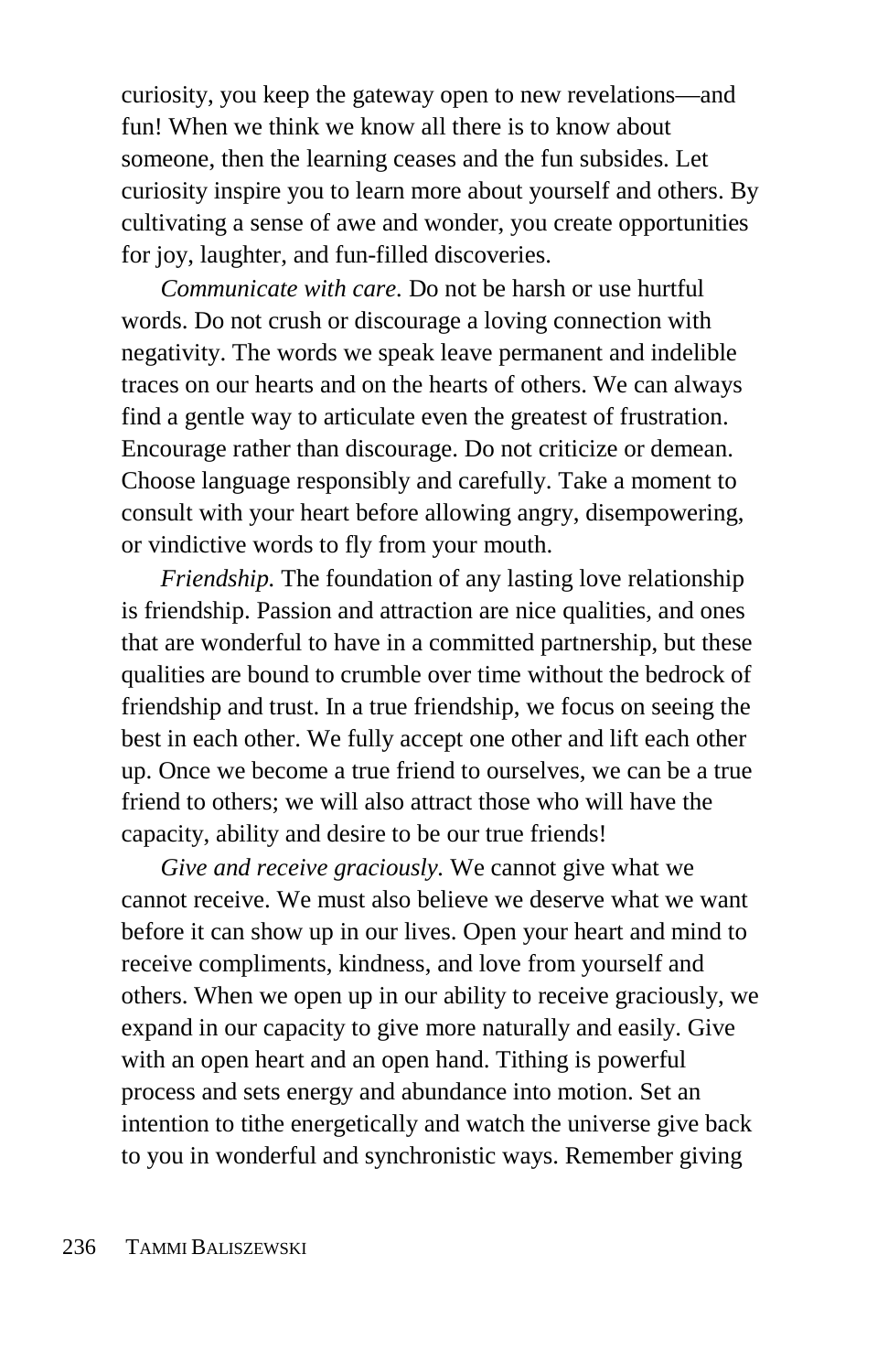and receiving are like breathing. Both inhaling and exhaling are necessary for a balanced, healthy, and joy-filled life!

*Have fun.* Our journey here is supposed to be joyful and fun. See the humor in all things. Be willing to laugh at yourself and at life. Laughter has the power to heal and fun is what makes the journey worth taking! We all have an inner child that loves to play. Playing keeps us light, healthy, and happy. Remembering to play and to have fun keeps us open to awe, spontaneity, joy, and wonder.

*Set intentions.* The universe was created from intention. You always have the ability and the opportunity to tap into the power of the universe by setting deliberate intentions. Remember that every day and with everything you do, you may invite, align, and co-create with Spirit by using the extraordinary power of intention!

*Patience and kindness.* The Bible tells us that love is patient and kind. Love does not envy or brag. It is not proud, does not behave inappropriately, and does not seek to have its own way. When we truly love, we are patient and kind. When we learn to be patient with ourselves, we are more patient with others. Life and love are a process—we are healthier and happier if we can implement and flow with the important and powerful qualities of patience and kindness.

When you manifest truly loving relationships, with yourself, Spirit, and subsequently another human being, this love creates a positive ripple effect in the world. One small light can brighten up a very large and dark room. Every one of us is a spark of God and an integral part of the whole. When we remember, believe, and live our lives with this understanding, we easily connect with others of like-mind. The energy and sacredness from these types of relationships can heal the world and bring new hope.

When you manifest your true love, it may or may not mean that you and your beloved will dance together forever. Sometimes in a soul's quest for continued evolution, choices and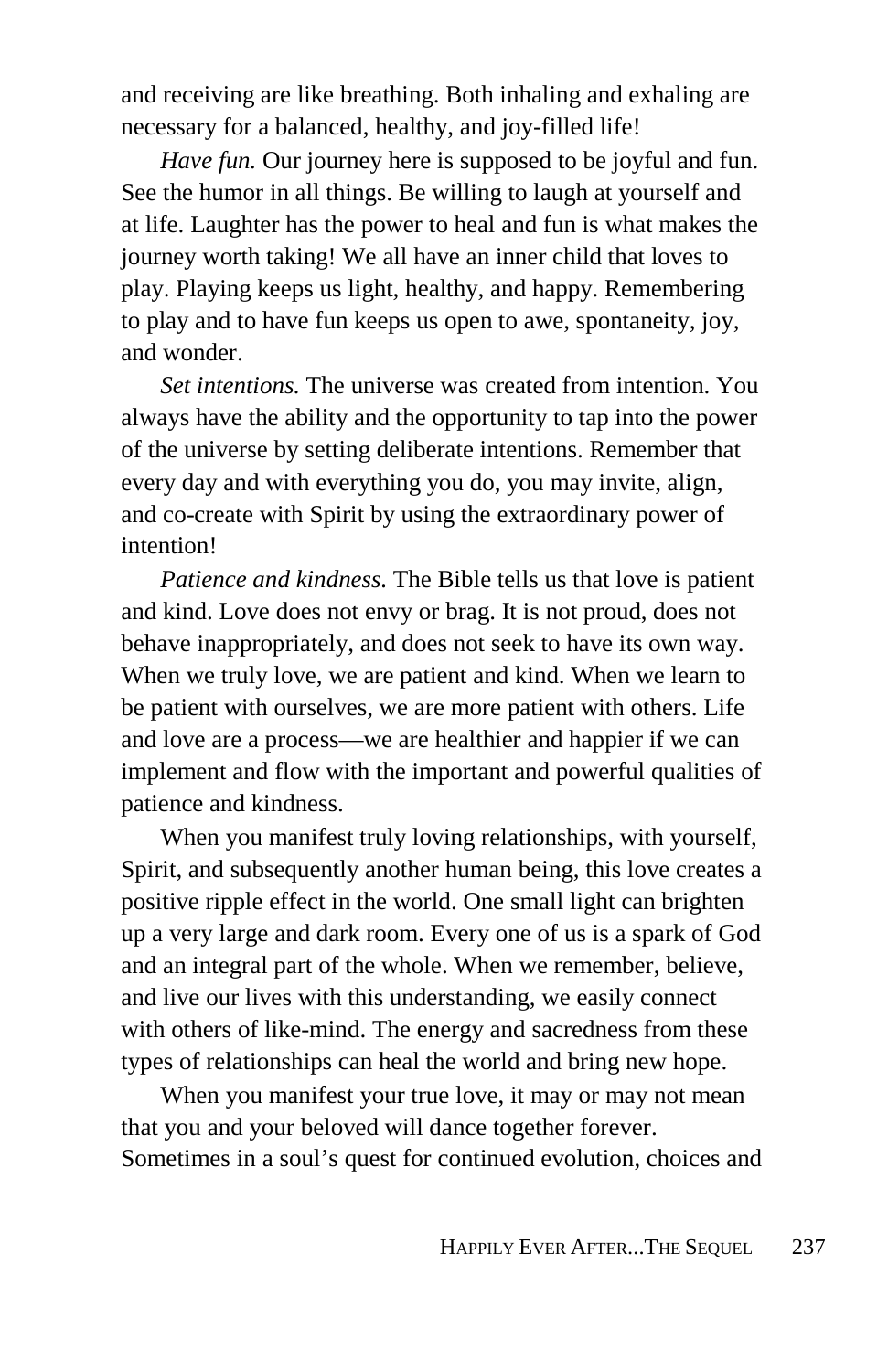paths may take you in different directions. This does not mean the partnership was not sacred. As long as you continue to live and breathe, you are a work in progress. However, when you develop a truly loving relationship with yourself, this work can feel more like play. When you unconditionally love yourself, your "happily ever after" is with you wherever you go and in whatever you do.

People ask me all the time if I believe I will be with Steve forever, I cannot answer that question. I never want to take this relationship for granted or assume anything. For now I am grateful and honored to be on this journey with him. I know for Steve and myself, it is our goal and intention to continue to support each other in our respective healing journeys. We are growing, maturing, and having great fun as we explore and express who we are—creative, unique, and highly entertaining human beings. I believe the primary reason for a conscious committed partnership is to cultivate sacred space for each of us as individuals to deepen in our personal connection with Spirit, ourselves and each other. This type of relationship provides an incredible portal for self-discovery and deeper Self-love. Ultimately, however, I realize my happiness is my responsibility, just as Steve's happiness is his responsibility.

Yes, we can live happily ever after, but only after we make the courageous, enlightening, and exhilarating journey to discover the kingdom of heaven within. Once we cultivate this sacred space in our heart and soul, it is reflected back to us in our experiences, our relationships and in our lives. When we lovingly connect with ourselves and Spirit, we are able to manifest relationships filled with reverence, blessings and treasures beyond our greatest imagination and surpassing our wildest dreams.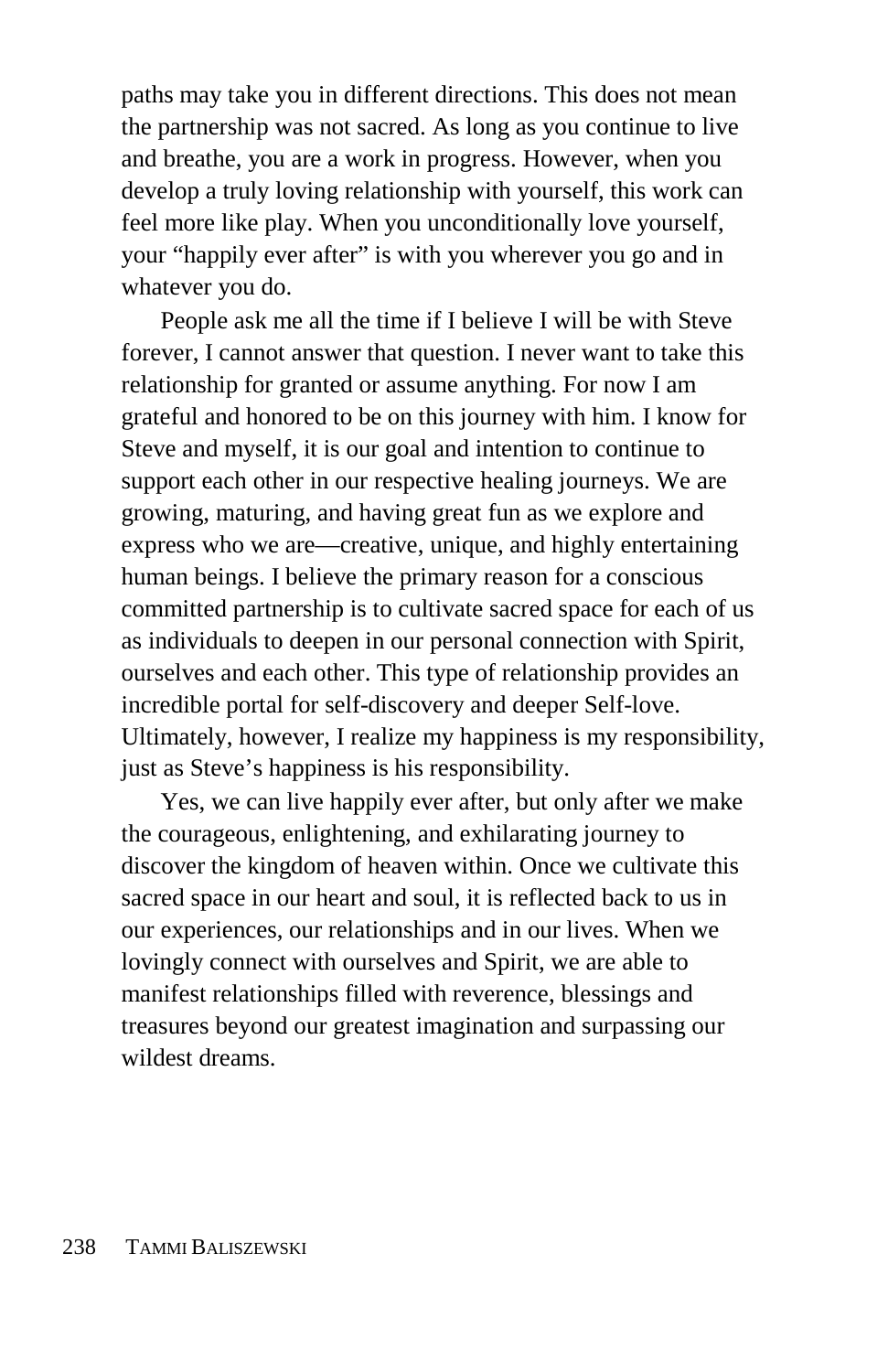*Love one another but make not a bond of love: Let it rather be a moving sea between the shores of your souls.*

*Fill each other's cup but drink not from one cup Give one another of your bread but eat not from the same loaf.*

*Sing and dance together and be joyous, but let each one of you be alone,*

*Even as the strings of a lute are alone though they quiver with the same music.*

*Give your hearts, but not unto each others keeping. For only the hand of Life can contain your hearts.*

*And stand together yet not too near together: For the pillars of the temple stand apart,*

*And the oak tree and the cypress grow not in each other's shadow.*

~ Kahlil Gibran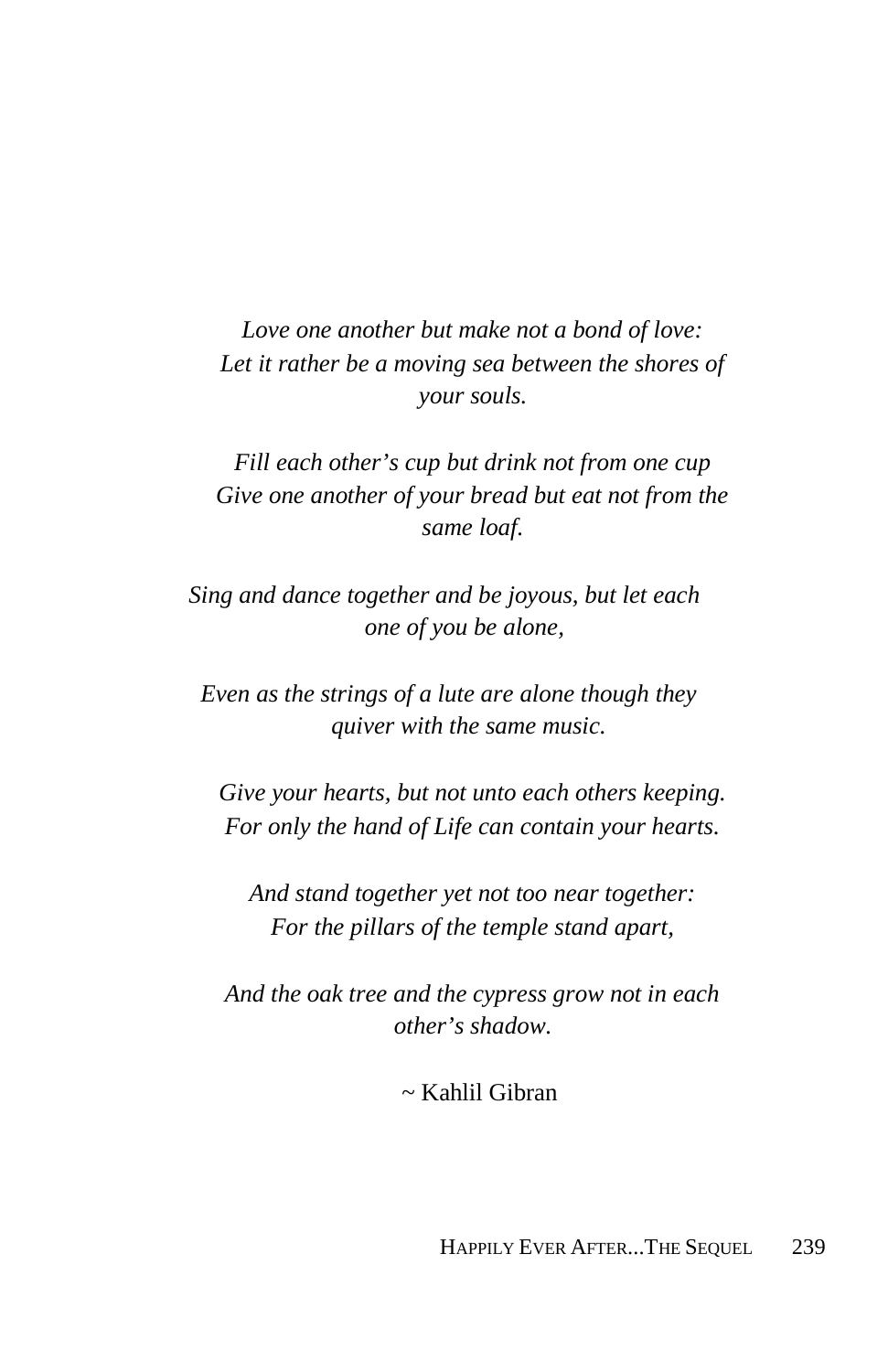# *Reading List*

I have mentioned many of these books throughout *Manifesting Love From the Inside Out.* They have been powerful catalysts and companions on my journey and I highly recommend them. I am in profound gratitude to the authors who have created these works and for the ripple effect of their wisdom and healing in the world.

- A Course in Miracles. Farmingdale, NY: Foundation for Inner Peace, 1975.
- Bradshaw, John. *Healing the Shame that Binds You.*  Deerfield Beach, Fla.: Health Communications, Inc., 1988.

Borysenko, Joan PhD. *Guilt is the Teacher Love is the Lesson.* New York: Warner Books Inc., 1990.

- Campbell, Joseph, ed. *The Portable Jung.* New York: Penguin Books, 1971.
- Chopra, Dr. Deepak. *The Path to Love.* New York:Three Rivers Press 1997
- Dyer, Wayne. *The Power of Intention.* Carlsbad, Cal.: Hay House Inc., 2004.

Emoto, Masaur. *The Hidden Messages in Water.*  Hillsboro,

Ore.: Beyond Words Publishing Inc., 2001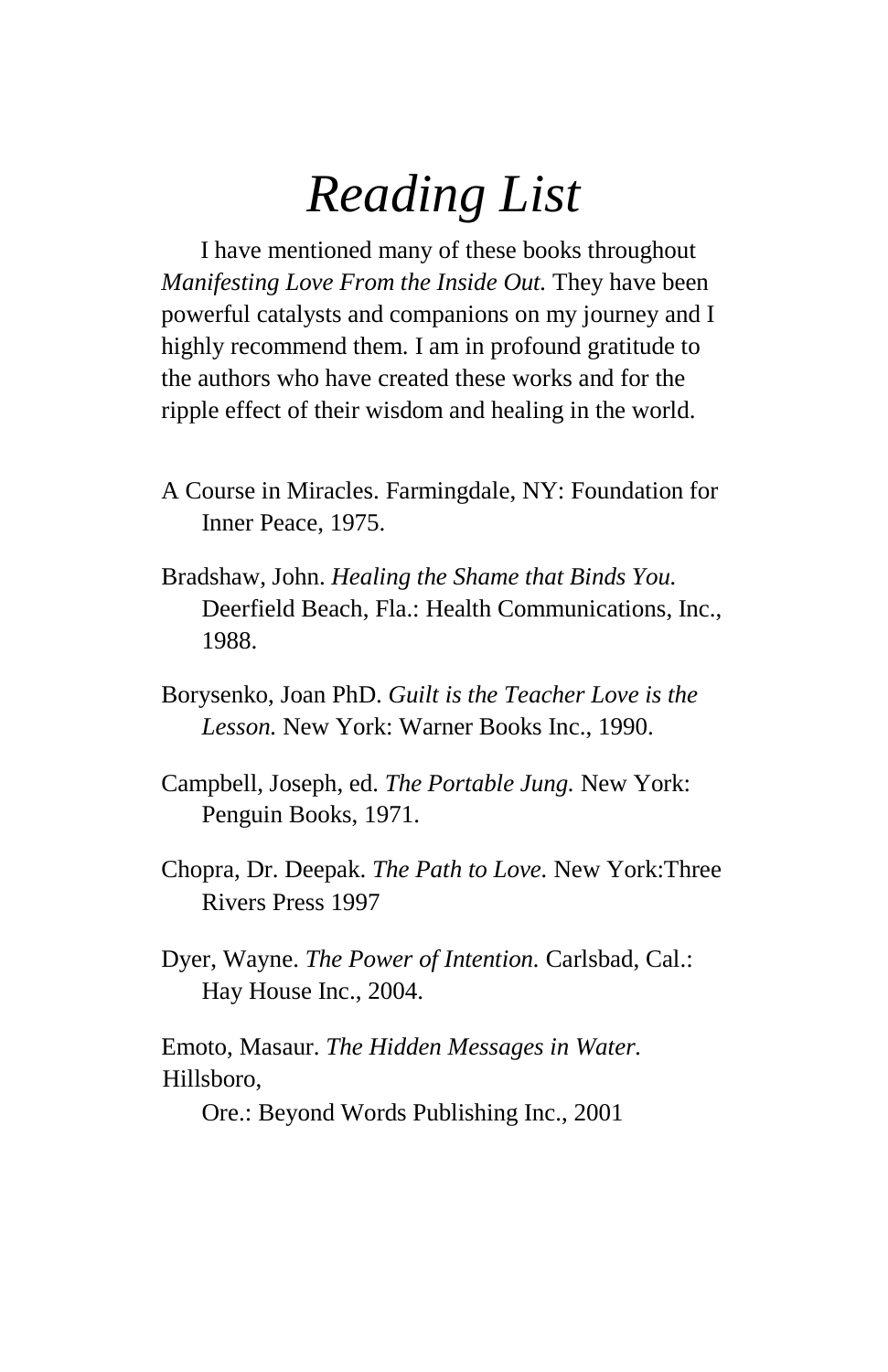- Fontana, David PhD. *Teach Yourself to Dream*. San Francisco: Chronicle Books, 1997.
- Hawkins, Dr. David. *When Pleasing Others is Hurting You*. Euugene Ore.: Harvest House Publishers, 2004.

Hicks, Esther and Jerry. *Ask and it is Given.* Carlsbad, Cal.: Hay House Inc., 2004.

READING LIST

- Hicks, Esther and Jerry. T*he Amazing Power of Deliberate Intention*. Carlsbad, Cal.: Hay House Inc., 2006.
- Holmes, Ernest. *Science of Mind*. Radford, Va.: Wilder Publications, 2007.
- Johnson, Robert. *She—Understanding Feminine Psychology.* New York: Harper Row Publishers Inc.,1989.
- Johnson, Robert. *He—Understanding Masculine Psychology.* New York: Harper Row Publishers Inc.,1989.
- Jung, Carl G. *Man and His Symbols.* New York: Doubleday, 1964.
- Kubler-Ross, Elisabeth and David. *On Grief and Grieving.* New York: Simon and Shuster, 2005.
- McLaren, Karla. *Emotional Genius.* Columbia, Cal.: Laughing Tree Press, 2001.